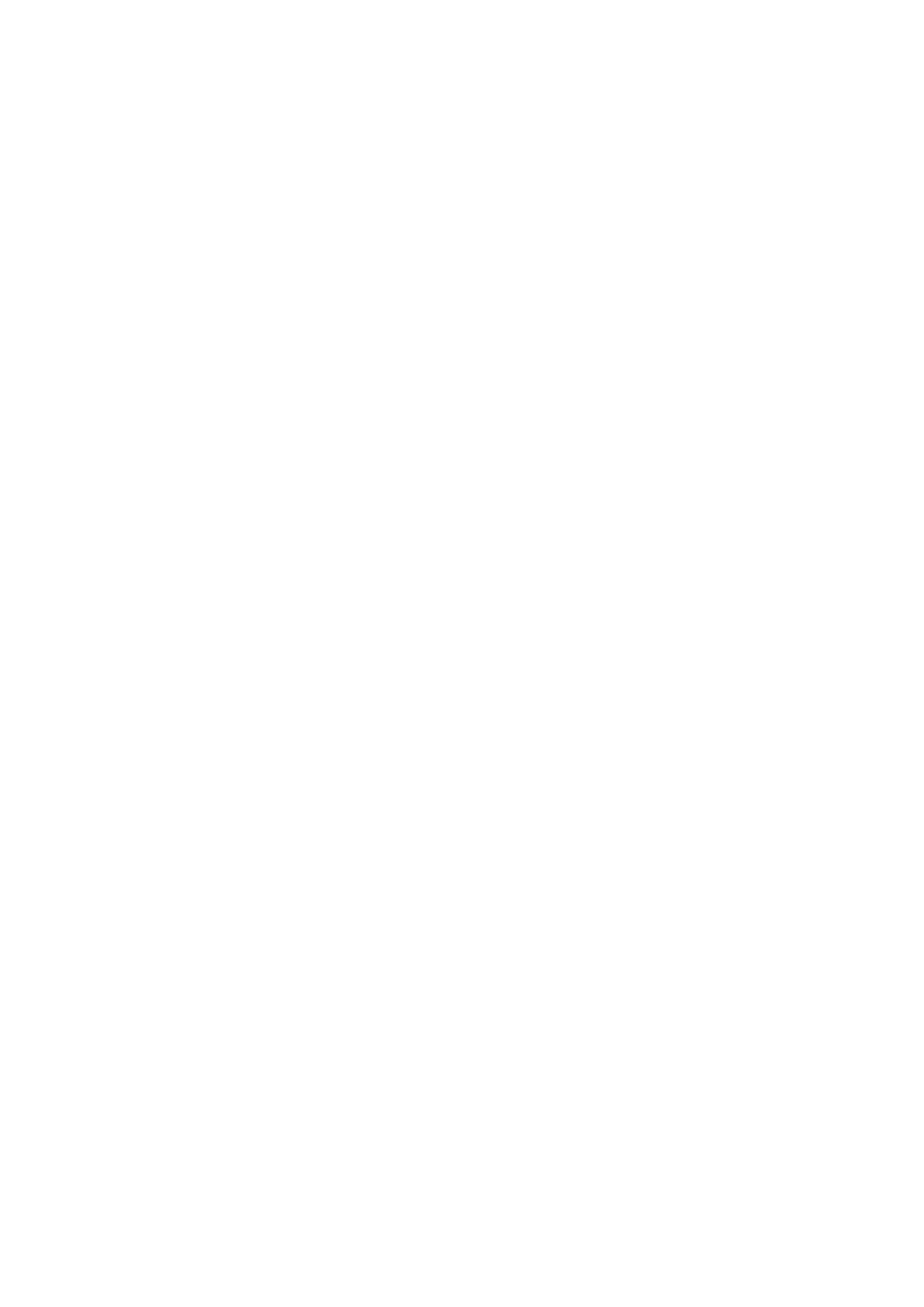| 1 Main Page                                                                                                                                                                                                                    | $\mathbf{1}$   |
|--------------------------------------------------------------------------------------------------------------------------------------------------------------------------------------------------------------------------------|----------------|
|                                                                                                                                                                                                                                | 1              |
|                                                                                                                                                                                                                                | $\overline{c}$ |
|                                                                                                                                                                                                                                | $\overline{c}$ |
| 2 Module Index                                                                                                                                                                                                                 | 3              |
|                                                                                                                                                                                                                                | 3              |
| <b>3 Data Structure Index</b>                                                                                                                                                                                                  | 5              |
|                                                                                                                                                                                                                                | 5              |
| <b>4 File Index</b>                                                                                                                                                                                                            | 7              |
|                                                                                                                                                                                                                                | 7              |
| <b>5 Module Documentation</b>                                                                                                                                                                                                  | 11             |
|                                                                                                                                                                                                                                | 11             |
|                                                                                                                                                                                                                                | 12             |
| 5.1.2 Function Documentation (ed. to a contract of the contract of the contract of the contract of the contract of the contract of the contract of the contract of the contract of the contract of the contract of the contrac | 12             |
|                                                                                                                                                                                                                                | 12             |
|                                                                                                                                                                                                                                | 13             |
|                                                                                                                                                                                                                                | 13             |
|                                                                                                                                                                                                                                | 14             |
|                                                                                                                                                                                                                                | 14             |
|                                                                                                                                                                                                                                | 15             |
|                                                                                                                                                                                                                                | 15             |
| 5.2.2 Function Documentation (ed. to a contract of the contract of the contract of the contract of the contract of the contract of the contract of the contract of the contract of the contract of the contract of the contrac | 15             |
|                                                                                                                                                                                                                                | 15             |
|                                                                                                                                                                                                                                | 16             |
|                                                                                                                                                                                                                                | 16             |
|                                                                                                                                                                                                                                | 17             |
|                                                                                                                                                                                                                                | 17             |
|                                                                                                                                                                                                                                | 17             |
| 5.3 NFCT - Nonequispaced fast cosine transform                                                                                                                                                                                 | 18             |
|                                                                                                                                                                                                                                | 18             |
|                                                                                                                                                                                                                                | 19             |
|                                                                                                                                                                                                                                | 19             |
|                                                                                                                                                                                                                                | 20             |
|                                                                                                                                                                                                                                | 20             |
|                                                                                                                                                                                                                                | 20             |
|                                                                                                                                                                                                                                | 21             |
|                                                                                                                                                                                                                                | 21             |
|                                                                                                                                                                                                                                | 22             |
|                                                                                                                                                                                                                                | 22             |
|                                                                                                                                                                                                                                | 23             |

**i**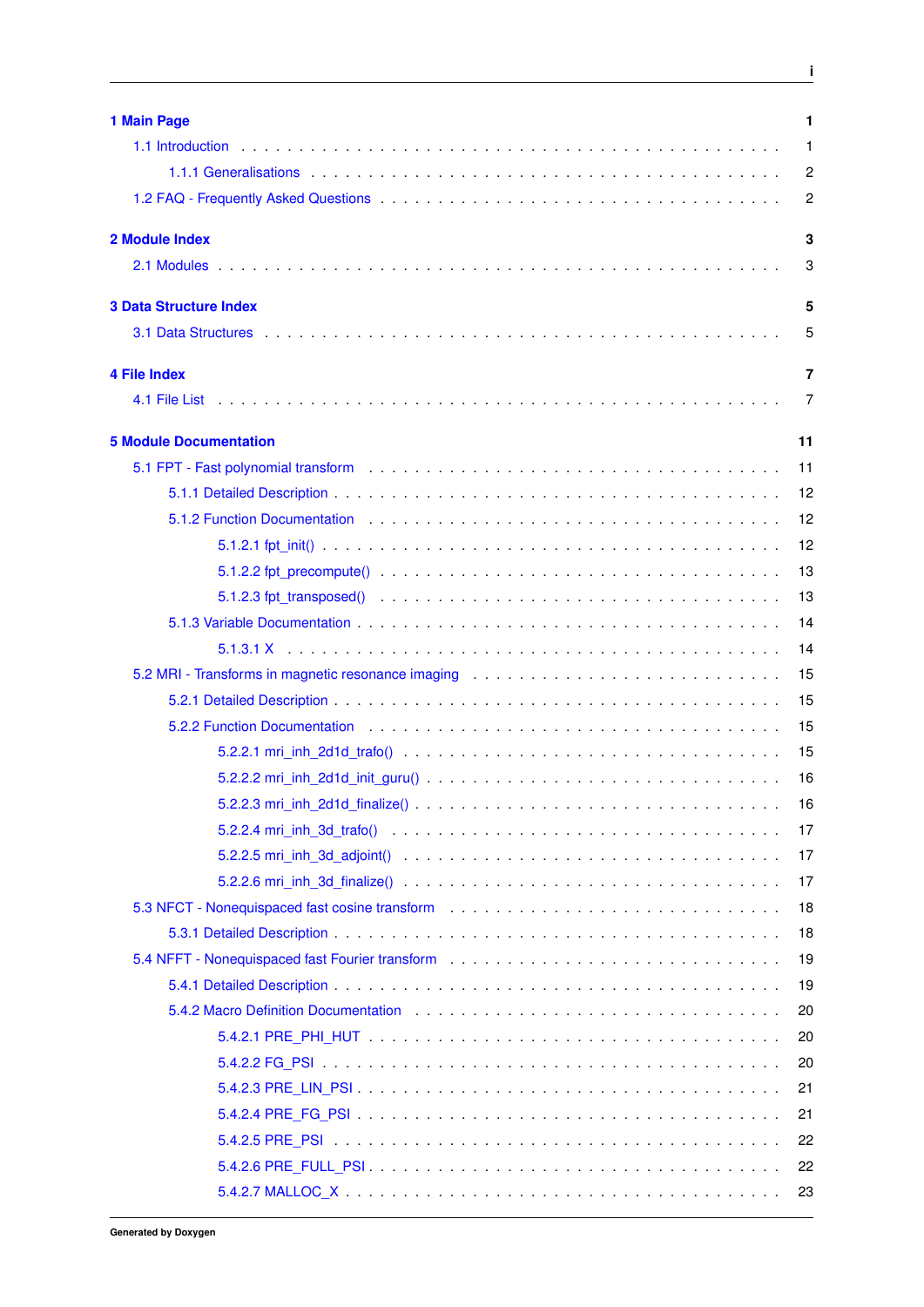|                                                                                                                                                                                                                                | 24 |
|--------------------------------------------------------------------------------------------------------------------------------------------------------------------------------------------------------------------------------|----|
|                                                                                                                                                                                                                                | 24 |
|                                                                                                                                                                                                                                | 25 |
|                                                                                                                                                                                                                                | 25 |
|                                                                                                                                                                                                                                | 26 |
|                                                                                                                                                                                                                                | 28 |
|                                                                                                                                                                                                                                | 28 |
|                                                                                                                                                                                                                                | 28 |
|                                                                                                                                                                                                                                | 29 |
|                                                                                                                                                                                                                                | 29 |
|                                                                                                                                                                                                                                | 30 |
|                                                                                                                                                                                                                                | 30 |
|                                                                                                                                                                                                                                | 30 |
| 5.5.3.2 Adjoint Nonuniform Discrete Spherical Fourier Transform                                                                                                                                                                | 30 |
|                                                                                                                                                                                                                                | 31 |
|                                                                                                                                                                                                                                | 31 |
|                                                                                                                                                                                                                                | 31 |
|                                                                                                                                                                                                                                | 31 |
|                                                                                                                                                                                                                                | 32 |
|                                                                                                                                                                                                                                | 32 |
|                                                                                                                                                                                                                                | 33 |
|                                                                                                                                                                                                                                | 33 |
|                                                                                                                                                                                                                                | 34 |
|                                                                                                                                                                                                                                | 34 |
|                                                                                                                                                                                                                                | 35 |
|                                                                                                                                                                                                                                | 35 |
|                                                                                                                                                                                                                                | 36 |
|                                                                                                                                                                                                                                | 36 |
|                                                                                                                                                                                                                                | 37 |
| 5.5.4.13 NFSFT_NO_DIRECT_ALGORITHM And and all and all and all and all and all and all and all and a                                                                                                                           | 37 |
|                                                                                                                                                                                                                                | 38 |
|                                                                                                                                                                                                                                | 38 |
|                                                                                                                                                                                                                                | 38 |
|                                                                                                                                                                                                                                | 39 |
|                                                                                                                                                                                                                                | 39 |
|                                                                                                                                                                                                                                | 39 |
|                                                                                                                                                                                                                                | 39 |
|                                                                                                                                                                                                                                | 40 |
| 5.5.5 Function Documentation enterprise to the contract of the contract of the contract of the contract of the contract of the contract of the contract of the contract of the contract of the contract of the contract of the | 40 |
|                                                                                                                                                                                                                                | 40 |
|                                                                                                                                                                                                                                | 40 |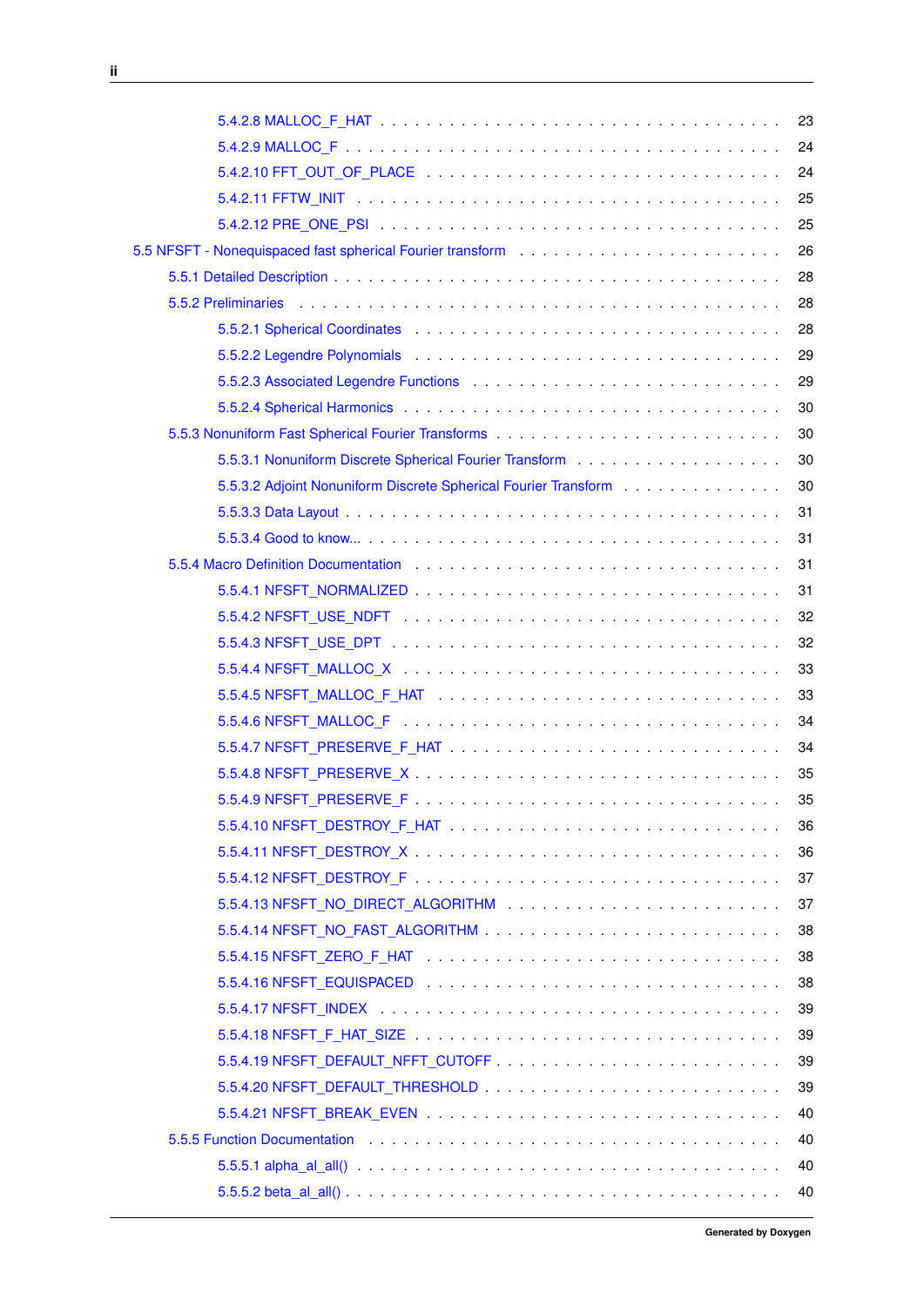|                                                                                                                                                                                                                                |  | 41 |
|--------------------------------------------------------------------------------------------------------------------------------------------------------------------------------------------------------------------------------|--|----|
|                                                                                                                                                                                                                                |  | 41 |
|                                                                                                                                                                                                                                |  | 42 |
|                                                                                                                                                                                                                                |  | 42 |
|                                                                                                                                                                                                                                |  | 43 |
|                                                                                                                                                                                                                                |  | 43 |
|                                                                                                                                                                                                                                |  | 44 |
|                                                                                                                                                                                                                                |  | 44 |
|                                                                                                                                                                                                                                |  | 45 |
|                                                                                                                                                                                                                                |  | 45 |
|                                                                                                                                                                                                                                |  | 45 |
|                                                                                                                                                                                                                                |  | 46 |
|                                                                                                                                                                                                                                |  | 46 |
|                                                                                                                                                                                                                                |  | 46 |
|                                                                                                                                                                                                                                |  | 46 |
|                                                                                                                                                                                                                                |  | 47 |
|                                                                                                                                                                                                                                |  | 47 |
| 5.6.2 Macro Definition Documentation enterstanding to the control of the control of the control of the control of the control of the control of the control of the control of the control of the control of the control of the |  | 47 |
|                                                                                                                                                                                                                                |  | 48 |
|                                                                                                                                                                                                                                |  | 48 |
|                                                                                                                                                                                                                                |  | 49 |
|                                                                                                                                                                                                                                |  | 49 |
|                                                                                                                                                                                                                                |  | 50 |
|                                                                                                                                                                                                                                |  | 50 |
|                                                                                                                                                                                                                                |  | 51 |
|                                                                                                                                                                                                                                |  | 51 |
|                                                                                                                                                                                                                                |  | 52 |
|                                                                                                                                                                                                                                |  | 52 |
|                                                                                                                                                                                                                                |  | 53 |
|                                                                                                                                                                                                                                |  | 53 |
|                                                                                                                                                                                                                                |  | 54 |
|                                                                                                                                                                                                                                |  | 54 |
|                                                                                                                                                                                                                                |  | 54 |
|                                                                                                                                                                                                                                |  | 55 |
|                                                                                                                                                                                                                                |  | 55 |
|                                                                                                                                                                                                                                |  | 55 |
|                                                                                                                                                                                                                                |  | 56 |
|                                                                                                                                                                                                                                |  | 56 |
|                                                                                                                                                                                                                                |  | 56 |
|                                                                                                                                                                                                                                |  | 56 |
| 5.6.3.3 nfsoft_init_advanced() $\ldots \ldots \ldots \ldots \ldots \ldots \ldots \ldots \ldots \ldots \ldots \ldots \ldots$                                                                                                    |  | 57 |
|                                                                                                                                                                                                                                |  |    |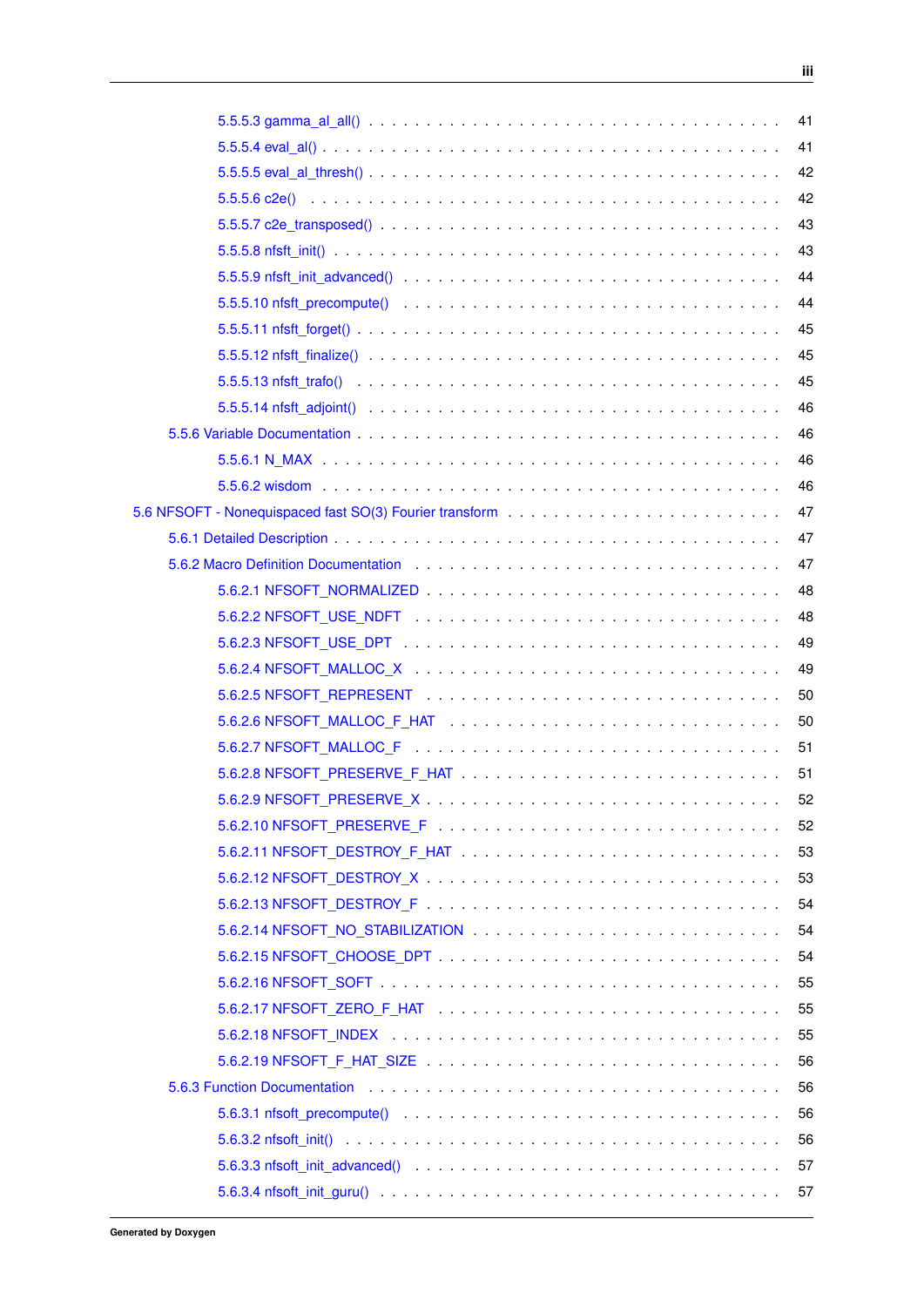|                                                                                                                      | 58 |
|----------------------------------------------------------------------------------------------------------------------|----|
|                                                                                                                      | 58 |
|                                                                                                                      | 59 |
|                                                                                                                      | 59 |
|                                                                                                                      | 60 |
|                                                                                                                      | 60 |
|                                                                                                                      | 61 |
|                                                                                                                      | 61 |
|                                                                                                                      | 61 |
|                                                                                                                      | 61 |
|                                                                                                                      | 62 |
|                                                                                                                      | 62 |
|                                                                                                                      | 62 |
|                                                                                                                      | 63 |
|                                                                                                                      | 63 |
|                                                                                                                      | 64 |
|                                                                                                                      | 64 |
|                                                                                                                      | 65 |
| 5.8.3.8 nnfft_precompute_phi_hut() $\ldots \ldots \ldots \ldots \ldots \ldots \ldots \ldots \ldots \ldots \ldots$    | 65 |
|                                                                                                                      | 65 |
|                                                                                                                      | 66 |
|                                                                                                                      | 66 |
|                                                                                                                      | 66 |
|                                                                                                                      | 66 |
|                                                                                                                      | 67 |
|                                                                                                                      | 67 |
|                                                                                                                      | 67 |
|                                                                                                                      | 68 |
|                                                                                                                      | 68 |
|                                                                                                                      | 68 |
|                                                                                                                      | 69 |
|                                                                                                                      | 70 |
|                                                                                                                      | 70 |
|                                                                                                                      | 70 |
|                                                                                                                      | 70 |
|                                                                                                                      | 70 |
|                                                                                                                      | 71 |
|                                                                                                                      | 71 |
|                                                                                                                      | 71 |
|                                                                                                                      | 71 |
|                                                                                                                      | 72 |
| 5.11 Util - Auxiliary functions (et al., and et al., and et al., and et al., and et al., and et al., and et al., and | 73 |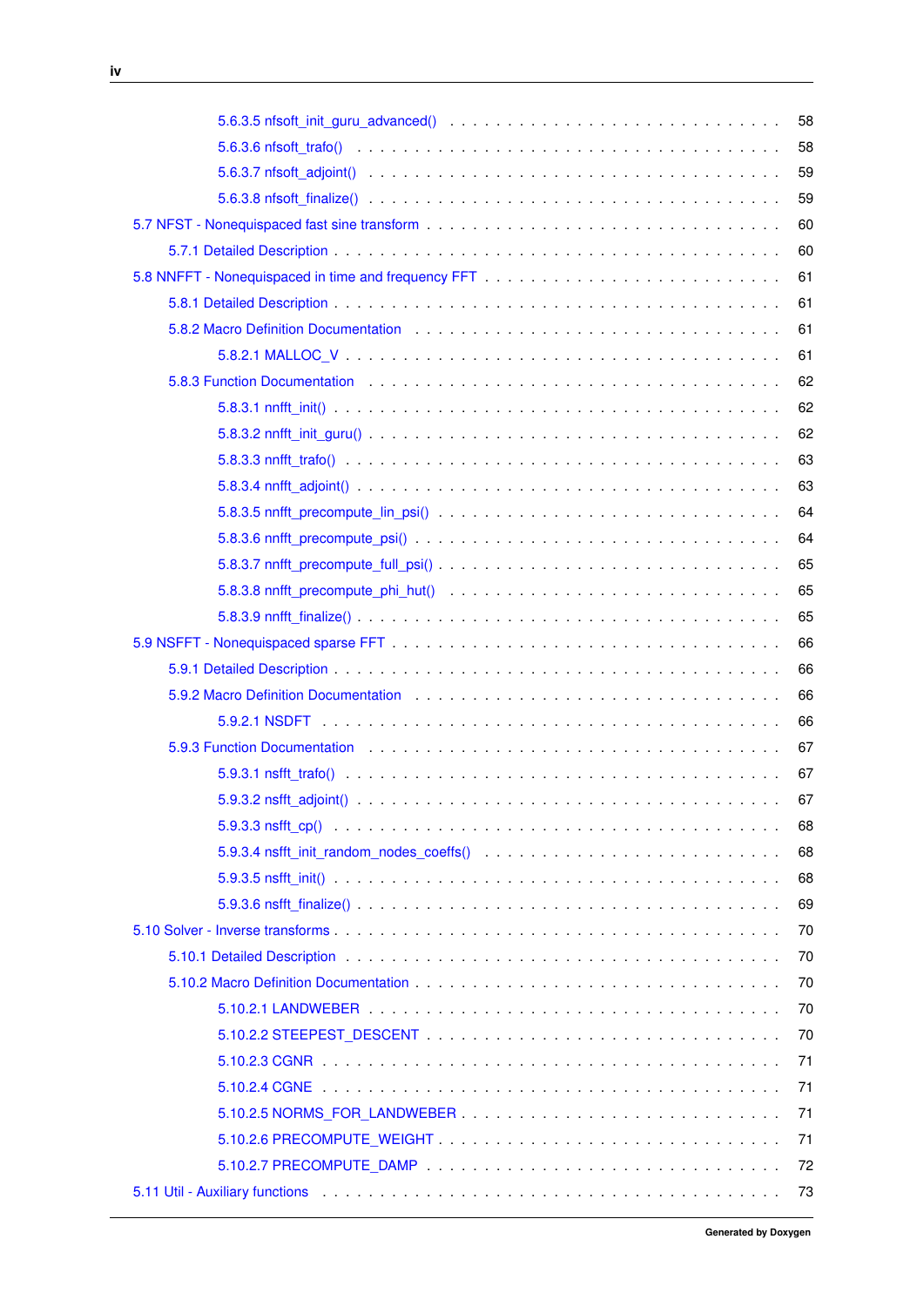|                                                                                                                       | 77 |
|-----------------------------------------------------------------------------------------------------------------------|----|
|                                                                                                                       | 77 |
|                                                                                                                       | 78 |
|                                                                                                                       | 78 |
|                                                                                                                       | 78 |
|                                                                                                                       | 79 |
|                                                                                                                       | 79 |
|                                                                                                                       | 80 |
|                                                                                                                       | 80 |
|                                                                                                                       | 81 |
|                                                                                                                       | 81 |
|                                                                                                                       | 82 |
|                                                                                                                       | 82 |
|                                                                                                                       | 83 |
|                                                                                                                       | 83 |
|                                                                                                                       | 84 |
|                                                                                                                       | 85 |
|                                                                                                                       | 85 |
|                                                                                                                       | 85 |
|                                                                                                                       | 86 |
|                                                                                                                       | 86 |
|                                                                                                                       | 87 |
|                                                                                                                       | 87 |
|                                                                                                                       | 87 |
|                                                                                                                       | 88 |
|                                                                                                                       | 88 |
| 5.16.3.5 fgt init node dependent $($ $\ldots$ $\ldots$ $\ldots$ $\ldots$ $\ldots$ $\ldots$ $\ldots$ $\ldots$ $\ldots$ | 89 |
|                                                                                                                       | 89 |
|                                                                                                                       | 90 |
|                                                                                                                       | 90 |
|                                                                                                                       | 90 |
|                                                                                                                       | 91 |
|                                                                                                                       | 91 |
|                                                                                                                       | 91 |
|                                                                                                                       | 92 |
|                                                                                                                       | 93 |
|                                                                                                                       | 96 |
|                                                                                                                       | 96 |
|                                                                                                                       | 97 |
|                                                                                                                       | 97 |
|                                                                                                                       | 97 |
|                                                                                                                       | 97 |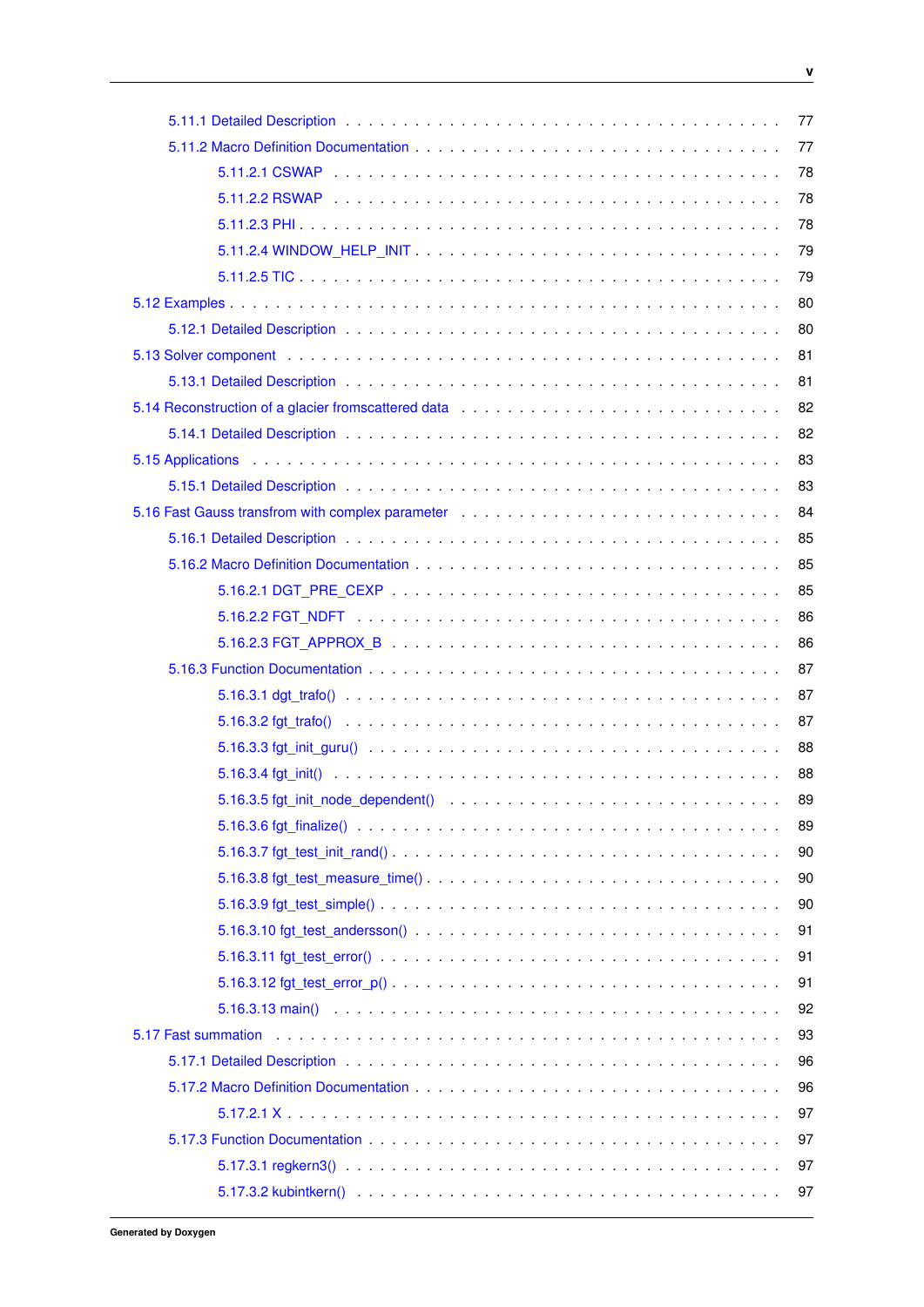|                                                                                                                                                 | 97 |
|-------------------------------------------------------------------------------------------------------------------------------------------------|----|
|                                                                                                                                                 | 98 |
| 5.17.3.5 fastsum_init_guru_target_nodes()                                                                                                       | 98 |
|                                                                                                                                                 | 99 |
|                                                                                                                                                 |    |
|                                                                                                                                                 |    |
|                                                                                                                                                 |    |
|                                                                                                                                                 |    |
|                                                                                                                                                 |    |
|                                                                                                                                                 |    |
|                                                                                                                                                 |    |
|                                                                                                                                                 |    |
|                                                                                                                                                 |    |
|                                                                                                                                                 |    |
|                                                                                                                                                 |    |
|                                                                                                                                                 |    |
|                                                                                                                                                 |    |
|                                                                                                                                                 |    |
|                                                                                                                                                 |    |
|                                                                                                                                                 |    |
|                                                                                                                                                 |    |
|                                                                                                                                                 |    |
|                                                                                                                                                 |    |
| 5.20 Fast summation of radial functions on the sphere entitled and and all contacts and all the sphere entitled and all contacts are set of 108 |    |
|                                                                                                                                                 |    |
|                                                                                                                                                 |    |
|                                                                                                                                                 |    |
|                                                                                                                                                 |    |
|                                                                                                                                                 |    |
|                                                                                                                                                 |    |
|                                                                                                                                                 |    |
|                                                                                                                                                 |    |
|                                                                                                                                                 |    |
|                                                                                                                                                 |    |
|                                                                                                                                                 |    |
|                                                                                                                                                 |    |
|                                                                                                                                                 |    |
|                                                                                                                                                 |    |
|                                                                                                                                                 |    |
|                                                                                                                                                 |    |
|                                                                                                                                                 |    |
|                                                                                                                                                 |    |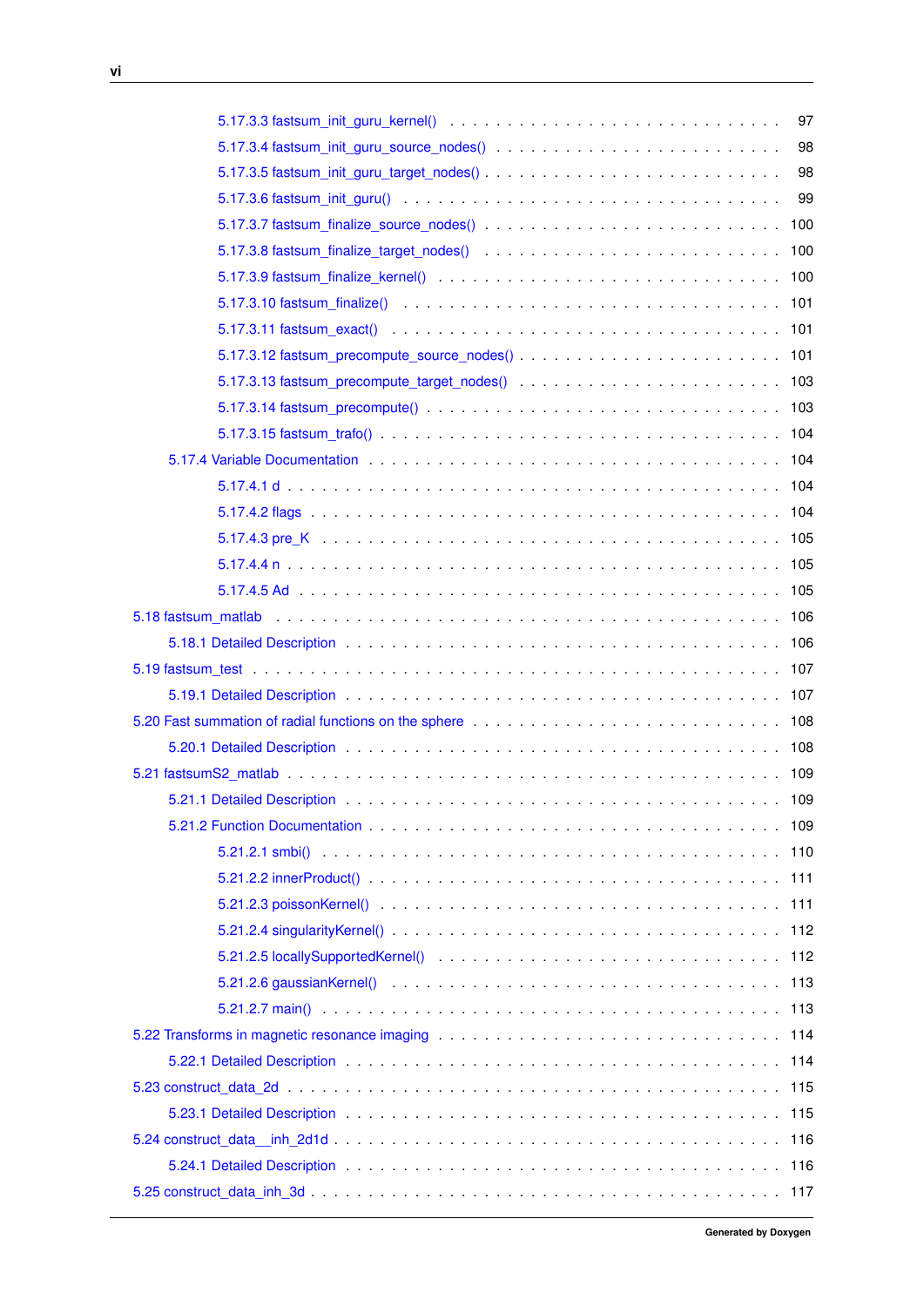| 5.32.1 Detailed Description enterprise and and all the series of the series and all the series of the series of the series of the series of the series of the series of the series of the series of the series of the series o |  |
|--------------------------------------------------------------------------------------------------------------------------------------------------------------------------------------------------------------------------------|--|
|                                                                                                                                                                                                                                |  |
|                                                                                                                                                                                                                                |  |
|                                                                                                                                                                                                                                |  |
|                                                                                                                                                                                                                                |  |
|                                                                                                                                                                                                                                |  |
|                                                                                                                                                                                                                                |  |
|                                                                                                                                                                                                                                |  |
|                                                                                                                                                                                                                                |  |
|                                                                                                                                                                                                                                |  |
|                                                                                                                                                                                                                                |  |
|                                                                                                                                                                                                                                |  |
|                                                                                                                                                                                                                                |  |
|                                                                                                                                                                                                                                |  |
|                                                                                                                                                                                                                                |  |
|                                                                                                                                                                                                                                |  |
|                                                                                                                                                                                                                                |  |
|                                                                                                                                                                                                                                |  |
|                                                                                                                                                                                                                                |  |
|                                                                                                                                                                                                                                |  |
|                                                                                                                                                                                                                                |  |
|                                                                                                                                                                                                                                |  |
|                                                                                                                                                                                                                                |  |
|                                                                                                                                                                                                                                |  |
|                                                                                                                                                                                                                                |  |
|                                                                                                                                                                                                                                |  |
|                                                                                                                                                                                                                                |  |
|                                                                                                                                                                                                                                |  |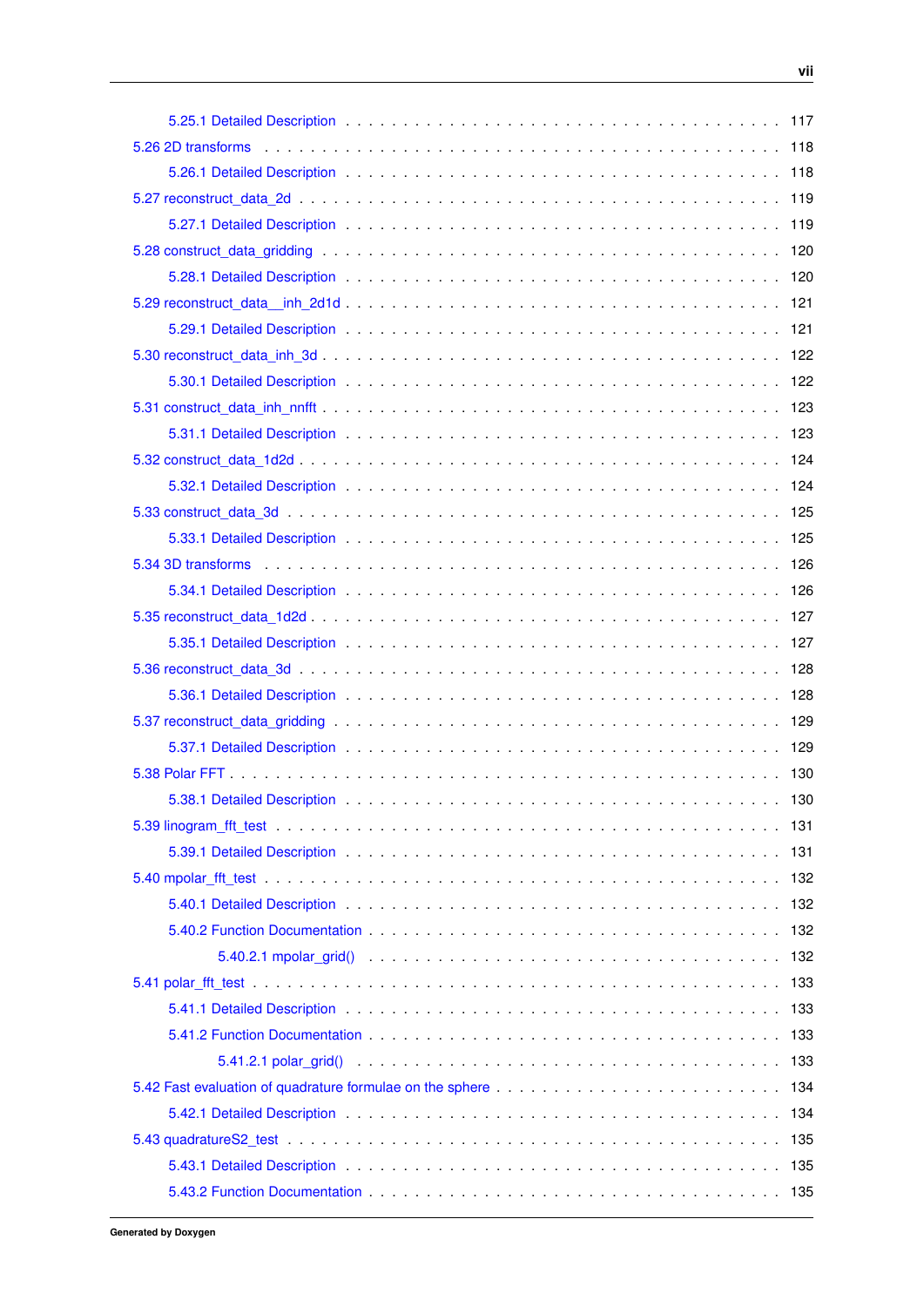| <b>6 Data Structure Documentation</b>                                                                                                                                                                                          | 137 |
|--------------------------------------------------------------------------------------------------------------------------------------------------------------------------------------------------------------------------------|-----|
| 6.1 fastsum_plan_Struct Reference education of the contract of the state of the contract of the contract of the contract of the contract of the contract of the contract of the contract of the contract of the contract of th |     |
|                                                                                                                                                                                                                                |     |
|                                                                                                                                                                                                                                |     |
|                                                                                                                                                                                                                                |     |
| 6.3 fpt_data_Struct Reference enterprise on the contract of the contract of the contract of the contract of the contract of the contract of the contract of the contract of the contract of the contract of the contract of th |     |
|                                                                                                                                                                                                                                |     |
|                                                                                                                                                                                                                                |     |
|                                                                                                                                                                                                                                |     |
|                                                                                                                                                                                                                                |     |
|                                                                                                                                                                                                                                |     |
|                                                                                                                                                                                                                                |     |
|                                                                                                                                                                                                                                |     |
|                                                                                                                                                                                                                                |     |
|                                                                                                                                                                                                                                |     |
|                                                                                                                                                                                                                                |     |
|                                                                                                                                                                                                                                |     |
|                                                                                                                                                                                                                                |     |
|                                                                                                                                                                                                                                |     |
|                                                                                                                                                                                                                                |     |
|                                                                                                                                                                                                                                |     |
|                                                                                                                                                                                                                                |     |
|                                                                                                                                                                                                                                |     |
| 6.5 fpt_step_Struct Reference education of the contract of the state of the contract of the state of the state of the state of the state of the state of the state of the state of the state of the state of the state of the  |     |
|                                                                                                                                                                                                                                | 145 |
| 6.5.2 Field Documentation entertainment and the contract of the contract of the contract of the contract of the contract of the contract of the contract of the contract of the contract of the contract of the contract of th |     |
|                                                                                                                                                                                                                                |     |
|                                                                                                                                                                                                                                |     |
|                                                                                                                                                                                                                                |     |
|                                                                                                                                                                                                                                | 146 |
|                                                                                                                                                                                                                                | 146 |
|                                                                                                                                                                                                                                |     |
|                                                                                                                                                                                                                                |     |
|                                                                                                                                                                                                                                |     |
|                                                                                                                                                                                                                                |     |
|                                                                                                                                                                                                                                | 148 |
|                                                                                                                                                                                                                                | 148 |
|                                                                                                                                                                                                                                |     |
|                                                                                                                                                                                                                                | 149 |
|                                                                                                                                                                                                                                |     |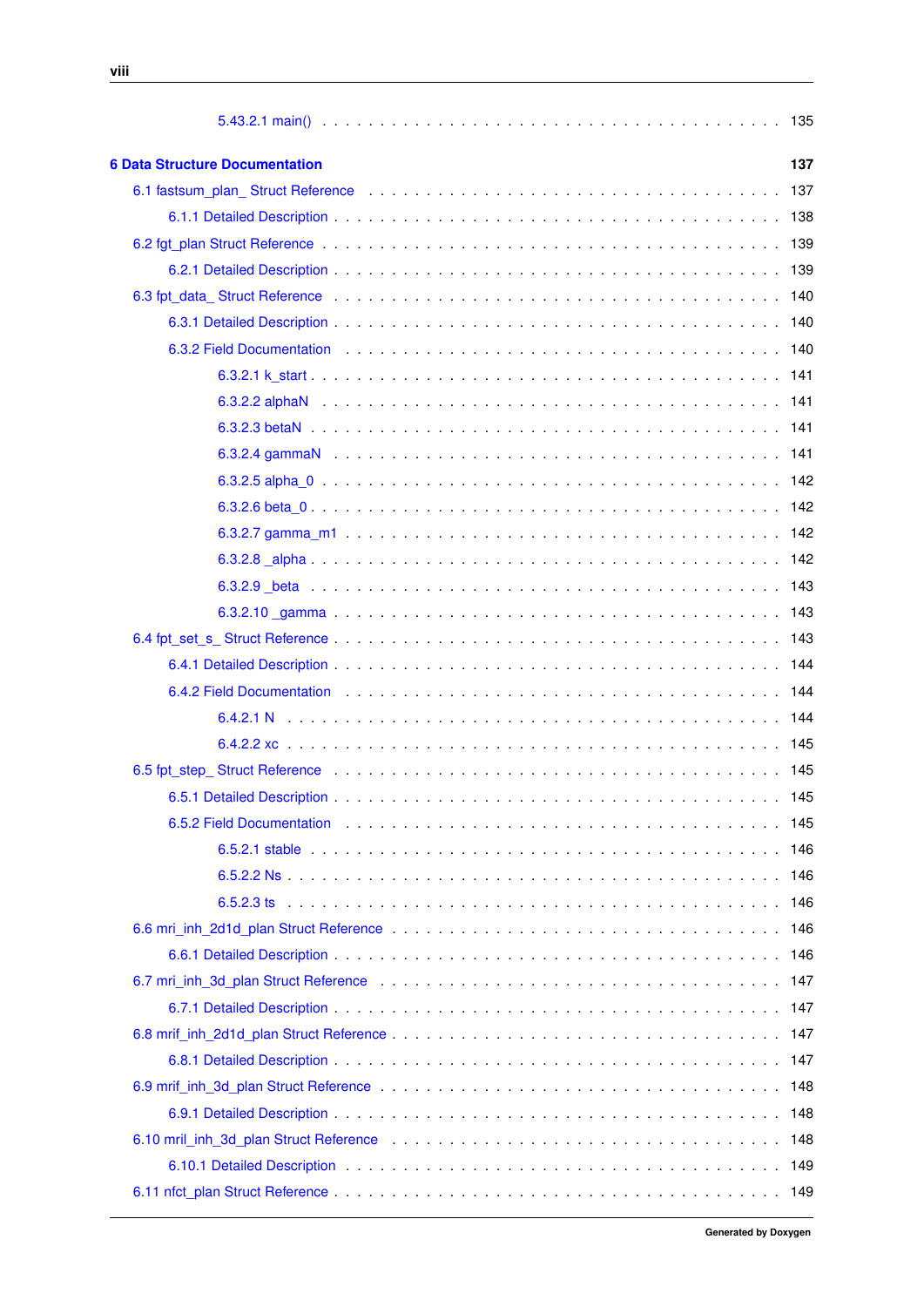|                                                                                                                                                                                                                               | 160 |
|-------------------------------------------------------------------------------------------------------------------------------------------------------------------------------------------------------------------------------|-----|
|                                                                                                                                                                                                                               | 161 |
|                                                                                                                                                                                                                               | 161 |
|                                                                                                                                                                                                                               |     |
| 6.24 nfstf_plan Struct Reference education of the contract of the contract of the contract of the contract of the contract of the contract of the contract of the contract of the contract of the contract of the contract of |     |
|                                                                                                                                                                                                                               | 162 |
|                                                                                                                                                                                                                               | 163 |
|                                                                                                                                                                                                                               | 163 |
|                                                                                                                                                                                                                               |     |
|                                                                                                                                                                                                                               |     |
|                                                                                                                                                                                                                               |     |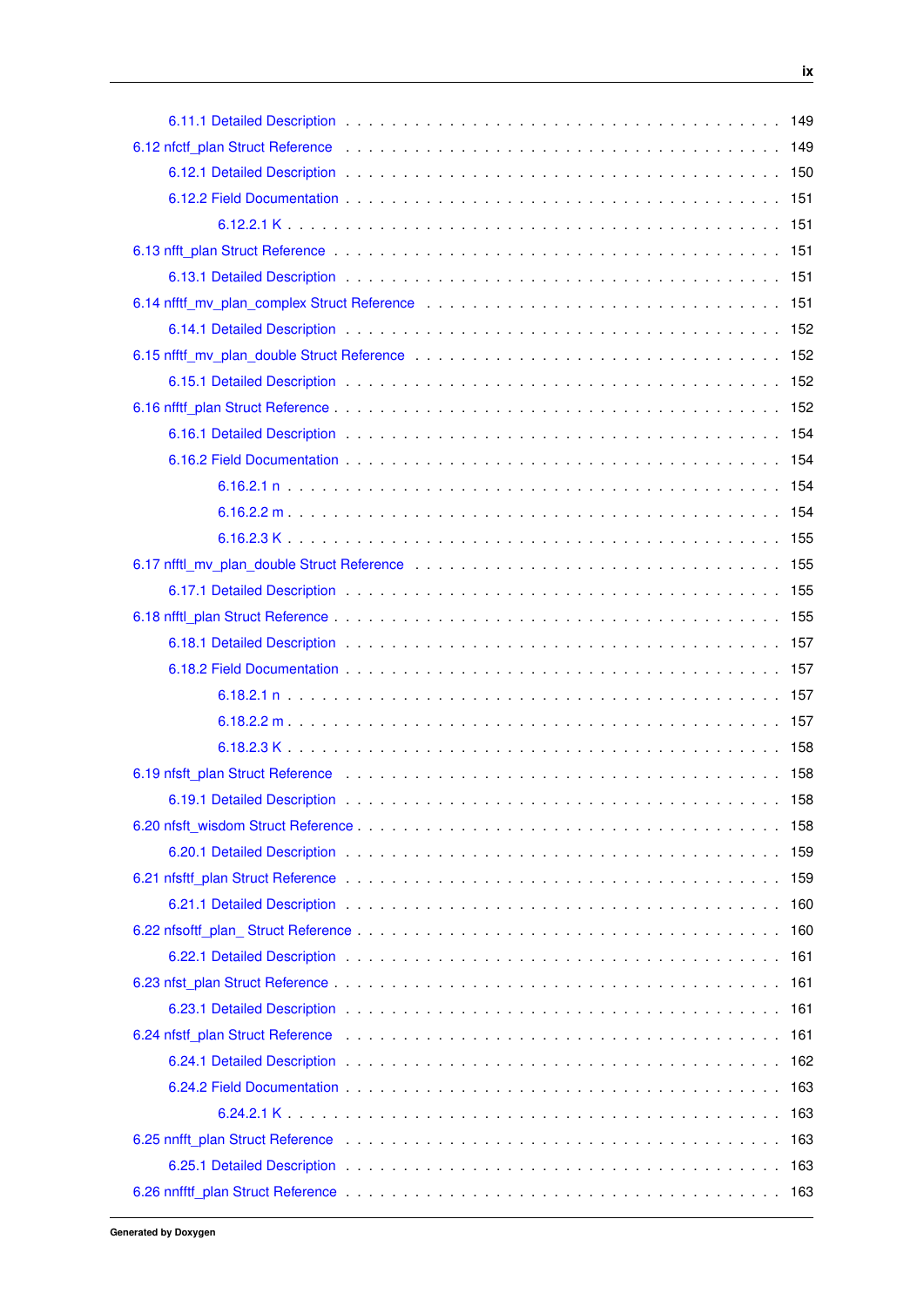<u> 1980 - Johann Barn, mars ar breithinn ar breithinn ar breithinn ar breithinn ar breithinn ar breithinn ar br</u>

| 6.30 s result Struct Reference education of the contract of the contract of the contract of the contract of the contract of the contract of the contract of the contract of the contract of the contract of the contract of th |      |
|--------------------------------------------------------------------------------------------------------------------------------------------------------------------------------------------------------------------------------|------|
|                                                                                                                                                                                                                                |      |
| 6.31 s_resval Struct Reference enterprised by contact the contract of the contract of the contract of the contract of the contract of the contract of the contract of the contract of the contract of the contract of the cont |      |
|                                                                                                                                                                                                                                |      |
|                                                                                                                                                                                                                                |      |
|                                                                                                                                                                                                                                |      |
|                                                                                                                                                                                                                                |      |
|                                                                                                                                                                                                                                |      |
|                                                                                                                                                                                                                                |      |
|                                                                                                                                                                                                                                |      |
|                                                                                                                                                                                                                                |      |
|                                                                                                                                                                                                                                |      |
|                                                                                                                                                                                                                                |      |
|                                                                                                                                                                                                                                |      |
|                                                                                                                                                                                                                                |      |
|                                                                                                                                                                                                                                | 173  |
| <b>7 File Documentation</b>                                                                                                                                                                                                    | 175  |
|                                                                                                                                                                                                                                | 175  |
|                                                                                                                                                                                                                                |      |
|                                                                                                                                                                                                                                | -176 |
|                                                                                                                                                                                                                                | 177  |
|                                                                                                                                                                                                                                | 177  |
|                                                                                                                                                                                                                                | 179  |
| 7.4 fastsum_matlab.c File Reference enterprise on the content of the Reference of the content of the content of the content of the content of the content of the content of the content of the content of the content of the c |      |
|                                                                                                                                                                                                                                |      |
|                                                                                                                                                                                                                                |      |
|                                                                                                                                                                                                                                | 180  |
|                                                                                                                                                                                                                                | 180  |
|                                                                                                                                                                                                                                | 181  |
|                                                                                                                                                                                                                                | 181  |
|                                                                                                                                                                                                                                | 183  |
|                                                                                                                                                                                                                                |      |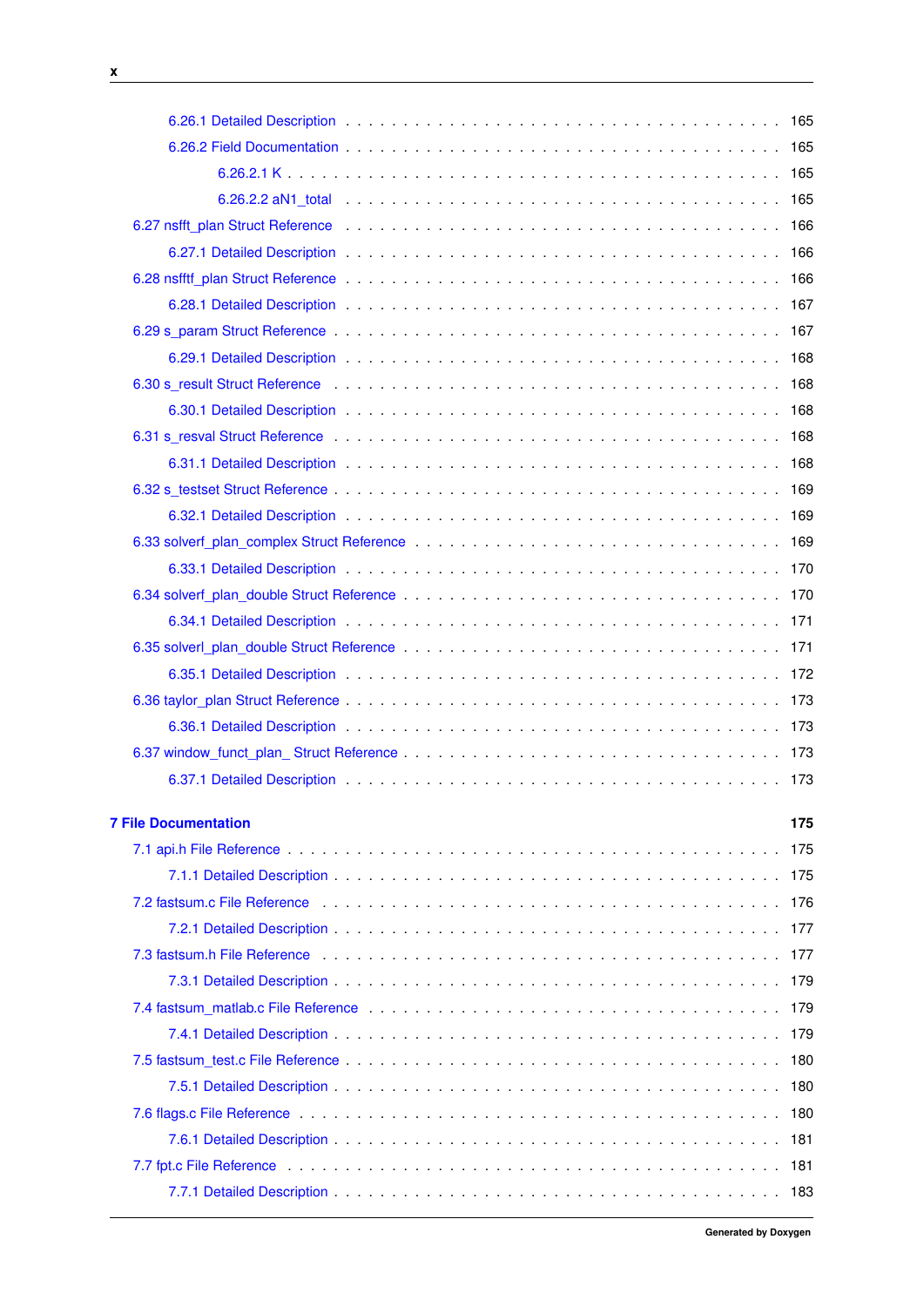| 7.7.2 Macro Definition Documentation education of the contract of the contract of the contract of the contract of the contract of the contract of the contract of the contract of the contract of the contract of the contract<br>183 |
|---------------------------------------------------------------------------------------------------------------------------------------------------------------------------------------------------------------------------------------|
|                                                                                                                                                                                                                                       |
|                                                                                                                                                                                                                                       |
|                                                                                                                                                                                                                                       |
|                                                                                                                                                                                                                                       |
|                                                                                                                                                                                                                                       |
| 7.7.3 Function Documentation (assembly) and a series are contained as a series of the series and the series of                                                                                                                        |
|                                                                                                                                                                                                                                       |
| 185                                                                                                                                                                                                                                   |
|                                                                                                                                                                                                                                       |
|                                                                                                                                                                                                                                       |
|                                                                                                                                                                                                                                       |
| 187                                                                                                                                                                                                                                   |
| 188                                                                                                                                                                                                                                   |
|                                                                                                                                                                                                                                       |
| 189                                                                                                                                                                                                                                   |
|                                                                                                                                                                                                                                       |
|                                                                                                                                                                                                                                       |
| 7.13 ndft_fast.c File Reference enterpretation of the contract of the contract of the contract of the contract of the contract of the contract of the contract of the contract of the contract of the contract of the contract<br>190 |
| -191                                                                                                                                                                                                                                  |
|                                                                                                                                                                                                                                       |
|                                                                                                                                                                                                                                       |
|                                                                                                                                                                                                                                       |
|                                                                                                                                                                                                                                       |
|                                                                                                                                                                                                                                       |
|                                                                                                                                                                                                                                       |
| 203                                                                                                                                                                                                                                   |
| 203                                                                                                                                                                                                                                   |
| 204                                                                                                                                                                                                                                   |
| 204                                                                                                                                                                                                                                   |
| 204                                                                                                                                                                                                                                   |
| 204                                                                                                                                                                                                                                   |
| $7.14.3.4$ nfftl_vrand_unit_complex() $\ldots \ldots \ldots \ldots \ldots \ldots \ldots \ldots \ldots \ldots \ldots$<br>205                                                                                                           |
| 205                                                                                                                                                                                                                                   |
| 205                                                                                                                                                                                                                                   |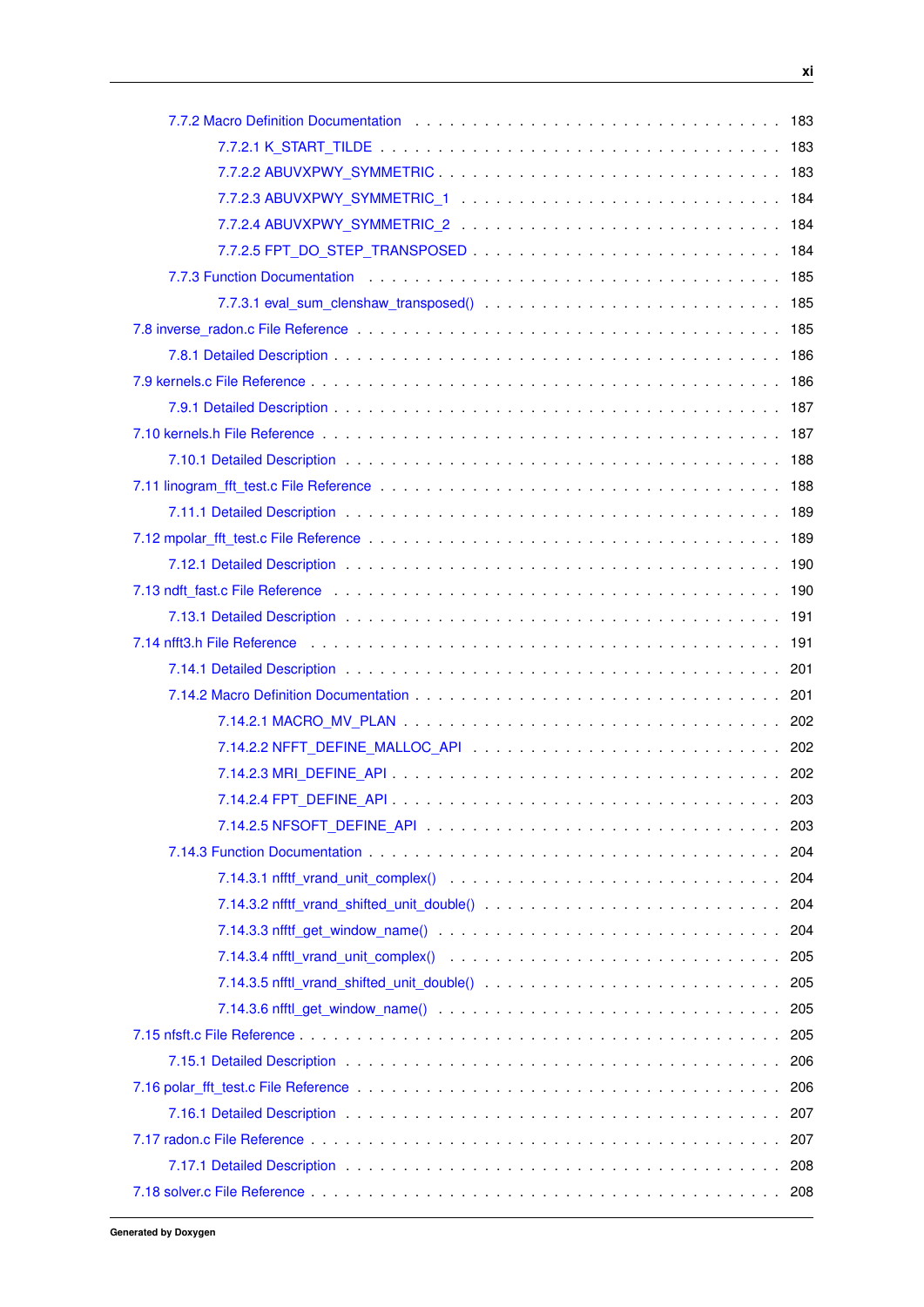| 7.19.1 Detailed Description et al., which is a series of the contract of the contract of the contract of the contract of the contract of the contract of the contract of the contract of the contract of the contract of the c |  |
|--------------------------------------------------------------------------------------------------------------------------------------------------------------------------------------------------------------------------------|--|
| - 7.19.2 Function Documentation<br>$\sim$ 210                                                                                                                                                                                  |  |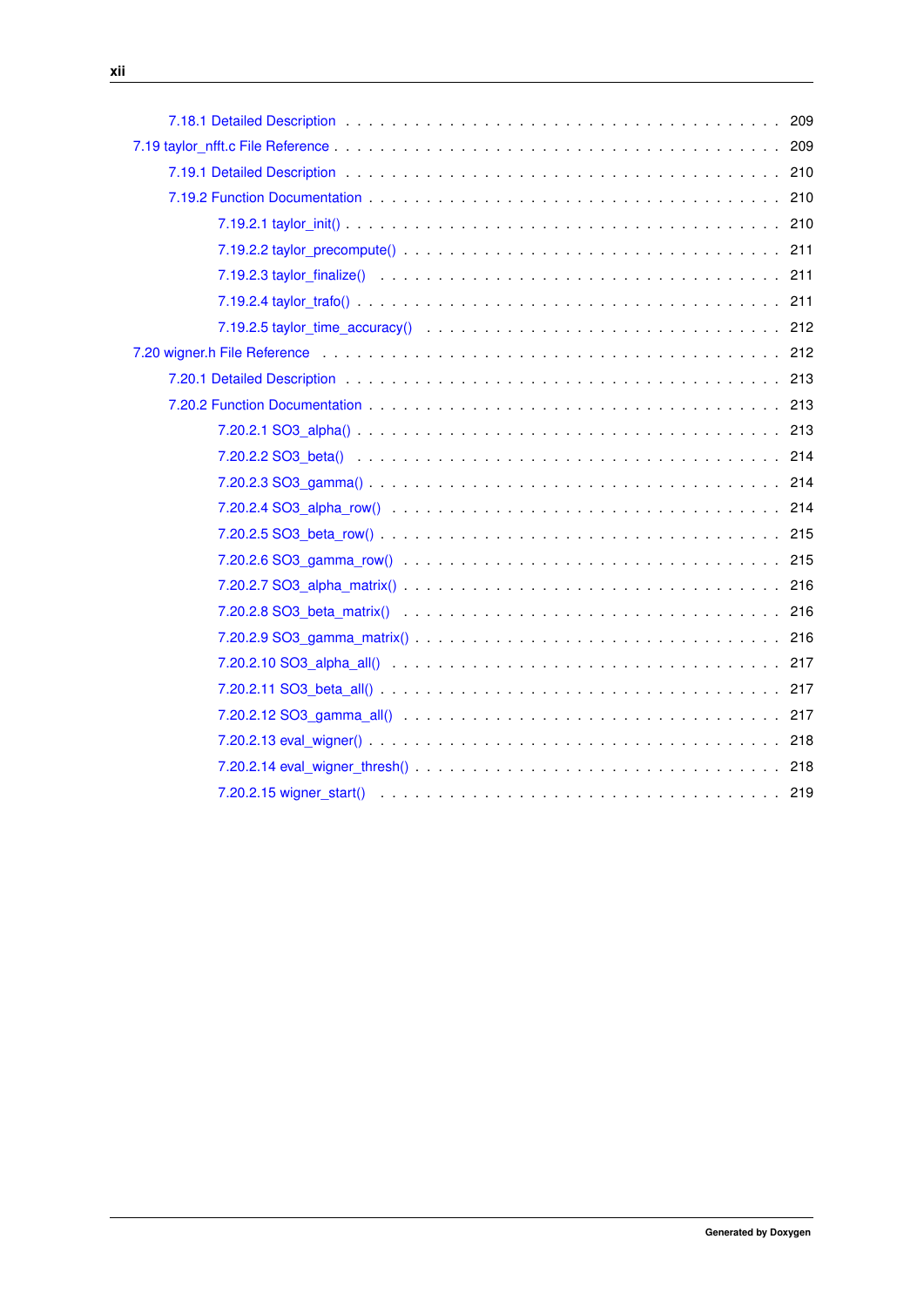# <span id="page-14-0"></span>**Main Page**

# <span id="page-14-1"></span>**1.1 Introduction**

Fast Fourier transforms (FFTs) belong to the '10 algorithms with the greatest influence on the development and practice of science and engineering in the 20th century'. The classic algorithm computes the discrete Fourier transform

$$
f_j = \sum_{k=-\frac{N}{2}}^{\frac{N}{2}-1} \hat{f}_k e^{-2\pi i \frac{k j}{N}}
$$

for  $j=-\frac{N}{2},\ldots,\frac{N}{2}-1$  and given complex coefficients  $\hat{f}_k\in\mathbb{C}.$  Using a divide and conquer approach, the number of floating point operations is reduced from  $\mathcal{O}(N^2)$  for a straightforward computation to only  $\mathcal{O}(N\log N)$ . In conjunction with publicly available efficient implementations the fast Fourier transform has become of great importance in scientific computing.

However, two shortcomings of traditional schemes are the need for equispaced sampling and the restriction to the system of complex exponential functions. The NFFT is a C subroutine library for computing the nonequispaced discrete Fourier transform (NDFT) and its generalisations in one or more dimensions, of arbitrary input size, and of complex data.

More precisely, we collect the possible frequencies  $\mathbf{k}\in\mathbb{Z}^{d}$  in the multi-index set

$$
I_{\mathbf{N}} := \left\{ \mathbf{k} = (k_t)_{t=0,...,d-1} \in \mathbb{Z}^d : -\frac{N_t}{2} \le k_t < \frac{N_t}{2}, \ t = 0, \dots, d-1 \right\},
$$

where  $\mathbf{N}=(N_t)_{t=0,...,d-1}$  is the multibandlimit, i.e.,  $N_t\in 2\mathbb{N}$ . For a finite number of given Fourier coefficients  $\hat{f}_{\mathbf{k}} \in \mathbb{C}$ ,  $\mathbf{k} \in I_{\mathbf{N}}$ , we consider the fast evaluation of the trigonometric polynomial

$$
f(\mathbf{x}) := \sum_{\mathbf{k} \in I_N} \hat{f}_{\mathbf{k}} e^{-2\pi i \mathbf{k} \mathbf{x}}
$$

at given nonequispaced nodes  $\mathbf{x}_j\in\mathbb{T}^d$ ,  $j=0,\ldots,M-1,$  from the  $d$ -dimensional torus as well as the adjoint problem, the fast evaluation of sums of the form

$$
\hat{h}_{\mathbf{k}} := \sum_{j=0}^{M-1} f_j e^{2\pi i \mathbf{k} \mathbf{x}_j}.
$$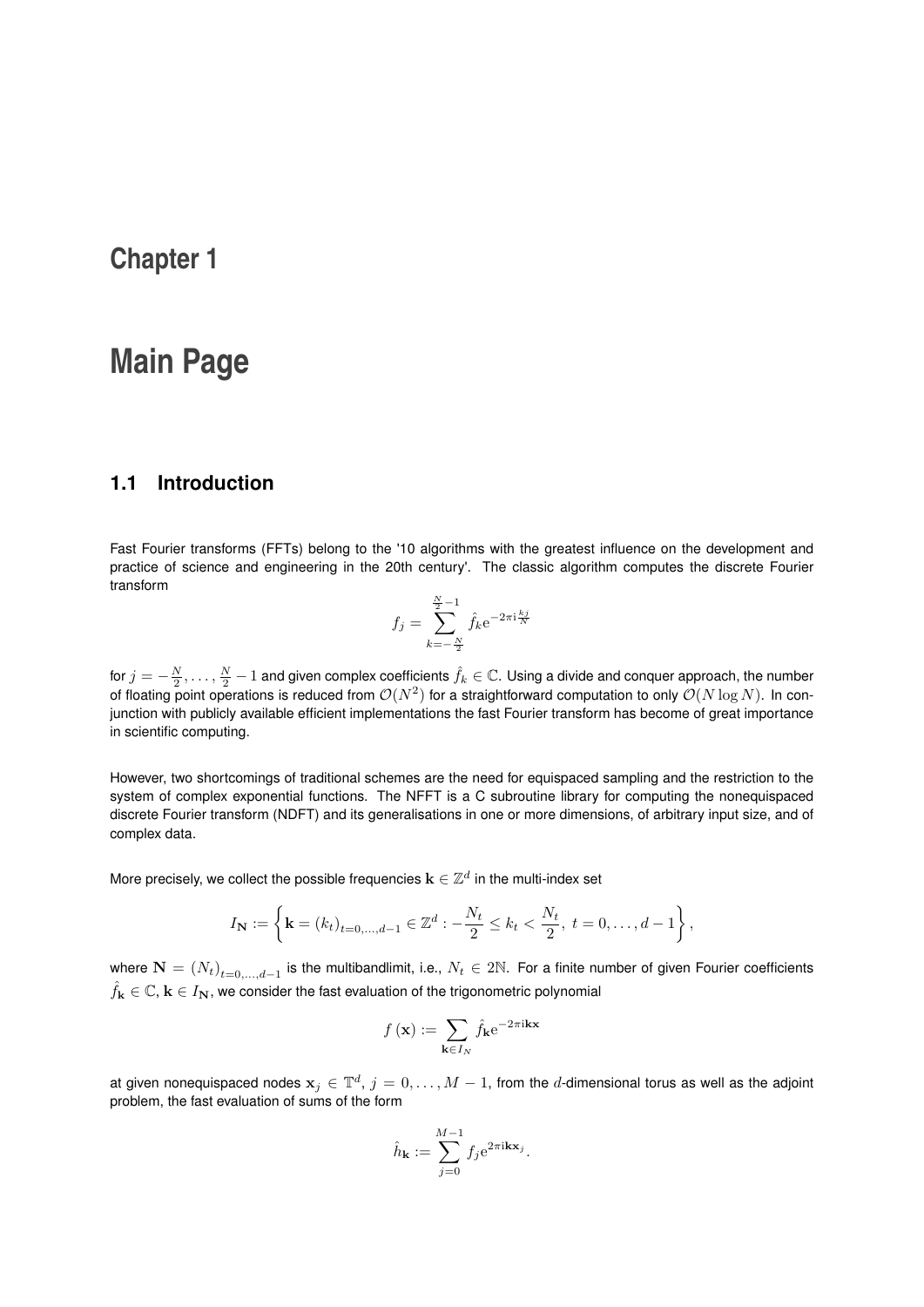# <span id="page-15-0"></span>**1.1.1 Generalisations**

The generalisations of the NFFT include

- NNFFT nonequispaced in time and frequency fast Fourier transform,
- NFCT/NFST nonequispaced fast (co)sine transform,
- NSFFT nonequispaced sparse fast Fourier transform,
- FPT fast polynomial transform,
- NFSFT nonequispaced fast spherical Fourier transform.

Furthermore, we consider the inversion of the above transforms by iterative methods.

# <span id="page-15-1"></span>**1.2 FAQ - Frequently Asked Questions**

see [https://www.tu-chemnitz.de/](https://www.tu-chemnitz.de/~potts/nfft/faq.php)∼potts/nfft/faq.php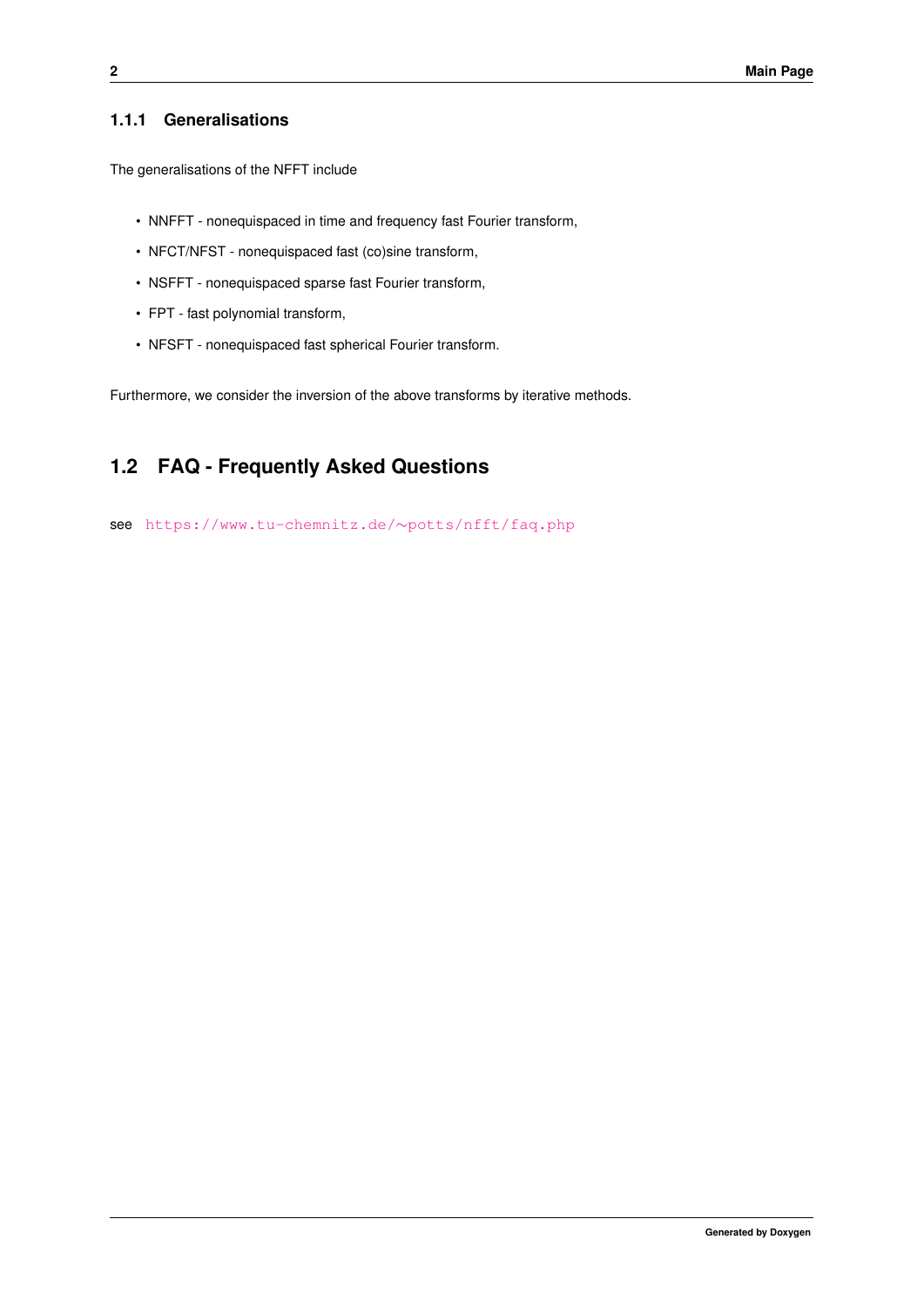# <span id="page-16-0"></span>**Module Index**

# <span id="page-16-1"></span>**2.1 Modules**

Here is a list of all modules:

| 11 |
|----|
| 15 |
| 18 |
| 19 |
| 26 |
| 47 |
| 60 |
| 61 |
| 66 |
| 70 |
| 73 |
| 80 |
| 81 |
| 82 |
| 83 |
|    |
|    |
|    |
|    |
|    |
|    |
|    |
|    |
|    |
|    |
|    |
|    |
|    |
|    |
|    |
|    |
|    |
|    |
|    |
|    |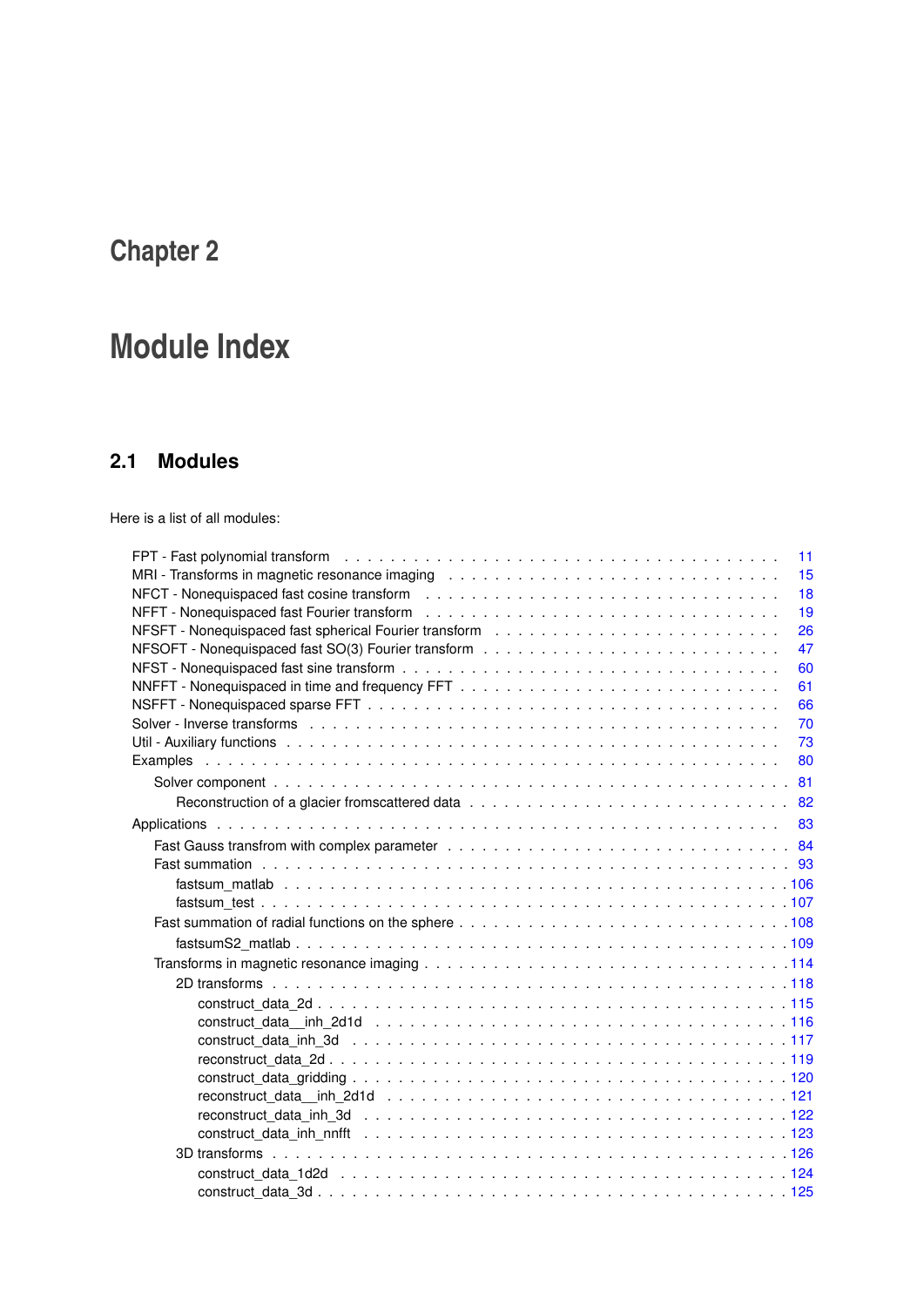| Fast evaluation of quadrature formulae on the sphere entitled by resonance and solve the sphere and state and t |  |  |  |  |  |  |  |  |  |  |  |  |  |  |  |  |
|-----------------------------------------------------------------------------------------------------------------|--|--|--|--|--|--|--|--|--|--|--|--|--|--|--|--|
|                                                                                                                 |  |  |  |  |  |  |  |  |  |  |  |  |  |  |  |  |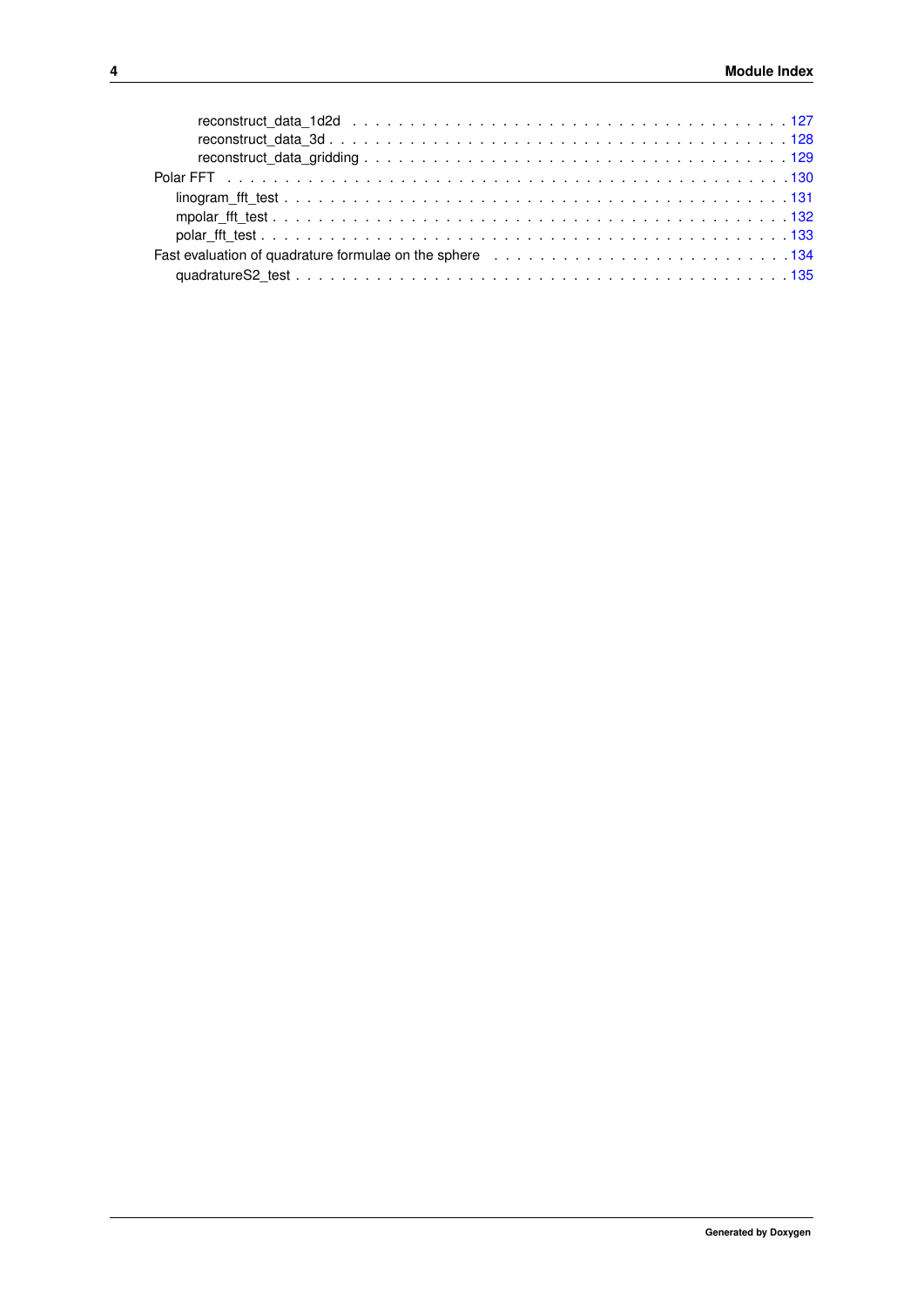# <span id="page-18-0"></span>**Data Structure Index**

# <span id="page-18-1"></span>**3.1 Data Structures**

Here are the data structures with brief descriptions:

| fastsum_plan_                                                                                                                                                                                                                  |     |
|--------------------------------------------------------------------------------------------------------------------------------------------------------------------------------------------------------------------------------|-----|
|                                                                                                                                                                                                                                | 137 |
| fgt_plan                                                                                                                                                                                                                       |     |
| Structure for the Gauss transform                                                                                                                                                                                              | 139 |
| fpt data                                                                                                                                                                                                                       |     |
|                                                                                                                                                                                                                                | 140 |
| fpt set s                                                                                                                                                                                                                      |     |
|                                                                                                                                                                                                                                | 143 |
| fpt step                                                                                                                                                                                                                       |     |
| Holds data for a single multiplication step in the cascade summation                                                                                                                                                           | 145 |
|                                                                                                                                                                                                                                | 146 |
|                                                                                                                                                                                                                                | 147 |
|                                                                                                                                                                                                                                | 147 |
|                                                                                                                                                                                                                                | 148 |
|                                                                                                                                                                                                                                | 148 |
| nfot plan because the contract of the contract of the contract of the contract of the contract of the contract of the contract of the contract of the contract of the contract of the contract of the contract of the contract | 149 |
| nfctf plan                                                                                                                                                                                                                     |     |
| Data structure for an NFCT (nonequispaced fast cosine transform) plan with float precision                                                                                                                                     | 149 |
|                                                                                                                                                                                                                                | 151 |
|                                                                                                                                                                                                                                | 151 |
|                                                                                                                                                                                                                                | 152 |
| nfftf plan                                                                                                                                                                                                                     |     |
| Data structure for an NFFT (nonequispaced fast Fourier transform) plan with float precision                                                                                                                                    | 152 |
|                                                                                                                                                                                                                                | 155 |
| nfftl plan                                                                                                                                                                                                                     |     |
| Data structure for an NFFT (nonequispaced fast Fourier transform) plan with long double preci-                                                                                                                                 |     |
|                                                                                                                                                                                                                                | 155 |
| nfsft plan                                                                                                                                                                                                                     | 158 |
| nfsft wisdom                                                                                                                                                                                                                   |     |
|                                                                                                                                                                                                                                | 158 |
| nfsftf plan                                                                                                                                                                                                                    |     |
| Data structure for an NFSFT (nonequispaced fast spherical Fourier transform) plan with float                                                                                                                                   |     |
| precision                                                                                                                                                                                                                      | 159 |
|                                                                                                                                                                                                                                | 160 |
| nfst plan                                                                                                                                                                                                                      | 161 |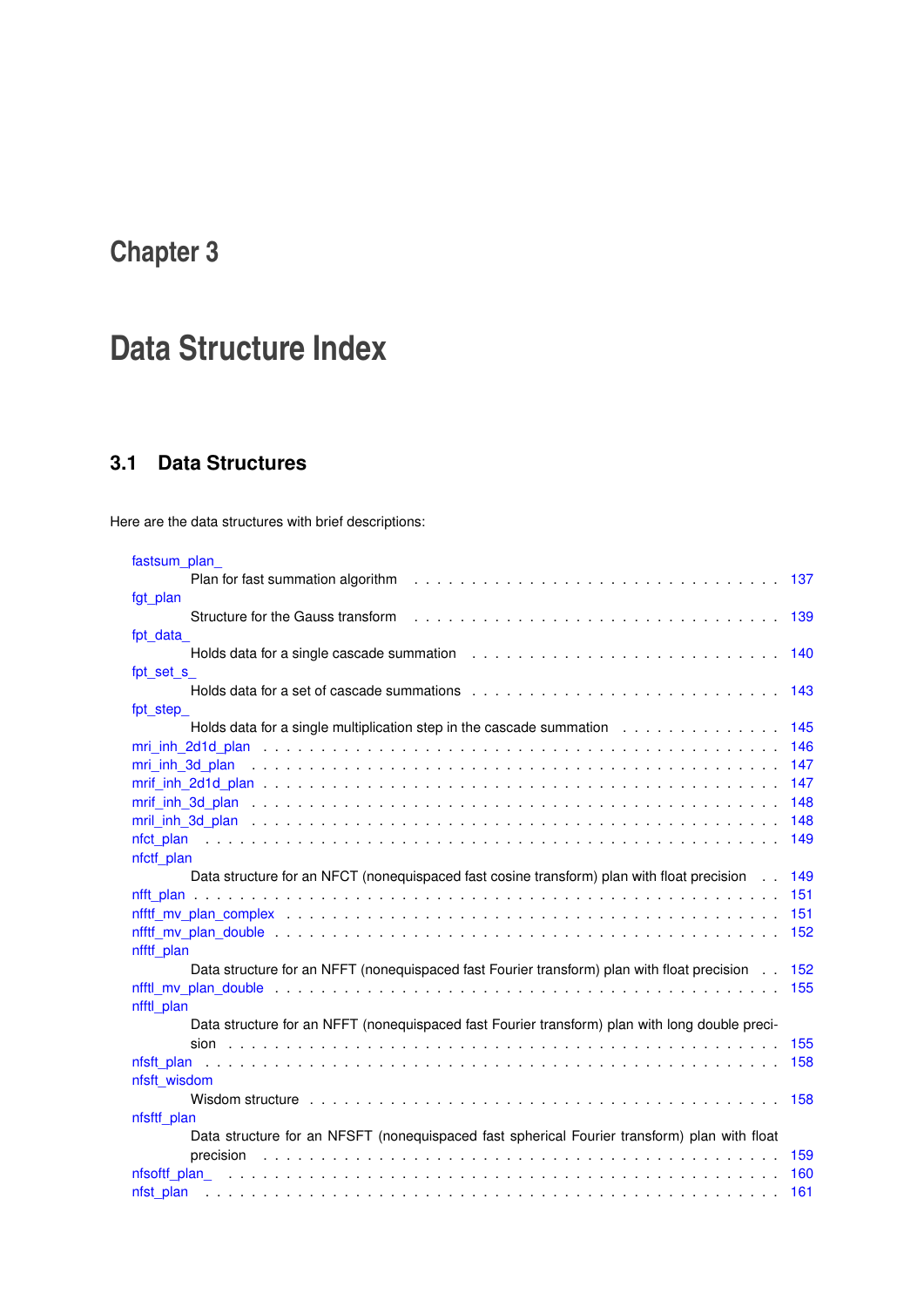| nfstf plan                                                                                                                                                                                                                     |     |
|--------------------------------------------------------------------------------------------------------------------------------------------------------------------------------------------------------------------------------|-----|
| Data structure for an NFST (nonequispaced fast sine transform) plan with float precision 161                                                                                                                                   |     |
|                                                                                                                                                                                                                                |     |
| nnfftf plan                                                                                                                                                                                                                    |     |
| Data structure for an NNFFT (nonequispaced in time and frequency fast Fourier transform) plan                                                                                                                                  |     |
| with float precision enterpretation of the set of the set of the set of the set of the set of the set of the set of the set of the set of the set of the set of the set of the set of the set of the set of the set of the set |     |
|                                                                                                                                                                                                                                |     |
| nsfftf plan                                                                                                                                                                                                                    |     |
| Data structure for an NSFFT (nonequispaced sparse fast Fourier transform) plan with float pre-                                                                                                                                 |     |
|                                                                                                                                                                                                                                |     |
|                                                                                                                                                                                                                                |     |
|                                                                                                                                                                                                                                | 168 |
|                                                                                                                                                                                                                                | 168 |
|                                                                                                                                                                                                                                |     |
| solverf plan complex                                                                                                                                                                                                           |     |
|                                                                                                                                                                                                                                |     |
| solverf plan double                                                                                                                                                                                                            |     |
|                                                                                                                                                                                                                                |     |
| solverl plan double                                                                                                                                                                                                            |     |
| Data structure for an inverse NFFT plan with long double precision 171                                                                                                                                                         |     |
|                                                                                                                                                                                                                                |     |
| window_funct_plan_                                                                                                                                                                                                             |     |
| Window funct plan is a plan to use the window functions independent of the nfft $\dots \dots$ 173                                                                                                                              |     |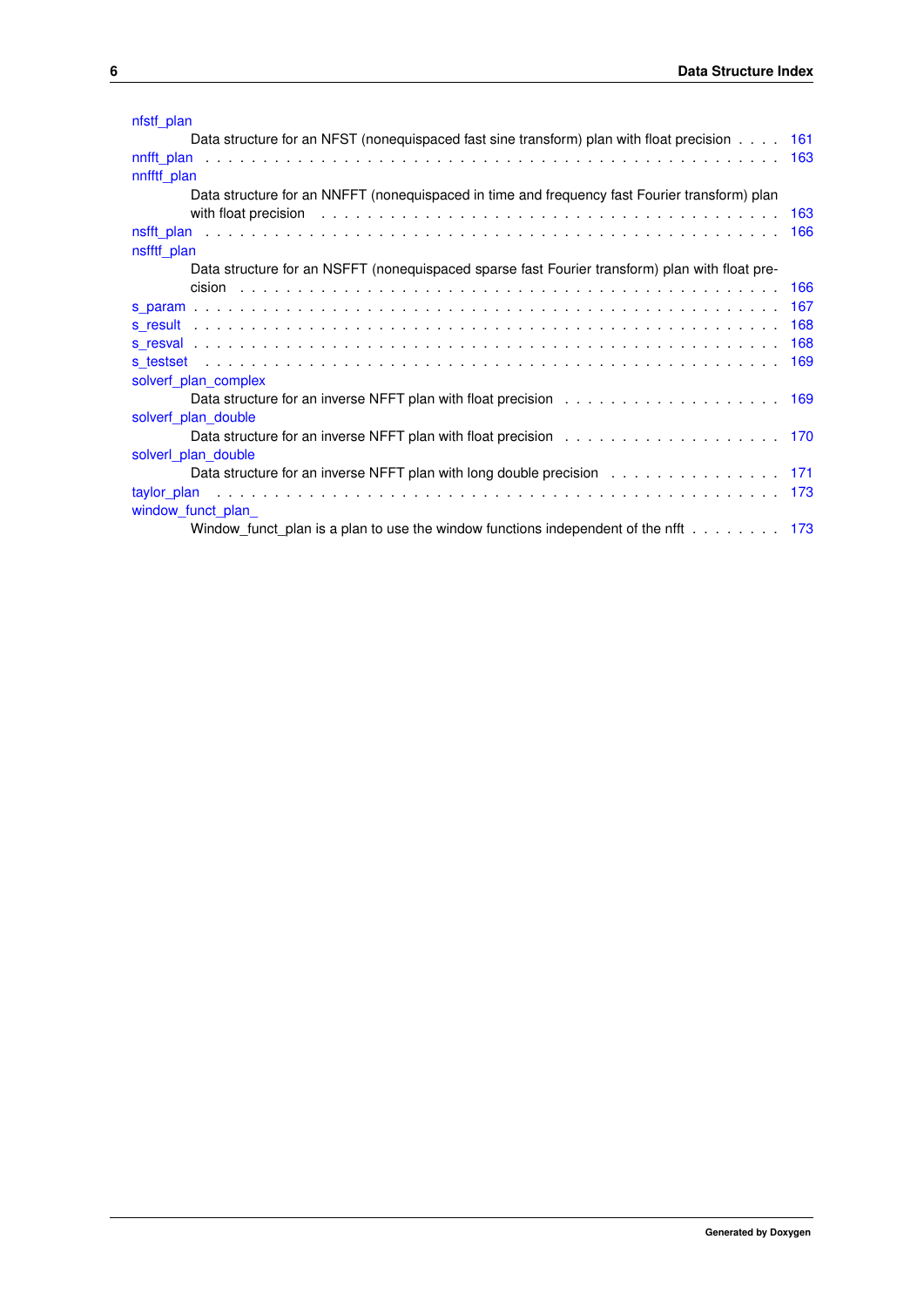# <span id="page-20-0"></span>**File Index**

# <span id="page-20-1"></span>**4.1 File List**

Here is a list of all documented files with brief descriptions:

| ??                                                                                                                                                                                                                                   |
|--------------------------------------------------------------------------------------------------------------------------------------------------------------------------------------------------------------------------------------|
| ??                                                                                                                                                                                                                                   |
| kernel/nfsft/api.h                                                                                                                                                                                                                   |
| Header file with internal API of the NFSFT module<br>175                                                                                                                                                                             |
| ??                                                                                                                                                                                                                                   |
| ??                                                                                                                                                                                                                                   |
| ??                                                                                                                                                                                                                                   |
| ??                                                                                                                                                                                                                                   |
| ??                                                                                                                                                                                                                                   |
| ??                                                                                                                                                                                                                                   |
| ??                                                                                                                                                                                                                                   |
| 22                                                                                                                                                                                                                                   |
| ??                                                                                                                                                                                                                                   |
| ??                                                                                                                                                                                                                                   |
| ??                                                                                                                                                                                                                                   |
| ??                                                                                                                                                                                                                                   |
| ??                                                                                                                                                                                                                                   |
| ??                                                                                                                                                                                                                                   |
| 22                                                                                                                                                                                                                                   |
| 22                                                                                                                                                                                                                                   |
| ??                                                                                                                                                                                                                                   |
| ??                                                                                                                                                                                                                                   |
| ??                                                                                                                                                                                                                                   |
| ??                                                                                                                                                                                                                                   |
| 22<br>error.c                                                                                                                                                                                                                        |
| ??                                                                                                                                                                                                                                   |
| fastsum.c                                                                                                                                                                                                                            |
| Fast NFFT-based summation algorithm (and all contained all contained all contained as $\blacksquare$<br>176                                                                                                                          |
| fastsum.h                                                                                                                                                                                                                            |
| 177                                                                                                                                                                                                                                  |
| ??                                                                                                                                                                                                                                   |
| ??<br>fastsum_benchomp_createdataset.c interview interview intervention and the set of the set of the set of the set of the set of the set of the set of the set of the set of the set of the set of the set of the set of the set o |
| 22                                                                                                                                                                                                                                   |
| fastsum matlab.c                                                                                                                                                                                                                     |
| Simple test program for the fast NFFT-based summation algorithm, called by fastsum.m<br>179                                                                                                                                          |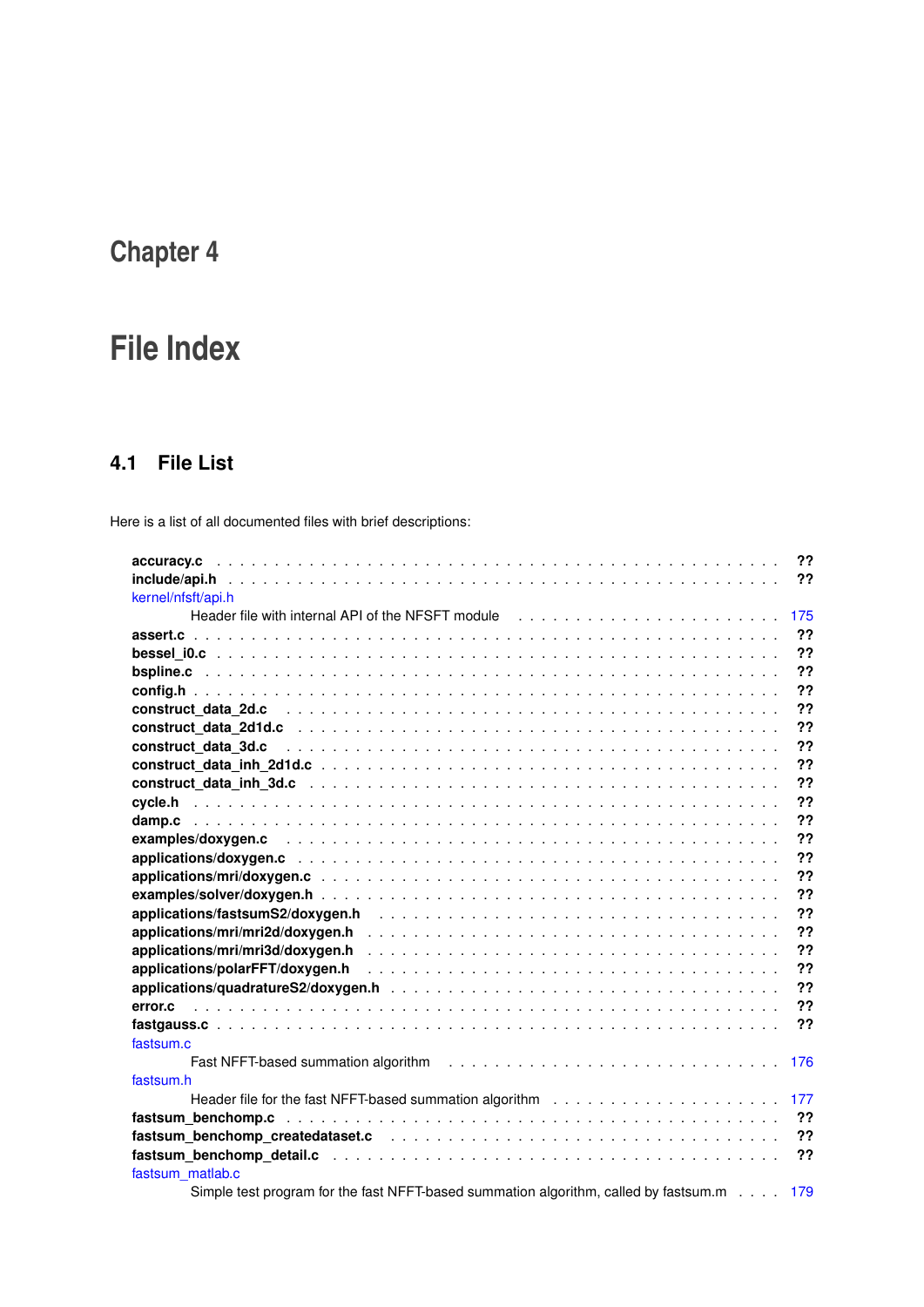| fastsum test.c<br>Simple test program for the fast NFFT-based summation algorithm $\ldots \ldots \ldots \ldots \ldots$                                                                                                         | 180       |
|--------------------------------------------------------------------------------------------------------------------------------------------------------------------------------------------------------------------------------|-----------|
| fastsumS2.c                                                                                                                                                                                                                    | ??        |
| flags.c                                                                                                                                                                                                                        |           |
|                                                                                                                                                                                                                                | 180<br>?? |
| float.c<br>fpt.c                                                                                                                                                                                                               |           |
| Implementation file for the FPT module (a) and (b) and (b) and (b) and (b) and (b) and (b) and (b) and (b) are $\alpha$                                                                                                        | 181       |
|                                                                                                                                                                                                                                | ??        |
|                                                                                                                                                                                                                                | ??        |
| infft.h                                                                                                                                                                                                                        | ??        |
| inverse_radon.c                                                                                                                                                                                                                | ??        |
|                                                                                                                                                                                                                                | 185       |
| kernels.c                                                                                                                                                                                                                      | 186       |
| kernels.h                                                                                                                                                                                                                      |           |
| Header file with predefined kernels for the fast summation algorithm                                                                                                                                                           | 187       |
| lambda.c                                                                                                                                                                                                                       | ??        |
| legendre.c                                                                                                                                                                                                                     | ??        |
| legendre.h                                                                                                                                                                                                                     | ??        |
| linogram_fft_test.c                                                                                                                                                                                                            | 188       |
| malloc.c                                                                                                                                                                                                                       | ??        |
| mpolar_fft_test.c                                                                                                                                                                                                              | 189       |
| mri.c                                                                                                                                                                                                                          | ??        |
| ndft fast.c                                                                                                                                                                                                                    |           |
|                                                                                                                                                                                                                                | 190       |
| nfct.c                                                                                                                                                                                                                         | ??        |
| nfft.c<br>nfft3.h                                                                                                                                                                                                              | ??        |
| Header file for the nfft3 library enterpretation of the content of the content of the content of the content of the content of the content of the content of the content of the content of the content of the content of the c | 191       |
|                                                                                                                                                                                                                                | ??        |
|                                                                                                                                                                                                                                | ??        |
|                                                                                                                                                                                                                                | ??        |
|                                                                                                                                                                                                                                | ??        |
| nfft times.c<br>nfsft.c                                                                                                                                                                                                        | ??        |
|                                                                                                                                                                                                                                | 205       |
|                                                                                                                                                                                                                                | ??        |
| nfsft benchomp createdataset.c                                                                                                                                                                                                 | ??        |
|                                                                                                                                                                                                                                | ??        |
| nfsoft.c                                                                                                                                                                                                                       | ??        |
| nfst.c                                                                                                                                                                                                                         | ??        |
|                                                                                                                                                                                                                                | 22        |
|                                                                                                                                                                                                                                | ??        |
| nsfft test.c                                                                                                                                                                                                                   | ??        |
| polar fft test.c                                                                                                                                                                                                               | 206       |
|                                                                                                                                                                                                                                | ??        |
| quadratureS2.c                                                                                                                                                                                                                 | ??        |
| radon.c                                                                                                                                                                                                                        |           |
|                                                                                                                                                                                                                                | 207       |
| rand.c                                                                                                                                                                                                                         | ??        |
| reconstruct data 2d.c                                                                                                                                                                                                          | ??<br>??  |
| reconstruct data 2d1d.c                                                                                                                                                                                                        | ??        |
| reconstruct data 3d.c                                                                                                                                                                                                          |           |

**Generated by Doxygen**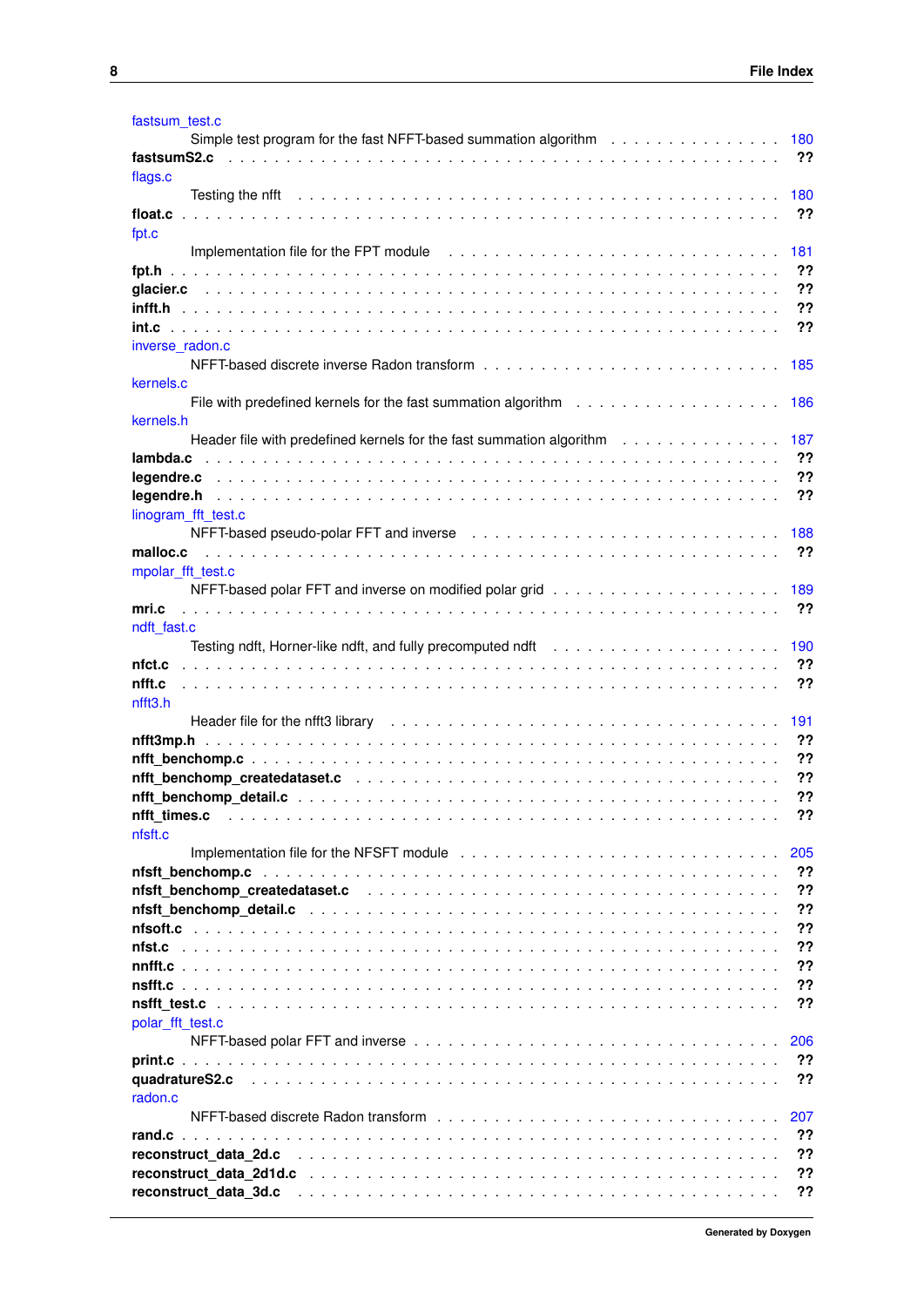| mri2d/reconstruct_data_gridding.c enterpreservatives and contact the set of the contact of the contact of the                                                                                                                  | 22  |
|--------------------------------------------------------------------------------------------------------------------------------------------------------------------------------------------------------------------------------|-----|
| mri3d/reconstruct_data_gridding.c enterpresent services and contact the contract of the contract of the contract of the contract of the contract of the contract of the contract of the contract of the contract of the contra | 22  |
|                                                                                                                                                                                                                                | 22  |
|                                                                                                                                                                                                                                | ??  |
|                                                                                                                                                                                                                                | ??  |
|                                                                                                                                                                                                                                | 22  |
|                                                                                                                                                                                                                                | ??  |
|                                                                                                                                                                                                                                | ??  |
|                                                                                                                                                                                                                                | ??  |
|                                                                                                                                                                                                                                | 22  |
|                                                                                                                                                                                                                                | 22  |
|                                                                                                                                                                                                                                | ??  |
|                                                                                                                                                                                                                                | 22  |
|                                                                                                                                                                                                                                | 22  |
|                                                                                                                                                                                                                                | ??  |
|                                                                                                                                                                                                                                | ??  |
|                                                                                                                                                                                                                                | ??  |
| solver.c                                                                                                                                                                                                                       |     |
|                                                                                                                                                                                                                                | 208 |
| taylor nfft.c                                                                                                                                                                                                                  | ??  |
| Testing the nfft againt a Taylor expansion based version $\ldots \ldots \ldots \ldots \ldots \ldots \ldots \ldots$                                                                                                             | 209 |
| thread.c                                                                                                                                                                                                                       | ??  |
| ticks.h                                                                                                                                                                                                                        | 22  |
|                                                                                                                                                                                                                                | 22  |
|                                                                                                                                                                                                                                | ??  |
| vector <sub>2.c</sub>                                                                                                                                                                                                          | ??  |
| vector3.c                                                                                                                                                                                                                      | 22  |
| version.c                                                                                                                                                                                                                      | ??  |
| wigner.c                                                                                                                                                                                                                       | ??  |
| wigner.h                                                                                                                                                                                                                       |     |
|                                                                                                                                                                                                                                |     |
|                                                                                                                                                                                                                                |     |
|                                                                                                                                                                                                                                |     |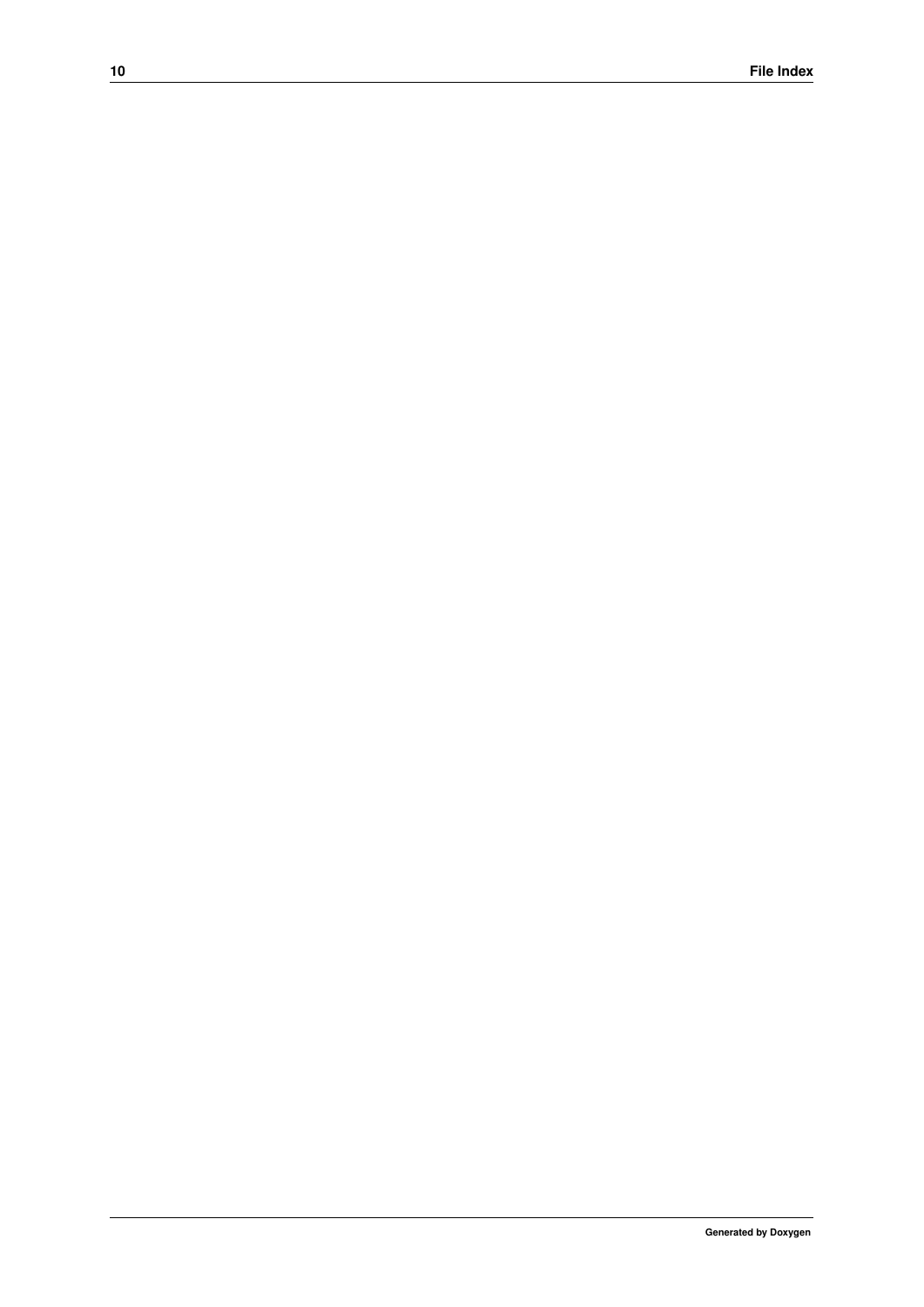# <span id="page-24-0"></span>**Module Documentation**

# <span id="page-24-1"></span>**5.1 FPT - Fast polynomial transform**

This module implements fast polynomial transforms.

### **Macros**

<span id="page-24-2"></span> $\cdot$  #define [FPT\\_NO\\_FAST\\_ALGORITHM](#page-24-2) (1U << 2)

*If set, TODO complete comment.*

- <span id="page-24-3"></span>• #define [FPT\\_NO\\_DIRECT\\_ALGORITHM](#page-24-3) (1U << 3) *If set, TODO complete comment.*
- <span id="page-24-4"></span> $\cdot$  #define [FPT\\_NO\\_STABILIZATION](#page-24-4) (1U << 0)

*If set, no stabilization will be used.*

<span id="page-24-5"></span> $\cdot$  #define [FPT\\_PERSISTENT\\_DATA](#page-24-5) (1U << 4)

*If set, TODO complete comment.*

<span id="page-24-6"></span>• #define [FPT\\_FUNCTION\\_VALUES](#page-24-6) (1U << 5)

*If set, the output are function values at Chebyshev nodes rather than Chebyshev coefficients.*

<span id="page-24-7"></span>• #define  $FPT\_AL\_SYMMETRY$  (1U  $<< 6$ ) *If set, TODO complete comment.*

## **Functions**

- fpt\_set [fpt\\_init](#page-25-3) (const int M, const int t, const unsigned int flags)
- void [fpt\\_precompute](#page-25-4) (fpt\_set set, const int m, double ∗alpha, double ∗beta, double ∗gam, int k\_start, const double threshold)
- void [fpt\\_transposed](#page-26-2) (fpt\_set set, const int m, double \_Complex ∗x, double \_Complex ∗y, const int k\_end, const unsigned int flags)

# **Variables**

• ∗We expand this macro for each supported precision ∗ [X](#page-27-2)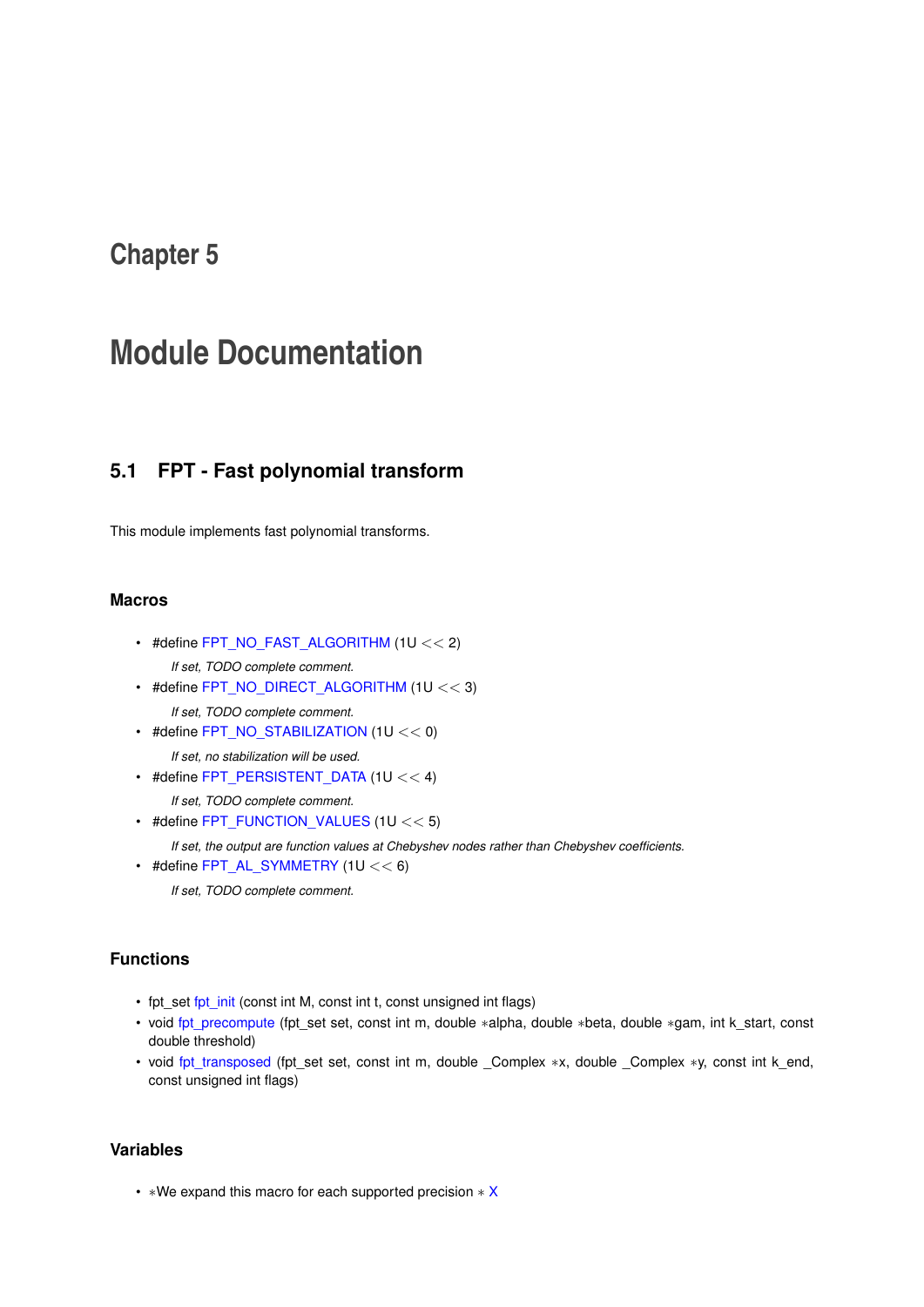### <span id="page-25-0"></span>**5.1.1 Detailed Description**

This module implements fast polynomial transforms.

In the following, we abbreviate the term "fast polynomial transforms" by FPT.

Let  $\alpha_n$ ,  $\beta_n$ ,  $\gamma_n$ ,  $n = 0, \ldots, N$  be given recursion coefficients of the polynomials  $P_n$  defined by  $P_{-1}(x) = 0$ ,  $P_0(x) = 1$  and

 $P_n(x) = (\alpha_n x + \beta_n) P_{n-1}(x) + \gamma_n P_{n-2}(x), \qquad n = 1, 2, ...$ 

for  $x \in [-1, 1]$ . The Chebyshev polnyomials of the first kind are defined by

$$
T_n(x) = \cos(n \arccos x).
$$

Let  $f: [-1,1] \to \mathbb{R}$  be a polynomial of degree  $N \in \mathbb{N}$ . The FPT transforms the polynomial coefficients  $[x_n]_{n=0..N}$ from  $\lambda$ r

$$
f = \sum_{n=0}^{N} x_n P_n
$$

into Chebyshev coefficients  $[y_n]_{n=0..N}$  from

$$
f = \sum_{n=0}^{N} y_n T_n.
$$

## <span id="page-25-3"></span><span id="page-25-1"></span>**5.1.2 Function Documentation**

#### <span id="page-25-2"></span>**5.1.2.1 fpt\_init()**

```
fpt_set fpt_init (
             const int M,
             const int t,
             const unsigned int flags )
```
Initializes a set of precomputed data for DPT transforms of equal length.

- M The maximum DPT transform index  $M \in \mathbb{N}_0$ . The individual transforms are addressed by and index number  $m \in \mathbb{N}_0$  with range  $m = 0, \ldots, M$ . The total number of transforms is therefore  $M + 1$ .
- t The exponent  $t \in \mathbb{N}, t \geq 2$  of the transform length  $N = 2^t \in \mathbb{N}, N \geq 4$
- flags A bitwise combination of the flags FPT\_NO\_STABILIZATION,

**Author**

Jens Keiner

Definition at line 795 of file fpt.c.

References fpt\_set\_s\_::flags, fpt\_set\_s\_::M, fpt\_set\_s\_::N, fpt\_set\_s\_::t, and X.

<span id="page-25-4"></span>Referenced by nfsft\_precompute().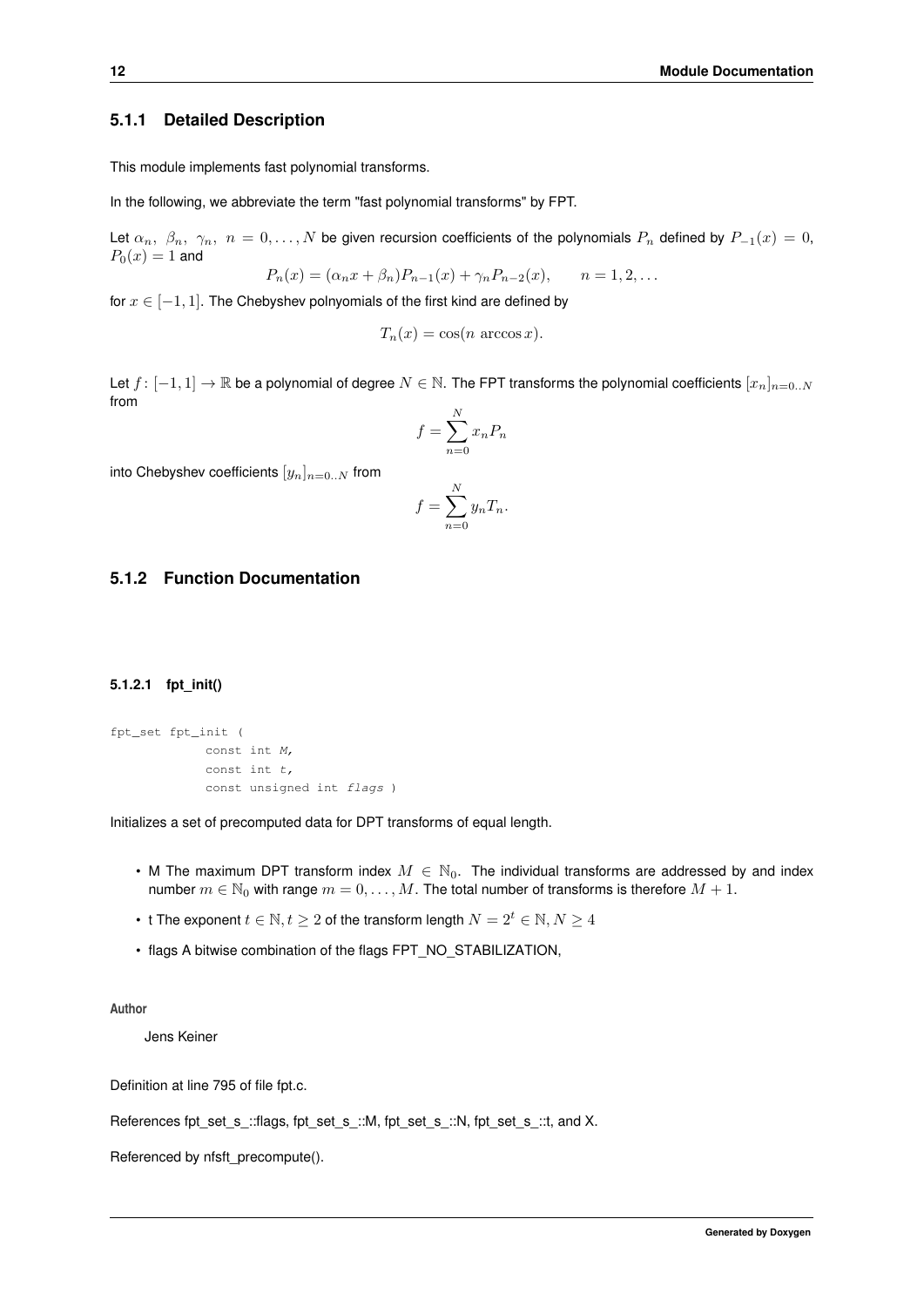#### <span id="page-26-0"></span>**5.1.2.2 fpt\_precompute()**

```
void fpt_precompute (
             fpt_set set,
             const int m,
             double ∗ alpha,
             double ∗ beta,
             double ∗ gam,
             int k_start,
             const double threshold )
```
Computes the data required for a single DPT transform.

- set The set of DPT transform data where the computed data will be stored.
- m The transform index  $m \in \mathbb{N}, 0 \le m \le M$ .
- alpha The three-term recurrence coefficients  $\alpha_k \in \mathbb{R}$  for  $k = 0, \ldots, N$  such that alpha [k] =  $\alpha_k$ .
- beta The three-term recurrence coefficients  $\beta_k \in \mathbb{R}$  for  $k = 0, \ldots, N$  such that  $\text{beta}[k] = \beta_k$ .
- gamma The three-term recurrence coefficients  $\gamma_k \in \mathbb{R}$  for  $k = 0, \ldots, N$  such that gamma [k] =  $\gamma_k$ .
- k\_start The index  $k_{\text{start}} \in \mathbb{N}_0, 0 \leq k_{\text{start}} \leq N$
- threshold The threshold  $\kappa \in \mathbb{R}, \kappa > 0$ .

**Author**

Jens Keiner

<span id="page-26-2"></span>Definition at line 1307 of file fpt.c.

#### <span id="page-26-1"></span>**5.1.2.3 fpt\_transposed()**

```
void fpt_transposed (
             fpt_set set,
             const int m,
             double _Complex ∗ x,
             double _Complex ∗ y,
             const int k_end,
             const unsigned int flags )
```
Computes a single DPT transform.

```
• set
```
- m
- x
- y
- k\_end
- flags

Definition at line 1740 of file fpt.c.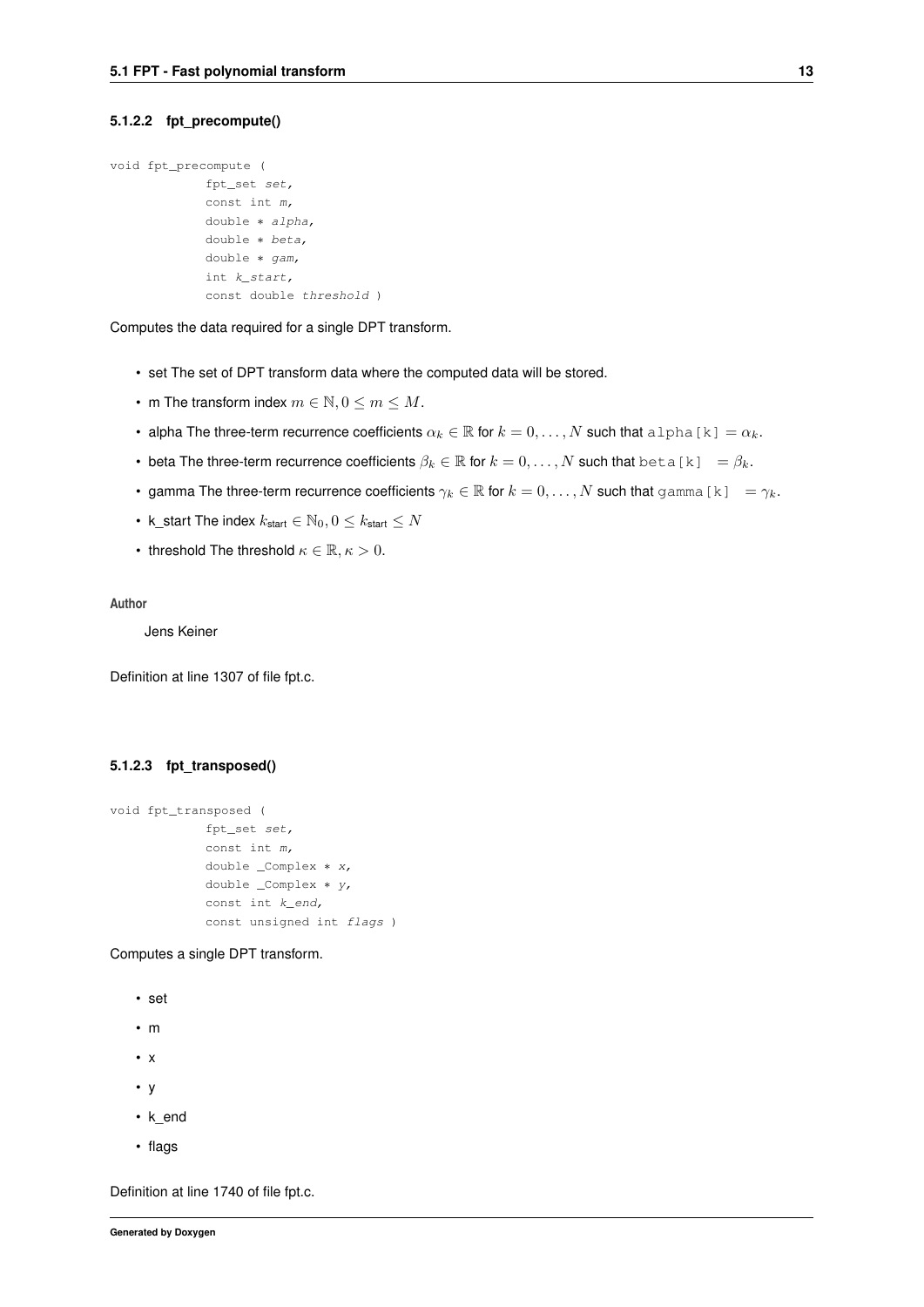## <span id="page-27-2"></span><span id="page-27-0"></span>**5.1.3 Variable Documentation**

## <span id="page-27-1"></span>**5.1.3.1 X**

void X

Computes a single DPT transform.

- set
- m
- x
- y
- k\_end
- flags

Initialisation of a transform plan, guru.

- ths The pointer to a nfft plan
- d The dimension
- N The multi bandwidth
- M The number of nodes
- n The oversampled multi bandwidth
- m The spatial cut-off
- flags NFFT flags to use
- fftw\_flags\_off FFTW flags to use

#### **Author**

Stefan Kunis, Daniel Potts

Definition at line 94 of file nfft3.h.

Referenced by fpt\_init(), nfsft\_precompute(), nfsoft\_adjoint(), and nfsoft\_trafo().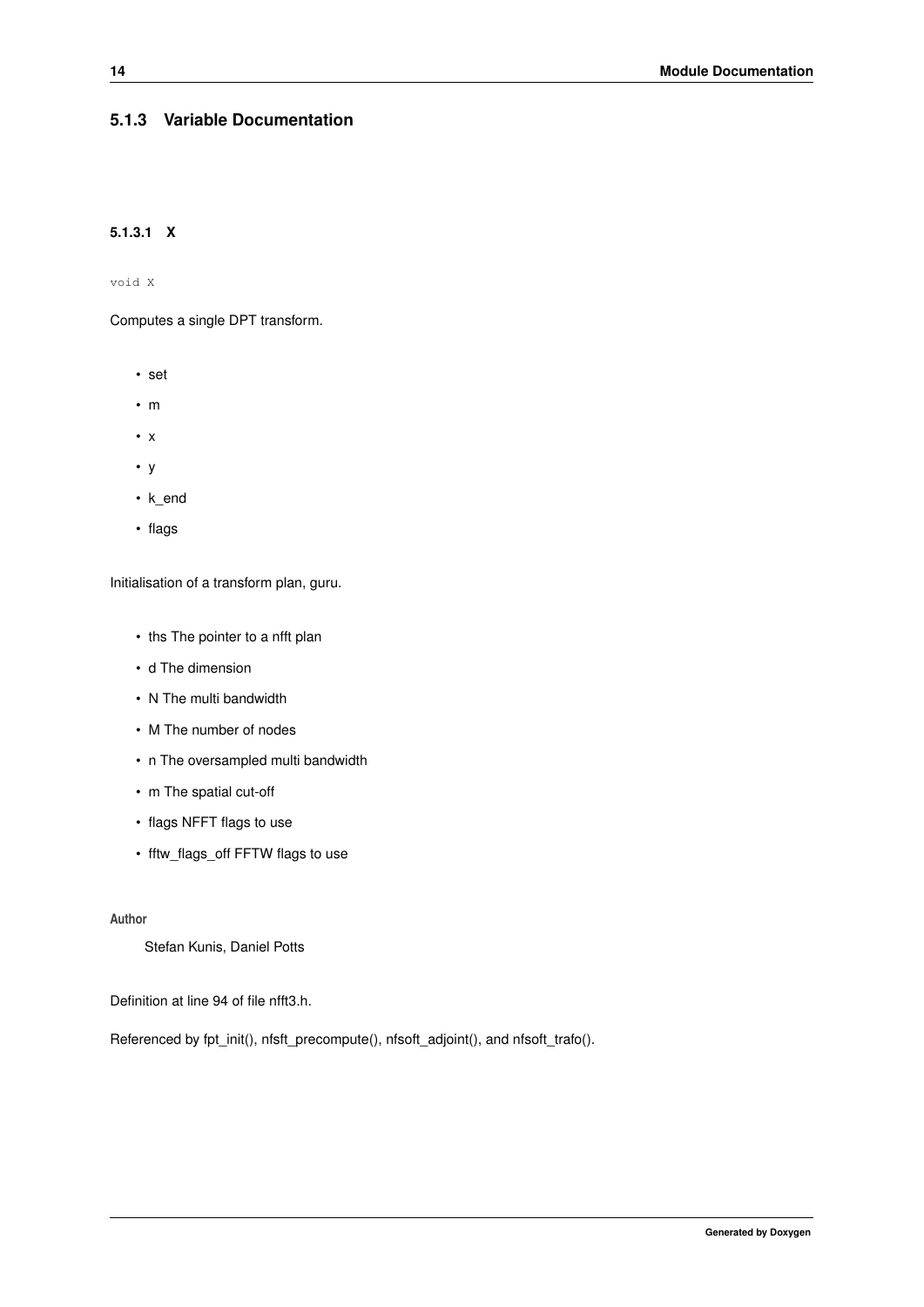# <span id="page-28-0"></span>**5.2 MRI - Transforms in magnetic resonance imaging**

# **Data Structures**

- struct [mri\\_inh\\_2d1d\\_plan](#page-159-5)
- struct [mri\\_inh\\_3d\\_plan](#page-159-6)

## **Functions**

- void [mri\\_inh\\_2d1d\\_trafo](#page-28-4) [\(mri\\_inh\\_2d1d\\_plan](#page-159-5) ∗that)
- void [mri\\_inh\\_2d1d\\_init\\_guru](#page-28-5) [\(mri\\_inh\\_2d1d\\_plan](#page-159-5) ∗ths, int ∗N, int M, int ∗n, int m, double sigma, unsigned nfft\_flags, unsigned fftw\_flags)
- void [mri\\_inh\\_2d1d\\_finalize](#page-29-2) [\(mri\\_inh\\_2d1d\\_plan](#page-159-5) ∗ths)
- void [mri\\_inh\\_3d\\_trafo](#page-29-3) [\(mri\\_inh\\_3d\\_plan](#page-159-6) ∗that)
- void [mri\\_inh\\_3d\\_adjoint](#page-30-3) [\(mri\\_inh\\_3d\\_plan](#page-159-6) ∗that)
- void [mri\\_inh\\_3d\\_finalize](#page-30-4) [\(mri\\_inh\\_3d\\_plan](#page-159-6) ∗ths)

## <span id="page-28-1"></span>**5.2.1 Detailed Description**

# <span id="page-28-4"></span><span id="page-28-2"></span>**5.2.2 Function Documentation**

#### <span id="page-28-3"></span>**5.2.2.1 mri\_inh\_2d1d\_trafo()**

```
mri_inh_2d1d_trafo (
            mri_inh_2d1d_plan ∗ ths )
```
Executes a mri transformation considering the field inhomogeneity with the 2d1d method, i.e. computes for  $j =$  $0, ..., M_{total} - 1$ 

$$
f(x_j) = \sum_{k \in I_N^2} \hat{f}(k) e^{\mathrm{i} t_j \omega(k)} e^{-2\pi \mathrm{i} k x_j}
$$

• ths plan The plan

**Author**

Tobias Knopp

Definition at line 57 of file mri.c.

<span id="page-28-5"></span>Referenced by mri\_inh\_2d1d\_init\_guru().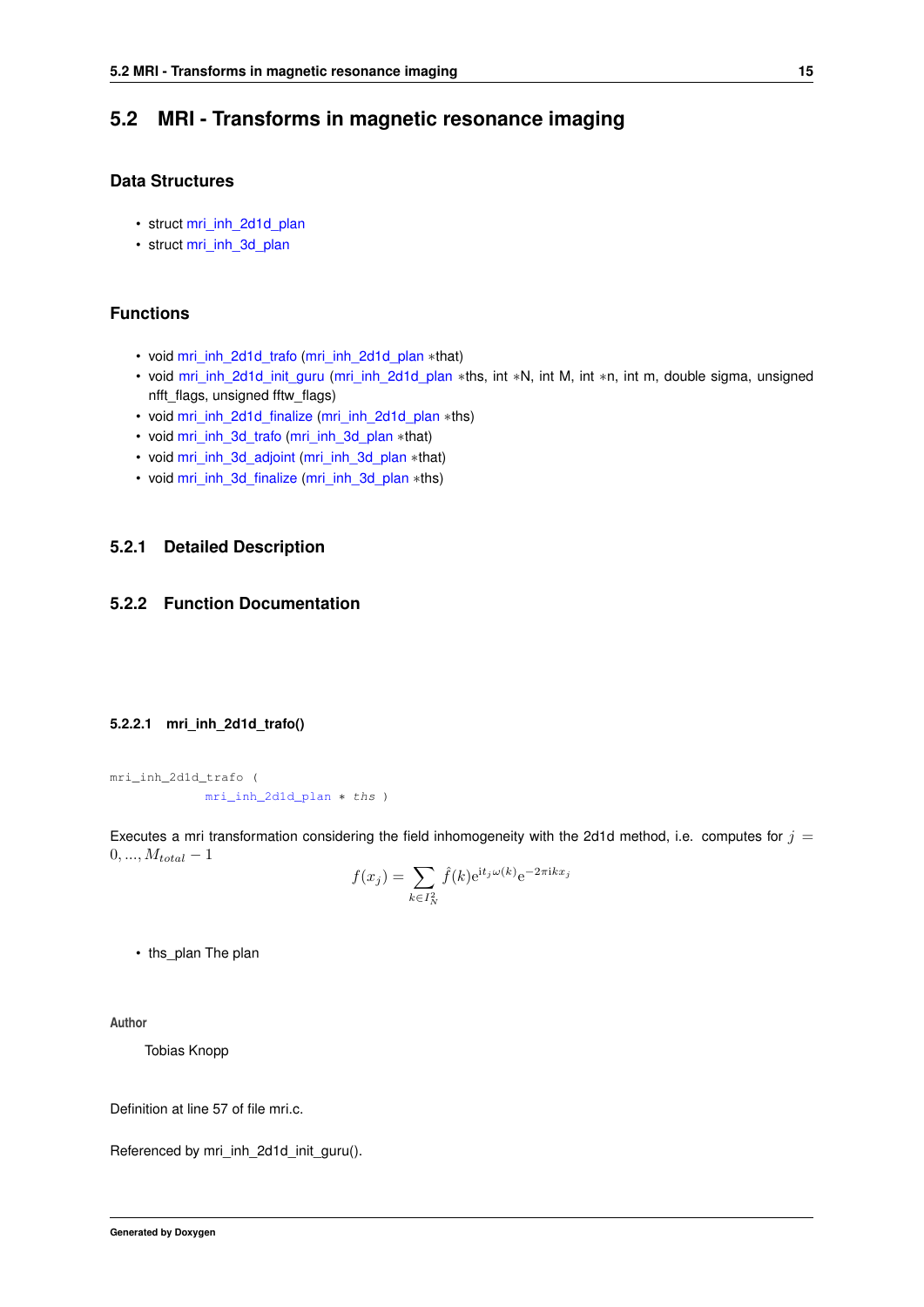### <span id="page-29-0"></span>**5.2.2.2 mri\_inh\_2d1d\_init\_guru()**

```
void mri_inh_2d1d_init_guru (
            mri_inh_2d1d_plan ∗ ths,
             int ∗ N,
             int M,
             int ∗ n,
             int m,
             double sigma,
             unsigned nfft_flags,
             unsigned fftw_flags )
```
Creates a transform plan.

- ths\_plan The plan for the transform
- N The bandwidth  $N$
- M\_total The number of nodes  $x$
- n The oversampled bandwidth  $N$
- m The cut-off parameter
- sigma The oversampling factor
- nnfft\_flags The flags

**Author**

Tobias Knopp

Definition at line 156 of file mri.c.

<span id="page-29-2"></span>References mri\_inh\_2d1d\_trafo().

### <span id="page-29-1"></span>**5.2.2.3 mri\_inh\_2d1d\_finalize()**

```
mri_inh_2d1d_finalize (
           mri inh 2d1d plan ∗ ths )
```
Destroys a plan.

• ths\_plan The plan

**Author**

Tobias Knopp

<span id="page-29-3"></span>Definition at line 174 of file mri.c.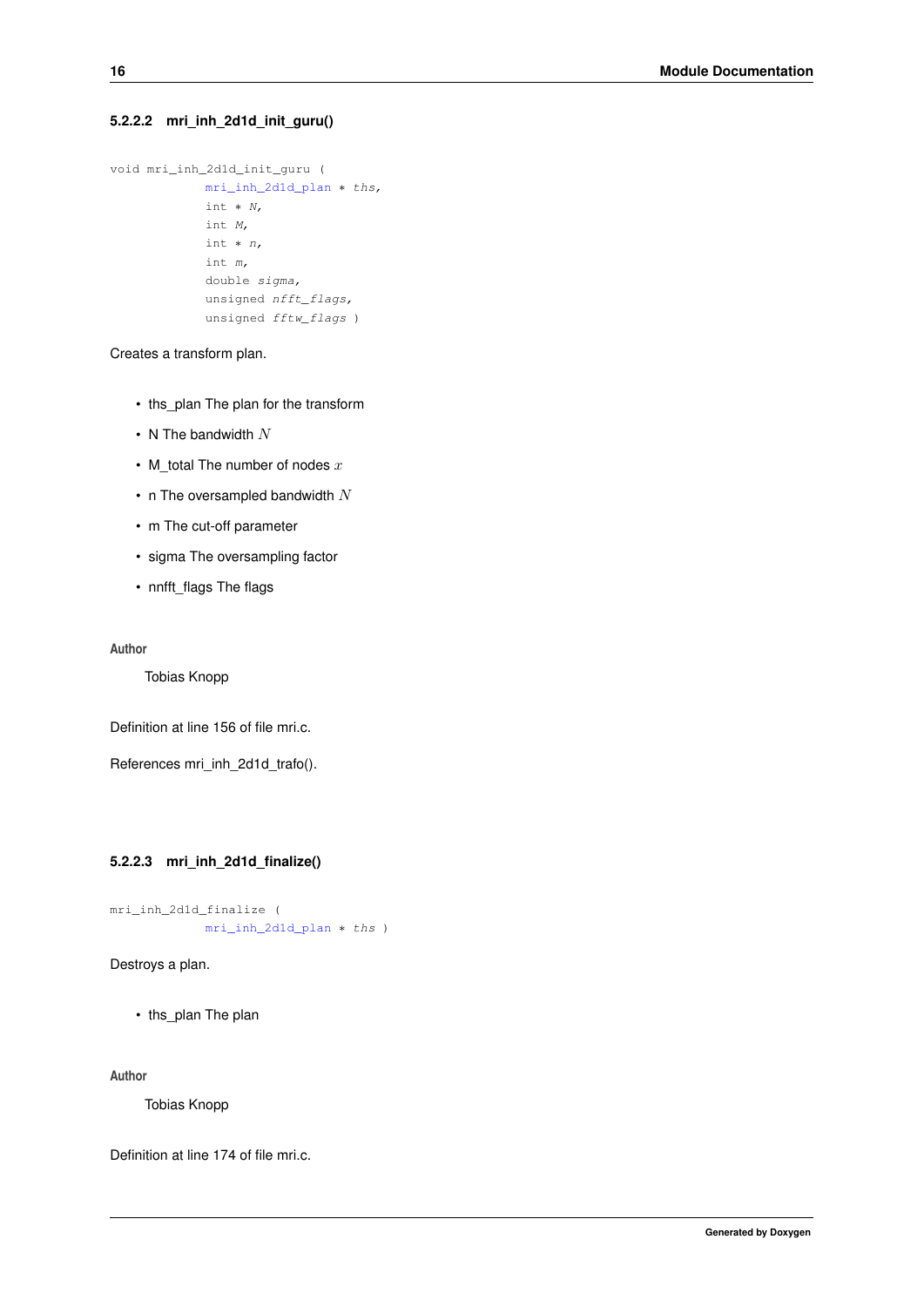#### <span id="page-30-0"></span>**5.2.2.4 mri\_inh\_3d\_trafo()**

mri\_inh\_3d\_trafo ( [mri\\_inh\\_3d\\_plan](#page-159-6) ∗ ths )

Executes a mri transformation considering the field inhomogeneity with the 3d method, i.e. computes for  $j =$  $0, ..., M_{total} - 1$ 

$$
f(x_j) = \sum_{k \in I_N^2} \hat{f}(k) e^{\mathrm{i}t_j \omega(k)} e^{-2\pi \mathrm{i}kx_j}
$$

• ths\_plan The plan

**Author**

Tobias Knopp

<span id="page-30-3"></span>Definition at line 189 of file mri.c.

### <span id="page-30-1"></span>**5.2.2.5 mri\_inh\_3d\_adjoint()**

```
mri_inh_3d_adjoint (
            mri_inh_3d_plan ∗ ths )
```
Executes an adjoint mri transformation considering the field inhomogeneity with the 3d method, i.e. computes for  $k \in I_N^2$  $M_{\odot}$ 

$$
\hat{f}(k) = \sum_{j=0}^{M_{total}-1} f(x_j) e^{\mathrm{i}t_j \omega(k)} e^{-2\pi \mathrm{i}kx_j}
$$

• ths plan The plan

**Author**

Tobias Knopp

<span id="page-30-4"></span>Definition at line 221 of file mri.c.

#### <span id="page-30-2"></span>**5.2.2.6 mri\_inh\_3d\_finalize()**

```
mri_inh_3d_finalize (
           mri_inh_3d_plan ∗ ths )
```
Destroys a plan.

• ths\_plan The plan

**Author**

Tobias Knopp

Definition at line 266 of file mri.c.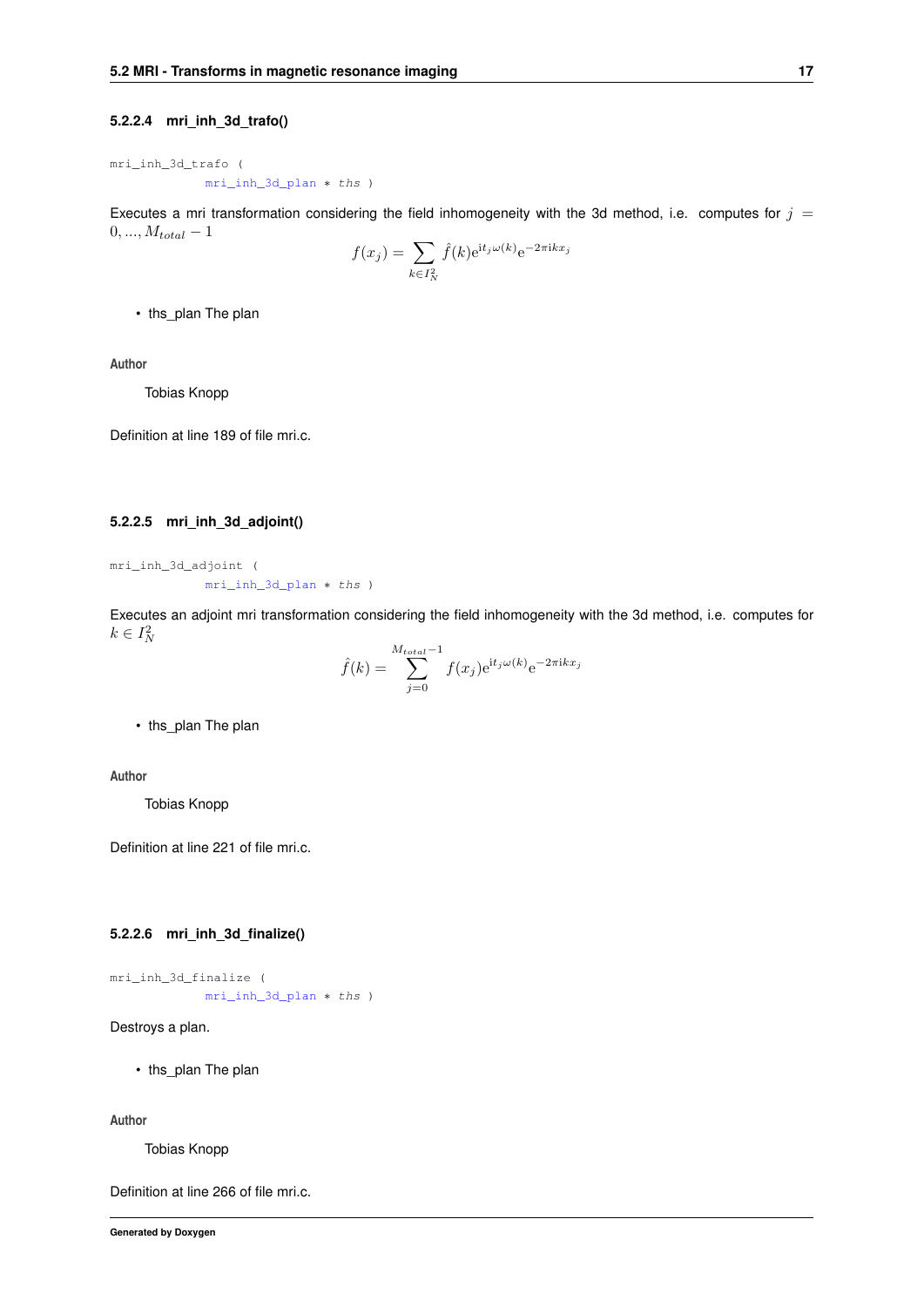# <span id="page-31-0"></span>**5.3 NFCT - Nonequispaced fast cosine transform**

Direct and fast computation of the discrete nonequispaced cosine transform.

# **Data Structures**

• struct [nfct\\_plan](#page-162-4)

# <span id="page-31-1"></span>**5.3.1 Detailed Description**

Direct and fast computation of the discrete nonequispaced cosine transform.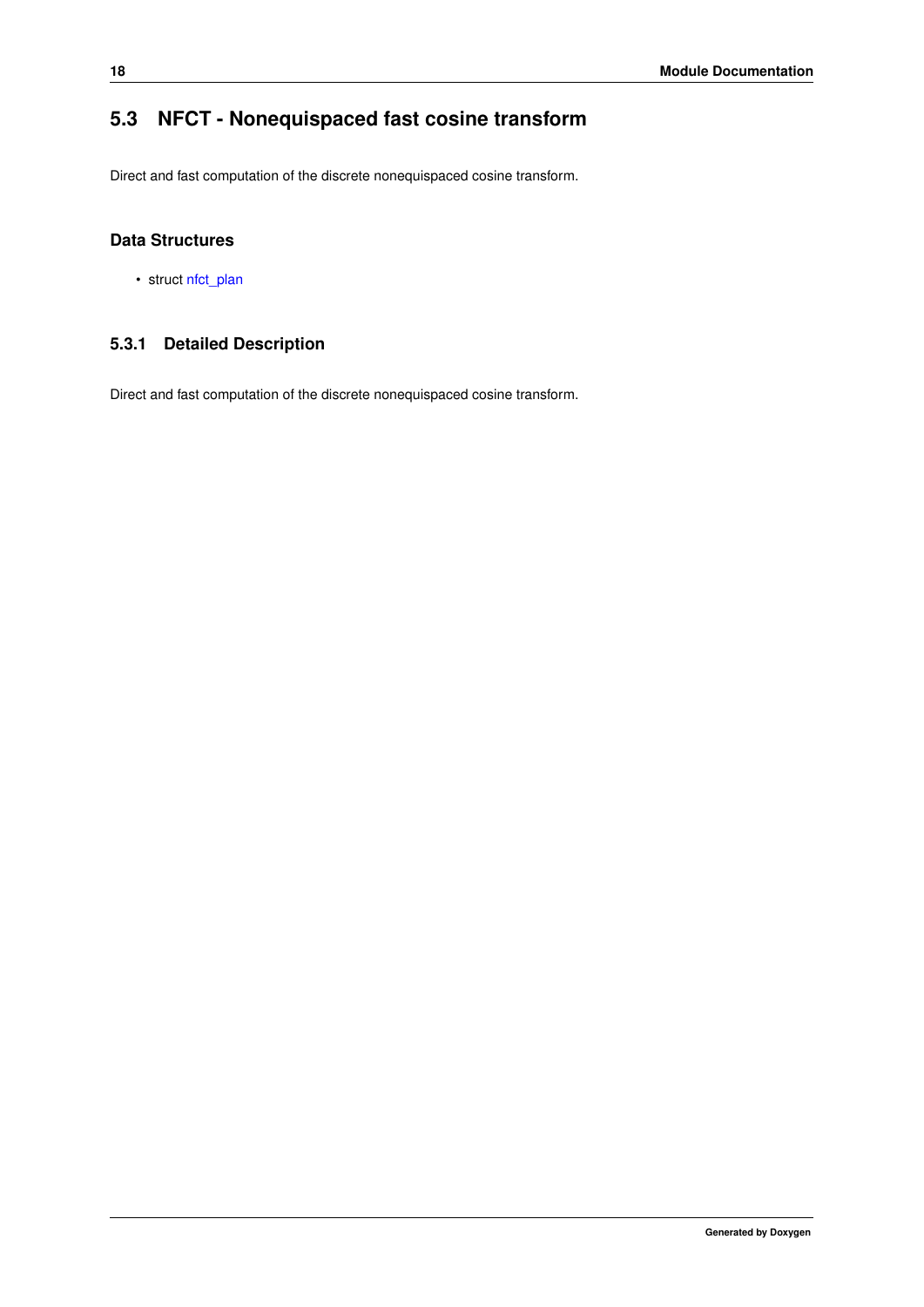# <span id="page-32-0"></span>**5.4 NFFT - Nonequispaced fast Fourier transform**

Direct and fast computation of the nonequispaced discrete Fourier transform.

### **Data Structures**

• struct [nfft\\_plan](#page-164-5)

## **Macros**

- $\cdot$  #define [PRE\\_PHI\\_HUT](#page-33-3) (1U<<0)
- #define [FG\\_PSI](#page-33-4)  $(1U<<1)$
- #define [PRE\\_LIN\\_PSI](#page-33-5) (1U<<2)
- #define [PRE\\_FG\\_PSI](#page-34-2) (1U $<<$ 3)
- #define  $PRE$   $PSI$  (1U $<<$ 4)
- #define [PRE\\_FULL\\_PSI](#page-35-2) (1U<<5)
- $\cdot$  #define MALLOC X (1U<<6)
- #define [MALLOC\\_F\\_HAT](#page-36-2) (1U<<7)
- $\cdot$  #define [MALLOC\\_F](#page-36-3) (1U $<<$ 8)
- #define [FFT\\_OUT\\_OF\\_PLACE](#page-37-2) (1U<<9)
- $\cdot$  #define [FFTW\\_INIT](#page-37-3) (1U  $<<$  10)
- #define [PRE\\_ONE\\_PSI](#page-38-2) [\(PRE\\_LIN\\_PSI](#page-33-5)| [PRE\\_FG\\_PSI](#page-34-2)| [PRE\\_PSI](#page-34-3)| [PRE\\_FULL\\_PSI\)](#page-35-2)

#### <span id="page-32-1"></span>**5.4.1 Detailed Description**

Direct and fast computation of the nonequispaced discrete Fourier transform.

This module implements the nonequispaced fast Fourier transforms. In the following, we abbreviate the term "nonequispaced fast Fourier transform" by NFFT.

We introduce our notation and nomenclature for discrete Fourier transforms. Let the torus

$$
\mathbb{T}^d := \left\{ \mathbf{x} = (x_t)_{t=0,\dots,d-1} \in \mathbb{R}^d : -\frac{1}{2} \le x_t < \frac{1}{2}, \ t = 0,\dots,d-1 \right\}
$$

of dimension  $d$  be given. It will serve as domain from which the nonequispaced nodes  $x$  are taken. The sampling set is given by  $\mathcal{X}:=\{\mathbf{x}_j\in\mathbb{T}^d:\,j=0,\ldots,M-1\}.$  Possible frequencies  $\mathbf k$  are collected in the multi index set

$$
I_{\mathbf{N}} := \left\{ \mathbf{k} = (k_t)_{t=0,...,d-1} \in \mathbb{Z}^d : -\frac{N_t}{2} \le k_t < \frac{N_t}{2}, \ t = 0, \dots, d-1 \right\}.
$$

Our concern is the computation of the *nonequispaced* discrete Fourier transform (NDFT)

$$
f_j = \sum_{\mathbf{k} \in I_{\mathbf{N}}} \hat{f}_{\mathbf{k}} e^{-2\pi i \mathbf{k} \mathbf{x}_j}, \quad j = 0, \dots, M - 1.
$$

The corresponding adjoint NDFT is the computation of

$$
\hat{f}_{\mathbf{k}} = \sum_{j=0}^{M-1} f_j e^{+2\pi i \mathbf{k} \mathbf{x}_j}, \qquad \mathbf{k} \in I_{\mathbf{N}}.
$$

Direct implementations are given by nfft\_direct\_trafo and nfft\_direct\_adjoint taking  $\mathcal{O}(|I_N|M)$  floating point operations. Approximative realisations take only  $\mathcal{O}(|I_N| \log |I_N| + M)$  floating point operations. These are provided by nfft\_trafo and nfft\_adjoint, respectively.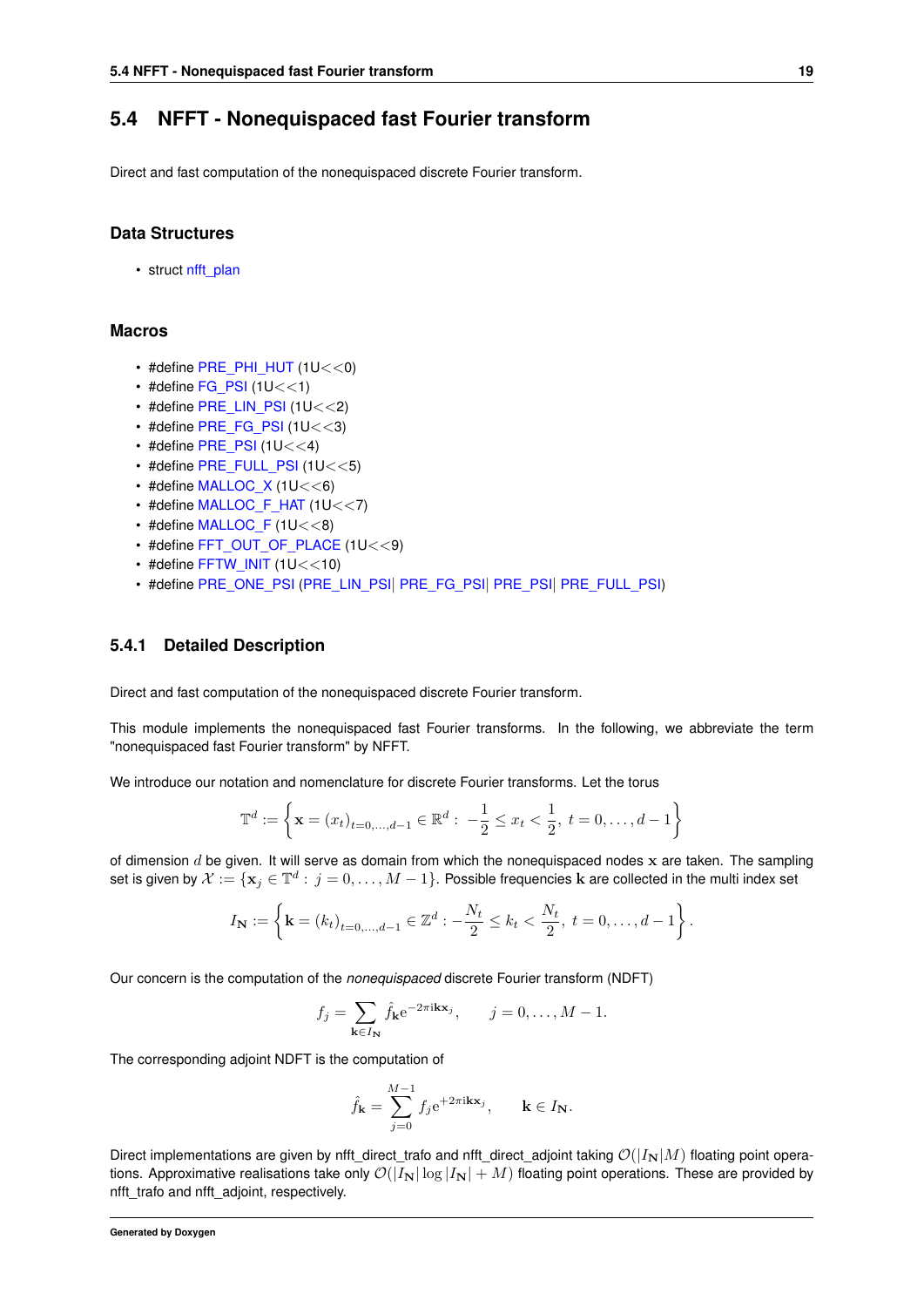# <span id="page-33-3"></span><span id="page-33-0"></span>**5.4.2 Macro Definition Documentation**

#### <span id="page-33-1"></span>**5.4.2.1 PRE\_PHI\_HUT**

#define PRE\_PHI\_HUT (1U<<0)

If this flag is set, the deconvolution step (the multiplication with the diagonal matrix  $D$ ) uses precomputed values of the Fourier transformed window function.

**See also**

nfft\_init nfft\_init\_advanced nfft\_init\_guru

#### **Author**

Stefan Kunis

<span id="page-33-4"></span>Definition at line 181 of file nfft3.h.

### <span id="page-33-2"></span>**5.4.2.2 FG\_PSI**

```
#define FG_PSI (1U<<1)
```
If this flag is set, the convolution step (the multiplication with the sparse matrix  $B$ ) uses particular properties of the Gaussian window function to trade multiplications for direct calls to exponential function.

#### **See also**

nfft\_init nfft\_init\_advanced nfft\_init\_guru

**Author**

Stefan Kunis

<span id="page-33-5"></span>Definition at line 182 of file nfft3.h.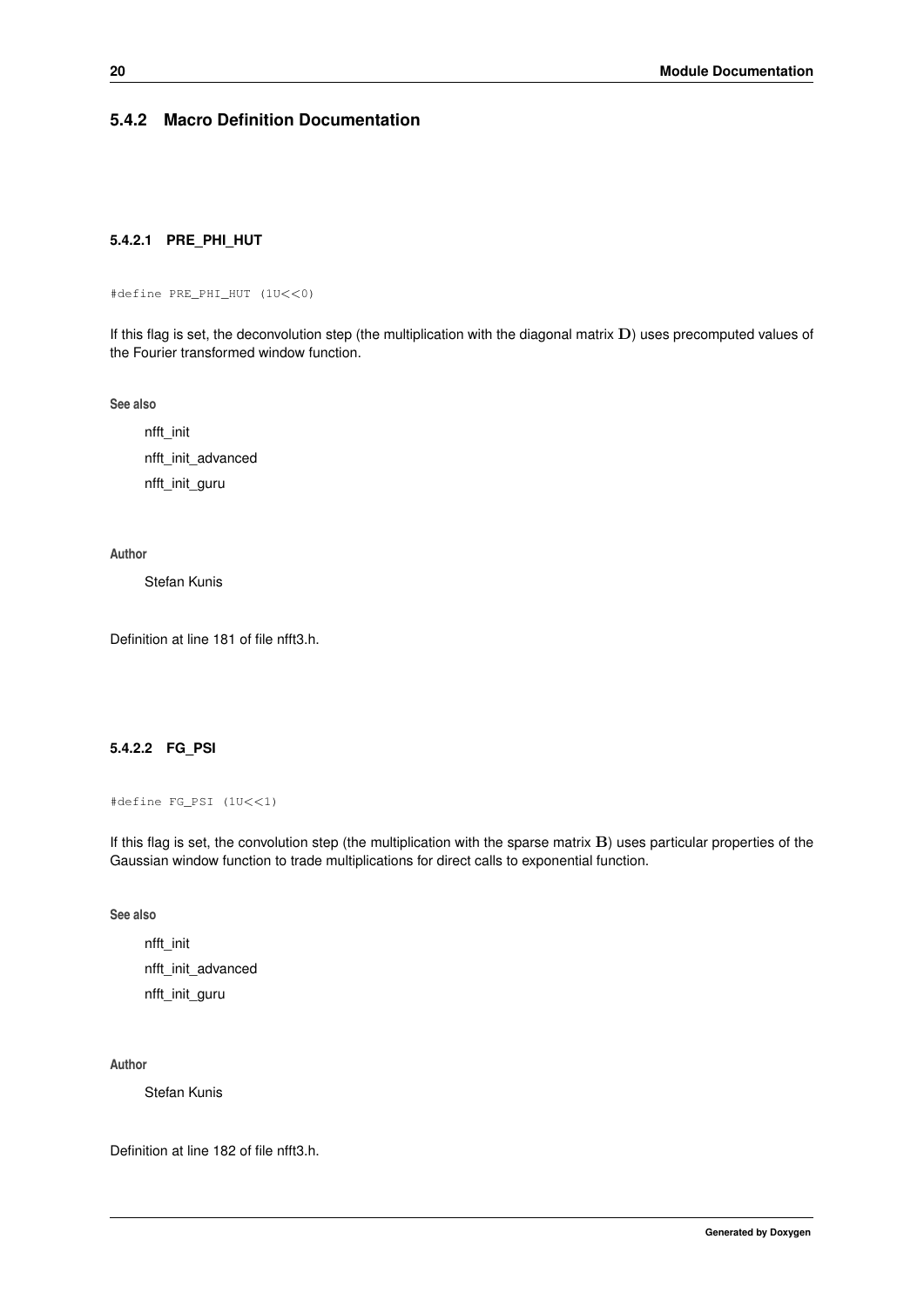#### <span id="page-34-0"></span>**5.4.2.3 PRE\_LIN\_PSI**

#define PRE\_LIN\_PSI (1U<<2)

If this flag is set, the convolution step (the multiplication with the sparse matrix B) uses linear interpolation from a lookup table of equispaced samples of the window function instead of exact values of the window function. At the moment a table of size  $(K + 1)d$  is used, where  $K = 2^{10}(m + 1)$ . An estimate for the size of the lookup table with respect to the target accuracy should be implemented.

**See also**

nfft\_init nfft\_init\_advanced nfft\_init\_guru

**Author**

Stefan Kunis

<span id="page-34-2"></span>Definition at line 183 of file nfft3.h.

#### <span id="page-34-1"></span>**5.4.2.4 PRE\_FG\_PSI**

```
#define PRE_FG_PSI (1U<<3)
```
If this flag is set, the convolution step (the multiplication with the sparse matrix B) uses particular properties of the Gaussian window function to trade multiplications for direct calls to exponential function (the remaining  $2dM$  direct calls are precomputed).

**See also**

nfft\_init nfft\_init\_advanced nfft\_init\_guru

**Author**

Stefan Kunis

<span id="page-34-3"></span>Definition at line 184 of file nfft3.h.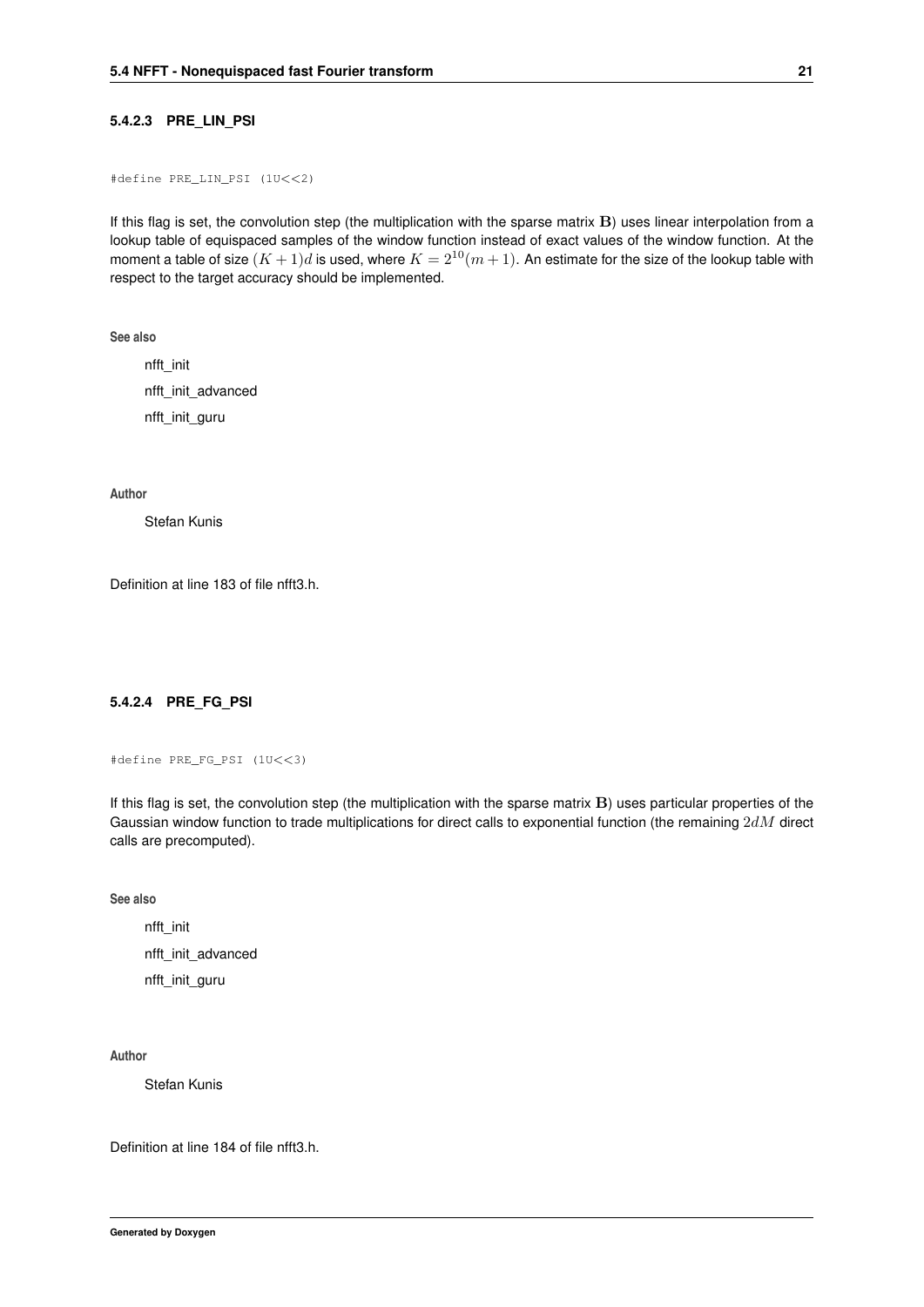## <span id="page-35-0"></span>**5.4.2.5 PRE\_PSI**

#define PRE\_PSI (1U<<4)

If this flag is set, the convolution step (the multiplication with the sparse matrix B) uses  $(2m + 2)dM$  precomputed values of the window function.

**See also**

nfft\_init nfft\_init\_advanced nfft\_init\_guru

**Author**

Stefan Kunis

<span id="page-35-2"></span>Definition at line 185 of file nfft3.h.

## <span id="page-35-1"></span>**5.4.2.6 PRE\_FULL\_PSI**

```
#define PRE_FULL_PSI (1U<<5)
```
If this flag is set, the convolution step (the multiplication with the sparse matrix B) uses  $(2m+2)^dM$  precomputed values of the window function, in addition indices of source and target vectors are stored.

**See also**

nfft\_init nfft\_init\_advanced nfft\_init\_guru

**Author**

Stefan Kunis

<span id="page-35-3"></span>Definition at line 186 of file nfft3.h.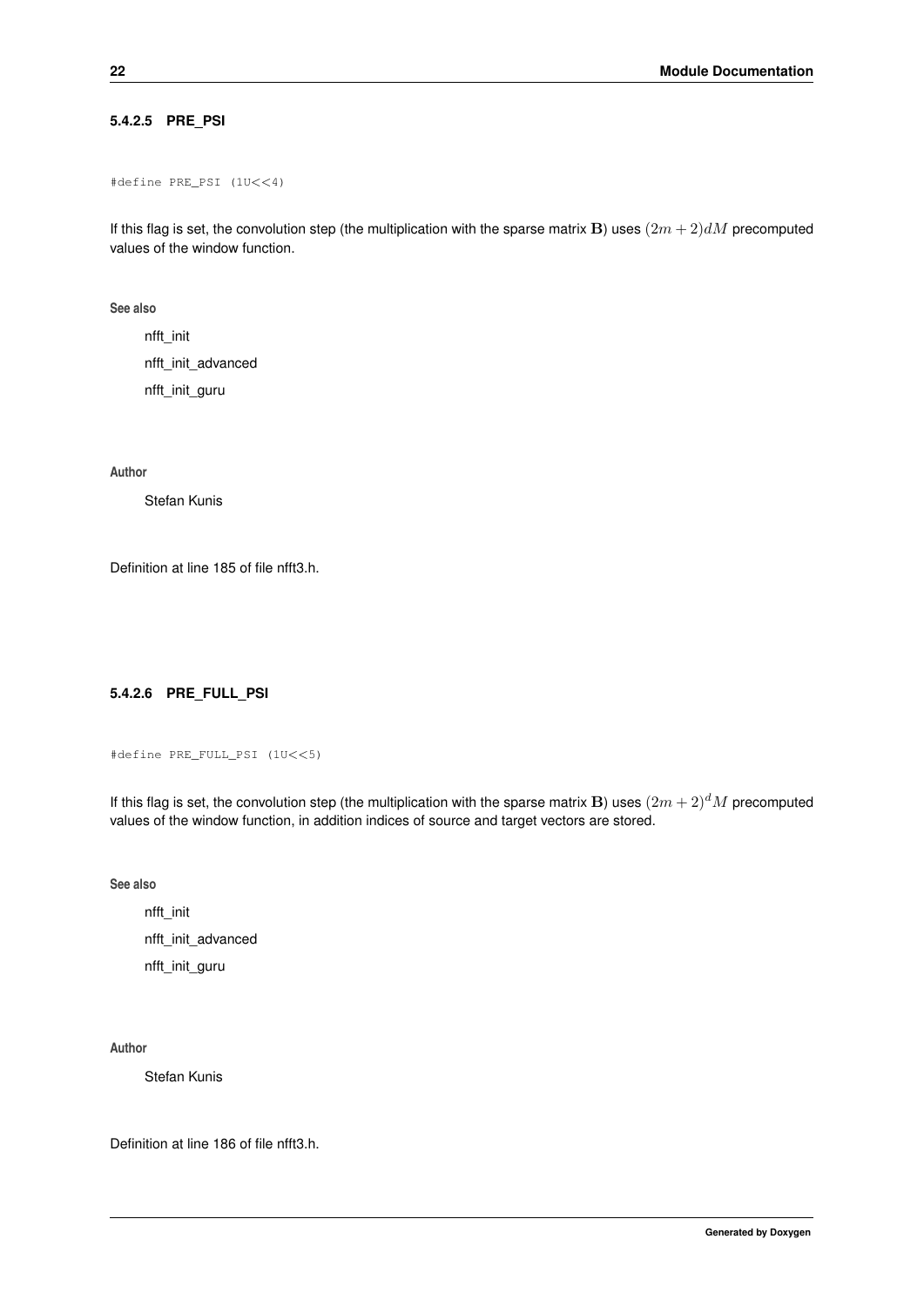# **5.4.2.7 MALLOC\_X**

#define MALLOC\_X (1U<<6)

If this flag is set, (de)allocation of the node vector is done.

### **See also**

nfft\_init nfft\_init\_advanced nfft\_init\_guru nfft\_finalize

**Author**

Stefan Kunis

Definition at line 187 of file nfft3.h.

## **5.4.2.8 MALLOC\_F\_HAT**

#define MALLOC\_F\_HAT (1U<<7)

If this flag is set, (de)allocation of the vector of Fourier coefficients is done.

**See also**

nfft\_init nfft\_init\_advanced nfft\_init\_guru nfft\_finalize

**Author**

Stefan Kunis

Definition at line 188 of file nfft3.h.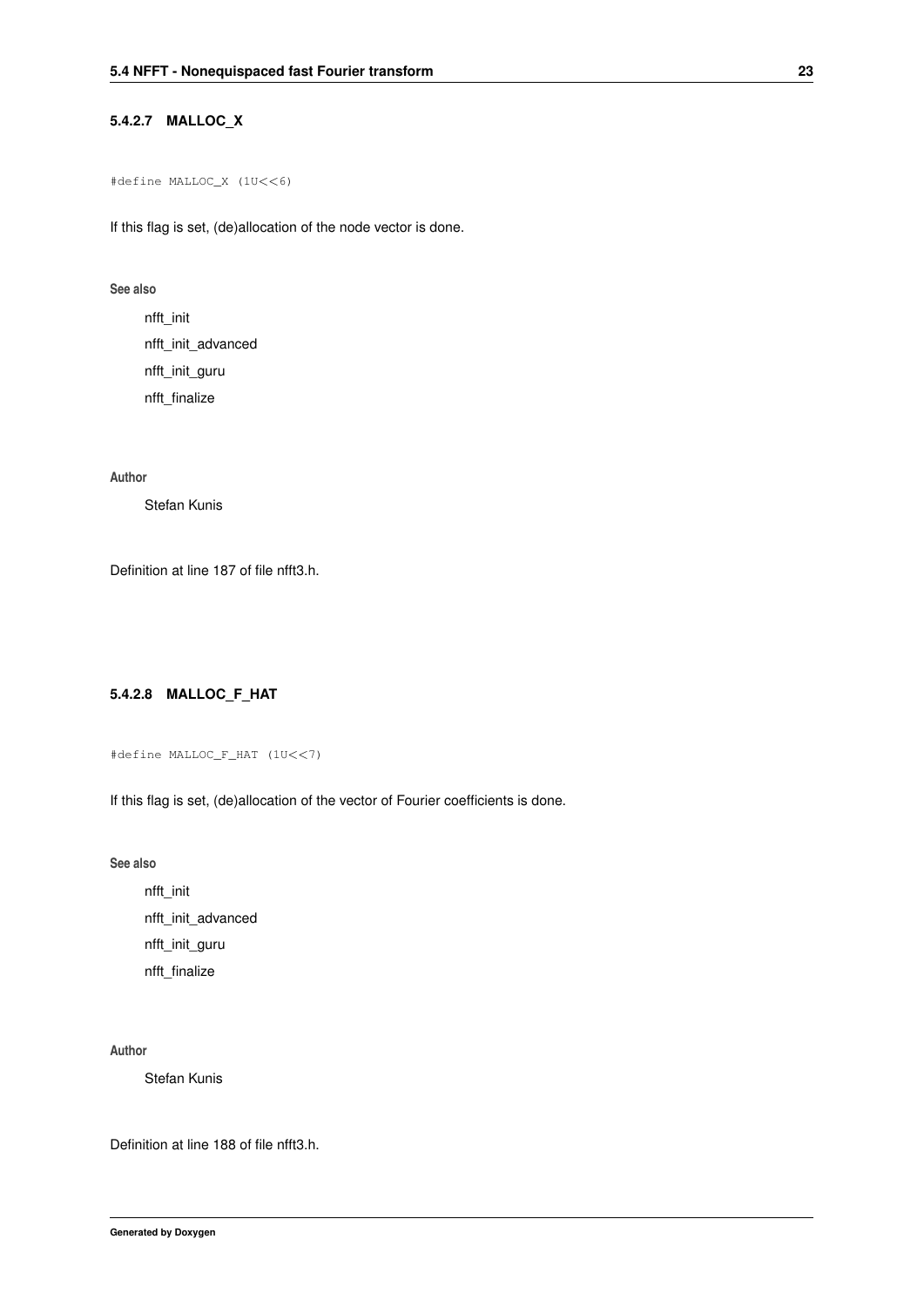## **5.4.2.9 MALLOC\_F**

```
#define MALLOC_F (1U<<8)
```
If this flag is set, (de)allocation of the vector of samples is done.

### **See also**

nfft\_init nfft\_init\_advanced nfft\_init\_guru nfft\_finalize

**Author**

Stefan Kunis

Definition at line 189 of file nfft3.h.

## **5.4.2.10 FFT\_OUT\_OF\_PLACE**

```
#define FFT_OUT_OF_PLACE (1U<<9)
```
If this flag is set, FFTW uses disjoint input/output vectors.

**See also**

nfft\_init nfft\_init\_advanced nfft\_init\_guru nfft\_finalize

### **Author**

Stefan Kunis

Definition at line 190 of file nfft3.h.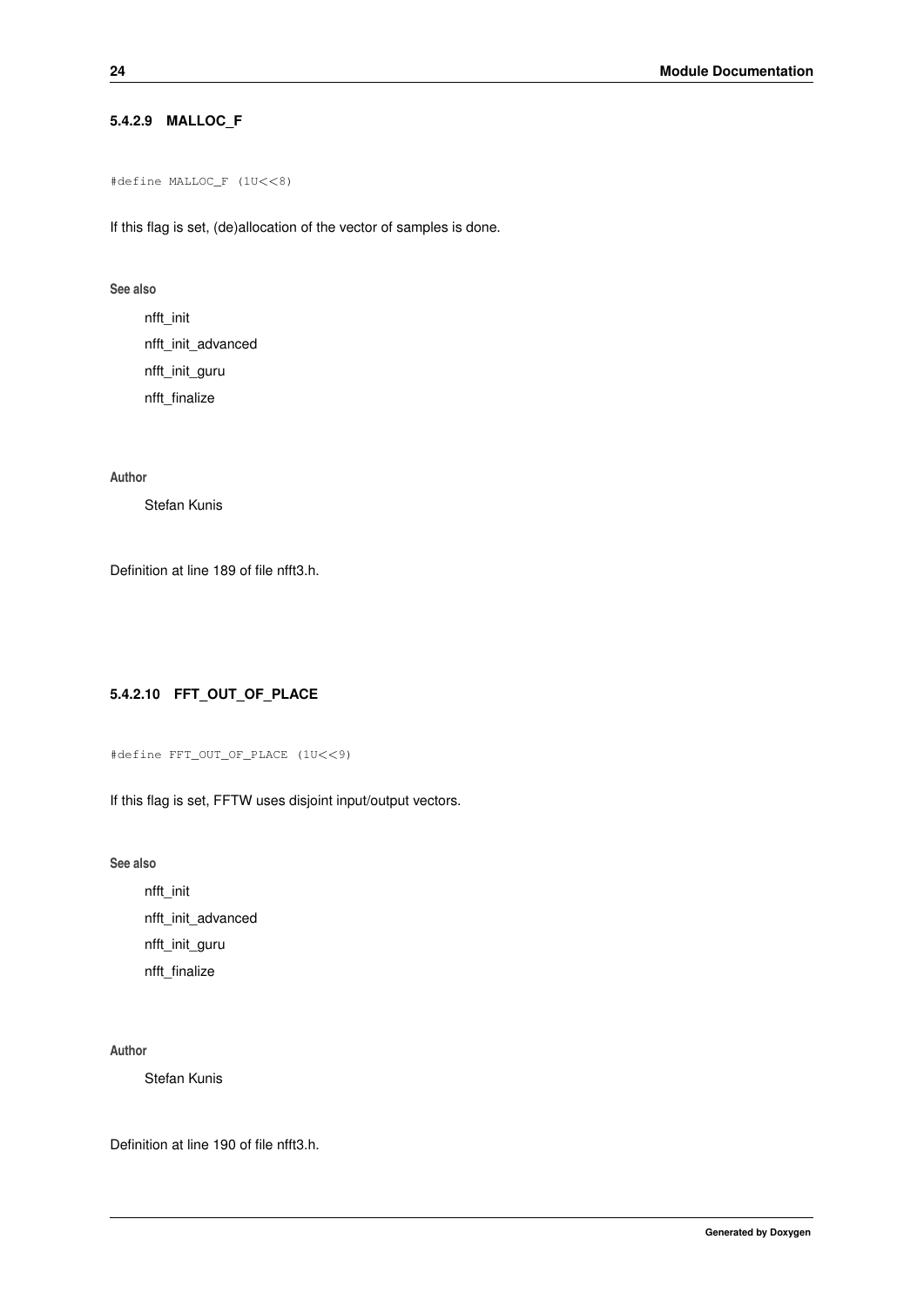### **5.4.2.11 FFTW\_INIT**

```
#define FFTW_INIT (1U<<10)
```
If this flag is set, fftw\_init/fftw\_finalize is called.

### **See also**

nfft\_init nfft\_init\_advanced nfft\_init\_guru nfft\_finalize

**Author**

Stefan Kunis

Definition at line 191 of file nfft3.h.

# **5.4.2.12 PRE\_ONE\_PSI**

#define PRE\_ONE\_PSI [\(PRE\\_LIN\\_PSI](#page-33-0)| [PRE\\_FG\\_PSI](#page-34-0)| [PRE\\_PSI](#page-34-1)| [PRE\\_FULL\\_PSI\)](#page-35-0)

Summarises if precomputation is used within the convolution step (the multiplication with the sparse matrix B). If testing against this flag is positive, nfft\_precompute\_one\_psi has to be called.

**See also**

nfft\_init nfft\_init\_advanced nfft\_init\_guru nfft\_precompute\_one\_psi nfft\_finalize

### **Author**

Stefan Kunis

Definition at line 194 of file nfft3.h.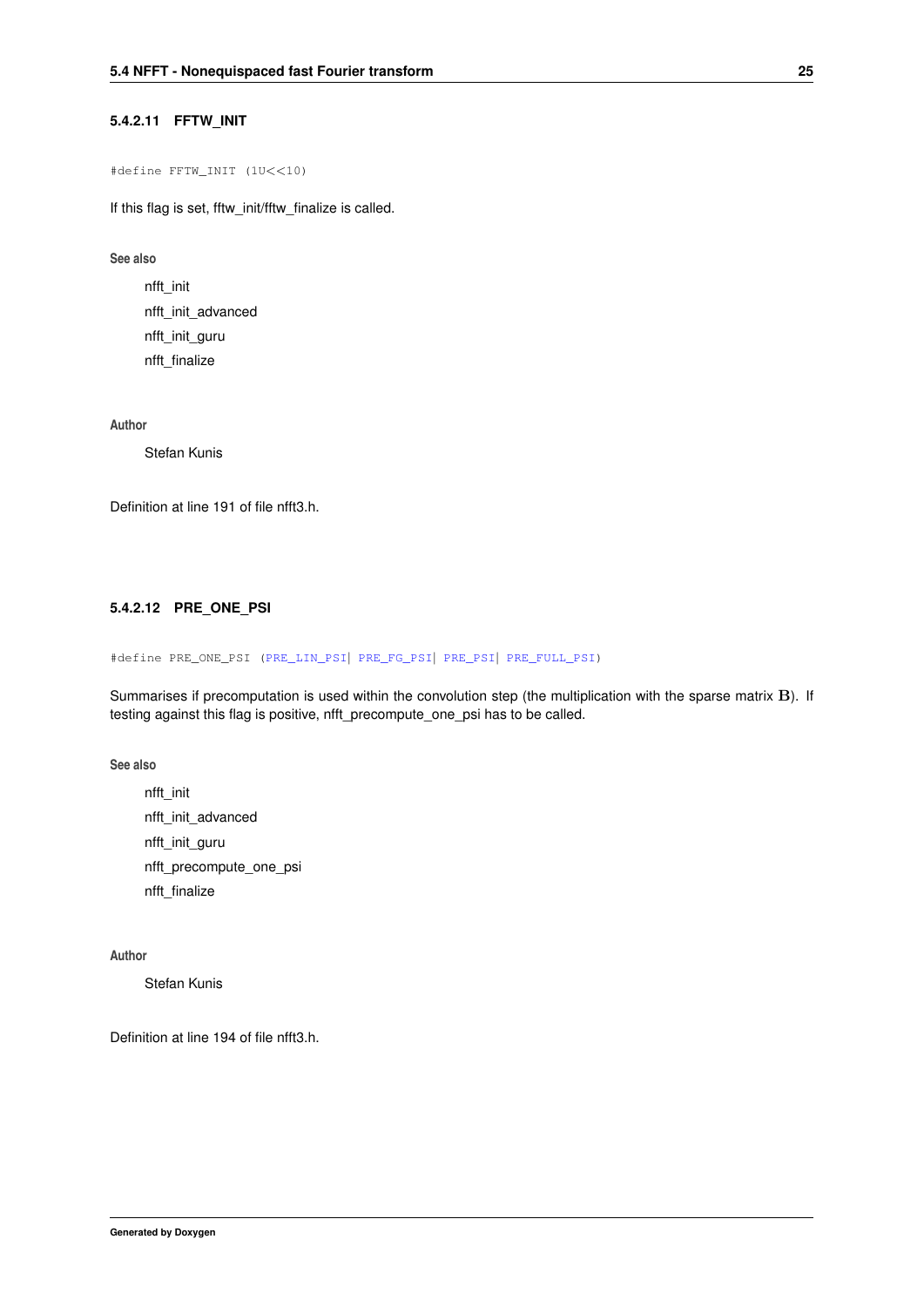# **5.5 NFSFT - Nonequispaced fast spherical Fourier transform**

This module implements nonuniform fast spherical Fourier transforms.

# **Data Structures**

- struct [nfsft\\_wisdom](#page-171-0)
	- *Wisdom structure.*
- struct [nfsft\\_plan](#page-171-1)

### **Macros**

- $\cdot$  #define [NFSFT\\_NORMALIZED](#page-44-0) (1U << 0)
- $\cdot$  #define [NFSFT\\_USE\\_NDFT](#page-45-0) (1U << 1)
- $\cdot$  #define [NFSFT\\_USE\\_DPT](#page-45-1) (1U << 2)
- $\cdot$  #define [NFSFT\\_MALLOC\\_X](#page-45-2) (1U << 3)
- #define [NFSFT\\_MALLOC\\_F\\_HAT](#page-46-0) (1U << 5)
- $\cdot$  #define [NFSFT\\_MALLOC\\_F](#page-46-1) (1U << 6)
- #define [NFSFT\\_PRESERVE\\_F\\_HAT](#page-47-0)  $(1U << 7)$
- #define [NFSFT\\_PRESERVE\\_X](#page-47-1) (1U  $<< 8$ )
- #define [NFSFT\\_PRESERVE\\_F](#page-48-0)  $(1U << 9)$
- #define [NFSFT\\_DESTROY\\_F\\_HAT](#page-48-1) (1U << 10)
- #define [NFSFT\\_DESTROY\\_X](#page-49-0) (1U  $<< 11$ )
- #define [NFSFT\\_DESTROY\\_F](#page-49-1) (1U  $<< 12$ )
- #define [NFSFT\\_NO\\_DIRECT\\_ALGORITHM](#page-50-0) (1U << 13)
- #define [NFSFT\\_NO\\_FAST\\_ALGORITHM](#page-50-1) (1U << 14)
- #define [NFSFT\\_ZERO\\_F\\_HAT](#page-51-0)  $(1U << 16)$
- #define [NFSFT\\_EQUISPACED](#page-51-1) (1U << 17)
- #define [NFSFT\\_INDEX\(](#page-51-2)k, n, plan) ((2∗(plan)->N+2)∗((plan)->N-n+1)+(plan)->N+k+1)
- #define [NFSFT\\_F\\_HAT\\_SIZE\(](#page-52-0)N) ((2∗N+2)∗(2∗N+2))
- #define **BWEXP\_MAX** 10
- #define **BW\_MAX** 1024
- #define **ROW**(k) (k∗(wisdom.N\_MAX+2))
- #define **ROWK**(k) (k∗(wisdom.N\_MAX+2)+k)
- #define [NFSFT\\_DEFAULT\\_NFFT\\_CUTOFF](#page-52-1) 6

*The default NFFT cutoff parameter.*

• #define [NFSFT\\_DEFAULT\\_THRESHOLD](#page-52-2) 1000

*The default threshold for the FPT.*

• #define [NFSFT\\_BREAK\\_EVEN](#page-52-3) 5

*The break-even bandwidth*  $N \in \mathbb{N}_0$ .

# **Enumerations**

• enum **bool**  $\{$  **false** = 0, **true** = 1  $\}$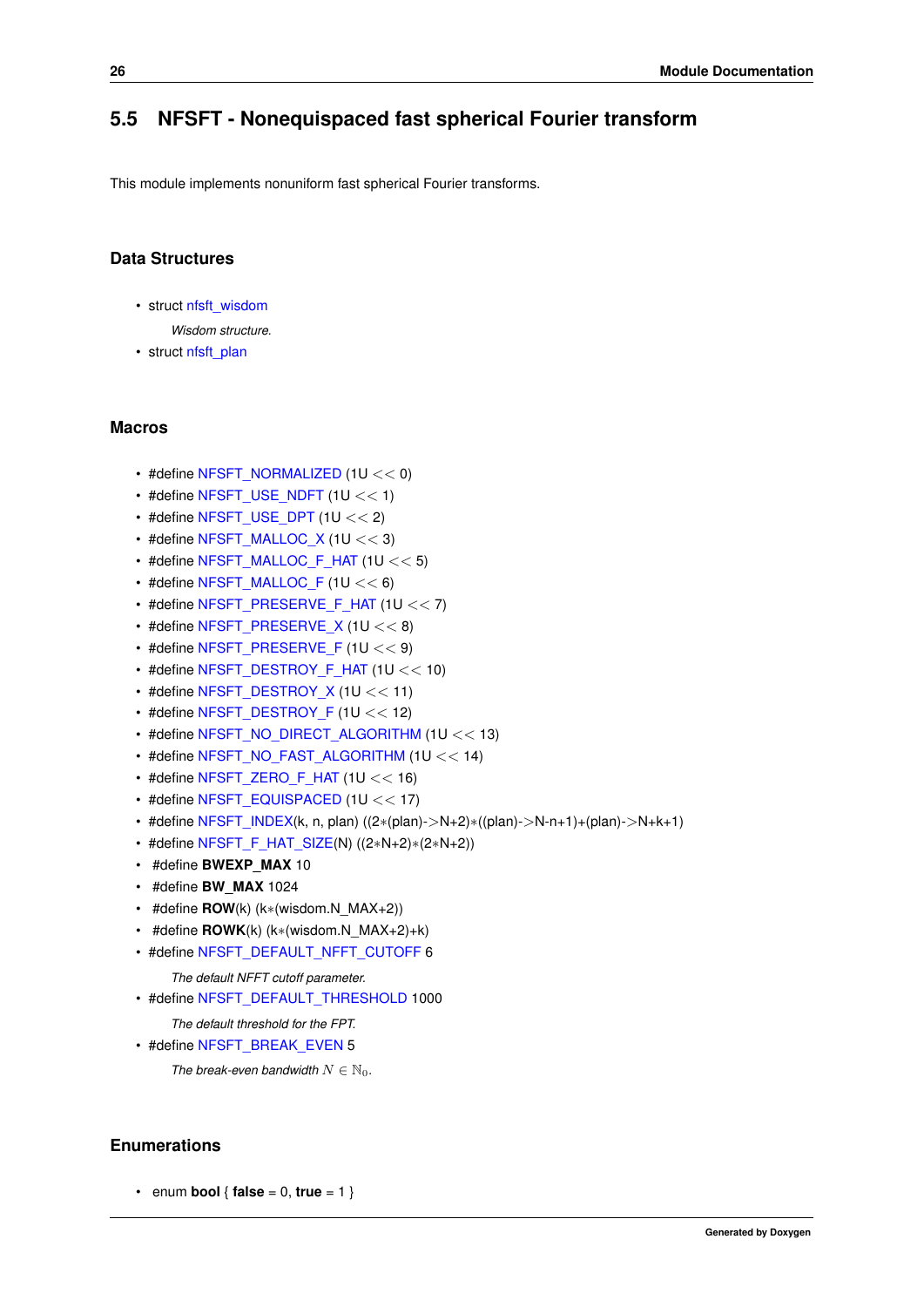## **Functions**

- void **alpha\_al\_row** (R ∗alpha, const int N, const int n)
- void **beta\_al\_row** (R ∗beta, const int N, const int n)
- void **gamma\_al\_row** (R ∗gamma, const int N, const int n)
- void [alpha\\_al\\_all](#page-53-0) (R ∗alpha, const int N)
- *Compute three-term-recurrence coefficients*  $\alpha_{k-1}^n$  *of associated Legendre functions for*  $k, n = 0, 1, ..., N$ .
- void [beta\\_al\\_all](#page-53-1) (R ∗beta, const int N)
	- *Compute three-term-recurrence coefficients*  $\beta_{k-1}^n$  *of associated Legendre functions for*  $k, n = 0, 1, ..., N$ .
- void [gamma\\_al\\_all](#page-53-2) (R ∗gamma, const int N)
	- *Compute three-term-recurrence coefficients*  $\gamma_{k-1}^n$  *of associated Legendre functions for*  $k, n = 0, 1, ..., N$ .
- void [eval\\_al](#page-54-0) (R ∗x, R ∗y, const int size, const int k, R ∗alpha, R ∗beta, R ∗gamma) Evaluates an associated Legendre polynomials  $P_k^n(x, c)$  using the Clenshaw-algorithm.
- int [eval\\_al\\_thresh](#page-54-1) (R ∗x, R ∗y, const int size, const int k, R ∗alpha, R ∗beta, R ∗gamma, R threshold)
	- Evaluates an associated Legendre polynomials  $P_k^n(x, c)$  using the Clenshaw-algorithm if it no exceeds a given *threshold.*
- static void [c2e](#page-55-0) [\(nfsft\\_plan](#page-171-1) ∗plan)

 ${\it Conversely}$  *Converts coefficients*  $(b_k^n)_{k=0}^M$  *with*  $M\in\mathbb N_0$ ,  $-M\le n\le M$  from a linear combination of Chebyshev polynomials. • static void [c2e\\_transposed](#page-56-0) [\(nfsft\\_plan](#page-171-1) ∗plan)

*Transposed version of the function [c2e.](#page-55-0)*

- void [nfsft\\_init](#page-56-1) [\(nfsft\\_plan](#page-171-1) ∗plan, int N, int M)
- void [nfsft\\_init\\_advanced](#page-56-2) [\(nfsft\\_plan](#page-171-1) ∗plan, int N, int M, unsigned int flags)
- void **nfsft\_init\_guru** [\(nfsft\\_plan](#page-171-1) ∗plan, int N, int M, unsigned int flags, unsigned int nfft\_flags, int nfft\_cutoff)
- void [nfsft\\_precompute](#page-57-0) (int N, double kappa, unsigned int nfsft\_flags, unsigned int fpt\_flags)
- void [nfsft\\_forget](#page-57-1) (void)
- void [nfsft\\_finalize](#page-58-0) [\(nfsft\\_plan](#page-171-1) ∗plan)
- static void **nfsft\_set\_f\_nan** [\(nfsft\\_plan](#page-171-1) ∗plan)
- void **nfsft\_trafo\_direct** [\(nfsft\\_plan](#page-171-1) ∗plan)
- static void **nfsft\_set\_f\_hat\_nan** [\(nfsft\\_plan](#page-171-1) ∗plan)
- void **nfsft\_adjoint\_direct** [\(nfsft\\_plan](#page-171-1) ∗plan)
- void [nfsft\\_trafo](#page-58-1) [\(nfsft\\_plan](#page-171-1) ∗plan)
- void [nfsft\\_adjoint](#page-58-2) [\(nfsft\\_plan](#page-171-1) ∗plan)
- void **nfsft\_precompute\_x** [\(nfsft\\_plan](#page-171-1) ∗plan)

## **Variables**

- <span id="page-40-0"></span>• bool [nfsft\\_wisdom::initialized](#page-40-0)
	- *Indicates wether the structure has been initialized.*
- unsigned int **nfsft\_wisdom::flags**
- int [nfsft\\_wisdom::N\\_MAX](#page-59-0)

*Stores precomputation flags.*

<span id="page-40-1"></span>• int [nfsft\\_wisdom::T\\_MAX](#page-40-1)

*The logarithm /f\$t = \log\_2 N\_{\text{max}}/f\$ of the maximum bandwidth.*

<span id="page-40-2"></span>• double ∗ [nfsft\\_wisdom::alpha](#page-40-2)

*Precomputed recursion coefficients /f\$\alpha\_k*<sup>∧</sup> *n/f\$ for /f\$k = 0,/ldots, N\_{\text{max}}; n=-k,/ldots,k/f\$ of associated Legendre-functions /f\$P\_k*<sup>∧</sup> *n/f\$.*

<span id="page-40-3"></span>• double ∗ [nfsft\\_wisdom::beta](#page-40-3)

*Precomputed recursion coefficients /f\$\beta\_k*<sup>∧</sup> *n/f\$ for /f\$k = 0,/ldots, N\_{\text{max}}; n=-k,/ldots,k/f\$ of associated Legendre-functions /f\$P\_k*<sup>∧</sup> *n/f\$.*

<span id="page-40-4"></span>• double ∗ [nfsft\\_wisdom::gamma](#page-40-4)

*Precomputed recursion coefficients* /f\$\gamma\_k<sup>\</sup> n/f\$ for /f\$k = 0,/ldots, N\_{\text{max}}; n=-k,/ldots,k/f\$ of associated *Legendre-functions /f\$P\_k*<sup>∧</sup> *n/f\$.*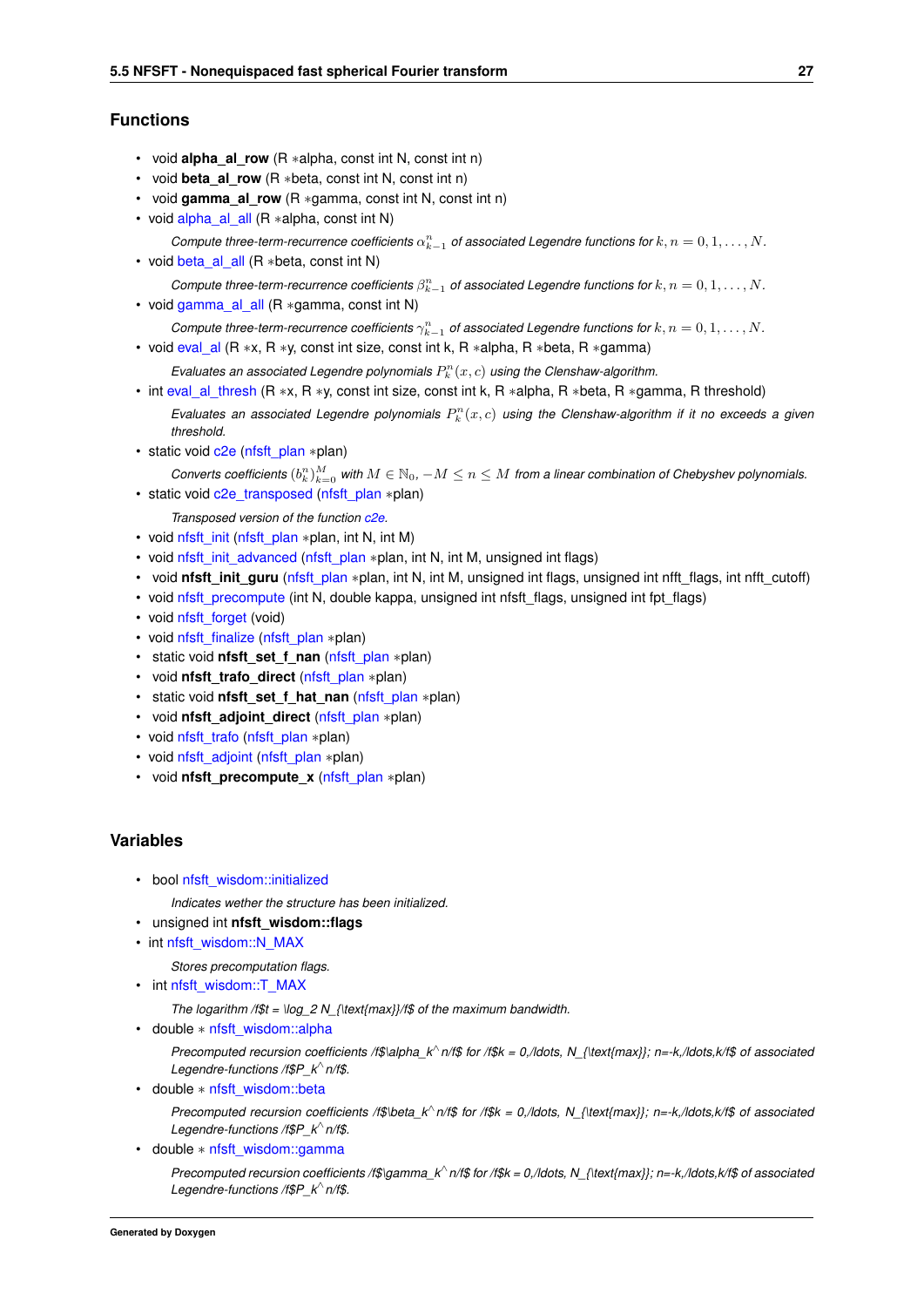<span id="page-41-0"></span>• double [nfsft\\_wisdom::threshold](#page-41-0)

*The threshold /f\$\kappa/f\$.*

- <span id="page-41-1"></span>• fpt\_set [nfsft\\_wisdom::set](#page-41-1)
	- *Structure for discrete polynomial transform (DPT)*
- $\bullet$  static struct [nfsft\\_wisdom](#page-171-0) [wisdom](#page-59-1) = {false, 0U, -1, -1, 0, 0, 0, 0, 0}
	- *The global wisdom structure for precomputed data.*

### **5.5.1 Detailed Description**

This module implements nonuniform fast spherical Fourier transforms.

In the following, we abbreviate the term "nonuniform fast spherical Fourier transform" by NFSFT.

### **5.5.2 Preliminaries**

This section summarises basic definitions and properties related to spherical Fourier transforms.

#### **5.5.2.1 Spherical Coordinates**

Every point in  $\R^3$  can be described in *spherical coordinates* by a vector  $(r,\vartheta,\varphi)^{\rm T}$  with the radius  $r\in\R^+$  and two angles  $\vartheta \in [0, \pi], \varphi \in [-\pi, \pi)$ . We denote by  $\mathbb{S}^2$  the two-dimensional unit sphere embedded into  $\mathbb{R}^3$ , i.e.

$$
\mathbb{S}^2 := \left\{ \mathbf{x} \in \mathbb{R}^3 : \ \|\mathbf{x}\|_2 = 1 \right\}
$$

and identify a point from  $\mathbb{S}^2$  with the corresponding vector  $(\vartheta,\varphi)^{\rm T}$ . The spherical coordinate system is illustrated in the following figure:



For consistency with the other modules and the conventions used there, we also use *swapped scaled spherical* coordinates  $x_1 := \frac{\varphi}{2\pi}$ ,  $x_2 := \frac{\vartheta}{2\pi}$  and identify a point from  $\mathbb{S}^2$  with the vector  $\mathbf{x} := (x_1, x_2) \in [-\frac{1}{2}, \frac{1}{2}) \times [0, \frac{1}{2}]$ .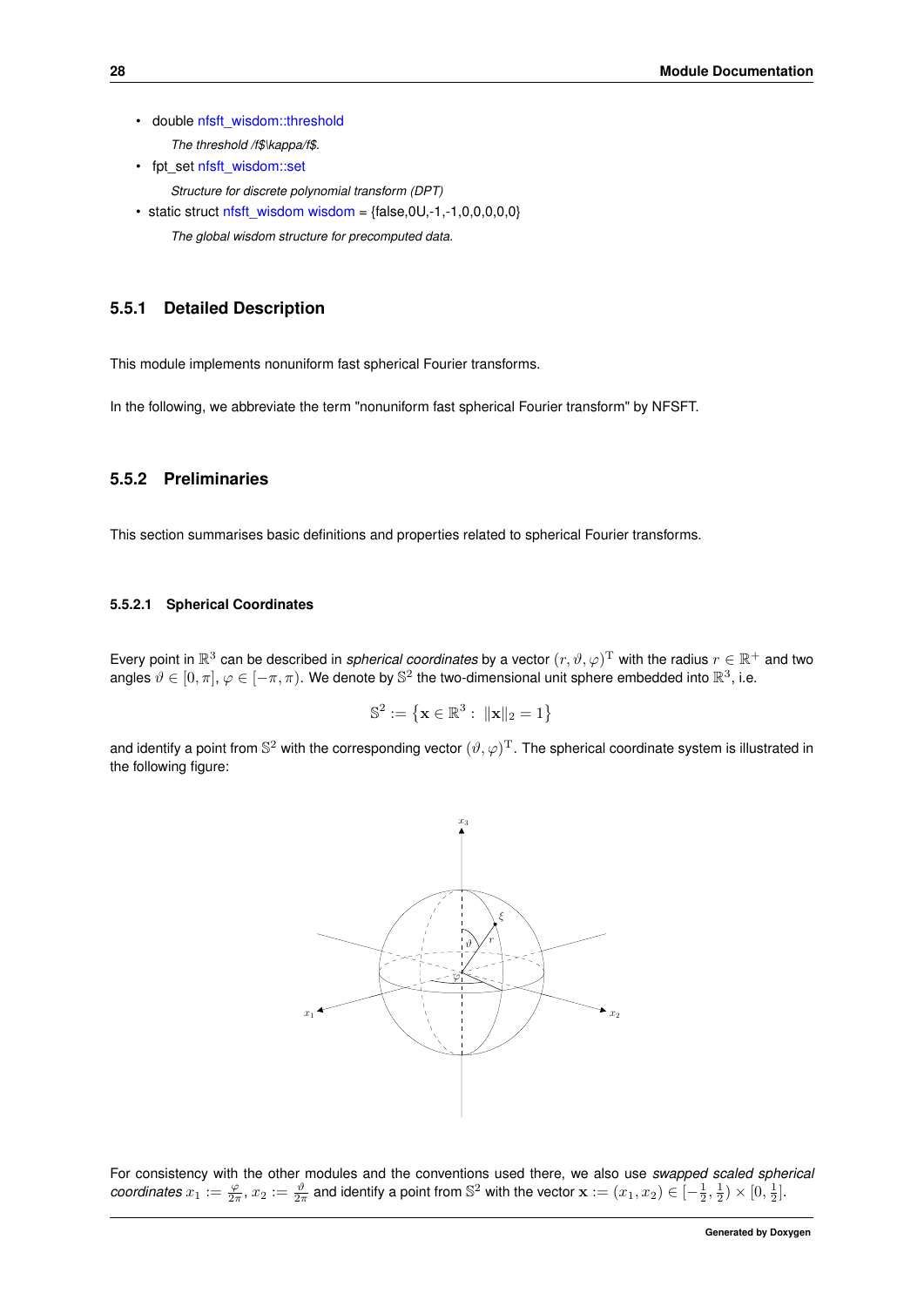#### **5.5.2.2 Legendre Polynomials**

The *Legendre polynomials* P<sup>k</sup> : [−1, 1] → R, k ∈ N<sup>0</sup> as *classical orthogonal polynomials* are given by their corresponding *Rodrigues formula*

$$
P_k(t):=\frac{1}{2^kk!}\frac{\mathrm{d}^k}{\mathrm{d}t^k}\left(t^2-1\right)^k
$$

.

The corresponding three-term recurrence relation is

$$
(k+1)P_{k+1}(t) = (2k+1)xP_k(t) - kP_{k-1}(t) \quad (k \in \mathbb{N}_0).
$$

With

$$
\langle f, g \rangle_{\mathsf{L}^2([-1,1])} := \int_{-1}^1 f(t)g(t)\mathrm{d}t
$$

being the usual  $\mathsf{L}^2\left([-1,1]\right)$  inner product, the Legendre polynomials obey the orthogonality condition

$$
\langle P_k, P_l \rangle_{L^2([-1,1])} = \frac{2}{2k+1} \delta_{k,l}.
$$

**Remarks**

The normalisation constant  $c_k := \sqrt{\frac{2k+1}{2}}$  renders the scaled Legendre polynomials  $c_k P_k$  orthonormal with respect to the induced  $\mathsf{L}^2\left([-1,1]\right)$  norm

$$
||f||_{\mathsf{L}^2([-1,1])} := \left( \langle f, f \rangle_{\mathsf{L}^2([-1,1])} \right)^{1/2} = \left( \int_{-1}^1 |f(t)|^2 \, \mathrm{d}t \right)^{1/2}.
$$

### **5.5.2.3 Associated Legendre Functions**

The *associated Legendre functions*  $P_k^n: [-1,1] \to \mathbb{R}, n \in \mathbb{N}_0, k \geq n$  *are defined by* 

$$
P_k^n(t) := \left(\frac{(k-n)!}{(k+n)!}\right)^{1/2} \left(1-t^2\right)^{n/2} \frac{\mathrm{d}^n}{\mathrm{d}t^n} P_k(t).
$$

For  $n=0$ , they coincide with the Legendre polynomials, i.e.  $P_k^0=P_k$ . The associated Legendre functions obey the three-term recurrence relation

$$
P_{k+1}^n(t) = v_k^n t P_k^n(t) + w_k^n P_{k-1}^n(t) \quad (k \ge n),
$$

with  $P_{n-1}^n(t) := 0$ ,  $P_n^n(t) :=$  $\sqrt{(2n)!}$  $\frac{\sqrt{(2n)!}}{2^n n!}\left(1-t^2\right)^{n/2}$ , and

$$
v_k^n := \frac{2k+1}{((k-n+1)(k+n+1))^{1/2}}, \qquad w_k^n := -\frac{((k-n)(k+n))^{1/2}}{((k-n+1)(k+n+1))^{1/2}}.
$$

For fixed  $n$ , the set  $\{P_k^n:\,k\ge n\}$  forms a complete set of orthogonal functions in  $\mathsf{L}^2\left([-1,1]\right)$  with

$$
\langle P_k^n, P_l^n \rangle_{\mathsf{L}^2([-1,1])} = \frac{2}{2k+1} \delta_{k,l} \quad (0 \le n \le k, l).
$$

**Remarks**

The normalisation constant  $c_k=\sqrt{\frac{2k+1}{2}}$  renders the scaled associated Legendre functions  $c_kP_k^n$  orthonormal with respect to the induced  $\mathsf{L}^2\left([-1,1]\right)$  norm

$$
\|f\|_{\operatorname{L}^2([-1,1])}:=\left(_{\operatorname{L}^2([-1,1])}\right)^{1/2}=\left(\int_{-1}^1|f(t)|^2\ \mathrm{d} t\right)^{1/2}.
$$

**Generated by Doxygen**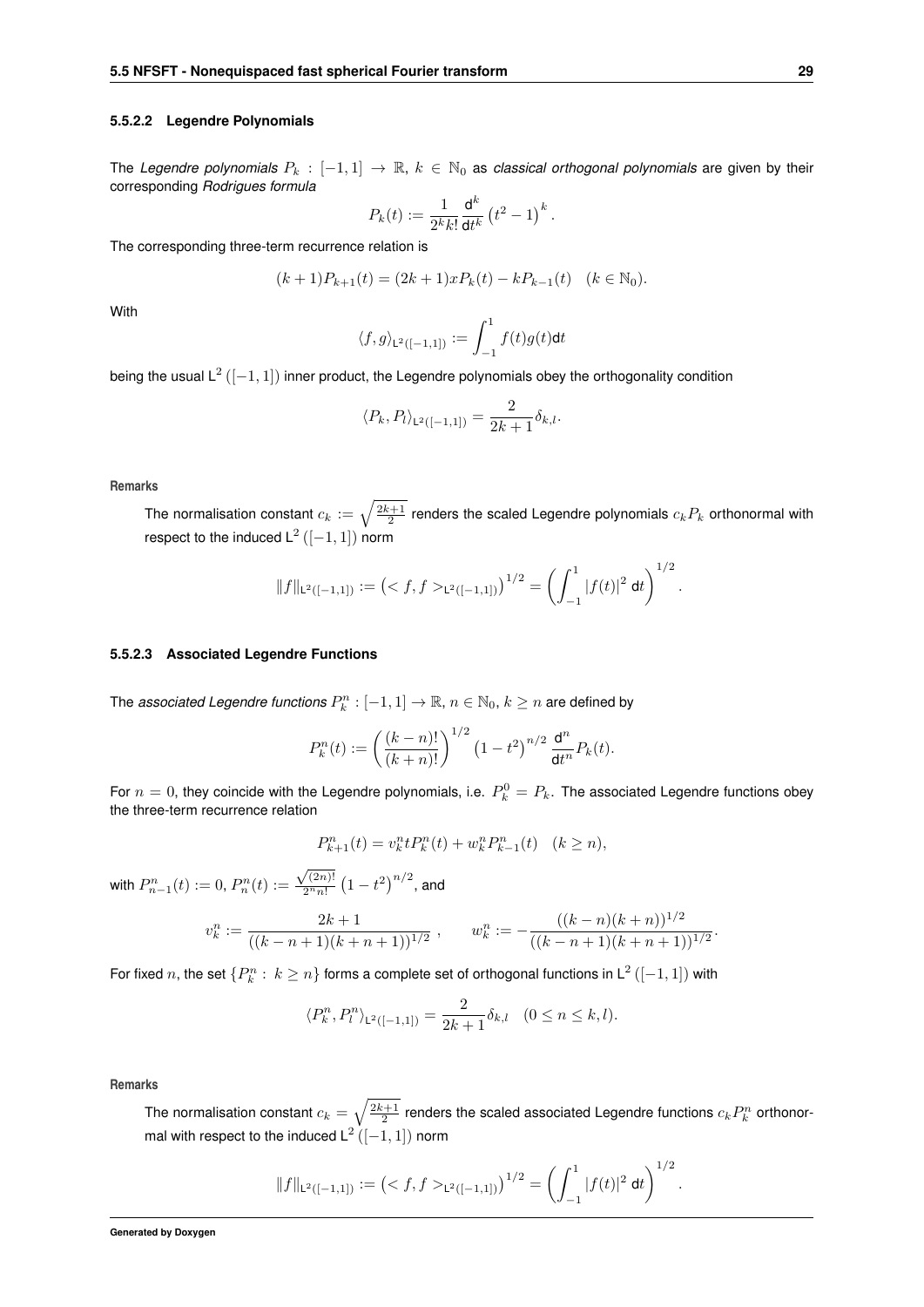#### **5.5.2.4 Spherical Harmonics**

The standard orthogonal basis of spherical harmonics for L $^2$   $(\Bbb S^2)$  with yet unnormalised basis functions  $\tilde Y_k^n:\Bbb S^2\to$  $\mathbb C$  is given by

$$
\tilde{Y}_k^n(\vartheta,\varphi) := P_k^{|n|}(\cos\vartheta) e^{\mathrm{i}n\varphi}
$$

with the usual  $\mathsf{L}^2\left(\mathbb{S}^2\right)$  inner product

$$
\langle f, g \rangle_{\mathcal{L}^2(\mathbb{S}^2)} := \int_{\mathbb{S}^2} f(\vartheta, \varphi) \overline{g(\vartheta, \varphi)} \, d\xi := \int_{-\pi}^{\pi} \int_0^{\pi} f(\vartheta, \varphi) \overline{g(\vartheta, \varphi)} \sin \vartheta \, d\vartheta \, d\varphi.
$$

The normalisation constant  $c^n_k:=\sqrt{\frac{2k+1}{4\pi}}$  renders the scaled basis functions

$$
Y_k^n(\vartheta,\varphi) := c_k^n P_k^{|n|}(\cos\vartheta) e^{\mathrm{i} n\varphi}
$$

orthonormal with respect to the induced  $\mathsf{L}^2$  (S<sup>2</sup>) norm

$$
||f||_{\mathsf{L}^{2}(\mathbb{S}^{2})} = (f, f>_{\mathsf{L}^{2}(\mathbb{S}^{2})})^{1/2} = \left(\int_{-\pi}^{\pi} \int_{0}^{\pi} |f(\vartheta, \varphi)|^{2} \sin \vartheta \, d\vartheta \, d\varphi\right)^{1/2}.
$$

A function  $f \in \mathrm{L}^2\left(\mathbb{S}^2\right)$  has the orthogonal expansion

$$
f = \sum_{k=0}^{\infty} \sum_{n=-k}^{k} \hat{f}(k, n) Y_{k}^{n},
$$

where the coefficients  $\hat{f}(k,n):=\bra{f, Y^n_k}_{\text{L}^2(\mathbb{S}^2)}$  are the *spherical Fourier coefficients* and the equivalence is understood in the  $\mathrm{L}^2$ -sense.

## **5.5.3 Nonuniform Fast Spherical Fourier Transforms**

This section describes the input and output relation of the spherical Fourier transform algorithms and the layout of the corresponding plan structure.

### **5.5.3.1 Nonuniform Discrete Spherical Fourier Transform**

The *nonuniform discrete spherical Fourier transform* (*NDSFT*) is defined as follows:

| Input | : coefficients $\hat{f}(k,n) \in \mathbb{C}$ for $k = 0, ..., N$ , $n = -k, ..., k$ , $N \in \mathbb{N}_0$ ,<br>arbitrary nodes $\mathbf{x}(m) \in [-\frac{1}{2}, \frac{1}{2}] \times [0, \frac{1}{2}]$ for $m = 0, ..., M - 1, M \in \mathbb{N}$ . |
|-------|-----------------------------------------------------------------------------------------------------------------------------------------------------------------------------------------------------------------------------------------------------|
| Task  | : evaluate $f(m) := f(\mathbf{x}(m)) = \sum_{k=0}^{N} \sum_{n=-k}^{k} \hat{f}_k^n Y_k^n(\mathbf{x}(m))$ for $m = 0, ..., M - 1$ .                                                                                                                   |

**Output** : coefficients  $f(m) \in \mathbb{C}$  for  $m = 0, \ldots, M - 1$ .

### **5.5.3.2 Adjoint Nonuniform Discrete Spherical Fourier Transform**

The *adjoint nonuniform discrete spherical Fourier transform* (*adjoint NDSFT*) is defined as follows:

|  | <b>Input</b> : coefficients $f(m) \in \mathbb{C}$ for $m = 0, \ldots, M - 1, M \in \mathbb{N}$ ,<br>arbitrary nodes $\mathbf{x}(m) \in [-\frac{1}{2}, \frac{1}{2}] \times [0, \frac{1}{2}]$ for $m = 0, , M - 1, N \in \mathbb{N}_0$ . |
|--|----------------------------------------------------------------------------------------------------------------------------------------------------------------------------------------------------------------------------------------|
|  | <b>Task</b> : evaluate $\hat{f}(k,n) := \sum_{m=0}^{M-1} f(m) \overline{Y_k^n(\mathbf{x}(m))} c dDo$ for $k = 0, \ldots, N, n = -k, \ldots, k$ .                                                                                       |
|  | <b>Output</b> : coefficients $\hat{f}(k,n) \in \mathbb{C}$ for $k = 0, \ldots, N, n = -k, \ldots, k$ .                                                                                                                                 |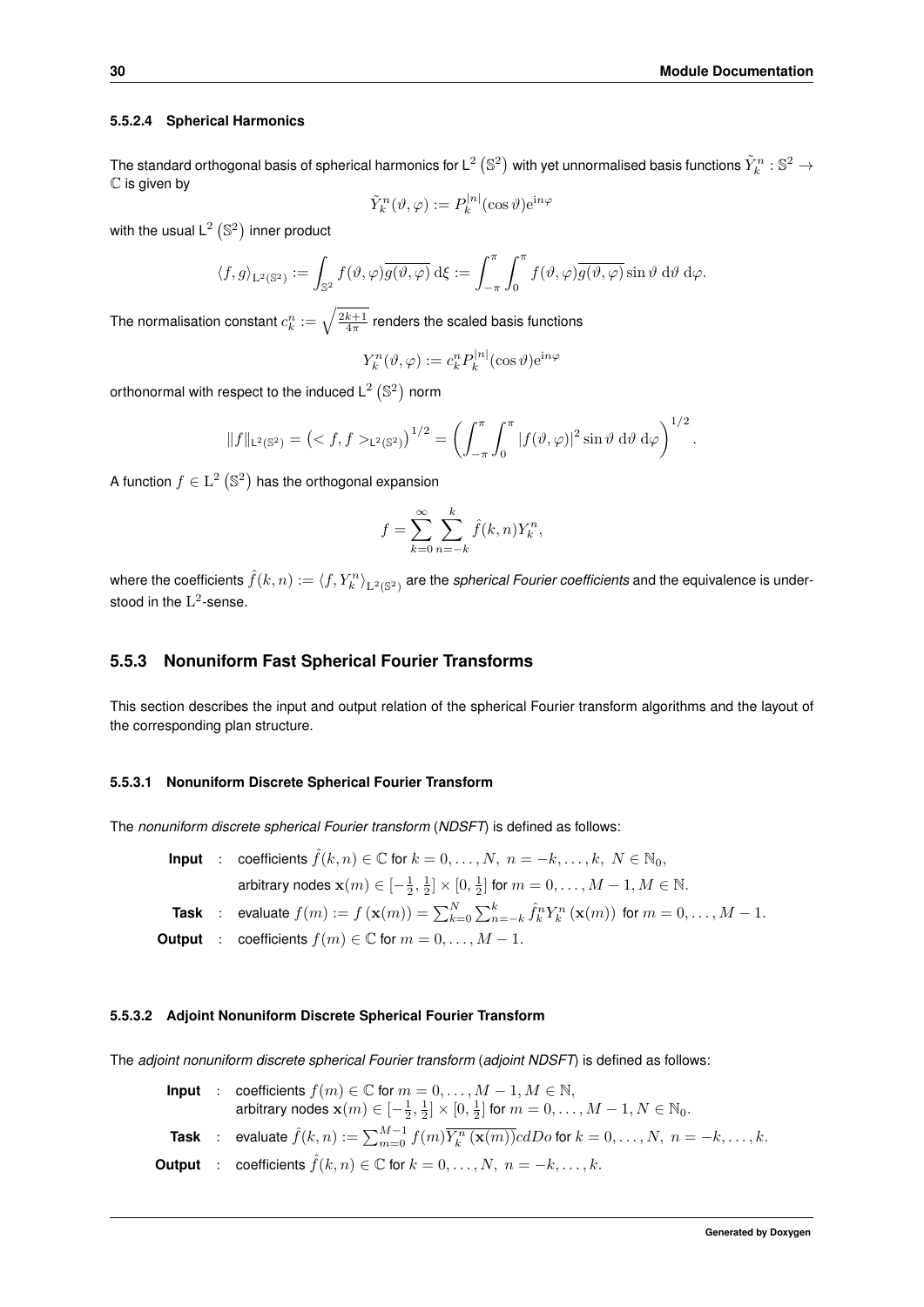#### **5.5.3.3 Data Layout**

This section describes the public layout of the nfsft plan structure which contains all data for the computation of the aforementioned spherical Fourier transforms. The structure contains private (no read or write allowed), public read-only (only read access permitted), and public read-write (read and write access allowed) members. In the following, we indicate read and write access by  $read$  and  $write$ . The public members are structured as follows:

- N\_total (read) The total number of components in  $f_{\text{hat}}$ . If the bandwidth is  $N \in \mathbb{N}_0$ , the total number of components in <code>f\_hat</code> is <code>N\_total</code>  $=(2N+2)^2$ .
- M\_total (read) the total number of samples  $M$
- f\_hat (read-write) The flattened array of spherical Fourier coefficents. The array has length  $(2N+2)^2$ such that valid indices  $i \in \mathbb{N}_0$  for array access f\_hat [ i ] are  $i = 0, 1, ..., (2N + 2)^2 - 1$ . However, only read and write access to indices corresponding to spherical Fourier coefficients  $\hat{f}(k,n)$  is defined. The index i corresponding to the spherical Fourier coefficient  $\hat{f}(k,n)$  with  $0 \leq k \leq M, -k \leq n \leq k$  is  $i = (N + 2)(N - n + 1) + N + k + 1$ . For convenience, the helper macro [NFSFT\\_INDEX\(k,n\)](#page-51-2) provides the necessary index calculations such that one can write f\_hat[ NFSFT\_INDEX(  $k, n$ )] = ... to access the component corresponding to  $\hat{f}(k,n)$ . The data layout is due to implementation details.
- f (read-write) the array of coefficients  $f(m)$  for  $m = 0, \ldots, M 1$  such that  $f[m] = f(m)$
- N (read) the bandwidth  $N \in \mathbb{N}_0$
- $\bullet\;$  x the array of nodes  $\mathbf{x}(m)\in[-\frac{1}{2},\frac{1}{2}]\times[0,\frac{1}{2}]$  for  $m=0,\ldots,M-1$  such that  $\mathrm{f}[~2m]$  =  $x_1$  and  $\mathrm{f}[~2m+1]$  $= x_2$

#### **5.5.3.4 Good to know...**

When using the routines of this module you should bear in mind the following:

- The bandwidth  $N_{\text{max}}$  up to which precomputation is performed is always chosen as the next power of two with respect to the specified maximum bandwidth.
- By default, the NDSFT transforms (see nfsft direct trafo, nfsft trafo) are allowed to destroy the input f←  $_$ hat while the input x is preserved. On the contrary, the adjoint NDSFT transforms (see nfsft  $\leftrightarrow$ direct\_adjoint, [nfsft\\_adjoint\)](#page-58-2) do not destroy the input f and x by default. The desired behaviour can be assured by using the [NFSFT\\_PRESERVE\\_F\\_HAT,](#page-47-0) [NFSFT\\_PRESERVE\\_X,](#page-47-1) [NFSFT\\_PRESERVE\\_F](#page-48-0)\_and [NFSFT\\_DESTROY\\_F\\_HAT,](#page-48-1) [NFSFT\\_DESTROY\\_X,](#page-49-0) [NFSFT\\_DESTROY\\_F](#page-49-1) flags.

#### <span id="page-44-0"></span>**5.5.4 Macro Definition Documentation**

#### **5.5.4.1 NFSFT\_NORMALIZED**

#define NFSFT\_NORMALIZED (1U << 0)

By default, all computations are performed with respect to the unnormalized basis functions

$$
\tilde{Y}_k^n(\vartheta,\varphi) = P_k^{|n|}(\cos\vartheta) e^{in\varphi}.
$$

If this flag is set, all computations are carried out using the  $L_2$ - normalized basis functions

$$
Y_k^n(\vartheta,\varphi) = \sqrt{\frac{2k+1}{4\pi}} P_k^{|n|}(\cos\vartheta) e^{in\varphi}.
$$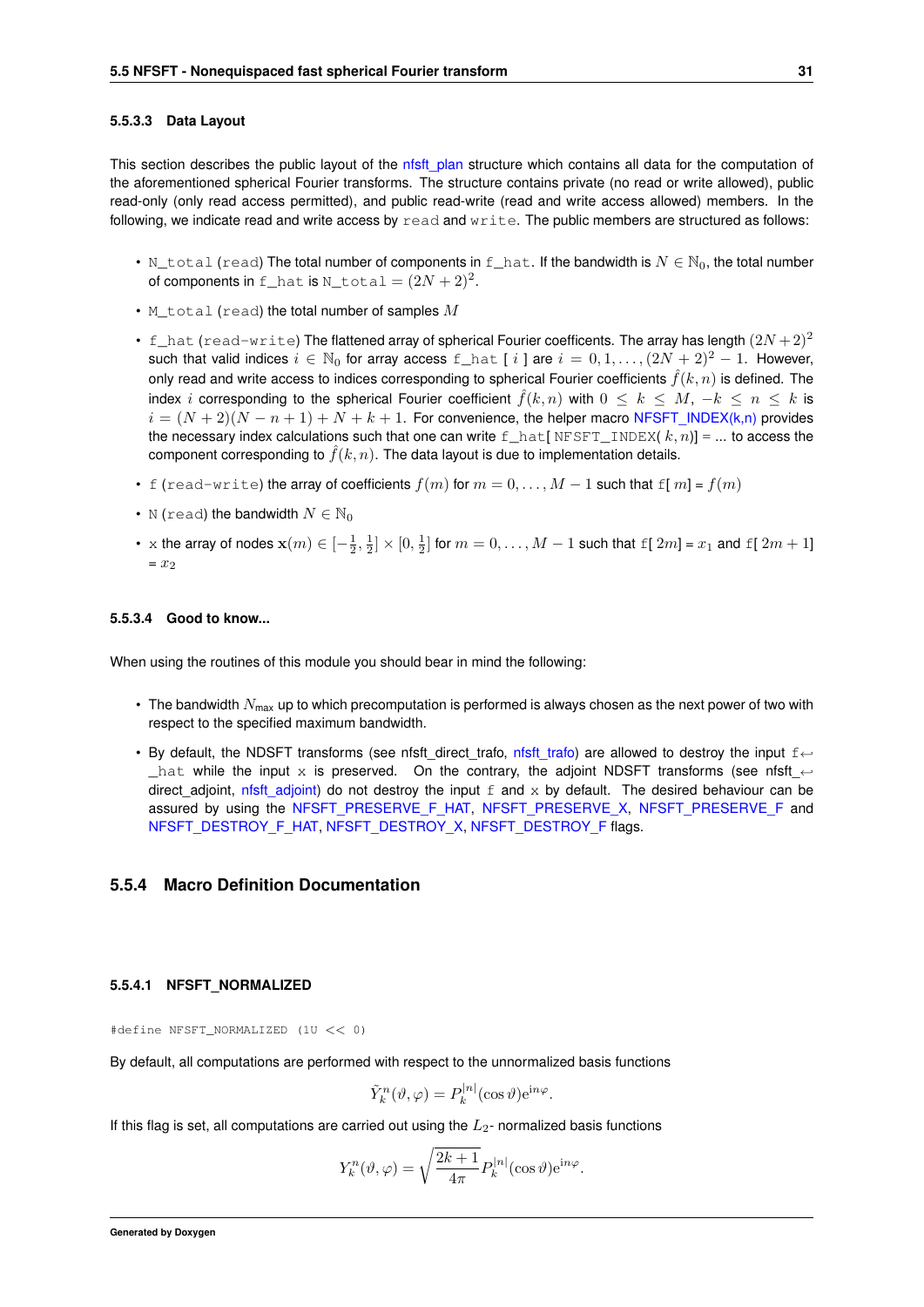**See also**

```
nfsft_init
nfsft_init_advanced
nfsft_init_guru
```
**Author**

Jens Keiner

<span id="page-45-0"></span>Definition at line 561 of file nfft3.h.

### **5.5.4.2 NFSFT\_USE\_NDFT**

#define NFSFT\_USE\_NDFT (1U << 1)

If this flag is set, the fast NFSFT algorithms (see [nfsft\\_trafo,](#page-58-1) [nfsft\\_adjoint\)](#page-58-2) will use internally the exact but usually slower direct NDFT algorithm in favor of fast but approximative NFFT algorithm.

**See also**

```
nfsft_init
nfsft_init_advanced
nfsft_init_guru
```
**Author**

Jens Keiner

<span id="page-45-1"></span>Definition at line 562 of file nfft3.h.

## **5.5.4.3 NFSFT\_USE\_DPT**

```
#define NFSFT_USE_DPT (1U << 2)
```
If this flag is set, the fast NFSFT algorithms (see [nfsft\\_trafo,](#page-58-1) [nfsft\\_adjoint\)](#page-58-2) will use internally the usually slower direct DPT algorithm in favor of the fast FPT algorithm.

**See also**

```
nfsft_init
nfsft_init_advanced
nfsft_init_guru
```
**Author**

Jens Keiner

<span id="page-45-2"></span>Definition at line 563 of file nfft3.h.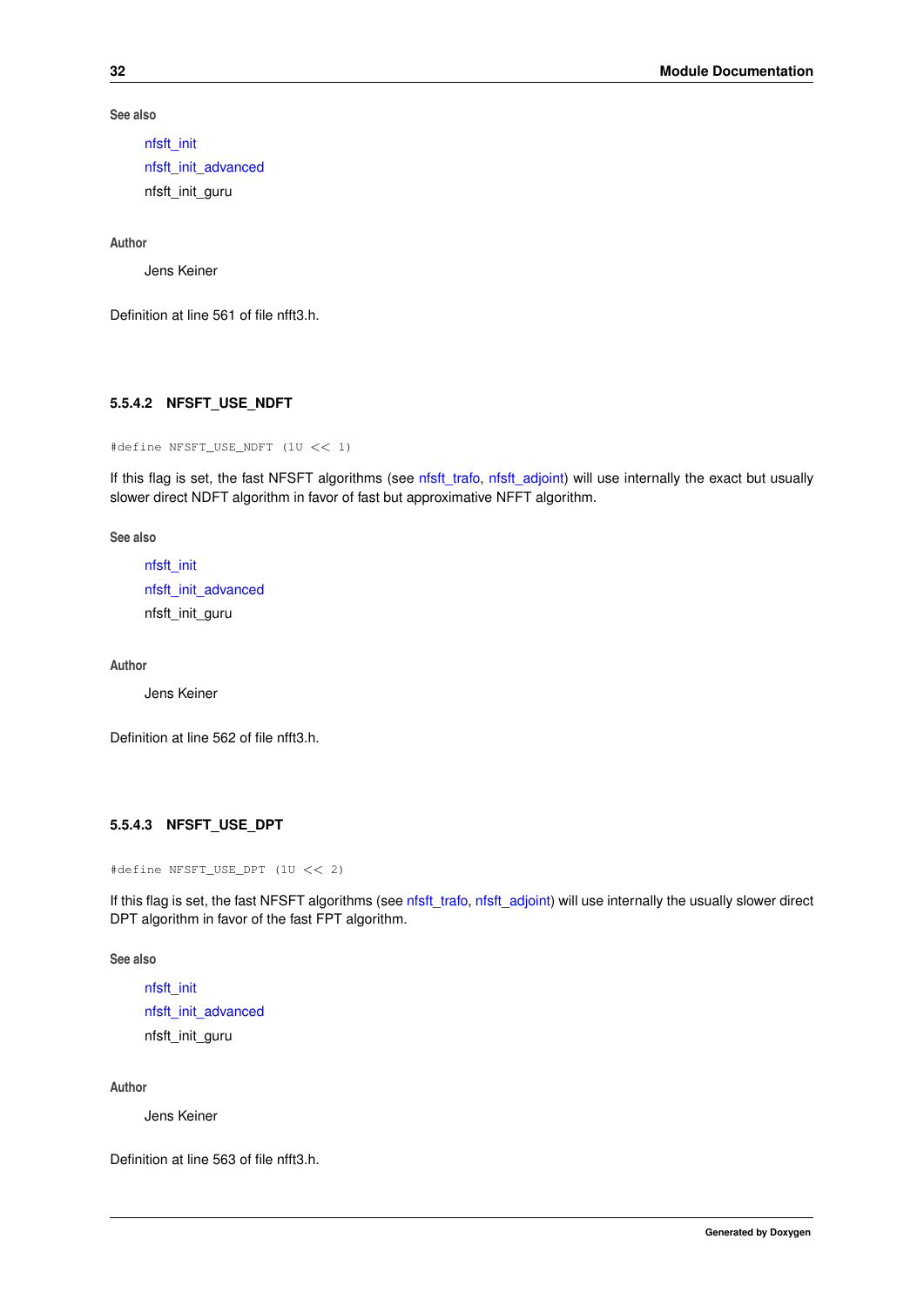### **5.5.4.4 NFSFT\_MALLOC\_X**

```
#define NFSFT_MALLOC_X (1U << 3)
```
If this flag is set, the init methods (see [nfsft\\_init](#page-56-1), [nfsft\\_init\\_advanced](#page-56-2), and nfsft\_init\_guru) will allocate memory and the method nfsft finalize will free the array x for you. Otherwise, you have to assure by yourself that x points to an array of proper size before excuting a transform and you are responsible for freeing the corresponding memory before program termination.

**See also**

[nfsft\\_init](#page-56-1) [nfsft\\_init\\_advanced](#page-56-2) nfsft\_init\_guru

**Author**

Jens Keiner

<span id="page-46-0"></span>Definition at line 564 of file nfft3.h.

## **5.5.4.5 NFSFT\_MALLOC\_F\_HAT**

#define NFSFT\_MALLOC\_F\_HAT (1U << 5)

If this flag is set, the init methods (see [nfsft\\_init](#page-56-1), [nfsft\\_init\\_advanced](#page-56-2), and nfsft\_init\_guru) will allocate memory and the method nfsft finalize will free the array  $f$  hat for you. Otherwise, you have to assure by yourself that  $f$  hat points to an array of proper size before excuting a transform and you are responsible for freeing the corresponding memory before program termination.

**See also**

[nfsft\\_init](#page-56-1) [nfsft\\_init\\_advanced](#page-56-2) nfsft\_init\_guru

**Author**

Jens Keiner

<span id="page-46-1"></span>Definition at line 565 of file nfft3.h.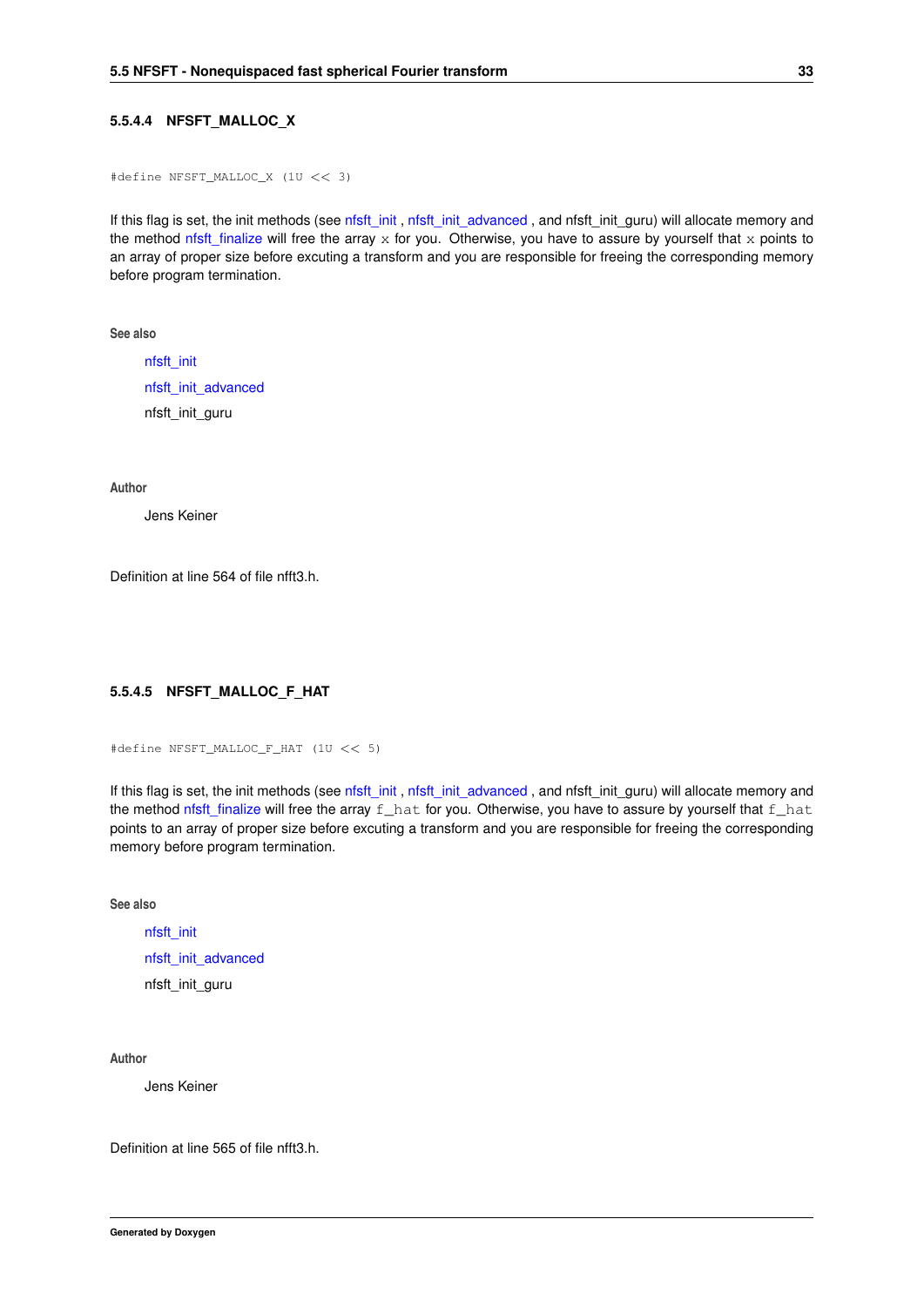### **5.5.4.6 NFSFT\_MALLOC\_F**

```
#define NFSFT_MALLOC_F (1U << 6)
```
If this flag is set, the init methods (see [nfsft\\_init](#page-56-1), [nfsft\\_init\\_advanced](#page-56-2), and nfsft\_init\_guru) will allocate memory and the method nfsft finalize will free the array  $f$  for you. Otherwise, you have to assure by yourself that  $f$  points to an array of proper size before excuting a transform and you are responsible for freeing the corresponding memory before program termination.

**See also**

[nfsft\\_init](#page-56-1) [nfsft\\_init\\_advanced](#page-56-2) nfsft\_init\_guru

**Author**

Jens Keiner

<span id="page-47-0"></span>Definition at line 566 of file nfft3.h.

### **5.5.4.7 NFSFT\_PRESERVE\_F\_HAT**

```
#define NFSFT_PRESERVE_F_HAT (1U << 7)
```
If this flag is set, it is guaranteed that during an execution of nfsft\_direct\_trafo or [nfsft\\_trafo](#page-58-1) the content of f\_hat remains unchanged.

**See also**

[nfsft\\_init](#page-56-1) [nfsft\\_init\\_advanced](#page-56-2) nfsft\_init\_guru

**Author**

Jens Keiner

<span id="page-47-1"></span>Definition at line 567 of file nfft3.h.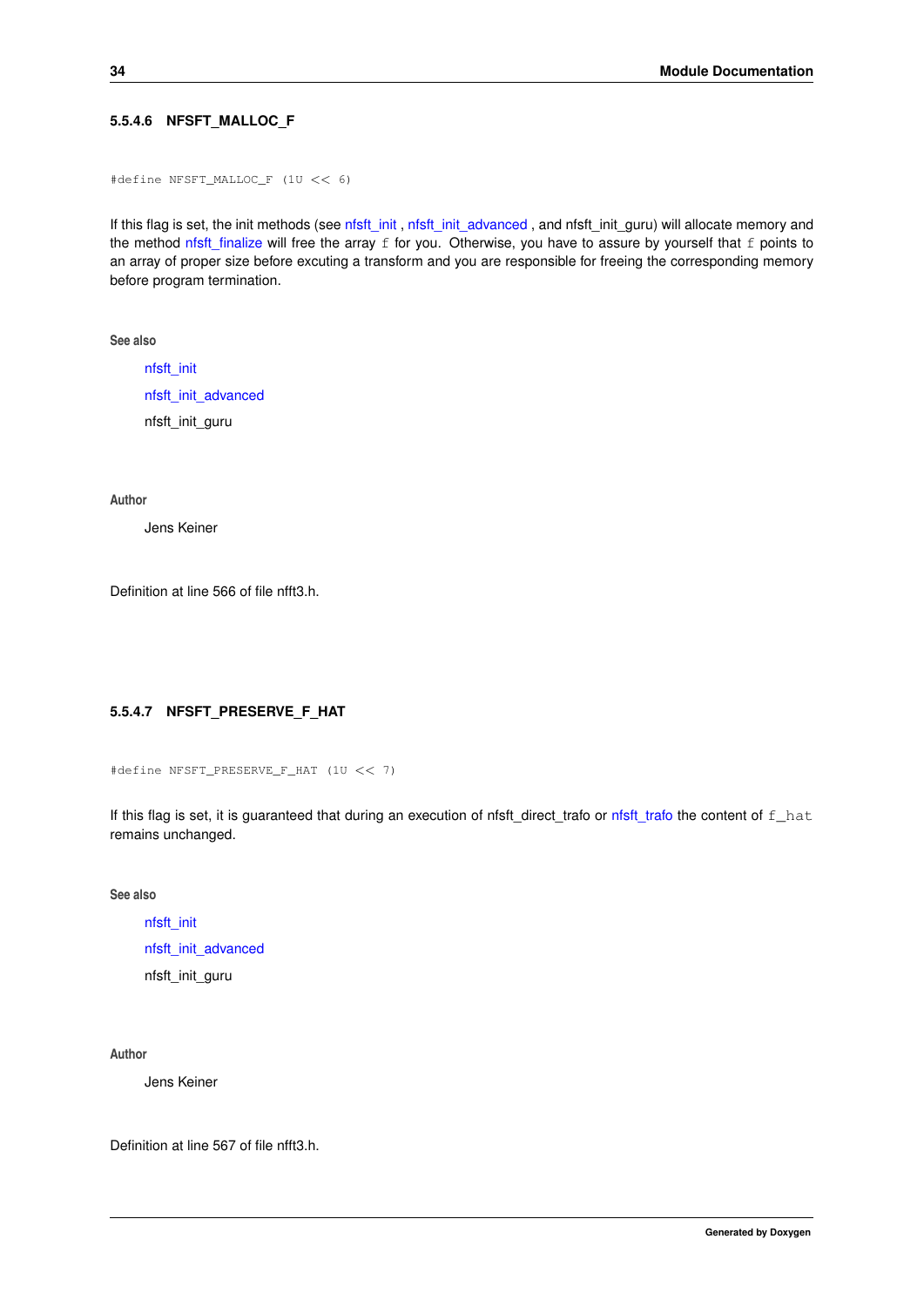### **5.5.4.8 NFSFT\_PRESERVE\_X**

```
#define NFSFT_PRESERVE_X (1U << 8)
```
If this flag is set, it is guaranteed that during an execution of nfsft\_direct\_trafo, [nfsft\\_trafo](#page-58-1) or nfsft\_direct\_adjoint, [nfsft\\_adjoint](#page-58-2) the content of x remains unchanged.

**See also**

[nfsft\\_init](#page-56-1) [nfsft\\_init\\_advanced](#page-56-2) nfsft\_init\_guru

**Author**

Jens Keiner

<span id="page-48-0"></span>Definition at line 568 of file nfft3.h.

## **5.5.4.9 NFSFT\_PRESERVE\_F**

```
#define NFSFT_PRESERVE_F (1U << 9)
```
If this flag is set, it is guaranteed that during an execution of nfsft\_direct\_adjoint or [nfsft\\_adjoint](#page-58-2) the content of f remains unchanged.

**See also**

[nfsft\\_init](#page-56-1) [nfsft\\_init\\_advanced](#page-56-2) nfsft\_init\_guru

**Author**

Jens Keiner

<span id="page-48-1"></span>Definition at line 569 of file nfft3.h.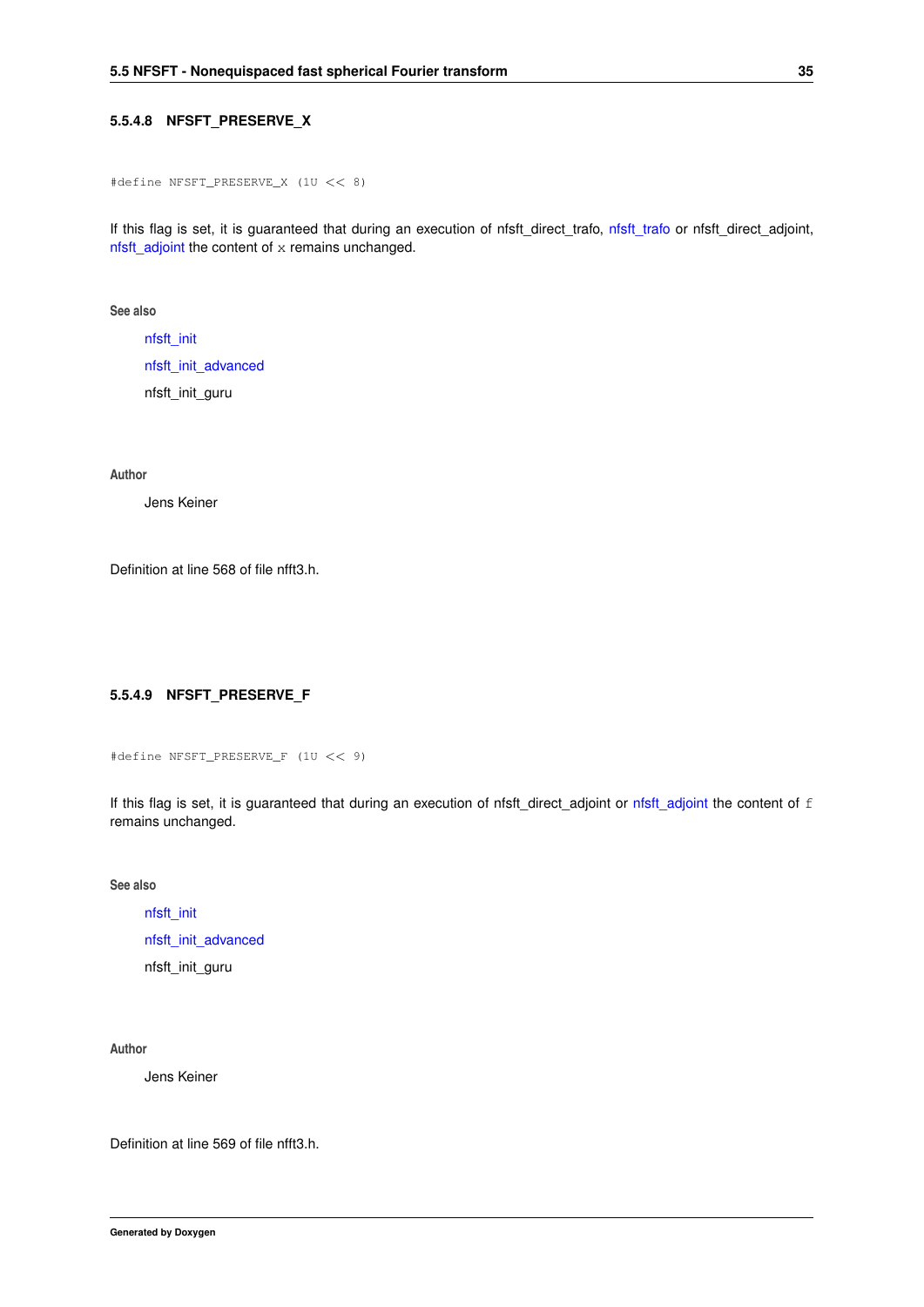## **5.5.4.10 NFSFT\_DESTROY\_F\_HAT**

```
#define NFSFT_DESTROY_F_HAT (1U << 10)
```
If this flag is set, it is explicitely allowed that during an execution of nfsft\_direct\_trafo or [nfsft\\_trafo](#page-58-1) the content of f\_hat may be changed.

**See also**

[nfsft\\_init](#page-56-1) [nfsft\\_init\\_advanced](#page-56-2) nfsft\_init\_guru

**Author**

Jens Keiner

<span id="page-49-0"></span>Definition at line 570 of file nfft3.h.

# **5.5.4.11 NFSFT\_DESTROY\_X**

```
#define NFSFT_DESTROY_X (1U << 11)
```
If this flag is set, it is explicitely allowed that during an execution of nfsft\_direct\_trafo, [nfsft\\_trafo](#page-58-1) or nfsft\_direct\_← adjoint,  $n$ fsft\_adjoint the content of  $x$  may be changed.

**See also**

[nfsft\\_init](#page-56-1) [nfsft\\_init\\_advanced](#page-56-2) nfsft\_init\_guru

**Author**

Jens Keiner

<span id="page-49-1"></span>Definition at line 571 of file nfft3.h.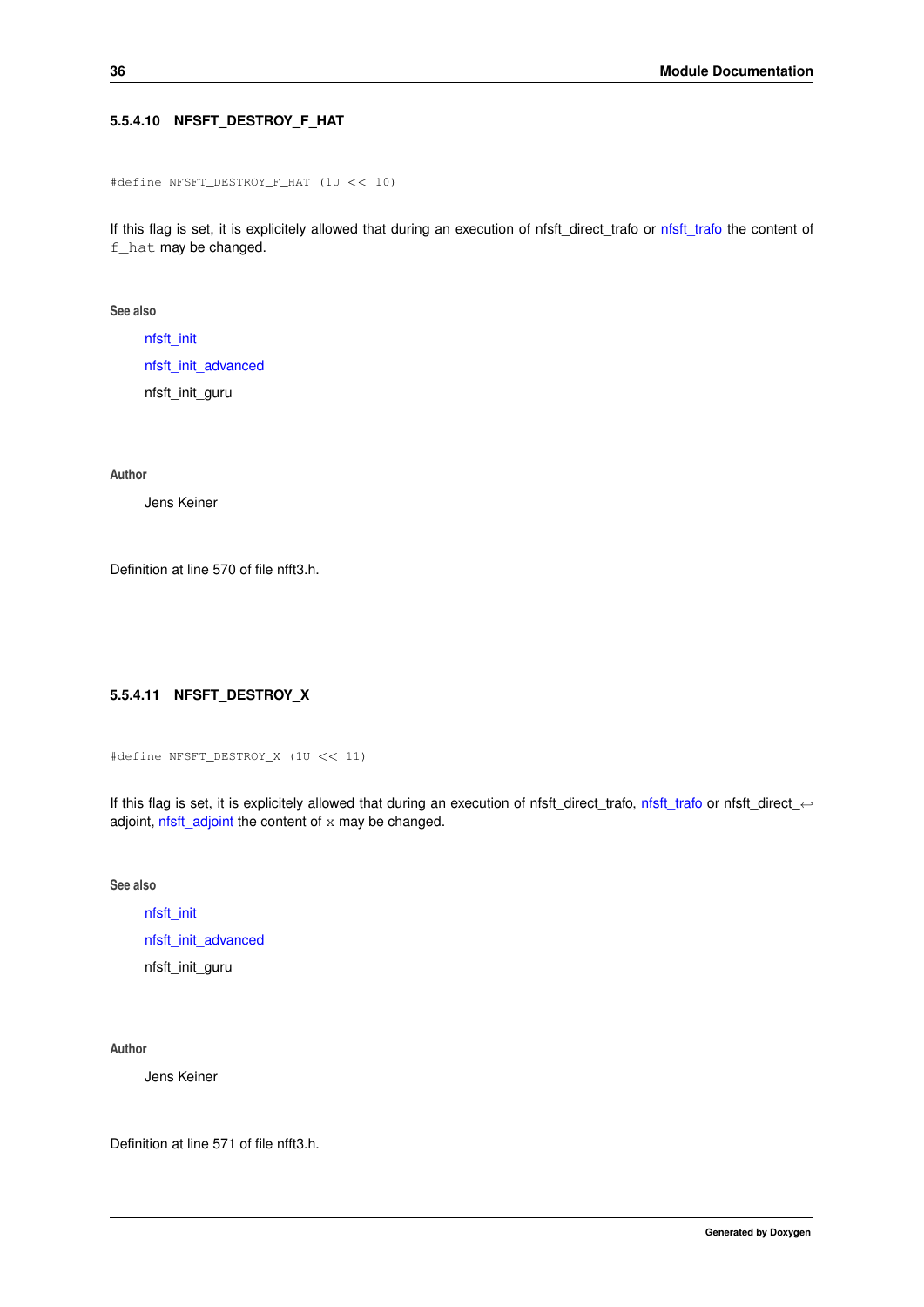### **5.5.4.12 NFSFT\_DESTROY\_F**

```
#define NFSFT_DESTROY_F (1U << 12)
```
If this flag is set, it is explicitely allowed that during an execution of nfsft\_direct\_adjoint or [nfsft\\_adjoint](#page-58-2) the content of f may be changed.

**See also**

[nfsft\\_init](#page-56-1) [nfsft\\_init\\_advanced](#page-56-2) nfsft\_init\_guru

**Author**

Jens Keiner

<span id="page-50-0"></span>Definition at line 572 of file nfft3.h.

## **5.5.4.13 NFSFT\_NO\_DIRECT\_ALGORITHM**

#define NFSFT\_NO\_DIRECT\_ALGORITHM (1U << 13)

If this flag is set, the transforms nfsft\_direct\_trafo and nfsft\_direct\_adjoint do not work. Setting this flag saves some memory for precomputed data.

**See also**

[nfsft\\_precompute](#page-57-0)

nfsft\_direct\_trafo

nfsft\_direct\_adjoint

**Author**

Jens Keiner

<span id="page-50-1"></span>Definition at line 576 of file nfft3.h.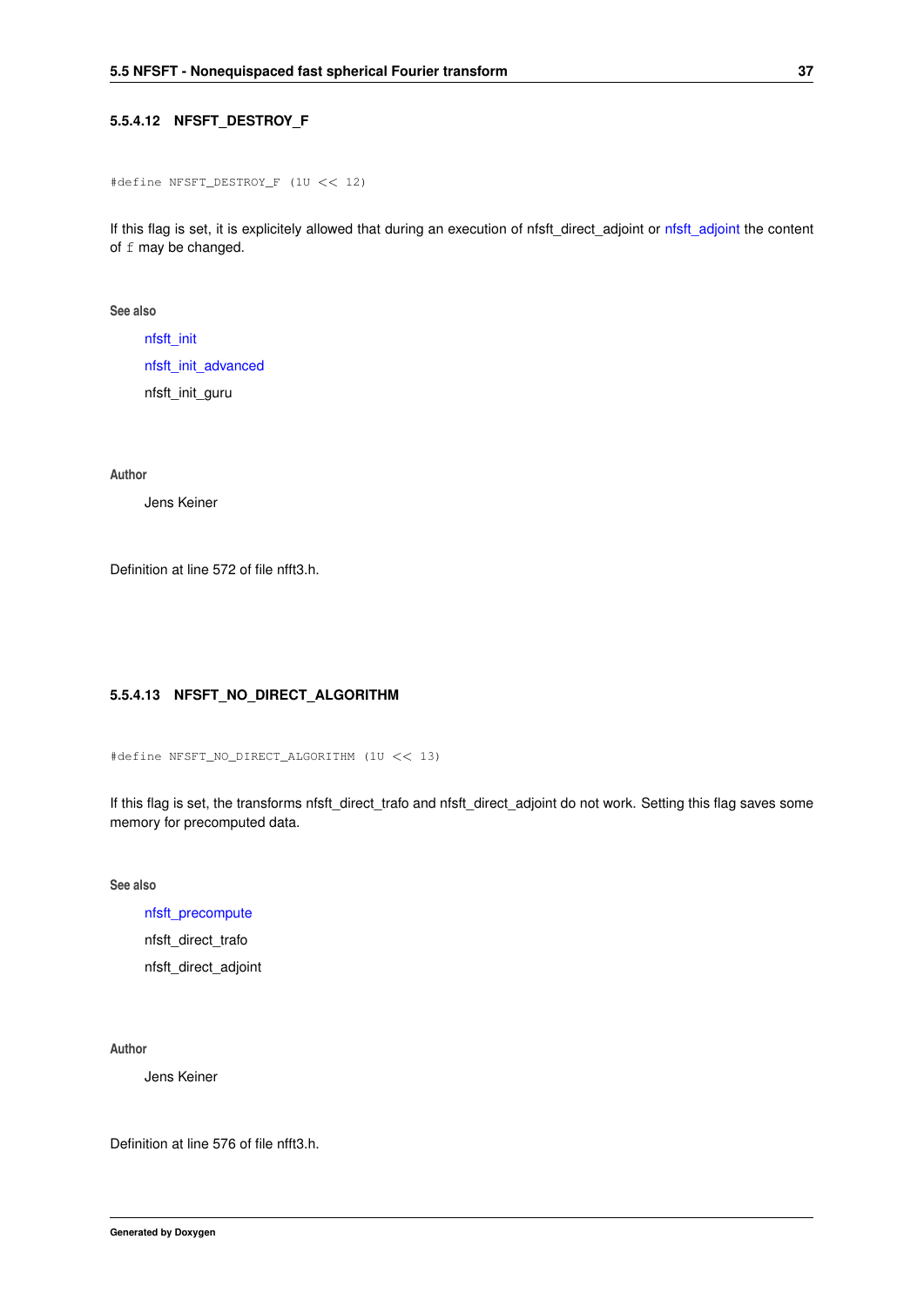### **5.5.4.14 NFSFT\_NO\_FAST\_ALGORITHM**

#define NFSFT\_NO\_FAST\_ALGORITHM (1U << 14)

If this flag is set, the transforms nfsft trafo and nfsft adjoint do not work. Setting this flag saves memory for precomputed data.

**See also**

[nfsft\\_precompute](#page-57-0) [nfsft\\_trafo](#page-58-1) [nfsft\\_adjoint](#page-58-2)

**Author**

Jens Keiner

<span id="page-51-0"></span>Definition at line 577 of file nfft3.h.

### **5.5.4.15 NFSFT\_ZERO\_F\_HAT**

```
#define NFSFT_ZERO_F_HAT (1U << 16)
```
If this flag is set, the transforms [nfsft\\_adjoint](#page-58-2) and nfsft\_direct\_adjoint set all unused entries in f\_hat not corresponding to spherical Fourier coefficients to zero.

**Author**

Jens Keiner

<span id="page-51-1"></span>Definition at line 578 of file nfft3.h.

### **5.5.4.16 NFSFT\_EQUISPACED**

#define NFSFT\_EQUISPACED (1U << 17)

If this flag is set, we use the equispaced FFT instead of the NFFT. This implies that the nodes are fixed to

$$
\varphi_i = 2\pi \frac{i}{2N+2}, \qquad i = -N-1, \dots, N,
$$

$$
\vartheta_j = 2\pi \frac{j}{2N+2}, \qquad j = 0, \dots, N.
$$

**Author**

Michael Quellmalz

<span id="page-51-2"></span>Definition at line 573 of file nfft3.h.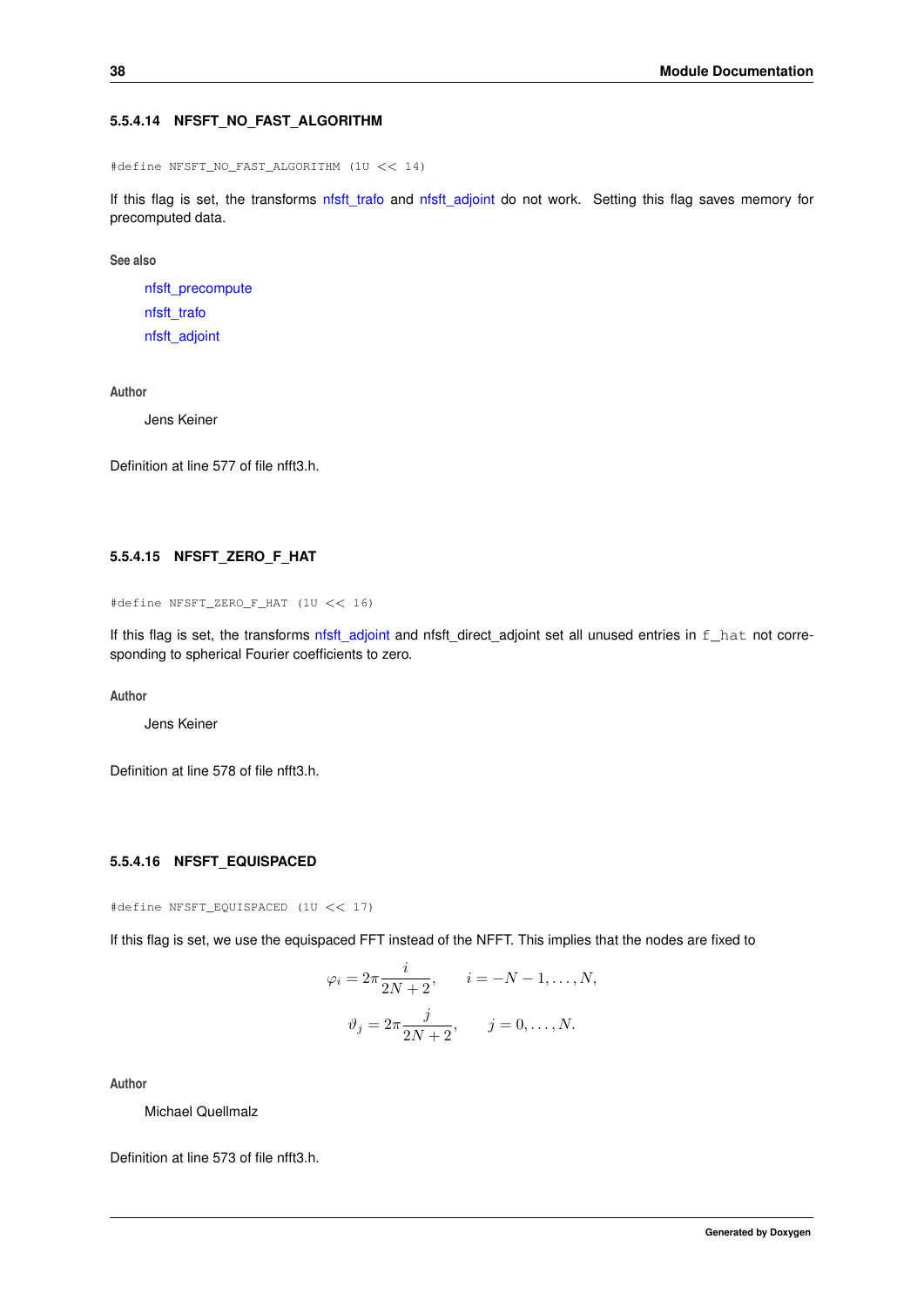### **5.5.4.17 NFSFT\_INDEX**

#define NFSFT\_INDEX(  $k$ ,  $n<sub>l</sub>$ plan ) ((2∗(plan)->N+2)∗((plan)->N-n+1)+(plan)->N+k+1)

This helper macro expands to the index i corresponding to the spherical Fourier coefficient  $f_{\text{nat}}(k, n)$  for  $0 \leq$  $k \leq N, -k \leq n \leq k$  with

$$
(N+2)(N-n+1)+N+k+1
$$

<span id="page-52-0"></span>Definition at line 581 of file nfft3.h.

### **5.5.4.18 NFSFT\_F\_HAT\_SIZE**

#define NFSFT\_F\_HAT\_SIZE( N ) ((2∗N+2)∗(2∗N+2))

This helper macro expands to the logical size of a spherical Fourier coefficients array for a bandwidth N.

<span id="page-52-1"></span>Definition at line 582 of file nfft3.h.

### **5.5.4.19 NFSFT\_DEFAULT\_NFFT\_CUTOFF**

#define NFSFT\_DEFAULT\_NFFT\_CUTOFF 6

The default NFFT cutoff parameter.

**Author**

Jens Keiner

<span id="page-52-2"></span>Definition at line 65 of file nfsft.c.

### **5.5.4.20 NFSFT\_DEFAULT\_THRESHOLD**

#define NFSFT\_DEFAULT\_THRESHOLD 1000

The default threshold for the FPT.

**Author**

Jens Keiner

<span id="page-52-3"></span>Definition at line 72 of file nfsft.c.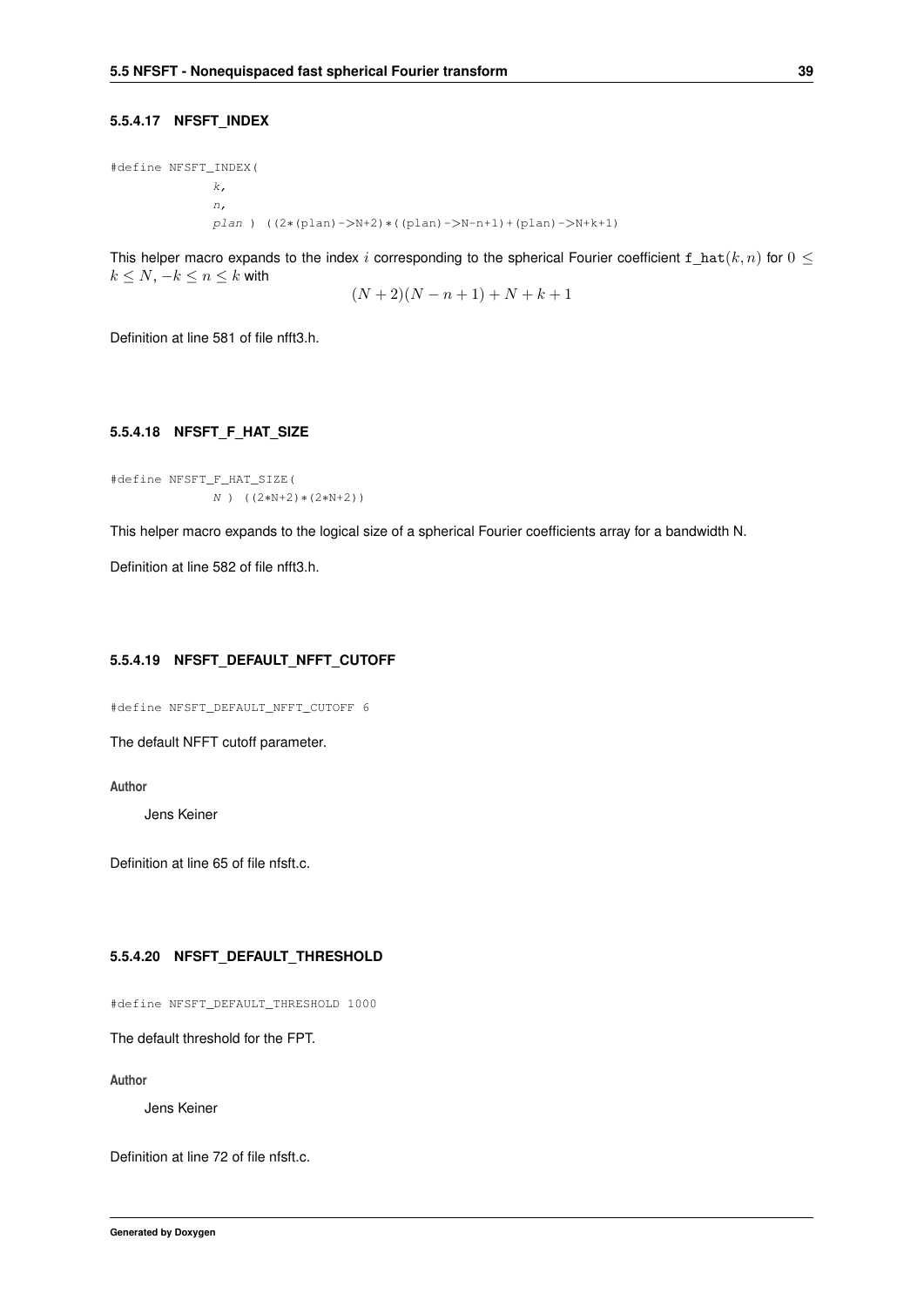### **5.5.4.21 NFSFT\_BREAK\_EVEN**

#define NFSFT\_BREAK\_EVEN 5

The break-even bandwidth  $N \in \mathbb{N}_0$ .

**Author**

Jens Keiner

Definition at line 79 of file nfsft.c.

## <span id="page-53-0"></span>**5.5.5 Function Documentation**

#### **5.5.5.1 alpha\_al\_all()**

```
void alpha_al_all (
            R ∗ alpha,
            const int N ) [inline]
```
Compute three-term-recurrence coefficients  $\alpha_{k-1}^n$  of associated Legendre functions for  $k,n=0,1,\ldots,N.$ 

- alpha A pointer to an array of doubles of size  $(N + 1)^2$  where the coefficients will be stored such that alpha[n+(N+1)+k] =  $\alpha_{k-1}^n$ .
- N The upper bound  $N$ .

Definition at line 89 of file legendre.c.

<span id="page-53-1"></span>Referenced by nfsft\_precompute().

### **5.5.5.2 beta\_al\_all()**

```
void beta_al_all (
            R ∗ beta,
             const int N ) [inline]
```
Compute three-term-recurrence coefficients  $\beta_{k-1}^n$  of associated Legendre functions for  $k,n=0,1,\ldots,N.$ 

- beta A pointer to an array of doubles of size  $(N + 1)^2$  where the coefficients will be stored such that beta[n+(N+1)+k] =  $\beta_{k-1}^n$ .
- N The upper bound  $N$ .

Definition at line 98 of file legendre.c.

<span id="page-53-2"></span>Referenced by nfsft\_precompute().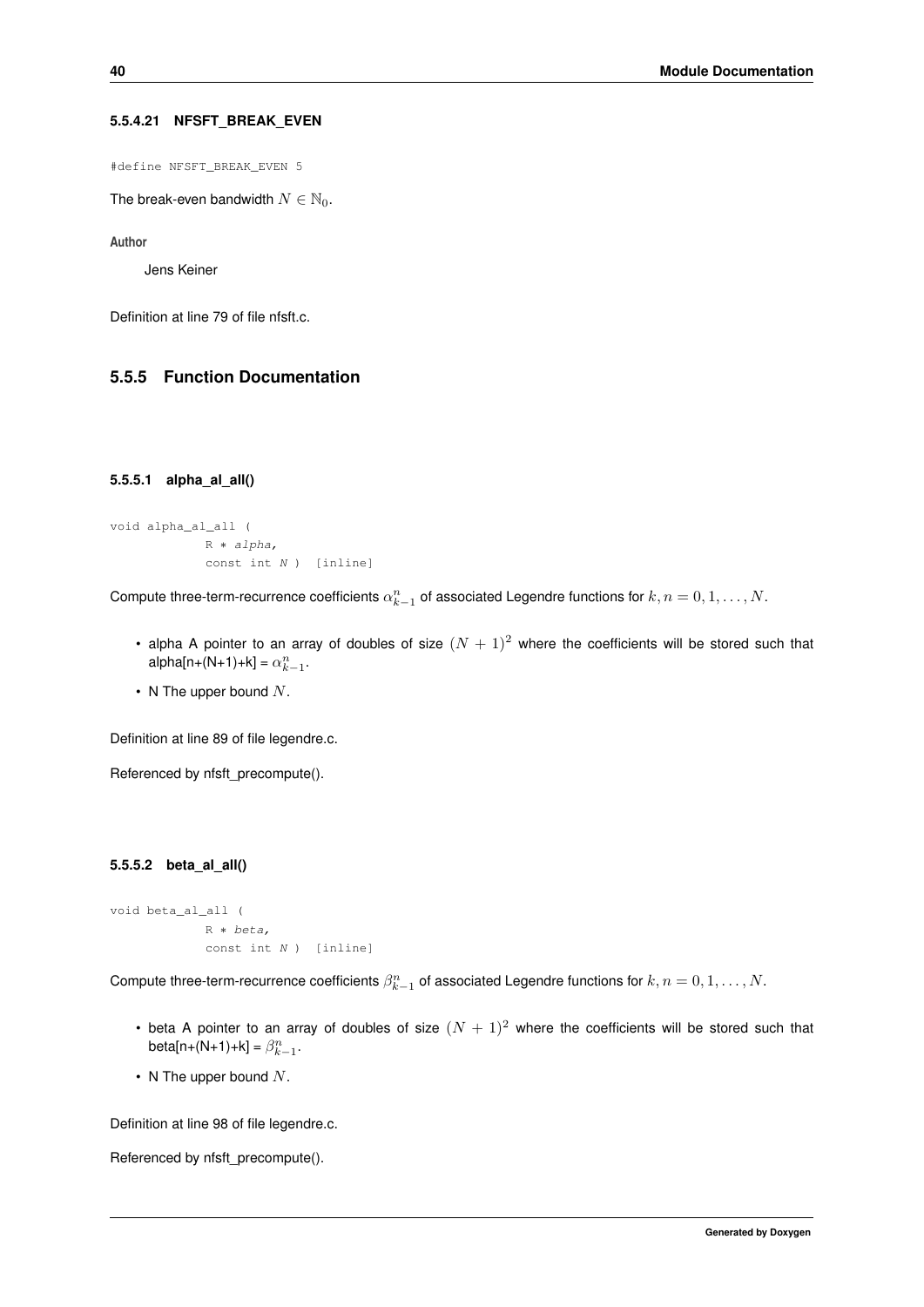### **5.5.5.3 gamma\_al\_all()**

```
void gamma_al_all (
            R ∗ gamma,
            const int N ) [inline]
```
Compute three-term-recurrence coefficients  $\gamma_{k-1}^n$  of associated Legendre functions for  $k,n=0,1,\ldots,N.$ 

- beta A pointer to an array of doubles of size  $(N + 1)^2$  where the coefficients will be stored such that gamma[n+(N+1)+k] =  $\gamma_{k-1}^n$ .
- N The upper bound  $N$ .

Definition at line 107 of file legendre.c.

<span id="page-54-0"></span>Referenced by nfsft\_precompute().

### **5.5.5.4 eval\_al()**

```
void eval_al (
             R ∗ x,
             R ∗ y,
             const int size,
             const int k,
             R ∗ alpha,
             R ∗ beta,
             R ∗ gamma )
```
Evaluates an associated Legendre polynomials  $P_k^n(x,c)$  using the Clenshaw-algorithm.

- x A pointer to an array of nodes where the function is to be evaluated
- y A pointer to an array where the function values are returned
- size The length of x and y
- k The index  $k$
- alpha A pointer to an array containing the recurrence coefficients  $\alpha_c^n,\ldots,\alpha_{c+k}^n$
- beta A pointer to an array containing the recurrence coefficients  $\beta_c^n,\ldots,\beta_{c+k}^n$
- gamma A pointer to an array containing the recurrence coefficients  $\gamma_c^n,\ldots,\gamma_{c+k}^n$

<span id="page-54-1"></span>Definition at line 116 of file legendre.c.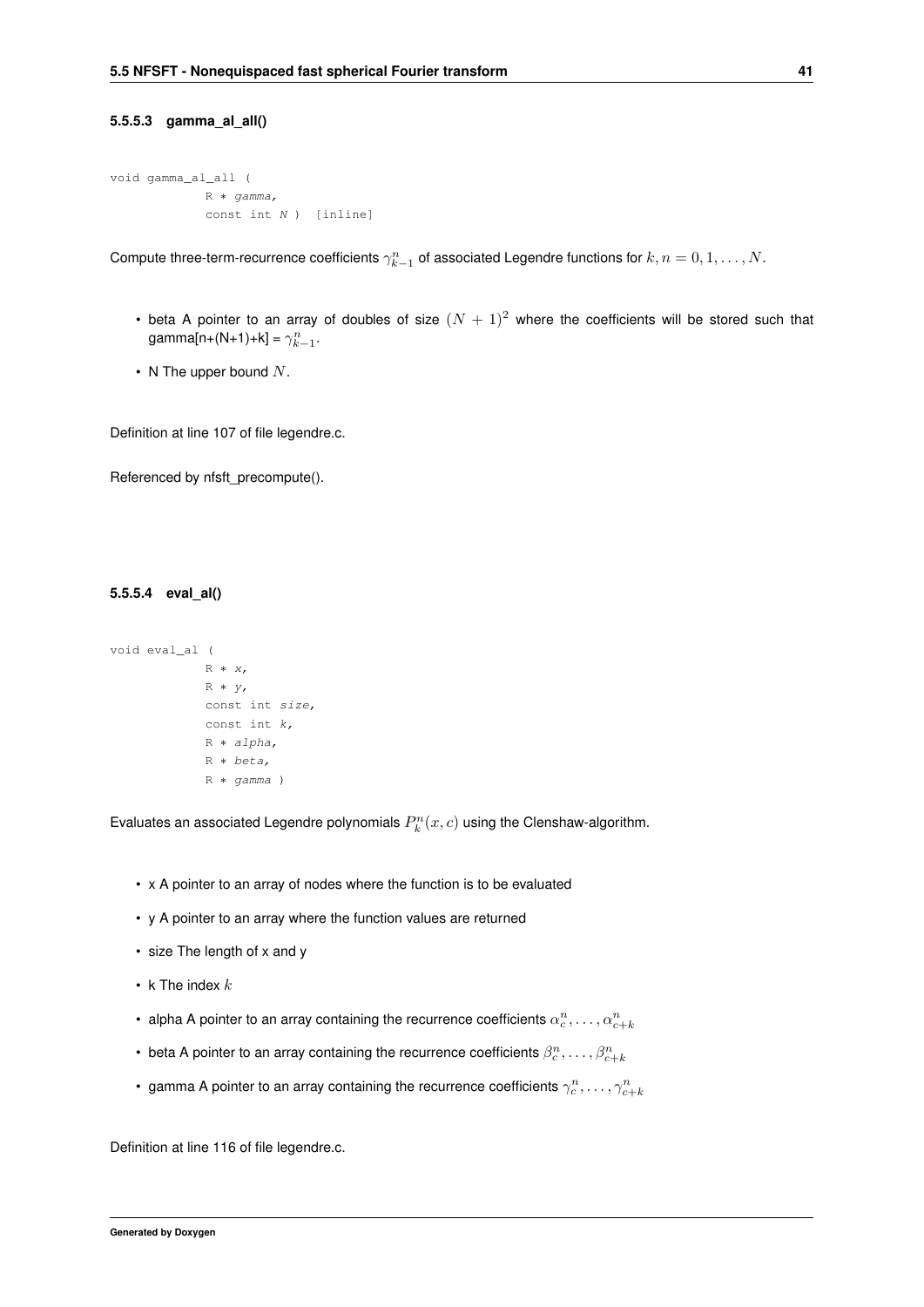#### **5.5.5.5 eval\_al\_thresh()**

```
int eval_al_thresh (
             R ∗ x,
             R ∗ y,
             const int size,
             const int k,
             R ∗ alpha,
             R ∗ beta,
             R ∗ gamma,
             R threshold )
```
Evaluates an associated Legendre polynomials  $P_k^n(x, c)$  using the Clenshaw-algorithm if it no exceeds a given threshold.

- x A pointer to an array of nodes where the function is to be evaluated
- y A pointer to an array where the function values are returned
- size The length of x and y
- k The index  $k$
- alpha A pointer to an array containing the recurrence coefficients  $\alpha_c^n,\ldots,\alpha_{c+k}^n$
- beta A pointer to an array containing the recurrence coefficients  $\beta_c^n,\ldots,\beta_{c+k}^n$
- gamma A pointer to an array containing the recurrence coefficients  $\gamma_c^n,\ldots,\gamma_{c+k}^n$
- threshold The threshold

<span id="page-55-0"></span>Definition at line 161 of file legendre.c.

### **5.5.5.6 c2e()**

```
static void c2e (
             nfsft_plan ∗ plan ) [inline], [static]
```
Converts coefficients  $(b^n_k)_{k=0}^M$  with  $M\in\mathbb{N}_0,$   $-M\leq n\leq M$  from a linear combination of Chebyshev polynomials.

$$
f(\cos \vartheta) = \sum_{k=0}^{2\lfloor \frac{M}{2} \rfloor} a_k (\sin \vartheta)^{n \mod 2} T_k (\cos \vartheta)
$$

to coefficients  $(c^n_k)_{k=0}^M$  matching the representation by complex exponentials

$$
f(\cos \vartheta) = \sum_{k=-M}^{M} c_k e^{ik\vartheta}
$$

for each order  $n = -M, \ldots, M$ .

• plan The  $\mathtt{nfsft\_plan}$  containing the coefficients  $(b_k^n)_{k=0,...,M;n=-M,...,M}$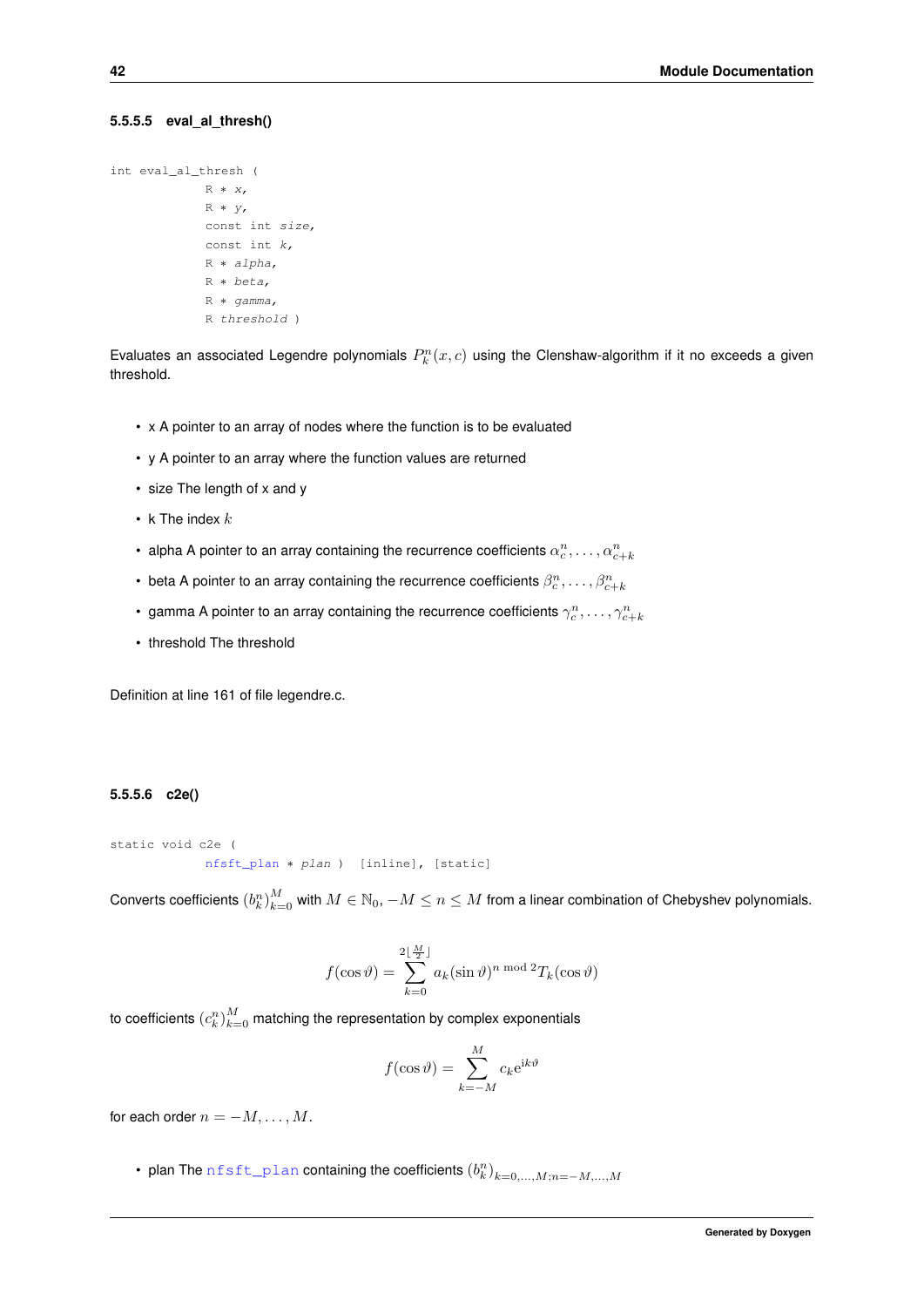## **Remarks**

The transformation is computed in place.

**Author**

Jens Keiner

Definition at line 115 of file nfsft.c.

<span id="page-56-0"></span>References NFSFT\_INDEX.

### **5.5.5.7 c2e\_transposed()**

```
static void c2e_transposed (
            nfsft_plan ∗ plan ) [inline], [static]
```
Transposed version of the function [c2e.](#page-55-0)

• plan The  $\texttt{nfst}$  plan containing the coefficients  $(c^n_k)_{k=-M,...,M;n=-M,...,M}$ 

**Remarks**

The transformation is computed in place.

**Author**

Jens Keiner

Definition at line 193 of file nfsft.c.

<span id="page-56-1"></span>References NFSFT\_INDEX.

## **5.5.5.8 nfsft\_init()**

```
void nfsft_init (
            nfsft_plan ∗ plan,
             int N,
             int M )
```
Creates a transform plan.

- plan a pointer to a [nfsft\\_plan](#page-171-1) structure
- N the bandwidth  $N \in \mathbb{N}_0$
- M the number of nodes  $M \in \mathbb{N}$

**Author**

Jens Keiner

Definition at line 260 of file nfsft.c.

<span id="page-56-2"></span>References nfsft\_init\_advanced(), NFSFT\_MALLOC\_F, NFSFT\_MALLOC\_F\_HAT, and NFSFT\_MALLOC\_X.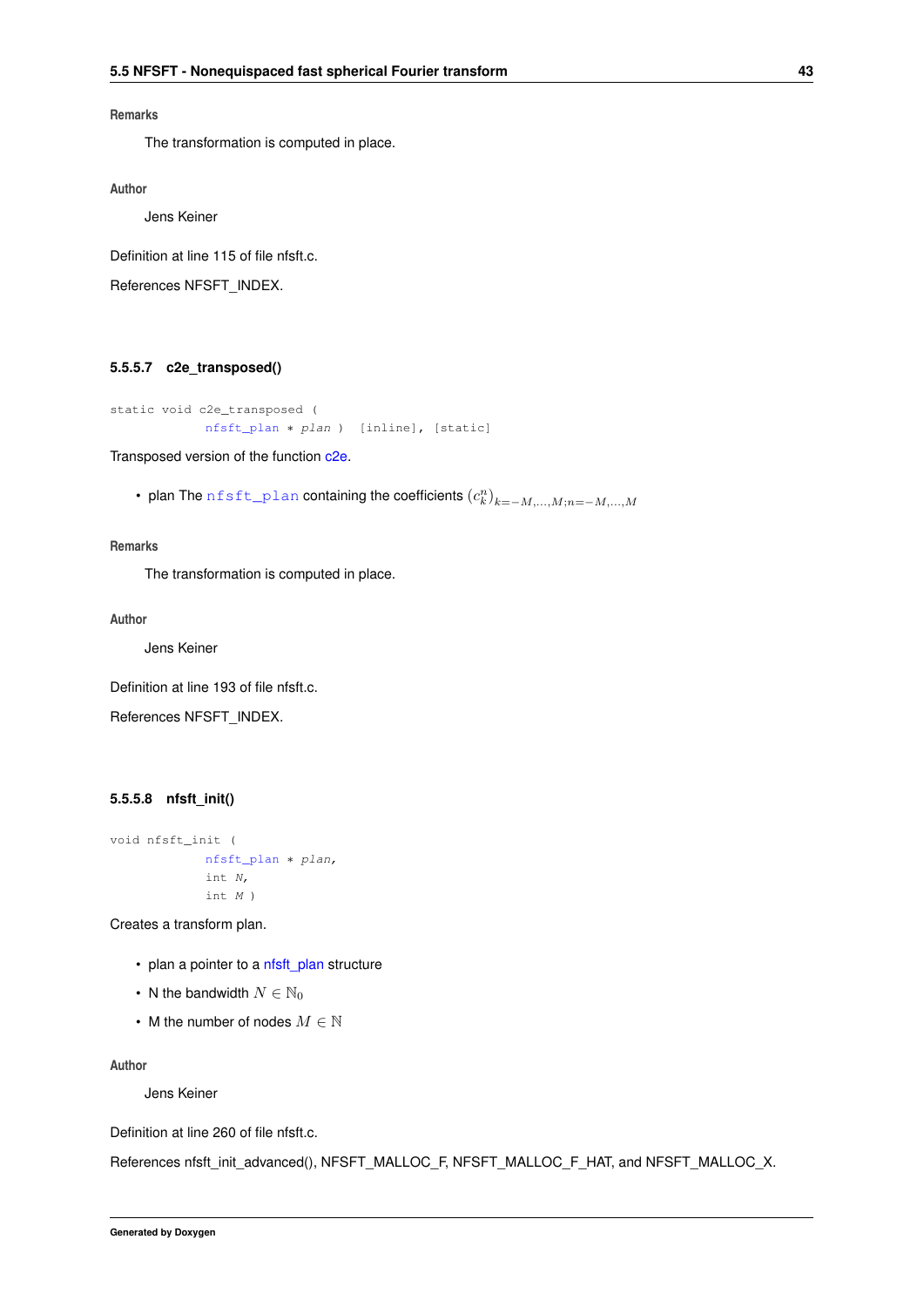#### **5.5.5.9 nfsft\_init\_advanced()**

```
void nfsft_init_advanced (
             nfsft_plan ∗ plan,
             int N,
             int M,
             unsigned int nfsft_flags )
```
### Creates a transform plan.

• plan a pointer to a

nfsft\_plan

structure

- N the bandwidth  $N \in \mathbb{N}_0$
- M the number of nodes  $M \in \mathbb{N}$
- nfsft\_flags the NFSFT flags

**Author**

Jens Keiner

Definition at line 267 of file nfsft.c.

<span id="page-57-0"></span>Referenced by nfsft\_init().

#### **5.5.5.10 nfsft\_precompute()**

```
void nfsft_precompute (
             int N,
             double kappa,
             unsigned int nfsft_flags,
             unsigned int fpt_flags )
```
Performes precomputation up to the next power of two with respect to a given bandwidth  $N \in \mathbb{N}_2$ . The threshold parameter  $\kappa\in\mathbb{R}^+$  determines the number of stabilization steps computed in the discrete polynomial transform and thereby its accuracy.

- N the bandwidth  $N \in \mathbb{N}_0$
- threshold the threshold  $\kappa \in \mathbb{R}^+$
- nfsft\_precomputation\_flags the NFSFT precomputation flags
- fpt\_precomputation\_flags the FPT precomputation flags

**Author**

Jens Keiner

Definition at line 376 of file nfsft.c.

<span id="page-57-1"></span>References nfsft\_wisdom::alpha, alpha\_al\_all(), nfsft\_wisdom::beta, beta\_al\_all(), FPT\_AL\_SYMMETRY, fpt\_← init(), FPT\_PERSISTENT\_DATA, nfsft\_wisdom::gamma, gamma\_al\_all(), nfsft\_wisdom::initialized, nfsft\_wisdom← ::N\_MAX, NFSFT\_BREAK\_EVEN, NFSFT\_NO\_DIRECT\_ALGORITHM, NFSFT\_NO\_FAST\_ALGORITHM, nfsft←-\_wisdom::T\_MAX, wisdom, and X.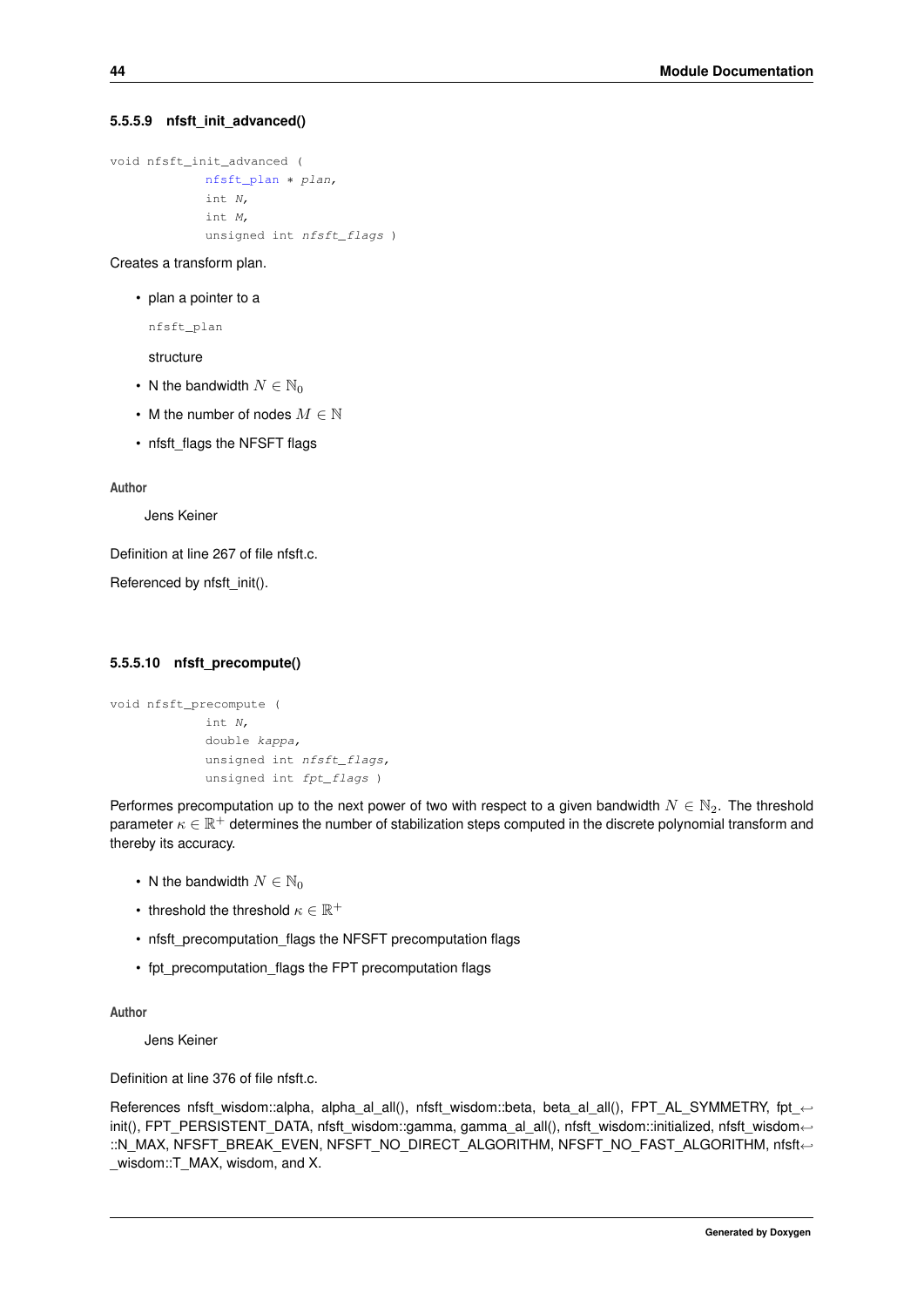### **5.5.5.11 nfsft\_forget()**

void nfsft\_forget ( void )

Forgets all precomputed data.

**Author**

Jens Keiner

Definition at line 579 of file nfsft.c.

References nfsft\_wisdom::alpha, nfsft\_wisdom::beta, nfsft\_wisdom::gamma, nfsft\_wisdom::initialized, nfsft\_← wisdom::N\_MAX, NFSFT\_BREAK\_EVEN, NFSFT\_NO\_DIRECT\_ALGORITHM, NFSFT\_NO\_FAST\_ALGORITHM, and wisdom.

#### <span id="page-58-0"></span>**5.5.5.12 nfsft\_finalize()**

```
void nfsft_finalize (
            nfsft_plan ∗ plan )
```
Destroys a plan.

• plan the plan to be destroyed

**Author**

Jens Keiner

Definition at line 625 of file nfsft.c.

<span id="page-58-1"></span>References NFSFT\_EQUISPACED, NFSFT\_MALLOC\_F, NFSFT\_MALLOC\_F\_HAT, NFSFT\_MALLOC\_X, NFS← FT\_NO\_FAST\_ALGORITHM, and NFSFT\_PRESERVE\_F\_HAT.

### **5.5.5.13 nfsft\_trafo()**

```
void nfsft_trafo (
            nfsft_plan ∗ plan )
```
Executes a NFSFT, i.e. computes for  $m = 0, \ldots, M - 1$ 

$$
f(m) = \sum_{k=0}^{N} \sum_{n=-k}^{k} \hat{f}(k,n) Y_{k}^{n} (2\pi x_{1}(m), 2\pi x_{2}(m)).
$$

• plan the plan

**Author**

Jens Keiner

Definition at line 1068 of file nfsft.c.

<span id="page-58-2"></span>References NFSFT\_NO\_FAST\_ALGORITHM, and wisdom.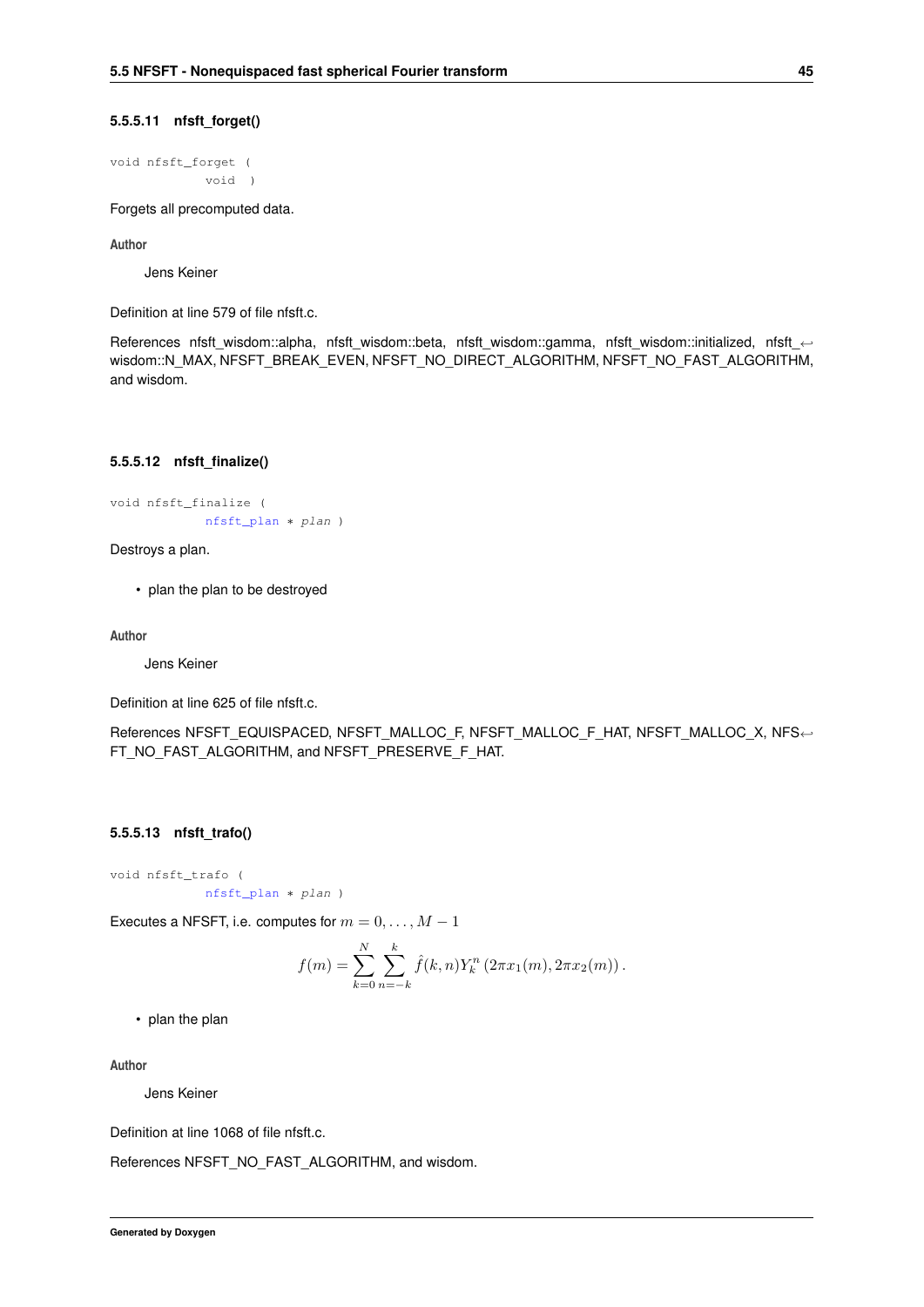#### **5.5.5.14 nfsft\_adjoint()**

void nfsft\_adjoint ( [nfsft\\_plan](#page-171-1) ∗ plan )

Executes an adjoint NFSFT, i.e. computes for  $k = 0, \ldots, N; n = -k, \ldots, k$ 

$$
\hat{f}(k,n) = \sum_{m=0}^{M-1} f(m) Y_k^n (2\pi x_1(m), 2\pi x_2(m)).
$$

• plan the plan

**Author**

Jens Keiner

Definition at line 1316 of file nfsft.c.

References NFSFT\_NO\_FAST\_ALGORITHM, and wisdom.

## <span id="page-59-0"></span>**5.5.6 Variable Documentation**

### **5.5.6.1 N\_MAX**

int nfsft\_wisdom::N\_MAX

Stores precomputation flags.

The maximum bandwidth /f\$N\_{\text{max}} \in \mathbb{N}\_0/f\$

Definition at line 63 of file kernel/nfsft/api.h.

<span id="page-59-1"></span>Referenced by nfsft\_forget(), and nfsft\_precompute().

### **5.5.6.2 wisdom**

struct  $nfsft\_ wisdom$  wisdom = {false, 0U, -1, -1, 0, 0, 0, 0, 0} [static]

The global wisdom structure for precomputed data.

wisdom.initialized is set to false and wisdom.flags is set to 0U.

**Author**

Jens Keiner

Definition at line 1 of file nfsft.c.

Referenced by nfsft\_adjoint(), nfsft\_forget(), nfsft\_precompute(), and nfsft\_trafo().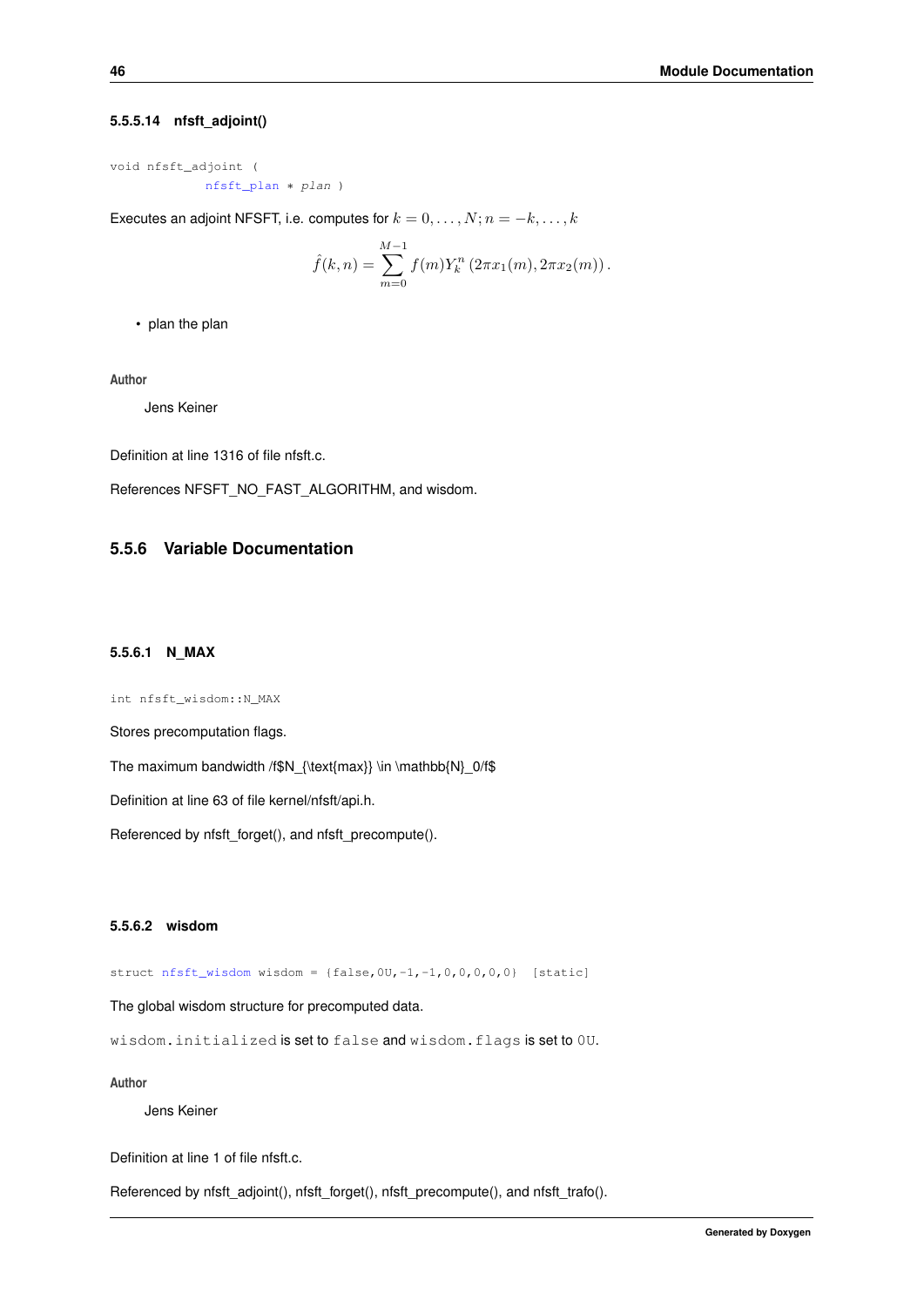# **5.6 NFSOFT - Nonequispaced fast SO(3) Fourier transform**

This module implements nonuniform fast SO(3) Fourier transforms.

### **Macros**

- #define [NFSOFT\\_NORMALIZED](#page-60-0) (1U << 0)
- $\cdot$  #define [NFSOFT\\_USE\\_NDFT](#page-61-0) (1U << 1)
- $\cdot$  #define [NFSOFT\\_USE\\_DPT](#page-61-1) (1U << 2)
- #define [NFSOFT\\_MALLOC\\_X](#page-62-0) (1U  $<<$  3)
- #define [NFSOFT\\_REPRESENT](#page-62-1) (1U << 4)
- $\cdot$  #define [NFSOFT\\_MALLOC\\_F\\_HAT](#page-63-0) (1U << 5)
- #define [NFSOFT\\_MALLOC\\_F](#page-63-1)  $(1U << 6)$
- #define [NFSOFT\\_PRESERVE\\_F\\_HAT](#page-64-0)  $(1U << 7)$
- #define [NFSOFT\\_PRESERVE\\_X](#page-64-1) (1U << 8)
- #define [NFSOFT\\_PRESERVE\\_F](#page-65-0)  $(1U << 9)$
- #define [NFSOFT\\_DESTROY\\_F\\_HAT](#page-65-1) (1U << 10)
- #define [NFSOFT\\_DESTROY\\_X](#page-66-0) (1U << 11)
- #define [NFSOFT\\_DESTROY\\_F](#page-66-1) (1U  $<< 12$ )
- #define [NFSOFT\\_NO\\_STABILIZATION](#page-67-0) (1U << 13)
- #define NFSOFT CHOOSE DPT  $(1U << 14)$
- #define NFSOFT SOFT  $(1U << 15)$
- $\cdot$  #define [NFSOFT\\_ZERO\\_F\\_HAT](#page-68-0) (1U << 16)
- #define [NFSOFT\\_INDEX\(](#page-68-1)m, n, l, B) (((l)+((B)+1))+(2∗(B)+2)∗(((n)+((B)+1))+(2∗(B)+2)∗((m)+((B)+1))))
- #define [NFSOFT\\_F\\_HAT\\_SIZE\(](#page-68-2)B) (((B)+1)∗(4∗((B)+1)∗((B)+1)-1)/3)

# **Functions**

- void [nfsoft\\_precompute](#page-69-0) (nfsoft\_plan ∗plan3D)
- void [nfsoft\\_init](#page-69-1) (nfsoft\_plan ∗plan, int N, int M)
- void [nfsoft\\_init\\_advanced](#page-69-2) (nfsoft\_plan ∗plan, int N, int M, unsigned int nfsoft\_flags)
- void nfsoft init guru (nfsoft plan ∗plan, int B, int M, unsigned int nfsoft flags, unsigned int nfft flags, int nfft\_cutoff, int fpt\_kappa)
- void [nfsoft\\_init\\_guru\\_advanced](#page-70-1) (nfsoft\_plan ∗plan, int B, int M, unsigned int nfsoft\_flags, unsigned int nfft  $\leftrightarrow$ flags, int nfft\_cutoff, int fpt\_kappa, int nn\_oversampled)
- void [nfsoft\\_trafo](#page-71-0) (nfsoft\_plan ∗plan3D)
- void [nfsoft\\_adjoint](#page-71-1) (nfsoft\_plan ∗plan3D)
- void [nfsoft\\_finalize](#page-72-0) (nfsoft\_plan ∗plan)

### **5.6.1 Detailed Description**

This module implements nonuniform fast SO(3) Fourier transforms.

In the following, we abbreviate the term "nonuniform fast SO(3) Fourier transform" by NFSOFT.

### <span id="page-60-0"></span>**5.6.2 Macro Definition Documentation**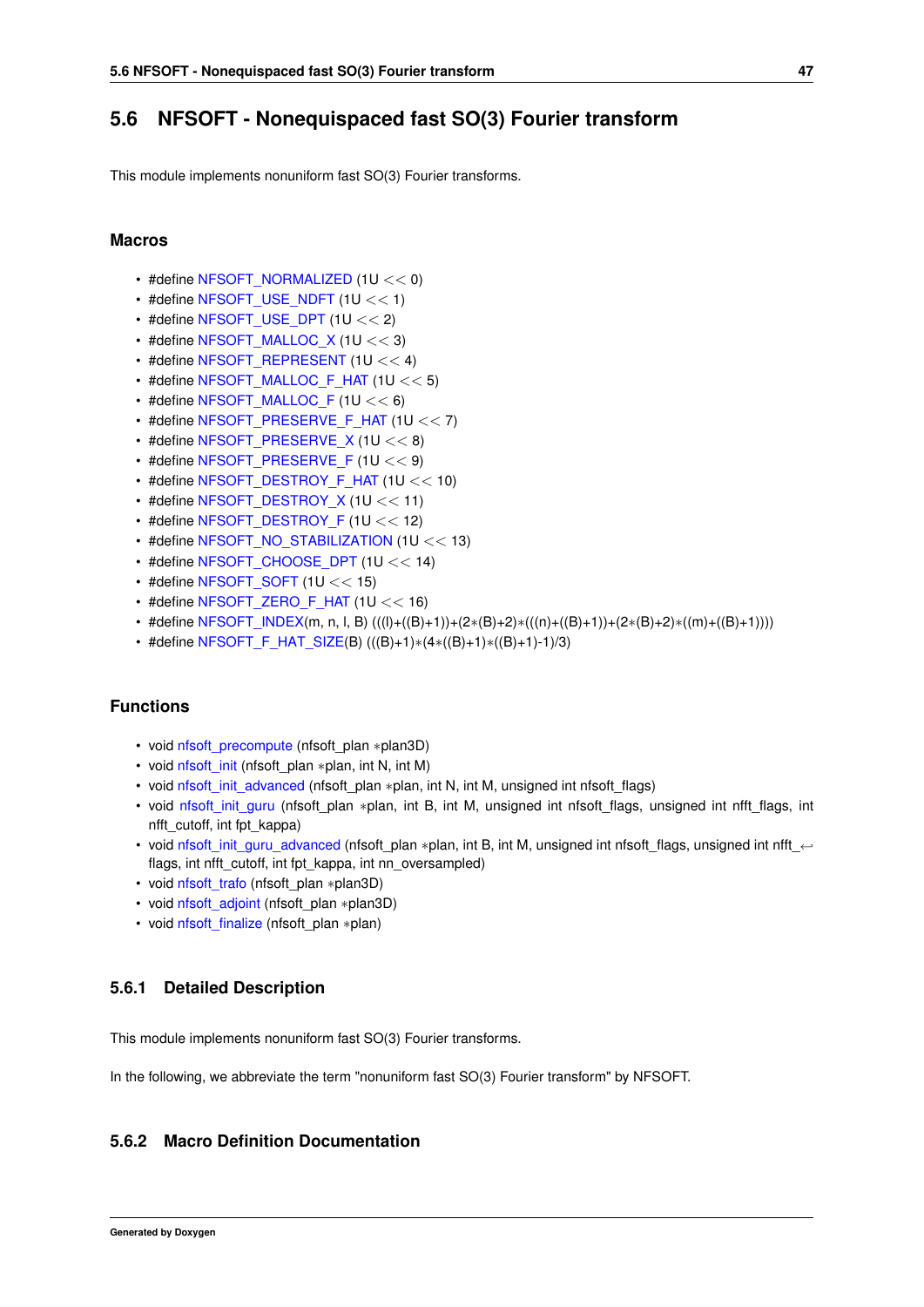### **5.6.2.1 NFSOFT\_NORMALIZED**

```
#define NFSOFT_NORMALIZED (1U << 0)
```
By default, all computations are performed with respect to the unnormalized basis functions

$$
D_{mn}^{l}(\alpha, \beta, \gamma) = d_{l}^{mn}(\cos \beta) e^{-im\alpha} e^{-in\gamma}.
$$

If this flag is set, all computations are carried out using the  $L_2$ - normalized basis functions

$$
\tilde{D}_{mn}^l(\alpha, \beta, \gamma) = \sqrt{\frac{2l+1}{8\pi^2}} d_l^{mn}(\cos \beta) e^{-im\alpha} e^{-in\gamma}
$$

**See also**

[nfsoft\\_init](#page-69-1) [nfsoft\\_init\\_advanced](#page-69-2) [nfsoft\\_init\\_guru](#page-70-0)

#### **Author**

Antje Vollrath

<span id="page-61-0"></span>Definition at line 673 of file nfft3.h.

### **5.6.2.2 NFSOFT\_USE\_NDFT**

```
#define NFSOFT_USE_NDFT (1U << 1)
```
If this flag is set, the fast NFSOFT algorithms (see [nfsoft\\_trafo,](#page-71-0) [nfsoft\\_adjoint\)](#page-71-1) will use internally the exact but usually slower direct NDFT algorithm in favor of fast but approximative NFFT algorithm.

**See also**

[nfsoft\\_init](#page-69-1) [nfsoft\\_init\\_advanced](#page-69-2) [nfsoft\\_init\\_guru](#page-70-0)

**Author**

Antje Vollrath

<span id="page-61-1"></span>Definition at line 674 of file nfft3.h.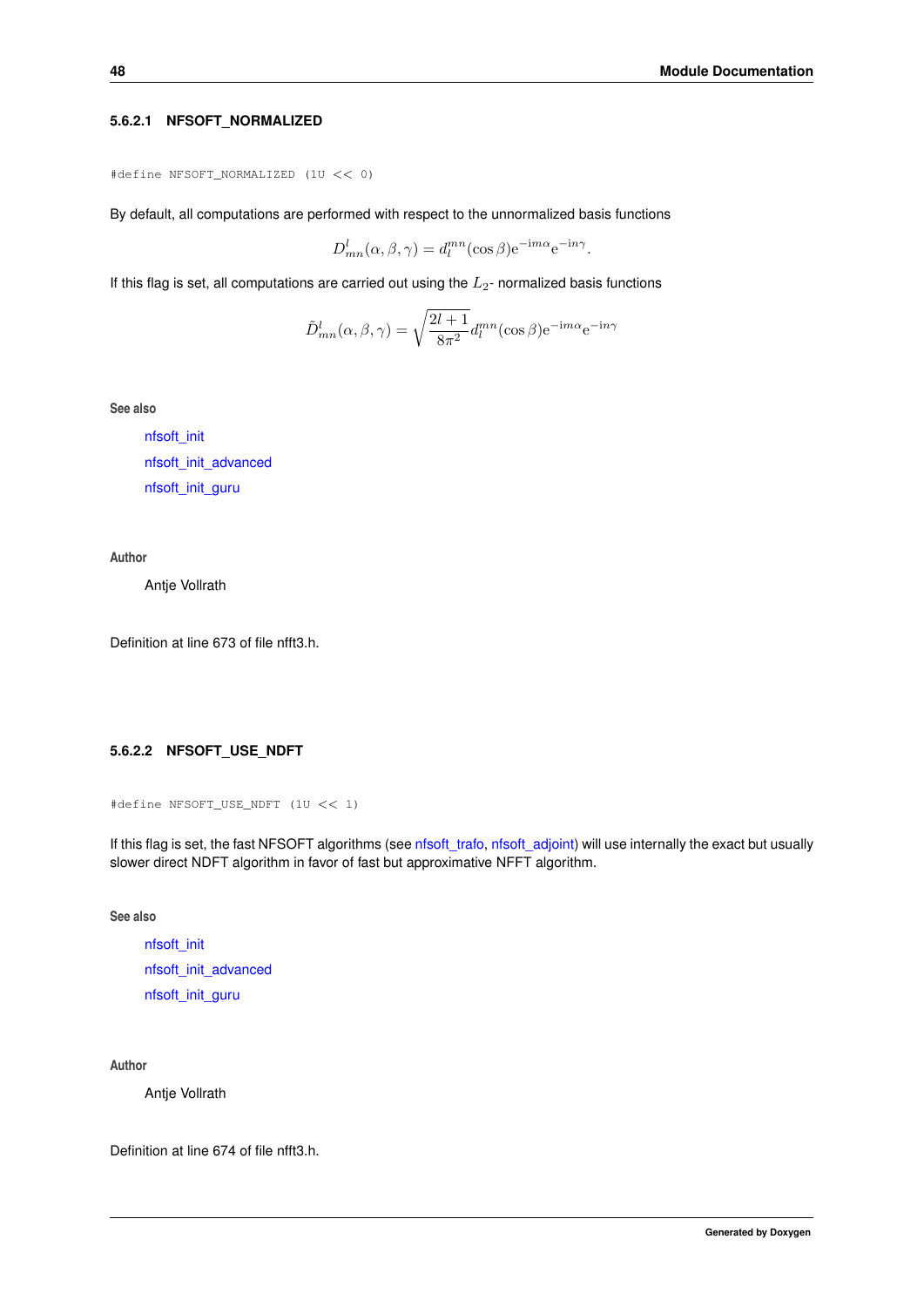#### **5.6.2.3 NFSOFT\_USE\_DPT**

#define NFSOFT\_USE\_DPT (1U << 2)

If this flag is set, the fast NFSOFT algorithms (see [nfsoft\\_trafo,](#page-71-0) [nfsoft\\_adjoint\)](#page-71-1) will use internally the usually slower direct DPT algorithm in favor of the fast FPT algorithm.

**See also**

[nfsoft\\_init](#page-69-1) [nfsoft\\_init\\_advanced](#page-69-2) [nfsoft\\_init\\_guru](#page-70-0)

**Author**

Antje Vollrath

<span id="page-62-0"></span>Definition at line 675 of file nfft3.h.

### **5.6.2.4 NFSOFT\_MALLOC\_X**

#define NFSOFT\_MALLOC\_X (1U << 3)

If this flag is set, the init methods (see [nfsoft\\_init](#page-69-1), [nfsoft\\_init\\_advanced](#page-69-2), and [nfsoft\\_init\\_guru\)](#page-70-0) will allocate memory and the method nfsoft finalize will free the array  $x$  for you. Otherwise, you have to assure by yourself that  $x$  points to an array of proper size before excuting a transform and you are responsible for freeing the corresponding memory before program termination.

**See also**

[nfsoft\\_init](#page-69-1) [nfsoft\\_init\\_advanced](#page-69-2) [nfsoft\\_init\\_guru](#page-70-0)

**Author**

Antje Vollrath

<span id="page-62-1"></span>Definition at line 676 of file nfft3.h.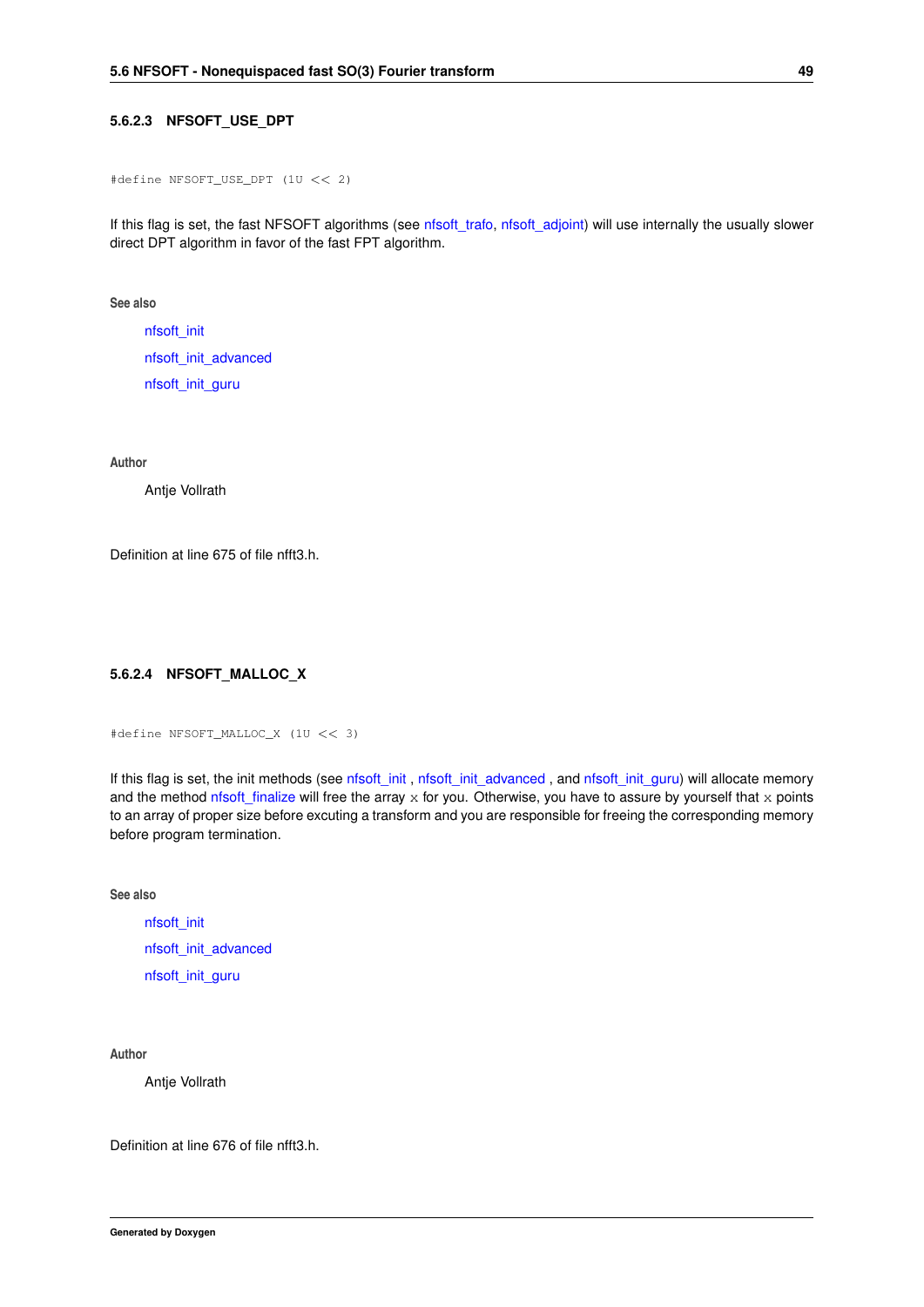### **5.6.2.5 NFSOFT\_REPRESENT**

```
#define NFSOFT_REPRESENT (1U << 4)
```
If this flag is set, the Wigner-D functions will be normed such that they satisfy the representation property of the spherical harmonics as defined in the NFFT software package, i.e. for every rotation matrix A with Euler angles  $\alpha, \beta, \gamma$  and every unit vector x the Wigner-D functions will be normed such that

$$
\sum_{m=-l}^{l} D_{mn}^{l}(\alpha, \beta, \gamma) Y_m^l(x) = Y_n^l(A^{-1}x)
$$

**Author**

Antje Vollrath

<span id="page-63-0"></span>Definition at line 677 of file nfft3.h.

### **5.6.2.6 NFSOFT\_MALLOC\_F\_HAT**

#define NFSOFT\_MALLOC\_F\_HAT (1U << 5)

If this flag is set, the init methods (see [nfsoft\\_init](#page-69-1), [nfsoft\\_init\\_advanced](#page-69-2), and [nfsoft\\_init\\_guru\)](#page-70-0) will allocate memory and the method [nfsoft\\_finalize](#page-72-0) will free the array f\_hat for you. Otherwise, you have to assure by yourself that  $f_{h}$ hat points to an array of proper size before excuting a transform and you are responsible for freeing the corresponding memory before program termination.

**See also**

[nfsoft\\_init](#page-69-1) [nfsoft\\_init\\_advanced](#page-69-2) [nfsoft\\_init\\_guru](#page-70-0)

**Author**

Antje Vollrath

<span id="page-63-1"></span>Definition at line 678 of file nfft3.h.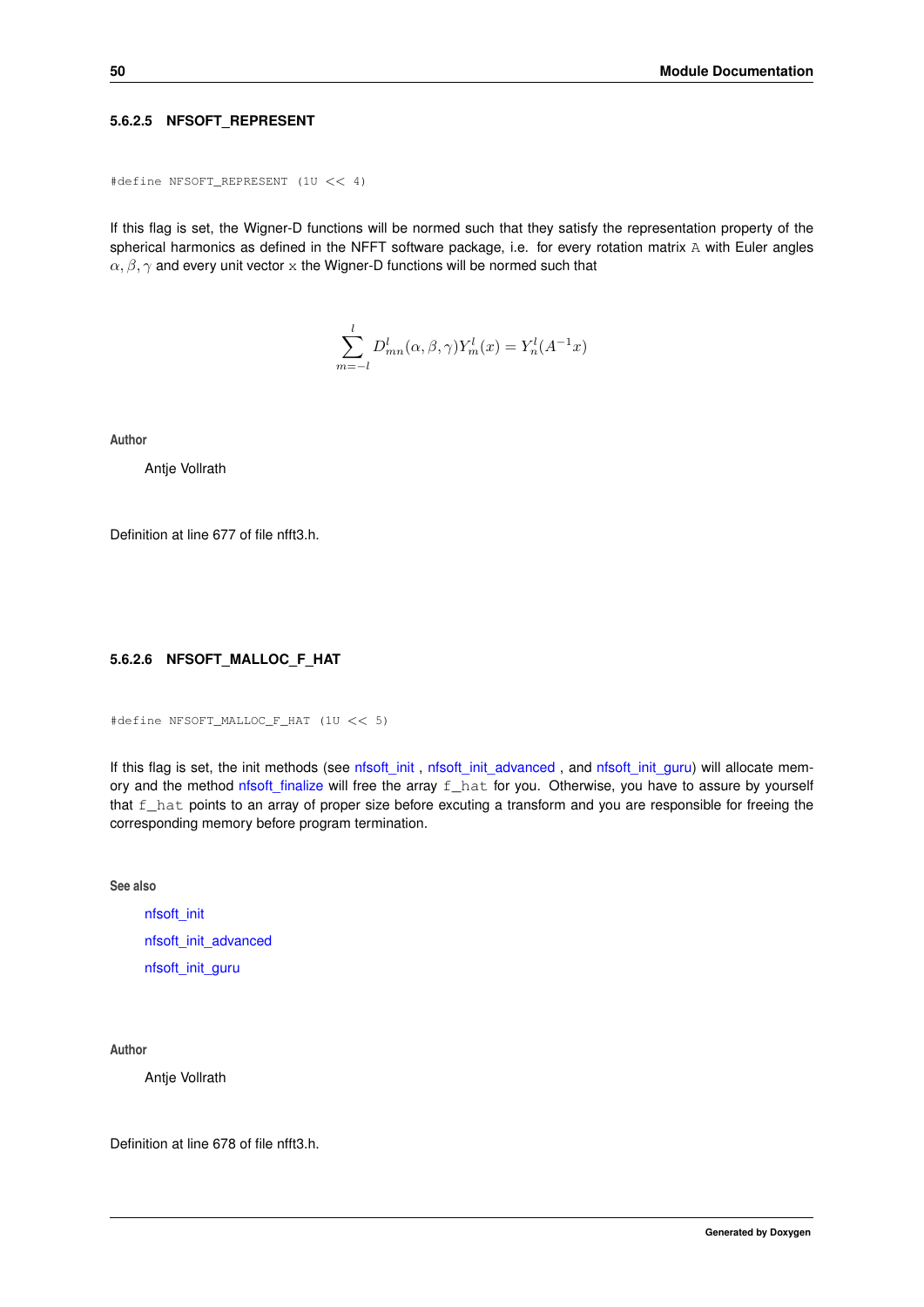### **5.6.2.7 NFSOFT\_MALLOC\_F**

```
#define NFSOFT_MALLOC_F (1U << 6)
```
If this flag is set, the init methods (see [nfsoft\\_init](#page-69-1) , [nfsoft\\_init\\_advanced](#page-69-2) , and [nfsoft\\_init\\_guru\)](#page-70-0) will allocate memory and the method [nfsoft\\_finalize](#page-72-0) will free the array f for you. Otherwise, you have to assure by yourself that f points to an array of proper size before excuting a transform and you are responsible for freeing the corresponding memory before program termination.

**See also**

[nfsoft\\_init](#page-69-1) [nfsoft\\_init\\_advanced](#page-69-2) [nfsoft\\_init\\_guru](#page-70-0)

**Author**

Antje Vollrath

<span id="page-64-0"></span>Definition at line 679 of file nfft3.h.

### **5.6.2.8 NFSOFT\_PRESERVE\_F\_HAT**

#define NFSOFT\_PRESERVE\_F\_HAT (1U << 7)

If this flag is set, it is guaranteed that during an execution of [nfsoft\\_trafo](#page-71-0) the content of f\_hat remains unchanged.

**See also**

[nfsoft\\_init](#page-69-1) [nfsoft\\_init\\_advanced](#page-69-2) [nfsoft\\_init\\_guru](#page-70-0)

### **Author**

Antje Vollrath

<span id="page-64-1"></span>Definition at line 680 of file nfft3.h.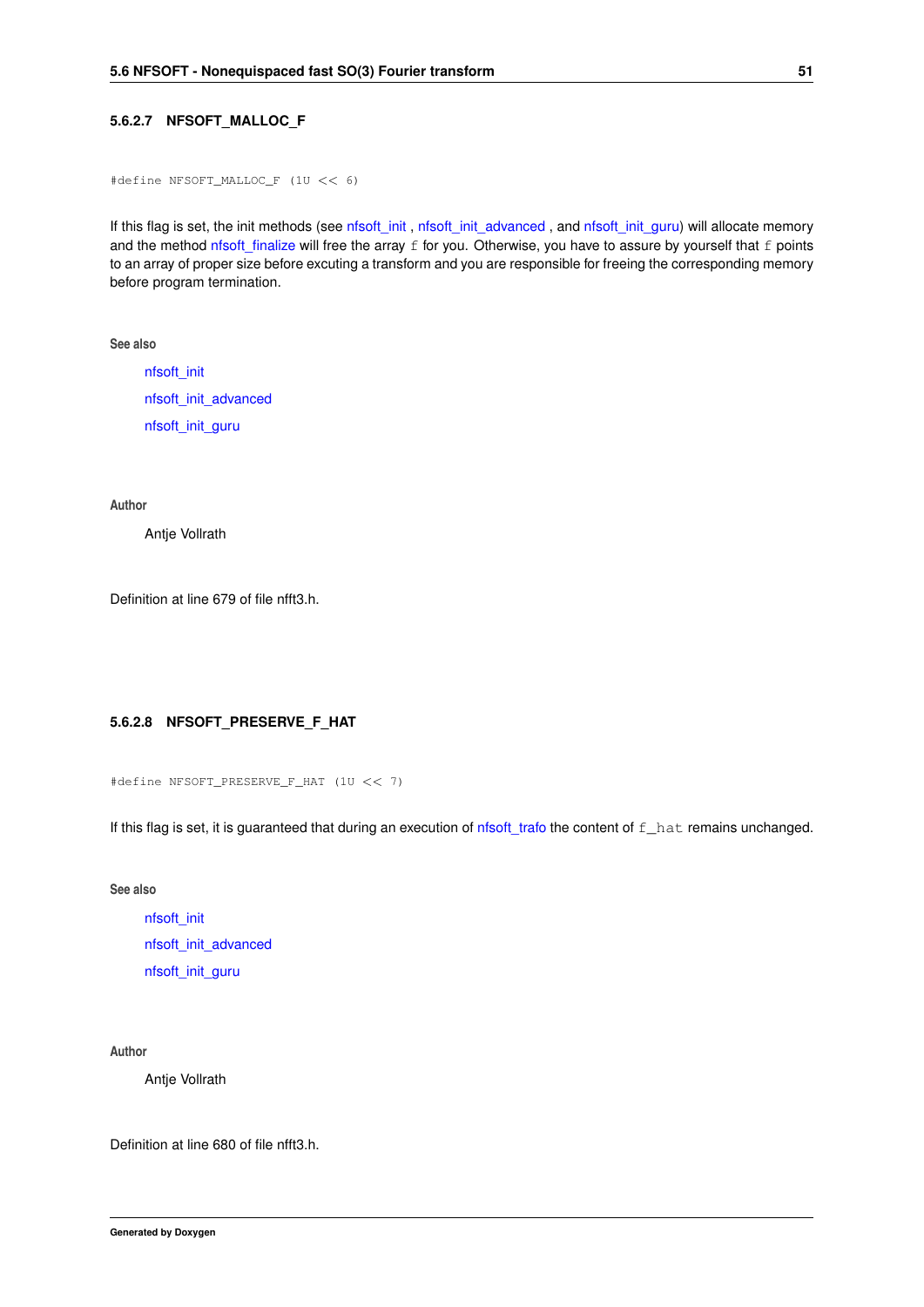## **5.6.2.9 NFSOFT\_PRESERVE\_X**

```
#define NFSOFT_PRESERVE_X (1U << 8)
```
If this flag is set, it is guaranteed that during an execution of [nfsoft\\_trafo](#page-71-0) or [nfsoft\\_adjoint](#page-71-1) the content of  $x$  remains unchanged.

**See also**

[nfsoft\\_init](#page-69-1) [nfsoft\\_init\\_advanced](#page-69-2) [nfsoft\\_init\\_guru](#page-70-0)

**Author**

Antje Vollrath

<span id="page-65-0"></span>Definition at line 681 of file nfft3.h.

## **5.6.2.10 NFSOFT\_PRESERVE\_F**

```
#define NFSOFT_PRESERVE_F (1U << 9)
```
If this flag is set, it is guaranteed that during an execution of ndsoft\_adjoint or [nfsoft\\_adjoint](#page-71-1) the content of f remains unchanged.

**See also**

[nfsoft\\_init](#page-69-1) [nfsoft\\_init\\_advanced](#page-69-2) [nfsoft\\_init\\_guru](#page-70-0)

## **Author**

Antje Vollrath

<span id="page-65-1"></span>Definition at line 682 of file nfft3.h.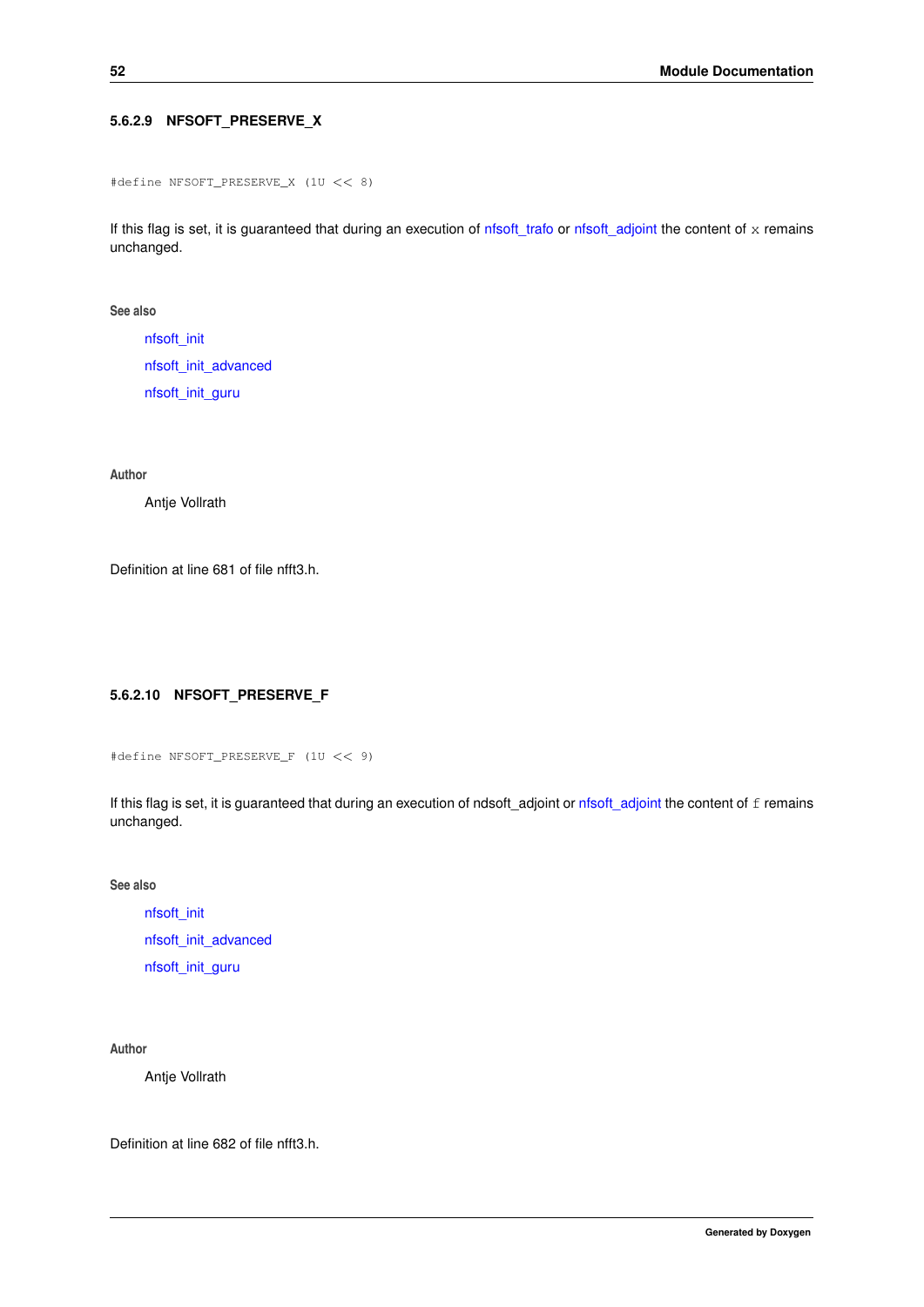### **5.6.2.11 NFSOFT\_DESTROY\_F\_HAT**

```
#define NFSOFT_DESTROY_F_HAT (1U << 10)
```
If this flag is set, it is explicitely allowed that during an execution of [nfsoft\\_trafo](#page-71-0) the content of f\_hat may be changed.

**See also**

[nfsoft\\_init](#page-69-1) [nfsoft\\_init\\_advanced](#page-69-2) [nfsoft\\_init\\_guru](#page-70-0)

**Author**

Antje Vollrath

<span id="page-66-0"></span>Definition at line 683 of file nfft3.h.

## **5.6.2.12 NFSOFT\_DESTROY\_X**

```
#define NFSOFT_DESTROY_X (1U << 11)
```
If this flag is set, it is explicitely allowed that during an execution of  $n$ fsoft\_trafo or [nfsoft\\_adjoint](#page-71-1) the content of  $x$ may be changed.

**See also**

[nfsoft\\_init](#page-69-1) [nfsoft\\_init\\_advanced](#page-69-2) [nfsoft\\_init\\_guru](#page-70-0)

## **Author**

Antje Vollrath

<span id="page-66-1"></span>Definition at line 684 of file nfft3.h.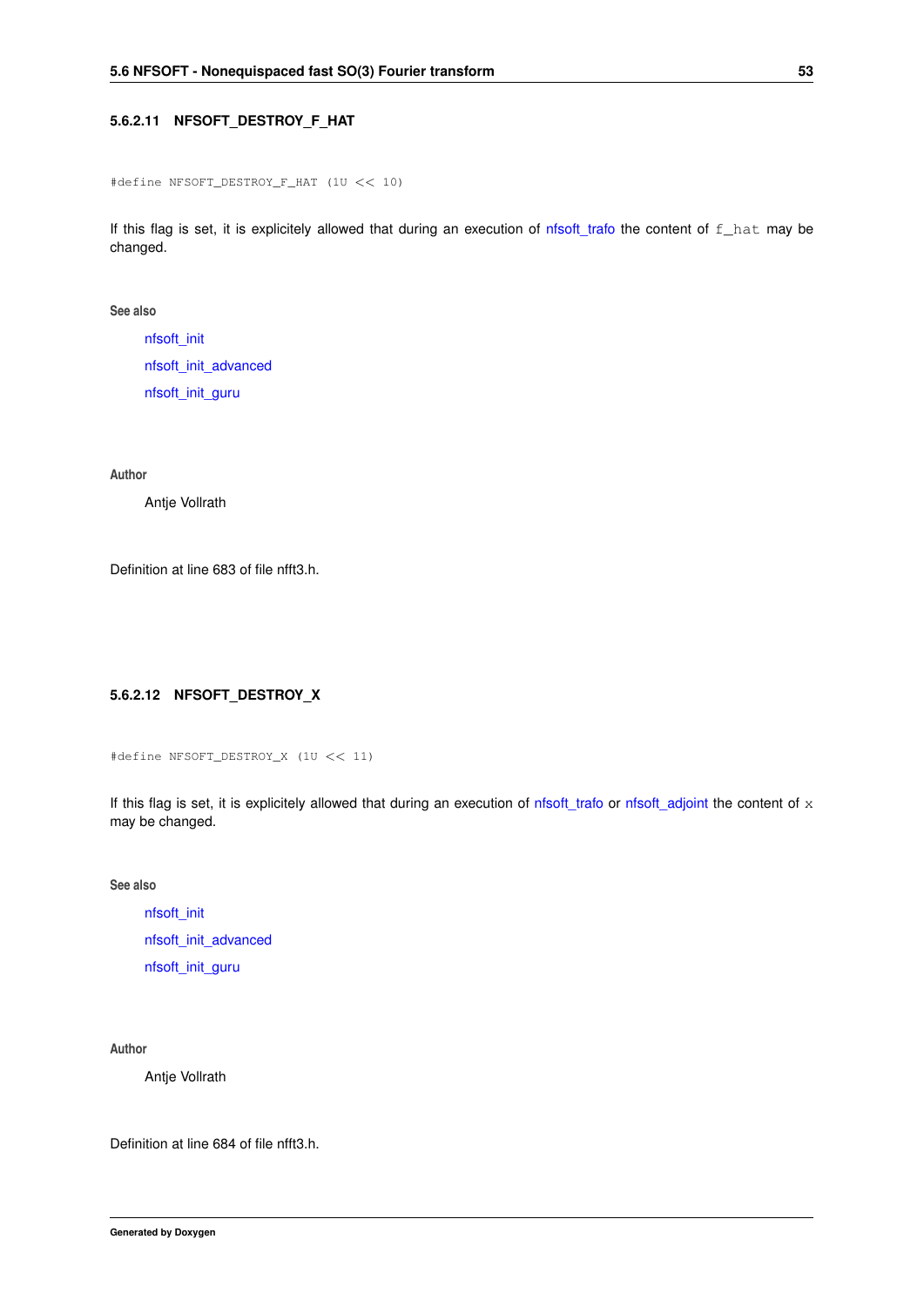### **5.6.2.13 NFSOFT\_DESTROY\_F**

```
#define NFSOFT_DESTROY_F (1U << 12)
```
If this flag is set, it is explicitely allowed that during an execution of ndsoft\_adjoint or [nfsoft\\_adjoint](#page-71-1) the content of f may be changed.

**See also**

[nfsoft\\_init](#page-69-1) [nfsoft\\_init\\_advanced](#page-69-2) [nfsoft\\_init\\_guru](#page-70-0)

**Author**

Antje Vollrath

<span id="page-67-0"></span>Definition at line 685 of file nfft3.h.

### **5.6.2.14 NFSOFT\_NO\_STABILIZATION**

```
#define NFSOFT_NO_STABILIZATION (1U << 13)
```
If this flag is set, the fast NFSOFT algorithms (see [nfsoft\\_trafo,](#page-71-0) [nfsoft\\_adjoint\)](#page-71-1) will use internally the FPT algorithm without the stabilization scheme and thus making bigger errors for higher bandwidth but becoming significantly faster

**Author**

Antje Vollrath

<span id="page-67-1"></span>Definition at line 688 of file nfft3.h.

### **5.6.2.15 NFSOFT\_CHOOSE\_DPT**

#define NFSOFT\_CHOOSE\_DPT (1U << 14)

If this flag is set, the fast NFSOFT algorithms (see [nfsoft\\_trafo,](#page-71-0) [nfsoft\\_adjoint\)](#page-71-1) will decide whether to use the DPT or FPT algorithm depending on which is faster for the chosen orders.

not yet included in the checked-in version

**Author**

Antje Vollrath

<span id="page-67-2"></span>Definition at line 689 of file nfft3.h.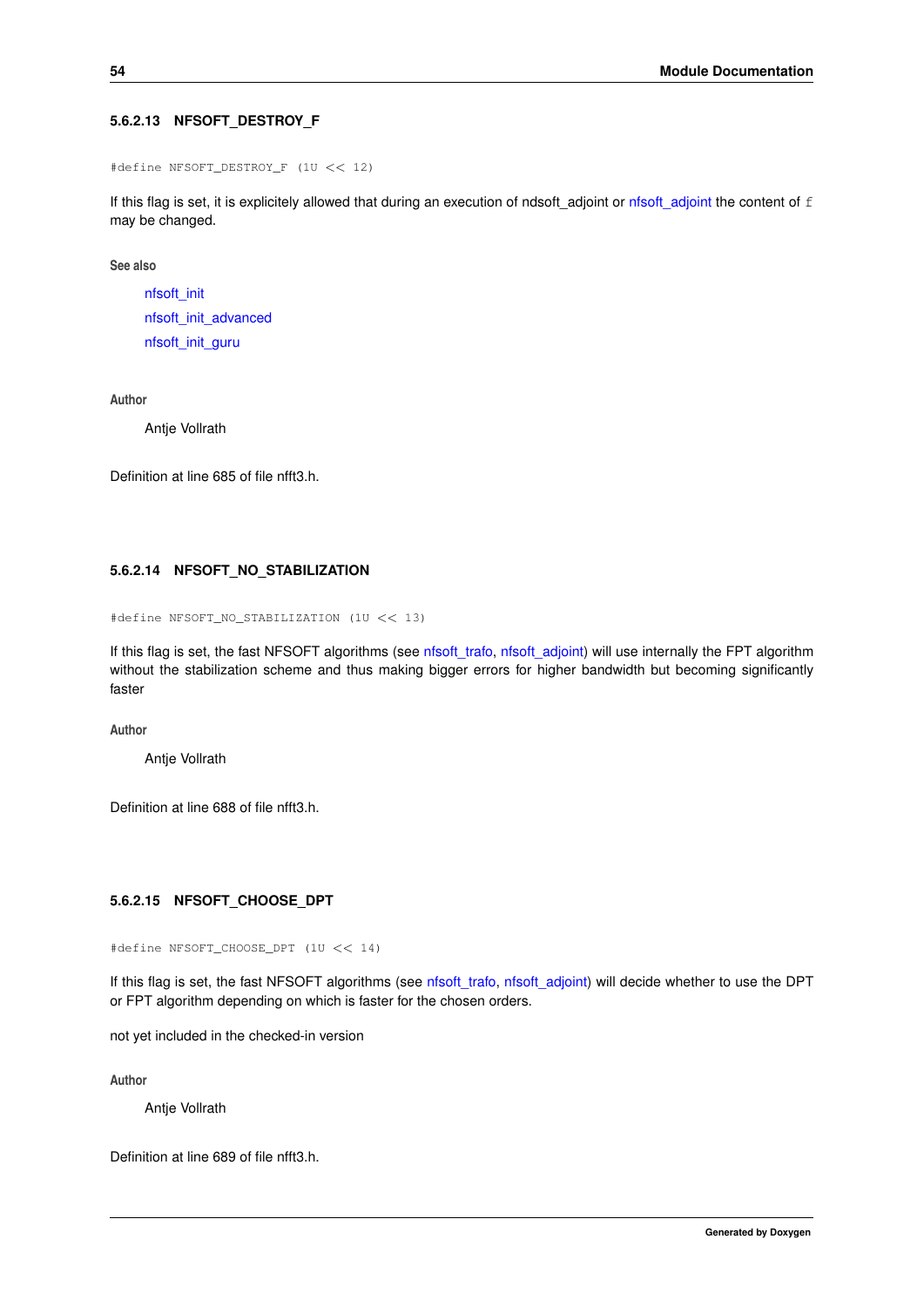### **5.6.2.16 NFSOFT\_SOFT**

#define NFSOFT\_SOFT (1U << 15)

If this flag is set, the fast NFSOFT algorithms (see nfsoft trafo, nfsoft adjoint) becomes a SOFT, i.e., we use equispaced nodes. The FFTW will be used instead of the NFFT.-->not included yet

**See also**

[nfsoft\\_init](#page-69-1) [nfsoft\\_init\\_advanced](#page-69-2) [nfsoft\\_init\\_guru](#page-70-0)

**Author**

Antje Vollrath

<span id="page-68-0"></span>Definition at line 690 of file nfft3.h.

#### **5.6.2.17 NFSOFT\_ZERO\_F\_HAT**

#define NFSOFT\_ZERO\_F\_HAT (1U << 16)

If this flag is set, the transform [nfsoft\\_adjoint](#page-71-1) sets all unused entries in  $f$ \_hat not corresponding to SO(3) Fourier coefficients to zero.

**Author**

Antje Vollrath

<span id="page-68-1"></span>Definition at line 691 of file nfft3.h.

#### **5.6.2.18 NFSOFT\_INDEX**

```
#define NFSOFT_INDEX(
               m<sub>r</sub>n,
               l,
               B ) (((1)+((B)+1))+(2*(B)+2)*(((n)+((B)+1))+(2*(B)+2)*((m)+((B)+1))))
```
This macro expands to the index  $i$  corresponding to the SO(3) Fourier coefficient  $\hat{f}^{mn}_l$  for  $l=0,...,B,$   $m,n=$  $-l, ..., l$  with

<span id="page-68-2"></span>Definition at line 694 of file nfft3.h.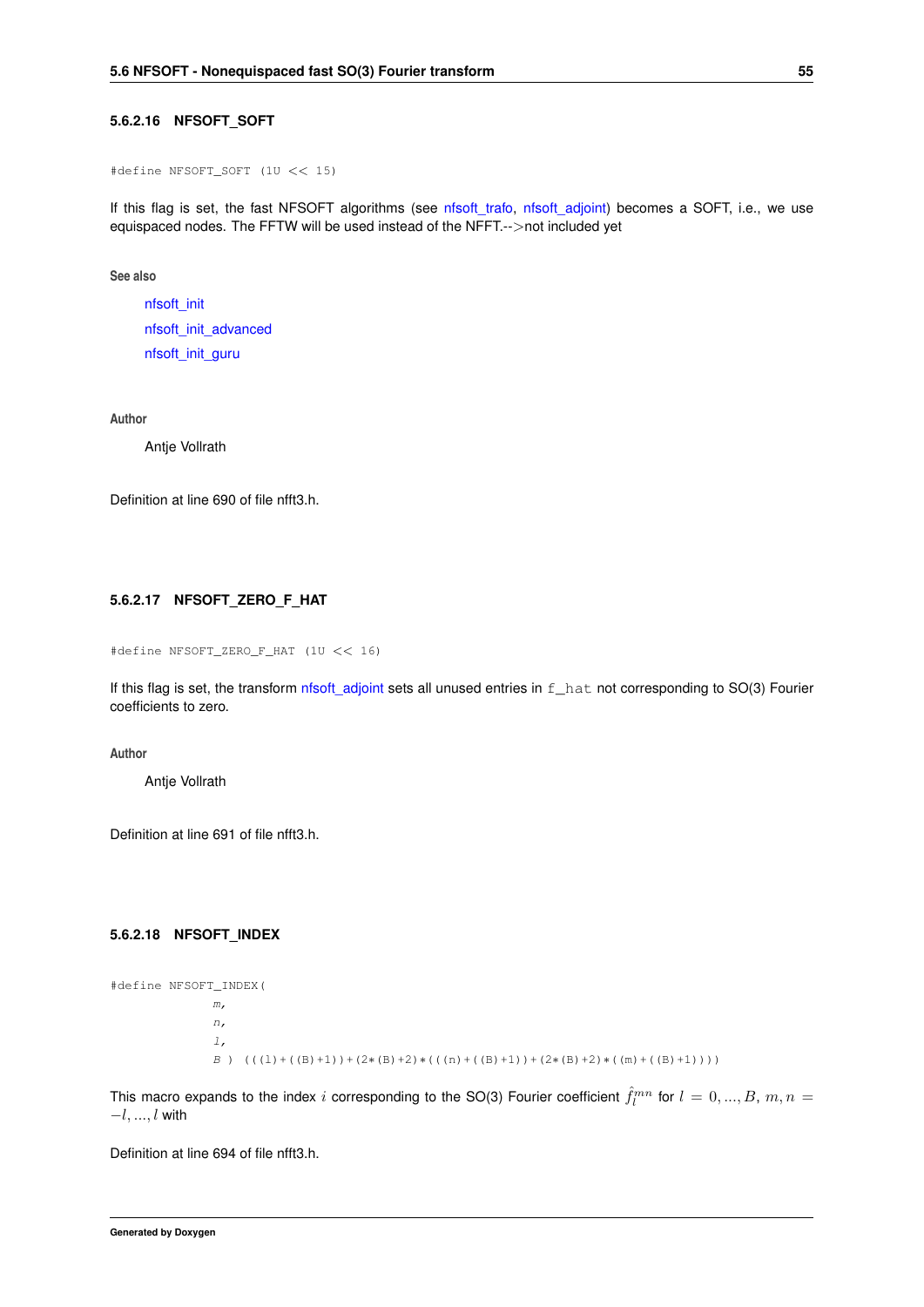## **5.6.2.19 NFSOFT\_F\_HAT\_SIZE**

```
#define NFSOFT_F_HAT_SIZE(
               B ) (((B) +1) * (4* ((B) +1) * ((B) +1) -1) /3)
```
This macro expands to the logical size of a SO(3) Fourier coefficients array for a bandwidth B.

Definition at line 695 of file nfft3.h.

# <span id="page-69-0"></span>**5.6.3 Function Documentation**

#### **5.6.3.1 nfsoft\_precompute()**

```
void nfsoft_precompute (
            nfsoft_plan ∗ plan )
```
Does all node-dependent and node-independent precomputations needed for the NFSOFT.

• plan a pointer to a nfsoft plan structure

<span id="page-69-1"></span>Definition at line 382 of file nfsoft.c.

### **5.6.3.2 nfsoft\_init()**

```
void nfsoft_init (
            nfsoft_plan ∗ plan,
            int N,
            int M )
```
Creates a NFSOFT transform plan.

- plan a pointer to a nfsoft\_plan structure
- N the bandwidth  $N \in \mathbb{N}_0$
- M the number of nodes  $M \in \mathbb{N}$

**Author**

Antje Vollrath

Definition at line 45 of file nfsoft.c.

<span id="page-69-2"></span>References nfsoft\_init\_advanced(), NFSOFT\_MALLOC\_F, NFSOFT\_MALLOC\_F\_HAT, and NFSOFT\_MALLOC\_X.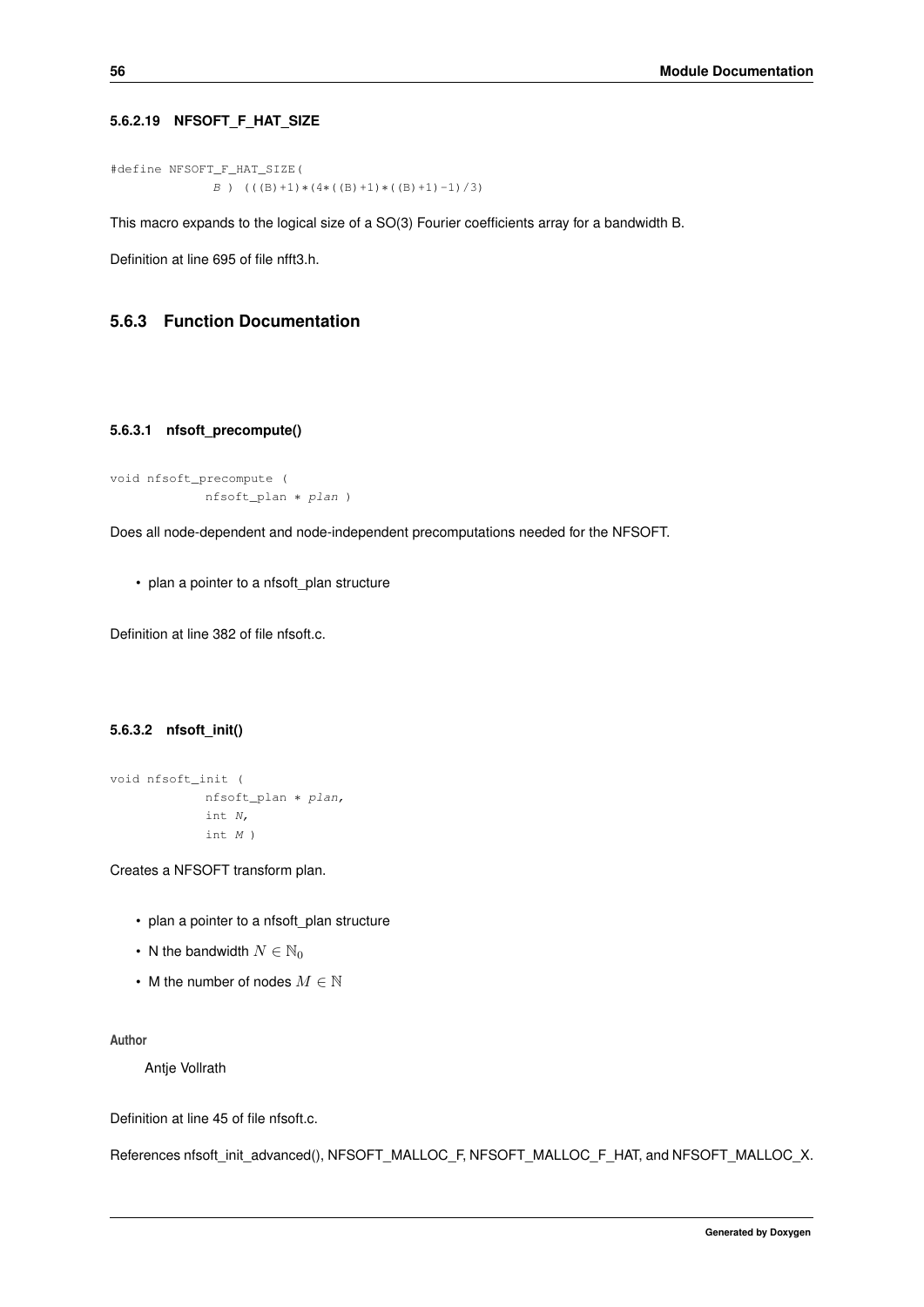#### **5.6.3.3 nfsoft\_init\_advanced()**

```
void nfsoft_init_advanced (
            nfsoft_plan ∗ plan,
            int N,
             int M,
             unsigned int nfsoft_flags )
```
Creates a NFSOFT transform plan.

- plan a pointer to a nfsoft\_plan structure
- N the bandwidth  $N \in \mathbb{N}_0$
- M the number of nodes  $M \in \mathbb{N}$
- nfsoft\_flags the NFSOFT flags

### **Author**

Antje Vollrath

Definition at line 51 of file nfsoft.c. References MALLOC\_X, nfsoft\_init\_guru(), PRE\_PHI\_HUT, and PRE\_PSI.

<span id="page-70-0"></span>Referenced by nfsoft\_init().

#### **5.6.3.4 nfsoft\_init\_guru()**

```
void nfsoft_init_guru (
            nfsoft_plan ∗ plan,
             int N,
             int M,
             unsigned int nfsoft_flags,
             unsigned int nfft_flags,
             int nfft_cutoff,
             int fpt_kappa )
```
Creates a NFSOFT transform plan.

- plan a pointer to a nfsoft plan structure
- N the bandwidth  $N \in \mathbb{N}_0$
- M the number of nodes  $M \in \mathbb{N}$
- nfsoft\_flags the NFSFT flags
- nfft flags the NFFT flags
- fpt\_kappa a parameter contolling the accuracy of the FPT
- nfft\_cutoff the NFFT cutoff parameter

#### **Author**

### Antje Vollrath

Definition at line 59 of file nfsoft.c.

References nfsoft\_init\_guru\_advanced().

<span id="page-70-1"></span>Referenced by nfsoft\_init\_advanced().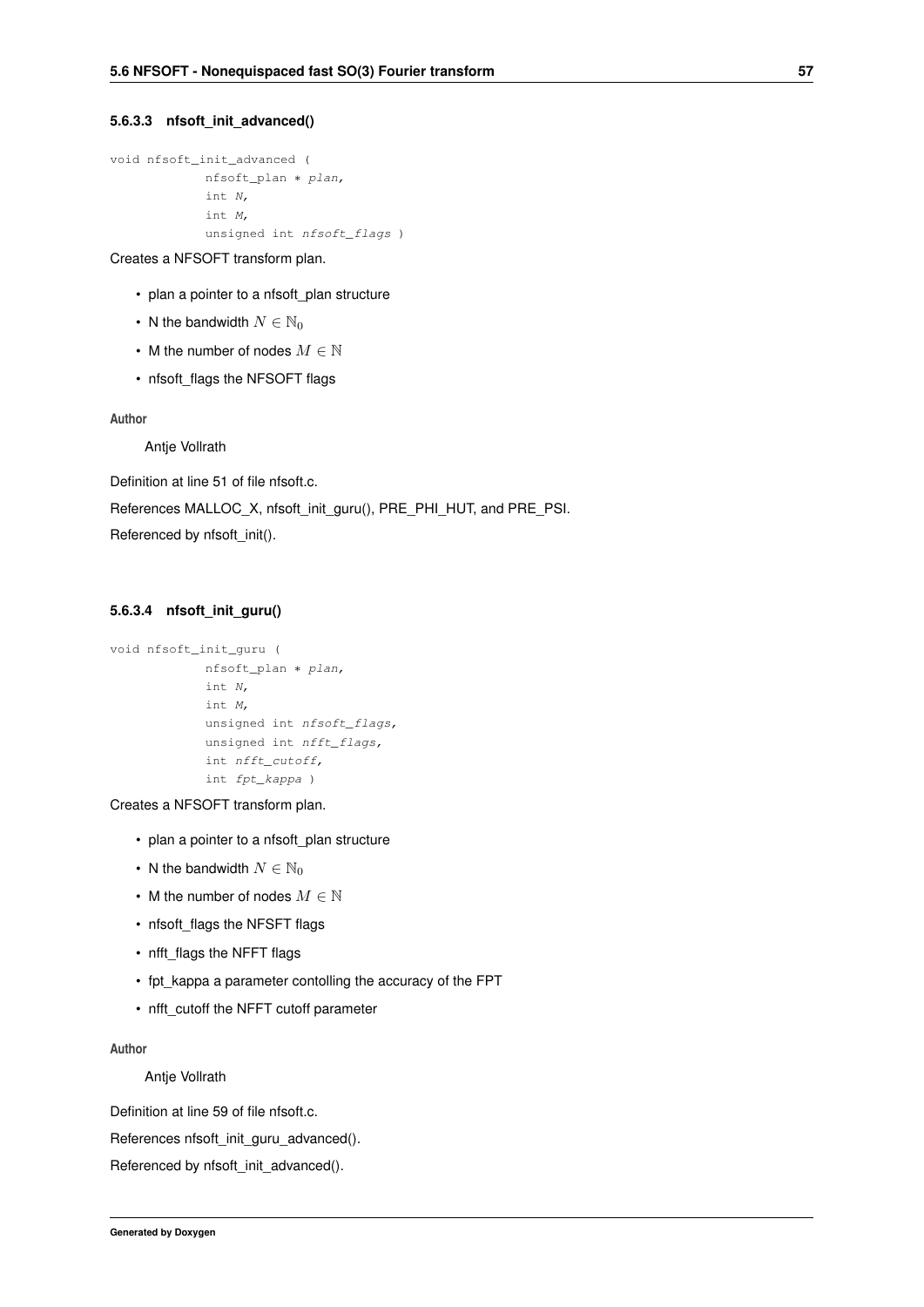#### **5.6.3.5 nfsoft\_init\_guru\_advanced()**

```
void nfsoft_init_guru_advanced (
             nfsoft_plan ∗ plan,
             int N,
             int M,
             unsigned int nfsoft_flags,
             unsigned int nfft_flags,
             int nfft_cutoff,
             int fpt_kappa,
             int fftw_size )
```
Creates a NFSOFT transform plan.

- plan a pointer to a nfsoft plan structure
- N the bandwidth  $N \in \mathbb{N}_0$
- M the number of nodes  $M \in \mathbb{N}$
- nfsoft\_flags the NFSFT flags
- nfft flags the NFFT flags
- fpt\_kappa a parameter contolling the accuracy of the FPT
- nfft\_cutoff the NFFT cutoff parameter
- fftw\_size the size of the 3D FFTW transform inside the NFFT ( fftw\_size  $=(2N+2)\sigma$ , where  $\sigma \geq 1$  is the oversampling factor)

Definition at line 66 of file nfsoft.c.

References nfsoft\_adjoint(), NFSOFT\_MALLOC\_F, NFSOFT\_MALLOC\_F\_HAT, NFSOFT\_MALLOC\_X, nfsoft ← trafo(), and PRE\_LIN\_PSI.

<span id="page-71-0"></span>Referenced by nfsoft\_init\_guru().

#### **5.6.3.6 nfsoft\_trafo()**

void nfsoft\_trafo ( nfsoft\_plan ∗ plan\_nfsoft )

Executes a NFSOFT, i.e. computes for  $m = 0, \ldots, M - 1$ 

$$
f(g_m) = \sum_{l=0}^{B} \sum_{m=-l}^{l} \sum_{n=-l}^{l} \hat{f}_l^{mn} D_l^{mn} (\alpha_m, \beta_m, \gamma_m).
$$

• plan\_nfsoft the plan

**Author**

Antje Vollrath

Definition at line 416 of file nfsoft.c.

References X.

<span id="page-71-1"></span>Referenced by nfsoft\_init\_guru\_advanced().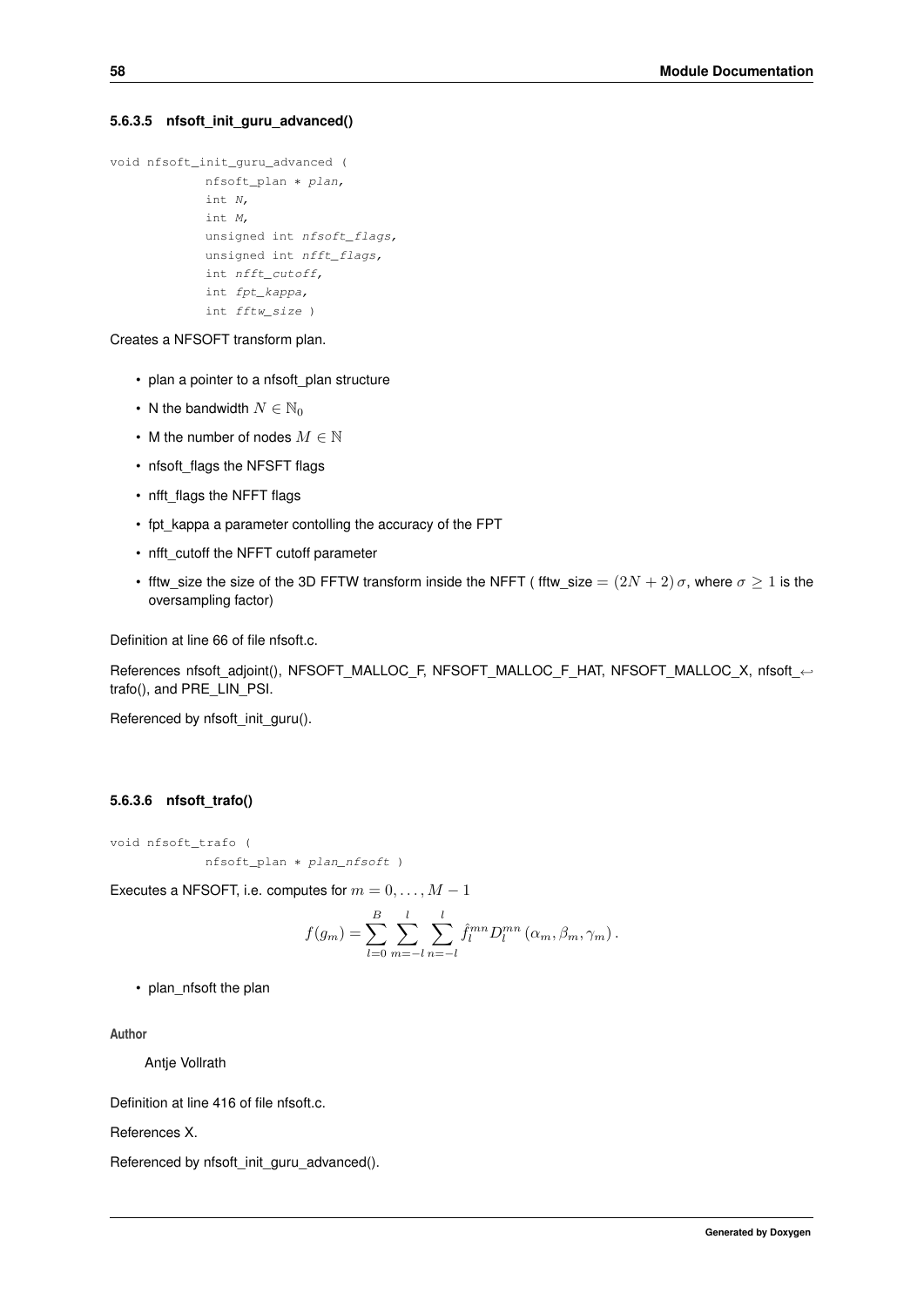#### **5.6.3.7 nfsoft\_adjoint()**

```
void nfsoft_adjoint (
            nfsoft_plan ∗ plan_nfsoft )
```
Executes an adjoint NFSOFT, i.e. computes for  $l = 0, \ldots, B; m, n = -l, \ldots, l$ 

$$
\hat{f}_l^{mn} = \sum_{m=0}^{M-1} f(g_m) D_l^{mn} (\alpha_m, \beta_m, \gamma_m)
$$

• plan\_nfsoft the plan

**Author**

Antje Vollrath

Definition at line 545 of file nfsoft.c.

References NFSOFT\_USE\_NDFT, and X.

Referenced by nfsoft\_init\_guru\_advanced().

#### **5.6.3.8 nfsoft\_finalize()**

```
void nfsoft_finalize (
            nfsoft_plan ∗ plan )
```
Destroys a plan.

• plan the plan to be destroyed

**Author**

Antje Vollrath

Definition at line 645 of file nfsoft.c.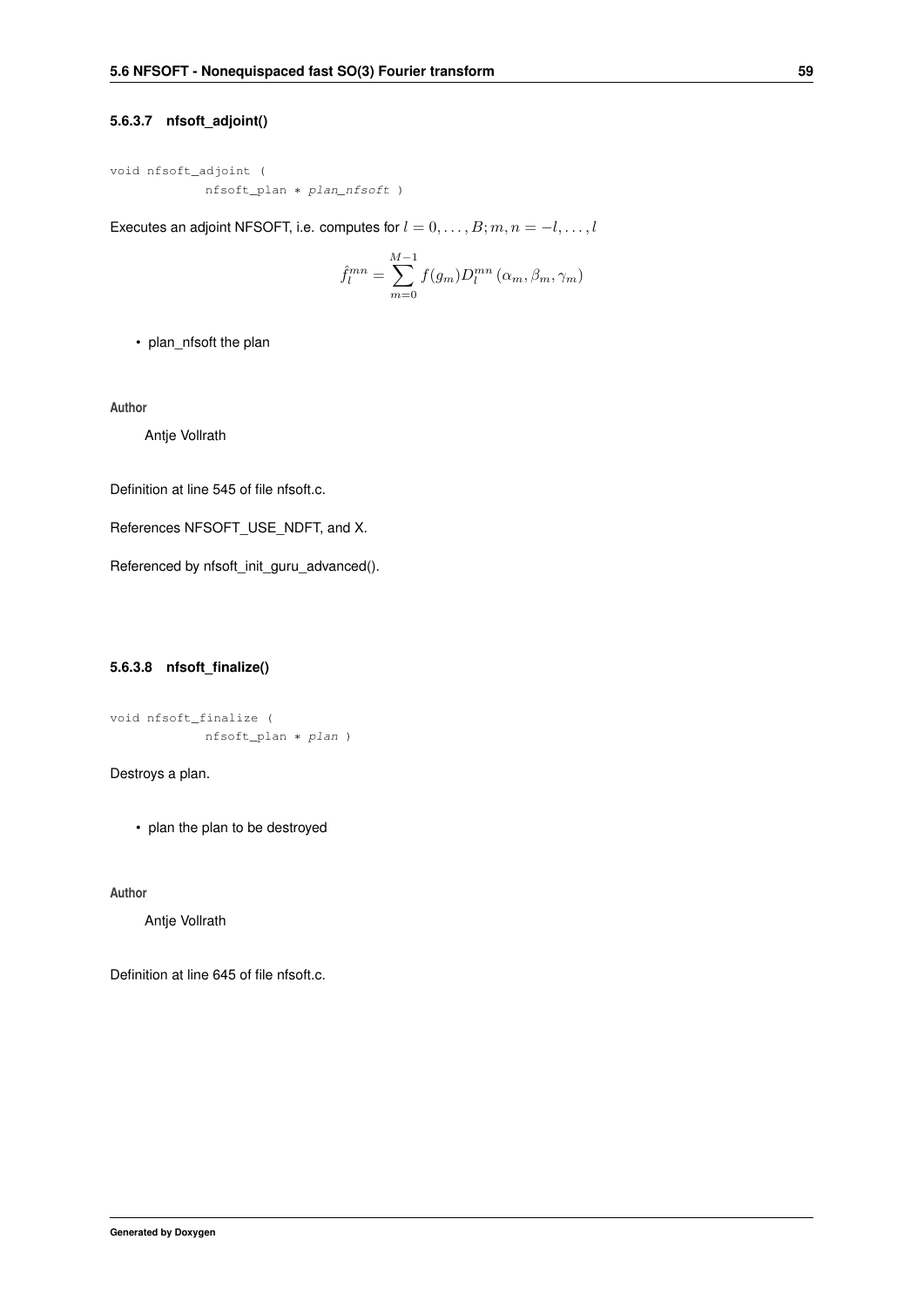# **5.7 NFST - Nonequispaced fast sine transform**

Direct and fast computation of the discrete nonequispaced sine transform.

## **Data Structures**

• struct [nfst\\_plan](#page-174-0)

## **5.7.1 Detailed Description**

Direct and fast computation of the discrete nonequispaced sine transform.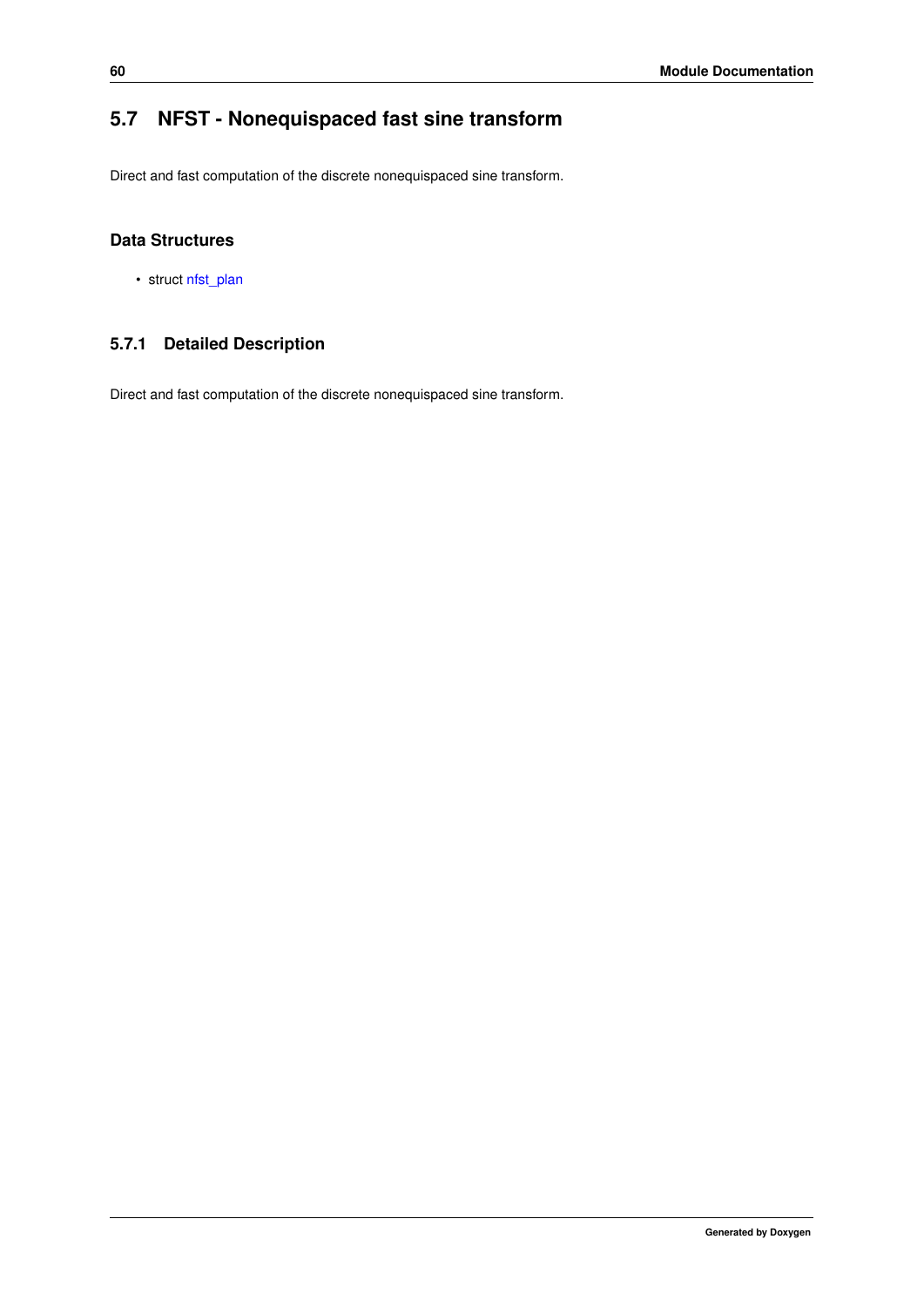## **5.8 NNFFT - Nonequispaced in time and frequency FFT**

Direct and fast computation of the discrete nonequispaced in time and frequency Fourier transform.

#### **Data Structures**

• struct [nnfft\\_plan](#page-176-0)

## **Macros**

 $\cdot$  #define [MALLOC\\_V](#page-74-0) (1U<< 11)

### **Functions**

- void [nnfft\\_init](#page-75-0) [\(nnfft\\_plan](#page-176-0) ∗ths, int d, int N\_total, int M\_total, int ∗N)
- void [nnfft\\_init\\_guru](#page-75-1) [\(nnfft\\_plan](#page-176-0) ∗ths, int d, int N\_total, int M\_total, int \*N, int \*N1, int m, unsigned nnfft\_flags)
- void [nnfft\\_trafo](#page-76-0) [\(nnfft\\_plan](#page-176-0) ∗ths) *user routines*
- void [nnfft\\_adjoint](#page-76-1) [\(nnfft\\_plan](#page-176-0) ∗ths)
- void [nnfft\\_precompute\\_lin\\_psi](#page-76-2) [\(nnfft\\_plan](#page-176-0) ∗ths)
	- *create a lookup table*
- void [nnfft\\_precompute\\_psi](#page-77-0) [\(nnfft\\_plan](#page-176-0) ∗ths)
- void [nnfft\\_precompute\\_full\\_psi](#page-77-1) [\(nnfft\\_plan](#page-176-0) ∗ths)
	- *computes all entries of B explicitly*
- void [nnfft\\_precompute\\_phi\\_hut](#page-78-0) [\(nnfft\\_plan](#page-176-0) ∗ths)
	- *initialisation of direct transform*
- void [nnfft\\_finalize](#page-78-1) [\(nnfft\\_plan](#page-176-0) ∗ths)

#### **5.8.1 Detailed Description**

Direct and fast computation of the discrete nonequispaced in time and frequency Fourier transform.

## <span id="page-74-0"></span>**5.8.2 Macro Definition Documentation**

### **5.8.2.1 MALLOC\_V**

#define MALLOC\_V (1U<< 11)

If this flag is set, (de)allocation of the frequency node vector is done.

**See also**

[nnfft\\_init](#page-75-0) [nnfft\\_init\\_guru](#page-75-1) [nnfft\\_finalize](#page-78-1)

**Author**

Tobias Knopp

Definition at line 414 of file nfft3.h.

**Generated by Doxygen**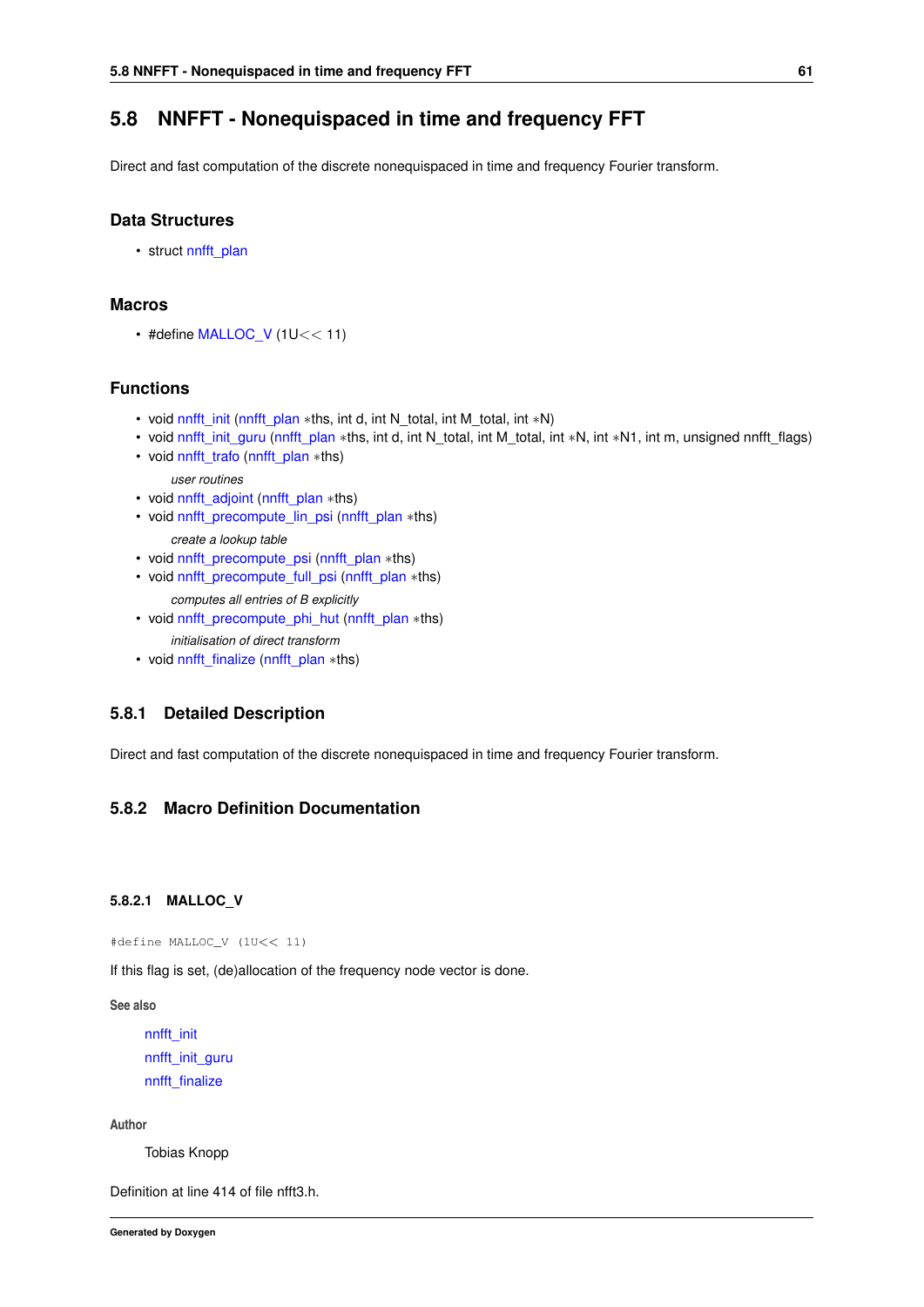### <span id="page-75-0"></span>**5.8.3 Function Documentation**

#### **5.8.3.1 nnfft\_init()**

```
nnfft_init (
             nnfft_plan ∗ ths_plan,
            int d,
            int N_total,
             int M_total,
             int ∗ N )
```
Creates a transform plan.

- ths\_plan The plan for the transform
- d The dimension
- N\_total The number of nodes  $v$
- M\_total The number of nodes  $x$
- N The bandwidth  $N$

#### **Author**

Tobias Knopp

<span id="page-75-1"></span>Definition at line 613 of file nnfft.c.

#### **5.8.3.2 nnfft\_init\_guru()**

```
void nnfft_init_guru (
            nnfft_plan ∗ ths_plan,
             int d,
             int N_total,
             int M_total,
             int ∗ N,
             int ∗ N1,
             int m,
             unsigned nnfft_flags )
```
Creates a transform plan.

- ths plan The plan for the transform
- d The dimension
- N\_total The number of nodes  $v$
- M total The number of nodes  $x$
- N The bandwidth  $N$
- N1 The oversampled bandwidth  $N$
- m The cut-off parameter
- nnfft\_flags The flags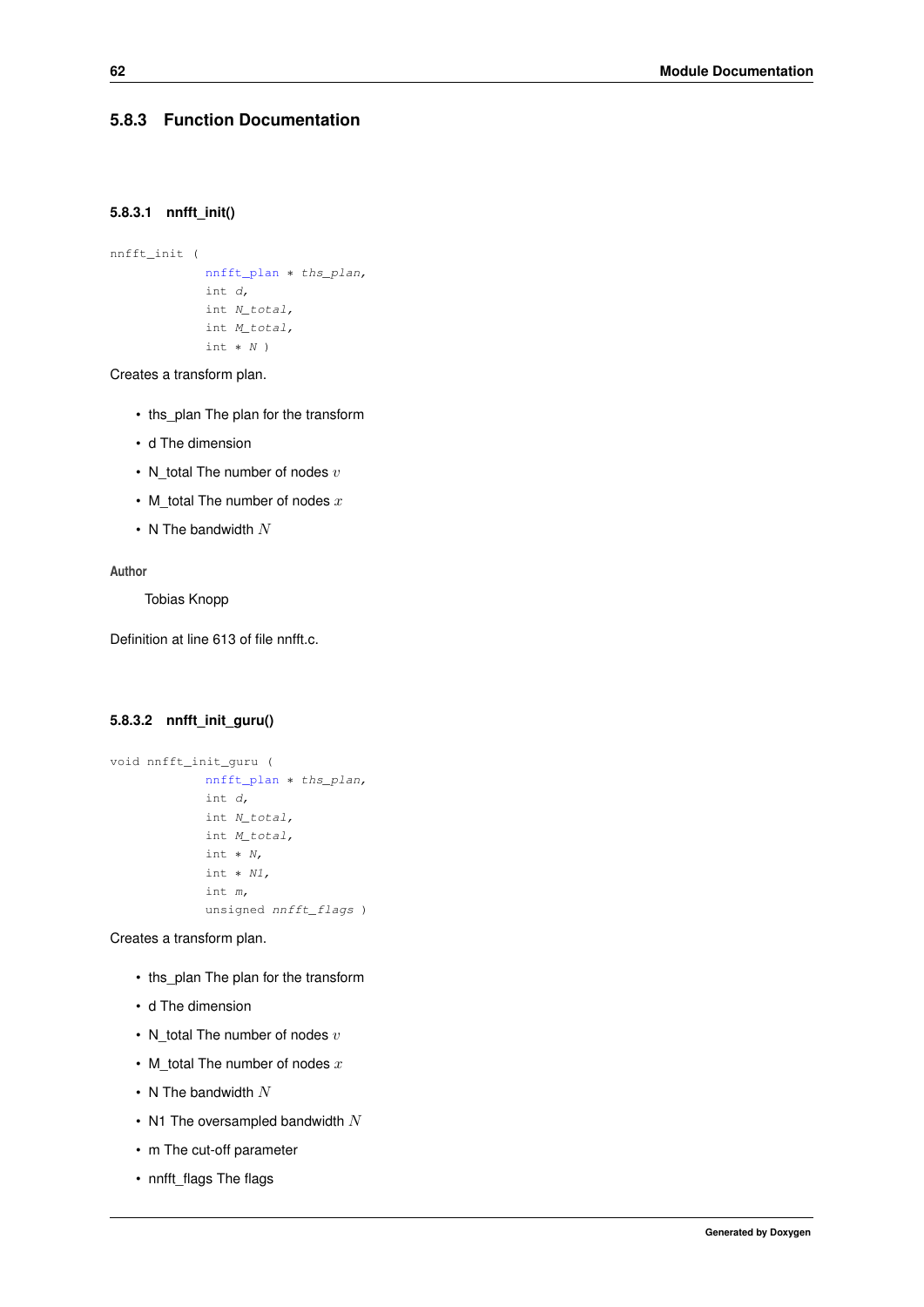**Author**

Tobias Knopp

Definition at line 577 of file nnfft.c.

<span id="page-76-0"></span>References FFT\_OUT\_OF\_PLACE, FFTW\_INIT, MALLOC\_F\_HAT, and PRE\_PHI\_HUT.

#### **5.8.3.3 nnfft\_trafo()**

void nnfft\_trafo ( [nnfft\\_plan](#page-176-0) ∗ ths\_plan )

user routines

Executes a NNFFT, i.e. computes for  $j = 0, ..., M_{total} - 1$ 

$$
f(x_j) = \sum_{k=0}^{N_{total}-1} \hat{f}(v_k) e^{-2\pi i v_k x_j \odot N}
$$

• ths\_plan The plan

**Author**

Tobias Knopp

<span id="page-76-1"></span>Definition at line 291 of file nnfft.c.

#### **5.8.3.4 nnfft\_adjoint()**

void nnfft\_adjoint ( [nnfft\\_plan](#page-176-0) ∗ ths\_plan )

Executes a adjoint NNFFT, i.e. computes for  $k = 0, ..., N_{total} - 1$ 

$$
\hat{f}(v_k) = \sum_{j=0}^{M_{total}-1} f(x_j) e^{2\pi i v_k x_j \odot N}
$$

• ths plan The plan

### **Author**

Tobias Knopp

<span id="page-76-2"></span>Definition at line 319 of file nnfft.c.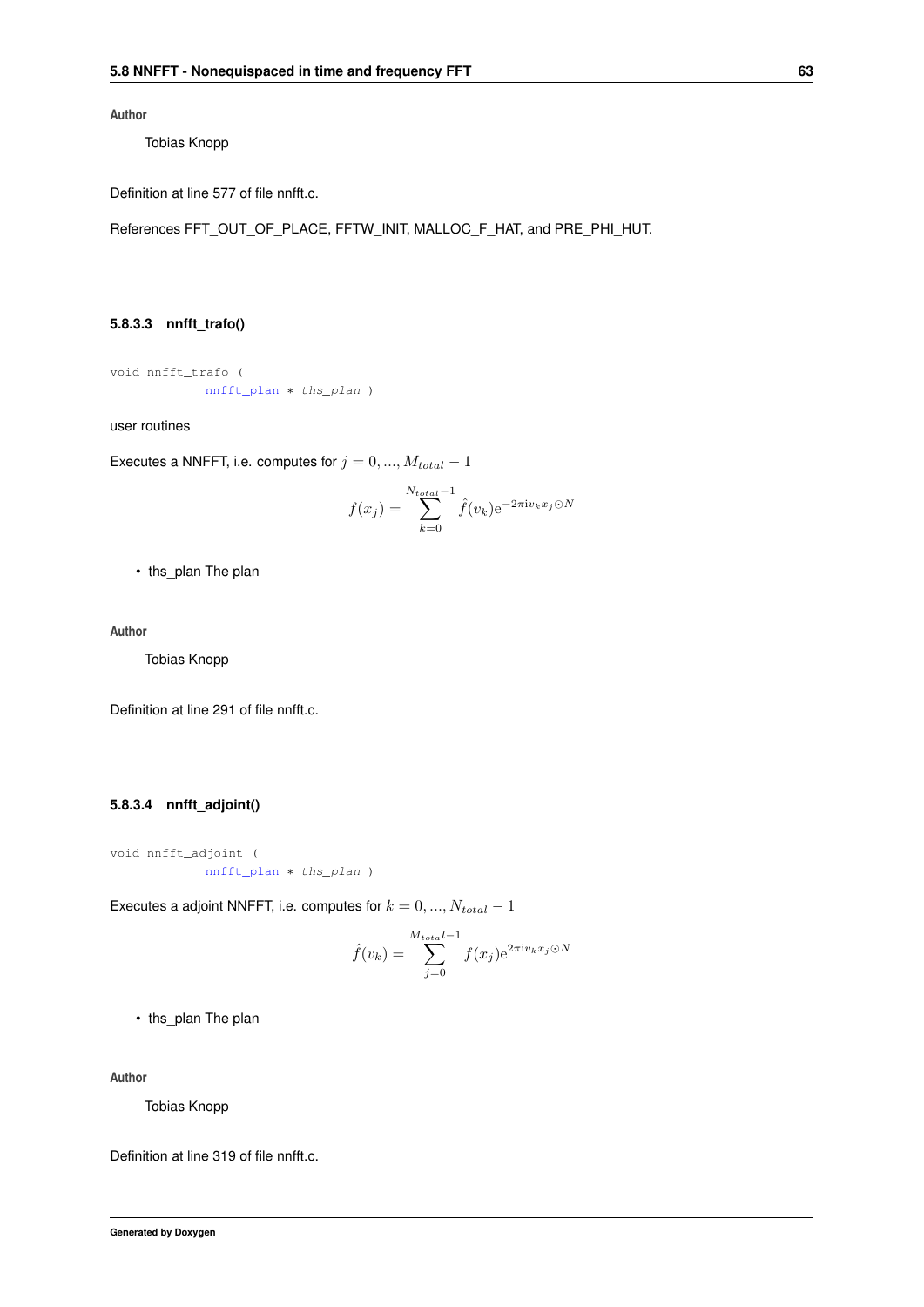#### **5.8.3.5 nnfft\_precompute\_lin\_psi()**

```
void nnfft_precompute_lin_psi (
            nnfft_plan ∗ ths_plan )
```
create a lookup table

Precomputation for a transform plan.

• ths plan The pointer to a nfft plan

**Author**

Tobias Knopp

precomputes equally spaced values of the window function psi

if PRE\_LIN\_PSI is set the application program has to call this routine

<span id="page-77-0"></span>Definition at line 367 of file nnfft.c.

#### **5.8.3.6 nnfft\_precompute\_psi()**

```
void nnfft_precompute_psi (
             nnfft_plan ∗ ths_plan )
```
Precomputation for a transform plan.

• ths\_plan The pointer to a nfft plan

**Author**

Tobias Knopp

precomputes the values of the window function psi in a tensor product form

if PRE PSI is set the application program has to call this routine after setting the nodes x

Definition at line 385 of file nnfft.c.

<span id="page-77-1"></span>Referenced by nnfft\_precompute\_full\_psi().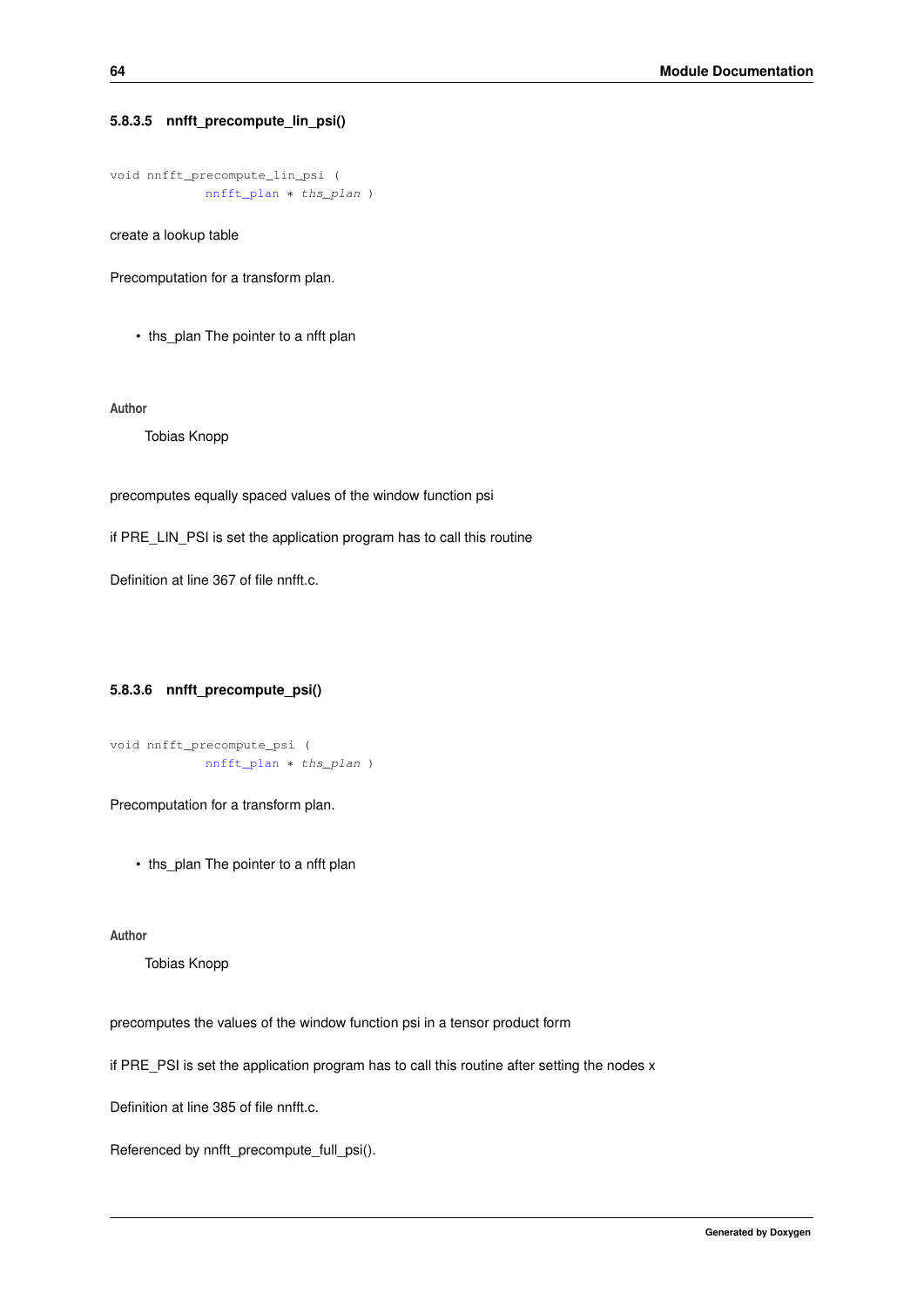#### **5.8.3.7 nnfft\_precompute\_full\_psi()**

void nnfft\_precompute\_full\_psi ( [nnfft\\_plan](#page-176-0) ∗ ths\_plan )

computes all entries of B explicitly

Precomputation for a transform plan.

• ths plan The pointer to a nfft plan

#### **Author**

Tobias Knopp

precomputes the values of the window function psi and their indices in non tensor product form if PRE\_FULL\_PSI is set the application program has to call this routine after setting the nodes x Definition at line 424 of file nnfft.c.

<span id="page-78-0"></span>References nnfft\_precompute\_psi().

#### **5.8.3.8 nnfft\_precompute\_phi\_hut()**

```
void nnfft_precompute_phi_hut (
             nnfft_plan ∗ ths_plan )
```
initialisation of direct transform

Precomputation for a transform plan.

• ths\_plan The pointer to a nfft plan

#### **Author**

Tobias Knopp

precomputes the values of the fourier transformed window function, i.e. phi\_hut

if PRE\_PHI\_HUT is set the application program has to call this routine after setting the nodes v

<span id="page-78-1"></span>Definition at line 347 of file nnfft.c.

#### **5.8.3.9 nnfft\_finalize()**

```
void nnfft_finalize (
             nnfft_plan ∗ ths_plan )
```
Destroys a plan.

• ths plan The plan

**Author**

Tobias Knopp

Definition at line 657 of file nnfft.c.

References MALLOC\_F, MALLOC\_F\_HAT, MALLOC\_V, MALLOC\_X, PRE\_FULL\_PSI, PRE\_LIN\_PSI, PRE\_PH←- I\_HUT, and PRE\_PSI.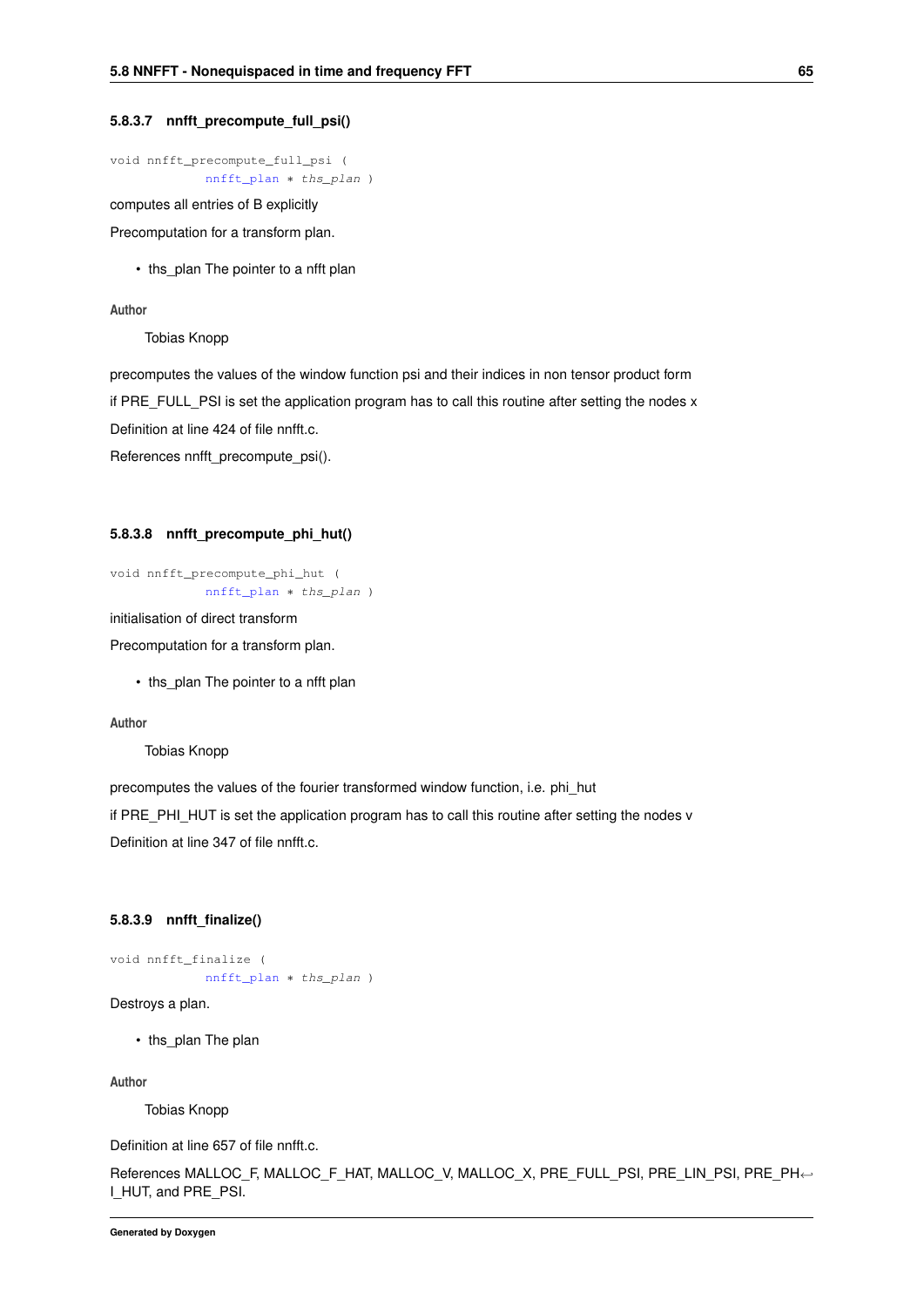## **5.9 NSFFT - Nonequispaced sparse FFT**

Direct and fast computation of the nonequispaced FFT on the hyperbolic cross.

## **Data Structures**

• struct [nsfft\\_plan](#page-178-0)

## **Macros**

 $\cdot$  #define [NSDFT](#page-79-0) (1U<< 12)

## **Functions**

- void [nsfft\\_trafo](#page-80-0) [\(nsfft\\_plan](#page-178-0) ∗ths)
- void [nsfft\\_adjoint](#page-80-1) [\(nsfft\\_plan](#page-178-0) ∗ths)
- void [nsfft\\_cp](#page-80-2) [\(nsfft\\_plan](#page-178-0) ∗ths, [nfft\\_plan](#page-164-0) ∗ths\_full\_plan)
- void [nsfft\\_init\\_random\\_nodes\\_coeffs](#page-81-0) [\(nsfft\\_plan](#page-178-0) ∗ths)
- void [nsfft\\_init](#page-81-1) [\(nsfft\\_plan](#page-178-0) ∗ths, int d, int J, int M, int m, unsigned flags)
- void [nsfft\\_finalize](#page-82-0) [\(nsfft\\_plan](#page-178-0) ∗ths)

#### **5.9.1 Detailed Description**

Direct and fast computation of the nonequispaced FFT on the hyperbolic cross.

## <span id="page-79-0"></span>**5.9.2 Macro Definition Documentation**

#### **5.9.2.1 NSDFT**

#define NSDFT (1U<< 12)

If this flag is set, the member index\_sparse\_to\_full is (de)allocated and initialised for the use in the routine nsfft\_← direct\_trafo and nsdft\_adjoint.

**See also**

[nsfft\\_init](#page-81-1)

**Author**

Stefan Kunis

Definition at line 464 of file nfft3.h.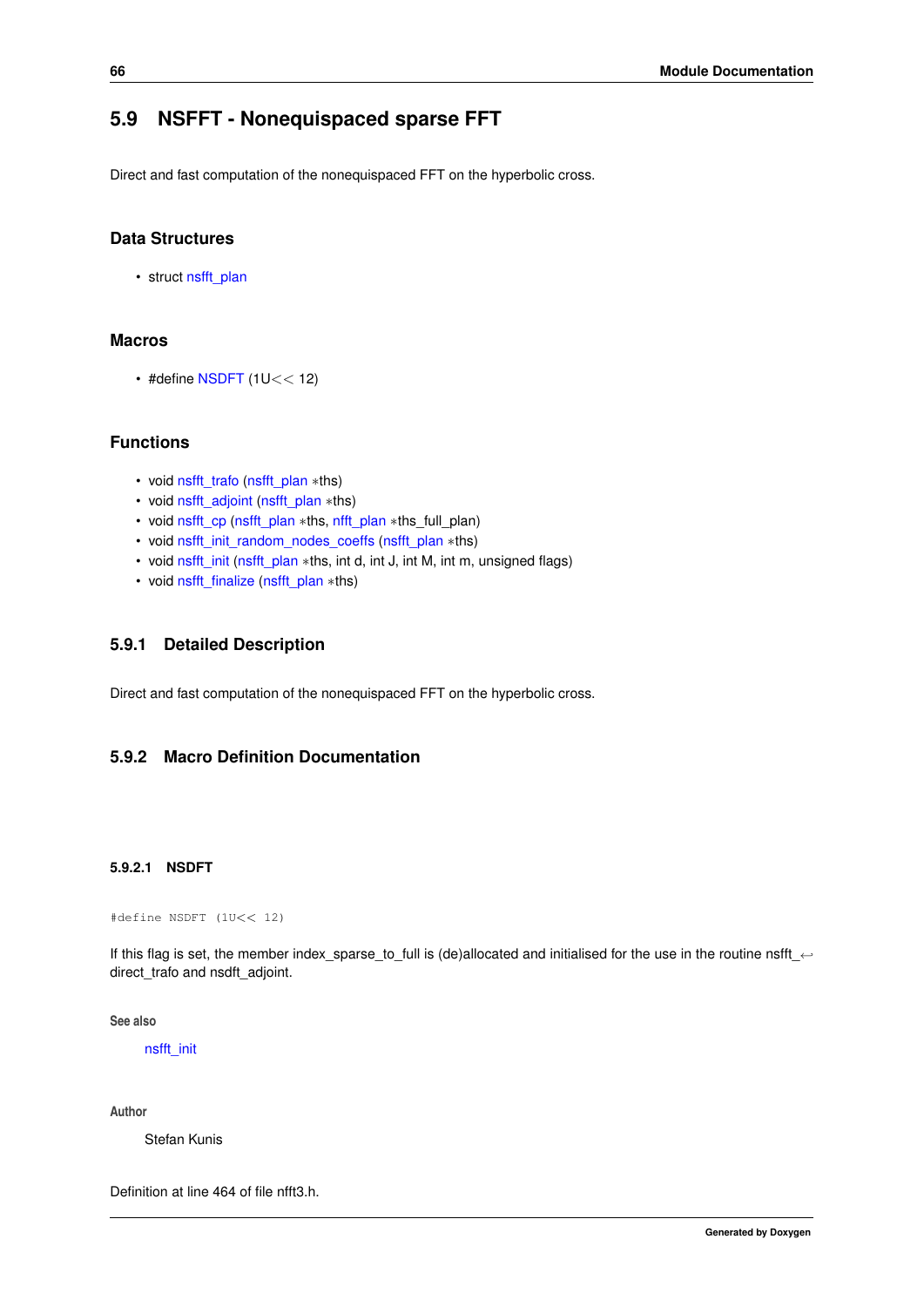## <span id="page-80-0"></span>**5.9.3 Function Documentation**

#### **5.9.3.1 nsfft\_trafo()**

```
void nsfft_trafo (
            nsfft_plan ∗ ths )
```
Executes an NSFFT, computes fast and **approximate** for  $j = 0, \ldots, M - 1$ :

$$
f_j = \sum_{k \in H_N^d} \hat{f}_k e^{-2\pi i k x_j}
$$

• ths The pointer to a nsfft plan

**Author**

Markus Fenn, Stefan Kunis

<span id="page-80-1"></span>Definition at line 1541 of file nsfft.c.

## **5.9.3.2 nsfft\_adjoint()**

```
void nsfft_adjoint (
            nsfft_plan ∗ ths )
```
Executes an adjoint NSFFT, computes fast and approximate for  $k \in H^d_N$ :

$$
\hat{f}_k = \sum_{j=0,...,M-1} f_j e^{+2\pi i k x_j}
$$

• ths The pointer to a nsfft plan

**Author**

Stefan Kunis

**Generated by Doxygen**

<span id="page-80-2"></span>Definition at line 1549 of file nsfft.c.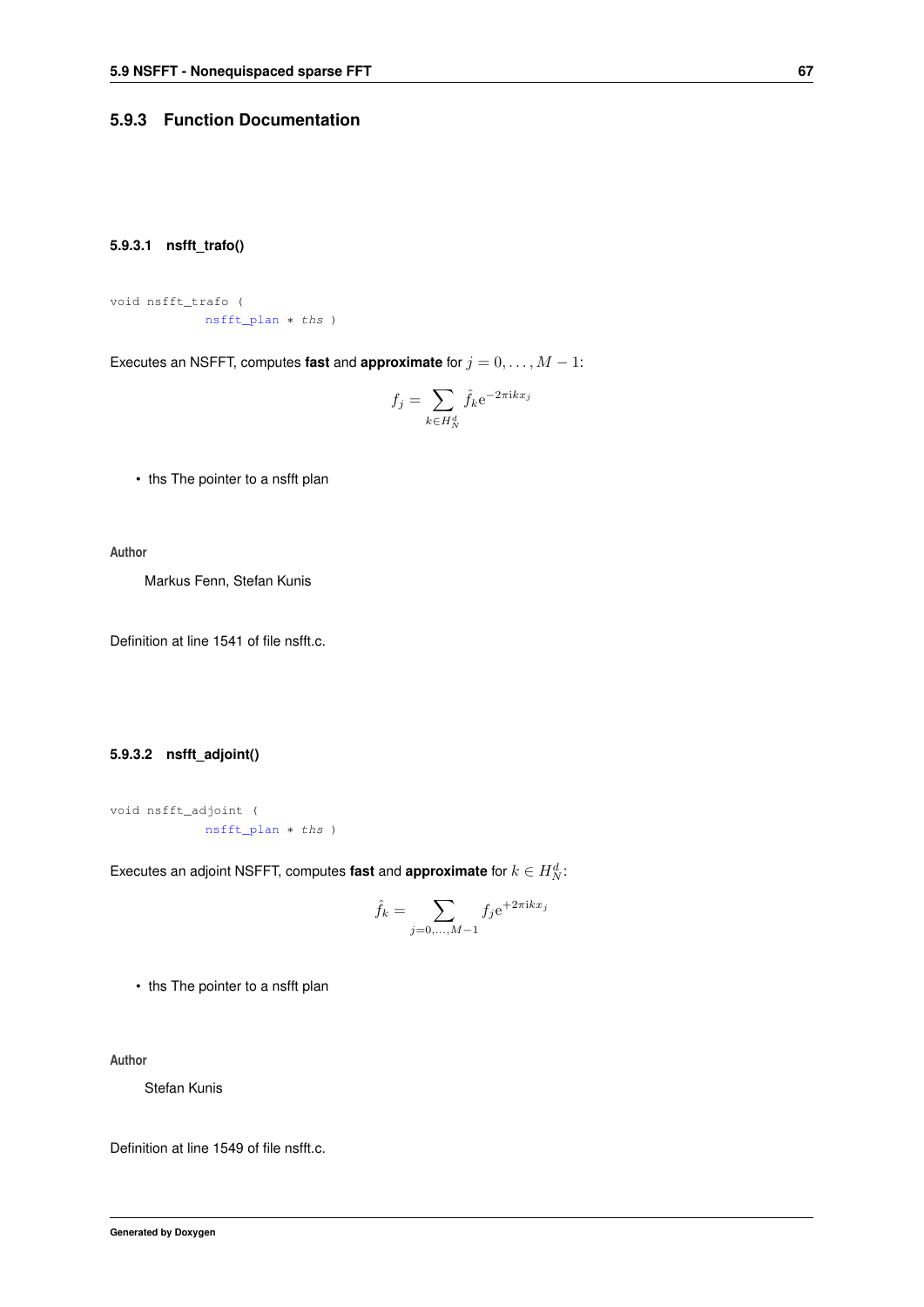#### **5.9.3.3 nsfft\_cp()**

void nsfft\_cp ( [nsfft\\_plan](#page-178-0) ∗ ths, [nfft\\_plan](#page-164-0) ∗ ths\_nfft )

Copy coefficients from nsfft plan to a nfft plan.

• ths Pointers to a nsfft plan and to a nfft plan

**Author**

Markus Fenn, Stefan Kunis

<span id="page-81-0"></span>Definition at line 599 of file nsfft.c.

#### **5.9.3.4 nsfft\_init\_random\_nodes\_coeffs()**

```
void nsfft_init_random_nodes_coeffs (
            nsfft_plan ∗ ths )
```
Initialisation of pseudo random nodes and coefficients.

• ths The pointer to a nsfft plan

**Author**

Markus Fenn, Stefan Kunis

<span id="page-81-1"></span>Definition at line 723 of file nsfft.c.

## **5.9.3.5 nsfft\_init()**

```
void nsfft_init (
             nsfft_plan ∗ ths,
             int d,
             int J,
             int M,
             int m,
             unsigned flags )
```
Initialisation of a transform plan.

- ths The pointer to a nsfft plan
- d The dimension
- J The problem size
- M The number of nodes
- m nfft cut-off parameter
- flags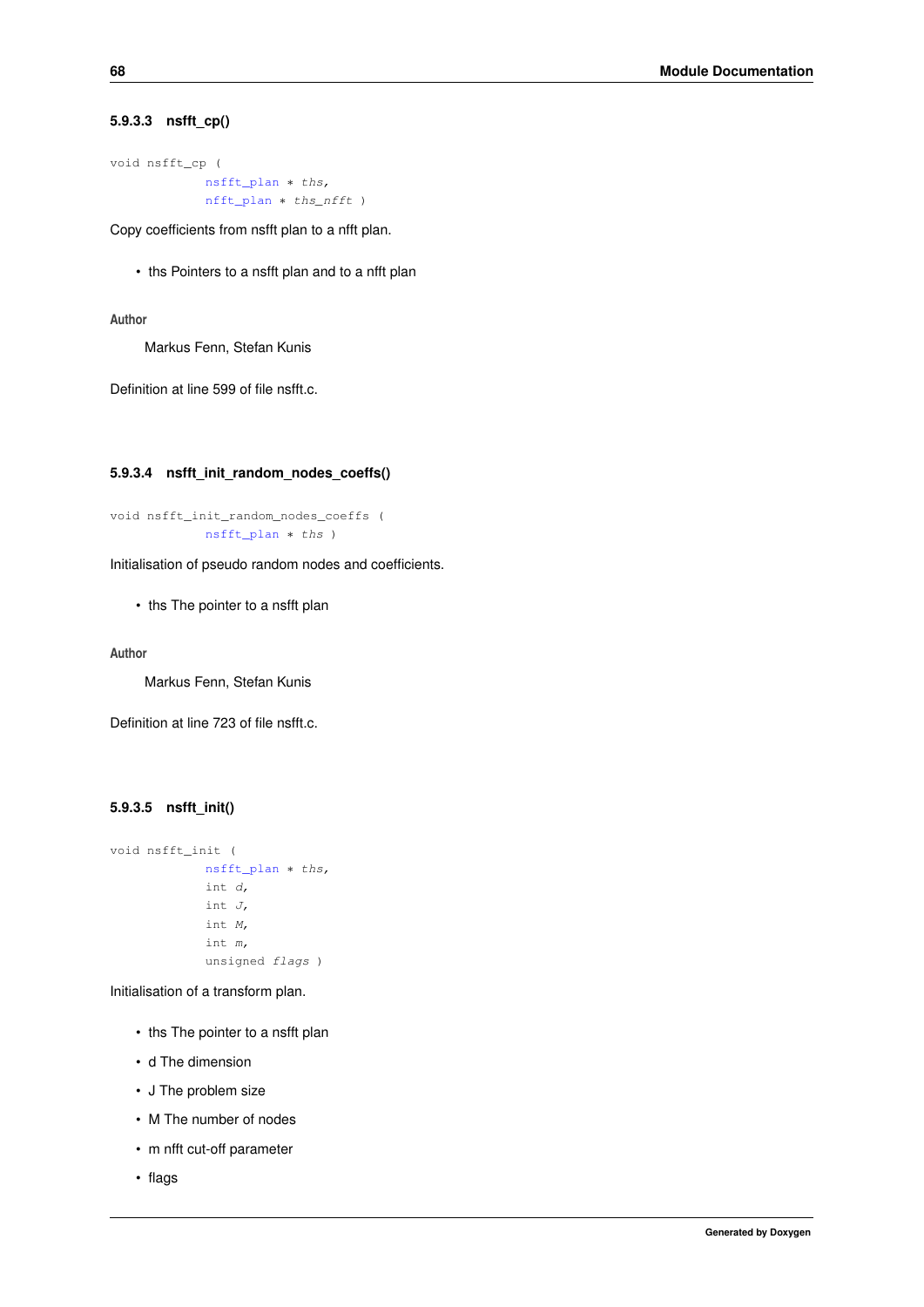**Author**

Markus Fenn, Stefan Kunis

Definition at line 1778 of file nsfft.c.

<span id="page-82-0"></span>References UNUSED.

### **5.9.3.6 nsfft\_finalize()**

void nsfft\_finalize ( [nsfft\\_plan](#page-178-0) ∗ ths )

Destroys a transform plan.

• ths The pointer to a nsfft plan

#### **Author**

Markus Fenn, Stefan Kunis

Definition at line 1885 of file nsfft.c.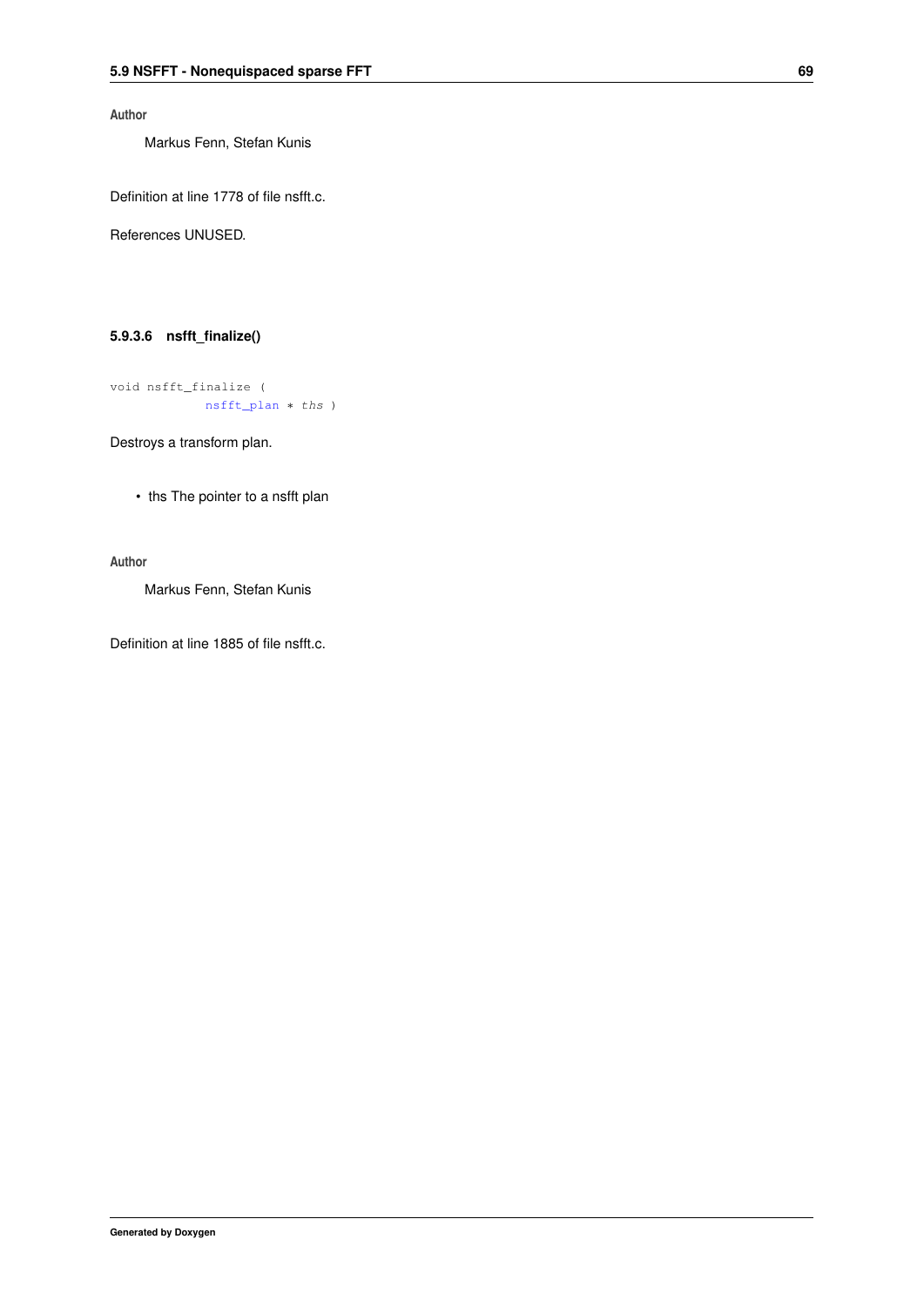## **5.10 Solver - Inverse transforms**

## **Macros**

- #define [LANDWEBER](#page-83-0) (1U<< 0)
- #define [STEEPEST\\_DESCENT](#page-83-1) (1U<< 1)
- $\cdot$  #define [CGNR](#page-83-2) (1U $<<$  2)
- $\cdot$  #define [CGNE](#page-84-0) (1U  $<<$  3)
- #define [NORMS\\_FOR\\_LANDWEBER](#page-84-1) (1U<< 4)
- #define [PRECOMPUTE\\_WEIGHT](#page-84-2) (1U<< 5)
- #define [PRECOMPUTE\\_DAMP](#page-84-3) (1U<< 6)

#### **5.10.1 Detailed Description**

## <span id="page-83-0"></span>**5.10.2 Macro Definition Documentation**

### **5.10.2.1 LANDWEBER**

#define LANDWEBER (1U<< 0)

If this flag is set, the Landweber (Richardson) iteration is used to compute an inverse transform.

#### **Author**

Stefan Kunis

<span id="page-83-1"></span>Definition at line 773 of file nfft3.h.

### **5.10.2.2 STEEPEST\_DESCENT**

#define STEEPEST\_DESCENT (1U<< 1)

If this flag is set, the method of steepest descent (gradient) is used to compute an inverse transform.

**Author**

Stefan Kunis

<span id="page-83-2"></span>Definition at line 774 of file nfft3.h.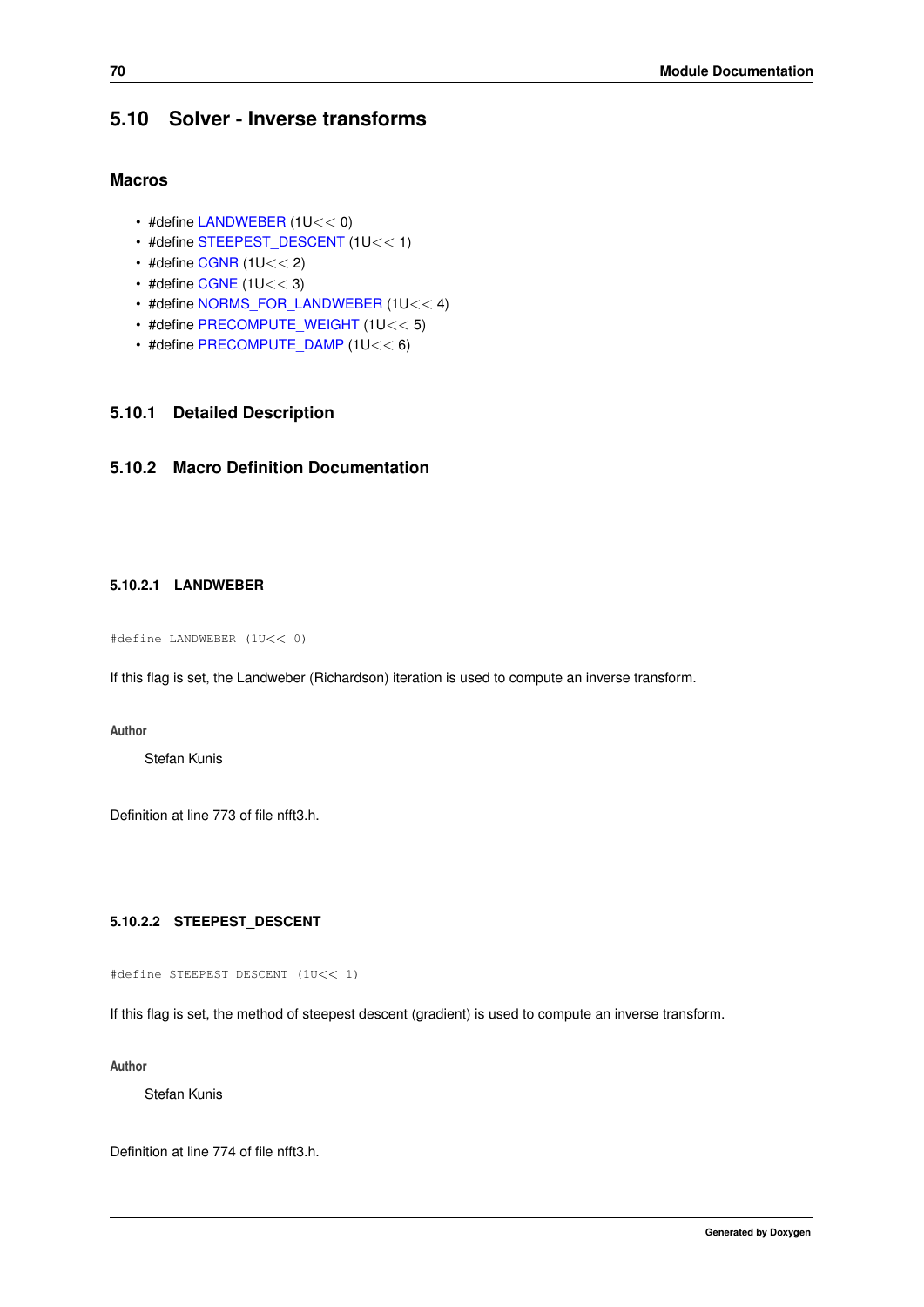#### **5.10.2.3 CGNR**

#define CGNR (1U<< 2)

If this flag is set, the conjugate gradient method for the normal equation of first kind is used to compute an inverse transform. Each iterate minimises the residual in the current Krylov subspace.

#### **Author**

Stefan Kunis

<span id="page-84-0"></span>Definition at line 775 of file nfft3.h.

#### **5.10.2.4 CGNE**

#define CGNE (1U<< 3)

If this flag is set, the conjugate gradient method for the normal equation of second kind is used to compute an inverse transform. Each iterate minimises the error in the current Krylov subspace.

#### **Author**

Stefan Kunis

<span id="page-84-1"></span>Definition at line 776 of file nfft3.h.

#### **5.10.2.5 NORMS\_FOR\_LANDWEBER**

#define NORMS\_FOR\_LANDWEBER (1U<< 4)

If this flag is set, the Landweber iteration updates the member dot\_r\_iter.

**Author**

Stefan Kunis

<span id="page-84-2"></span>Definition at line 777 of file nfft3.h.

#### **5.10.2.6 PRECOMPUTE\_WEIGHT**

#define PRECOMPUTE\_WEIGHT (1U<< 5)

If this flag is set, the samples are weighted, eg to cope with varying sampling density.

**Author**

Stefan Kunis

<span id="page-84-3"></span>Definition at line 778 of file nfft3.h.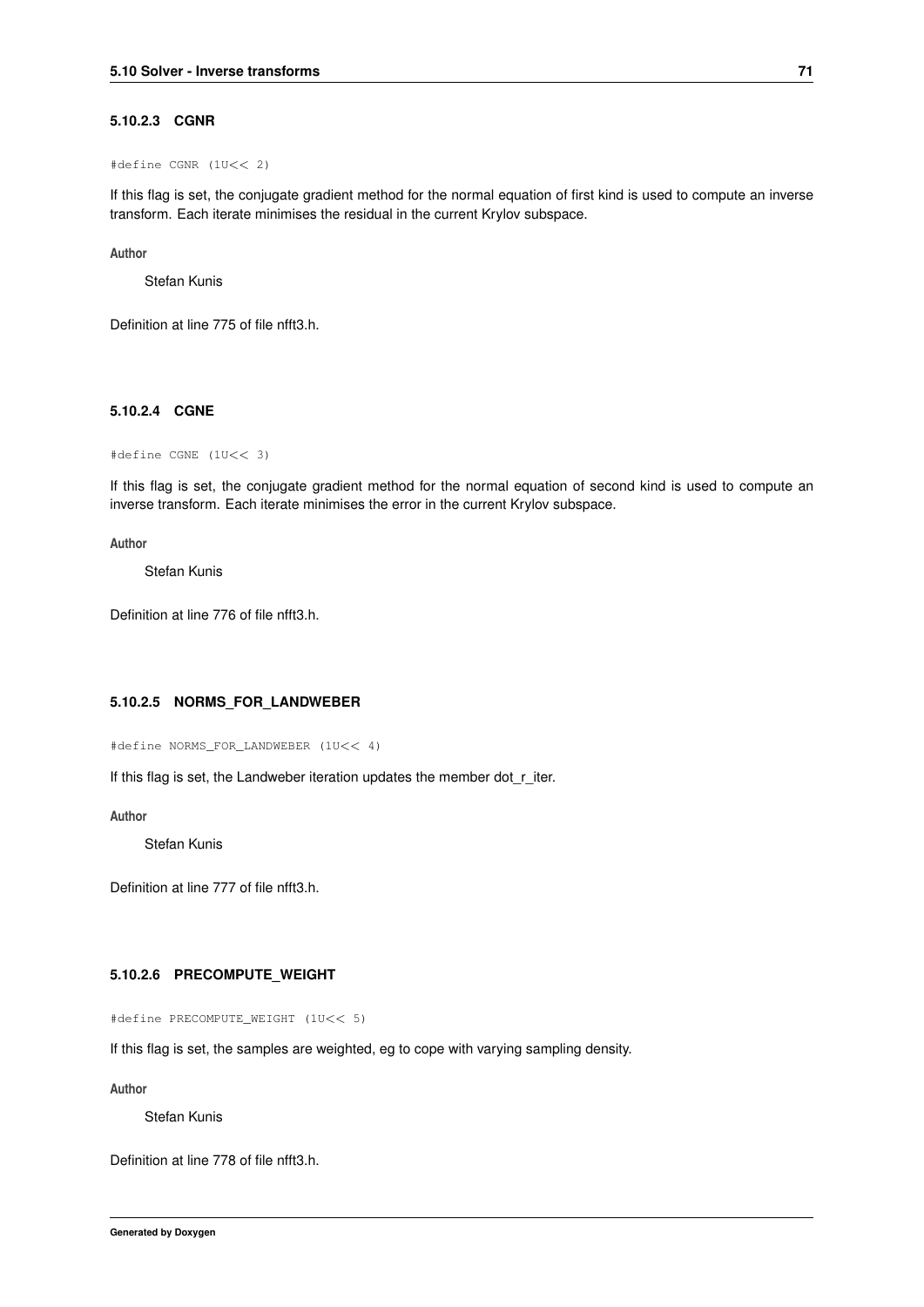## **5.10.2.7 PRECOMPUTE\_DAMP**

#define PRECOMPUTE\_DAMP (1U<< 6)

If this flag is set, the Fourier coefficients are damped, eg to favour fast decaying coefficients.

**Author**

Stefan Kunis

Definition at line 779 of file nfft3.h.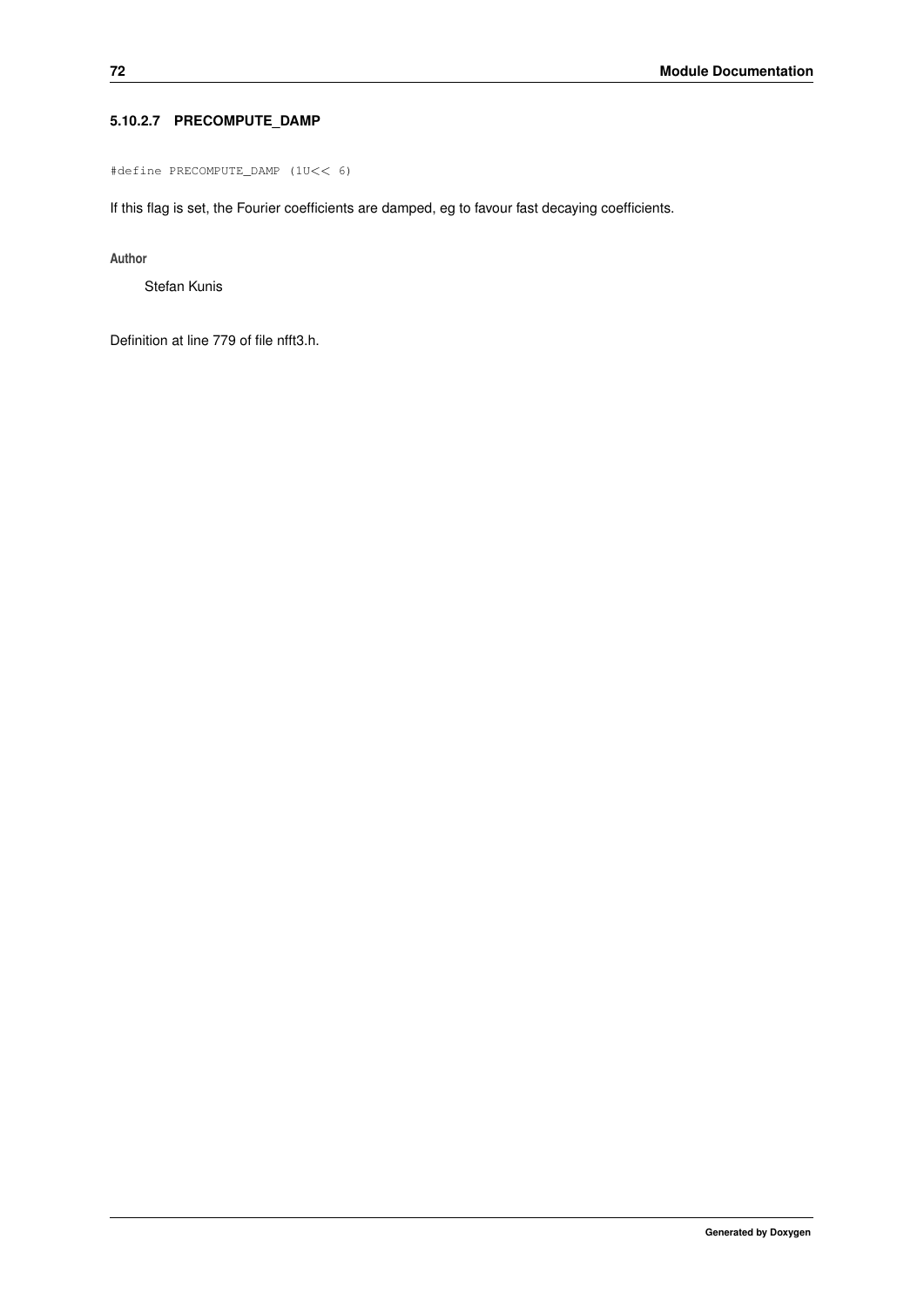## **5.11 Util - Auxiliary functions**

This module implements frequently used utility functions.

### **Macros**

- #define **CONCAT**(prefix, name) prefix ## name
- #define **Y**(name) [CONCAT\(](#page-222-0)nfft\_,name)
- #define **FFTW**(name) [CONCAT\(](#page-222-0)fftw\_,name)
- #define **NFFT**(name) [CONCAT\(](#page-222-0)nfft\_,name)
- #define **NFCT**(name) [CONCAT\(](#page-222-0)nfct\_,name)
- #define **NFST**(name) [CONCAT\(](#page-222-0)nfst\_,name)
- #define **NFSFT**(name) [CONCAT\(](#page-222-0)nfsft\_,name)
- #define **SOLVER**(name) [CONCAT\(](#page-222-0)solver\_,name)
- #define **X**(name) Y(name)
- #define **STRINGIZEx**(x) #x
- #define **STRINGIZE**(x) STRINGIZEx(x)
- #define  $K(x)$   $((R) x)$
- #define **DK**(name, value) const R name = K(value)
- #define **KPI** K(3.1415926535897932384626433832795028841971693993751)
- #define **K2PI** K(6.2831853071795864769252867665590057683943387987502)
- #define **K4PI** K(12.5663706143591729538505735331180115367886775975004)
- #define **KE** K(2.7182818284590452353602874713526624977572470937000)
- #define  $IF(x, a, b)$   $((x)?(a):(b))$
- #define **MIN**(a, b)  $(((a) < (b))$ ?(a):(b))
- #define **MAX**(a, b)  $(((a)>(b))$ ?(a):(b))
- #define  $\mathbf{ABS}(x)$  (((x)>K(0.0))?(x):(-(x)))
- #define **SIGN**(a)  $(((a) > = 0)$ ?1:-1)
- #define **SIGN**(a)  $(((a) > = 0)$ ?1:-1)
- #define **SIGNF**(a)  $IF((a) < K(0.0), K(-1.0), K(1.0))$
- #define **SIZE**(x) sizeof(x)/sizeof(x[0])
- #define [CSWAP\(](#page-90-0)x, y)

*Swap two vectors.*

• #define [RSWAP\(](#page-91-0)x, y)

*Swap two vectors.*

- #define **PHI\_HUT**(n, k, d) (Y(bessel\_i0)((R)(ths->m) ∗ SQRT(ths->b[d] ∗ ths->b[d] (K(2.0) ∗ KPI ∗ (R)(k)  $/(R)(n)) * (K(2.0) * KPI * (R)(k) / (R)(n))))$
- #define **PHI**(n, x, d)
- #define **WINDOW\_HELP\_INIT**
- #define **WINDOW\_HELP\_FINALIZE** {Y(free)(ths->b);}
- #define **WINDOW\_HELP\_ESTIMATE\_m** 8
- #define **COPYSIGN** copysign
- #define **NEXTAFTER** nextafter
- #define **MKNAN** nan
- #define **CEIL** ceil
- #define **FLOOR** floor
- #define **NEARBYINT** nearbyint
- #define **RINT** rint
- #define **ROUND** round
- #define **LRINT** lrint
- #define **LROUND** lround
- #define **LLRINT** llrint
- #define **LLROUND** llround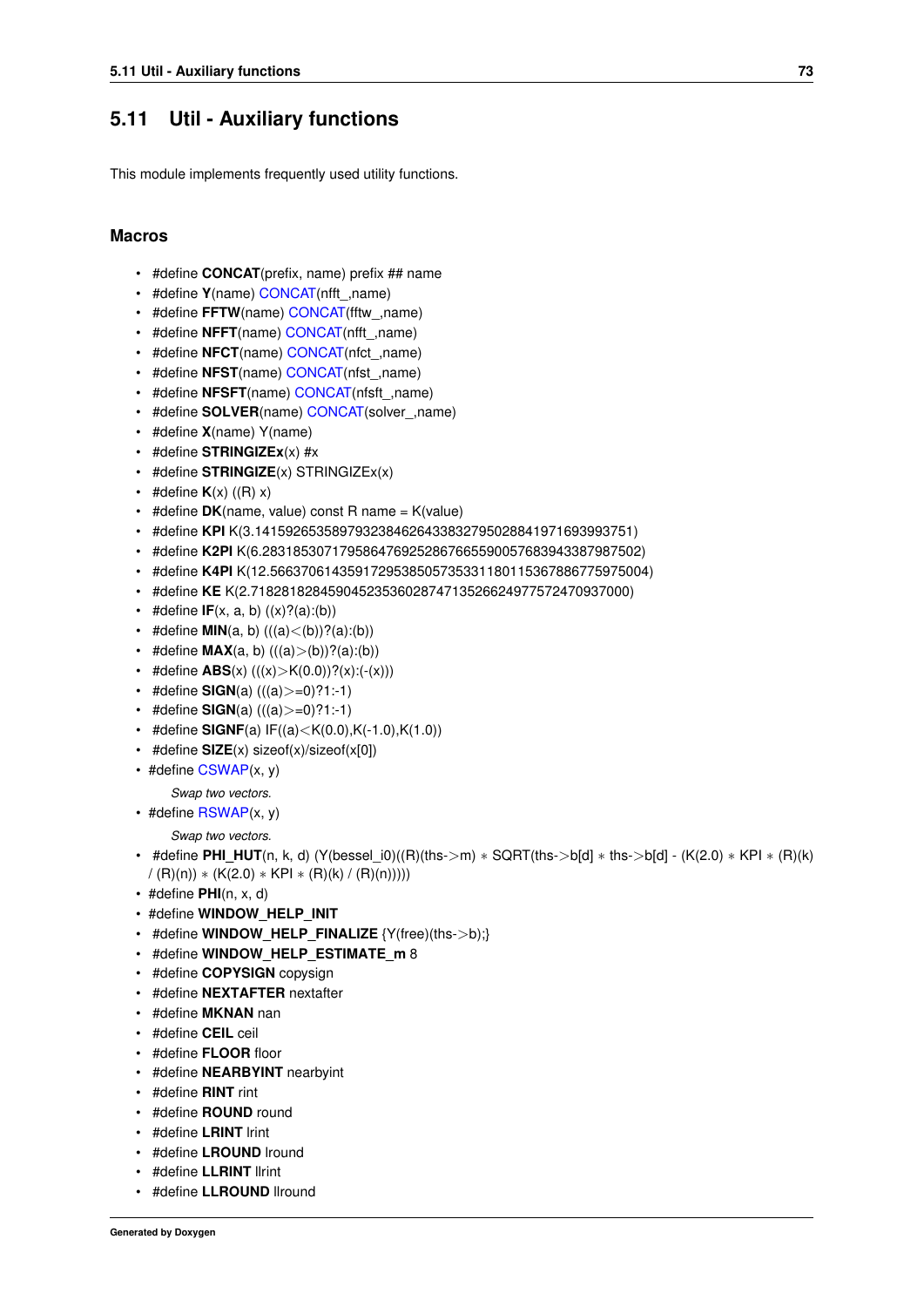- #define **TRUNC** trunc
- #define **FMOD** fmod
- #define **REMAINDER** remainder
- #define **REMQUO** remquo
- #define **FDIM** fdim
- #define **FMAX** fmax
- #define **FMIN** fmin
- #define **FFMA** fma
- #define **FABS** fabs
- #define **SQRT** sqrt
- #define **CBRT** cbrt
- #define **HYPOT** hypot
- #define **EXP** exp
- #define **EXP2** exp2
- #define **EXPM1** expm1
- #define **LOG** log
- #define **LOG2** log2
- #define **LOG10** log10
- #define **LOG1P** log1p
- #define **LOGB** logb
- #define **ILOGB** ilogb
- #define **MODF** modf
- #define **FREXP** frexp
- #define **LDEXP** ldexp
- #define **SCALBN** scalbn
- #define **SCALBLN** scalbln
- #define **POW** pow
- #define **COS** cos
- #define **SIN** sin
- #define **TAN** tan
- #define **COSH** cosh
- #define **SINH** sinh
- #define **TANH** tanh
- #define **ACOS** acos
- #define **ASIN** asin
- #define **ATAN** atan
- #define **ATAN2** atan2
- #define **ACOSH** acosh
- #define **ASINH** asinh
- #define **ATANH** atanh
- #define **TGAMMA** tgamma
- #define **LGAMMA** lgamma
- #define **J0** j0
- #define **J1** j1
- #define **JN** jn
- #define **Y0** y0
- #define **Y1** y1
- #define **YN** yn
- #define **ERF** erf
- #define **ERFC** erfc
- #define **CREAL** creal
- #define **CIMAG** cimag
- #define **CABS** cabs
- #define **CARG** carg
- #define **CONJ** conj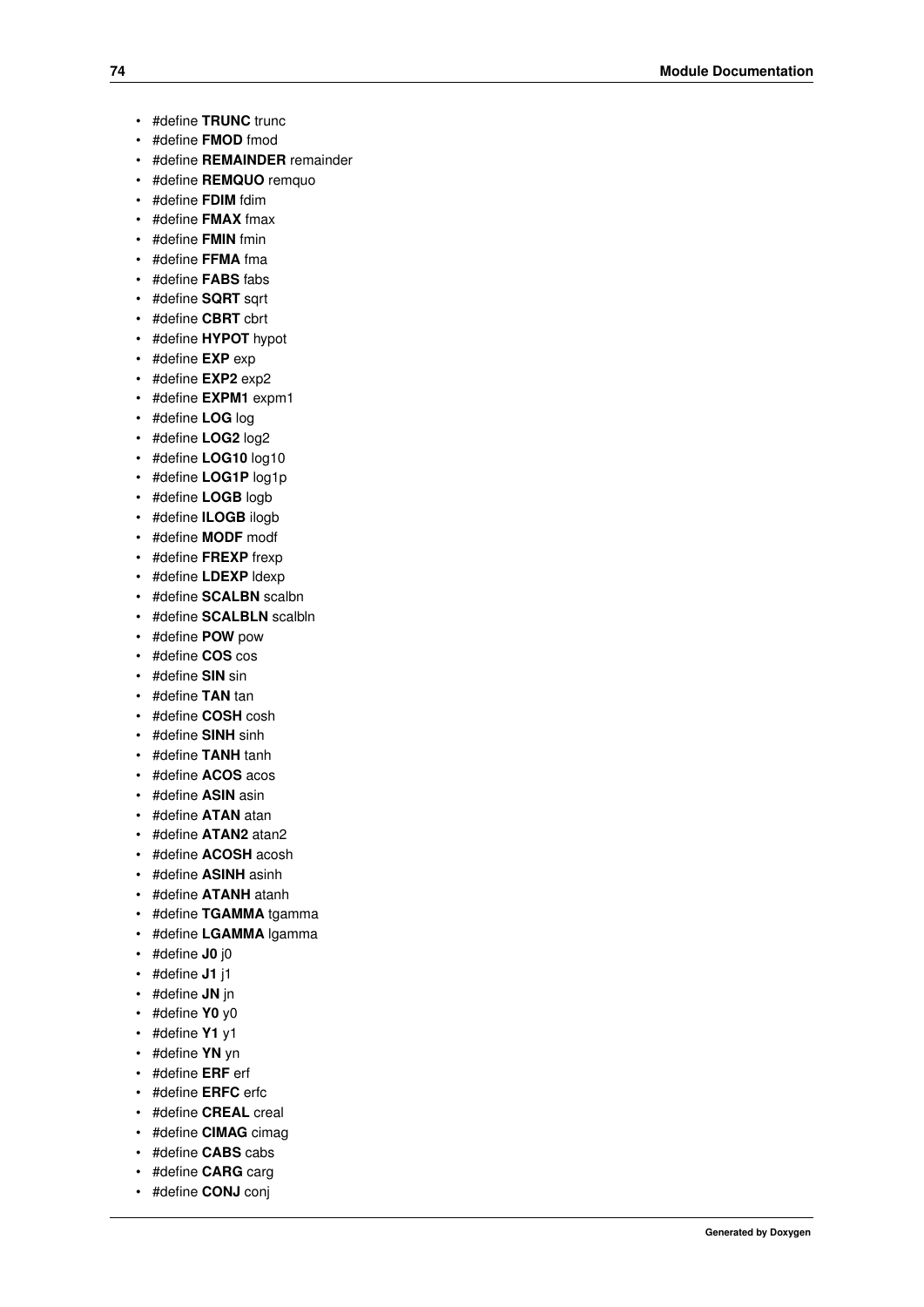- #define **CPROJ** cproj
- #define **CSQRT** csqrt
- #define **CEXP** cexp
- #define **CLOG** clog
- #define **CPOW** cpow
- #define **CSIN** csin
- #define **CCOS** ccos
- #define **CTAN** ctan
- #define **CASIN** casin
- #define **CACOS** cacos
- #define **CATAN** catan
- #define **CSINH** csinh
- #define **CCOSH** ccosh
- #define **CTANH** ctanh
- #define **CASINH** casinh
- #define **CACOSH** cacosh
- #define **CATANH** catanh
- #define **MANT\_DIG** DBL\_MANT\_DIG
- #define **MIN\_EXP** DBL\_MIN\_EXP
- #define **MAX\_EXP** DBL\_MAX\_EXP
- #define **EPSILON** DBL\_EPSILON
- #define **FLTROUND** 0.0
- #define **R\_RADIX** FLT\_RADIX
- #define **II** Complex I
- #define **\_\_FGS\_\_** "lg"
- #define **\_\_FES\_\_** "lE"
- #define **\_\_FE\_\_** "% 20.16lE"
- #define **\_\_FI\_\_** "%lf"
- #define **\_\_FIS\_\_** "lf"
- #define **\_\_FR\_\_** "%le"
- #define **TRUE** 1
- #define **FALSE** 0
- #define **\_\_D\_\_** "%td"
- <span id="page-88-0"></span>• #define [UNUSED\(](#page-88-0)x) (void)x

*Dummy use of unused parameters to silence compiler warnings.*

• #define [UNUSED\(](#page-88-0)x) (void)x

*Dummy use of unused parameters to silence compiler warnings.*

- #define **STACK MALLOC**(T, p, x)  $p = (T)$ alloca(x)
- #define **STACK\_FREE**(x) /∗ Nothing. Cleanup done automatically. ∗/
- $\cdot$  #define  $TIC(a)$  $TIC(a)$

*Timing, method works since the inaccurate timer is updated mostly in the measured function.*

- #define **TOC**(a)
- #define **TIC\_FFTW**(a)
- #define **TOC\_FFTW**(a)
- #define **CK**(ex) (void)((ex) || (Y(assertion\_failed)(#ex, \_\_LINE\_\_, \_\_FILE\_\_), 0))
- #define **A**(ex) /∗ nothing ∗/

## **Typedefs**

- typedef double **R**
- typedef double \_Complex **C**
- typedef ptrdiff\_t **INT**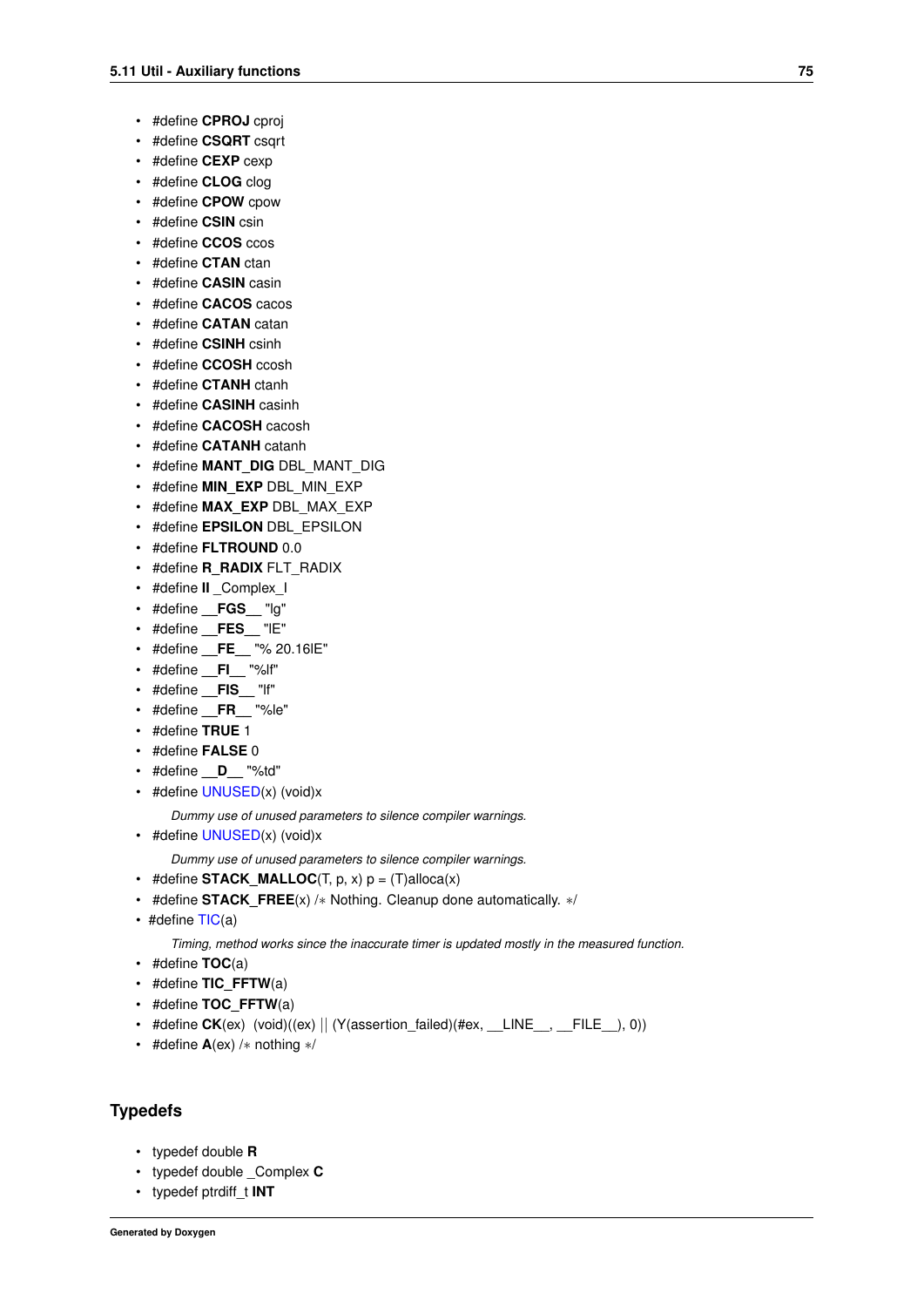### **Enumerations**

```
• enum float_property {
 NFFT_EPSILON = 0, NFFT_SAFE__MIN = 1, NFFT_BASE = 2, NFFT_PRECISION = 3,
 NFFT_MANT_DIG = 4, NFFT_FLTROUND = 5, NFFT_E_MIN = 6, NFFT_R_MIN = 7,
 NFFT_E_MAX = 8, NFFT_R_MAX = 9 }
```
## **Functions**

- INT **nfft\_m2K** (const INT m)
- double **drand48** (void)
- void **srand48** (long int)
- void ∗ **alloca** (size\_t)
- <span id="page-89-0"></span>• R [nfft\\_elapsed\\_seconds](#page-89-0) (ticks t1, ticks t0)

*Return number of elapsed seconds between two time points.*

- R **nfft** sinc  $(R x)$
- R **nfft\_lambda** (R z, R eps)
- R **nfft\_lambda2** (R mu, R nu)
- R **nfft\_bessel\_i0** (R x)
- R **nfft\_bsplines** (const INT, const R x)
- R nfft\_float\_property (float\_property)
- R **nfft\_prod\_real** (R ∗vec, INT d)
- INT **nfft\_log2i** (const INT m)
- void **nfft\_next\_power\_of\_2\_exp** (const INT N, INT ∗N2, INT ∗t)
- void **nfft\_next\_power\_of\_2\_exp\_int** (const int N, int ∗N2, int ∗t)
- R nfft\_error\_l\_infty\_double (const R ∗x, const R ∗y, const INT n)
- R nfft\_error\_l\_infty\_1\_double (const R ∗x, const R ∗y, const INT n, const R ∗z, const INT m)
- R **nfft\_error\_l\_2\_complex** (const C ∗x, const C ∗y, const INT n)
- R **nfft\_error\_l\_2\_double** (const R ∗x, const R ∗y, const INT n)
- void nfft\_sort\_node\_indices\_radix\_msdf (INT n, INT ∗keys0, INT ∗keys1, INT rhigh)
- void **nfft\_sort\_node\_indices\_radix\_lsdf** (INT n, INT ∗keys0, INT ∗keys1, INT rhigh)
- void **nfft assertion failed** (const char ∗s, int line, const char ∗file)
- <span id="page-89-1"></span>• R [nfft\\_dot\\_double](#page-89-1) (R ∗x, INT n)

Computes the inner/dot product  $x^H x$ .

- <span id="page-89-2"></span>• R [nfft\\_dot\\_w\\_complex](#page-89-2) (C ∗x, R ∗w, INT n)
	- Computes the weighted inner/dot product  $x^H(w \odot x)$ .
- <span id="page-89-3"></span>• R [nfft\\_dot\\_w\\_double](#page-89-3) (R ∗x, R ∗w, INT n)
	- Computes the weighted inner/dot product  $x^H(w \odot x)$ .
- <span id="page-89-4"></span>• R [nfft\\_dot\\_w\\_w2\\_complex](#page-89-4) (C ∗x, R ∗w, R ∗w2, INT n)
	- *Computes the weighted inner/dot product*  $x^H(w \odot w2 \odot w2 \odot x)$ *.*
- <span id="page-89-5"></span>• R [nfft\\_dot\\_w2\\_complex](#page-89-5) (C ∗x, R ∗w2, INT n)
- *Computes the weighted inner/dot product*  $x^H(w^2 \odot w^2 \odot x)$ *.*
- <span id="page-89-6"></span>• void nfft cp\_complex (C ∗x, C ∗y, INT n)

 $C$ opies  $x \leftarrow y$ .

<span id="page-89-7"></span>• void [nfft\\_cp\\_double](#page-89-7) (R ∗x, R ∗y, INT n)

```
Copies x \leftarrow y.
```
<span id="page-89-8"></span>• void [nfft\\_cp\\_a\\_complex](#page-89-8) (C ∗x, R a, C ∗y, INT n)

```
Copies x \leftarrow ay.
```
<span id="page-89-9"></span>• void nfft cp\_a\_double  $(R * x, R a, R * y, INT n)$ *Copies*  $x \leftarrow ay$ .

```
nfft_cp_w_complex (C *x, R *w, C *y, INT n)
```

```
Copies x \leftarrow w \odot y.
```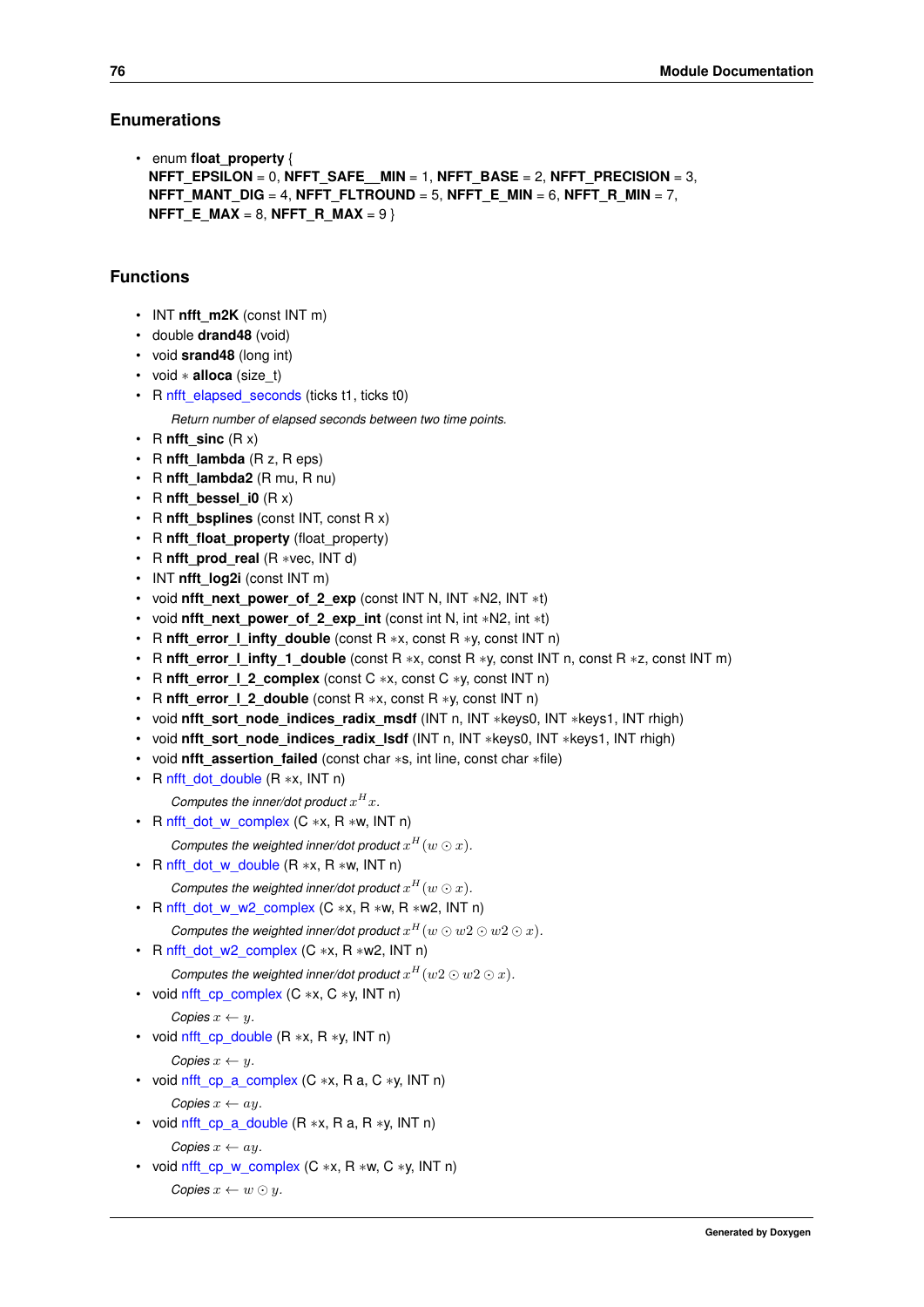- <span id="page-90-5"></span><span id="page-90-4"></span><span id="page-90-3"></span><span id="page-90-2"></span><span id="page-90-1"></span>• void [nfft\\_cp\\_w\\_double](#page-90-1) (R ∗x, R ∗w, R ∗y, INT n) *Copies*  $x \leftarrow w \odot y$ . • void nfft upd axpy double  $(R * x, R a, R * y, INT n)$ *Updates*  $x \leftarrow ax + y$ . • void [nfft\\_upd\\_xpay\\_complex](#page-90-3) (C  $*x$ , R a, C  $*y$ , INT n) *Updates*  $x \leftarrow x + ay$ . • void nfft upd xpay double  $(R * x, R a, R * y, INT n)$ *Updates*  $x \leftarrow x + ay$ . • void nfft upd axpby complex (C ∗x, R a, C ∗y, R b, INT n) *Updates*  $x \leftarrow ax + by$ *.* • void nfft upd axpby double  $(R * x, R a, R * y, R b, INT n)$ *Updates*  $x \leftarrow ax + by$ *.* • void nfft upd xpawy complex (C  $*x$ , R a, R  $*w$ , C  $*y$ , INT n) *Updates*  $x \leftarrow x + aw \odot y$ . • void nfft upd xpawy double (R ∗x, R a, R ∗w, R ∗y, INT n) *Updates*  $x \leftarrow x + aw \odot y$ . • void [nfft\\_upd\\_axpwy\\_complex](#page-90-9) (C ∗x, R a, R ∗w, C ∗y, INT n) *Updates*  $x \leftarrow ax + w \odot y$ . • void nfft upd axpwy double  $(R * x, R a, R * w, R * y, INT n)$ *Updates*  $x \leftarrow ax + w \odot y$ .
- <span id="page-90-10"></span><span id="page-90-9"></span><span id="page-90-8"></span><span id="page-90-7"></span><span id="page-90-6"></span>• void **nfft\_voronoi\_weights\_1d** (R ∗w, R ∗x, const INT M)
- <span id="page-90-11"></span>• R [nfft\\_modified\\_fejer](#page-90-11) (const INT N, const INT kk)
- *Compute damping factor for modified Fejer kernel: /f\$\frac{2}{N}\left(1-\frac{\left*|*2k+1\right*|*}{N}\right)/f\$.*
- <span id="page-90-12"></span>• R [nfft\\_modified\\_jackson2](#page-90-12) (const INT N, const INT kk) *Compute damping factor for modified Jackson kernel.*
- <span id="page-90-13"></span>• R [nfft\\_modified\\_jackson4](#page-90-13) (const INT N, const INT kk)

*Compute damping factor for modified generalised Jackson kernel.*

- <span id="page-90-14"></span>• R [nfft\\_modified\\_sobolev](#page-90-14) (const R mu, const INT kk) *Compute damping factor for modified Sobolev kernel.*
- <span id="page-90-15"></span>• R [nfft\\_modified\\_multiquadric](#page-90-15) (const R mu, const R c, const INT kk) *Comput damping factor for modified multiquadric kernel.*

## **5.11.1 Detailed Description**

This module implements frequently used utility functions.

In particular, this includes simple measurement of resources, evaluation of window functions, vector routines for basic linear algebra tasks, and computation of weights for the inverse transforms.

## <span id="page-90-0"></span>**5.11.2 Macro Definition Documentation**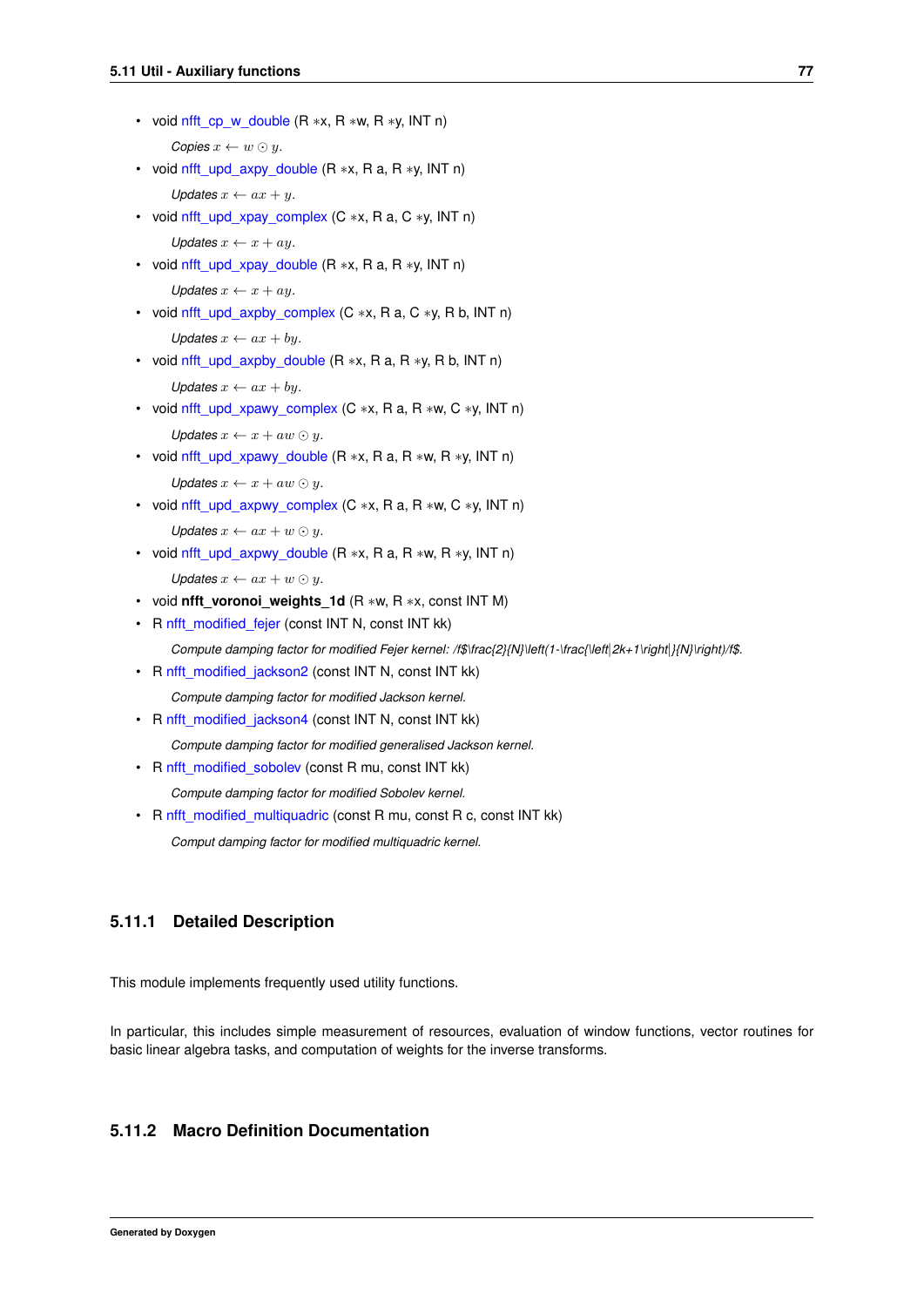## **5.11.2.1 CSWAP**

```
#define CSWAP(
             x,
              y)
```
#### **Value:**

```
{C* NFFT_SWAP_temp__; \<br>NFFT_SWAP_temp__=(x); (x)=(y); (y)=NFFT_SWAP_temp__; }
```
Swap two vectors.

<span id="page-91-0"></span>Definition at line 139 of file infft.h.

## **5.11.2.2 RSWAP**

#define RSWAP( x,  $\overline{y}$ )

#### **Value:**

```
{R* NFFT_SWAP_temp__; NFFT_SWAP_temp__=(x); \ \
```
#### Swap two vectors.

Definition at line 143 of file infft.h.

#### **5.11.2.3 PHI**

#define PHI( n, x,  $d$ ) **Value:**

```
((((R) (ths->m) * (R) (ths->m) - (x) * (R) (n) * (x) * (R) (n)) > K(0.0)) \<br>
? SINH (ths->b[d] * SQRT ((R) (ths->m) * (R) (ths->m) - (x) * (R) (n) * (x) * (R) (n)) ) \<br>
/ (KPI * SQRT ((R) (ths->m) * (R) (ths->m) - (x) * (
```
Definition at line 209 of file infft.h.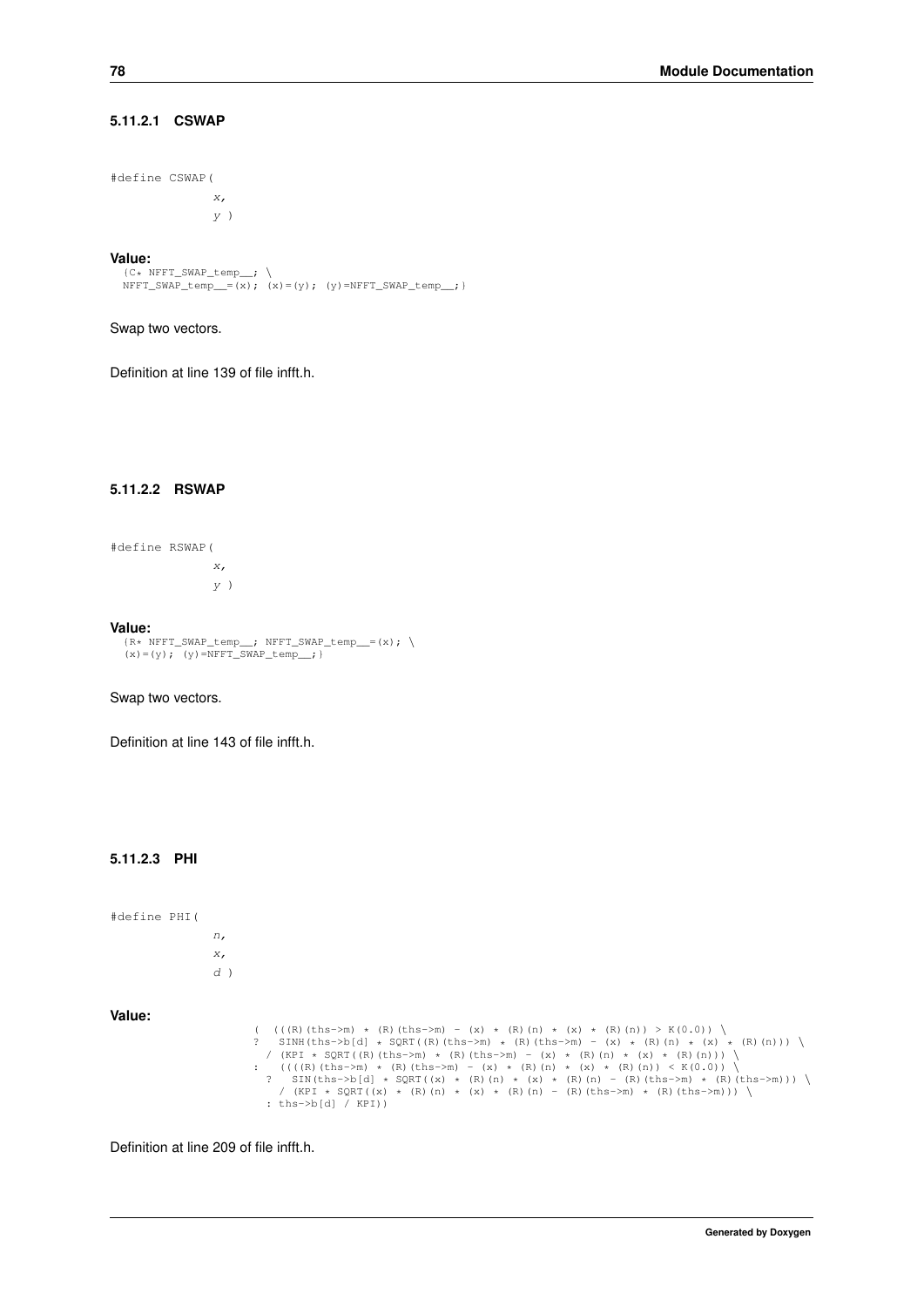#### **5.11.2.4 WINDOW\_HELP\_INIT**

#define WINDOW\_HELP\_INIT

#### **Value:**

```
\left\{ \begin{array}{c} \end{array} \right\}int WINDOW_idx; \<br>
ths->b = (R*) Y(malloc)((size_t)(ths->d) * sizeof(R)); \<br>
for (WINDOW_idx = 0; WINDOW_idx < ths->d; WINDOW_idx++) \<br>
ths->b[WINDOW_idx] = (KPI * (K(2.0) - K(1.0) / ths->sigma[WINDOW_idx])); \
}
```
<span id="page-92-0"></span>Definition at line 216 of file infft.h.

#### **5.11.2.5 TIC**

#define TIC(

Timing, method works since the inaccurate timer is updated mostly in the measured function.

For small times not every call of the measured function will also produce a 'unit' time step. Measuring the fftw might cause a wrong output vector due to the repeated ffts.

Definition at line 1400 of file infft.h.

a )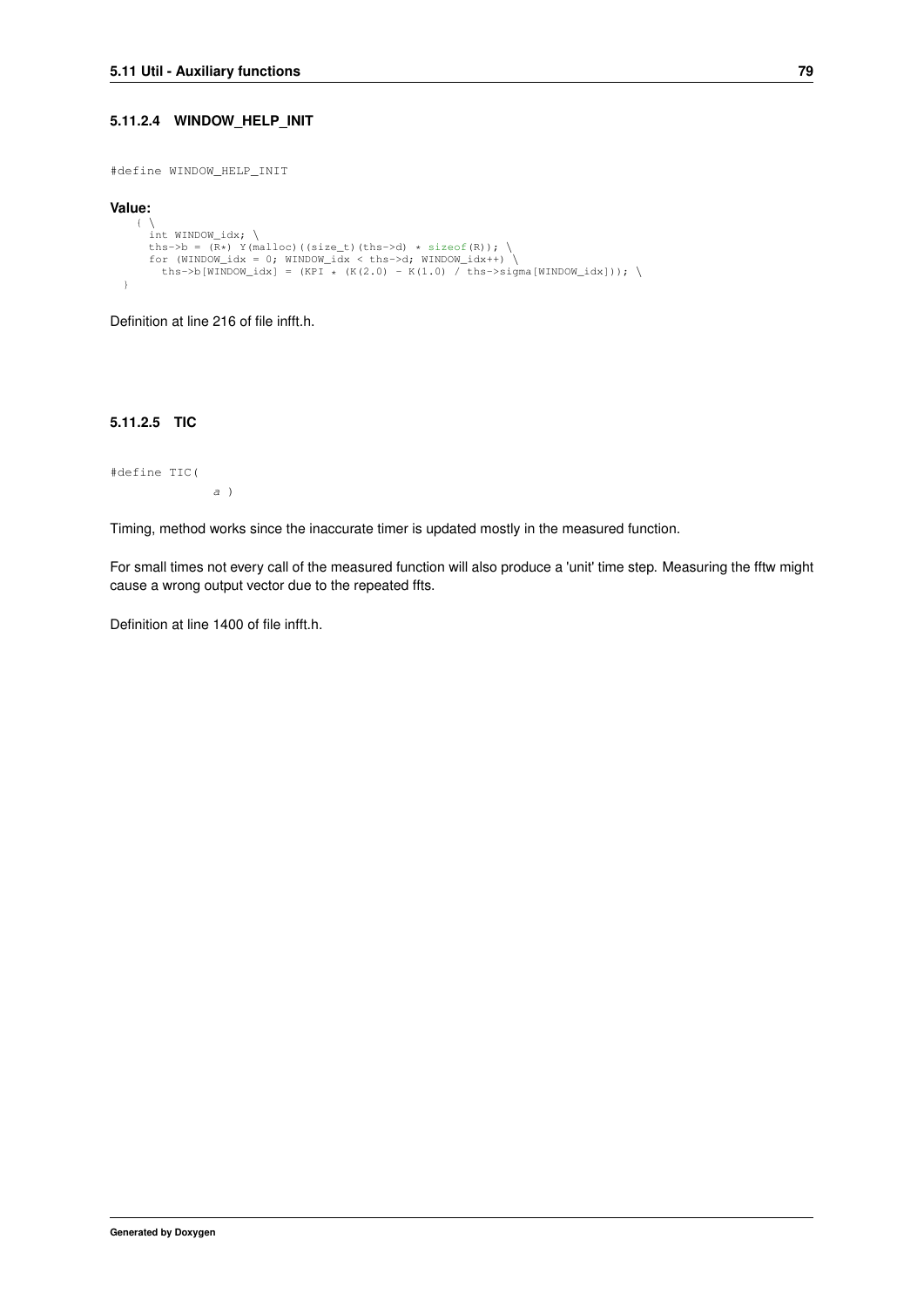# **5.12 Examples**

## **Modules**

• [Solver component](#page-94-0)

## **5.12.1 Detailed Description**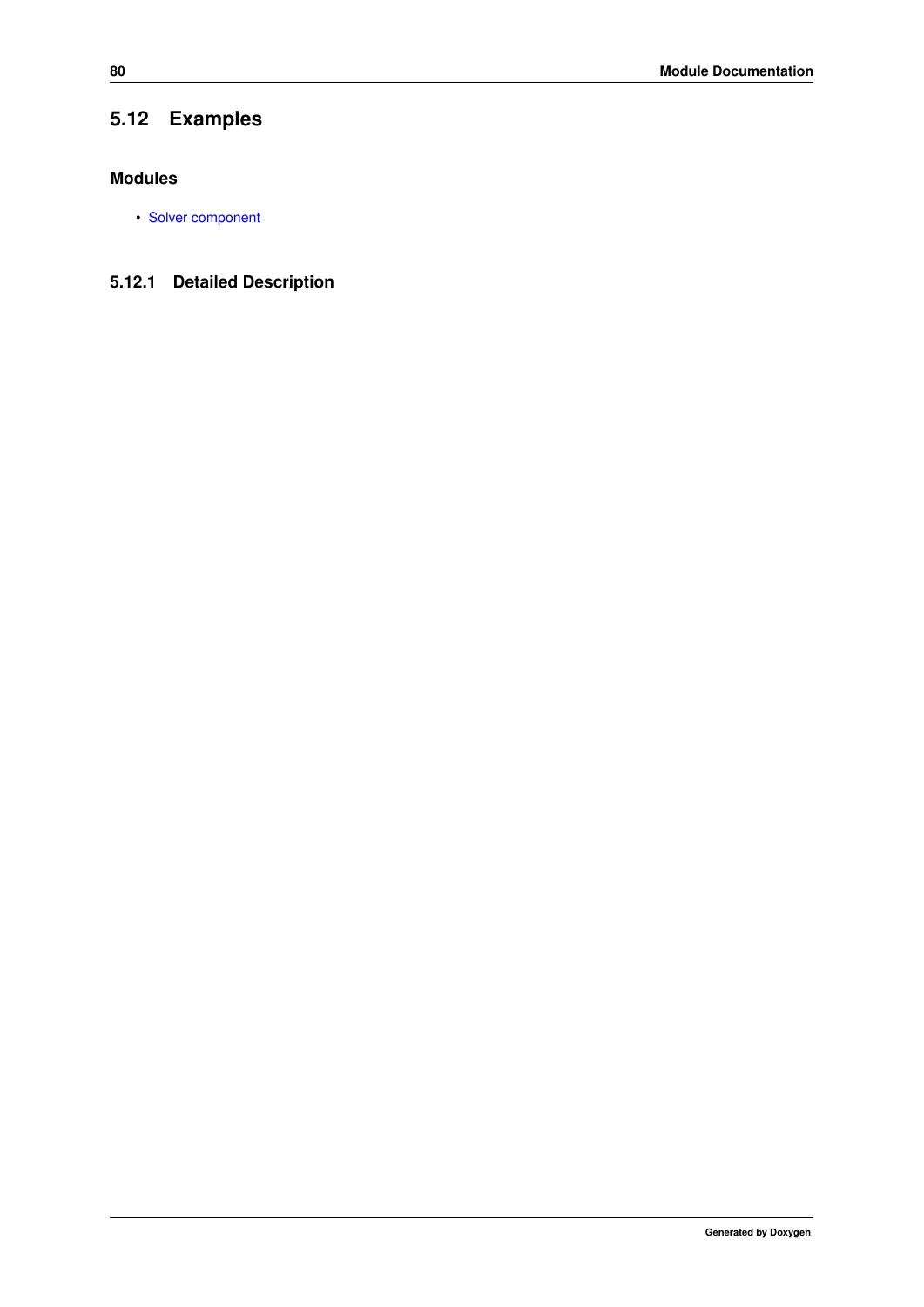# <span id="page-94-0"></span>**5.13 Solver component**

## **Modules**

• [Reconstruction of a glacier fromscattered data](#page-95-0)

## **5.13.1 Detailed Description**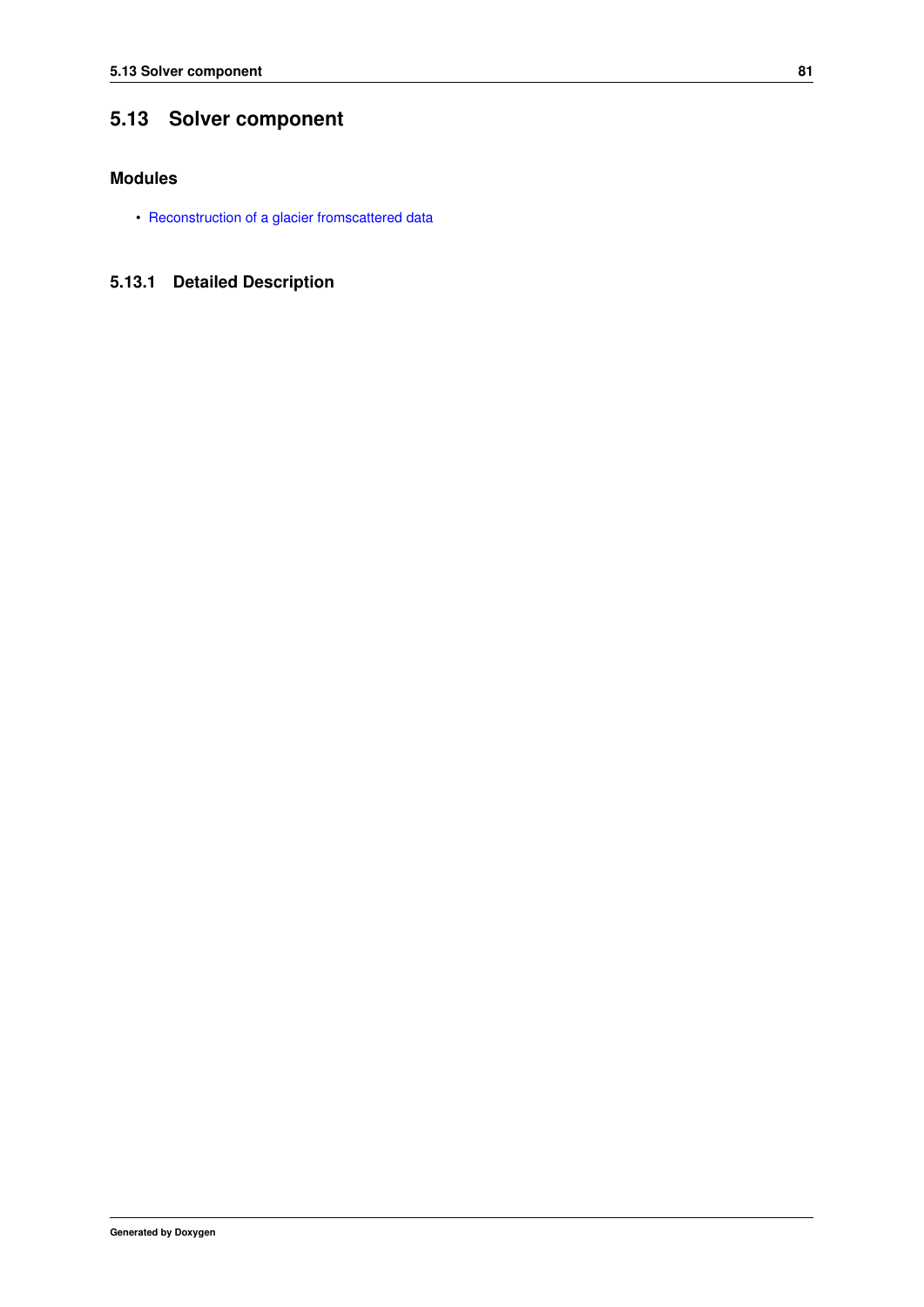# <span id="page-95-0"></span>**5.14 Reconstruction of a glacier fromscattered data**

## **Functions**

- <span id="page-95-1"></span>• static NFFT\_R [my\\_weight](#page-95-1) (NFFT\_R z, NFFT\_R a, NFFT\_R b, NFFT\_R c) *Generalised Sobolev weight.*
- <span id="page-95-2"></span>• static void [glacier](#page-95-2) (int N, int M)
	- *Reconstruction routine.*
- <span id="page-95-3"></span>• static void [glacier\\_cv](#page-95-3) (int N, int M, int M\_cv, unsigned solver\_flags) *Reconstruction routine with cross validation.*
- <span id="page-95-4"></span>• int [main](#page-95-4) (int argc, char ∗∗argv) *Main routine.*

## **5.14.1 Detailed Description**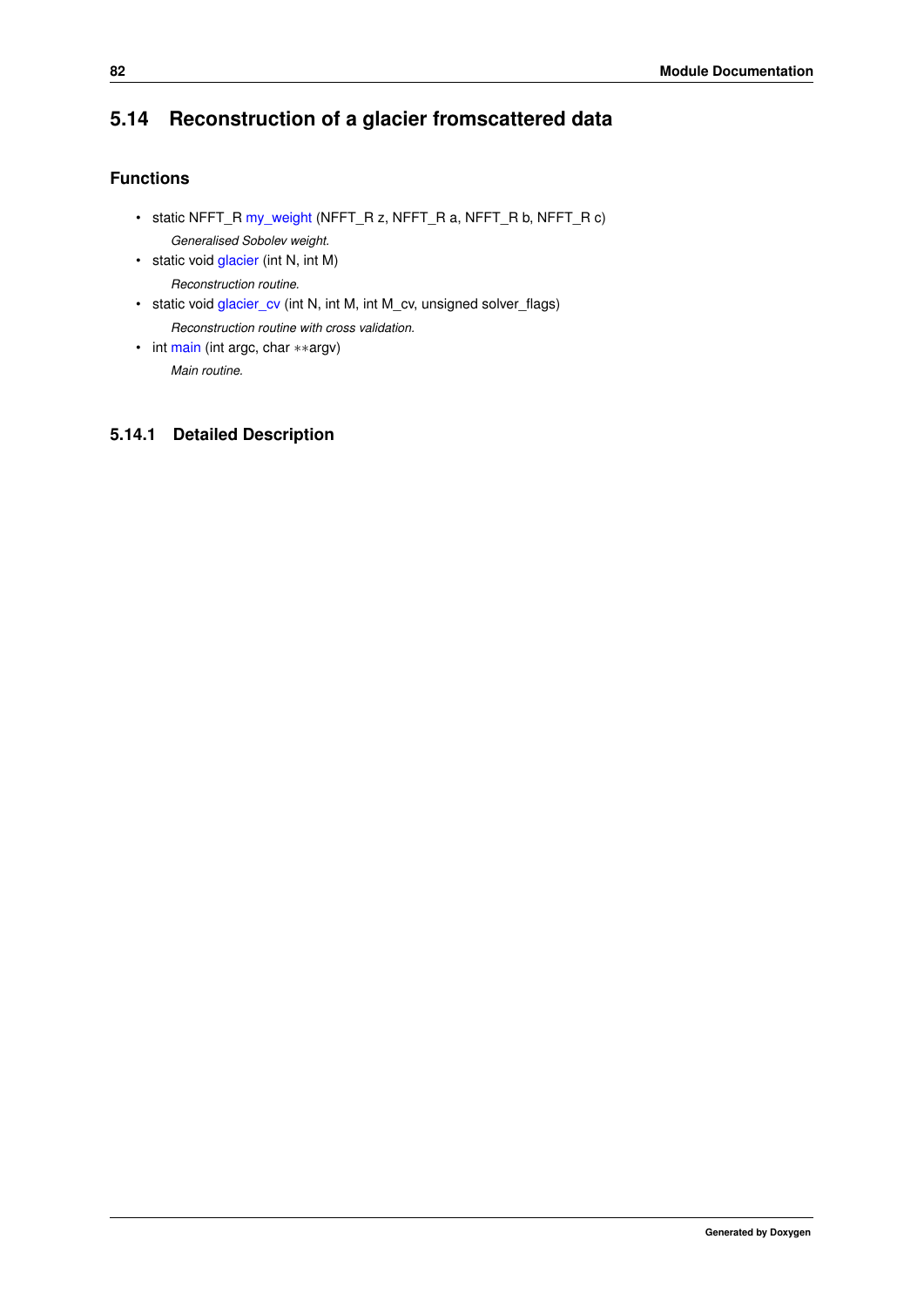# **5.15 Applications**

## **Modules**

- [Fast Gauss transfrom with complex parameter](#page-97-0)
- [Fast summation](#page-106-0)
	- *Direct and fast summation (convolution)*
- [Fast summation of radial functions on the sphere](#page-121-0)
- [Transforms in magnetic resonance imaging](#page-127-0)
- [Polar FFT](#page-143-0)
- [Fast evaluation of quadrature formulae on the sphere](#page-147-0)

## **5.15.1 Detailed Description**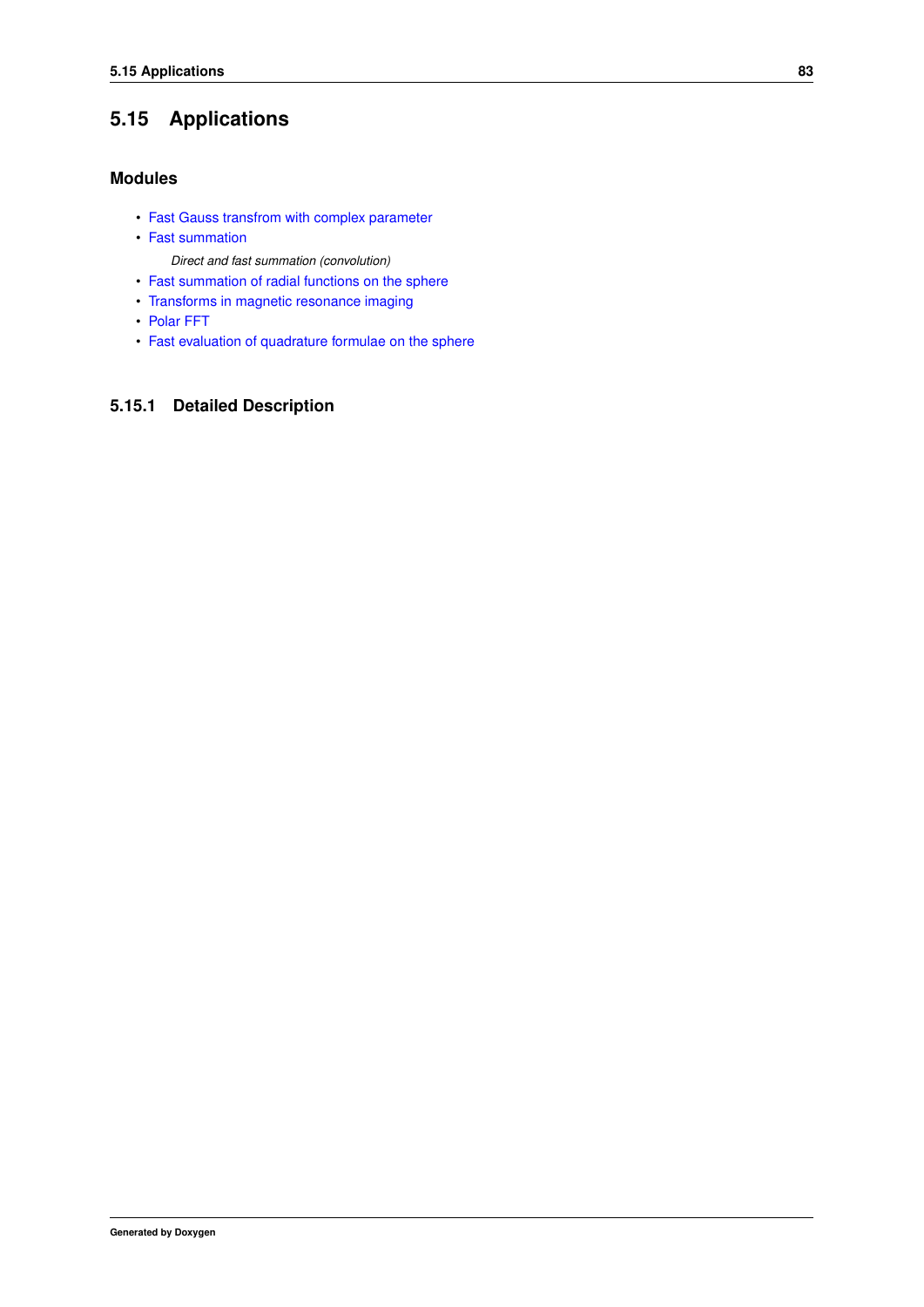## <span id="page-97-0"></span>**5.16 Fast Gauss transfrom with complex parameter**

## **Data Structures**

• struct [fgt\\_plan](#page-151-0)

*Structure for the Gauss transform.*

## **Macros**

- #define **NFFT\_PRECISION\_DOUBLE**
- $\cdot$  #define [DGT\\_PRE\\_CEXP](#page-98-0) (1U < < 0)

*If this flag is set, the whole matrix is precomputed and stored for the discrete Gauss transfrom.*

 $\cdot$  #define [FGT\\_NDFT](#page-99-0) (1U $<<$  1)

*If this flag is set, the fast Gauss transform uses the discrete instead of the fast Fourier transform.*

 $\cdot$  #define [FGT\\_APPROX\\_B](#page-99-1) (1U $<< 2$ )

*If this flag is set, the discrete Fourier coefficients of the uniformly sampled Gaussian are used instead of the sampled continuous Fourier transform.*

## **Functions**

- static void [dgt\\_trafo](#page-100-0) [\(fgt\\_plan](#page-151-0) ∗ths)
- *Executes the discrete Gauss transform.*
- static void [fgt\\_trafo](#page-100-1) [\(fgt\\_plan](#page-151-0) ∗ths)
	- *Executes the fast Gauss transform.*
- static void [fgt\\_init\\_guru](#page-100-2) [\(fgt\\_plan](#page-151-0) ∗ths, int N, int M, NFFT\_C sigma, int n, NFFT\_R p, int m, unsigned flags) *Initialisation of a transform plan, guru.*
- static void [fgt\\_init](#page-101-0) [\(fgt\\_plan](#page-151-0) ∗ths, int N, int M, NFFT\_C sigma, NFFT\_R eps)

*Initialisation of a transform plan, simple.*

• static void [fgt\\_init\\_node\\_dependent](#page-102-0) [\(fgt\\_plan](#page-151-0) ∗ths)

*Initialisation of a transform plan, depends on source and target nodes.*

• static void [fgt\\_finalize](#page-102-1) [\(fgt\\_plan](#page-151-0) ∗ths)

*Destroys the transform plan.*

• static void [fgt\\_test\\_init\\_rand](#page-102-2) [\(fgt\\_plan](#page-151-0) ∗ths)

*Random initialisation of a fgt plan.*

• static NFFT\_R [fgt\\_test\\_measure\\_time](#page-103-0) [\(fgt\\_plan](#page-151-0) ∗ths, unsigned dgt)

*Compares execution times for the fast and discrete Gauss transform.*

• static void [fgt\\_test\\_simple](#page-103-1) (int N, int M, NFFT\_C sigma, NFFT\_R eps)

*Simple example that computes fast and discrete Gauss transforms.*

• static void [fgt\\_test\\_andersson](#page-103-2) (void)

*Compares accuracy and execution time of the fast Gauss transform with increasing expansion degree.*

• static void [fgt\\_test\\_error](#page-104-0) (void)

*Compares accuracy of the fast Gauss transform with increasing expansion degree.*

• static void [fgt\\_test\\_error\\_p](#page-104-1) (void)

*Compares accuracy of the fast Gauss transform with increasing expansion degree and different periodisation lengths.*

• int [main](#page-104-2) (int argc, char ∗∗argv) *Different tests of the fast Gauss transform.*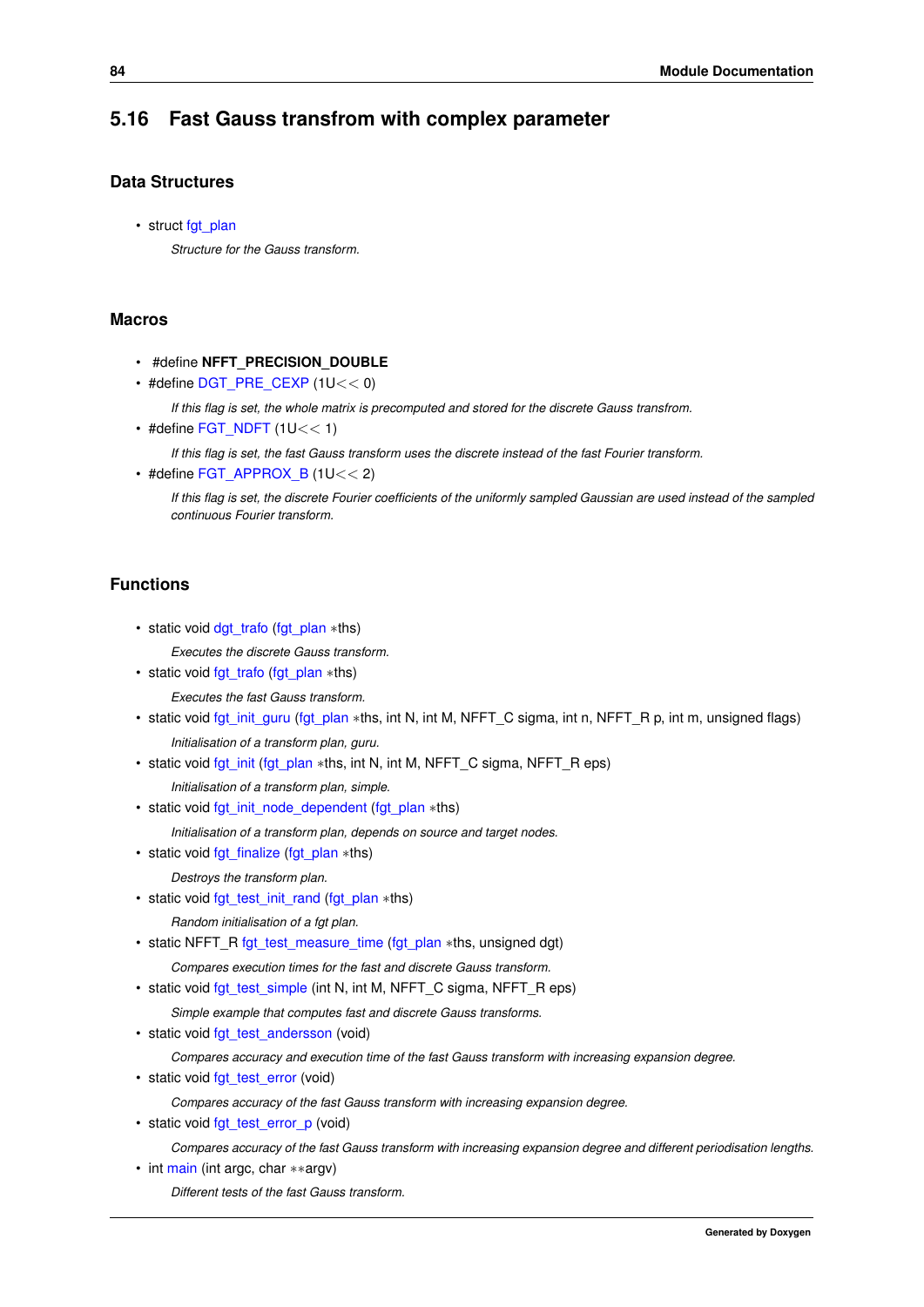## **Variables**

- <span id="page-98-1"></span>• int [fgt\\_plan::N](#page-98-1) *number of source nodes*
- <span id="page-98-2"></span>• int [fgt\\_plan::M](#page-98-2) *number of target nodes*
- <span id="page-98-3"></span>• NFFT C \* [fgt\\_plan::alpha](#page-98-3) *source coefficients*
- <span id="page-98-4"></span>• NFFT\_C ∗ [fgt\\_plan::f](#page-98-4) *target evaluations*
- <span id="page-98-5"></span>• unsigned [fgt\\_plan::flags](#page-98-5) *flags for precomputation and approximation type*
- <span id="page-98-6"></span>• NFFT C [fgt\\_plan::sigma](#page-98-6) *parameter of the Gaussian*
- <span id="page-98-7"></span>• NFFT\_R ∗ [fgt\\_plan::x](#page-98-7) *source nodes in*  $[-1/4, 1/4]$
- <span id="page-98-8"></span>• NFFT\_R ∗ [fgt\\_plan::y](#page-98-8) *target nodes in* [−1/4, 1/4]
- <span id="page-98-9"></span>• NFFT\_C ∗ [fgt\\_plan::pre\\_cexp](#page-98-9) *precomputed values for dgt*
- <span id="page-98-10"></span>• int [fgt\\_plan::n](#page-98-10) *expansion degree*
- <span id="page-98-11"></span>• NFFT\_R [fgt\\_plan::p](#page-98-11) *period, at least 1*
- <span id="page-98-12"></span>• NFFT\_C ∗ [fgt\\_plan::b](#page-98-12) *expansion coefficients*

## **5.16.1 Detailed Description**

## <span id="page-98-0"></span>**5.16.2 Macro Definition Documentation**

### **5.16.2.1 DGT\_PRE\_CEXP**

#define DGT\_PRE\_CEXP (1U<< 0)

If this flag is set, the whole matrix is precomputed and stored for the discrete Gauss transfrom.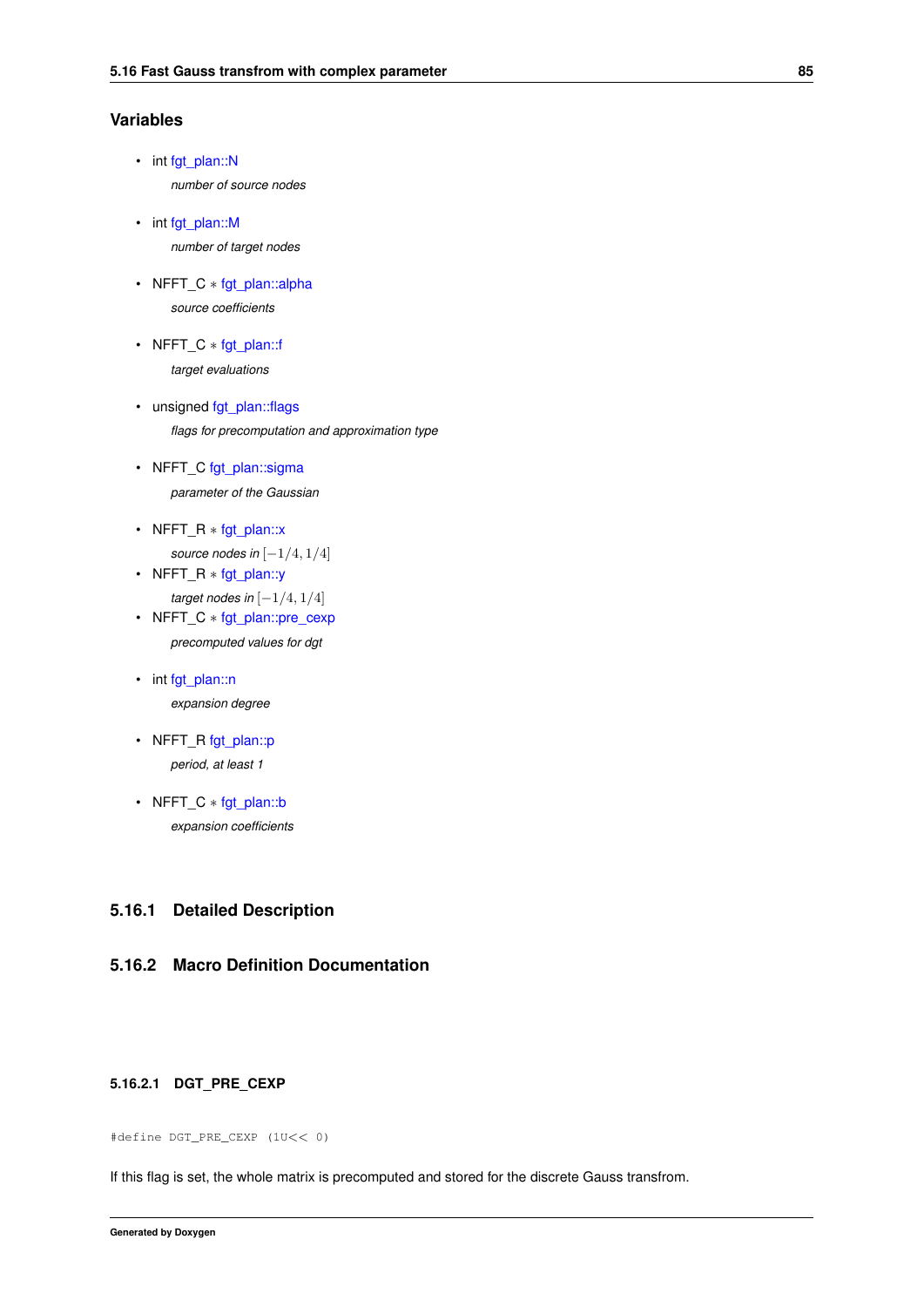**See also**

[fgt\\_init\\_node\\_dependent](#page-102-0) [fgt\\_init](#page-101-0)

**Author**

Stefan Kunis

<span id="page-99-0"></span>Definition at line 42 of file fastgauss.c.

#### **5.16.2.2 FGT\_NDFT**

#define FGT\_NDFT (1U<< 1)

If this flag is set, the fast Gauss transform uses the discrete instead of the fast Fourier transform.

**See also**

[fgt\\_init](#page-101-0) nfft\_trafo\_direct nfft\_trafo

**Author**

Stefan Kunis

<span id="page-99-1"></span>Definition at line 53 of file fastgauss.c.

#### **5.16.2.3 FGT\_APPROX\_B**

#define FGT\_APPROX\_B (1U<< 2)

If this flag is set, the discrete Fourier coefficients of the uniformly sampled Gaussian are used instead of the sampled continuous Fourier transform.

**See also**

[fgt\\_init](#page-101-0)

**Author**

Stefan Kunis

Definition at line 63 of file fastgauss.c.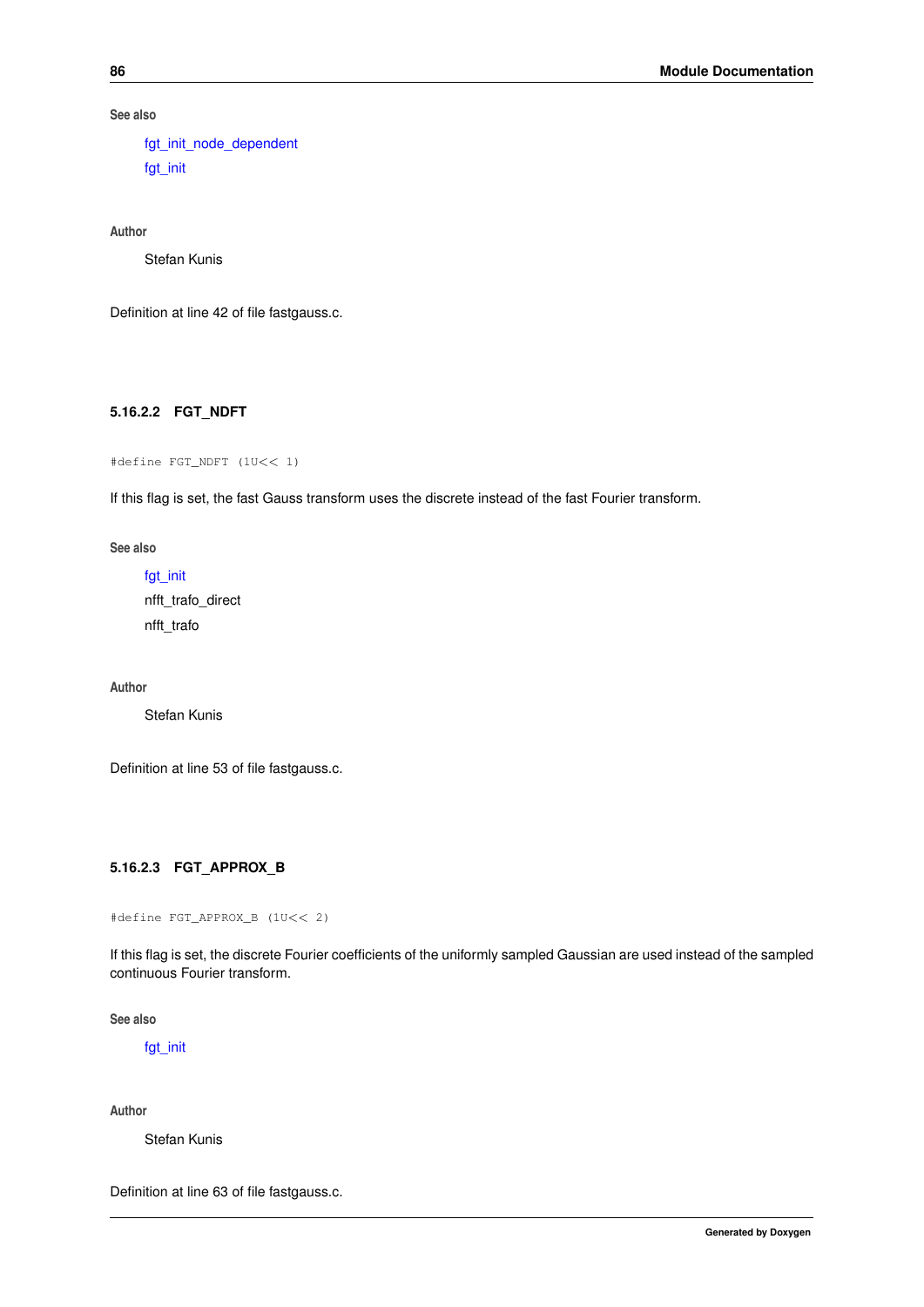## <span id="page-100-0"></span>**5.16.3 Function Documentation**

#### **5.16.3.1 dgt\_trafo()**

```
static void dgt_trafo (
            fgt_plan ∗ ths ) [static]
```
Executes the discrete Gauss transform.

• ths The pointer to a fgt plan

**Author**

Stefan Kunis

Definition at line 101 of file fastgauss.c.

<span id="page-100-1"></span>References fgt\_plan::alpha, DGT\_PRE\_CEXP, fgt\_plan::f, fgt\_plan::flags, fgt\_plan::M, fgt\_plan::N, fgt\_plan::pre\_← cexp, fgt\_plan::sigma, fgt\_plan::x, and fgt\_plan::y.

### **5.16.3.2 fgt\_trafo()**

```
static void fgt_trafo (
            fgt_plan ∗ ths ) [static]
```
Executes the fast Gauss transform.

• ths The pointer to a fgt plan

**Author**

Stefan Kunis

Definition at line 128 of file fastgauss.c.

<span id="page-100-2"></span>References FGT\_NDFT, and fgt\_plan::flags.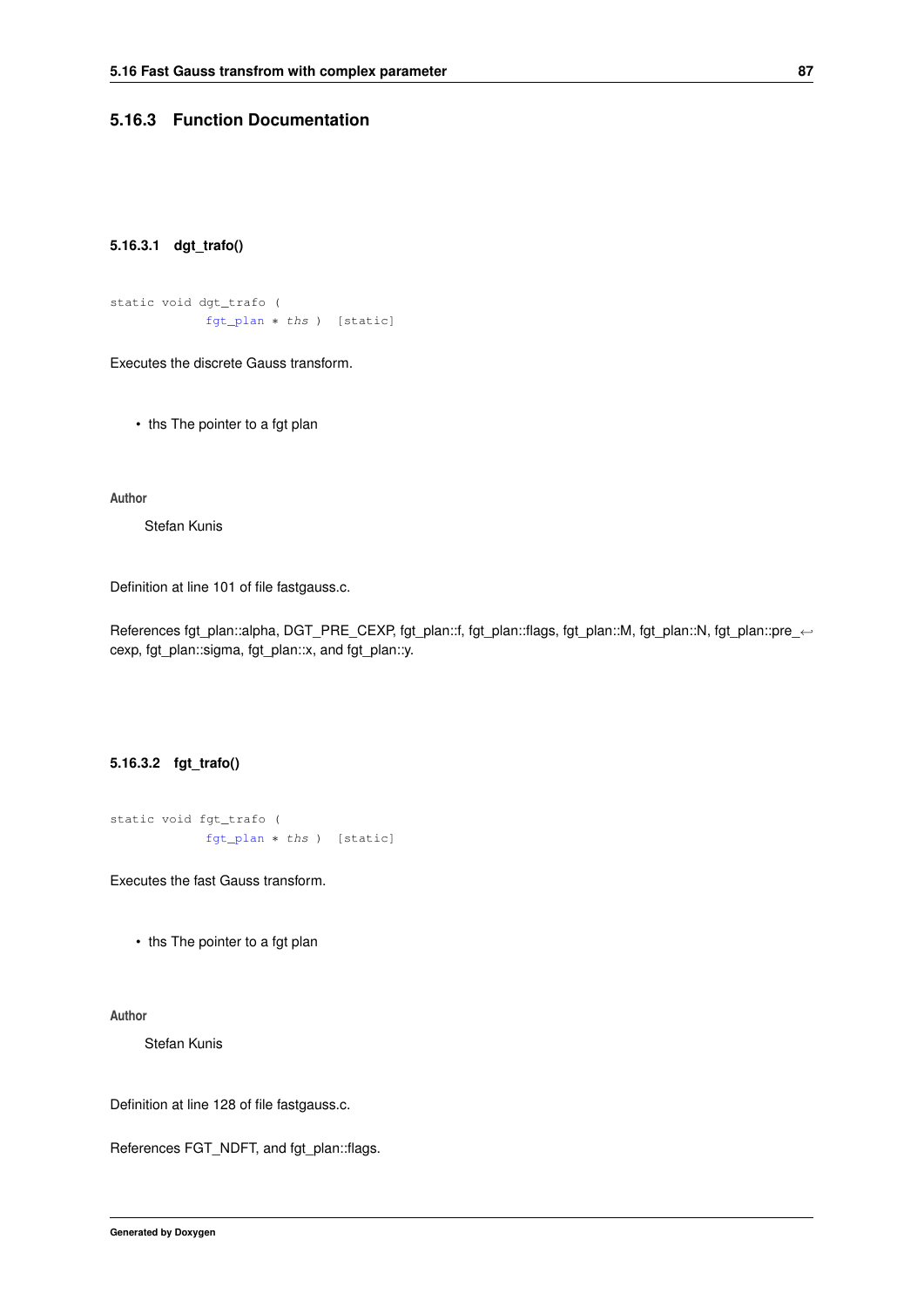#### **5.16.3.3 fgt\_init\_guru()**

```
static void fgt_init_guru (
            fgt plan * ths.
            int N,
            int M,
            NFFT_C sigma,
            int n,
            NFFT_R p,
             int m,
             unsigned flags ) [static]
```
Initialisation of a transform plan, guru.

- ths The pointer to a fpt plan
- N The number of source nodes
- M The number of target nodes
- sigma The parameter of the Gaussian
- n The polynomial expansion degree
- p the periodisation length, at least 1
- m The spatial cut-off of the nfft
- flags FGT flags to use

**Author**

Stefan Kunis

Definition at line 166 of file fastgauss.c.

<span id="page-101-0"></span>Referenced by fgt\_init().

## **5.16.3.4 fgt\_init()**

```
static void fgt_init (
            fgt_plan ∗ ths,
            int N,
            int M,
            NFFT C sigma,
            NFFT_R eps ) [static]
```
Initialisation of a transform plan, simple.

- ths The pointer to a fpt plan
- N The number of source nodes
- M The number of target nodes
- sigma The parameter of the Gaussian
- eps The target accuracy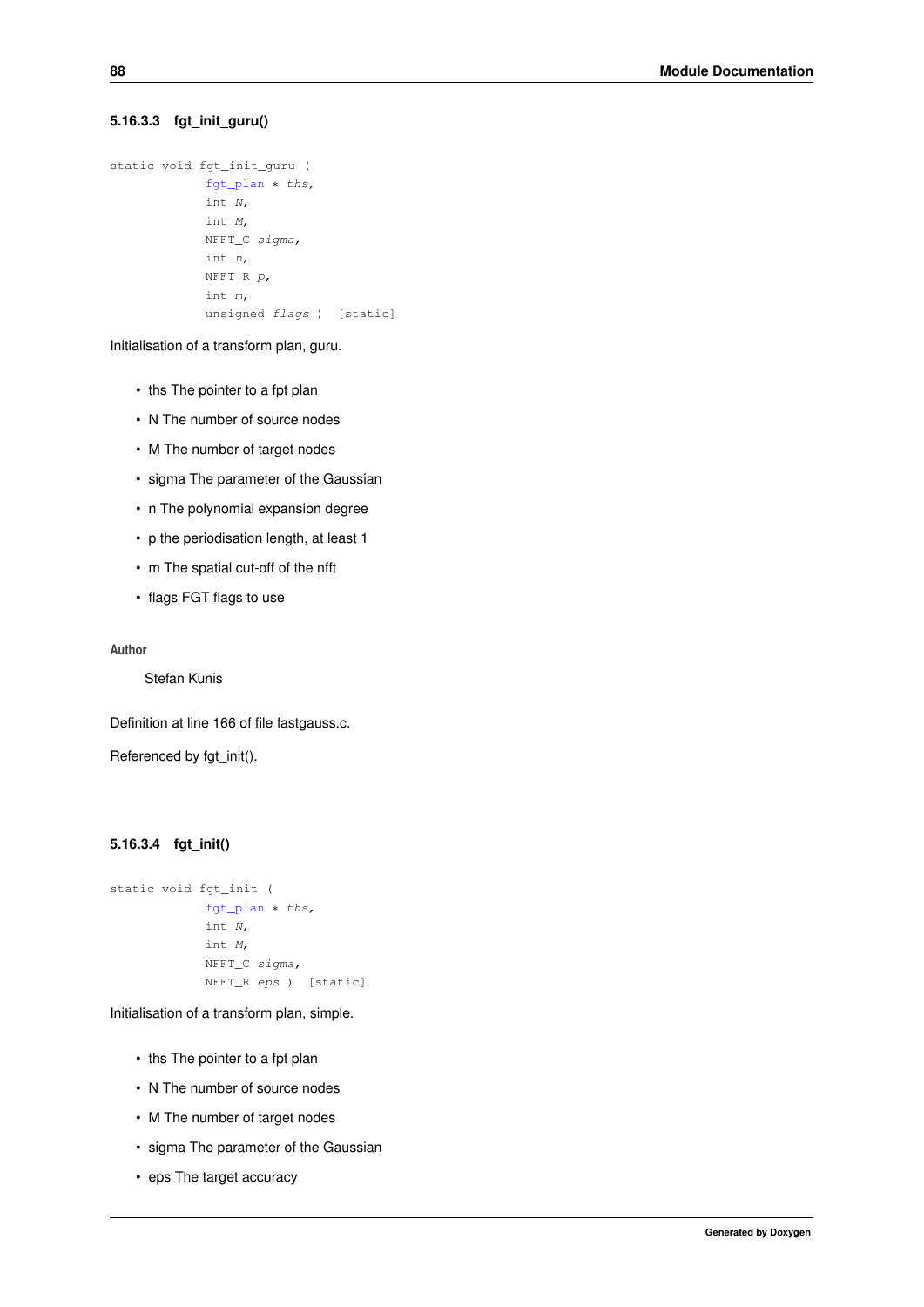**Author**

Stefan Kunis

Definition at line 240 of file fastgauss.c.

References DGT\_PRE\_CEXP, and fgt\_init\_guru().

<span id="page-102-0"></span>Referenced by fgt\_test\_simple().

#### **5.16.3.5 fgt\_init\_node\_dependent()**

```
static void fgt_init_node_dependent (
            fgt_plan ∗ ths ) [static]
```
Initialisation of a transform plan, depends on source and target nodes.

• ths The pointer to a fpt plan

**Author**

Stefan Kunis

Definition at line 261 of file fastgauss.c.

<span id="page-102-1"></span>References DGT\_PRE\_CEXP, fgt\_plan::flags, and fgt\_plan::pre\_cexp.

#### **5.16.3.6 fgt\_finalize()**

```
static void fgt_finalize (
            fgt_plan ∗ ths ) [static]
```
Destroys the transform plan.

• ths The pointer to the fgt plan

**Author**

Stefan Kunis

<span id="page-102-2"></span>Definition at line 292 of file fastgauss.c.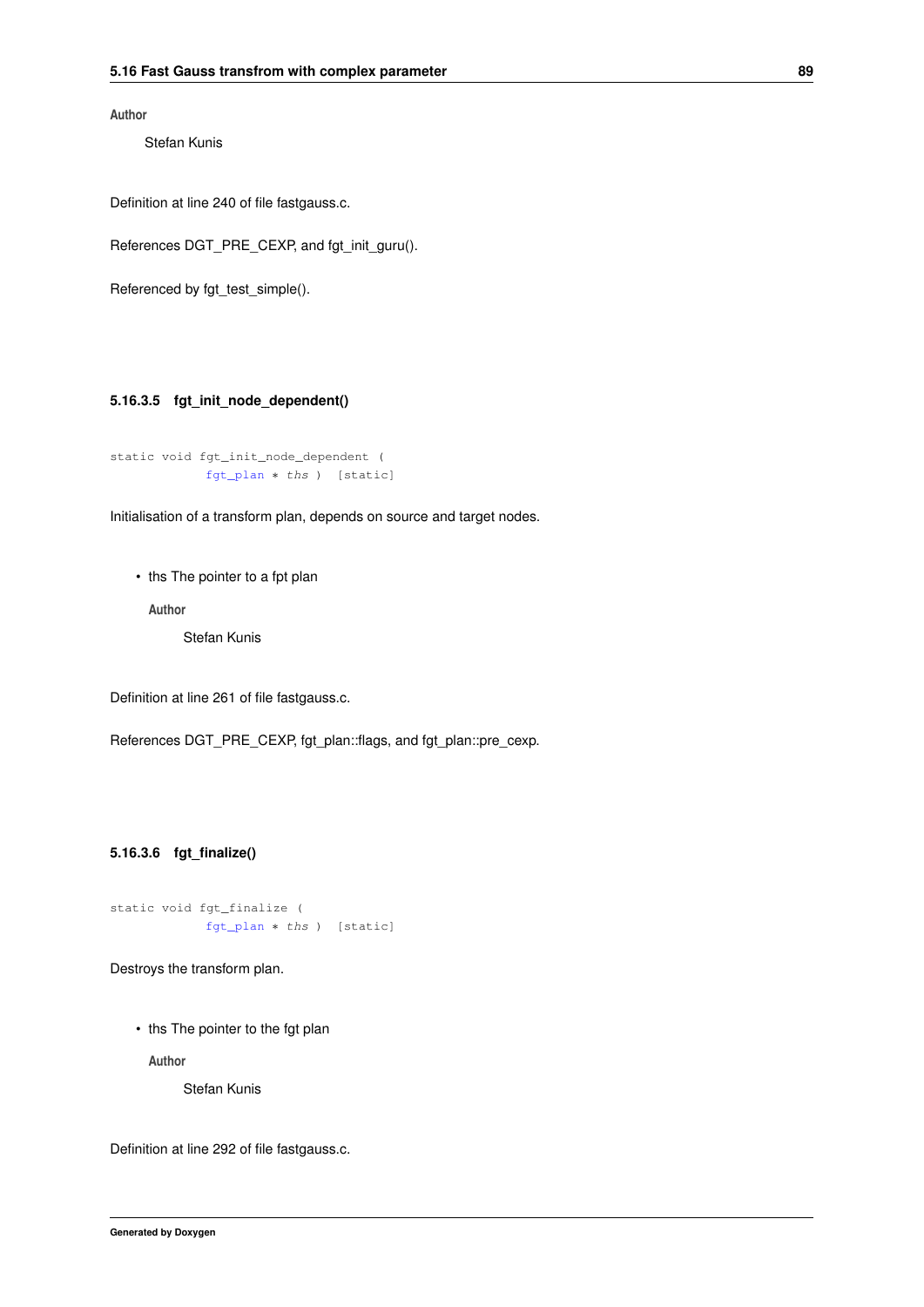#### **5.16.3.7 fgt\_test\_init\_rand()**

```
static void fgt_test_init_rand (
            fgt_plan ∗ ths ) [static]
```
Random initialisation of a fgt plan.

• ths The pointer to the fgt plan

**Author**

Stefan Kunis

Definition at line 315 of file fastgauss.c.

<span id="page-103-0"></span>References fgt\_plan::N, and fgt\_plan::x.

#### **5.16.3.8 fgt\_test\_measure\_time()**

```
static NFFT_R fgt_test_measure_time (
            fgt_plan ∗ ths,
            unsigned dgt ) [static]
```
Compares execution times for the fast and discrete Gauss transform.

- ths The pointer to the fgt plan
- dgt If this parameter is set dgt trafo is called as well

**Author**

Stefan Kunis

<span id="page-103-1"></span>Definition at line 338 of file fastgauss.c.

## **5.16.3.9 fgt\_test\_simple()**

```
static void fgt_test_simple (
            int N,
            int M,
             NFFT_C sigma,
             NFFT_R eps ) [static]
```
Simple example that computes fast and discrete Gauss transforms.

- ths The pointer to the fgt plan
- sigma The parameter of the Gaussian
- eps The target accuracy

#### **Author**

Stefan Kunis

Definition at line 373 of file fastgauss.c.

References fgt\_init().

<span id="page-103-2"></span>Referenced by main().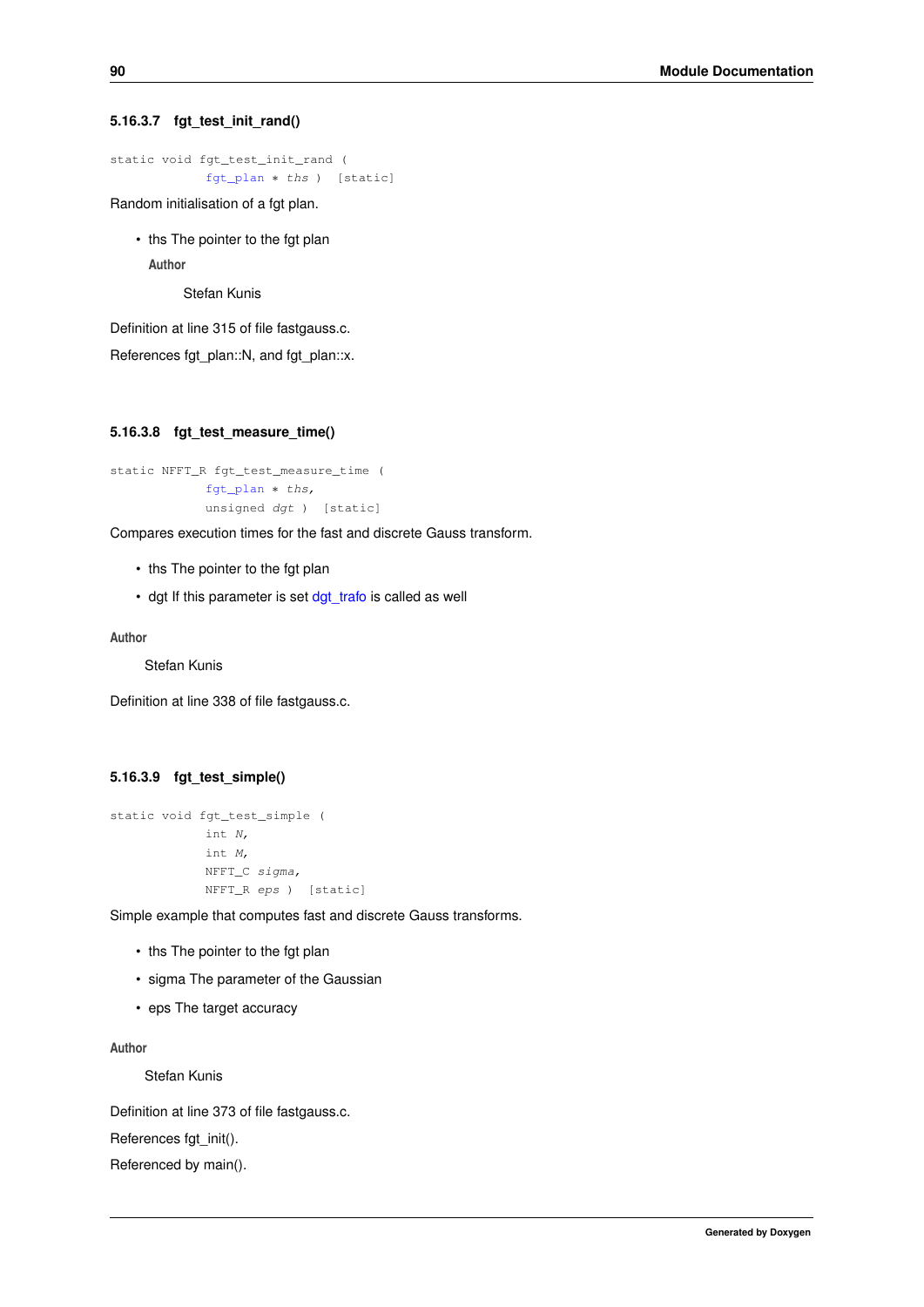#### **5.16.3.10 fgt\_test\_andersson()**

```
static void fgt_test_andersson (
           void ) [static]
```
Compares accuracy and execution time of the fast Gauss transform with increasing expansion degree.

Similar to the test in F. Andersson and G. Beylkin. The fast Gauss transform with complex parameters. J. Comput. Physics 203 (2005) 274-286

**Author**

Stefan Kunis

Definition at line 409 of file fastgauss.c.

<span id="page-104-0"></span>Referenced by main().

#### **5.16.3.11 fgt\_test\_error()**

```
static void fgt_test_error (
            void ) [static]
```
Compares accuracy of the fast Gauss transform with increasing expansion degree.

**Author**

Stefan Kunis

Definition at line 475 of file fastgauss.c.

<span id="page-104-1"></span>Referenced by main().

#### **5.16.3.12 fgt\_test\_error\_p()**

```
static void fgt_test_error_p (
           void ) [static]
```
Compares accuracy of the fast Gauss transform with increasing expansion degree and different periodisation lengths.

**Author**

Stefan Kunis

Definition at line 527 of file fastgauss.c.

<span id="page-104-2"></span>Referenced by main().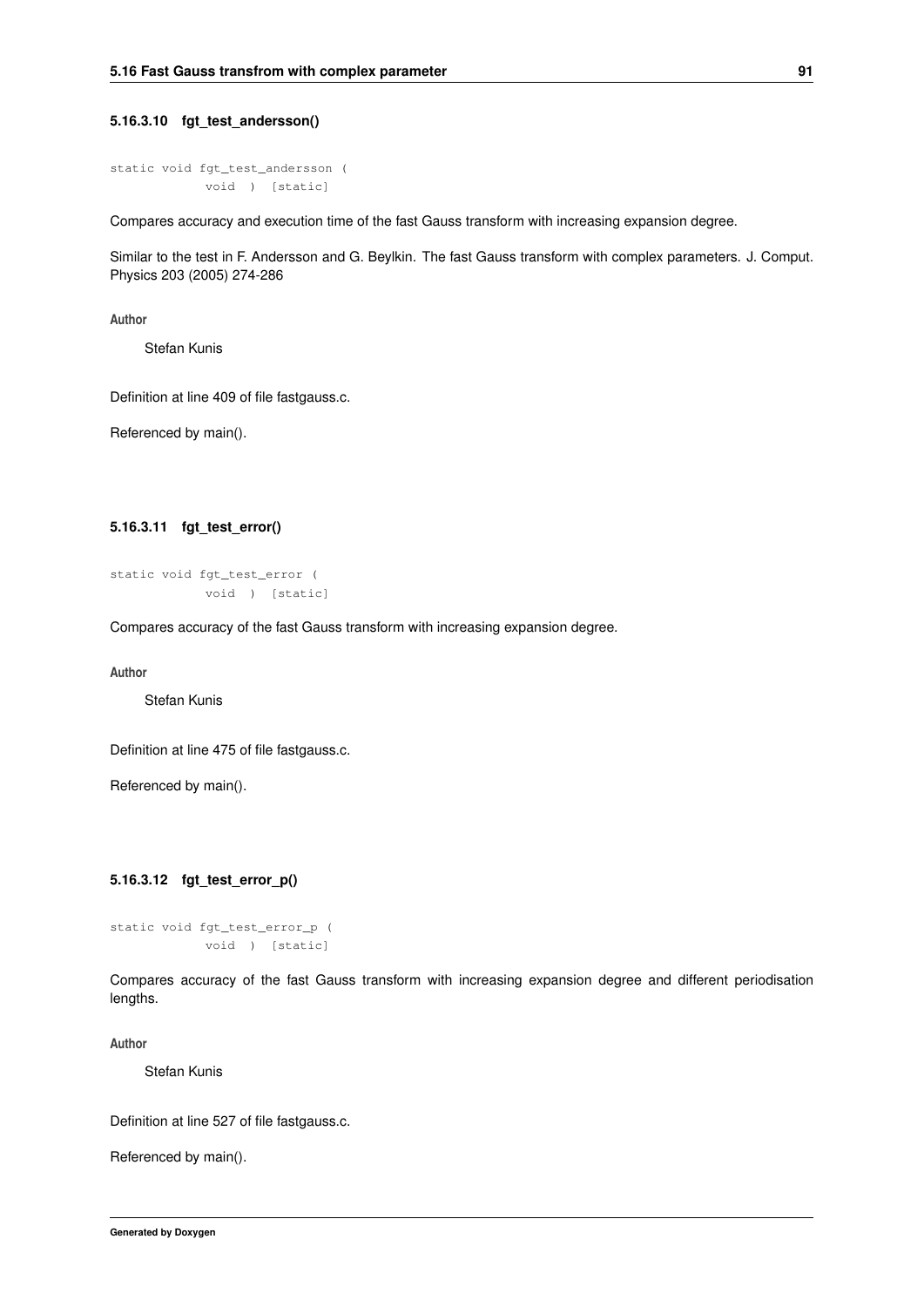## **5.16.3.13 main()**

```
int main (
            int argc,
            char ∗∗ argv )
```
Different tests of the fast Gauss transform.

**Author**

Stefan Kunis

Definition at line 576 of file fastgauss.c.

References fgt\_test\_andersson(), fgt\_test\_error(), fgt\_test\_error\_p(), and fgt\_test\_simple().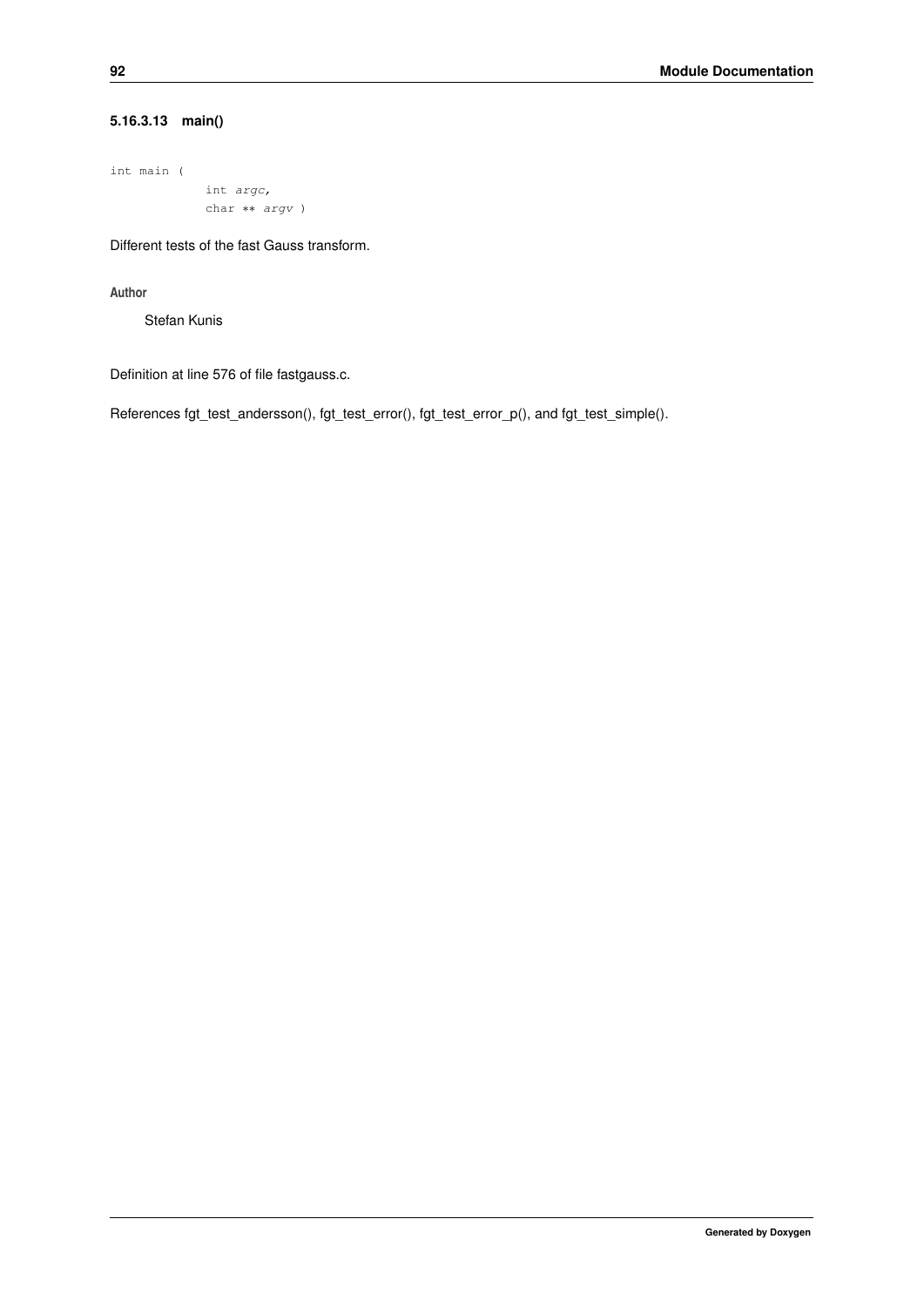## <span id="page-106-0"></span>**5.17 Fast summation**

Direct and fast summation (convolution)

### **Modules**

- [fastsum\\_matlab](#page-119-0)
- [fastsum\\_test](#page-120-0)

### **Data Structures**

• struct fastsum\_plan *plan for fast summation algorithm*

#### **Macros**

- #define [X\(](#page-109-0)name) NFFT(name) *Include header for C99 complex datatype.*
- #define **NF\_KUB**
- <span id="page-106-1"></span>• #define [EXACT\\_NEARFIELD](#page-106-1) (1U<< 0) *Constant symbols.*
- #define **NEARFIELD BOXES** (1U<< 1)
- <span id="page-106-2"></span>• #define [STORE\\_PERMUTATION\\_X\\_ALPHA](#page-106-2) (1U<< 2) *If this flag is set, and eps\_I* > *0.0 and NEARFIELD\_BOXES is not set, then the vector permutation\_x\_alpha is stored.*

## **Typedefs**

- typedef C(∗ **kernel**) (R, int, const R ∗)
- <span id="page-106-3"></span>• typedef struct [fastsum\\_plan\\_](#page-150-0) [fastsum\\_plan](#page-106-3) *plan for fast summation algorithm*

#### **Functions**

<span id="page-106-4"></span> $\cdot$  static int max  $i$  (int a, int b)

*max*

<span id="page-106-5"></span>• static R  $fak$  (int n)

<span id="page-106-6"></span>*factorial*

- static R [binom](#page-106-6) (int n, int m) *binomial coefficient*
- <span id="page-106-7"></span>• static R [BasisPoly](#page-106-7) (int m, int r, R xx)

*basis polynomial for regularized kernel*

- <span id="page-106-8"></span>• C [regkern](#page-106-8) (kernel k, R xx, int p, const R ∗param, R a, R b) *regularized kernel with K\_I arbitrary and K\_B smooth to zero*
- <span id="page-106-9"></span>• static C [regkern1](#page-106-9) (kernel k, R xx, int p, const R ∗param, R a, R b) *regularized kernel with K\_I arbitrary and K\_B periodized (used in 1D)*
- static C [regkern3](#page-110-0) (kernel k, R xx, int p, const R ∗param, R a, R b) *regularized kernel for even kernels with K\_I even and K\_B mirrored*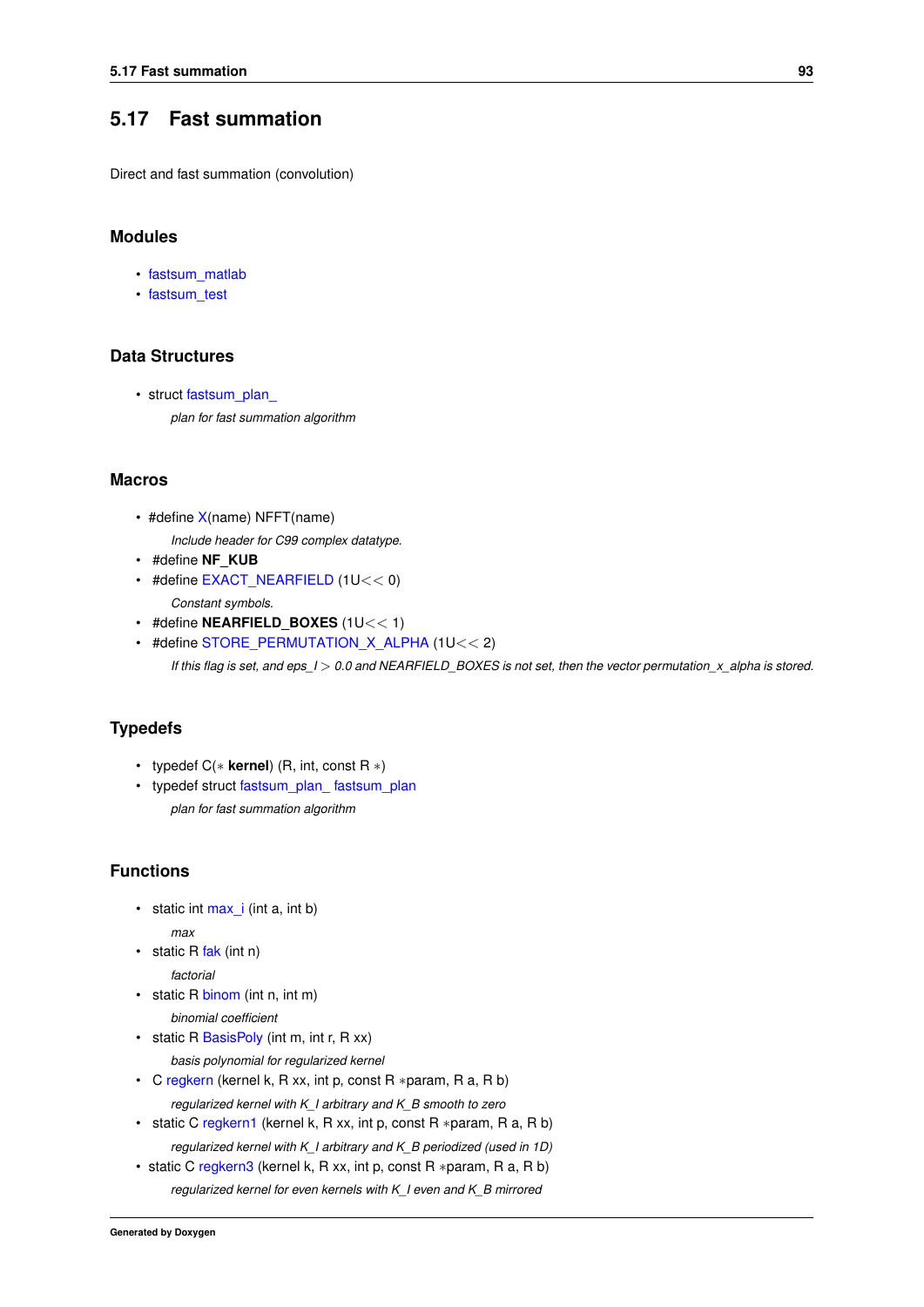- C [kubintkern](#page-110-1) (const R x, const C ∗Add, const int Ad, const R a)
	- *linear spline interpolation in near field with even kernels*
- <span id="page-107-0"></span>• static C [kubintkern1](#page-107-0) (const R x, const C ∗Add, const int Ad, const R a)
	- *cubic spline interpolation in near field with arbitrary kernels*
- <span id="page-107-1"></span>• static void [quicksort](#page-107-1) (int d, int t, R \*x, C \*alpha, int \*permutation x alpha, int N) *quicksort algorithm for source knots and associated coefficients*
- <span id="page-107-2"></span>• static void [BuildBox](#page-107-2) [\(fastsum\\_plan](#page-106-3) ∗ths)
	- *initialize box-based search data structures*
- <span id="page-107-3"></span>• static C [calc\\_SearchBox](#page-107-3) (int d, R ∗y, R ∗x, C ∗alpha, int start, int end\_lt, const C ∗Add, const int Ad, int p, R a, const kernel k, const R ∗param, const unsigned flags)
	- *inner computation function for box-based near field correction*
- <span id="page-107-4"></span>• static C [SearchBox](#page-107-4) (R ∗y, [fastsum\\_plan](#page-106-3) ∗ths)

*box-based near field correction*

- <span id="page-107-5"></span>• static void [BuildTree](#page-107-5) (int d, int t, R  $*x$ , C  $*$ alpha, int  $*$ permutation  $x$  alpha, int N)
	- *recursive sort of source knots dimension by dimension to get tree structure*
- <span id="page-107-6"></span>• static C [SearchTree](#page-107-6) (const int d, const int t, const R ∗x, const C ∗alpha, const R ∗xmin, const R ∗xmax, const int N, const kernel k, const R ∗param, const int Ad, const C ∗Add, const int p, const unsigned flags)
	- *fast search in tree of source knots for near field computation*
- static void **fastsum\_precompute\_kernel** [\(fastsum\\_plan](#page-106-3) ∗ths)
- void [fastsum\\_init\\_guru\\_kernel](#page-110-2) [\(fastsum\\_plan](#page-106-3) ∗ths, int d, kernel k, R ∗param, unsigned flags, int nn, int p, R eps\_I, R eps\_B)
	- *initialize node independent part of fast summation plan*
- void [fastsum\\_init\\_guru\\_source\\_nodes](#page-111-0) [\(fastsum\\_plan](#page-106-3) ∗ths, int N\_total, int nn\_oversampled, int m) *initialize source nodes dependent part of fast summation plan*
- void [fastsum\\_init\\_guru\\_target\\_nodes](#page-111-1) [\(fastsum\\_plan](#page-106-3) ∗ths, int M\_total, int nn\_oversampled, int m) *initialize target nodes dependent part of fast summation plan*
- void [fastsum\\_init\\_guru](#page-112-0) [\(fastsum\\_plan](#page-106-3) ∗ths, int d, int N\_total, int M\_total, kernel k, R ∗param, unsigned flags, int nn, int m, int p, R eps I, R eps B)
	- *initialization of fastsum plan*
- void [fastsum\\_finalize\\_source\\_nodes](#page-112-1) [\(fastsum\\_plan](#page-106-3) ∗ths)

*finalization of fastsum plan*

• void [fastsum\\_finalize\\_target\\_nodes](#page-113-0) [\(fastsum\\_plan](#page-106-3) ∗ths)

*finalization of fastsum plan*

- void [fastsum\\_finalize\\_kernel](#page-113-1) [\(fastsum\\_plan](#page-106-3) ∗ths)
	- *finalization of fastsum plan*
- void [fastsum\\_finalize](#page-114-0) [\(fastsum\\_plan](#page-106-3) ∗ths)

#### *finalization of fastsum plan*

• void [fastsum\\_exact](#page-114-1) [\(fastsum\\_plan](#page-106-3) ∗ths)

*direct computation of sums*

• void [fastsum\\_precompute\\_source\\_nodes](#page-114-2) [\(fastsum\\_plan](#page-106-3) ∗ths)

*precomputation for fastsum*

• void [fastsum\\_precompute\\_target\\_nodes](#page-116-0) [\(fastsum\\_plan](#page-106-3) ∗ths)

*precomputation for fastsum*

• void [fastsum\\_precompute](#page-116-1) [\(fastsum\\_plan](#page-106-3) ∗ths)

*precomputation for fastsum*

• void [fastsum\\_trafo](#page-116-2) [\(fastsum\\_plan](#page-106-3) ∗ths)

*fast NFFT-based summation*

<span id="page-107-7"></span>• [fastsum\\_plan\\_::NFFT](#page-107-7) (plan) mv1

*source nfft plan*

• **fastsum\_plan** ::FFTW (plan) fft\_plan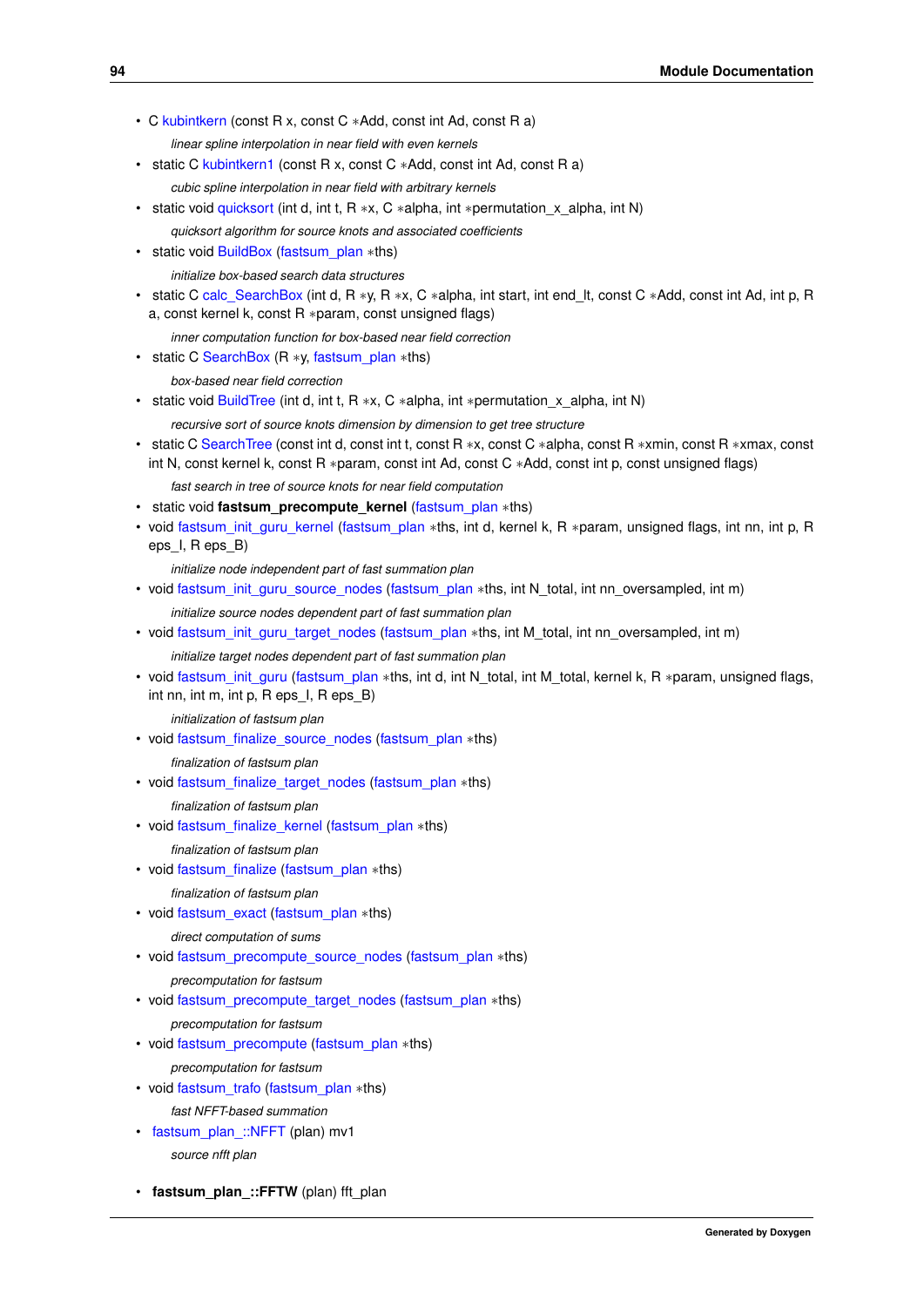- <span id="page-108-0"></span>• C [gaussian](#page-108-0) (R x, int der, const R ∗param) *K(x)=exp(-x*<sup>∧</sup> *2/c*<sup>∧</sup> *2)*
- <span id="page-108-1"></span>• C [multiquadric](#page-108-1) (R x, int der, const R ∗param) *K(x)=sqrt(x*<sup>∧</sup> *2+c*<sup>∧</sup> *2)*
- <span id="page-108-2"></span>• C [inverse\\_multiquadric](#page-108-2) (R x, int der, const R ∗param) *K(x)=1/sqrt(x*<sup>∧</sup> *2+c*<sup>∧</sup> *2)*
- <span id="page-108-3"></span>• C [logarithm](#page-108-3) (R x, int der, const R ∗param)  $K(x)=log |x|$ .
- <span id="page-108-4"></span>• C [thinplate\\_spline](#page-108-4) (R x, int der, const R ∗param)  $K(x) = x^2 \log |x|$ .
- <span id="page-108-5"></span>• C [one\\_over\\_square](#page-108-5) (R x, int der, const R ∗param)  $K(x) = 1/x^{2}$ .
- <span id="page-108-6"></span>• C [one\\_over\\_modulus](#page-108-6) (R x, int der, const R ∗param)  $K(x) = 1/x$ .
- <span id="page-108-7"></span>• C [one\\_over\\_x](#page-108-7) (R x, int der, const R ∗param) *K(x) = 1/x.*
- <span id="page-108-8"></span>• C [inverse\\_multiquadric3](#page-108-8) (R x, int der, const R ∗param)  $K(x) = 1/\sqrt{\frac{2}{c^2-1}}$
- <span id="page-108-9"></span>• C [sinc\\_kernel](#page-108-9) (R x, int der, const R ∗param)  $K(x) = \frac{\sin(cx)}{x}$ .
- <span id="page-108-10"></span>• C [cosc](#page-108-10) (R x, int der, const R ∗param)  $K(x) = \cos(cx)/x$ .
- <span id="page-108-11"></span>• C [kcot](#page-108-11) (R x, int der, const R ∗param)

```
K(x) = cot(cx)
```
- <span id="page-108-12"></span>• C [one\\_over\\_cube](#page-108-12) (R x, int der, const R ∗param)  $K(x) = 1/x^3$ .
- <span id="page-108-13"></span>• C [log\\_sin](#page-108-13) (R x, int der, const R ∗param) *K(x) = log(*|*sin(cx)*|*)*
- <span id="page-108-14"></span>• C [laplacian\\_rbf](#page-108-14) (R x, int der, const R ∗param) *K(x) = exp(-*|*x*|*/c)*

### **Variables**

- int fastsum\_plan ::d *api*
- <span id="page-108-15"></span>• int fastsum\_plan ::N\_total *number of source knots*
- <span id="page-108-16"></span>• int fastsum\_plan ::M\_total *number of target knots*
- <span id="page-108-17"></span>• C ∗ [fastsum\\_plan\\_::alpha](#page-108-17) *source coefficients*
- <span id="page-108-18"></span>• C ∗ [fastsum\\_plan\\_::f](#page-108-18) *target evaluations*
- <span id="page-108-19"></span>• R ∗ [fastsum\\_plan\\_::x](#page-108-19) *source knots in d-ball with radius 1/4-eps\_b/2*
- <span id="page-108-20"></span>• R ∗ [fastsum\\_plan\\_::y](#page-108-20) *target knots in d-ball with radius 1/4-eps\_b/2*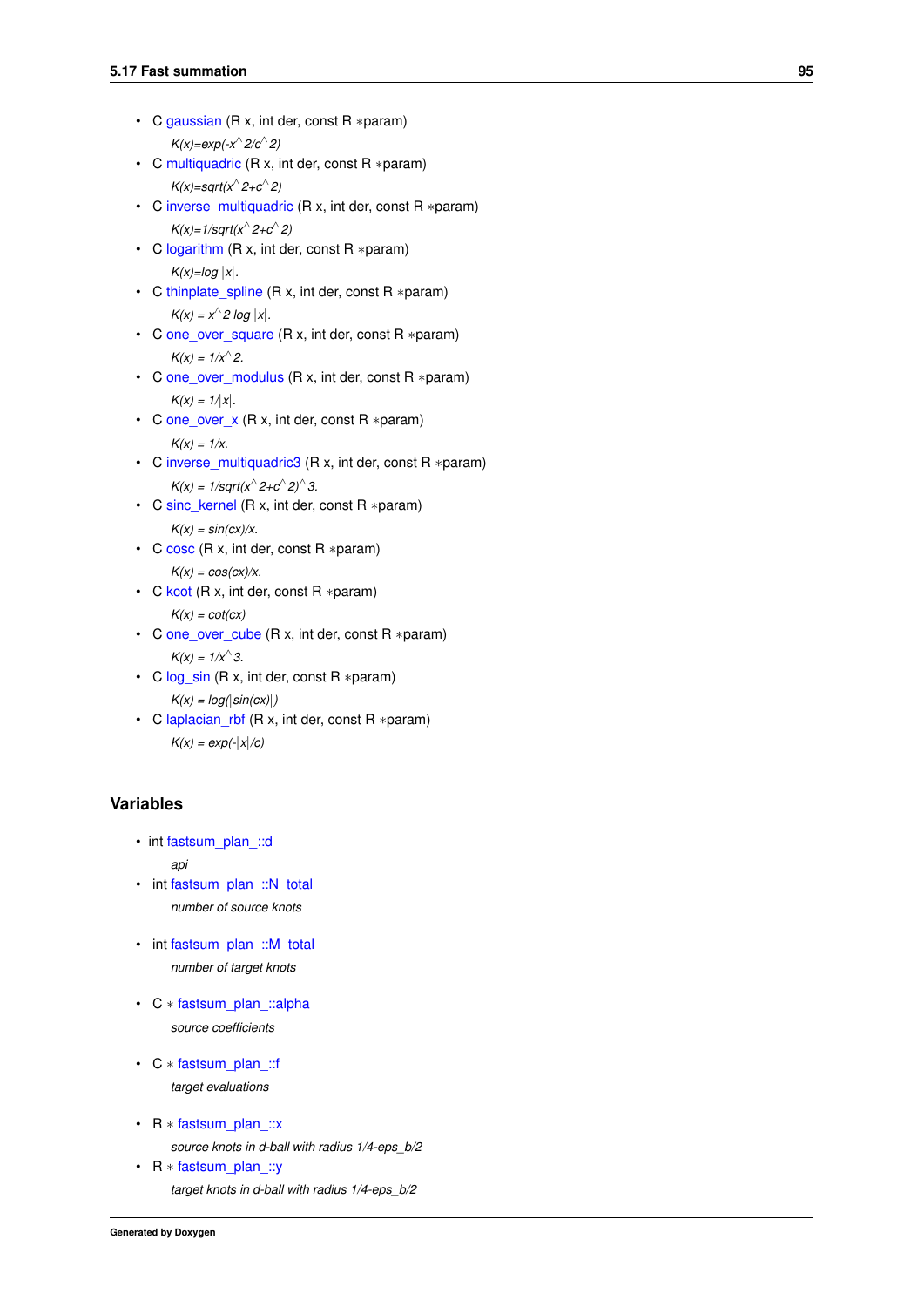- <span id="page-109-0"></span>• kernel [fastsum\\_plan\\_::k](#page-109-0) *kernel function*
- <span id="page-109-1"></span>• R ∗ [fastsum\\_plan\\_::kernel\\_param](#page-109-1) *parameters for kernel function*
- unsigned [fastsum\\_plan\\_::flags](#page-117-1)

*flags precomp.*

- C ∗ [fastsum\\_plan\\_::pre\\_K](#page-117-2) *internal*
- int [fastsum\\_plan\\_::n](#page-118-0)

*FS\_\_ - fast summation.*

<span id="page-109-2"></span>• C ∗ [fastsum\\_plan\\_::b](#page-109-2)

*expansion coefficients*

<span id="page-109-3"></span>• C ∗ [fastsum\\_plan\\_::f\\_hat](#page-109-3)

*Fourier coefficients of nfft plans.*

- <span id="page-109-4"></span>• int fastsum\_plan ::p *degree of smoothness of regularization*
- <span id="page-109-5"></span>• R [fastsum\\_plan\\_::eps\\_I](#page-109-5) *inner boundary*
- <span id="page-109-6"></span>• R [fastsum\\_plan\\_::eps\\_B](#page-109-6) *outer boundary*
- int fastsum\_plan :: Ad *near field*
- <span id="page-109-7"></span>• C ∗ [fastsum\\_plan\\_::Add](#page-109-7)

*spline values*

- int **fastsum\_plan\_::box\_count**
- int **fastsum\_plan\_::box\_count\_per\_dim**
- int ∗ **fastsum\_plan\_::box\_offset**
- R ∗ **fastsum\_plan\_::box\_x**
- C ∗ **fastsum\_plan\_::box\_alpha**
- <span id="page-109-8"></span>• int ∗ [fastsum\\_plan\\_::permutation\\_x\\_alpha](#page-109-8)
- *permutation vector of source nodes if STORE\_PERMUTATION\_X\_ALPHA is set*
- <span id="page-109-9"></span>• R [fastsum\\_plan\\_::MEASURE\\_TIME\\_t](#page-109-9) [8] *Measured time for each step if MEASURE\_TIME is set.*

# **5.17.1 Detailed Description**

Direct and fast summation (convolution)

Computes the sums

$$
f(y_j) = \sum_{k=1}^{N} \alpha_k K(x_k - y_j), \quad j = 1...M.
$$

### **5.17.2 Macro Definition Documentation**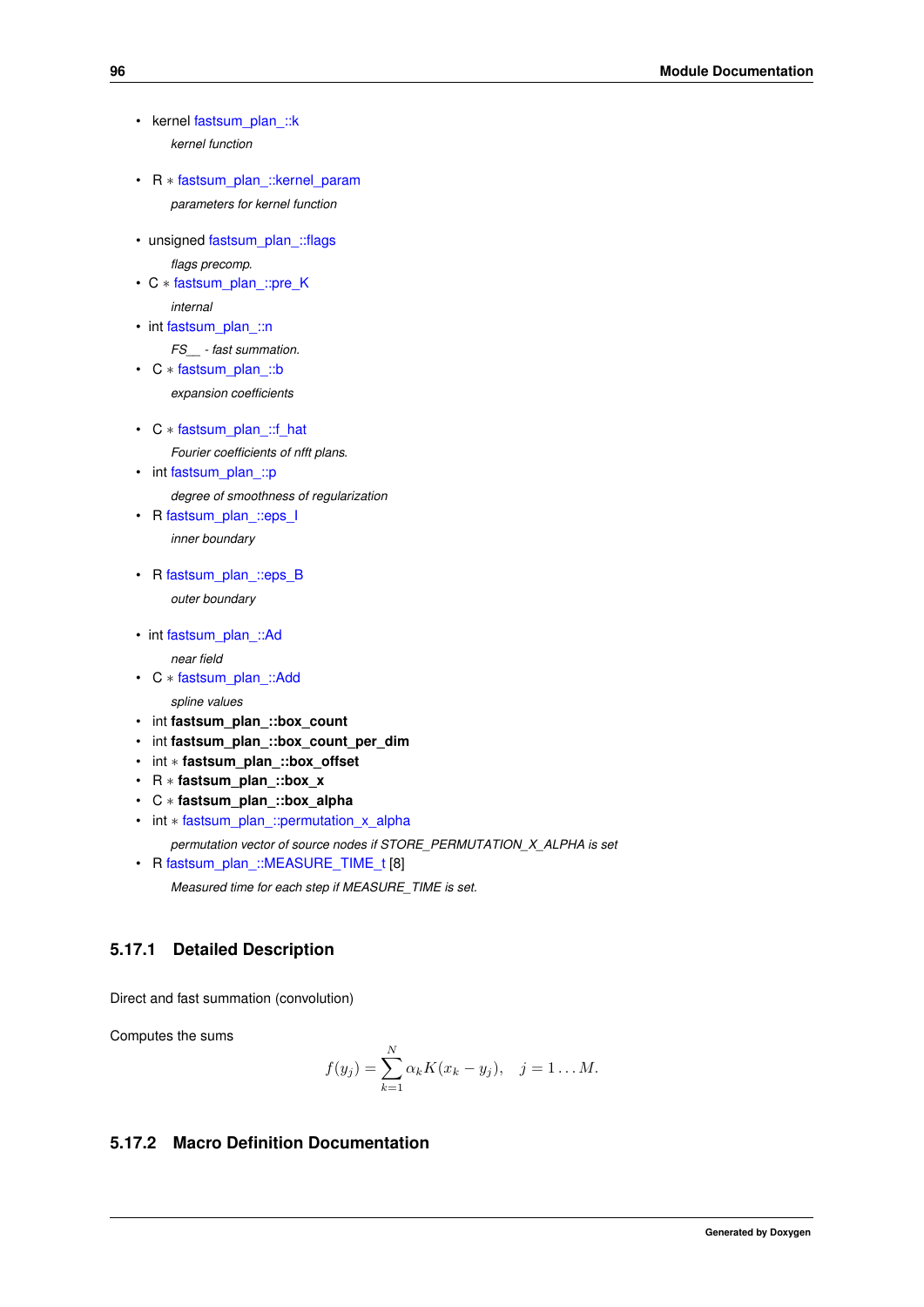#### **5.17.2.1 X**

#define X(

name ) NFFT(name)

Include header for C99 complex datatype.

Include header for utils from NFFT3 library. Include header for NFFT3 library.

Definition at line 57 of file fastsum.h.

### **5.17.3 Function Documentation**

#### **5.17.3.1 regkern3()**

```
static C regkern3 (
  kernel k,
  R xx,
 int p,
  const R ∗ param,
  R a,
  R b ) [static]
```
regularized kernel for even kernels with K\_I even and K\_B mirrored regularized kernel for even kernels with K\_I even and K\_B mirrored smooth to K(1/2) (used in dD, d>1) Definition at line 230 of file fastsum.c.

### **5.17.3.2 kubintkern()**

```
C kubintkern (
  const R x,
  const C ∗ Add,
  const int Ad,
  const R a )
```
linear spline interpolation in near field with even kernels cubic spline interpolation in near field with even kernels Definition at line 318 of file fastsum.c.

#### **5.17.3.3 fastsum\_init\_guru\_kernel()**

```
void fastsum_init_guru_kernel (
  fastsum_plan * ths,
  int d,
  kernel k,
  R ∗ param,
  unsigned flags,
  int nn,
  int p,
  R eps_I,
  R eps_B )
```
initialize node independent part of fast summation plan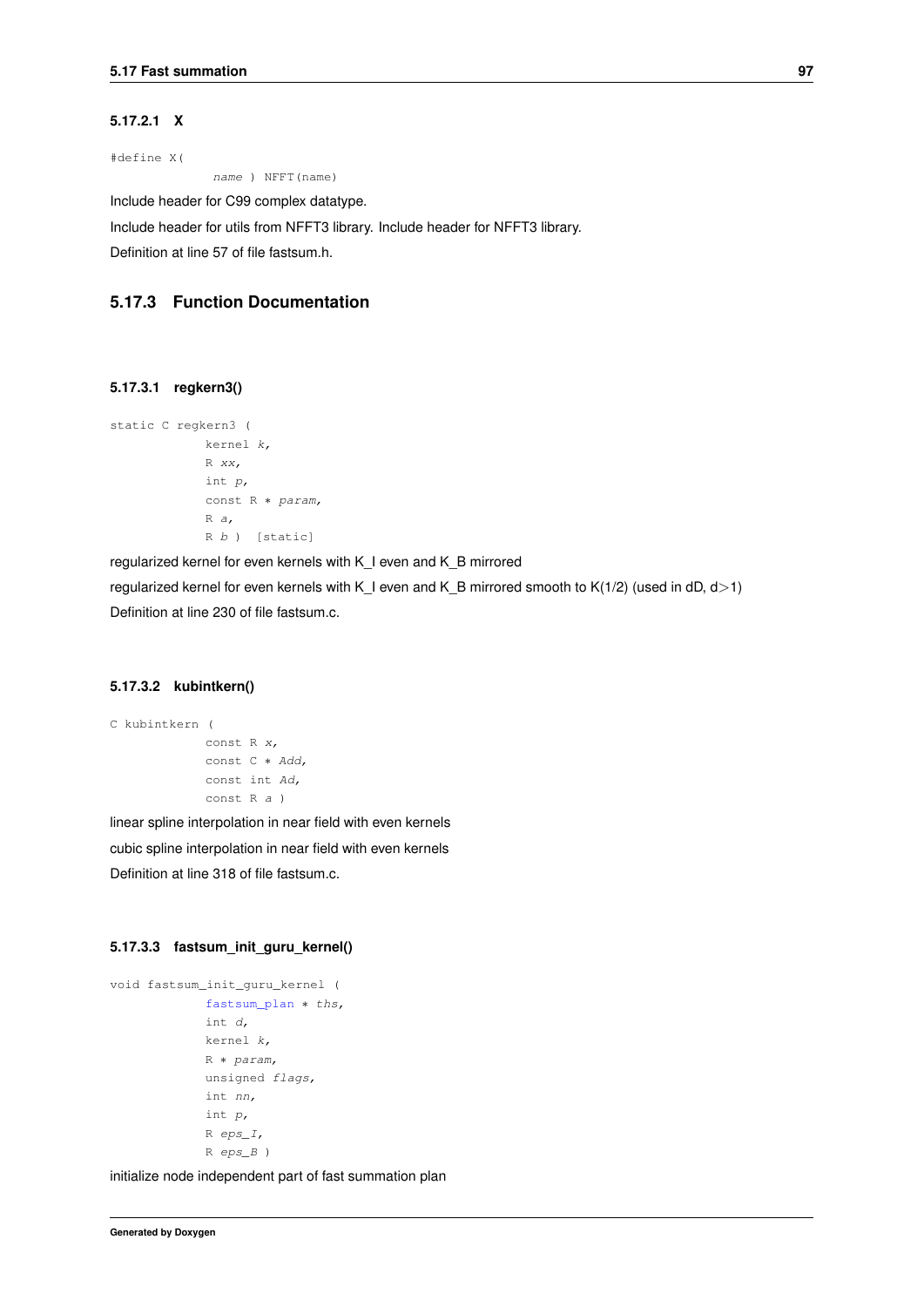#### **Parameters**

| ths                   | The pointer to a fastsum plan.          |
|-----------------------|-----------------------------------------|
| d                     | The dimension of the problem.           |
| kernel                | The kernel function.                    |
| param                 | The parameters for the kernel function. |
| flags                 | Fastsum flags.                          |
| nn                    | The expansion degree.                   |
| р                     | The degree of smoothness.               |
| $eps \leftrightarrow$ | The inner boundary.                     |
|                       |                                         |
| $eps \leftrightarrow$ | the outer boundary.                     |
|                       |                                         |

Definition at line 779 of file fastsum.c.

#### **5.17.3.4 fastsum\_init\_guru\_source\_nodes()**

```
void fastsum_init_guru_source_nodes (
fastsum_plan * ths,
 int N_total,
 int nn_oversampled,
 int m )
```
initialize source nodes dependent part of fast summation plan

#### **Parameters**

| ths            | The pointer to a fastsum plan.             |
|----------------|--------------------------------------------|
| N total        | The number of source knots x.              |
| nn oversampled | The oversampled expansion degree for nfft. |
|                | The cut-off parameter for the NFFT.        |

Definition at line 887 of file fastsum.c.

References fastsum\_plan\_::d.

#### **5.17.3.5 fastsum\_init\_guru\_target\_nodes()**

```
void fastsum_init_guru_target_nodes (
 fastsum_plan * ths,
 int M_total,
 int nn_oversampled,
 int m )
```
initialize target nodes dependent part of fast summation plan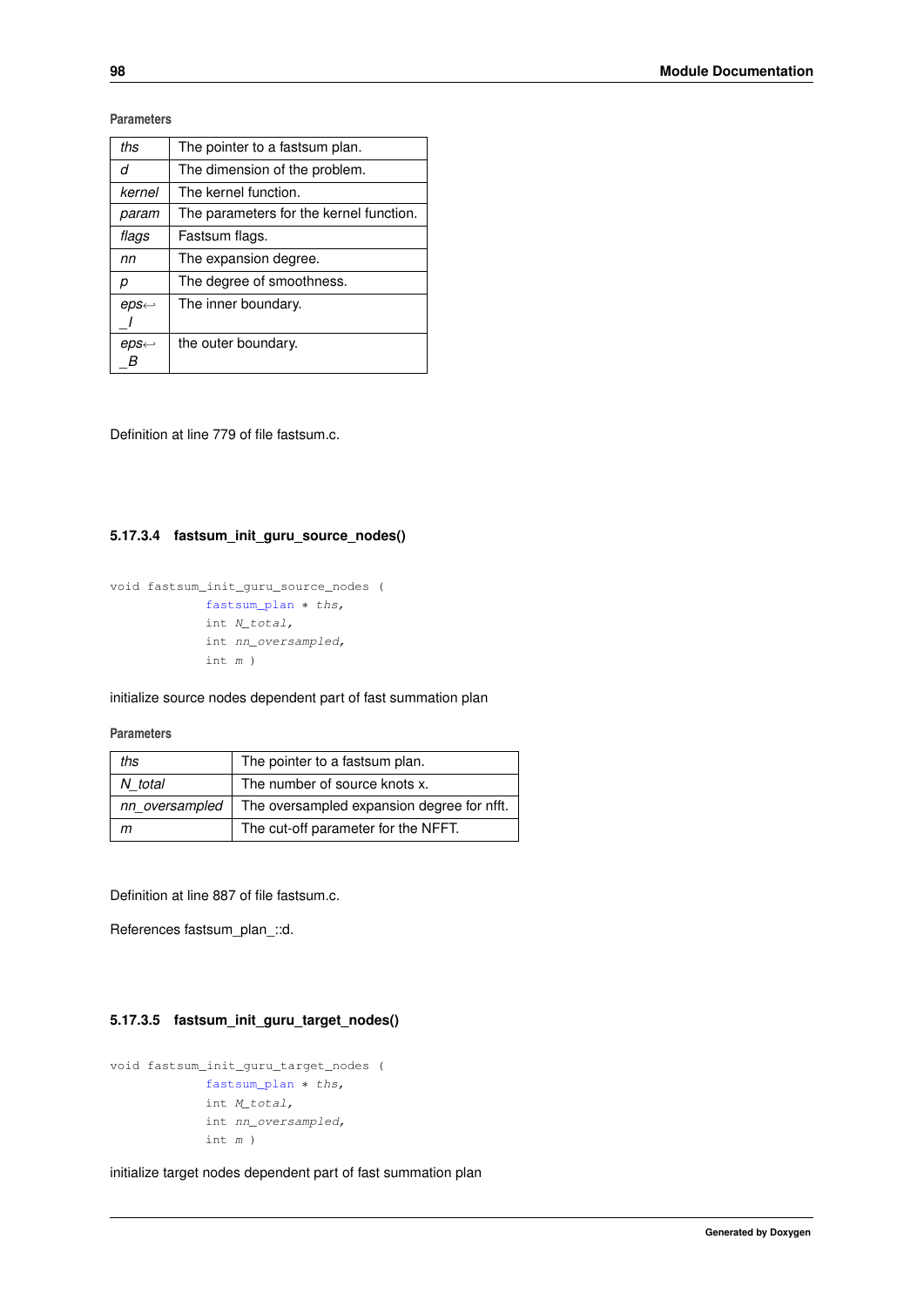**Parameters**

| ths            | The pointer to a fastsum plan.             |
|----------------|--------------------------------------------|
| M total        | The number of target knots y.              |
| nn oversampled | The oversampled expansion degree for nfft. |
| m              | The cut-off parameter for the NFFT.        |

Definition at line 955 of file fastsum.c.

References fastsum\_plan\_::d.

#### **5.17.3.6 fastsum\_init\_guru()**

```
void fastsum_init_guru (
 fastsum_plan * ths,
 int d,
 int N_total,
 int M_total,
 kernel k,
 R ∗ param,
  unsigned flags,
  int nn,
 int m,
  int p,
  R eps_I,
  R eps_B )
```
initialization of fastsum plan

initialize fast summation plan

#### **Parameters**

| ths     | The pointer to a fastsum plan.          |
|---------|-----------------------------------------|
| d       | The dimension of the problem.           |
| N total | The number of source knots x.           |
| M total | The number of target knots y.           |
| kernel  | The kernel function.                    |
| param   | The parameters for the kernel function. |
| flags   | Fastsum flags.                          |
| nn      | The expansion degree.                   |
| m       | The cut-off parameter for the NFFT.     |
| р       | The degree of smoothness.               |
| eps I   | The inner boundary.                     |
| eps B   | the outer boundary.                     |

Definition at line 987 of file fastsum.c.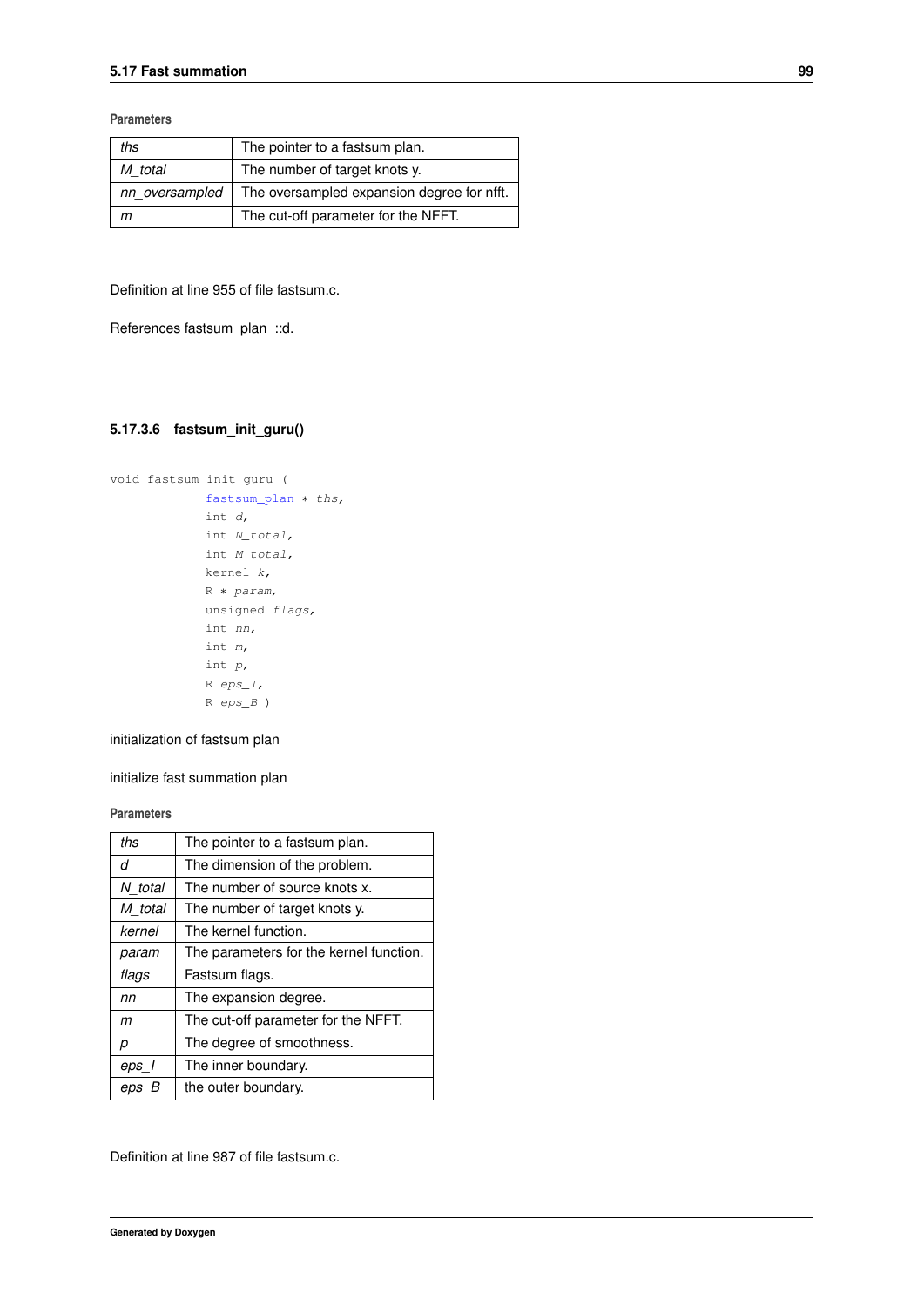#### **5.17.3.7 fastsum\_finalize\_source\_nodes()**

```
void fastsum_finalize_source_nodes (
 fastsum_plan * ths )
```
finalization of fastsum plan

finalize source nodes dependent part of plan

**Parameters**

*ths* The pointer to a fastsum plan.

Definition at line 996 of file fastsum.c.

Referenced by fastsum\_finalize().

#### **5.17.3.8 fastsum\_finalize\_target\_nodes()**

```
void fastsum_finalize_target_nodes (
  fastsum_plan * ths )
```
finalization of fastsum plan

finalize target nodes dependent part of plan

**Parameters**

*ths* The pointer to a fastsum plan.

Definition at line 1020 of file fastsum.c.

Referenced by fastsum\_finalize().

#### **5.17.3.9 fastsum\_finalize\_kernel()**

```
void fastsum_finalize_kernel (
  fastsum_plan * ths )
```
finalization of fastsum plan

finalize node independent part of plan

**Parameters**

*ths* The pointer to a fastsum plan.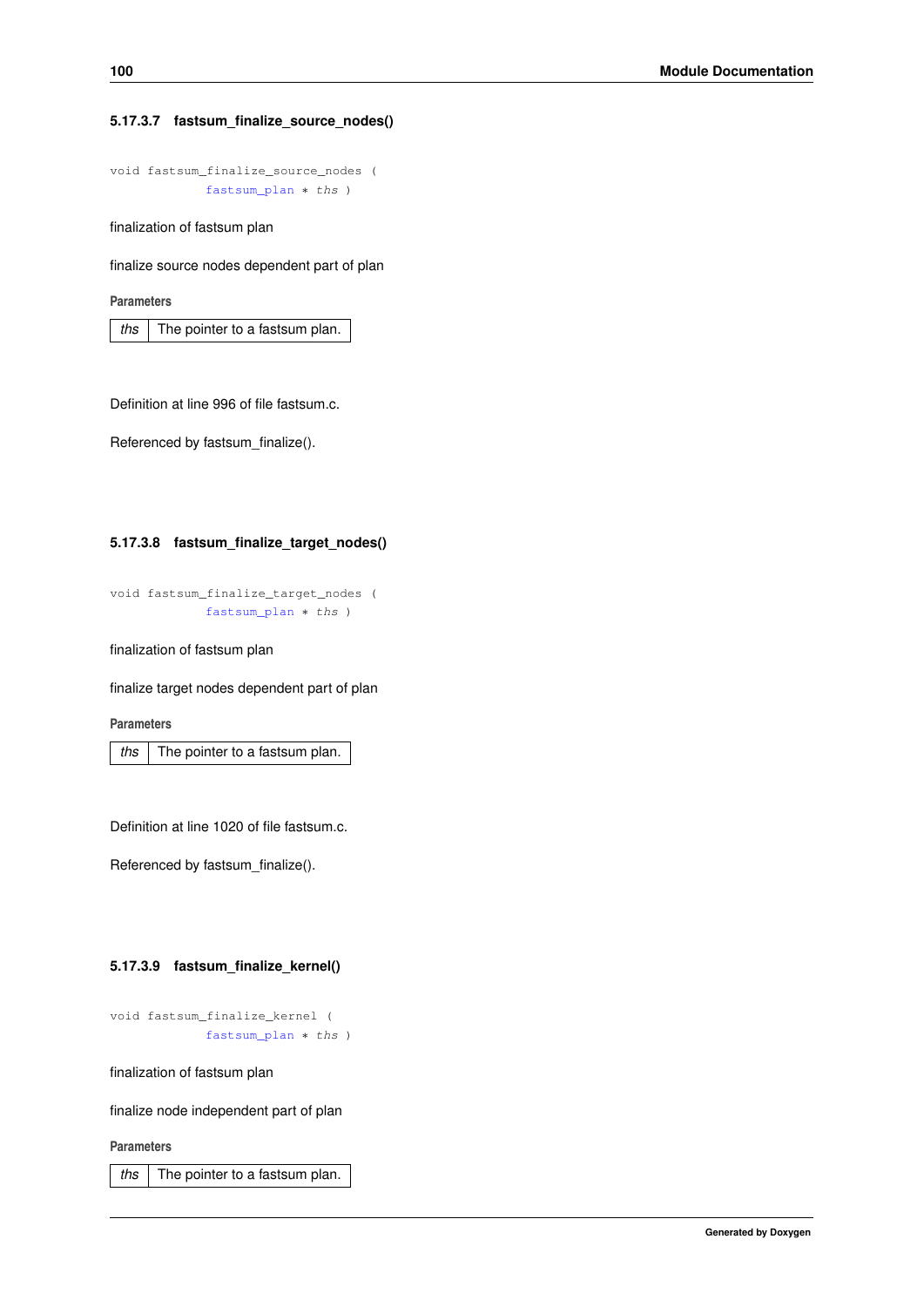Definition at line 1029 of file fastsum.c.

References fastsum\_plan\_::eps\_I, EXACT\_NEARFIELD, and fastsum\_plan\_::flags.

Referenced by fastsum\_finalize().

#### **5.17.3.10 fastsum\_finalize()**

```
void fastsum_finalize (
 fastsum_plan ∗ ths )
```
finalization of fastsum plan

finalize plan

**Parameters**

*ths* The pointer to a fastsum plan.

Definition at line 1048 of file fastsum.c.

References fastsum\_finalize\_kernel(), fastsum\_finalize\_source\_nodes(), and fastsum\_finalize\_target\_nodes().

#### **5.17.3.11 fastsum\_exact()**

void fastsum\_exact ( [fastsum\\_plan](#page-106-0) \* ths )

direct computation of sums

direct summation

**Parameters**

*ths* The pointer to a fastsum plan.

Definition at line 1056 of file fastsum.c.

References fastsum\_plan\_::f, and fastsum\_plan\_::M\_total.

#### **5.17.3.12 fastsum\_precompute\_source\_nodes()**

```
void fastsum_precompute_source_nodes (
  fastsum_plan * ths )
```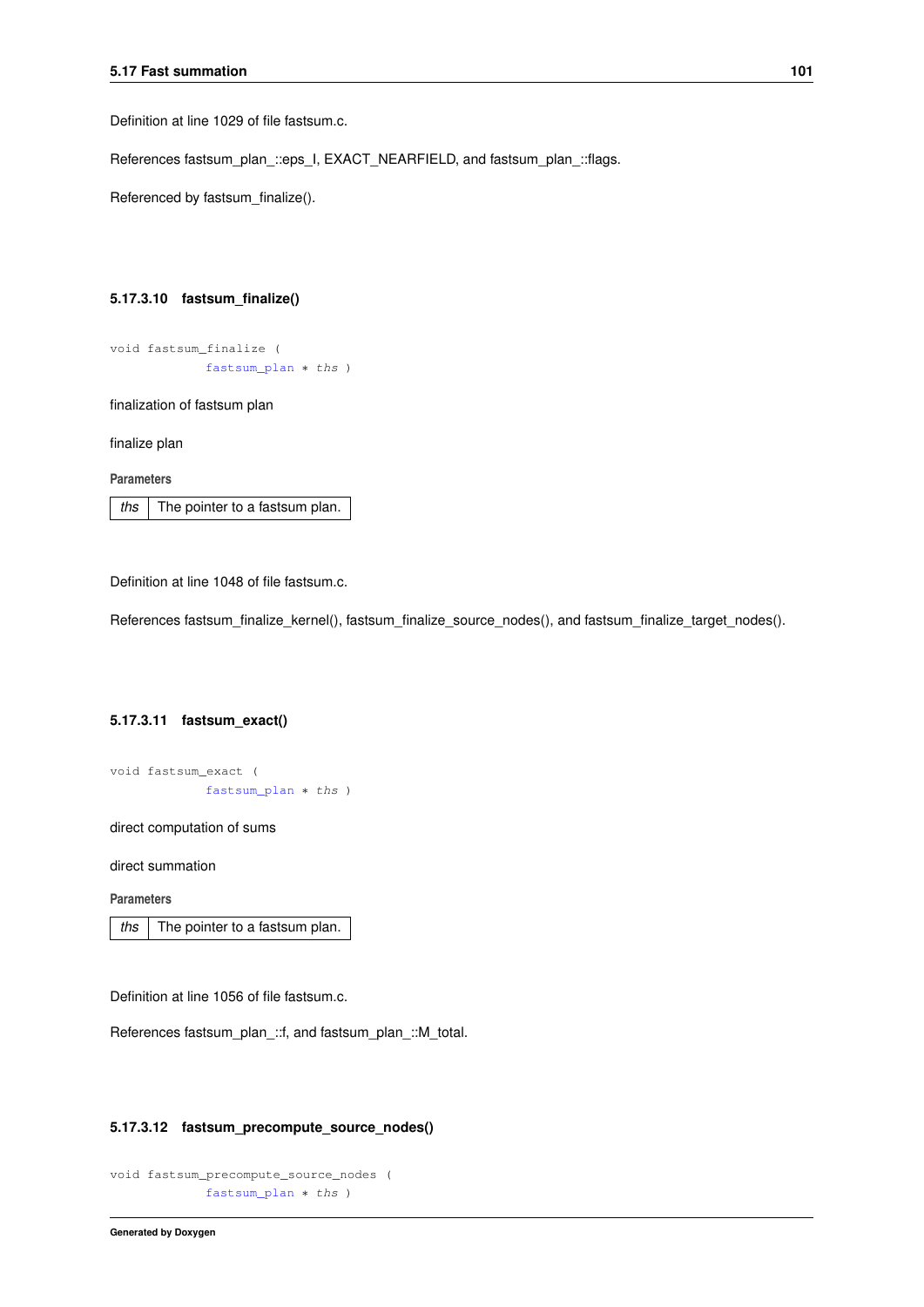precomputation for fastsum

sort source nodes, precompute nfft source plan.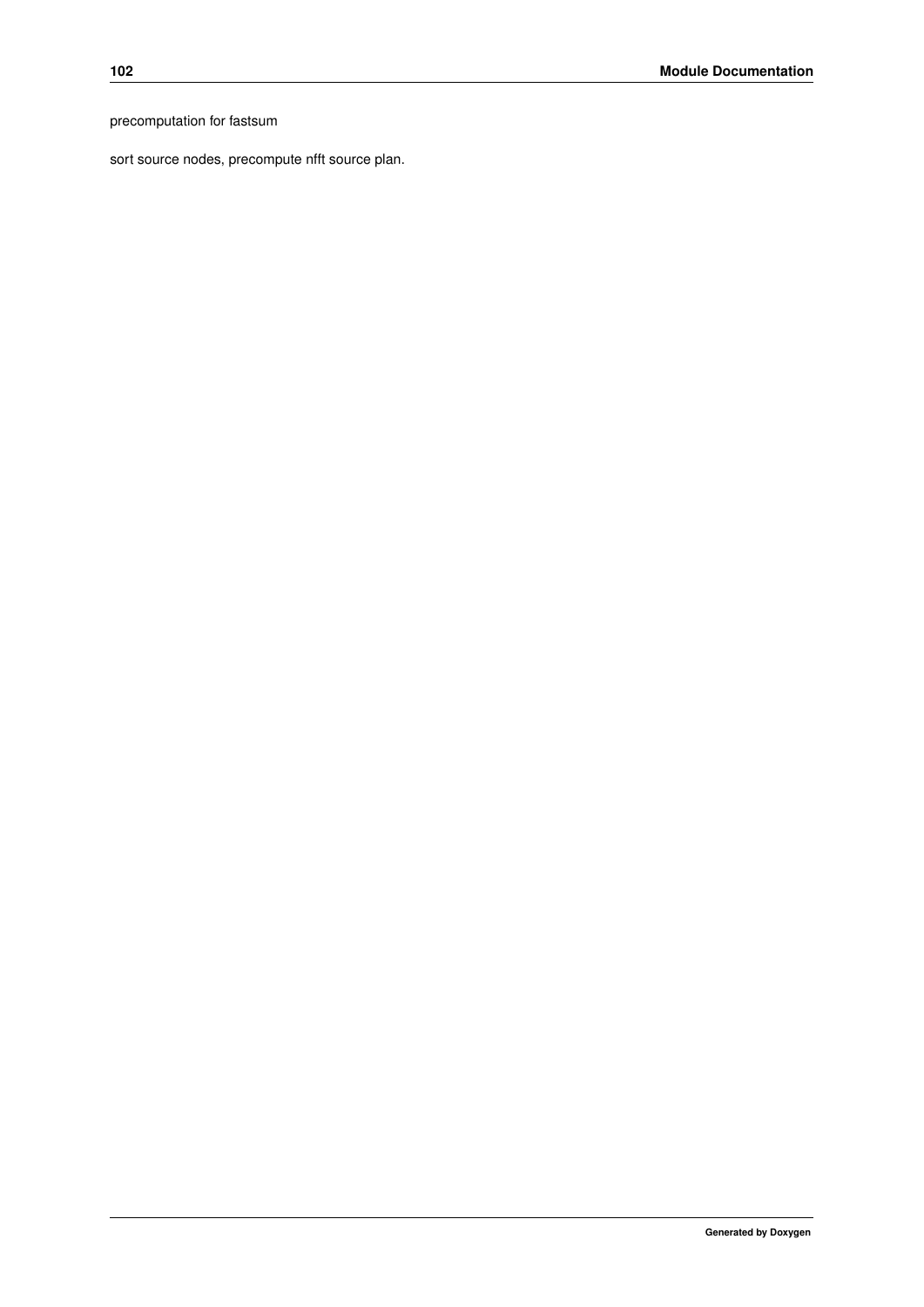**Parameters**

*ths* The pointer to a fastsum plan.

Definition at line 1086 of file fastsum.c.

References fastsum\_plan\_::MEASURE\_TIME\_t.

Referenced by fastsum\_precompute().

#### **5.17.3.13 fastsum\_precompute\_target\_nodes()**

void fastsum\_precompute\_target\_nodes ( [fastsum\\_plan](#page-106-0) \* ths )

precomputation for fastsum

precompute nfft target plan.

**Parameters**

*ths* The pointer to a fastsum plan.

Definition at line 1141 of file fastsum.c.

References fastsum\_plan\_::MEASURE\_TIME\_t.

Referenced by fastsum\_precompute().

#### **5.17.3.14 fastsum\_precompute()**

```
void fastsum_precompute (
 fastsum_plan ∗ ths )
```
precomputation for fastsum

sort source nodes, precompute nfft plans etc.

**Parameters**

*ths* The pointer to a fastsum plan.

Definition at line 1173 of file fastsum.c.

References fastsum\_precompute\_source\_nodes(), and fastsum\_precompute\_target\_nodes().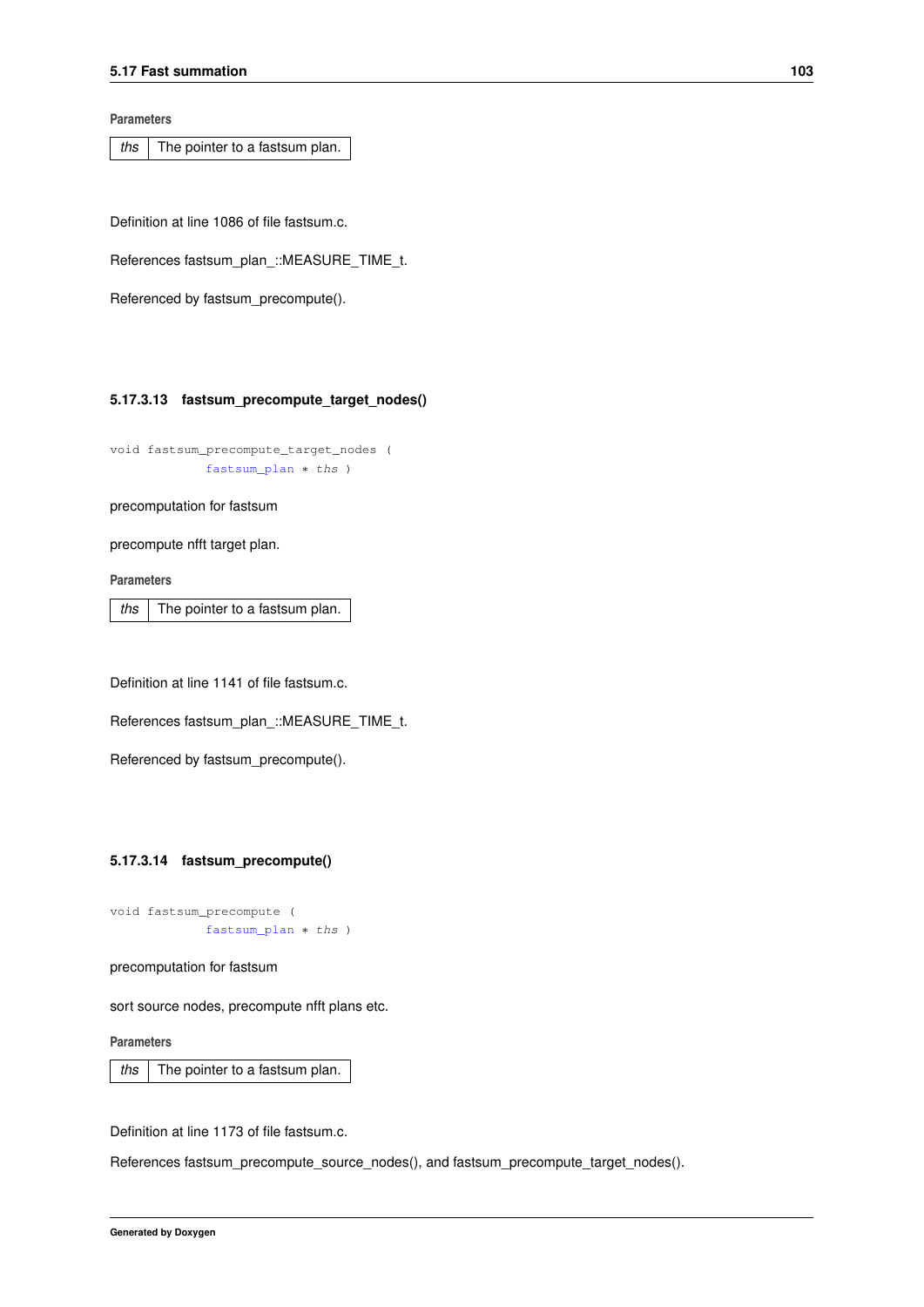#### **5.17.3.15 fastsum\_trafo()**

```
void fastsum_trafo (
 fastsum_plan * ths )
```
fast NFFT-based summation

fast NFFT-based summation algorithm

**Parameters**

*ths* The pointer to a fastsum plan.

Definition at line 1180 of file fastsum.c.

References fastsum\_plan\_::MEASURE\_TIME\_t.

## <span id="page-117-0"></span>**5.17.4 Variable Documentation**

#### **5.17.4.1 d**

```
int fastsum_plan_::d
```
api

number of dimensions

Definition at line 86 of file fastsum.h.

<span id="page-117-1"></span>Referenced by BuildBox(), fastsum\_init\_guru\_source\_nodes(), and fastsum\_init\_guru\_target\_nodes().

#### **5.17.4.2 flags**

unsigned fastsum\_plan\_::flags

flags precomp.

and approx.type

Definition at line 100 of file fastsum.h.

<span id="page-117-2"></span>Referenced by fastsum\_finalize\_kernel().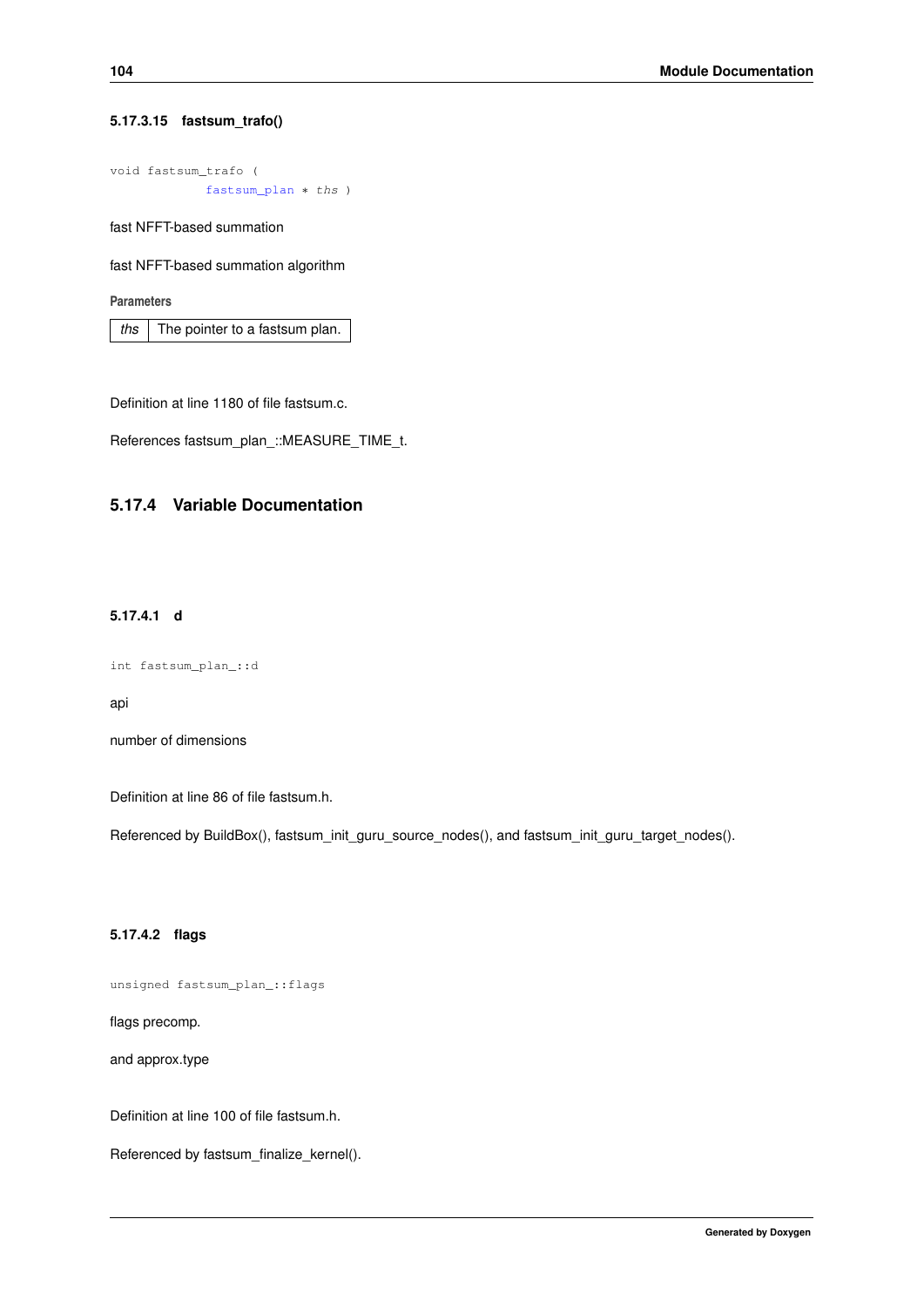#### **5.17.4.3 pre\_K**

C∗ fastsum\_plan\_::pre\_K

internal

DS\_PRE - direct summation precomputed K(x\_j-y\_l)

<span id="page-118-0"></span>Definition at line 105 of file fastsum.h.

#### **5.17.4.4 n**

int fastsum\_plan\_::n

FS\_\_ - fast summation.

expansion degree

<span id="page-118-1"></span>Definition at line 108 of file fastsum.h.

### **5.17.4.5 Ad**

int fastsum\_plan\_::Ad

near field

number of spline knots for nearfield computation of regularized kernel

Definition at line 120 of file fastsum.h.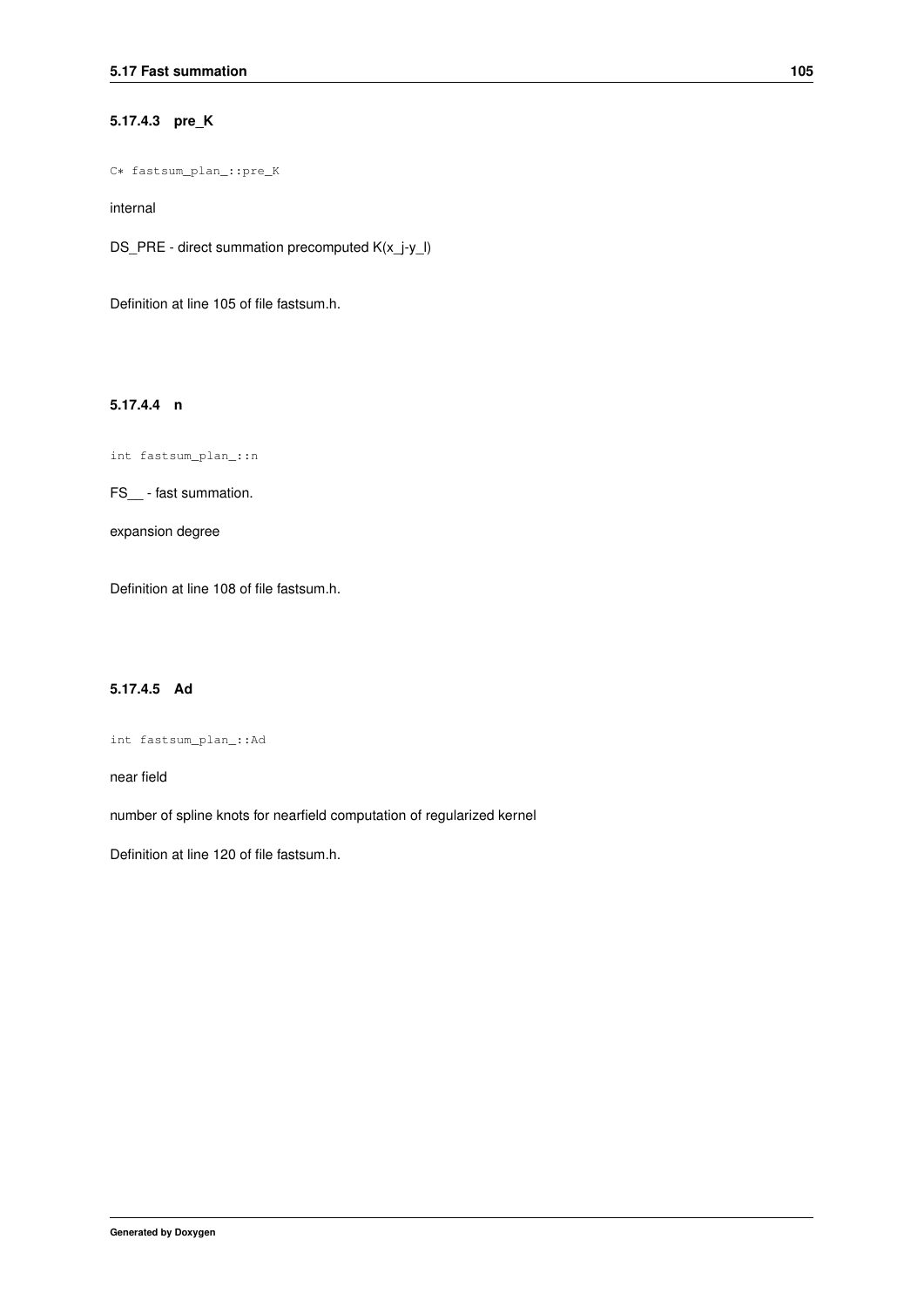# **5.18 fastsum\_matlab**

### **Functions**

• int **main** (int argc, char ∗∗argv)

# **5.18.1 Detailed Description**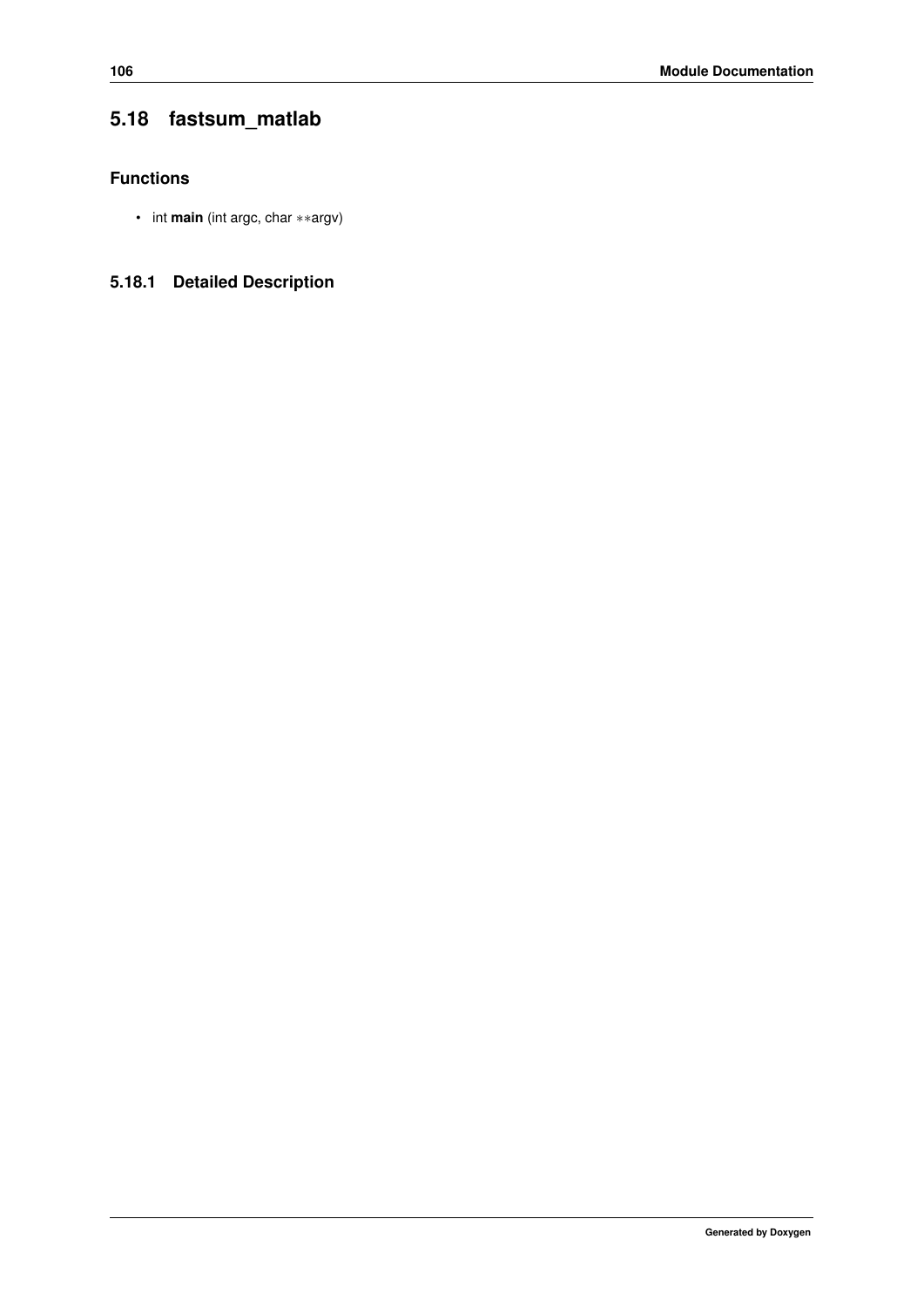# **5.19 fastsum\_test**

### **Functions**

• int **main** (int argc, char ∗∗argv)

# **5.19.1 Detailed Description**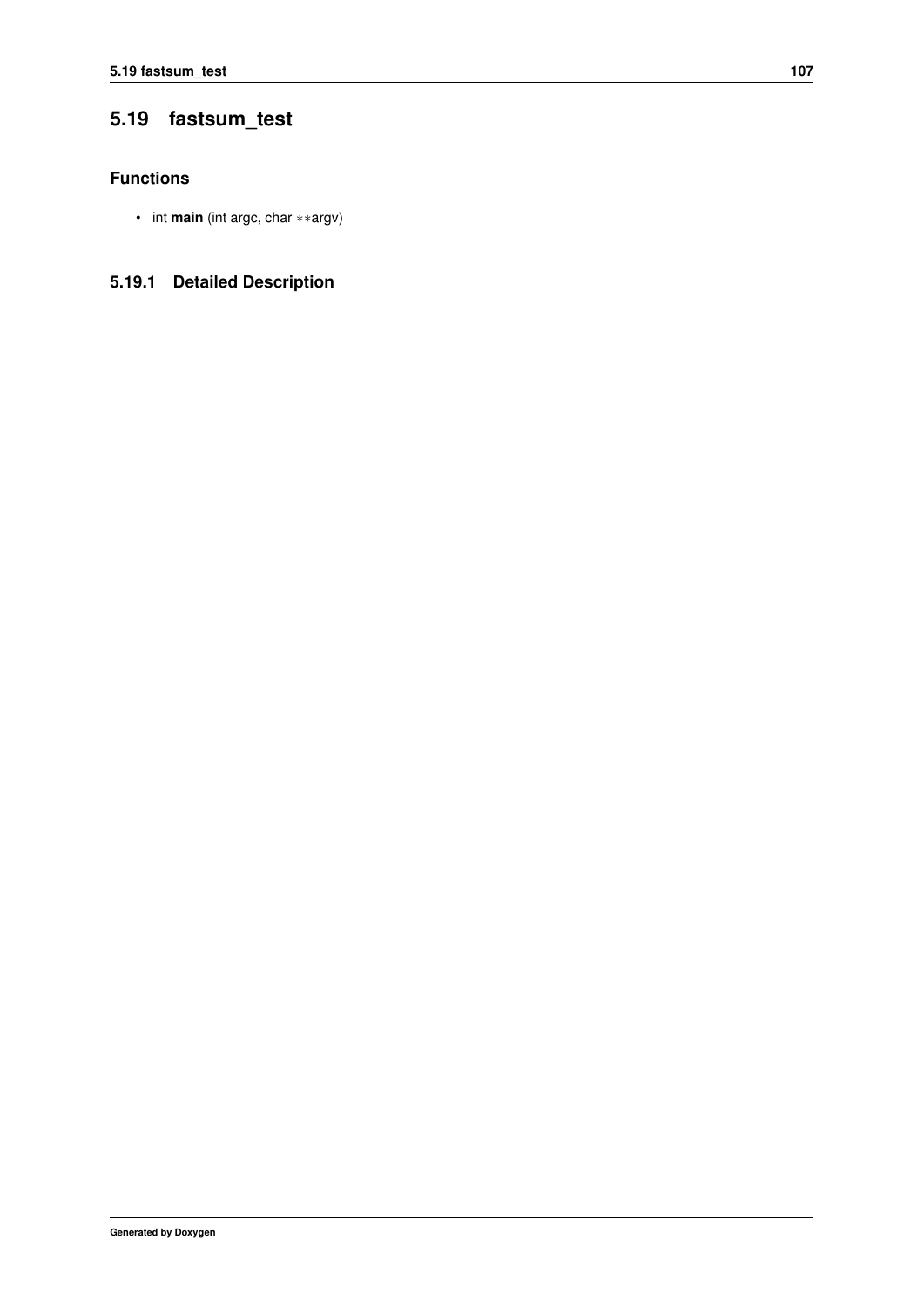# **5.20 Fast summation of radial functions on the sphere**

### **Modules**

• [fastsumS2\\_matlab](#page-122-0)

# **5.20.1 Detailed Description**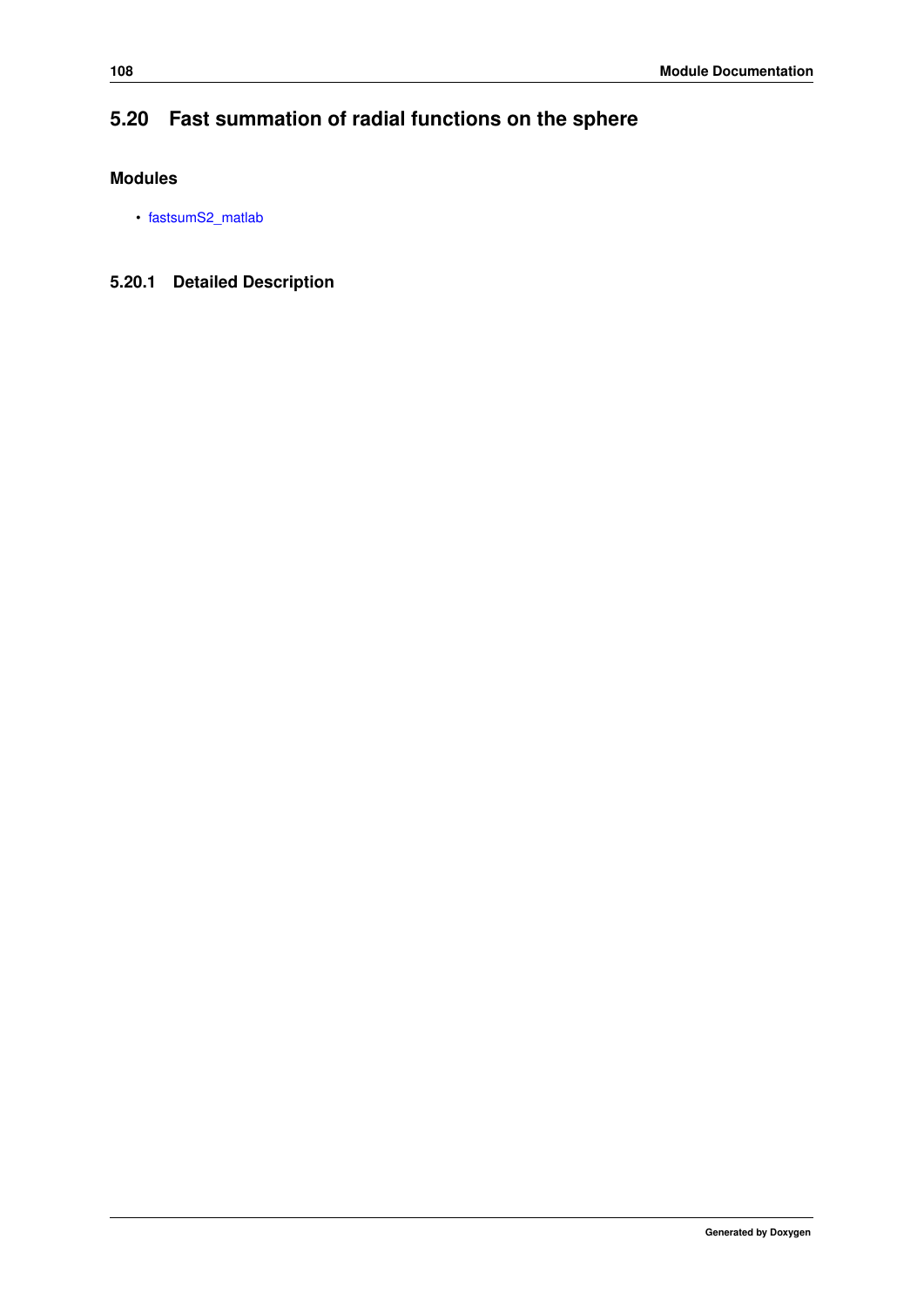## <span id="page-122-0"></span>**5.21 fastsumS2\_matlab**

### **Macros**

- #define **SYMBOL\_ABEL\_POISSON**(k, h) (pow(h,k))
- #define **SYMBOL\_SINGULARITY**(k, h) ((2.0/(2∗k+1))∗pow(h,k))
- <span id="page-122-1"></span>• #define [KT\\_ABEL\\_POISSON](#page-122-1) (0)
	- *Abel-Poisson kernel.*
- <span id="page-122-2"></span>• #define [KT\\_SINGULARITY](#page-122-2) (1) *Singularity kernel.*
- <span id="page-122-3"></span>• #define [KT\\_LOC\\_SUPP](#page-122-3) (2)
	- *Locally supported kernel.*
- <span id="page-122-4"></span>• #define [KT\\_GAUSSIAN](#page-122-4) (3)

*Gaussian kernel.*

### **Enumerations**

- <span id="page-122-5"></span>• enum  $pvalue \{ NO = 0, VES = 1, BOTH = 2 \}$  $pvalue \{ NO = 0, VES = 1, BOTH = 2 \}$ 
	- *Enumeration type for yes/no/both-type parameters.*

#### **Functions**

- static int **scaled modified bessel i series** (const R x, const R alpha, const int nb, const int ize, R ∗b)
- static void **scaled modified bessel i normalize** (const R x, const R alpha, const int nb, const int ize, R ∗b, const R sum\_)
- static int [smbi](#page-122-6) (const R x, const R alpha, const int nb, const int ize, R ∗b)

 $C$ alculates the modified bessel function  $I_{n+\alpha}(x)$ , possibly scaled by  $e^{-x}$ , for real non-negative  $x, alpha$  with  $0 \leq$  $\alpha < 1$ *, and*  $n = 0, 1, \ldots, nb - 1$ *.* 

- static double [innerProduct](#page-123-0) (const double phi1, const double theta1, const double phi2, const double theta2) *Computes the* R 3 *standard inner product between two vectors on the unit sphere* S 2 *given in spherical coordinates.*
- static double [poissonKernel](#page-124-0) (const double x, const double h)
- *Evaluates the Poisson kernel*  $Q_h : [-1,1] \to \mathbb{R}$  *at a node*  $x \in [-1,1]$ *.*
- static double [singularityKernel](#page-124-1) (const double x, const double h)
	- *Evaluates the singularity kernel*  $S_h : [-1,1] \to \mathbb{R}$  *at a node*  $x \in [-1,1]$ *.*
- static double [locallySupportedKernel](#page-125-0) (const double x, const double h, const double lambda)
	- *Evaluates the locally supported kernel*  $L_{h,\lambda} : [-1,1] \to \mathbb{R}$  *at a node*  $x \in [-1,1]$ *.*
- static double [gaussianKernel](#page-125-1) (const double x, const double sigma)
- *Evaluates the spherical Gaussian kernel*  $G_{\sigma}$  :  $[-1, 1] \rightarrow \mathbb{R}$  *at a node*  $x \in [-1, 1]$ *.*
- int [main](#page-126-0) (int argc, char ∗∗argv) *The main program.*

#### **5.21.1 Detailed Description**

#### <span id="page-122-6"></span>**5.21.2 Function Documentation**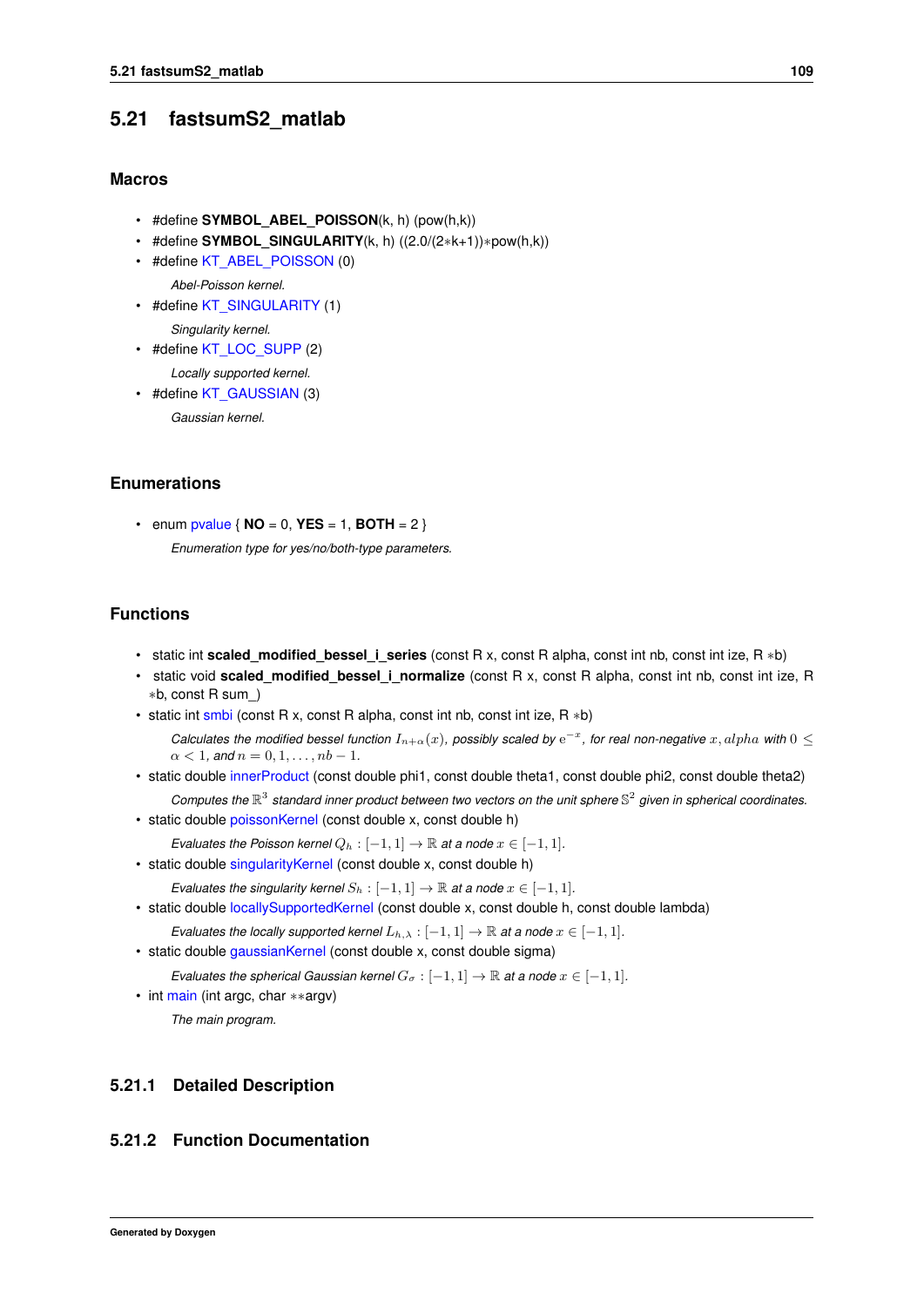#### **5.21.2.1 smbi()**

```
static int smbi (
  const R x,
  const R alpha,
  const int nb,
  const int ize,
  R ∗ b ) [static]
```
Calculates the modified bessel function  $I_{n+\alpha}(x)$ , possibly scaled by  $e^{-x}$ , for real non-negative  $x, alpha$  with  $0 \leq$  $\alpha < 1$ , and  $n = 0, 1, \ldots, nb - 1$ .

- [in] x non-negative real number in  $I_{n+\alpha}(x)$
- [in] alpha non-negative real number with  $0 \leq \alpha < 1$  in  $I_{n+\alpha}(x)$
- [in] nb number of functions to be calculated
- $\text{[in]}\, \text{ize}$  switch between no scaling (ize = 1) and exponential scaling (ize = 2)
- [out] b real output vector to contain  $I_{n+\alpha}(x)$ ,  $n = 0, 1, \ldots, nb 1$

**Returns**

error indicator. Only if this value is identical to nb, then all values in b have been calculated to full accuracy. If not, errors are indicated using the following scheme:

- $-$  ncalc  $<$  0: At least one of the arguments was out of range (e.g. nb  $<=$  0, ize neither equals 1 nor 2,  $|x| \geq \exp\{arg}$ . In this case, the output vector b is not calculated and ncalc is set to  $\min(nb, 0) - 1.$
- **–** 0 < ncalc < nb: Not all requested functions could be calculated to full accuracy. This can occur when nb is much larger than |x|. in this case, the values  $I_{n+\alpha}(x)$  are calculated to full accuracy for  $n = 0, 1, \ldots, ncalc$ . The rest of the values up to  $n = 0, 1, \ldots, nb - 1$  is calculated to a lower accuracy.

\acknowledgement

This program is based on a program written by David J. Sookne [2] that computes values of the Bessel functions  $J_{\nu}(x)$  or  $I_{\nu}(x)$  for real argument x and integer order  $\nu$ . modifications include the restriction of the computation to the Bessel function  $I_{\nu}(x)$  for non-negative real argument, the extension of the computation to arbitrary non-negative orders  $\nu$ , and the elimination of most underflow.

References: [1] F. W. J. Olver and D. J. Sookne, A note on backward recurrence algorithms", Math. Comput. (26), 1972, pp 125 -- 132. [2] D. J. Sookne, "Bessel functions of real argument and int order", NBS Jour. of Res. B. (77B), 1973, pp. 125 – 132.

Modified by W. J. Cody, Applied Mathematics Division, Argonne National Laboratory, Argonne, IL, 60439, USA

Modified by Jens Keiner, Institute of Mathematics, University of Lübeck, 23560 Lübeck, Germany

<span id="page-123-0"></span>Definition at line 192 of file fastsumS2.c.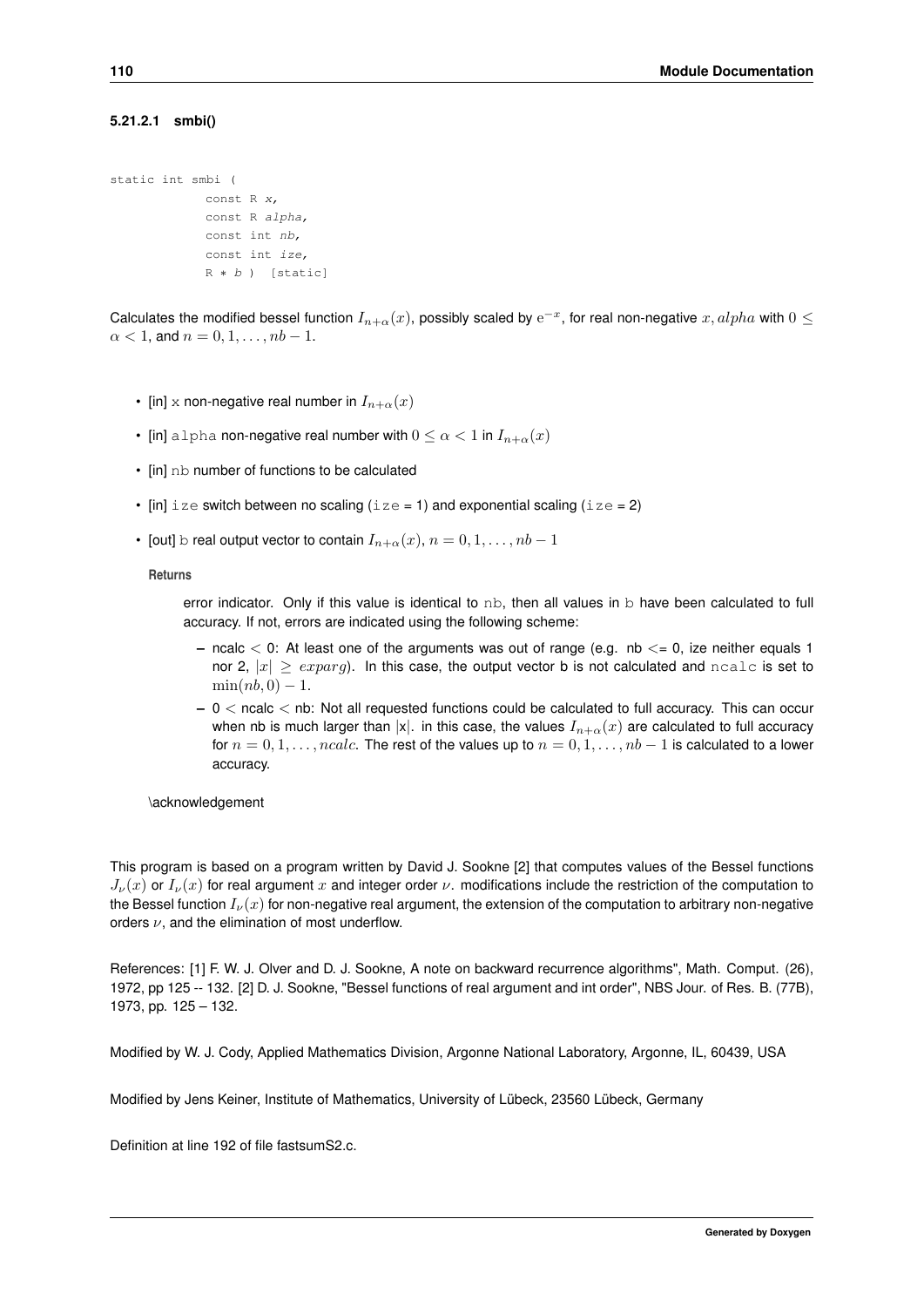#### **5.21.2.2 innerProduct()**

```
static double innerProduct (
 const double phi1,
 const double theta1,
 const double phi2,
 const double theta2 ) [inline], [static]
```
Computes the  $\mathbb{R}^3$  standard inner product between two vectors on the unit sphere  $\mathbb{S}^2$  given in spherical coordinates.

- phi1 The angle  $\varphi_1 \in [-\pi, \pi)$  of the first vector
- theta1 The angle  $\vartheta_1 \in [0, \pi]$  of the first vector
- phi2 The angle  $\varphi_2 \in [-\pi, \pi)$  of the second vector
- theta2 The angle  $\vartheta_2 \in [0, \pi]$  of the second vector

#### **Returns**

The inner product  $\cos \vartheta_1 \cos \vartheta_2 + \sin \vartheta_1 \sin(\vartheta_2 \cos(\varphi_1 - \varphi_2))$ 

#### **Author**

Jens Keiner

<span id="page-124-0"></span>Definition at line 449 of file fastsumS2.c.

#### **5.21.2.3 poissonKernel()**

```
static double poissonKernel (
 const double x,
 const double h ) [inline], [static]
```
Evaluates the Poisson kernel  $Q_h : [-1,1] \to \mathbb{R}$  at a node  $x \in [-1,1]$ .

- x The node  $x \in [-1, 1]$
- h The parameter  $h \in (0,1)$

#### **Returns**

The value of the Poisson kernel  $Q_h(x)$  at the node  $x$ 

#### **Author**

Jens Keiner

<span id="page-124-1"></span>Definition at line 468 of file fastsumS2.c.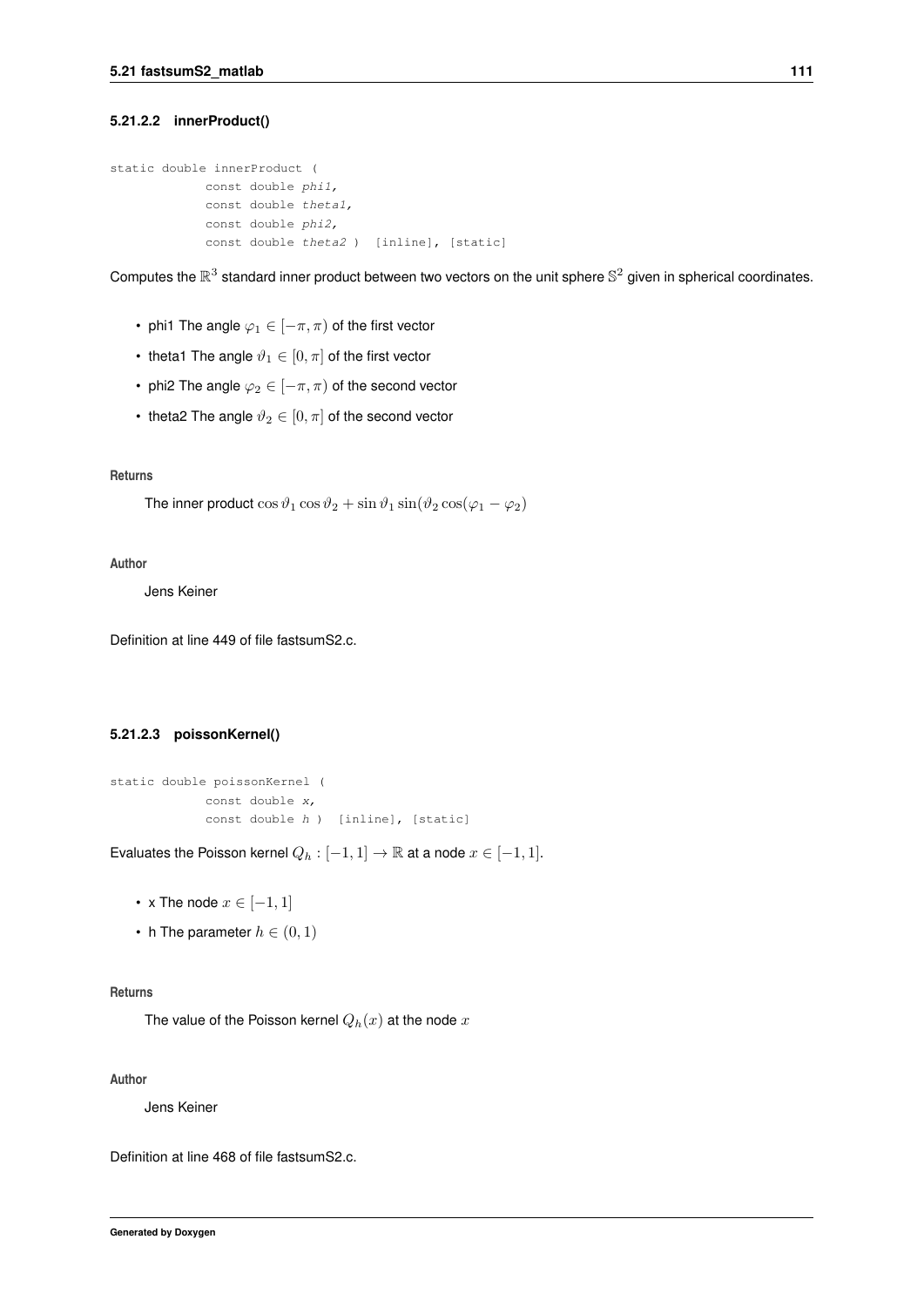#### **5.21.2.4 singularityKernel()**

```
static double singularityKernel (
 const double x,
 const double h ) [inline], [static]
```
Evaluates the singularity kernel  $S_h : [-1,1] \to \mathbb{R}$  at a node  $x \in [-1,1]$ .

- x The node  $x \in [-1, 1]$
- h The parameter  $h \in (0,1)$

#### **Returns**

The value of the Poisson kernel  $S_h(x)$  at the node x

#### **Author**

Jens Keiner

<span id="page-125-0"></span>Definition at line 484 of file fastsumS2.c.

#### **5.21.2.5 locallySupportedKernel()**

```
static double locallySupportedKernel (
 const double x,
 const double h,
 const double lambda ) [inline], [static]
```
Evaluates the locally supported kernel  $L_{h,\lambda} : [-1,1] \to \mathbb{R}$  at a node  $x \in [-1,1]$ .

- x The node  $x \in [-1, 1]$
- h The parameter  $h \in (0,1)$
- lambda The parameter  $\lambda \in \mathbb{N}_0$

#### **Returns**

The value of the locally supported kernel  $L_{h,\lambda}(x)$  at the node x

#### **Author**

Jens Keiner

<span id="page-125-1"></span>Definition at line 502 of file fastsumS2.c.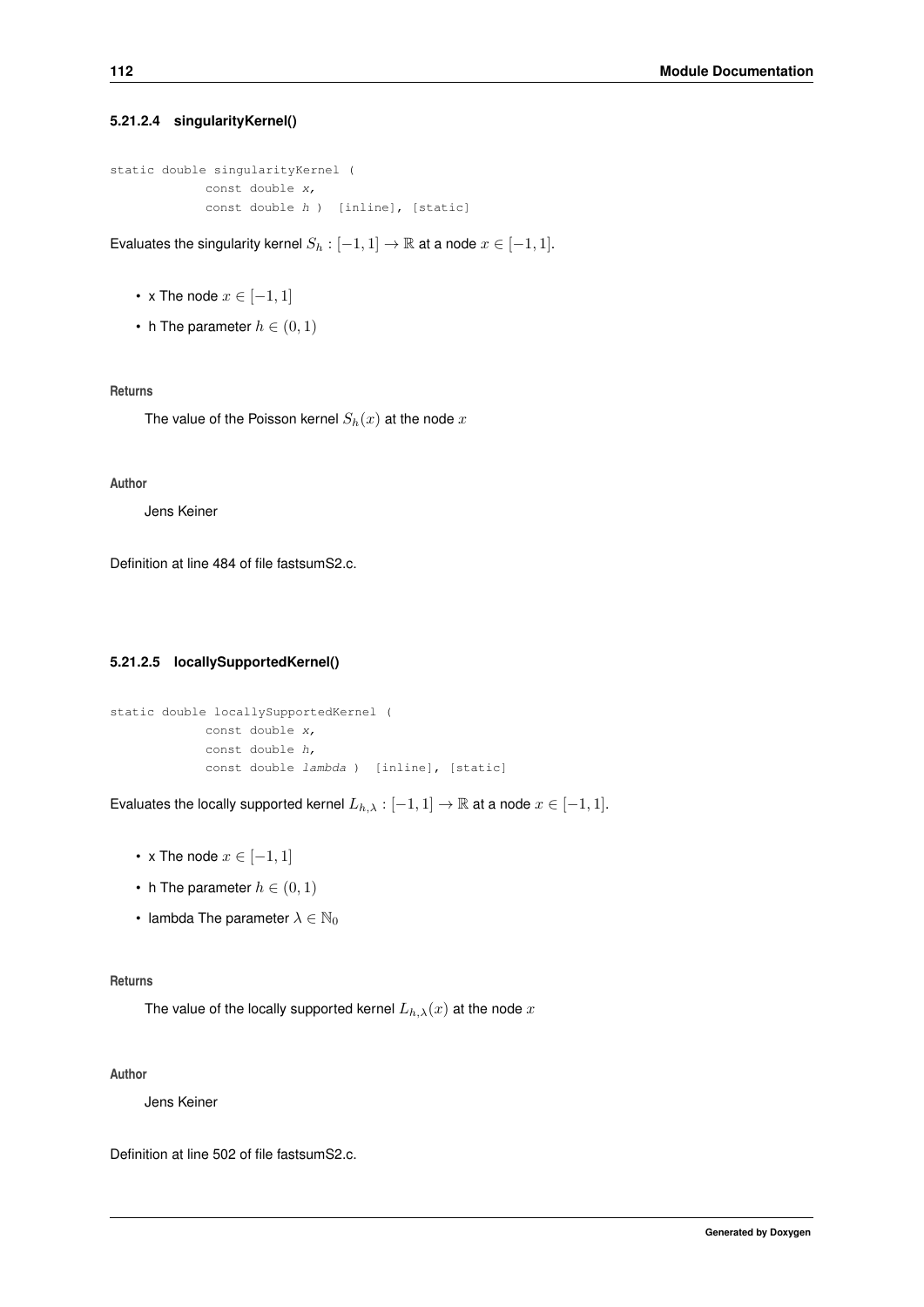#### **5.21.2.6 gaussianKernel()**

```
static double gaussianKernel (
 const double x,
 const double sigma ) [inline], [static]
```
Evaluates the spherical Gaussian kernel  $G_{\sigma} : [-1,1] \to \mathbb{R}$  at a node  $x \in [-1,1]$ .

- x The node  $x \in [-1, 1]$
- sigma The parameter  $\sigma \in \mathbb{R}_+$

#### **Returns**

The value of the pherical Gaussian kernel  $G_{\sigma}(x)$  at the node  $x$ 

#### **Author**

Jens Keiner

<span id="page-126-0"></span>Definition at line 520 of file fastsumS2.c.

#### **5.21.2.7 main()**

```
int main (
  int argc,
  char ∗∗ argv )
```
#### The main program.

#### **Parameters**

| argc   The number of arguments                            |
|-----------------------------------------------------------|
| $ $ argv   An array containing the arguments as C-strings |

#### **Returns**

Exit code

#### **Author**

Jens Keiner

Definition at line 535 of file fastsumS2.c.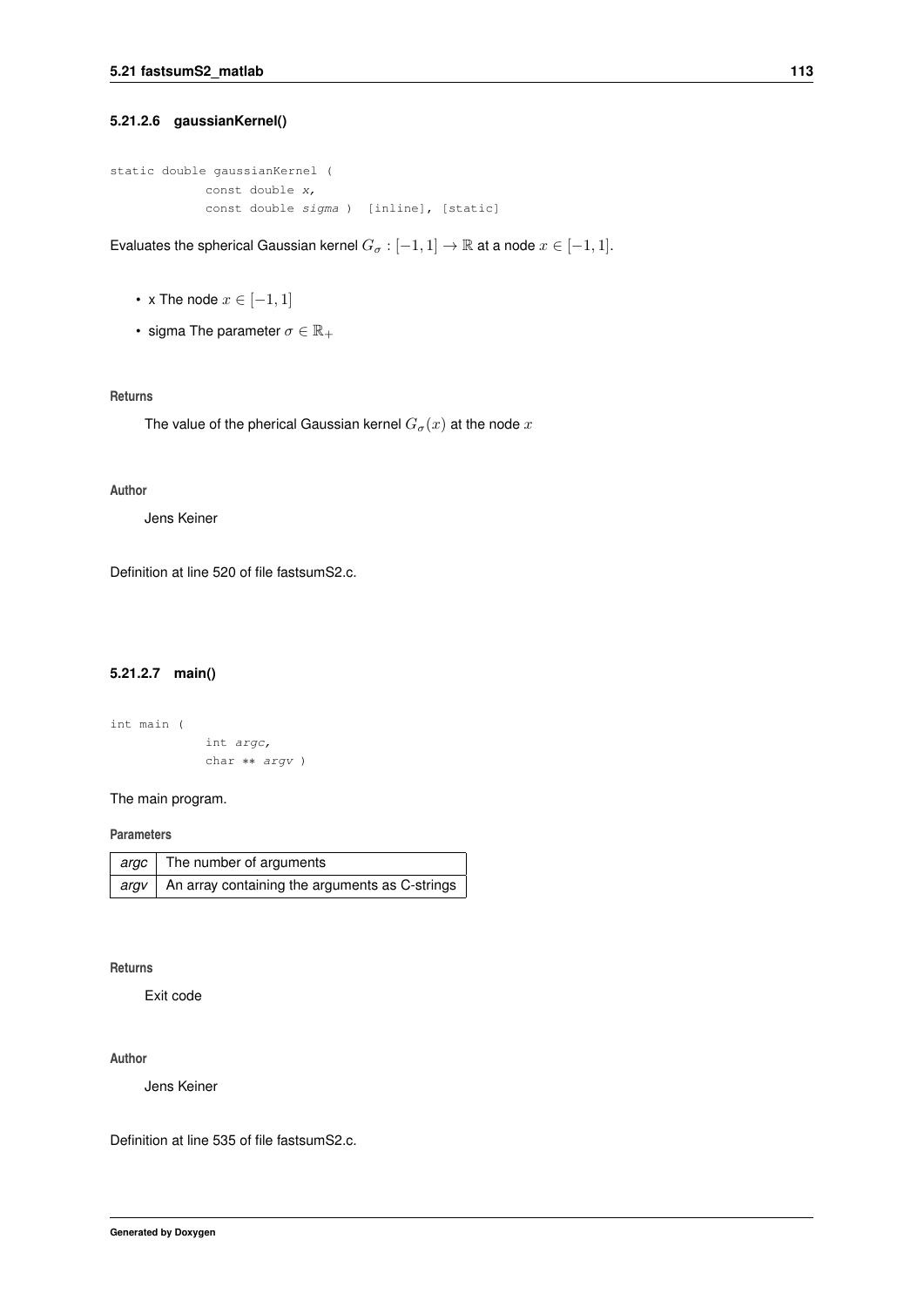# **5.22 Transforms in magnetic resonance imaging**

## **Modules**

- [2D transforms](#page-131-0)
- [3D transforms](#page-139-0)

# **5.22.1 Detailed Description**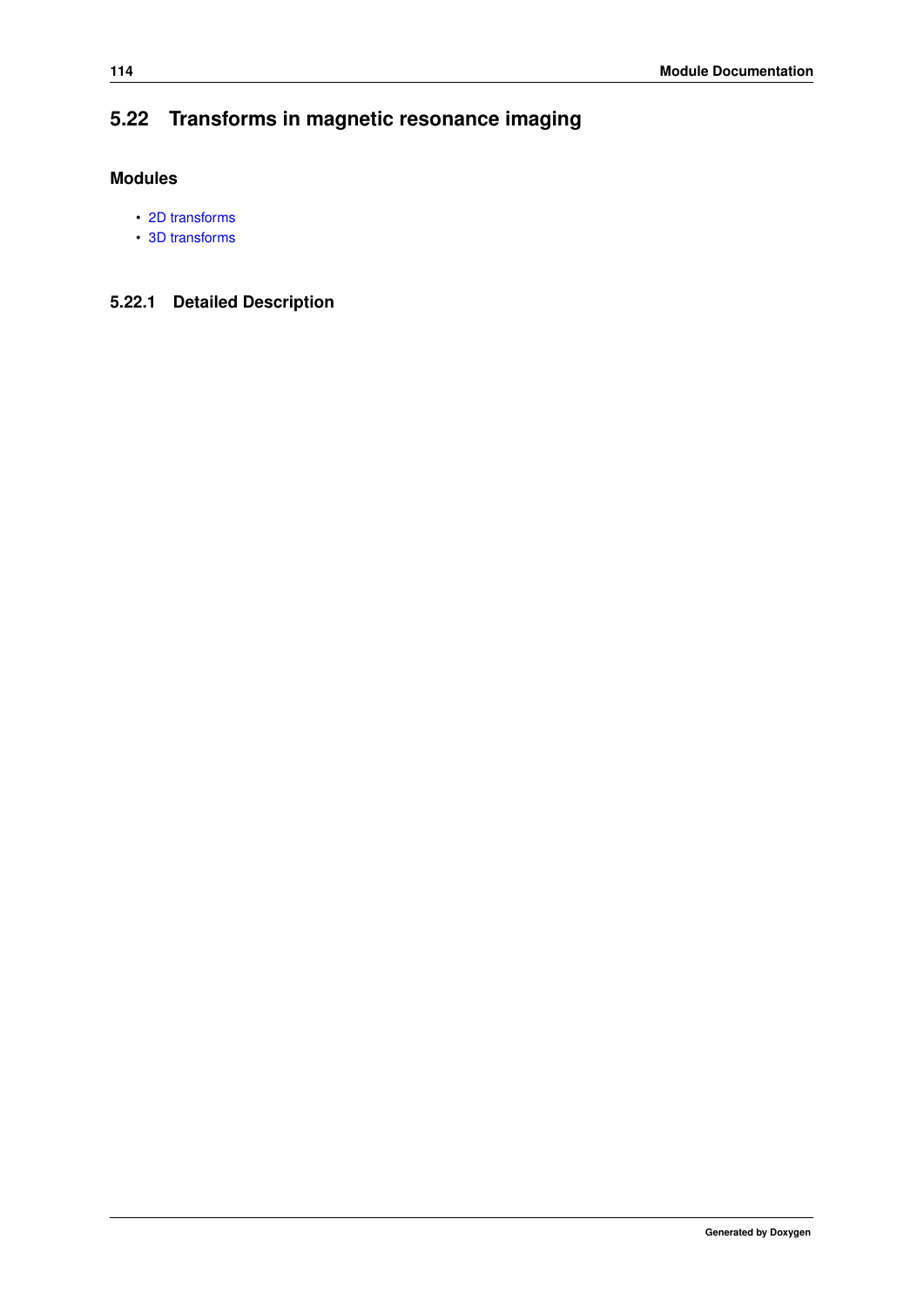# <span id="page-128-1"></span>**5.23 construct\_data\_2d**

### **Functions**

- <span id="page-128-0"></span>• static void [construct](#page-128-0) (char ∗file, int N, int M) *construct makes an 2d-nfft*
- int **main** (int argc, char ∗∗argv)

# **5.23.1 Detailed Description**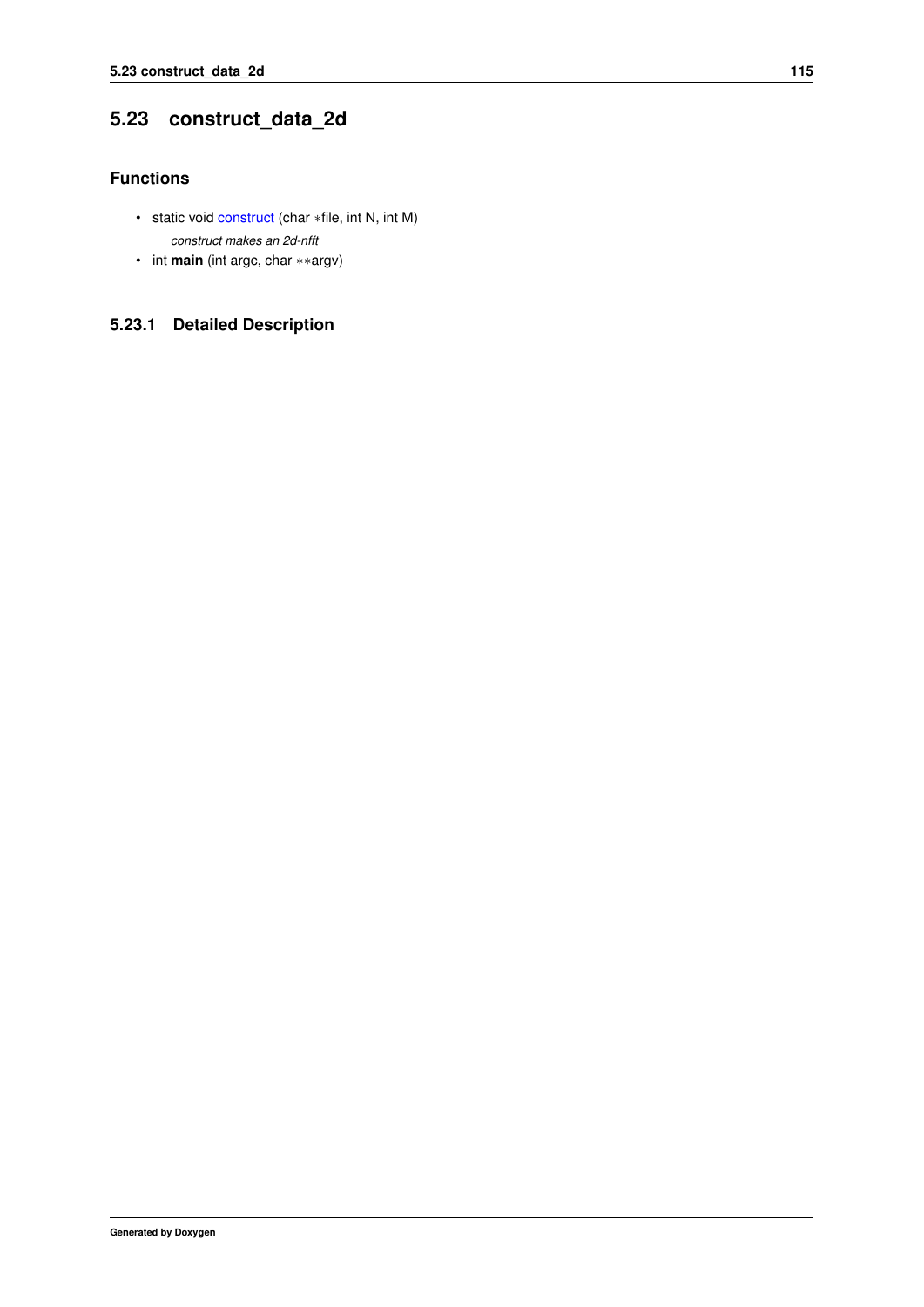# <span id="page-129-1"></span>**5.24 construct\_data\_\_inh\_2d1d**

## **Functions**

- <span id="page-129-0"></span>• static void [construct](#page-129-0) (char ∗file, int N, int M) *construct*
- int **main** (int argc, char ∗∗argv)

# **5.24.1 Detailed Description**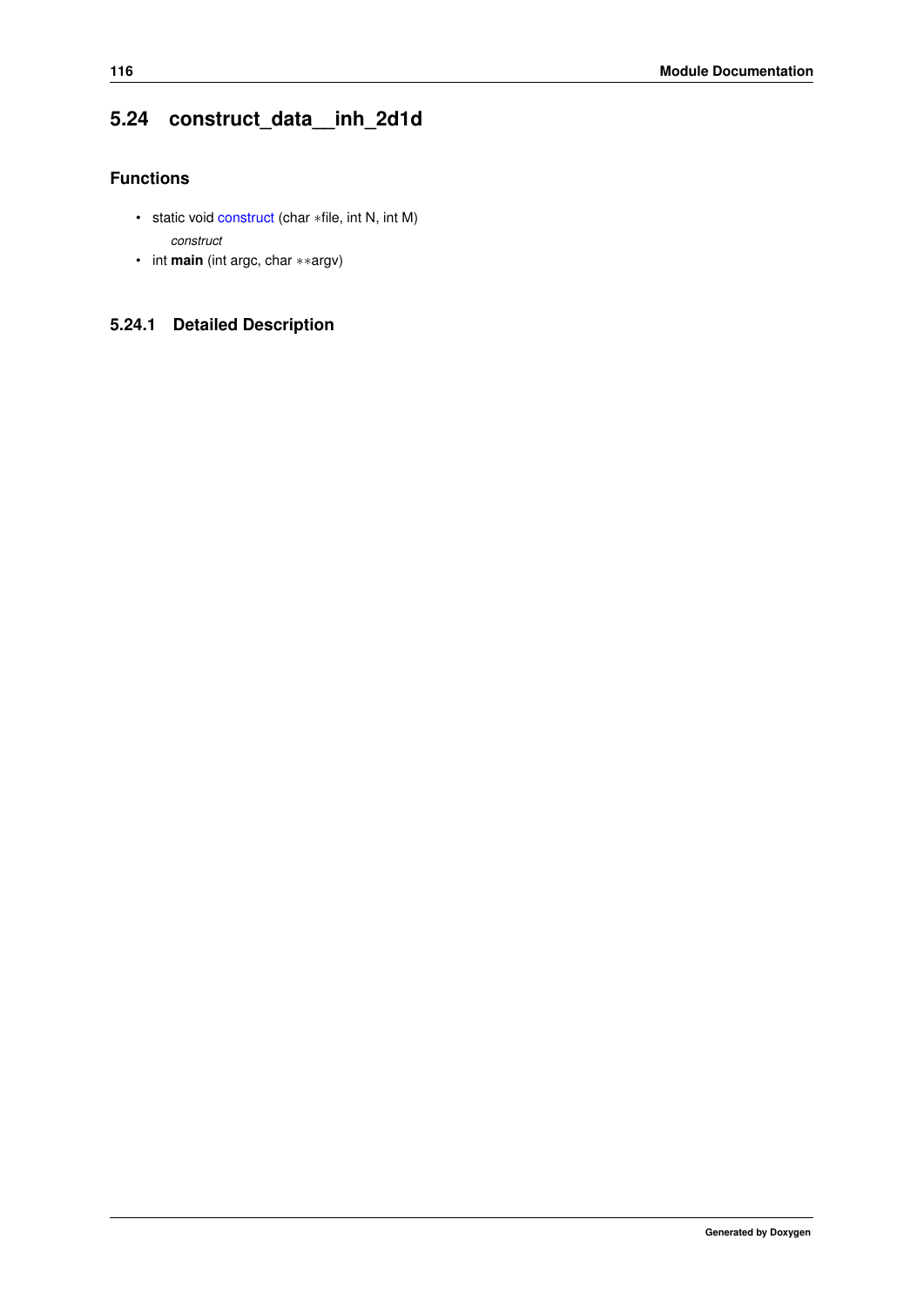# <span id="page-130-1"></span>**5.25 construct\_data\_inh\_3d**

### **Functions**

- <span id="page-130-0"></span>• static void [construct](#page-130-0) (char ∗file, int N, int M) *construct*
- int **main** (int argc, char ∗∗argv)

# **5.25.1 Detailed Description**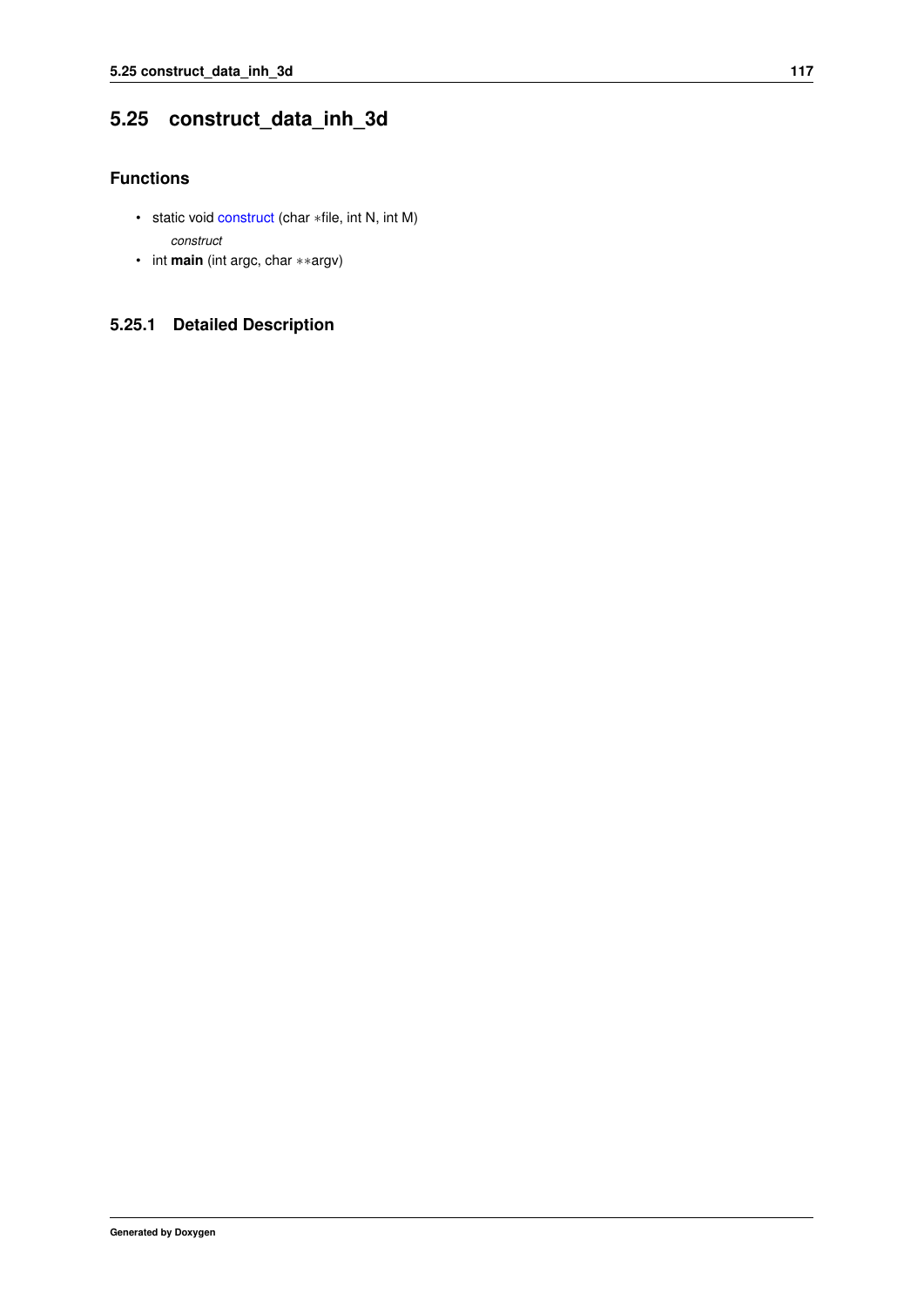# <span id="page-131-0"></span>**5.26 2D transforms**

### **Modules**

- [construct\\_data\\_2d](#page-128-1)
- [construct\\_data\\_\\_inh\\_2d1d](#page-129-1)
- [construct\\_data\\_inh\\_3d](#page-130-1)
- [reconstruct\\_data\\_2d](#page-132-0)
- [construct\\_data\\_gridding](#page-133-0)
- [reconstruct\\_data\\_\\_inh\\_2d1d](#page-134-0)
- [reconstruct\\_data\\_inh\\_3d](#page-135-0)
- [construct\\_data\\_inh\\_nnfft](#page-136-0)

### **5.26.1 Detailed Description**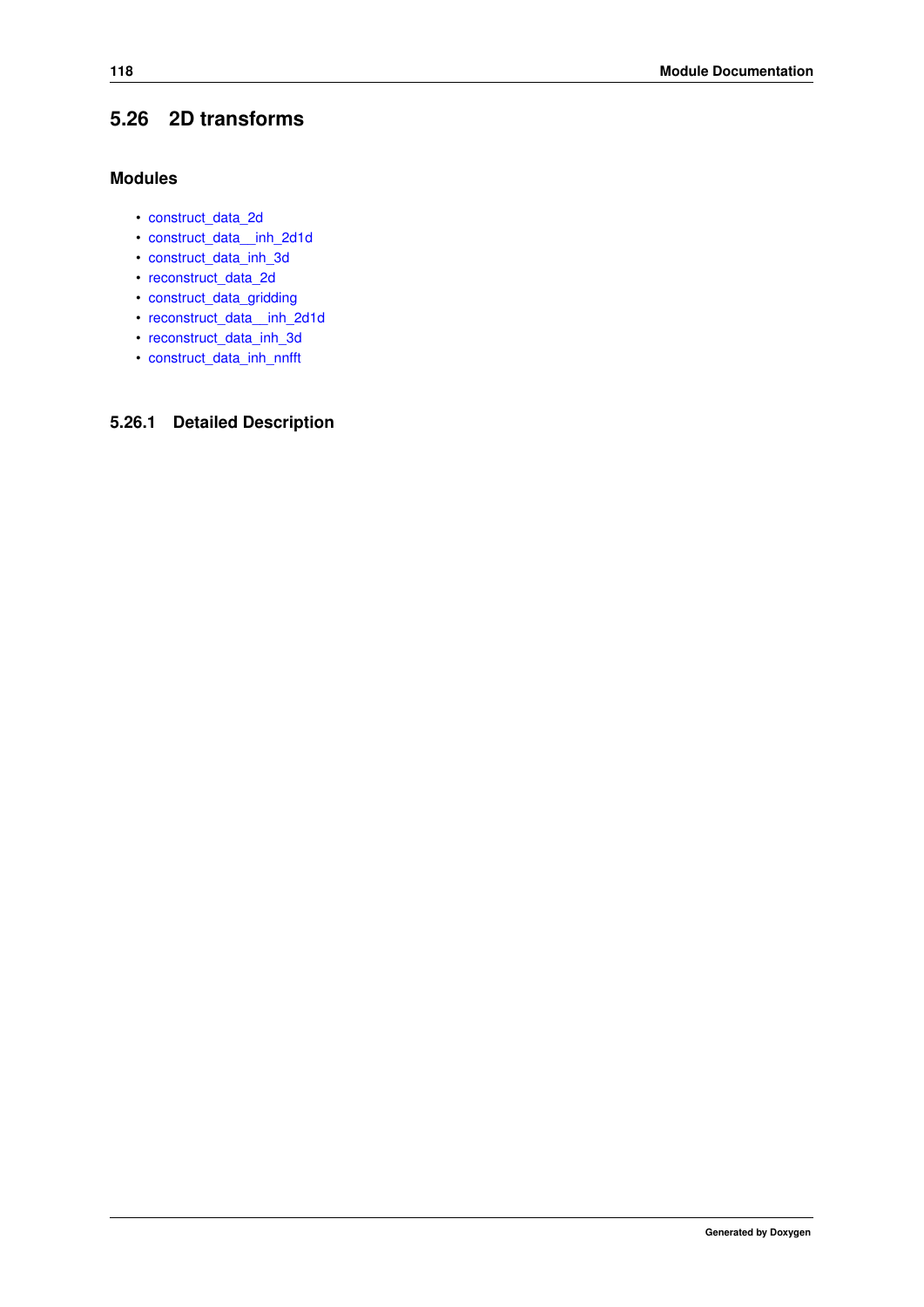# <span id="page-132-0"></span>**5.27 reconstruct\_data\_2d**

### **Functions**

- <span id="page-132-1"></span>• static void [reconstruct](#page-132-1) (char ∗filename, int N, int M, int iteration, int weight) *reconstruct makes an inverse 2d nfft*
- int **main** (int argc, char ∗∗argv)

# **5.27.1 Detailed Description**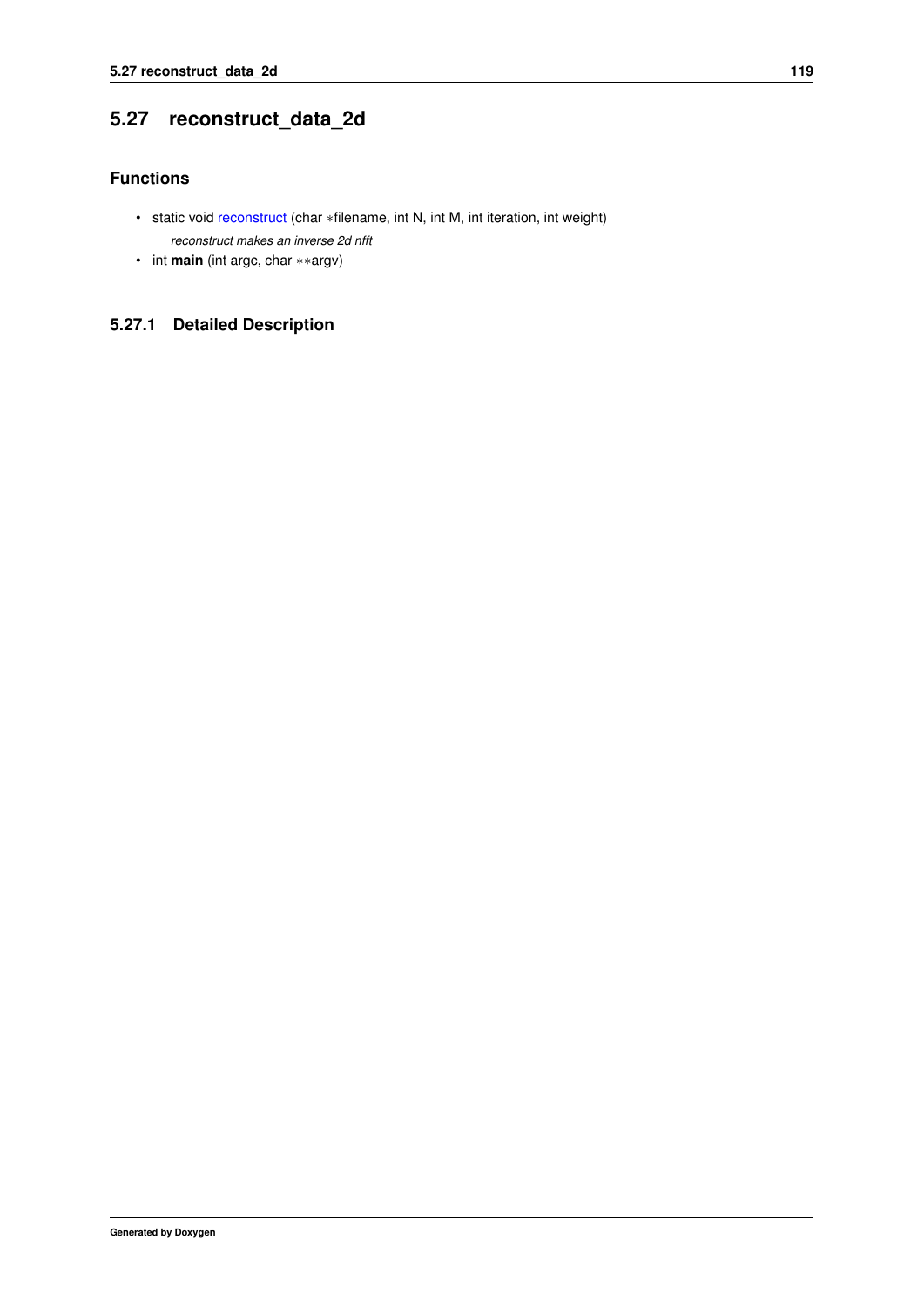# <span id="page-133-0"></span>**5.28 construct\_data\_gridding**

# **Functions**

- <span id="page-133-1"></span>• static void [reconstruct](#page-133-1) (char ∗filename, int N, int M, int weight) *reconstruct makes a 2d-adjoint-nfft*
- int **main** (int argc, char ∗∗argv)

# **5.28.1 Detailed Description**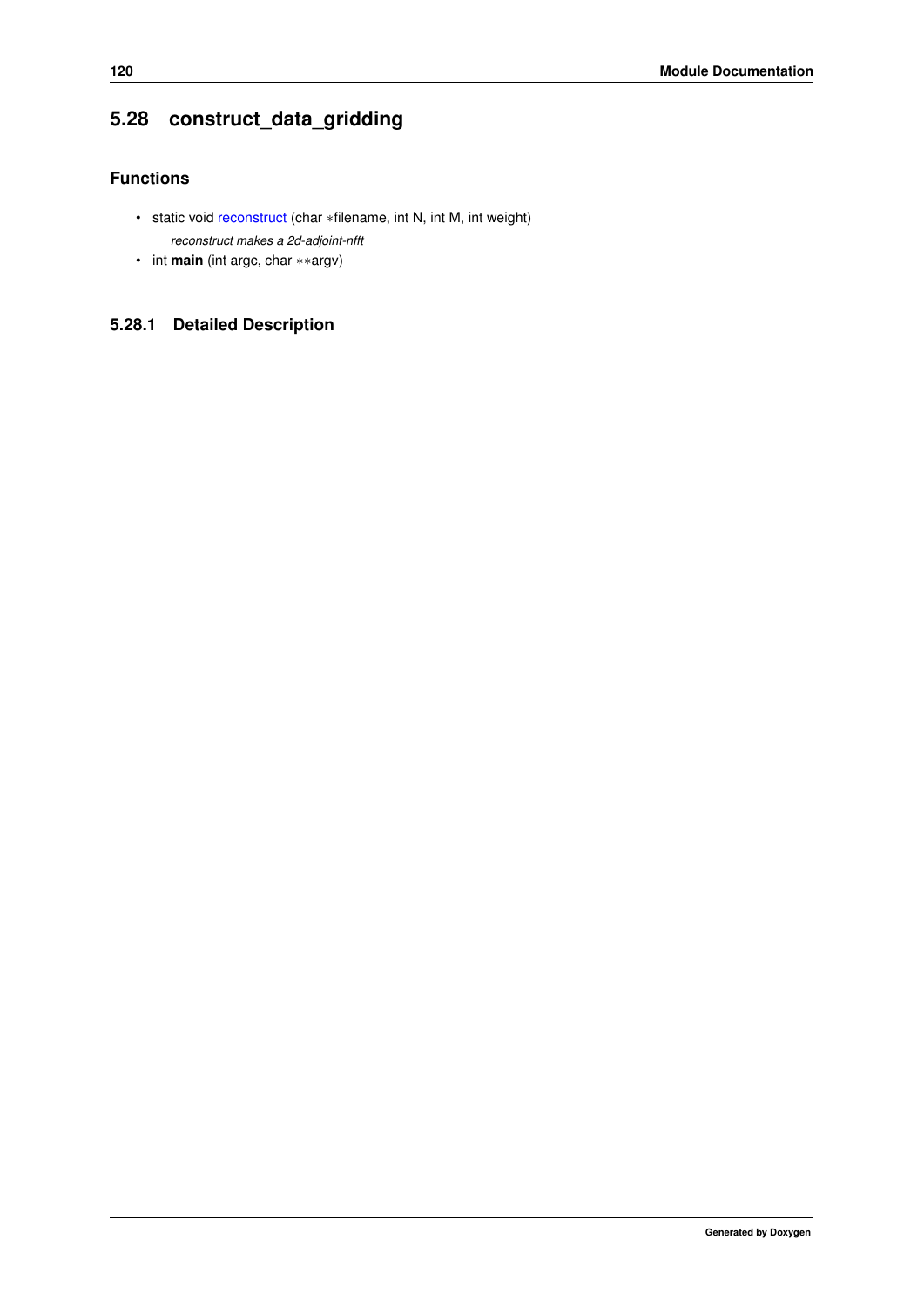# <span id="page-134-0"></span>**5.29 reconstruct\_data\_\_inh\_2d1d**

### **Functions**

- static void **reconstruct** (char ∗filename, int N, int M, int iteration, int weight)
- int **main** (int argc, char ∗∗argv)

### **5.29.1 Detailed Description**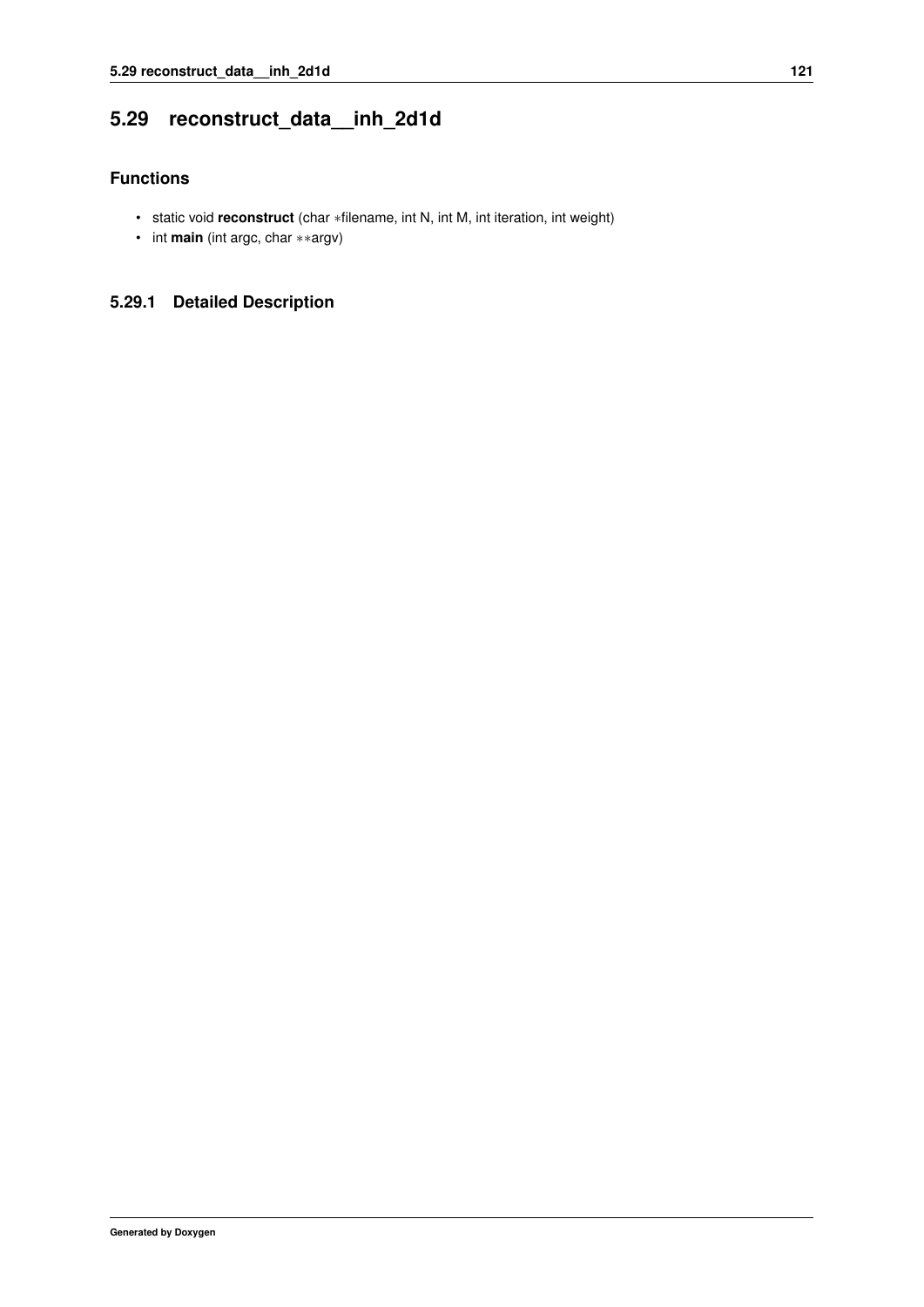# <span id="page-135-0"></span>**5.30 reconstruct\_data\_inh\_3d**

## **Functions**

- static void **reconstruct** (char ∗filename, int N, int M, int iteration, int weight)
- int **main** (int argc, char ∗∗argv)

# **5.30.1 Detailed Description**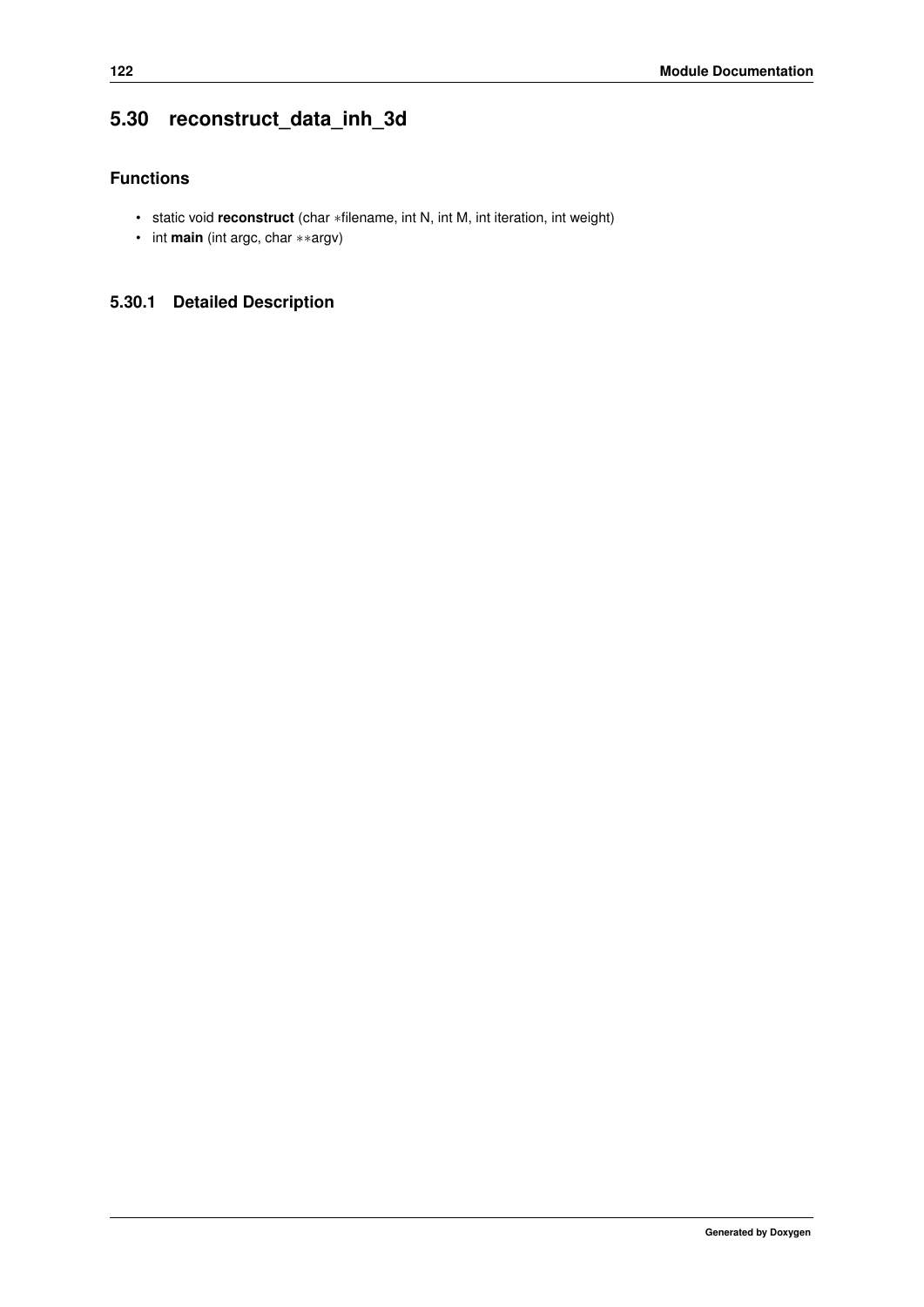# <span id="page-136-0"></span>**5.31 construct\_data\_inh\_nnfft**

### **Functions**

- <span id="page-136-1"></span>• static void [reconstruct](#page-136-1) (char ∗filename, int N, int M, int iteration, int weight) *reconstruct*
- int **main** (int argc, char ∗∗argv)

# **5.31.1 Detailed Description**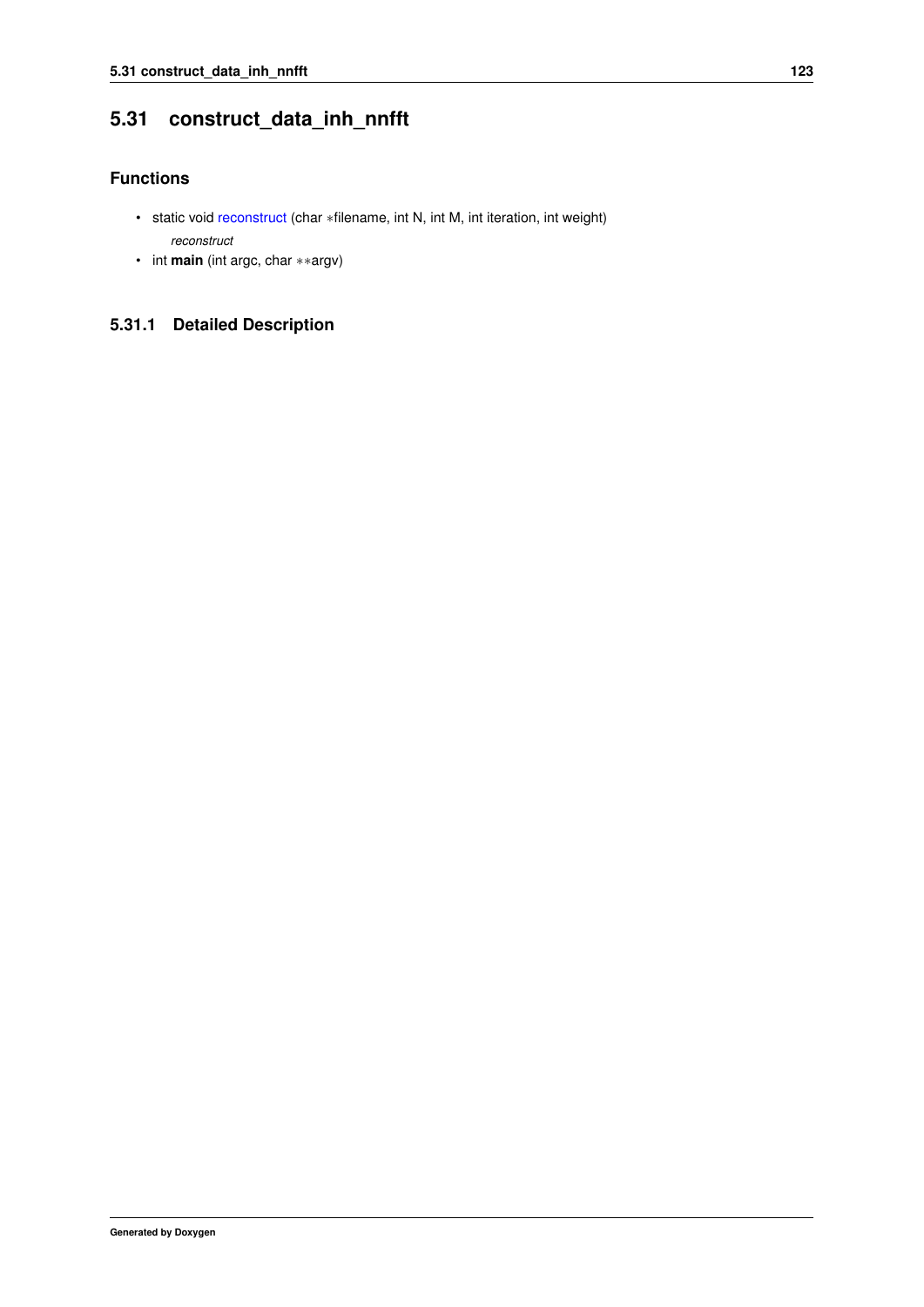# <span id="page-137-3"></span>**5.32 construct\_data\_1d2d**

### **Functions**

- <span id="page-137-0"></span>• static void [construct](#page-137-0) (char ∗file, int N, int M, int Z, fftw\_complex ∗mem) *construct makes an 2d-nfft for every slice*
- <span id="page-137-1"></span>• static void [fft](#page-137-1) (int N, int M, int Z, fftw\_complex ∗mem) *fft makes an 1D-ftt for every knot through all layers*
- <span id="page-137-2"></span>• static void [read\\_data](#page-137-2) (int N, int M, int Z, fftw\_complex ∗mem) *read fills the memory with the file input\_data\_f.dat as the real part of f and with zeros for the imag part of f*
- int **main** (int argc, char ∗∗argv)

### **5.32.1 Detailed Description**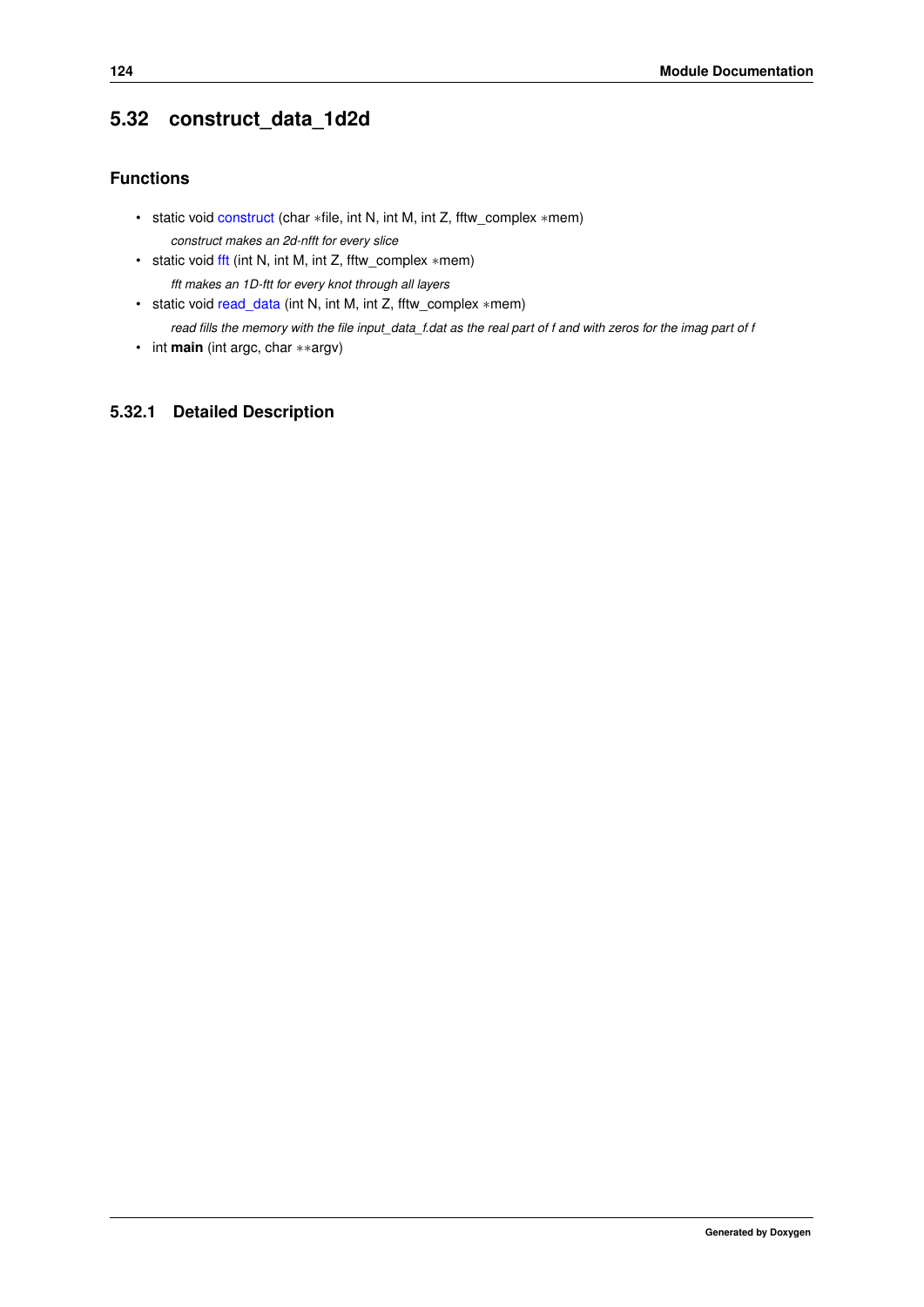# <span id="page-138-0"></span>**5.33 construct\_data\_3d**

### **Functions**

- static void **construct** (char ∗file, int N, int M, int Z)
- int **main** (int argc, char ∗∗argv)

### **5.33.1 Detailed Description**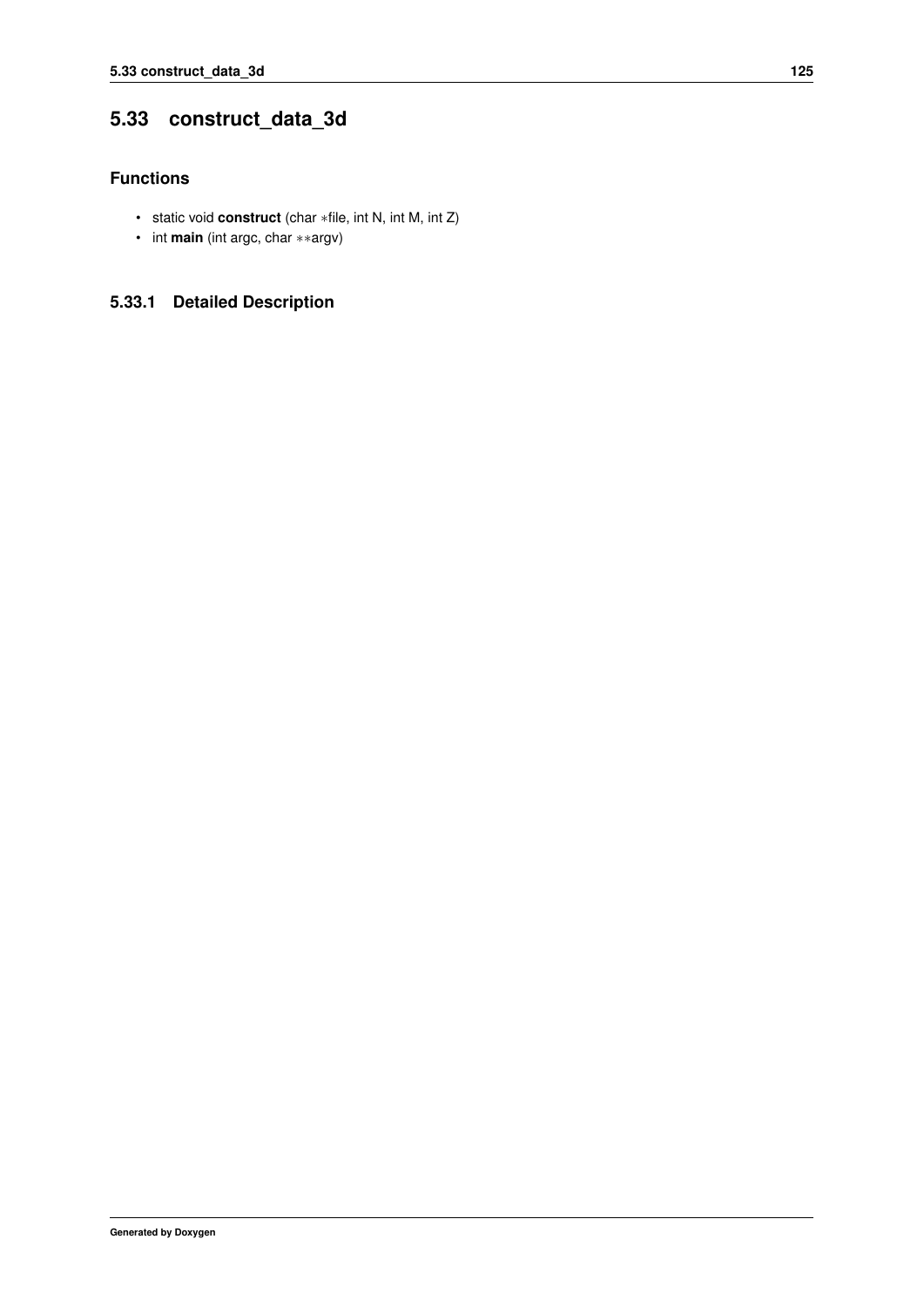# <span id="page-139-0"></span>**5.34 3D transforms**

### **Modules**

- [construct\\_data\\_1d2d](#page-137-3)
- [construct\\_data\\_3d](#page-138-0)
- [reconstruct\\_data\\_1d2d](#page-140-0)
- [reconstruct\\_data\\_3d](#page-141-0)
- [reconstruct\\_data\\_gridding](#page-142-0)

# **5.34.1 Detailed Description**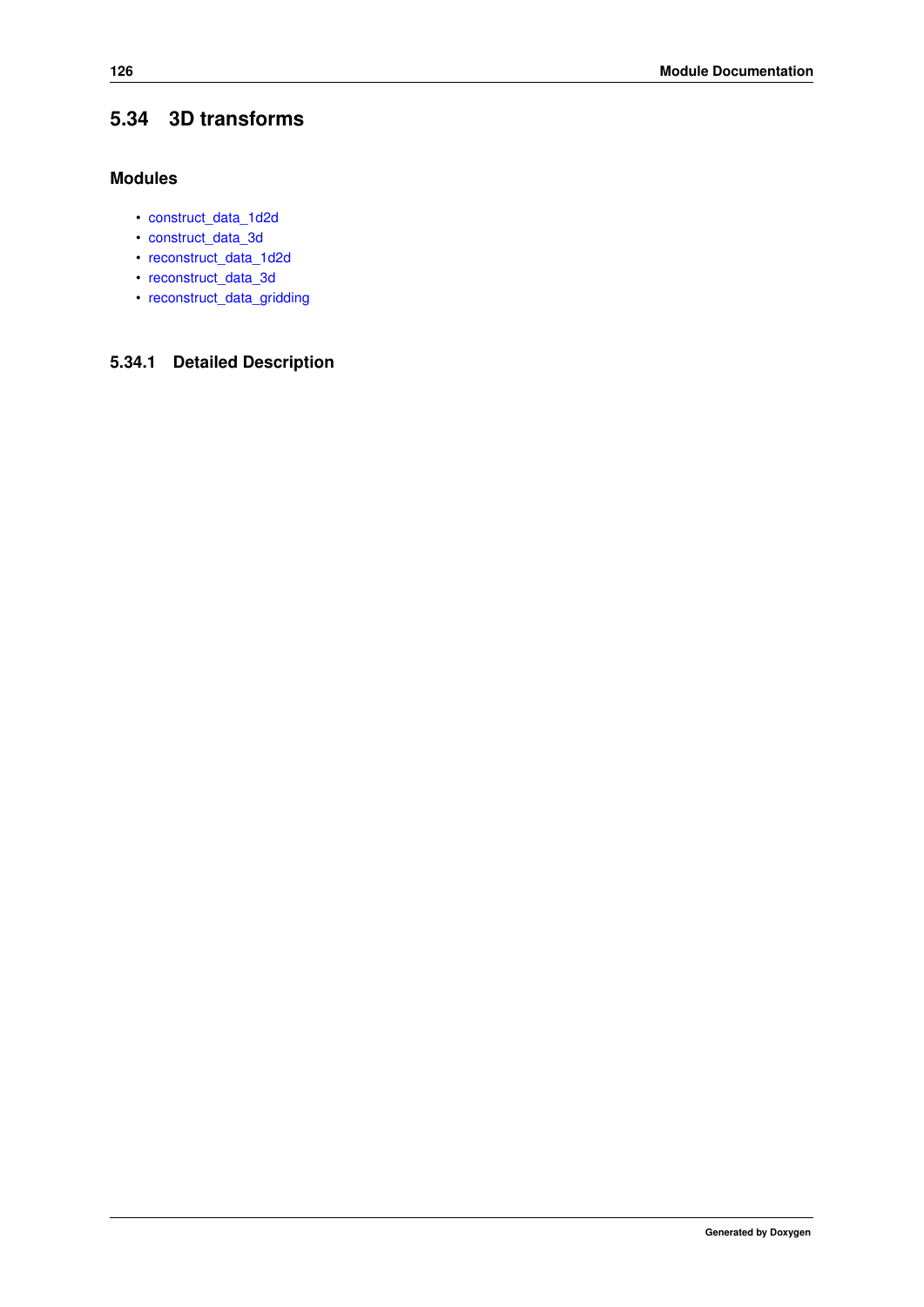# <span id="page-140-0"></span>**5.35 reconstruct\_data\_1d2d**

### **Functions**

- <span id="page-140-1"></span>• static void [reconstruct](#page-140-1) (char ∗filename, int N, int M, int Z, int iteration, int weight, fftw\_complex ∗mem) *reconstruct makes an inverse 2d-nfft for every slice*
- <span id="page-140-2"></span>• static void [print](#page-140-2) (int N, int M, int Z, fftw\_complex ∗mem)

*print writes the memory back in a file output\_real.dat for the real part and output\_imag.dat for the imaginary part*

• int **main** (int argc, char ∗∗argv)

### **5.35.1 Detailed Description**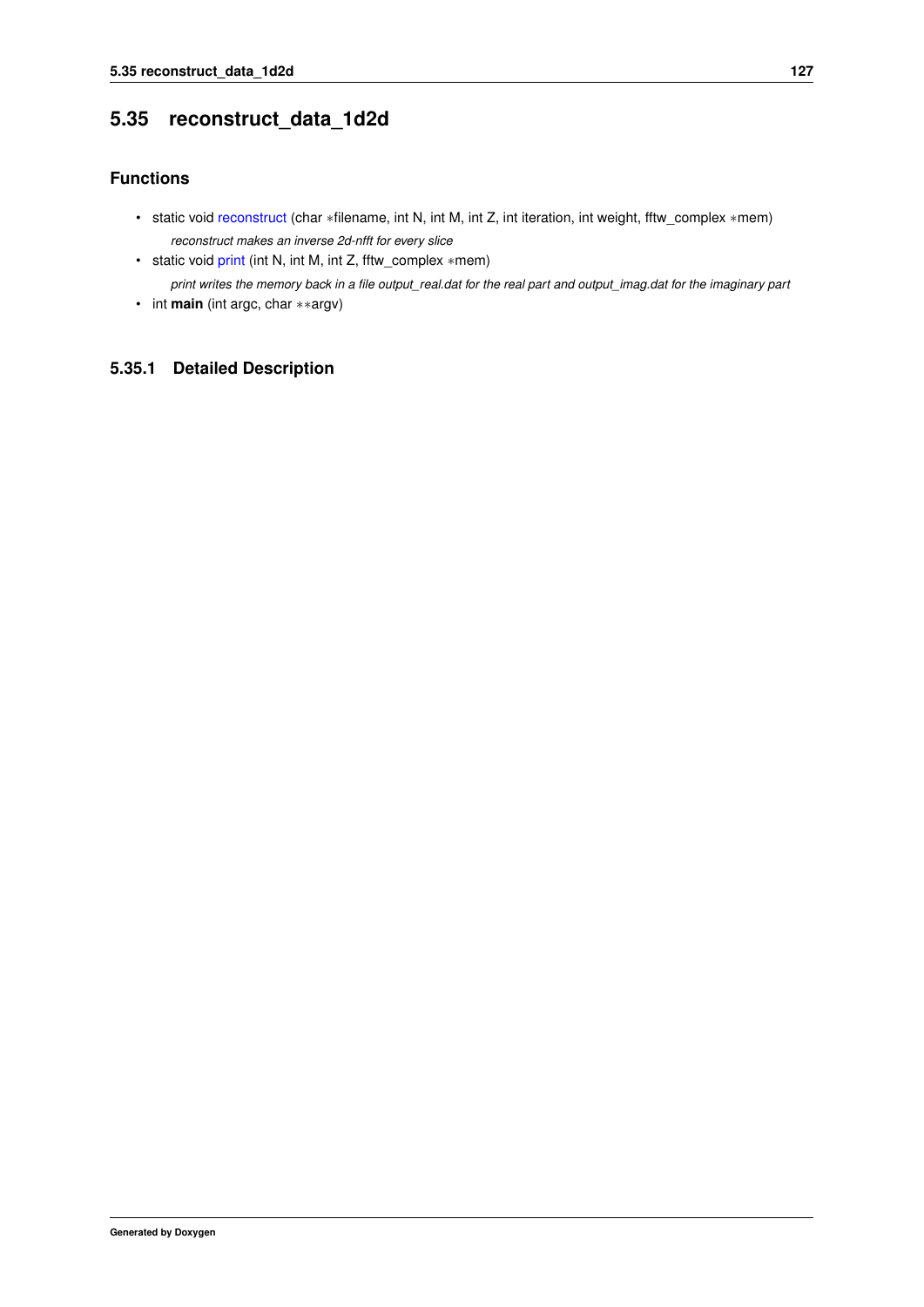# <span id="page-141-0"></span>**5.36 reconstruct\_data\_3d**

## **Functions**

- <span id="page-141-1"></span>• static void [reconstruct](#page-141-1) (char ∗filename, int N, int M, int Z, int iteration, int weight) *reconstruct makes an inverse 3d-nfft*
- int **main** (int argc, char ∗∗argv)

# **5.36.1 Detailed Description**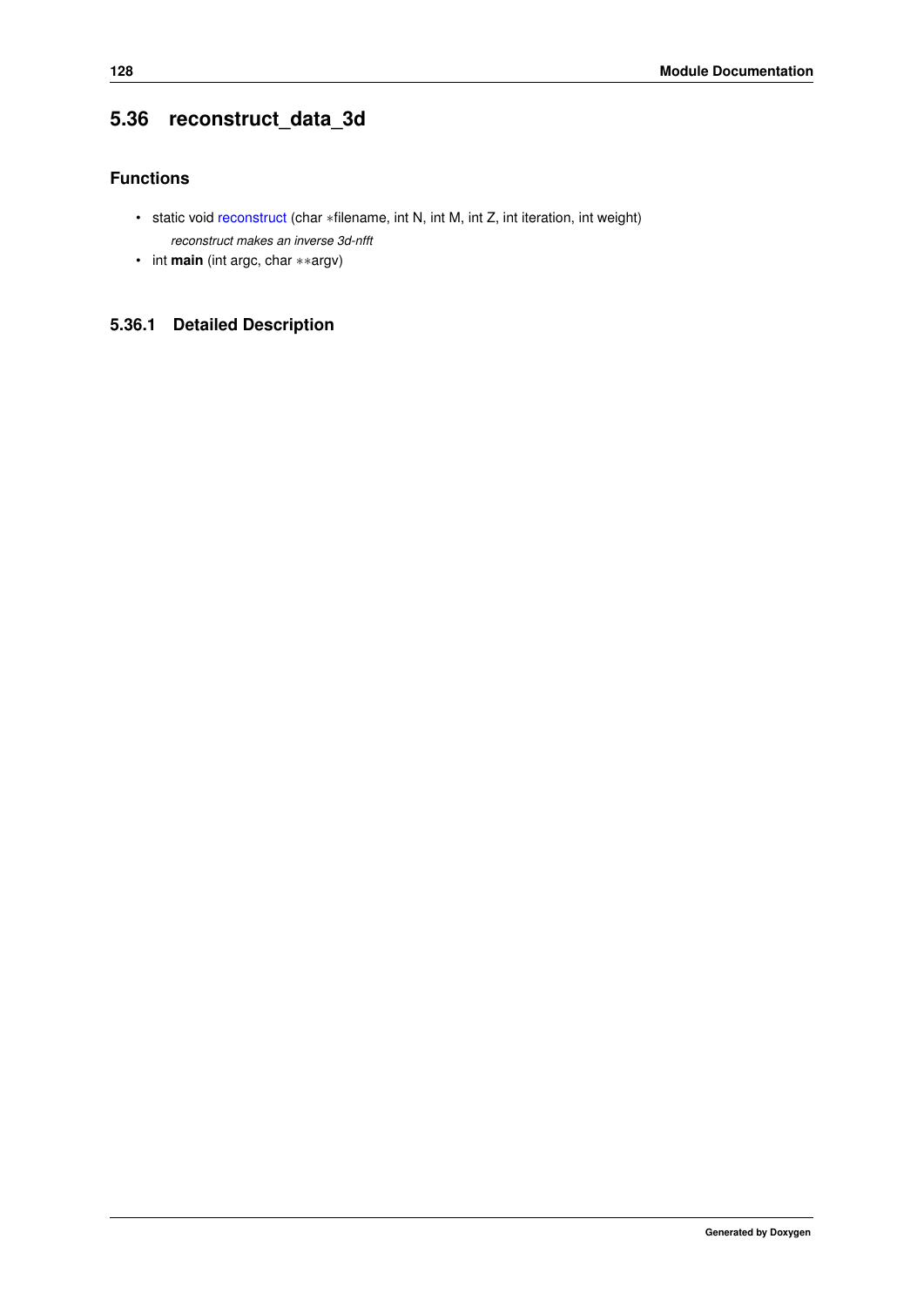# <span id="page-142-0"></span>**5.37 reconstruct\_data\_gridding**

### **Functions**

- <span id="page-142-1"></span>• static void [reconstruct](#page-142-1) (char ∗filename, int N, int M, int Z, int weight, fftw\_complex ∗mem) *reconstruct makes an 2d-adjoint-nfft for every slice*
- <span id="page-142-2"></span>• static void [print](#page-142-2) (int N, int M, int Z, fftw\_complex ∗mem)

*print writes the memory back in a file output\_real.dat for the real part and output\_imag.dat for the imaginary part*

• int **main** (int argc, char ∗∗argv)

### **5.37.1 Detailed Description**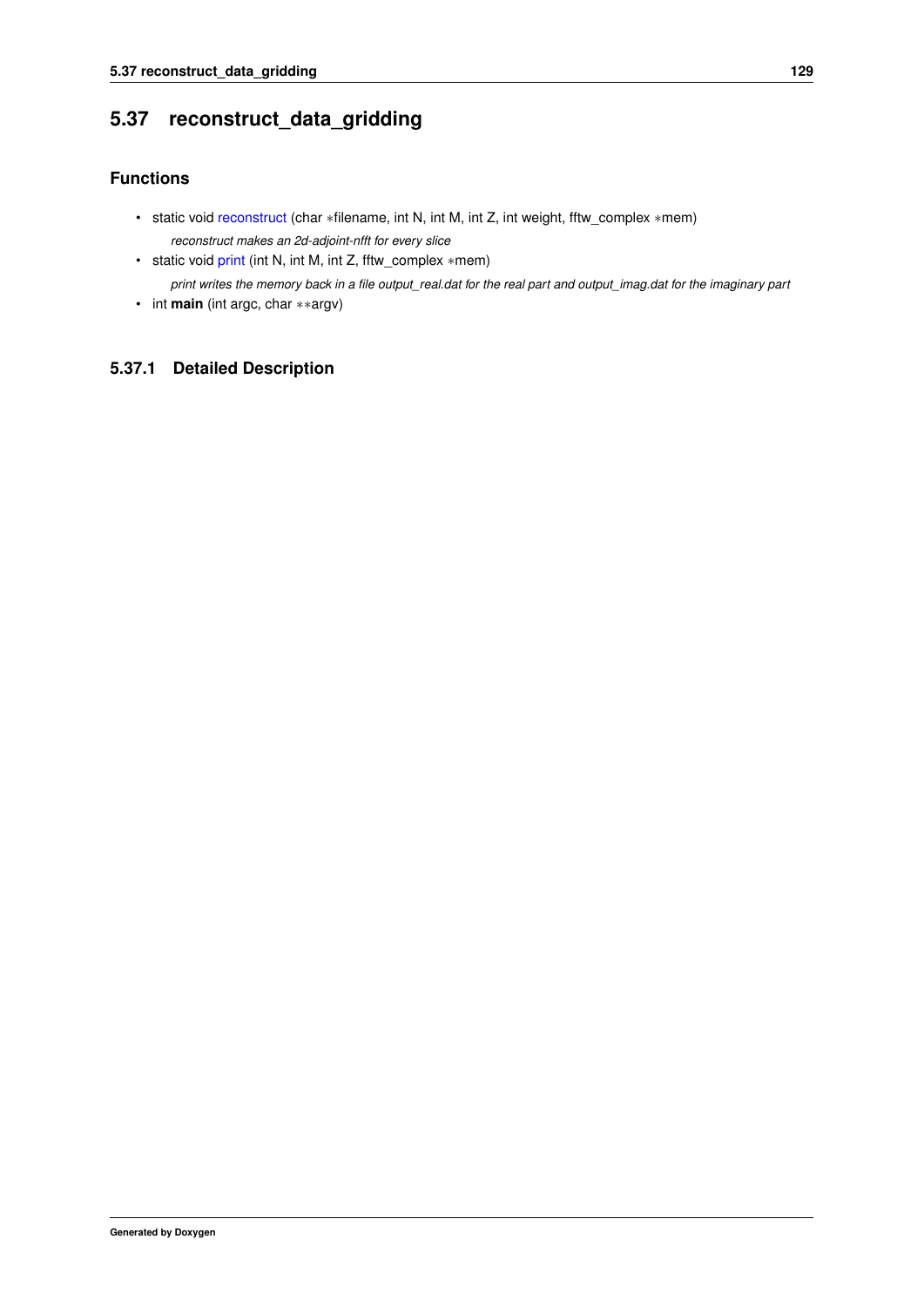# **5.38 Polar FFT**

### **Modules**

- [linogram\\_fft\\_test](#page-144-0)
- [mpolar\\_fft\\_test](#page-145-0)
- [polar\\_fft\\_test](#page-146-0)

# **5.38.1 Detailed Description**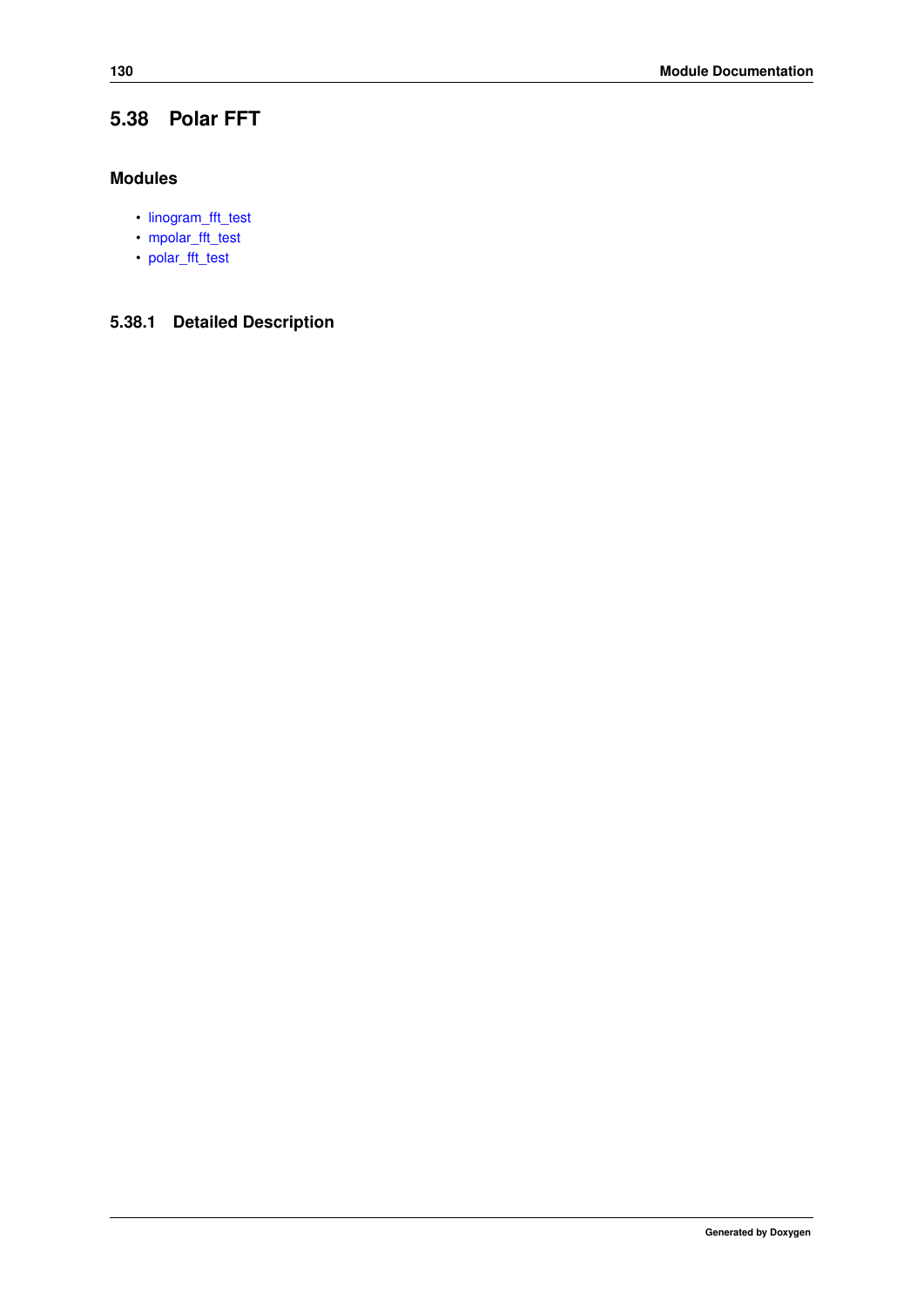# **5.39 linogram\_fft\_test**

### **Functions**

- <span id="page-144-0"></span>• static int [linogram\\_grid](#page-144-0) (int T, int rr, NFFT\_R ∗x, NFFT\_R ∗w) *Generates the points x with weights w for the linogram grid with T slopes and R offsets.*
- <span id="page-144-1"></span>• static int [linogram\\_dft](#page-144-1) (NFFT\_C ∗f\_hat, int NN, NFFT\_C ∗f, int T, int rr, int m) *discrete pseudo-polar FFT*
- <span id="page-144-2"></span>• static int [linogram\\_fft](#page-144-2) (NFFT\_C \*f\_hat, int NN, NFFT\_C \*f, int T, int rr, int m) *NFFT-based pseudo-polar FFT.*
- <span id="page-144-3"></span>• static int [inverse\\_linogram\\_fft](#page-144-3) (NFFT\_C ∗f, int T, int rr, NFFT\_C ∗f\_hat, int NN, int [max\\_i,](#page-106-0) int m) *NFFT-based inverse pseudo-polar FFT.*
- <span id="page-144-4"></span>• static int [comparison\\_fft](#page-144-4) (FILE ∗fp, int N, int T, int rr) *Comparison of the FFTW, linogram FFT, and inverse linogram FFT.*
- <span id="page-144-5"></span>• int [main](#page-144-5) (int argc, char ∗∗argv) *test program for various parameters*

# **Variables**

• NFFT\_R **GLOBAL\_elapsed\_time**

### **5.39.1 Detailed Description**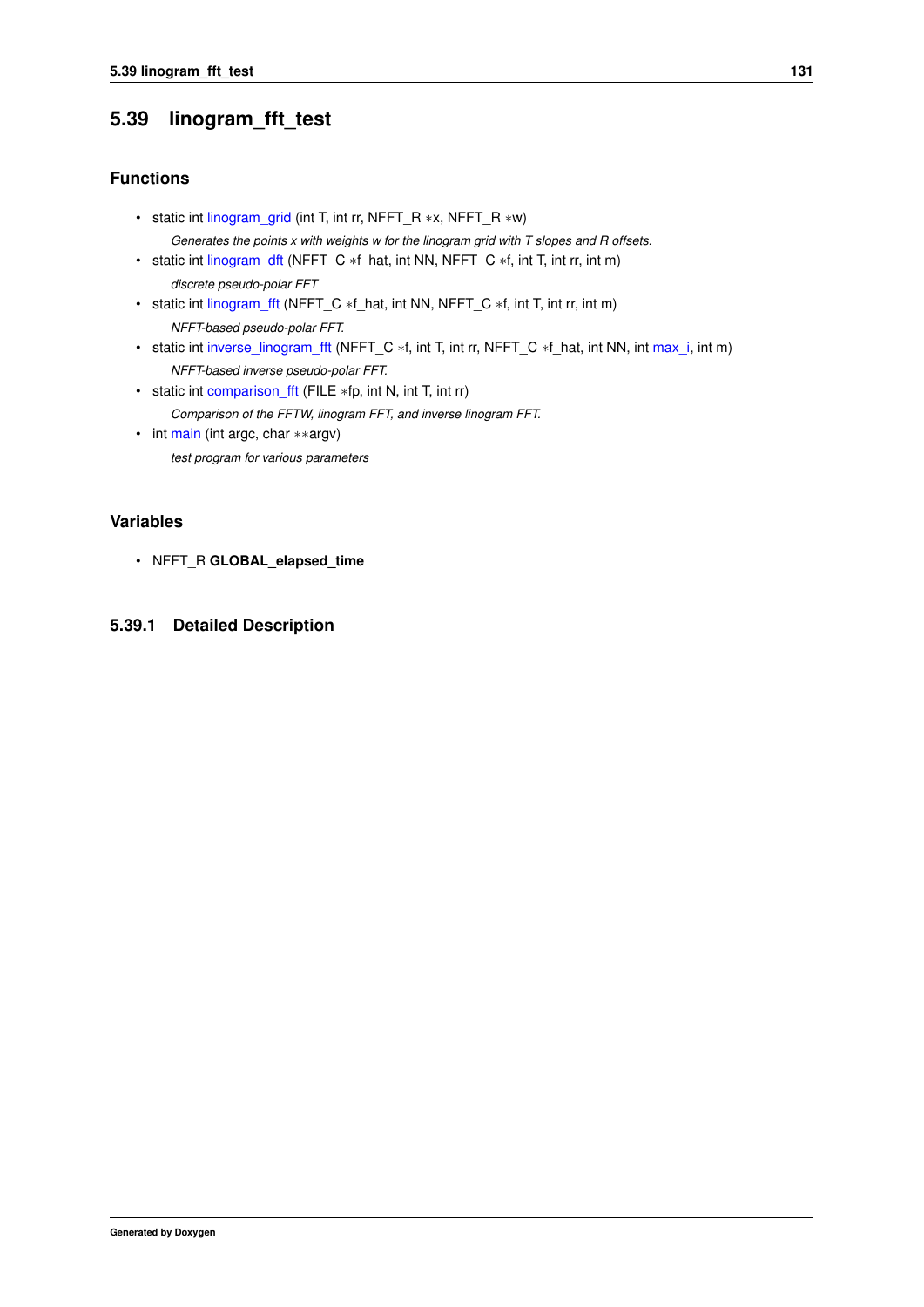# **5.40 mpolar\_fft\_test**

#### **Functions**

- static int [mpolar\\_grid](#page-145-0) (int T, int S, NFFT\_R ∗x, NFFT\_R ∗w) *Generates the points*  $x_{t,j}$  *with weights*  $w_{t,j}$  *for the modified polar grid with*  $T$  *angles and*  $R$  *offsets.*
- <span id="page-145-1"></span>• static int [mpolar\\_dft](#page-145-1) (NFFT\_C \*f\_hat, int NN, NFFT\_C \*f, int T, int S, int m) *discrete mpolar FFT*
- <span id="page-145-2"></span>• static int [mpolar\\_fft](#page-145-2) (NFFT\_C ∗f\_hat, int NN, NFFT\_C ∗f, int T, int S, int m) *NFFT-based mpolar FFT.*
- <span id="page-145-3"></span>• static int [inverse\\_mpolar\\_fft](#page-145-3) (NFFT\_C ∗f, int T, int S, NFFT\_C ∗f\_hat, int NN, int [max\\_i,](#page-106-0) int m) *inverse NFFT-based mpolar FFT*
- <span id="page-145-4"></span>• static int [comparison\\_fft](#page-145-4) (FILE ∗fp, int N, int T, int S) *Comparison of the FFTW, mpolar FFT, and inverse mpolar FFT.*
- <span id="page-145-5"></span>• int [main](#page-145-5) (int argc, char ∗∗argv) *test program for various parameters*

### **Variables**

• NFFT\_R **GLOBAL\_elapsed\_time**

#### **5.40.1 Detailed Description**

### <span id="page-145-0"></span>**5.40.2 Function Documentation**

#### **5.40.2.1 mpolar\_grid()**

```
static int mpolar_grid (
            int T,
             int S,
            NFFT_R ∗ x,
            NFFT_R ∗ w ) [static]
```
Generates the points  $x_{t,j}$  with weights  $w_{t,j}$  for the modified polar grid with T angles and R offsets.

We add more concentric circles to the polar grid and exclude those nodes not located in the unit square, i.e.,

$$
x_{t,j} := r_j \left(\cos \theta_t, \sin \theta_t\right)^\top, \qquad (j,t)^\top \in I_{\sqrt{2}R} \times I_T.
$$

with  $r_j$  and  $\theta_t$  as for the polar grid. The number of nodes for the modified polar grid can be estimated as  $M \approx$ with  $r_j$  and  $\theta_t$  as π<br>  $\frac{4}{\pi}$  log(1 +  $\sqrt{2}$ ) $TR$ .

Definition at line 58 of file mpolar\_fft\_test.c.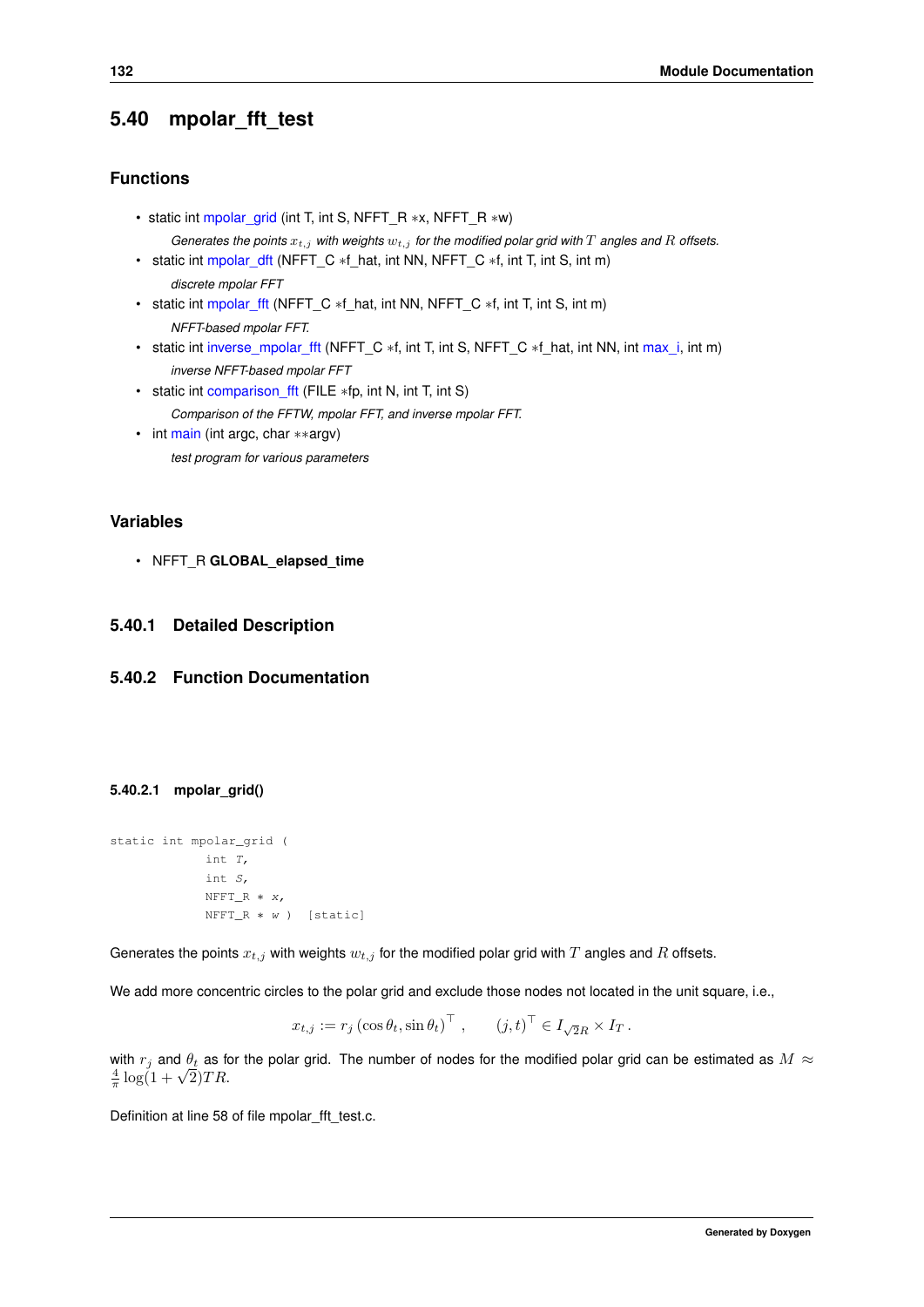# **5.41 polar\_fft\_test**

#### **Functions**

- static int [polar\\_grid](#page-146-0) (int T, int S, NFFT\_R ∗x, NFFT\_R ∗w) *Generates the points*  $x_{t,j}$  *with weights*  $w_{t,j}$  *for the polar grid with*  $T$  *angles and*  $R$  *offsets.*
- <span id="page-146-1"></span>• static int [polar\\_dft](#page-146-1) (NFFT\_C \*f\_hat, int NN, NFFT\_C \*f, int T, int S, int m) *discrete polar FFT*
- <span id="page-146-2"></span>• static int [polar\\_fft](#page-146-2) (NFFT\_C \*f\_hat, int NN, NFFT\_C \*f, int T, int S, int m) *NFFT-based polar FFT.*
- <span id="page-146-3"></span>• static int [inverse\\_polar\\_fft](#page-146-3) (NFFT\_C ∗f, int T, int S, NFFT\_C \*f\_hat, int NN, int [max\\_i,](#page-106-0) int m) *inverse NFFT-based polar FFT*
- <span id="page-146-4"></span>• int [main](#page-146-4) (int argc, char ∗∗argv) *test program for various parameters*

#### **5.41.1 Detailed Description**

#### <span id="page-146-0"></span>**5.41.2 Function Documentation**

#### **5.41.2.1 polar\_grid()**

```
static int polar_grid (
            int T,
             int S,
             NFFT_R * x,NFFT_R ∗ w ) [static]
```
Generates the points  $x_{t,j}$  with weights  $w_{t,j}$  for the polar grid with  $T$  angles and  $R$  offsets.

The nodes of the polar grid lie on concentric circles around the origin. They are given for  $(j,t)^{\top}\in I_R\times I_T$  by a signed radius  $r_j:=\frac{j}{R}\in [-\frac{1}{2},\frac{1}{2})$  and an angle  $\theta_t:=\frac{\pi t}{T}\in [-\frac{\pi}{2},\frac{\pi}{2})$  as

$$
x_{t,j} := r_j \left(\cos \theta_t, \sin \theta_t\right)^\top.
$$

The total number of nodes is  $M = TR$ , whereas the origin is included multiple times.

Weights are introduced to compensate for local sampling density variations. For every point in the sampling set, we associate a small surrounding area. In case of the polar grid, we choose small ring segments. The area of such a ring segment around  $x_{t,j}$  (  $j \neq 0$ ) is

$$
w_{t,j} = \frac{\pi}{2TR^2} \left( \left( |j| + \frac{1}{2} \right)^2 - \left( |j| - \frac{1}{2} \right)^2 \right) = \frac{\pi |j|}{TR^2}.
$$

The area of the small circle of radius  $\frac{1}{2R}$  around the origin is  $\frac{\pi}{4R^2}$ . Divided by the multiplicity of the origin in the sampling set, we get  $w_{t,0} := \frac{\pi}{4TR^2}$ . Thus, the sum of all weights is  $\frac{\pi}{4}(1+\frac{1}{R^2})$  and we divide by this value for normalization.

Definition at line 73 of file polar\_fft\_test.c.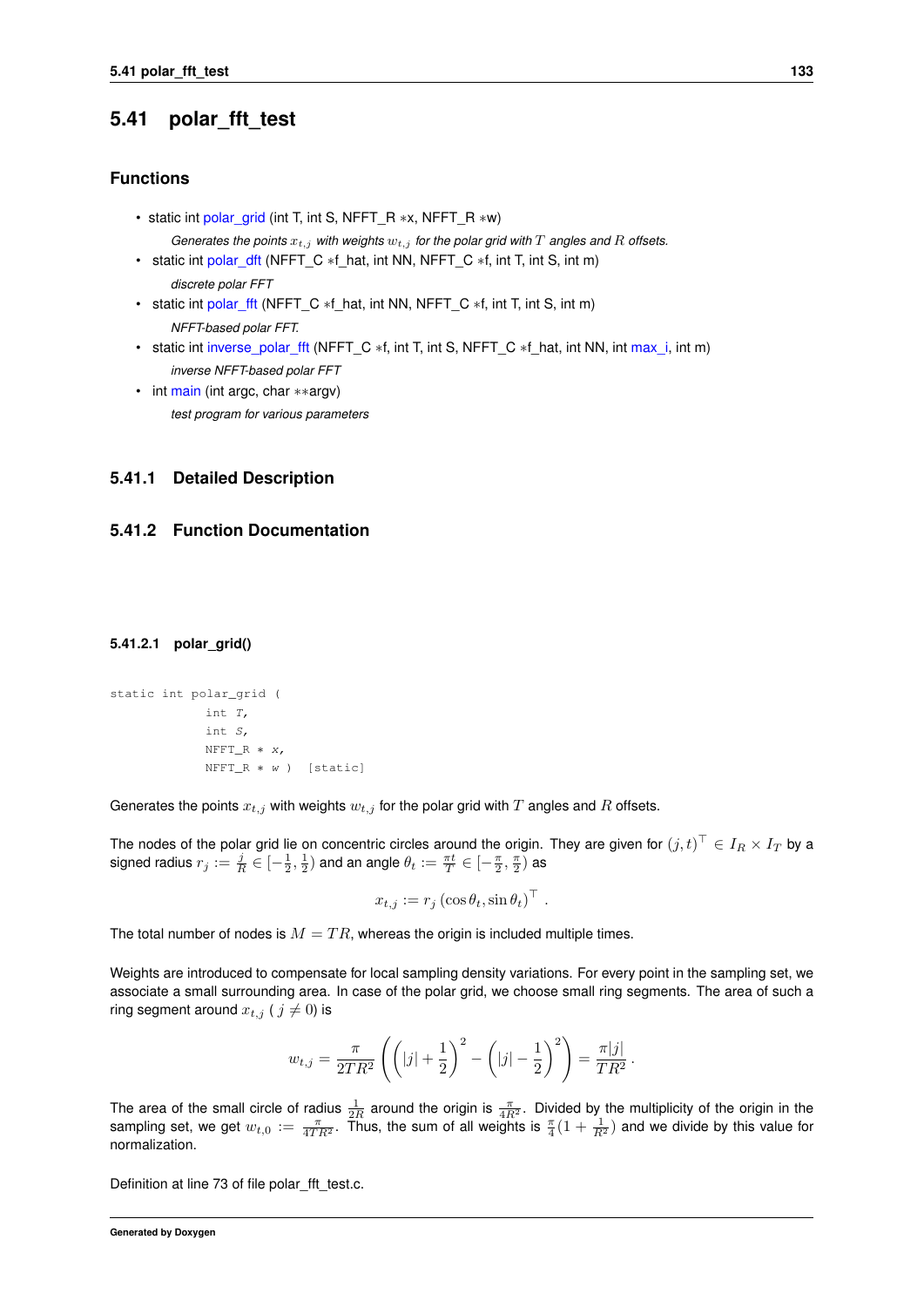# **5.42 Fast evaluation of quadrature formulae on the sphere**

# **Modules**

• [quadratureS2\\_test](#page-148-0)

# **5.42.1 Detailed Description**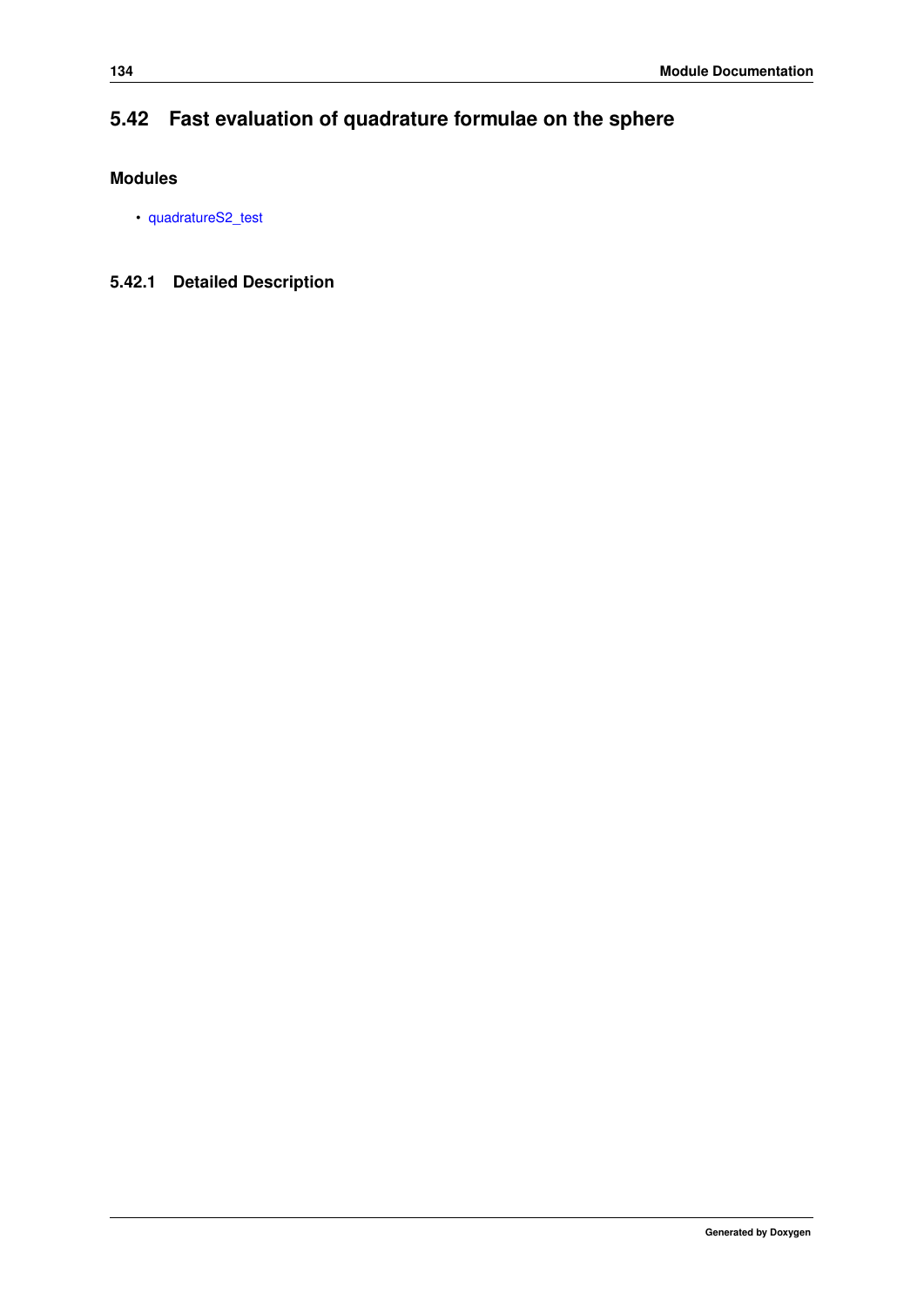# <span id="page-148-0"></span>**5.43 quadratureS2\_test**

#### **Enumerations**

- <span id="page-148-1"></span>• enum [boolean](#page-148-1)  $\{ NO = 0, VES = 1 \}$ *Enumeration for parameter values.*
- <span id="page-148-2"></span>• enum [testtype](#page-148-2)  $\{ \text{ERROR} = 0, \text{TIMING} = 1 \}$

*Enumeration for test modes.*

<span id="page-148-3"></span>• enum [gridtype](#page-148-3) { **GRID\_GAUSS\_LEGENDRE** = 0, **GRID\_CLENSHAW\_CURTIS** = 1, **GRID\_HEALPIX** = 2, **GRID\_EQUIDI**←- **STRIBUTION** = 3,

```
GRID_EQUIDISTRIBUTION_UNIFORM = 4 }
```
*Enumeration for quadrature grid types.*

```
• enum functiontype {
 FUNCTION_RANDOM_BANDLIMITED = 0, FUNCTION F1 = 1, FUNCTION F2 = 2, FUNCTION F3 = 3,
 FUNCTION F4 = 4, FUNCTION F5 = 5, FUNCTION F6 = 6 }
```
*Enumeration for test functions.*

<span id="page-148-5"></span>• enum  $\text{modes}$  $\text{modes}$  $\text{modes}$   $\{ \text{USE} \_\text{GRID} = 0, \text{ RANDOM} = 1 \}$ *TODO Add comment here.*

#### **Functions**

• int [main](#page-148-6) (int argc, char ∗∗argv) *The main program.*

### **5.43.1 Detailed Description**

#### <span id="page-148-6"></span>**5.43.2 Function Documentation**

**5.43.2.1 main()**

```
int main (
```
int argc, char ∗∗ argv )

The main program.

**Parameters**

| argc The number of arguments                                |
|-------------------------------------------------------------|
| $ $ argv $ $ An array containing the arguments as C-strings |

**Returns**

Exit code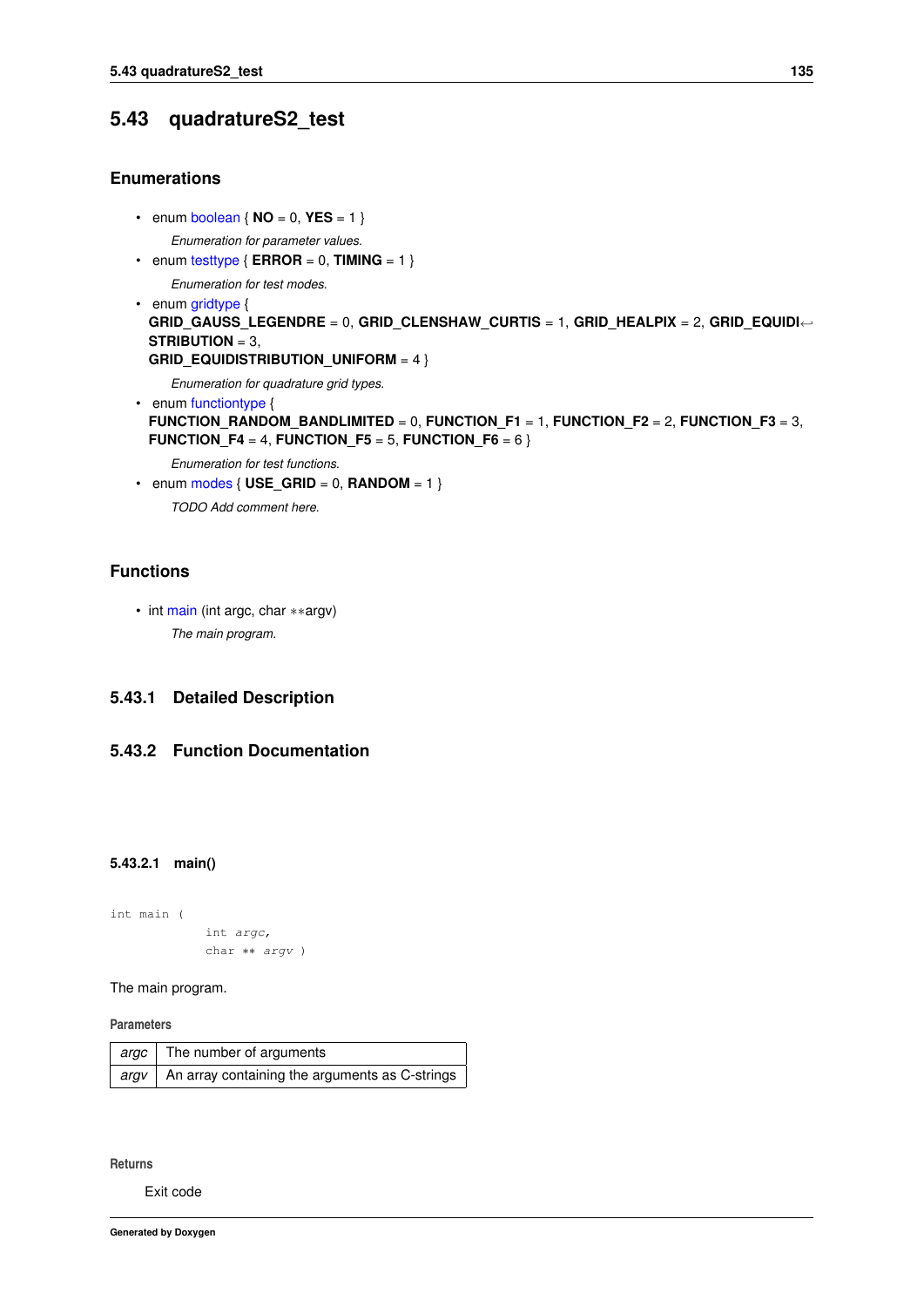Definition at line 69 of file quadratureS2.c.

References nfsft\_wisdom::threshold.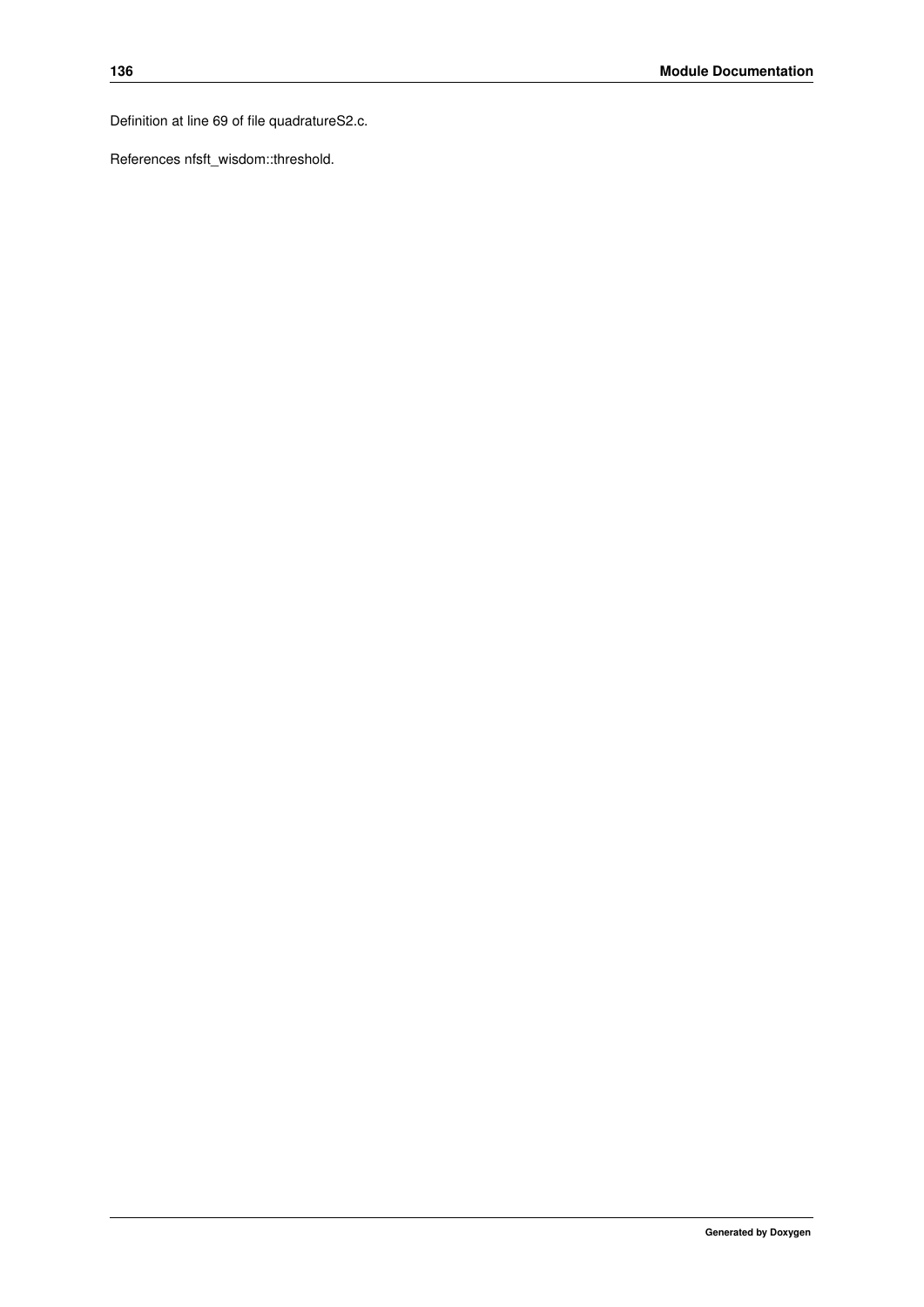# **Chapter 6**

# **Data Structure Documentation**

# **6.1 fastsum\_plan\_ Struct Reference**

plan for fast summation algorithm

#include <fastsum.h>

# **Public Member Functions**

- [NFFT](#page-107-0) (plan) mv1 *source nfft plan*
- <span id="page-150-0"></span>• [NFFT](#page-150-0) (plan) mv2 *target nfft plan*
- **FFTW** (plan) fft\_plan

### **Data Fields**

- int [d](#page-117-0)
	- *api*
- int [N\\_total](#page-108-0)

*number of source knots*

• int [M\\_total](#page-108-1)

*number of target knots*

• C ∗ [alpha](#page-108-2)

*source coefficients*

• C ∗ [f](#page-108-3)

*target evaluations*

• R ∗ [x](#page-108-4)

*source knots in d-ball with radius 1/4-eps\_b/2*

• R ∗ [y](#page-108-5)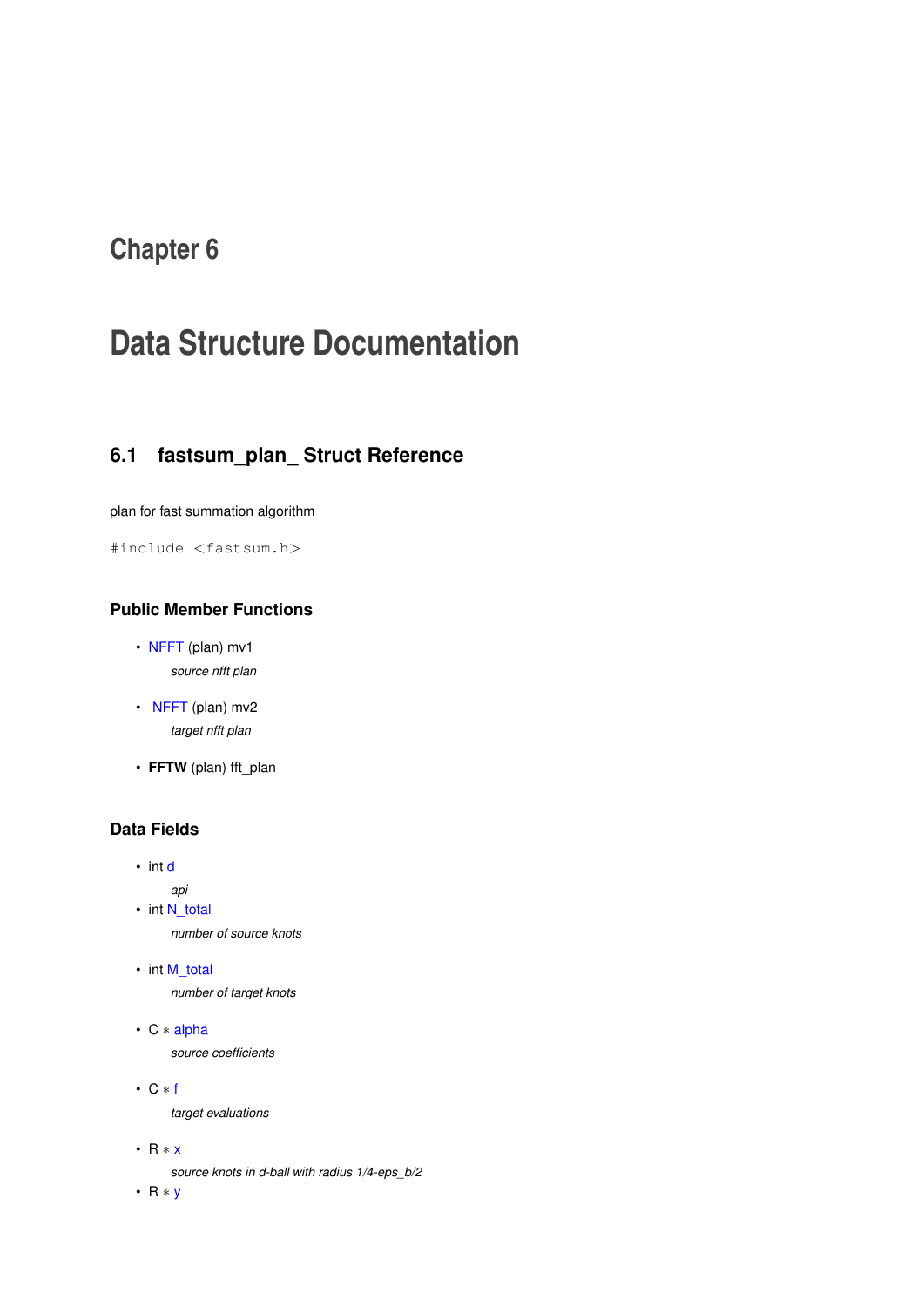```
target knots in d-ball with radius 1/4-eps_b/2
```
• kernel [k](#page-109-0)

*kernel function*

• R ∗ [kernel\\_param](#page-109-1)

*parameters for kernel function*

• unsigned [flags](#page-117-1)

*flags precomp.*

• C ∗ [pre\\_K](#page-117-2)

*internal*

• int [n](#page-118-0)

*FS\_\_ - fast summation.*

• C ∗ [b](#page-109-2)

*expansion coefficients*

• C ∗ [f\\_hat](#page-109-3)

*Fourier coefficients of nfft plans.*

• int [p](#page-109-4)

*degree of smoothness of regularization*

• R [eps\\_I](#page-109-5)

*inner boundary*

• R [eps\\_B](#page-109-6)

*outer boundary*

• int [Ad](#page-118-1)

*near field*

• C ∗ [Add](#page-109-7)

*spline values*

- int **box\_count**
- int **box\_count\_per\_dim**
- int ∗ **box\_offset**
- R ∗ **box\_x**
- C ∗ **box\_alpha**
- int ∗ [permutation\\_x\\_alpha](#page-109-8)

*permutation vector of source nodes if STORE\_PERMUTATION\_X\_ALPHA is set*

• R [MEASURE\\_TIME\\_t](#page-109-9) [8]

*Measured time for each step if MEASURE\_TIME is set.*

# **6.1.1 Detailed Description**

plan for fast summation algorithm

Definition at line 82 of file fastsum.h.

The documentation for this struct was generated from the following file:

• [fastsum.h](#page-190-0)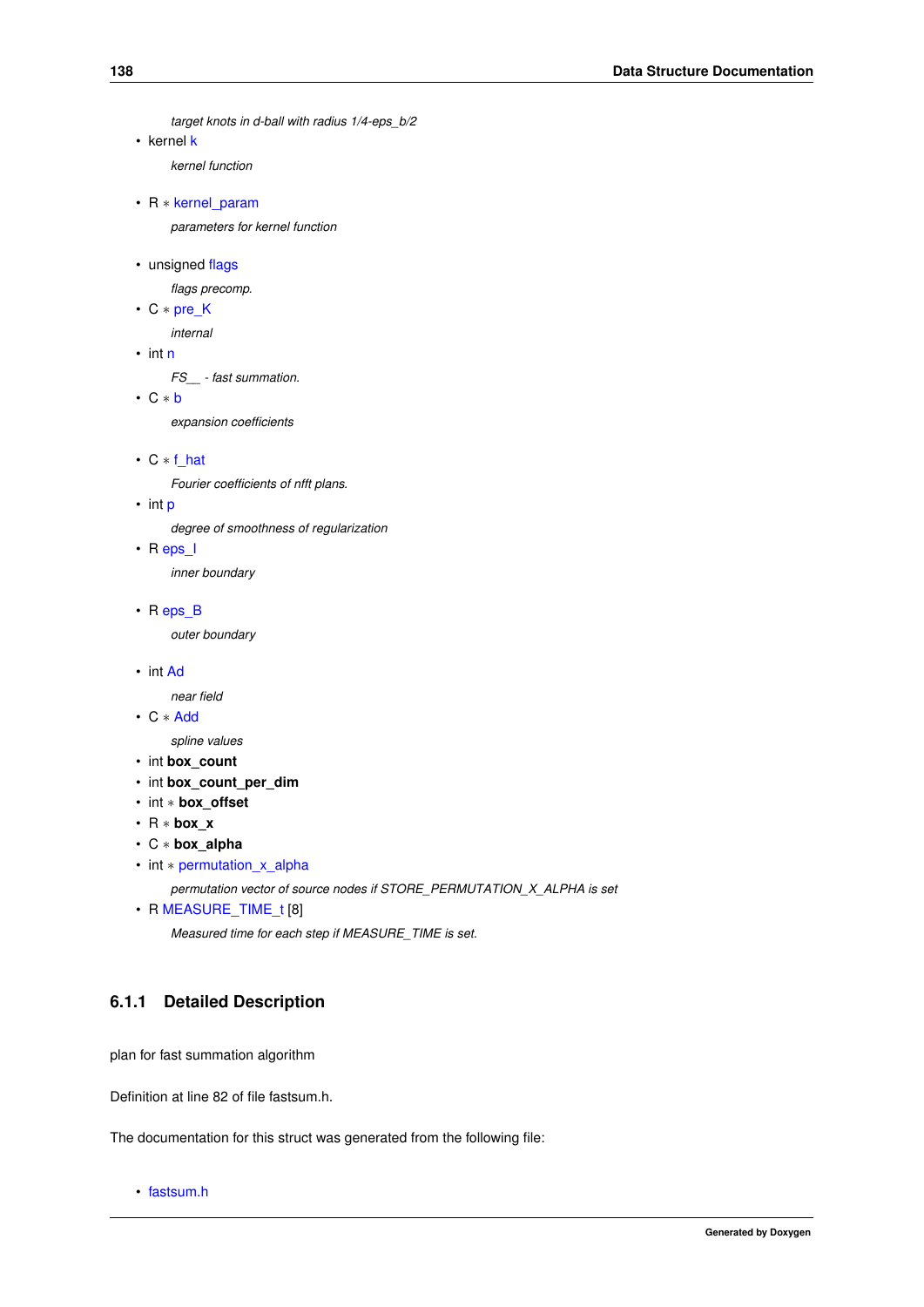# **6.2 fgt\_plan Struct Reference**

Structure for the Gauss transform.

### **Data Fields**

```
• int N
```
*number of source nodes*

- int [M](#page-98-1) *number of target nodes*
- NFFT C \* [alpha](#page-98-2) *source coefficients*
- NFFT\_C ∗ [f](#page-98-3) *target evaluations*
- unsigned [flags](#page-98-4) *flags for precomputation and approximation type*
- NFFT\_C [sigma](#page-98-5) *parameter of the Gaussian*
- NFFT\_R ∗ [x](#page-98-6)

*source nodes in* [−1/4, 1/4]

• NFFT\_R ∗ [y](#page-98-7) *target nodes in* [−1/4, 1/4] • NFFT\_C ∗ [pre\\_cexp](#page-98-8)

*precomputed values for dgt*

- int [n](#page-98-9) *expansion degree*
- NFFT\_R [p](#page-98-10) *period, at least 1*
- NFFT\_C ∗ [b](#page-98-11) *expansion coefficients*

### **6.2.1 Detailed Description**

Structure for the Gauss transform.

Definition at line 66 of file fastgauss.c.

The documentation for this struct was generated from the following file:

<span id="page-152-0"></span>• fastgauss.c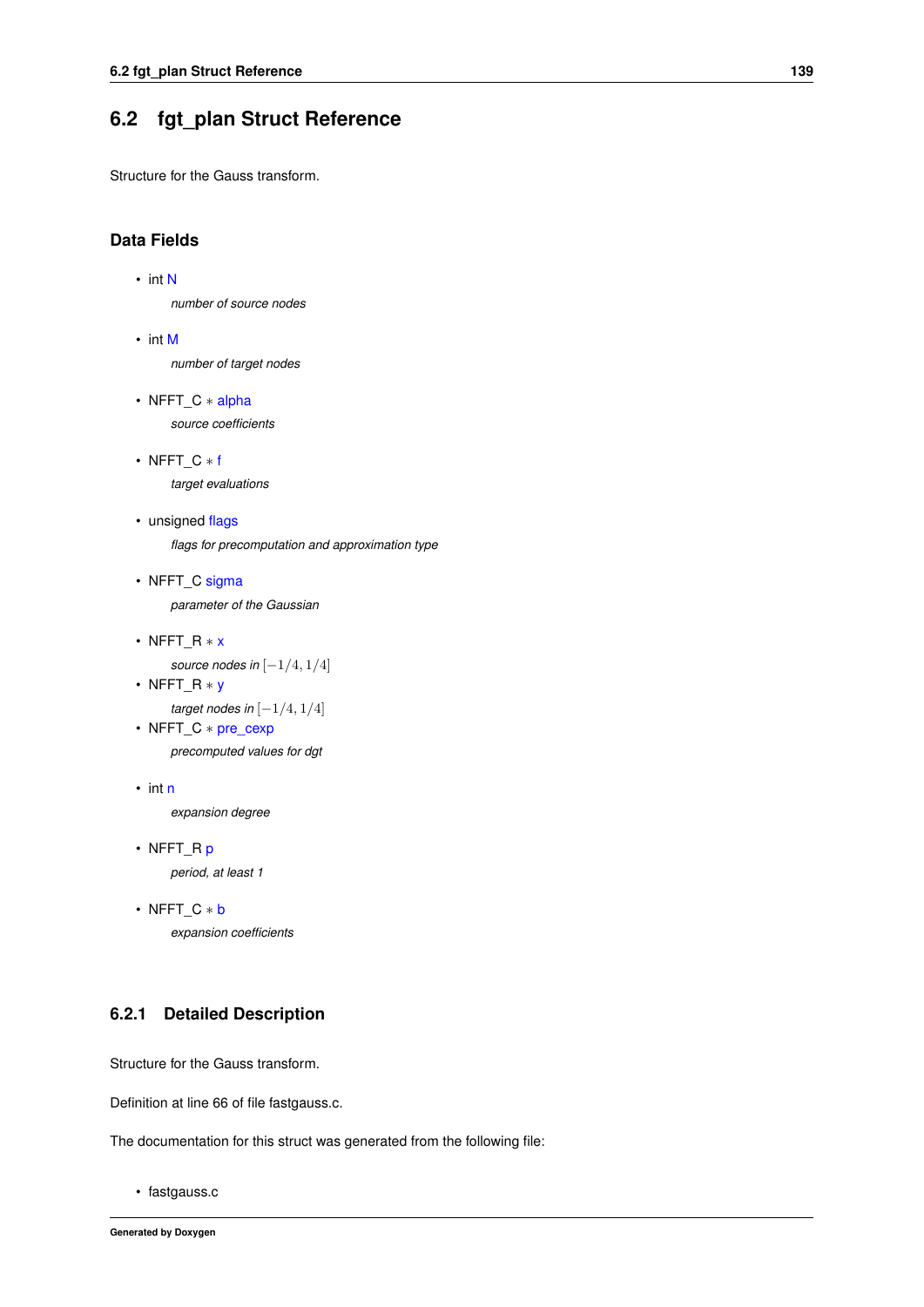# **6.3 fpt\_data\_ Struct Reference**

Holds data for a single cascade summation.

```
#include <fpt.h>
```
### **Data Fields**

```
• fpt_step ∗∗ steps
     The cascade summation steps
k_start
     TODO Add comment here.
• double ∗ alphaN
     TODO Add comment here.
• double ∗ betaN
     TODO Add comment here.
• double ∗ gammaN
     TODO Add comment here.
• double alpha_0
     TODO Add comment here.
beta_0
     TODO Add comment here.
• double gamma_m1
     TODO Add comment here.
• double * alpha
     < TODO Add comment here.
• double * beta
     TODO Add comment here.
```
• double ∗ [\\_gamma](#page-156-0)

*TODO Add comment here.*

• bool **precomputed**

### **6.3.1 Detailed Description**

Holds data for a single cascade summation.

Definition at line 45 of file fpt.h.

### <span id="page-153-1"></span>**6.3.2 Field Documentation**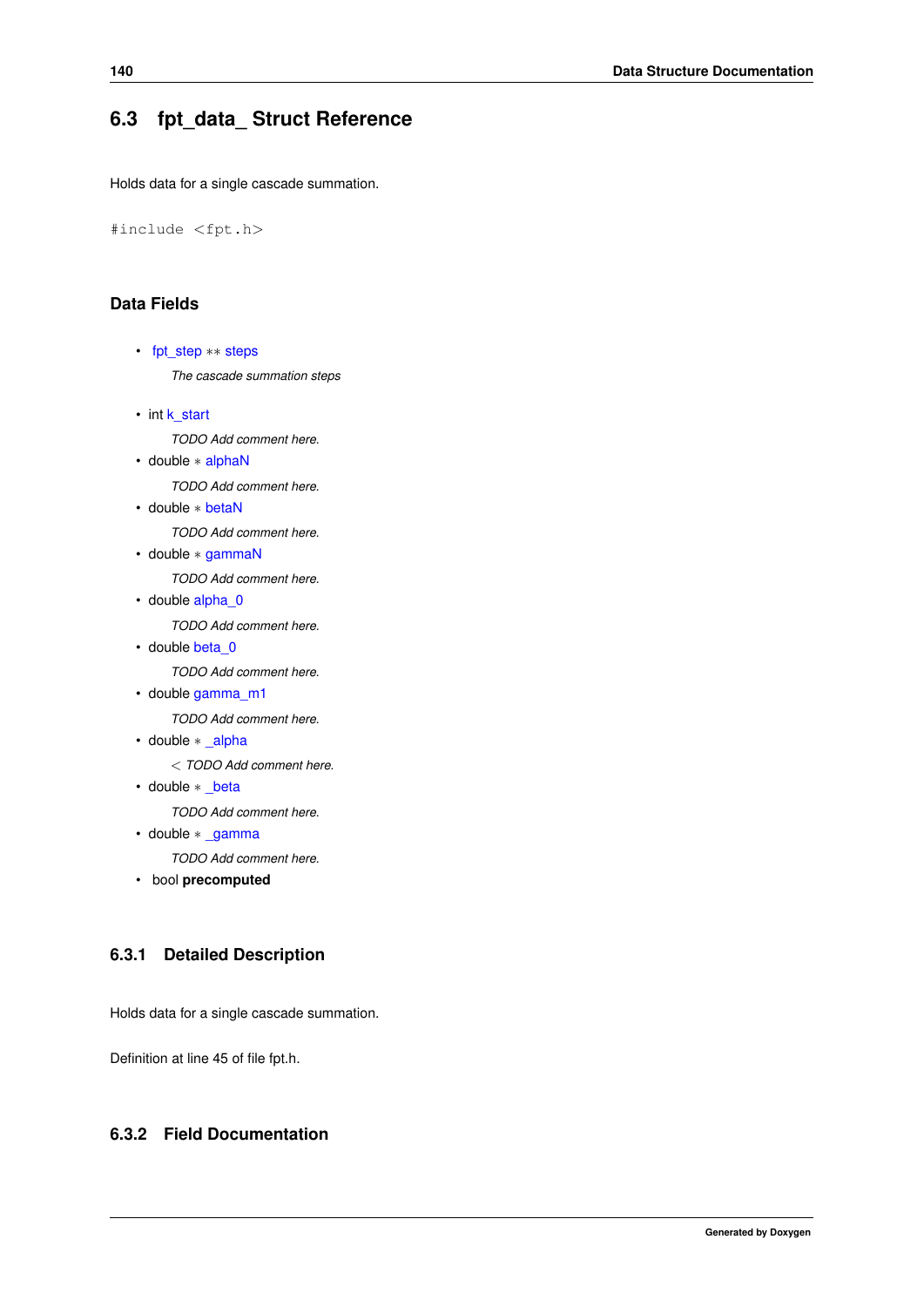#### **6.3.2.1 k\_start**

int fpt\_data\_::k\_start

TODO Add comment here.

<span id="page-154-0"></span>Definition at line 48 of file fpt.h.

#### **6.3.2.2 alphaN**

double∗ fpt\_data\_::alphaN

TODO Add comment here.

<span id="page-154-1"></span>Definition at line 49 of file fpt.h.

#### **6.3.2.3 betaN**

double∗ fpt\_data\_::betaN

TODO Add comment here.

<span id="page-154-2"></span>Definition at line 50 of file fpt.h.

#### **6.3.2.4 gammaN**

double∗ fpt\_data\_::gammaN

TODO Add comment here.

<span id="page-154-3"></span>Definition at line 51 of file fpt.h.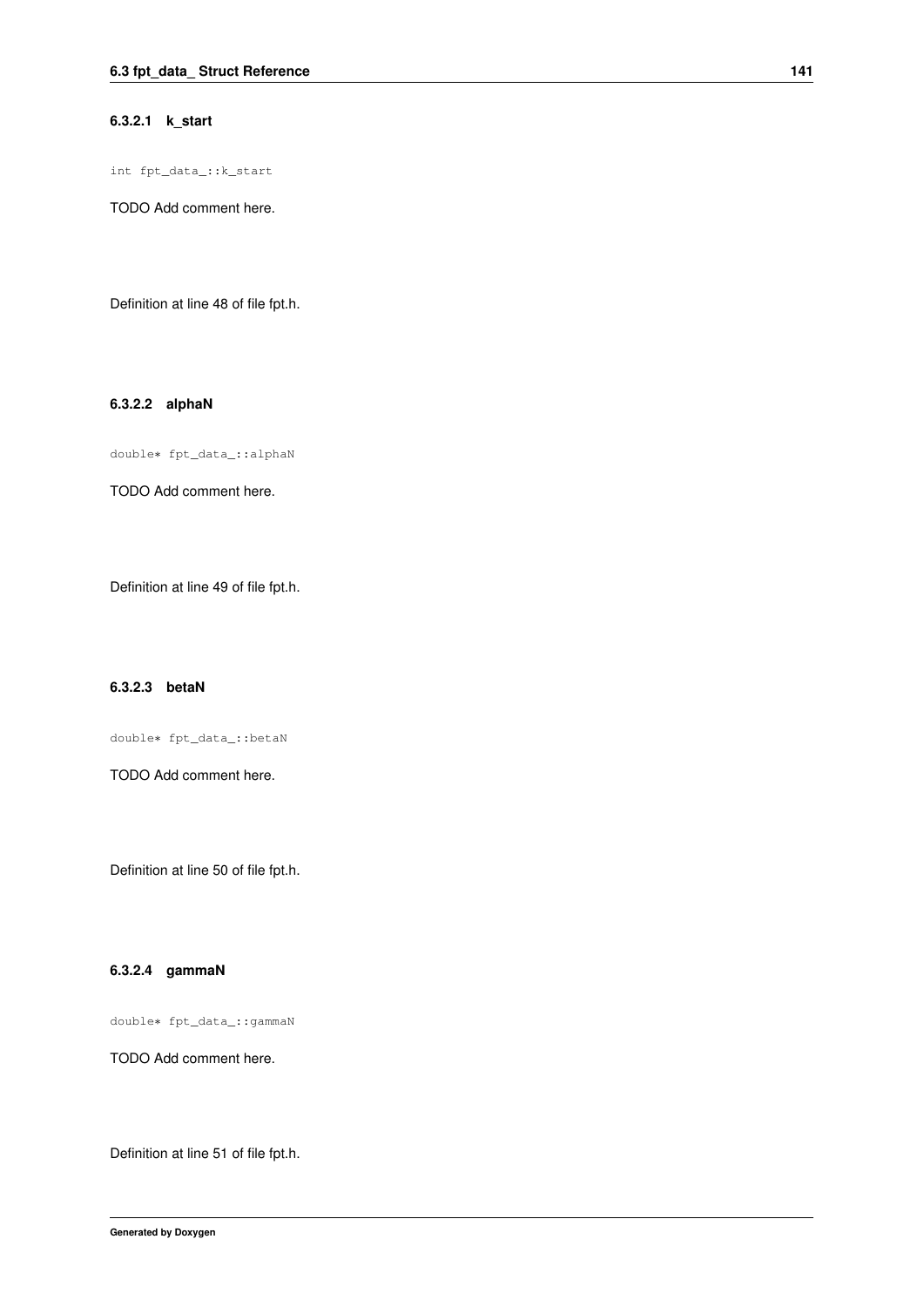### **6.3.2.5 alpha\_0**

double fpt\_data\_::alpha\_0

TODO Add comment here.

<span id="page-155-0"></span>Definition at line 52 of file fpt.h.

**6.3.2.6 beta\_0**

double fpt\_data\_::beta\_0

TODO Add comment here.

<span id="page-155-1"></span>Definition at line 53 of file fpt.h.

**6.3.2.7 gamma\_m1**

double fpt\_data\_::gamma\_m1

TODO Add comment here.

<span id="page-155-2"></span>Definition at line 54 of file fpt.h.

#### **6.3.2.8 \_alpha**

double∗ fpt\_data\_::\_alpha

< TODO Add comment here.

TODO Add comment here.

<span id="page-155-3"></span>Definition at line 56 of file fpt.h.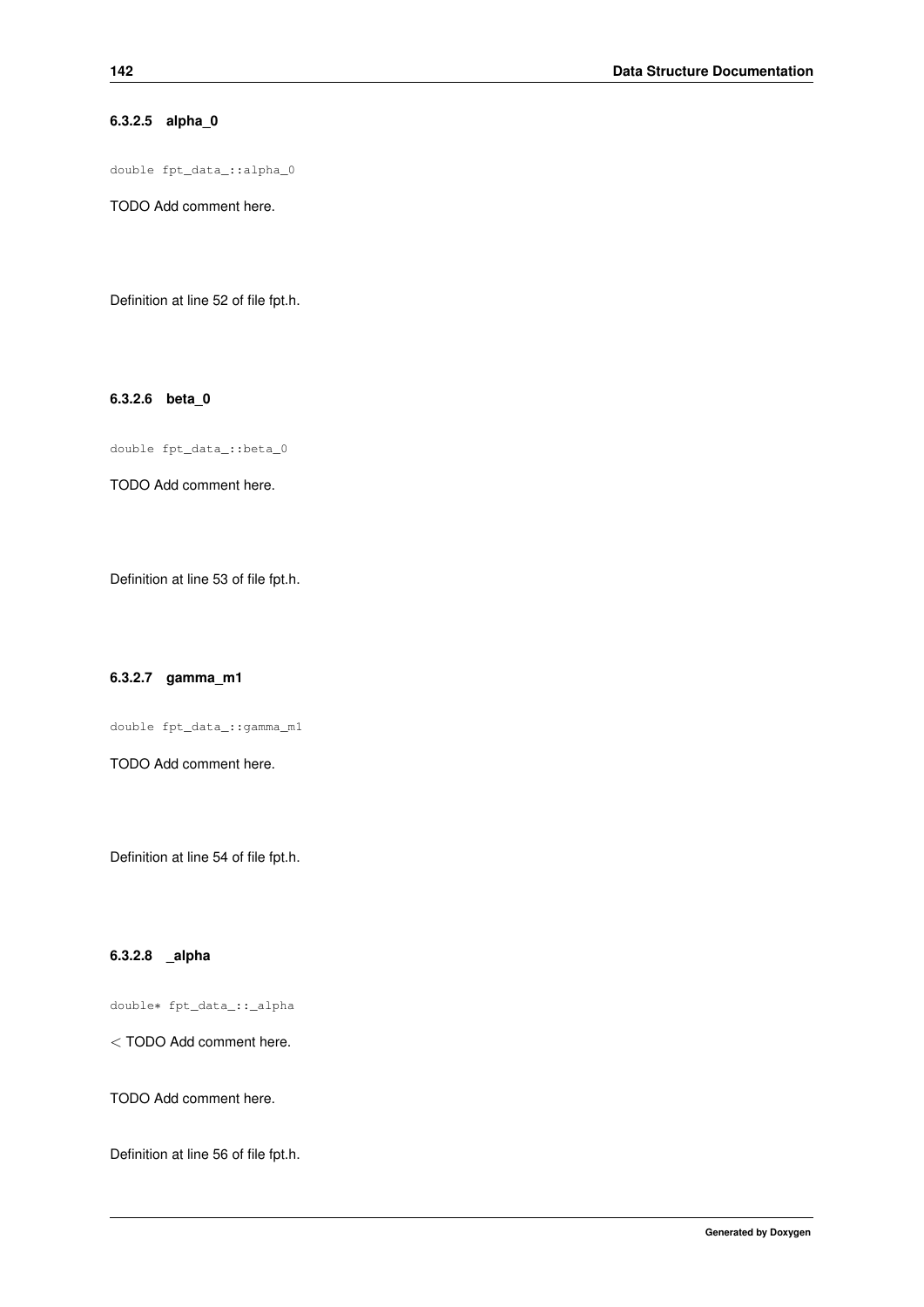#### **6.3.2.9 \_beta**

double∗ fpt\_data\_::\_beta

TODO Add comment here.

<span id="page-156-0"></span>Definition at line 57 of file fpt.h.

#### **6.3.2.10 \_gamma**

double∗ fpt\_data\_::\_gamma

TODO Add comment here.

Definition at line 58 of file fpt.h.

The documentation for this struct was generated from the following file:

• fpt.h

# **6.4 fpt\_set\_s\_ Struct Reference**

Holds data for a set of cascade summations.

```
#include <fpt.h>
```
#### **Data Fields**

- <span id="page-156-1"></span>• unsigned int [flags](#page-156-1) *The flags*
- <span id="page-156-2"></span>• int [M](#page-156-2)

*The number of DPT transforms*

• int [N](#page-157-0)

*The transform length.*

<span id="page-156-3"></span>• int [t](#page-156-3)

*The exponent of N*

<span id="page-156-4"></span>• [fpt\\_data](#page-152-0) ∗ [dpt](#page-156-4)

*The DPT transform data*

<span id="page-156-5"></span>• double ∗∗ [xcvecs](#page-156-5)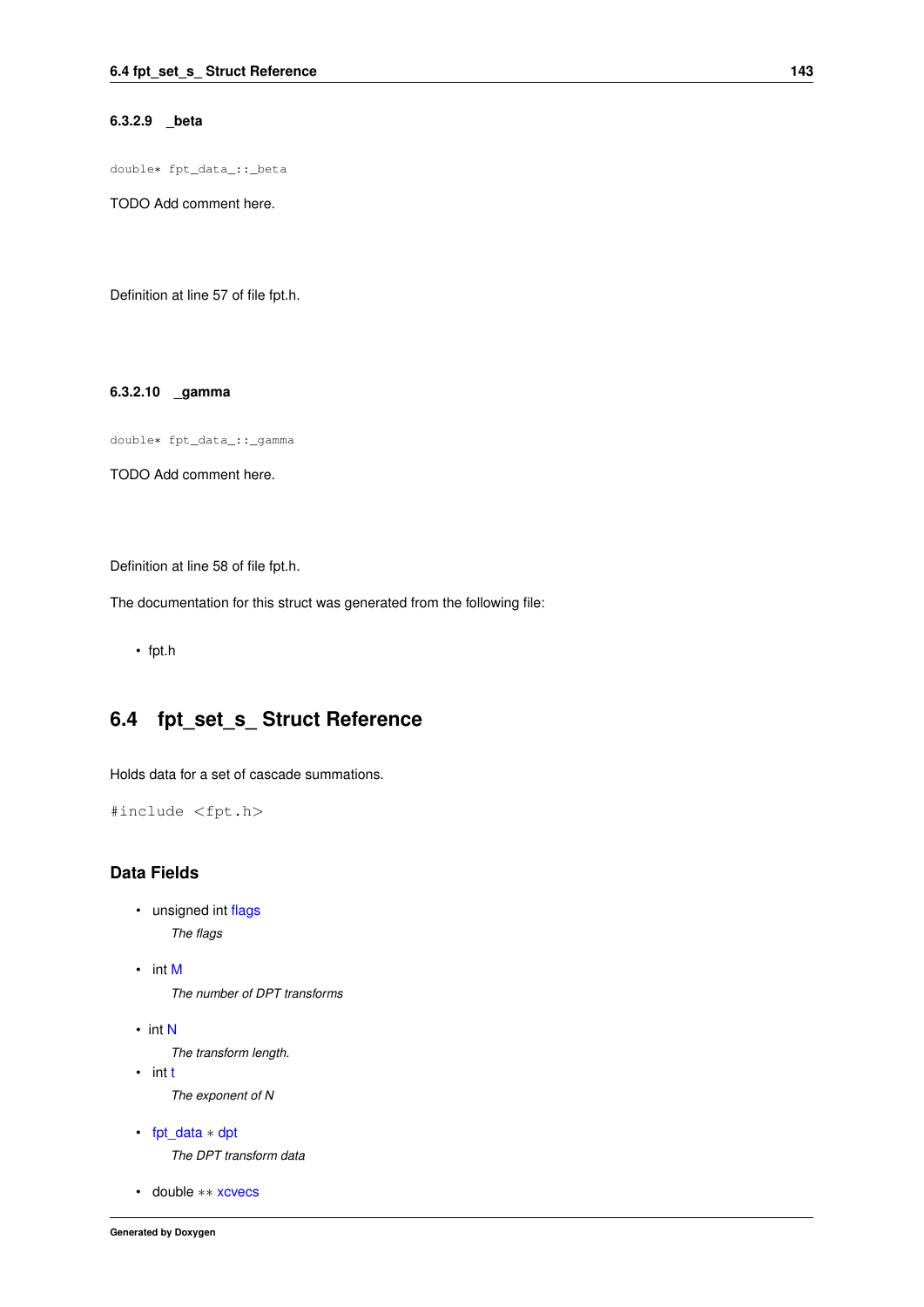*Array of pointers to arrays containing the Chebyshev nodes*

• double ∗ [xc](#page-157-1)

*Array for Chebychev-nodes.*

- double \_Complex ∗ **temp**
- double \_Complex ∗ **work**
- double \_Complex ∗ **result**
- double \_Complex ∗ **vec3**
- double \_Complex ∗ **vec4**
- double \_Complex ∗ **z**
- <span id="page-157-2"></span>• fftw\_plan ∗ [plans\\_dct3](#page-157-2)

*Transform plans for the fftw library*

- <span id="page-157-3"></span>• fftw\_plan \* [plans\\_dct2](#page-157-3) *Transform plans for the fftw library*
- <span id="page-157-4"></span>• fftw\_r2r\_kind ∗ [kinds](#page-157-4) *Transform kinds for fftw library*
- <span id="page-157-5"></span>• fftw\_r2r\_kind ∗ [kindsr](#page-157-5) *Transform kinds for fftw library*
- double ∗ **xc\_slow**

### **6.4.1 Detailed Description**

Holds data for a set of cascade summations.

Definition at line 65 of file fpt.h.

### <span id="page-157-0"></span>**6.4.2 Field Documentation**

#### **6.4.2.1 N**

int fpt\_set\_s\_::N

The transform length.

Must be a power of two.

Definition at line 69 of file fpt.h.

<span id="page-157-1"></span>Referenced by fpt\_init().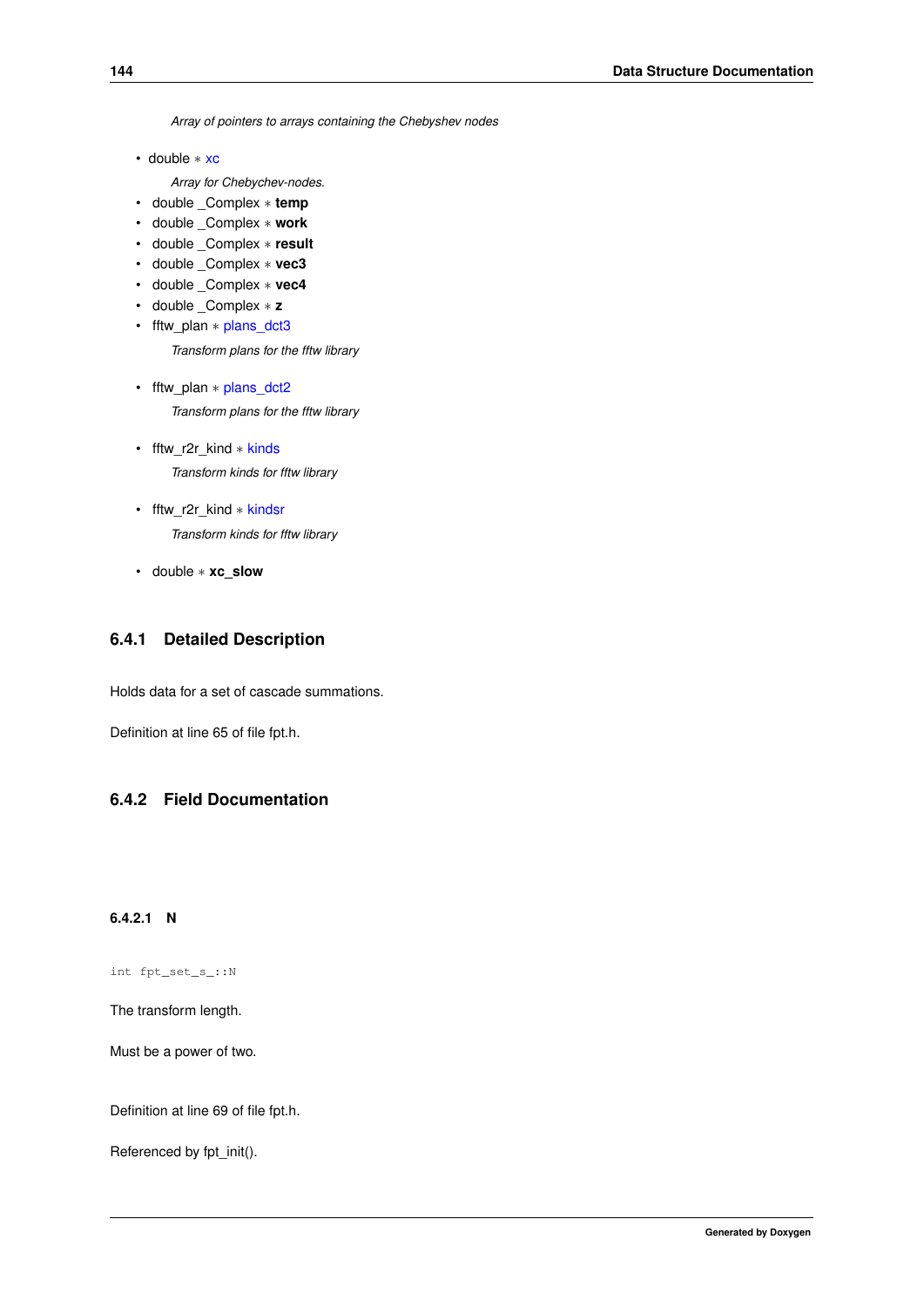#### **6.4.2.2 xc**

double∗ fpt\_set\_s\_::xc

Array for Chebychev-nodes.

Definition at line 76 of file fpt.h.

The documentation for this struct was generated from the following file:

<span id="page-158-0"></span>• fpt.h

# **6.5 fpt\_step\_ Struct Reference**

Holds data for a single multiplication step in the cascade summation.

#include <fpt.h>

### **Data Fields**

```
• bool stable
```
*Indicates if the values contained represent a fast or a slow stabilized step.*

• int [Ns](#page-159-0)

*TODO Add comment here.*

• int [ts](#page-159-1)

*TODO Add comment here.*

- <span id="page-158-2"></span>• double ∗ [a](#page-158-2) *The matrix components*
- double **g**

# **6.5.1 Detailed Description**

Holds data for a single multiplication step in the cascade summation.

Definition at line 30 of file fpt.h.

### <span id="page-158-1"></span>**6.5.2 Field Documentation**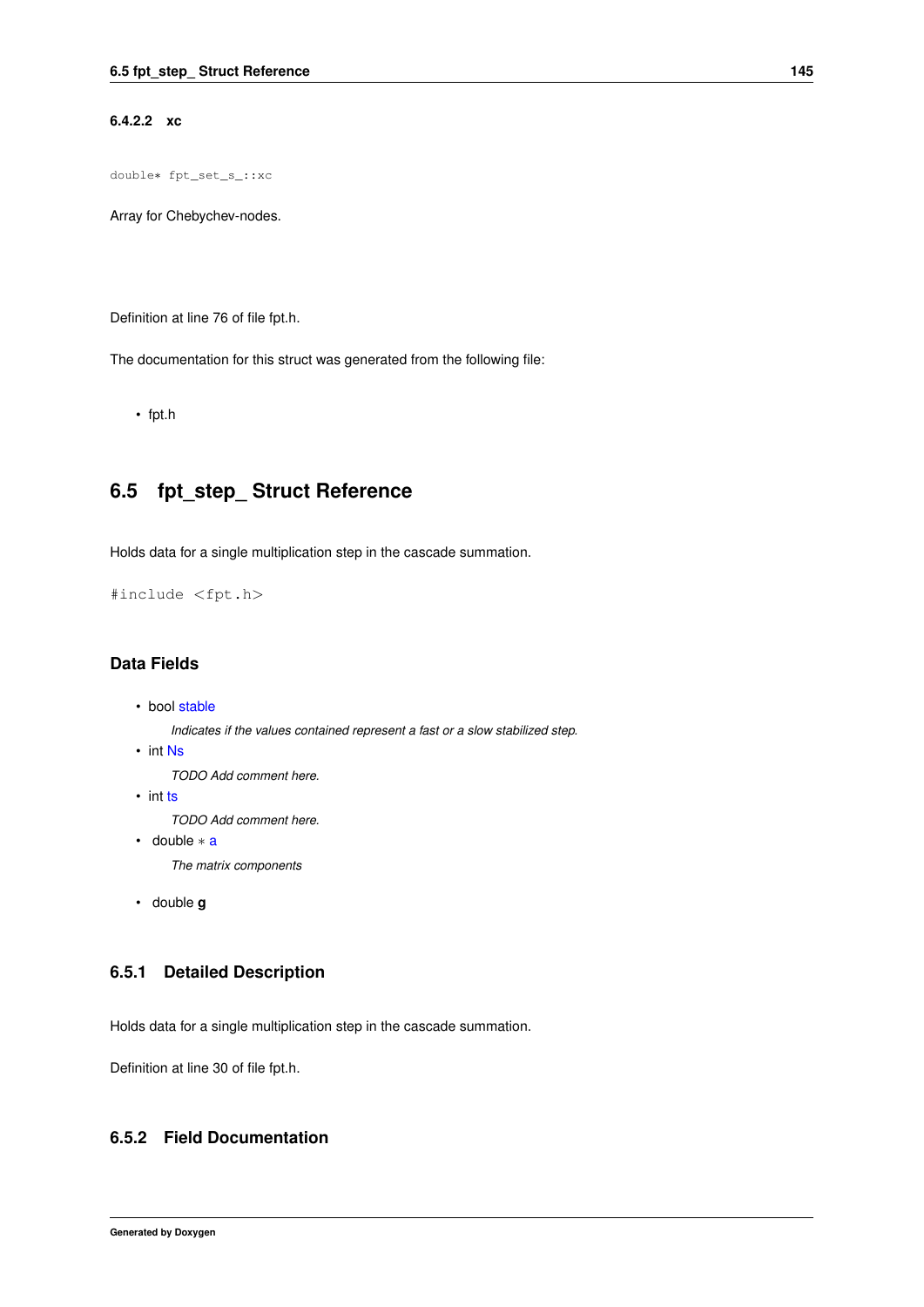#### **6.5.2.1 stable**

bool fpt\_step\_::stable

Indicates if the values contained represent a fast or a slow stabilized step.

<span id="page-159-0"></span>Definition at line 32 of file fpt.h.

#### **6.5.2.2 Ns**

int fpt\_step\_::Ns

TODO Add comment here.

<span id="page-159-1"></span>Definition at line 35 of file fpt.h.

#### **6.5.2.3 ts**

int fpt\_step\_::ts

TODO Add comment here.

Definition at line 36 of file fpt.h.

The documentation for this struct was generated from the following file:

• fpt.h

# **6.6 mri\_inh\_2d1d\_plan Struct Reference**

### **6.6.1 Detailed Description**

The structure for the transform plan.

The documentation for this struct was generated from the following file:

• mri.dox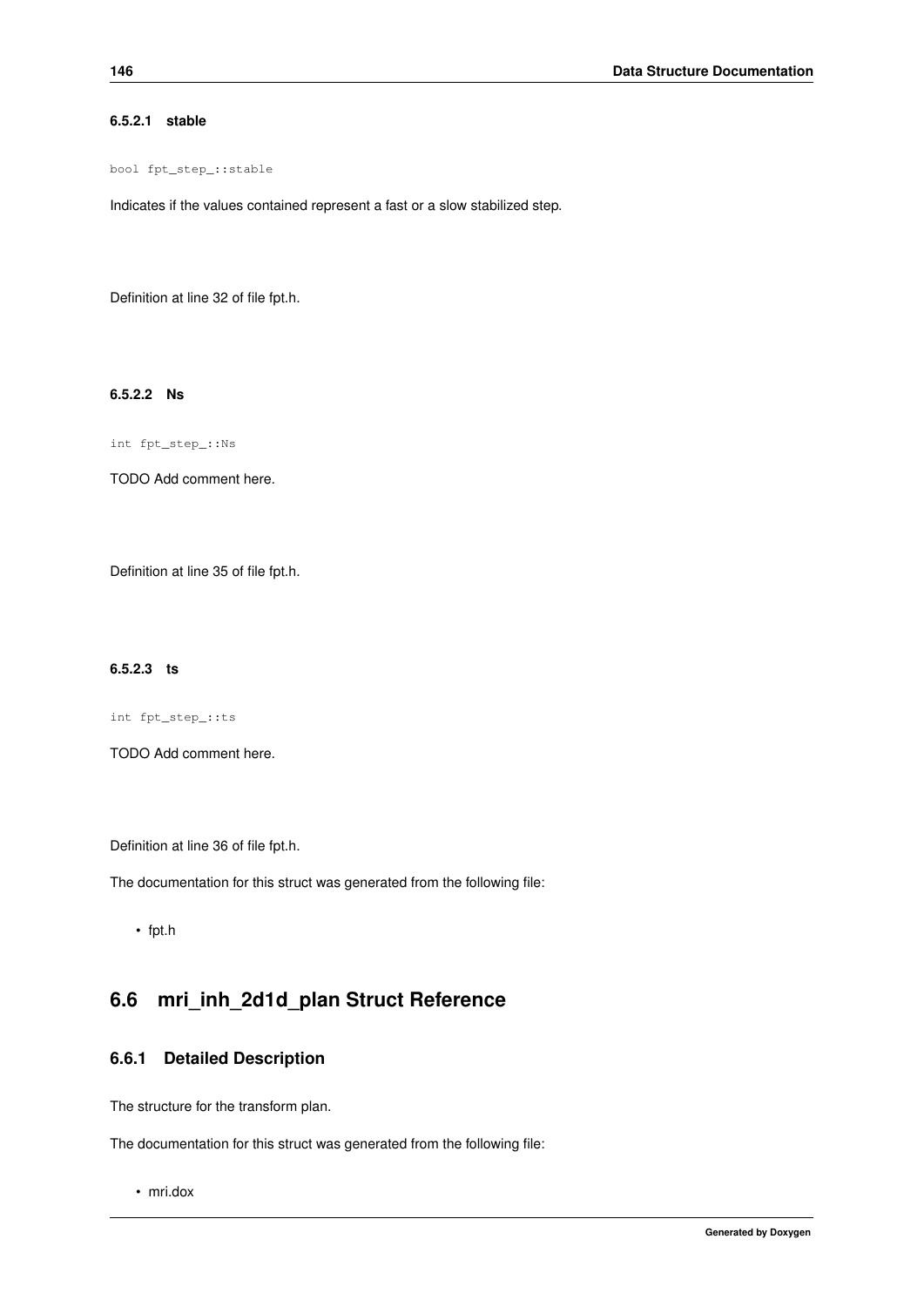### **6.7 mri\_inh\_3d\_plan Struct Reference**

### **6.7.1 Detailed Description**

The structure for the transform plan.

The documentation for this struct was generated from the following file:

• mri.dox

# **6.8 mrif\_inh\_2d1d\_plan Struct Reference**

#### **Data Fields**

<span id="page-160-0"></span>• NFFT\_INT [N\\_total](#page-160-0)

*Total number of Fourier coefficients.*

<span id="page-160-1"></span>• NFFT\_INT [M\\_total](#page-160-1)

*Total number of samples.*

<span id="page-160-2"></span>• fftwf\_complex ∗ [f\\_hat](#page-160-2)

*Fourier coefficients.*

<span id="page-160-3"></span>• fftwf\_complex ∗ [f](#page-160-3)

*Samples.*

<span id="page-160-4"></span>• void(∗ [mv\\_trafo](#page-160-4) )(void ∗)

*Transform.*

<span id="page-160-5"></span>• void(∗ [mv\\_adjoint](#page-160-5) )(void ∗)

*Adjoint transform.*

- [nfftf\\_plan](#page-165-0) **plan**
- int **N3**
- float **sigma3**
- float ∗ **t**
- float ∗ **w**

### **6.8.1 Detailed Description**

Definition at line 513 of file nfft3.h.

The documentation for this struct was generated from the following file:

• [nfft3.h](#page-204-0)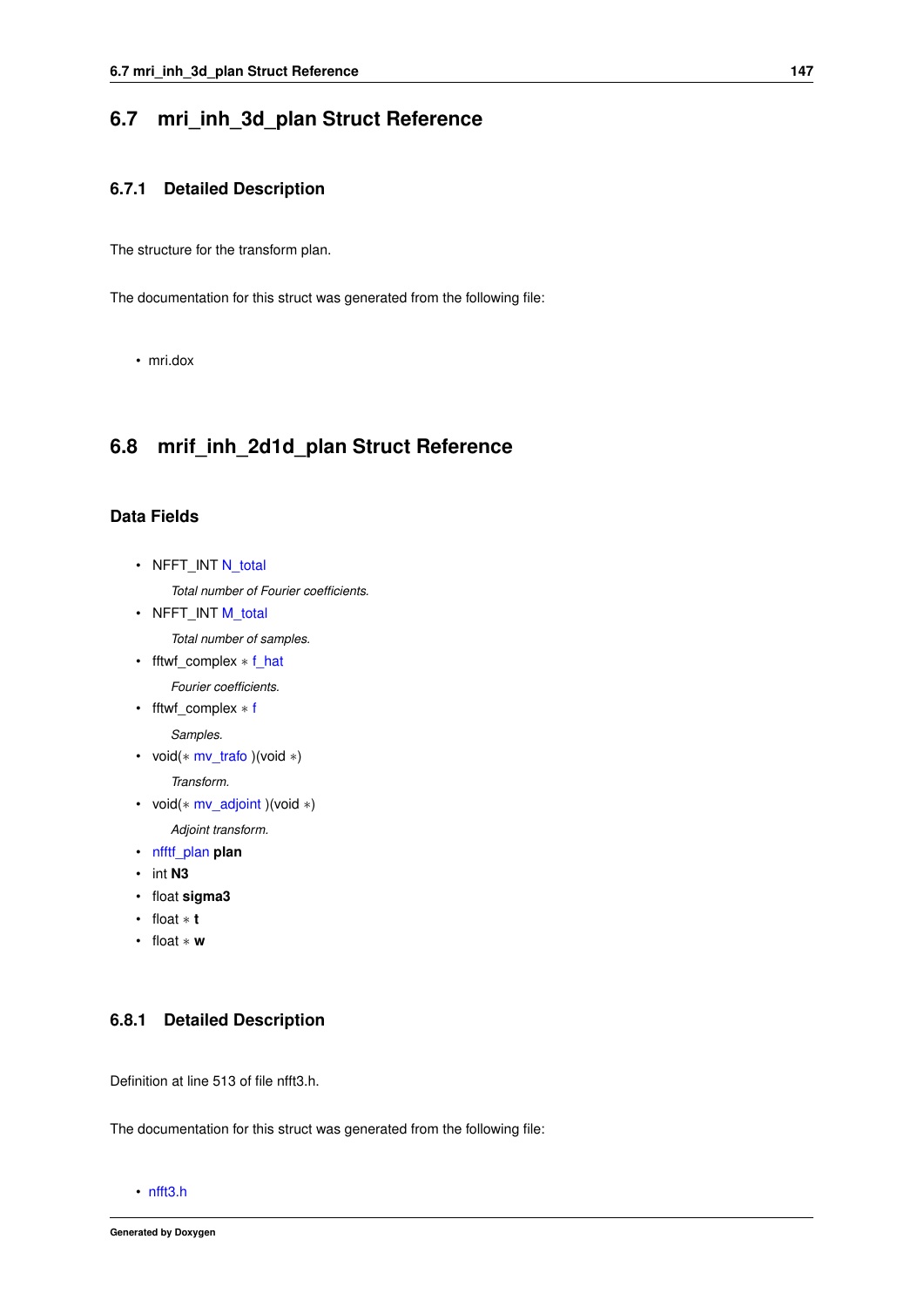# **6.9 mrif\_inh\_3d\_plan Struct Reference**

### **Data Fields**

- <span id="page-161-0"></span>• NFFT\_INT [N\\_total](#page-161-0) *Total number of Fourier coefficients.*
- <span id="page-161-1"></span>• NFFT\_INT [M\\_total](#page-161-1) *Total number of samples.*
- <span id="page-161-2"></span>• fftwf complex  $*$  [f\\_hat](#page-161-2)
	- *Fourier coefficients.*
- <span id="page-161-3"></span>• fftwf\_complex ∗ [f](#page-161-3)
	- *Samples.*
- <span id="page-161-4"></span>• void(∗ [mv\\_trafo](#page-161-4) )(void ∗)
	- *Transform.*
- <span id="page-161-5"></span>• void(∗ [mv\\_adjoint](#page-161-5) )(void ∗)
	- *Adjoint transform.*
- [nfftf\\_plan](#page-165-0) **plan**
- int **N3**
- float **sigma3**
- float ∗ **t**
- float ∗ **w**

### **6.9.1 Detailed Description**

Definition at line 513 of file nfft3.h.

The documentation for this struct was generated from the following file:

• [nfft3.h](#page-204-0)

# **6.10 mril\_inh\_3d\_plan Struct Reference**

### **Data Fields**

- <span id="page-161-6"></span>• NFFT\_INT [N\\_total](#page-161-6)
	- *Total number of Fourier coefficients.*
- <span id="page-161-7"></span>• NFFT\_INT [M\\_total](#page-161-7) *Total number of samples.*
- <span id="page-161-8"></span>• fftwl\_complex ∗ [f\\_hat](#page-161-8)
	- *Fourier coefficients.*
- <span id="page-161-9"></span>• fftwl\_complex ∗ [f](#page-161-9)

*Samples.*

- <span id="page-161-10"></span>• void(∗ [mv\\_trafo](#page-161-10) )(void ∗) *Transform.*
- <span id="page-161-11"></span>• void(∗ [mv\\_adjoint](#page-161-11) )(void ∗) *Adjoint transform.*
- [nfftl\\_plan](#page-168-0) **plan**
- int **N3**
- 
- long double **sigma3**
- long double ∗ **t**
- long double ∗ **w**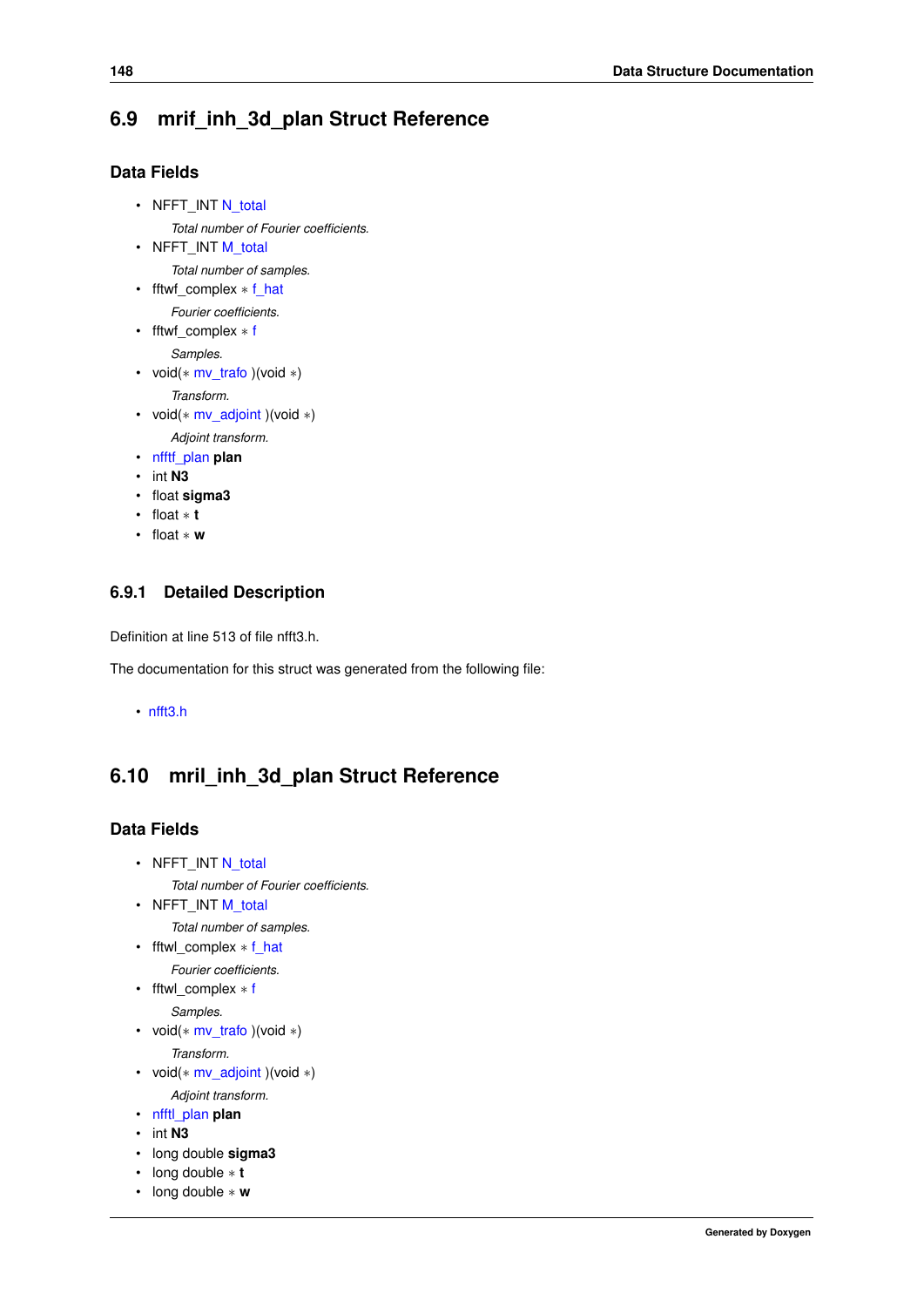#### **6.10.1 Detailed Description**

Definition at line 514 of file nfft3.h.

The documentation for this struct was generated from the following file:

• [nfft3.h](#page-204-0)

# **6.11 nfct\_plan Struct Reference**

#### **6.11.1 Detailed Description**

NFCT transform plan

The documentation for this struct was generated from the following file:

• nfct.dox

# **6.12 nfctf\_plan Struct Reference**

data structure for an NFCT (nonequispaced fast cosine transform) plan with float precision

#include <nfft3.h>

### **Public Member Functions**

- <span id="page-162-0"></span>• [FFTW\\_MANGLE\\_FLOAT](#page-162-0) (plan) my\_fftw\_r2r\_plan *fftw\_plan*
- <span id="page-162-1"></span>• [FFTW\\_MANGLE\\_FLOAT](#page-162-1) (r2r\_kind) ∗r2r\_kind *r2r transform type (DCT-I)*

#### **Data Fields**

<span id="page-162-2"></span>• NFFT\_INT [N\\_total](#page-162-2)

*Total number of Fourier coefficients.*

- <span id="page-162-3"></span>• NFFT\_INT [M\\_total](#page-162-3)
	- *Total number of samples.*
- <span id="page-162-4"></span>• float \* [f\\_hat](#page-162-4) *Fourier coefficients.*
- <span id="page-162-5"></span>• float ∗ [f](#page-162-5)
- *Samples.*
- <span id="page-162-6"></span>• void(∗ [mv\\_trafo](#page-162-6) )(void ∗)

*Transform.*

- <span id="page-162-7"></span>• void(∗ [mv\\_adjoint](#page-162-7) )(void ∗) *Adjoint transform.*
- <span id="page-162-8"></span>• NFFT\_INT [d](#page-162-8)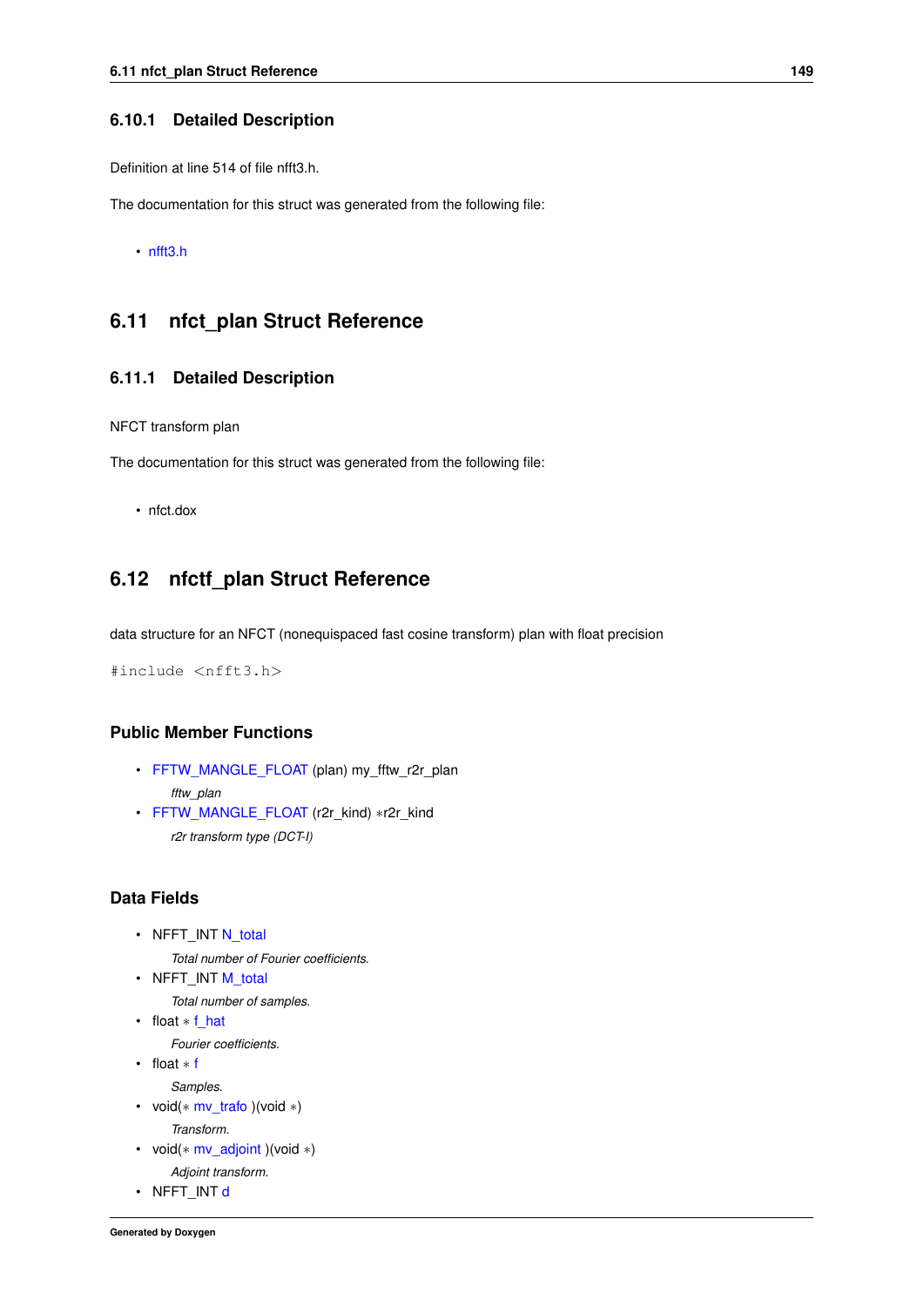*dimension, rank*

<span id="page-163-0"></span>• NFFT\_INT ∗ [N](#page-163-0)

*cut-off-frequencies (kernel)*

<span id="page-163-1"></span>• NFFT\_INT ∗ [n](#page-163-1)

*length of DCT-I*

<span id="page-163-2"></span>• NFFT\_INT [n\\_total](#page-163-2)

*Combined total length of FFTW transforms.*

- <span id="page-163-3"></span>• float ∗ [sigma](#page-163-3)
	- *oversampling-factor*
- <span id="page-163-4"></span>• NFFT INT  $m$

*cut-off parameter in time-domain*

<span id="page-163-5"></span>• float ∗ [b](#page-163-5)

*shape parameters*

• NFFT\_INT [K](#page-164-0)

*Number of equispaced samples of window function.*

<span id="page-163-6"></span>• unsigned [flags](#page-163-6)

*flags for precomputation, malloc*

<span id="page-163-7"></span>• unsigned [fftw\\_flags](#page-163-7)

*flags for the fftw*

<span id="page-163-8"></span>• float ∗ [x](#page-163-8)

*nodes (in time/spatial domain)*

- <span id="page-163-9"></span>• double [MEASURE\\_TIME\\_t](#page-163-9) [3]
	- *measured time for each step*
- <span id="page-163-10"></span>• float ∗∗ [c\\_phi\\_inv](#page-163-10)

*precomputed data, matrix D*

<span id="page-163-11"></span>• float ∗ [psi](#page-163-11)

*precomputed data, matrix B*

<span id="page-163-12"></span>• NFFT\_INT [size\\_psi](#page-163-12)

```
only for thin B
```
• NFFT\_INT ∗ [psi\\_index\\_g](#page-163-13)

*only for thin B*

- <span id="page-163-14"></span>• NFFT\_INT ∗ [psi\\_index\\_f](#page-163-14)
	- *only for thin B*
- float ∗ **g**
- float ∗ **g\_hat**
- <span id="page-163-15"></span>• float ∗ [g1](#page-163-15)

*input of fftw*

<span id="page-163-16"></span>• float ∗ [g2](#page-163-16)

*output of fftw*

<span id="page-163-17"></span>• float ∗ [spline\\_coeffs](#page-163-17)

*input for de Boor algorithm, if B\_SPLINE or SINC\_2m is defined*

### **6.12.1 Detailed Description**

data structure for an NFCT (nonequispaced fast cosine transform) plan with float precision

Definition at line 271 of file nfft3.h.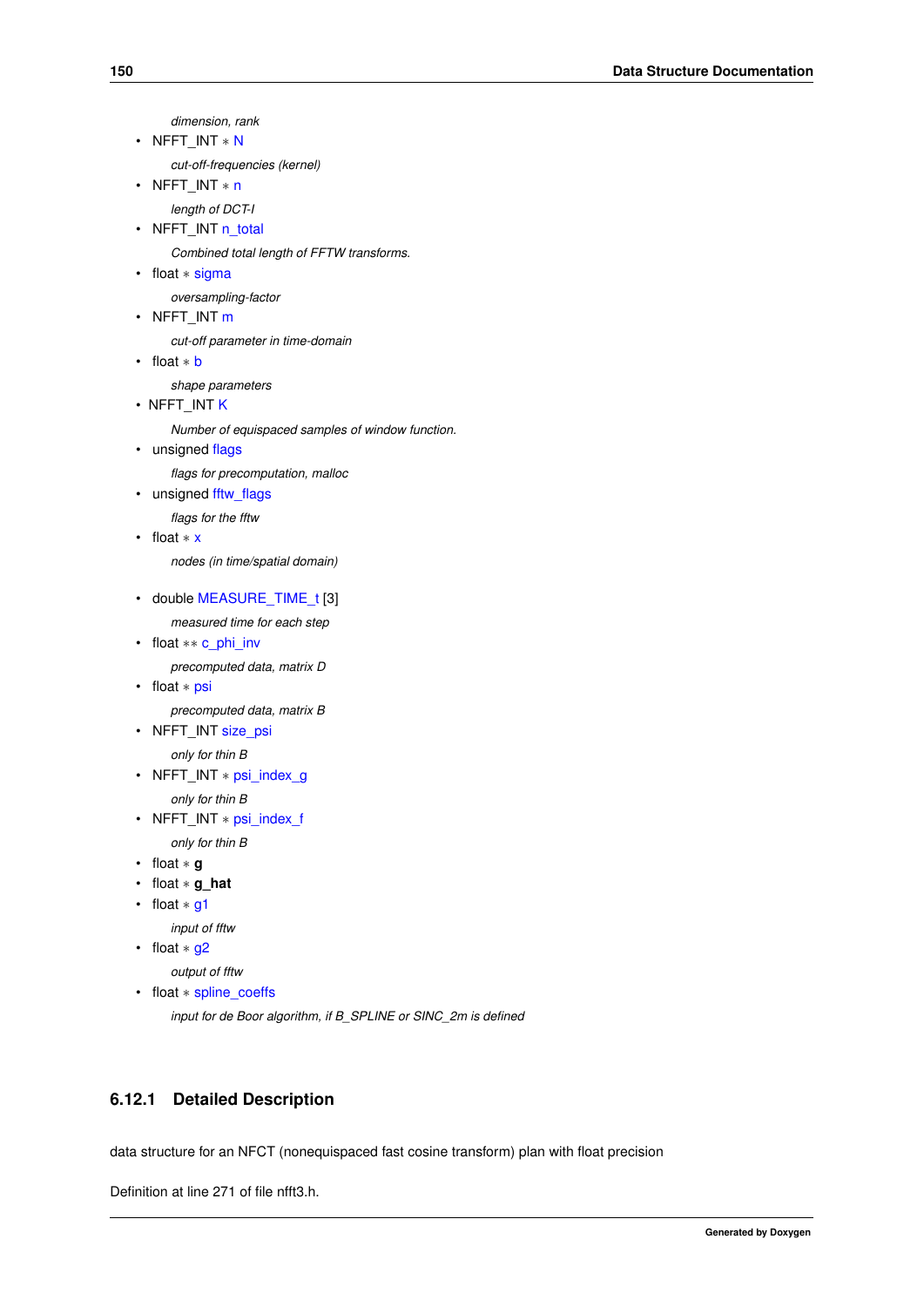#### <span id="page-164-0"></span>**6.12.2 Field Documentation**

### **6.12.2.1 K**

NFFT\_INT nfctf\_plan::K

Number of equispaced samples of window function.

Used for flag PRE\_LIN\_PSI.

Definition at line 271 of file nfft3.h.

The documentation for this struct was generated from the following file:

• [nfft3.h](#page-204-0)

# **6.13 nfft\_plan Struct Reference**

#### **6.13.1 Detailed Description**

NFFT transform plan

The documentation for this struct was generated from the following file:

• nfft.dox

# **6.14 nfftf\_mv\_plan\_complex Struct Reference**

### **Data Fields**

- <span id="page-164-1"></span>• NFFT\_INT [N\\_total](#page-164-1) *Total number of Fourier coefficients.*
- <span id="page-164-2"></span>• NFFT\_INT [M\\_total](#page-164-2) *Total number of samples.*
- <span id="page-164-3"></span>• fftwf complex  $*$  [f\\_hat](#page-164-3)
- <span id="page-164-4"></span>*Fourier coefficients.* • fftwf\_complex ∗ [f](#page-164-4)
	- *Samples.*
- <span id="page-164-5"></span>• void(∗ [mv\\_trafo](#page-164-5) )(void ∗) *Transform.*
- <span id="page-164-6"></span>• void(∗ [mv\\_adjoint](#page-164-6) )(void ∗) *Adjoint transform.*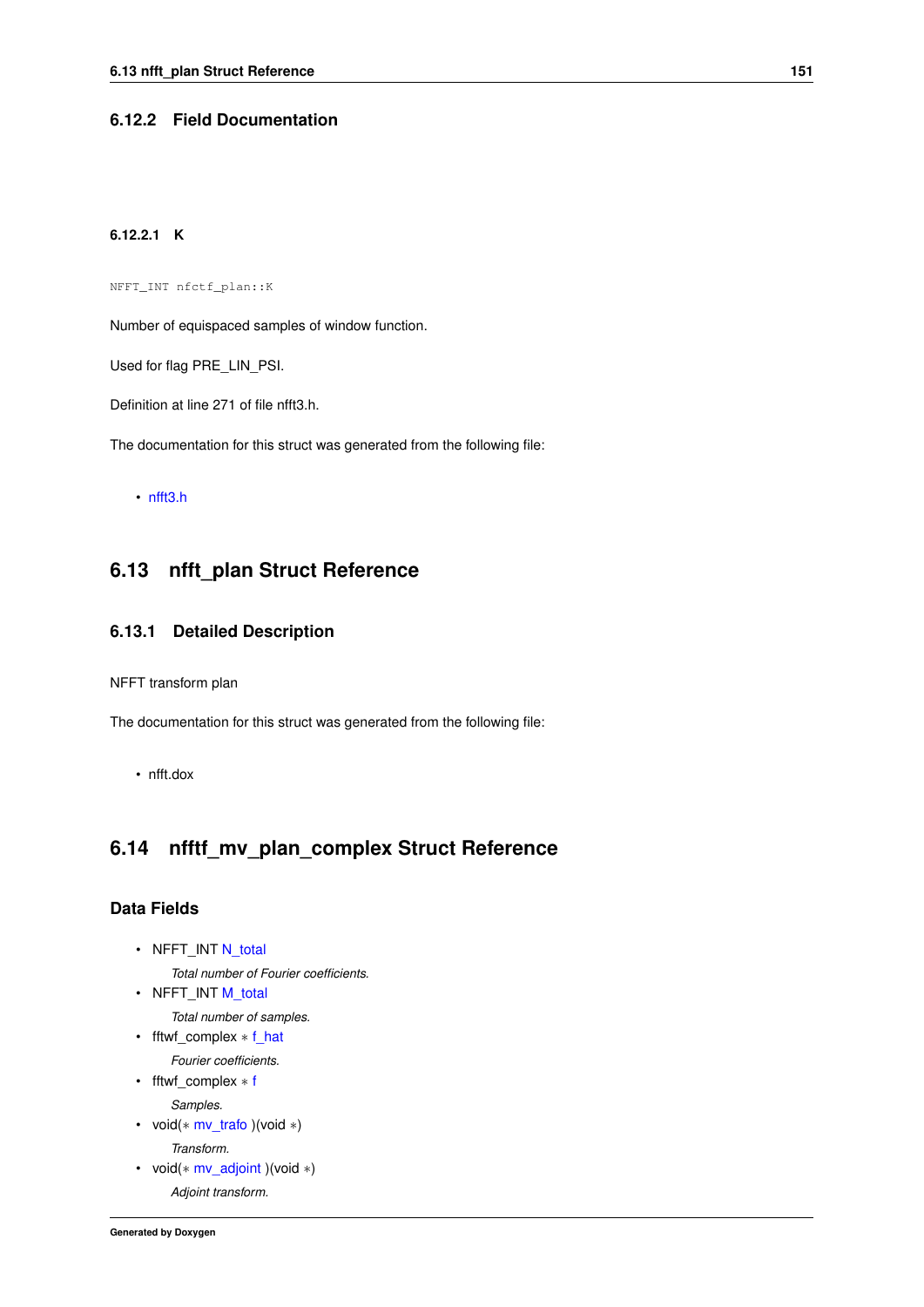#### **6.14.1 Detailed Description**

Definition at line 179 of file nfft3.h.

The documentation for this struct was generated from the following file:

• [nfft3.h](#page-204-0)

# **6.15 nfftf\_mv\_plan\_double Struct Reference**

### **Data Fields**

- <span id="page-165-2"></span><span id="page-165-1"></span>• NFFT\_INT [N\\_total](#page-165-1) *Total number of Fourier coefficients.* • NFFT\_INT [M\\_total](#page-165-2)
	- *Total number of samples.*
- <span id="page-165-3"></span>• float ∗ [f\\_hat](#page-165-3)

*Fourier coefficients.*

- <span id="page-165-4"></span>• float ∗ [f](#page-165-4)
- <span id="page-165-5"></span>*Samples.* • void(∗ [mv\\_trafo](#page-165-5) )(void ∗)
	- *Transform.*
- <span id="page-165-6"></span>• void( $*$  [mv\\_adjoint](#page-165-6) )(void  $*$ ) *Adjoint transform.*

### **6.15.1 Detailed Description**

Definition at line 179 of file nfft3.h.

The documentation for this struct was generated from the following file:

<span id="page-165-0"></span>• [nfft3.h](#page-204-0)

# **6.16 nfftf\_plan Struct Reference**

data structure for an NFFT (nonequispaced fast Fourier transform) plan with float precision

#include <nfft3.h>

### **Public Member Functions**

- <span id="page-165-7"></span>• [FFTW\\_MANGLE\\_FLOAT](#page-165-7) (plan) my\_fftw\_plan1 *Forward FFTW plan.*
- <span id="page-165-8"></span>• [FFTW\\_MANGLE\\_FLOAT](#page-165-8) (plan) my\_fftw\_plan2 *Backward FFTW plan.*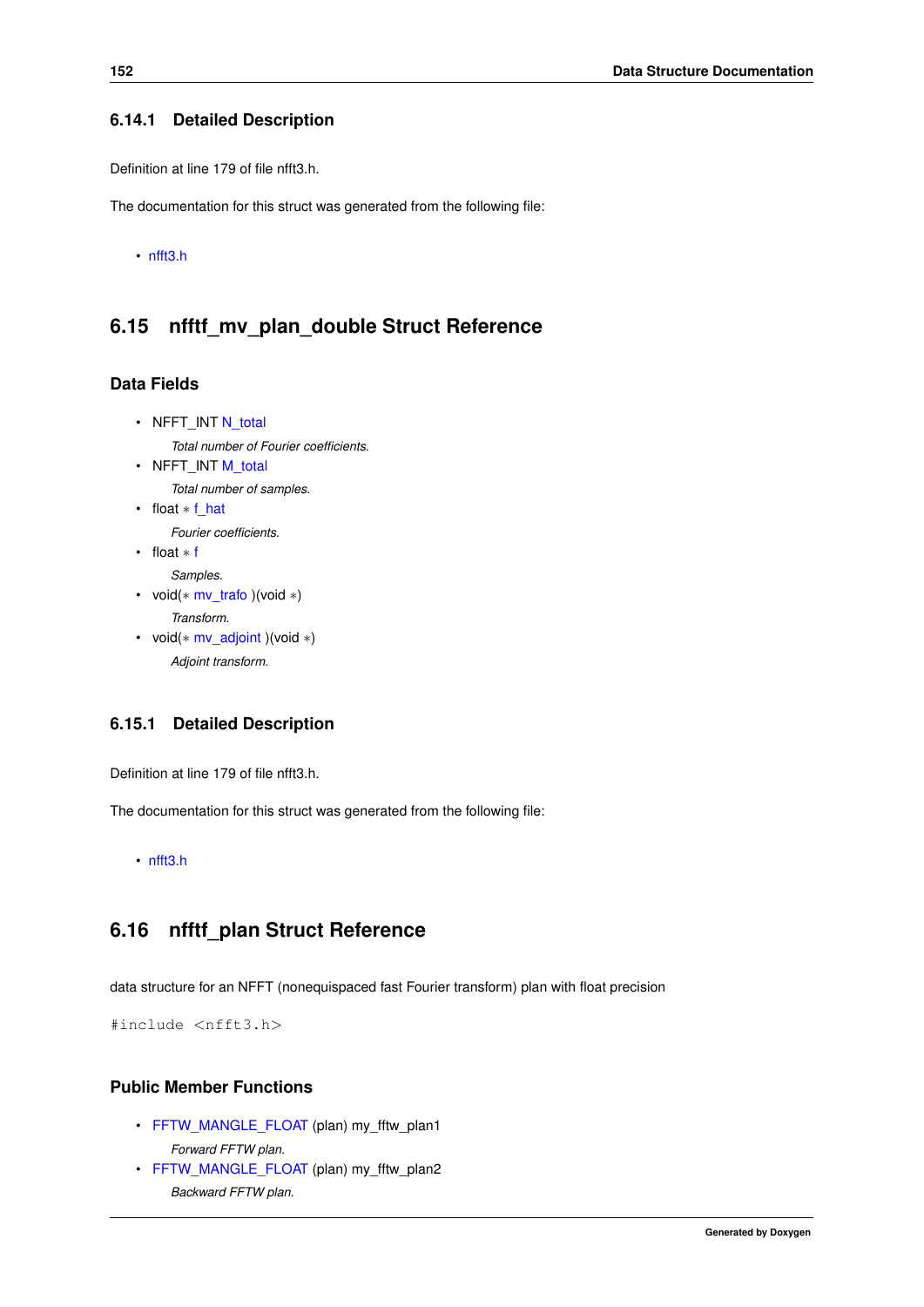### **Data Fields**

- <span id="page-166-0"></span>• NFFT\_INT [N\\_total](#page-166-0)
	- *Total number of Fourier coefficients.*
- <span id="page-166-1"></span>• NFFT\_INT [M\\_total](#page-166-1)

*Total number of samples.*

- <span id="page-166-2"></span>• fftwf complex  $*$  [f\\_hat](#page-166-2)
- *Fourier coefficients.*

<span id="page-166-3"></span>• fftwf\_complex ∗ [f](#page-166-3)

*Samples.*

<span id="page-166-4"></span>• void(∗ [mv\\_trafo](#page-166-4) )(void ∗)

*Transform.*

<span id="page-166-5"></span>• void( $*$  [mv\\_adjoint](#page-166-5) )(void  $*$ )

*Adjoint transform.*

<span id="page-166-6"></span>• NFFT\_INT [d](#page-166-6)

*Dimension (rank).*

<span id="page-166-7"></span>• NFFT\_INT ∗ [N](#page-166-7)

*Multi-bandwidth.*

<span id="page-166-8"></span>• float ∗ [sigma](#page-166-8)

*Oversampling factor.*

• NFFT\_INT ∗ [n](#page-167-0)

*Length of FFTW transforms.*

<span id="page-166-9"></span>• NFFT\_INT [n\\_total](#page-166-9)

*Combined total length of FFTW transforms.*

 $\cdot$  NFFT\_INT [m](#page-167-1)

*Cut-off parameter for window function.*

<span id="page-166-10"></span>• float ∗ [b](#page-166-10)

*Shape parameter for window function.*

• NFFT\_INT [K](#page-167-2)

*Number of equispaced samples of window function.*

<span id="page-166-11"></span>• unsigned [flags](#page-166-11)

*Flags for precomputation, (de)allocation, and FFTW usage, default setting is PRE\_PHI\_HUT* | *PRE\_PSI* | *MALLO*←- *C\_X* | *MALLOC\_F\_HAT* | *MALLOC\_F* | *FFTW\_INIT* | *FFT\_OUT\_OF\_PLACE.*

<span id="page-166-12"></span>• unsigned fftw flags

*Flags for the FFTW, default is FFTW\_ESTIMATE* | *FFTW\_DESTROY\_INPUT.*

<span id="page-166-13"></span>• float ∗ [x](#page-166-13)

*Nodes in time/spatial domain, size is* dM *floats.*

<span id="page-166-14"></span>• float [MEASURE\\_TIME\\_t](#page-166-14) [3]

*Measured time for each step if MEASURE\_TIME is set.*

<span id="page-166-15"></span>• float \*\* [c\\_phi\\_inv](#page-166-15)

*Precomputed data for the diagonal matrix*  $D$ , size is  $N_0 + \cdots + N_{d-1}$  *doubles.* 

<span id="page-166-16"></span>• float ∗ [psi](#page-166-16)

*Precomputed data for the sparse matrix* B*, size depends on precomputation scheme.*

<span id="page-166-17"></span>• NFFT\_INT ∗ [psi\\_index\\_g](#page-166-17)

*Indices in source/target vector for [PRE\\_FULL\\_PSI.](#page-35-0)*

<span id="page-166-18"></span>• NFFT\_INT \* [psi\\_index\\_f](#page-166-18)

*Indices in source/target vector for [PRE\\_FULL\\_PSI.](#page-35-0)*

<span id="page-166-19"></span>• fftwf complex ∗ [g](#page-166-19)

*Oversampled vector of samples, size is [n\\_total](#page-166-9) double complex.*

<span id="page-166-20"></span>• fftwf complex \* [g\\_hat](#page-166-20)

*Zero-padded vector of Fourier coefficients, size is [n\\_total](#page-166-9) fftw\_complex.*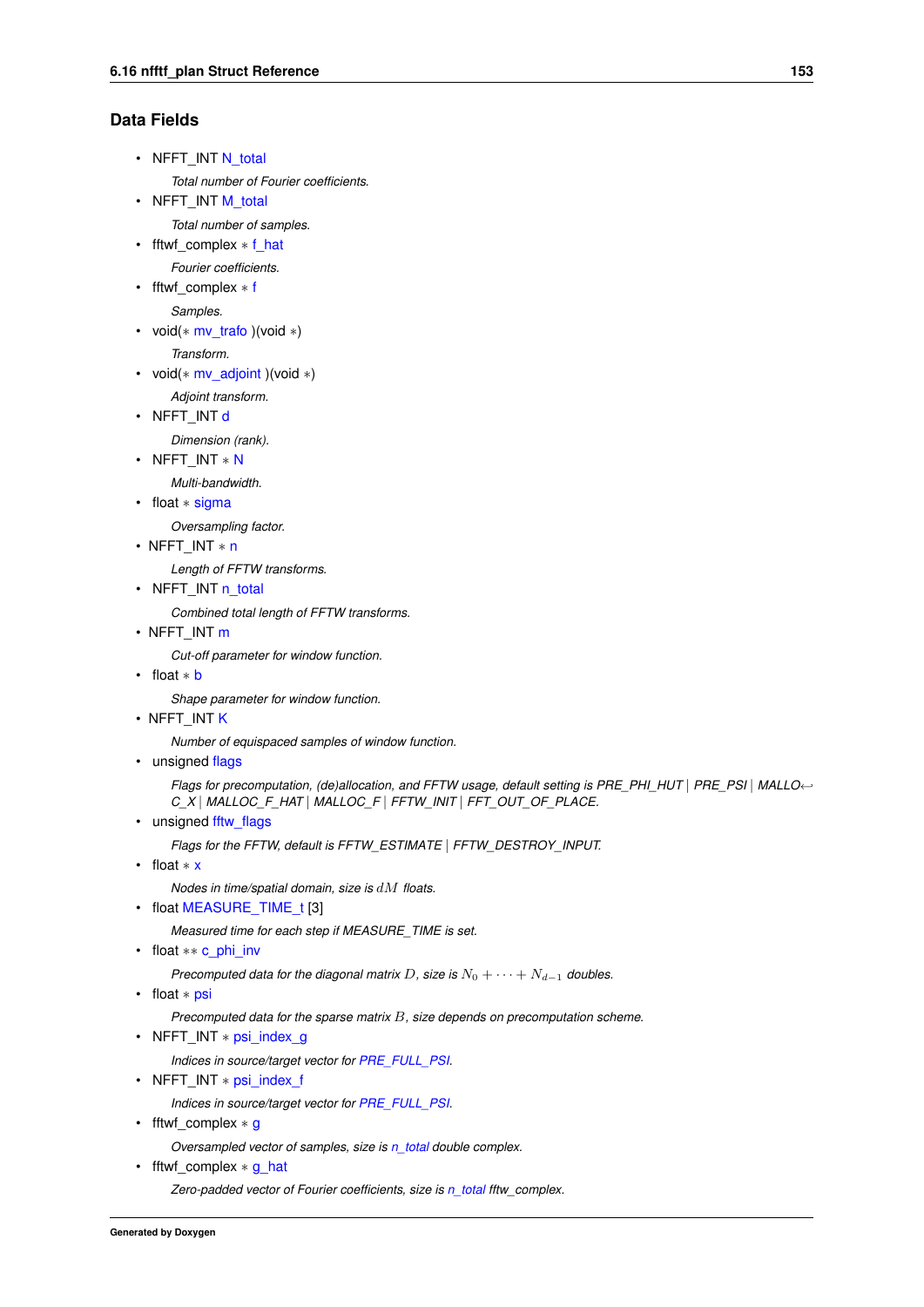- <span id="page-167-3"></span>• fftwf\_complex ∗ [g1](#page-167-3) *Input of fftw.*
- <span id="page-167-4"></span>• fftwf complex ∗ [g2](#page-167-4) *Output of fftw.*
- <span id="page-167-5"></span>• float ∗ [spline\\_coeffs](#page-167-5)

*Input for de Boor algorithm if B\_SPLINE or SINC\_POWER is defined.*

<span id="page-167-6"></span>• NFFT\_INT ∗ [index\\_x](#page-167-6) *Index array for nodes x used when flag NFFT\_SORT\_NODES is set.*

### **6.16.1 Detailed Description**

data structure for an NFFT (nonequispaced fast Fourier transform) plan with float precision

Definition at line 179 of file nfft3.h.

### <span id="page-167-0"></span>**6.16.2 Field Documentation**

#### **6.16.2.1 n**

NFFT\_INT∗ nfftf\_plan::n

Length of FFTW transforms.

This is equal to sigma\*N. The default is to use a power of two that satifies  $2 \leq \sigma < 4$ .

<span id="page-167-1"></span>Definition at line 179 of file nfft3.h.

**6.16.2.2 m**

NFFT\_INT nfftf\_plan::m

Cut-off parameter for window function.

Default values for the different window functions are - 6 (KAISER\_BESSEL), - 9 (SINC\_POWER), - 11 (B\_SPLINE), - 12 (GAUSSIAN)

<span id="page-167-2"></span>Definition at line 179 of file nfft3.h.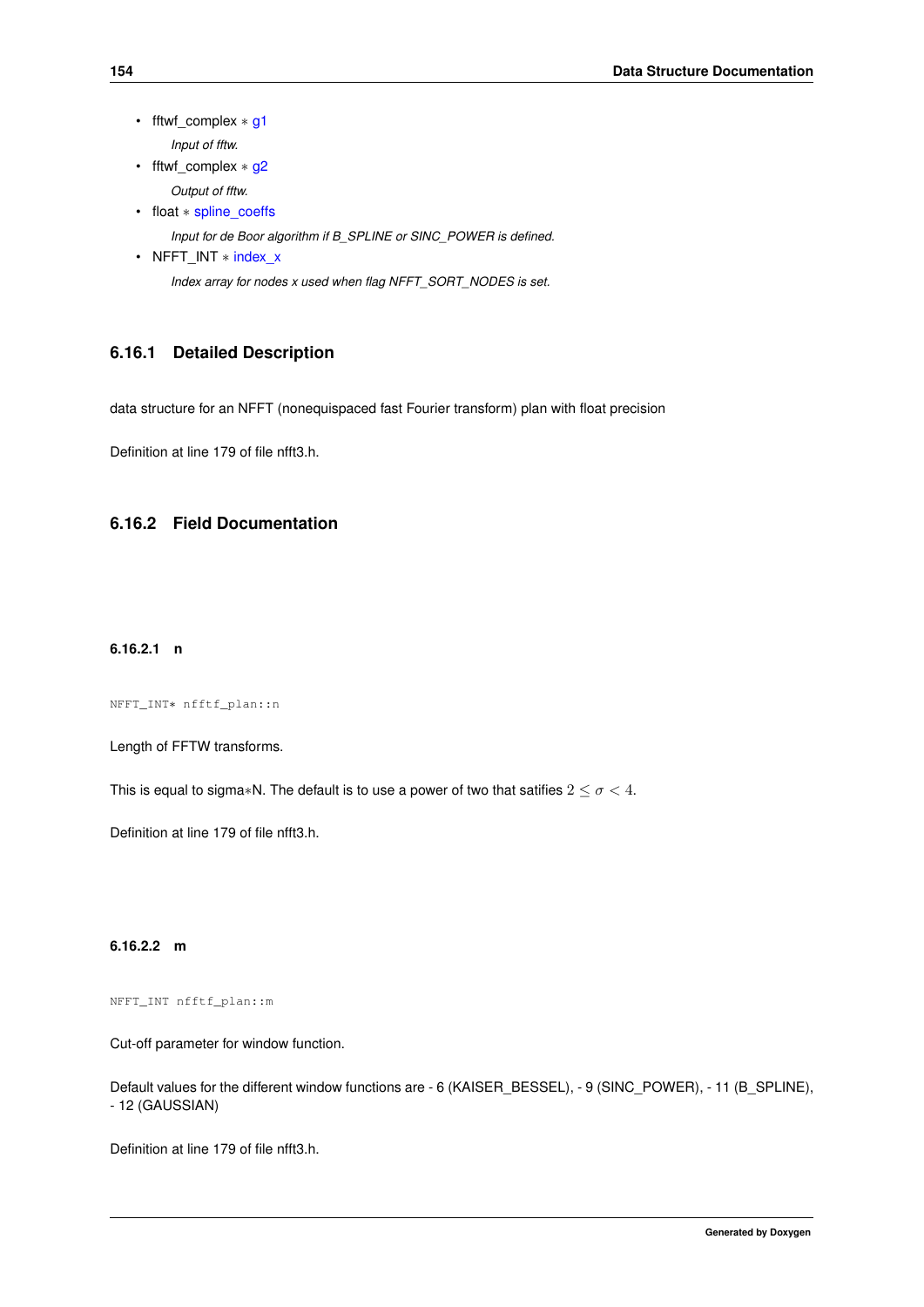#### **6.16.2.3 K**

NFFT\_INT nfftf\_plan::K

Number of equispaced samples of window function.

Used for flag PRE\_LIN\_PSI.

Definition at line 179 of file nfft3.h.

The documentation for this struct was generated from the following file:

• [nfft3.h](#page-204-0)

# **6.17 nfftl\_mv\_plan\_double Struct Reference**

### **Data Fields**

<span id="page-168-1"></span>• NFFT\_INT [N\\_total](#page-168-1)

*Total number of Fourier coefficients.*

<span id="page-168-2"></span>• NFFT\_INT [M\\_total](#page-168-2)

*Total number of samples.*

- <span id="page-168-3"></span>• long double ∗ [f\\_hat](#page-168-3)
	- *Fourier coefficients.*
- <span id="page-168-4"></span>• long double ∗ [f](#page-168-4)

*Samples.*

- <span id="page-168-5"></span>• void(∗ [mv\\_trafo](#page-168-5) )(void ∗) *Transform.*
- <span id="page-168-6"></span>• void(∗ [mv\\_adjoint](#page-168-6) )(void ∗) *Adjoint transform.*

#### **6.17.1 Detailed Description**

Definition at line 180 of file nfft3.h.

The documentation for this struct was generated from the following file:

```
• nfft3.h
```
### **6.18 nfftl\_plan Struct Reference**

data structure for an NFFT (nonequispaced fast Fourier transform) plan with long double precision

```
#include <nfft3.h>
```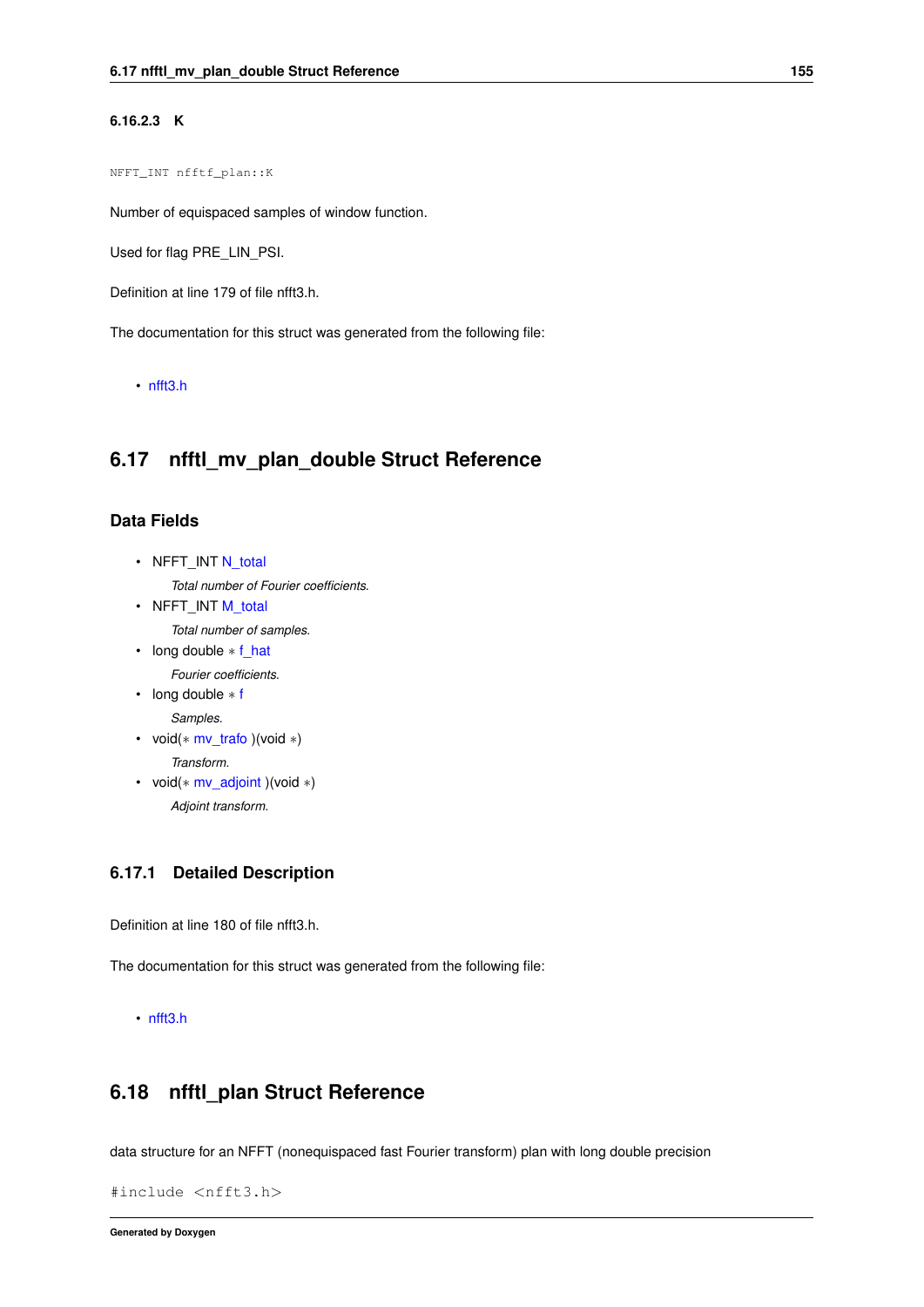#### **Public Member Functions**

- <span id="page-169-0"></span>• [FFTW\\_MANGLE\\_LONG\\_DOUBLE](#page-169-0) (plan) my\_fftw\_plan1 *Forward FFTW plan.*
- <span id="page-169-1"></span>• [FFTW\\_MANGLE\\_LONG\\_DOUBLE](#page-169-1) (plan) my\_fftw\_plan2 *Backward FFTW plan.*

#### **Data Fields**

- <span id="page-169-2"></span>• NFFT\_INT [N\\_total](#page-169-2)
	- *Total number of Fourier coefficients.*
- <span id="page-169-3"></span>• NFFT\_INT [M\\_total](#page-169-3)

*Total number of samples.*

<span id="page-169-4"></span>• fftwl\_complex \* [f\\_hat](#page-169-4)

*Fourier coefficients.*

<span id="page-169-5"></span>• fftwl\_complex ∗ [f](#page-169-5)

*Samples.*

<span id="page-169-6"></span>• void(∗ [mv\\_trafo](#page-169-6) )(void ∗)

*Transform.*

- <span id="page-169-7"></span>• void( $*$  [mv\\_adjoint](#page-169-7) )(void  $*$ )
	- *Adjoint transform.*
- <span id="page-169-8"></span>• NFFT\_INT [d](#page-169-8)

*Dimension (rank).*

<span id="page-169-9"></span>• NFFT\_INT ∗ [N](#page-169-9)

*Multi-bandwidth.*

<span id="page-169-10"></span>• long double ∗ [sigma](#page-169-10)

*Oversampling factor.*

• NFFT\_INT ∗ [n](#page-170-0)

*Length of FFTW transforms.*

<span id="page-169-11"></span>• NFFT\_INT [n\\_total](#page-169-11)

*Combined total length of FFTW transforms.*

• NFFT\_INT [m](#page-170-1)

*Cut-off parameter for window function.*

<span id="page-169-12"></span>• long double ∗ [b](#page-169-12)

*Shape parameter for window function.*

• NFFT\_INT [K](#page-170-2)

*Number of equispaced samples of window function.*

<span id="page-169-13"></span>• unsigned [flags](#page-169-13)

*Flags for precomputation, (de)allocation, and FFTW usage, default setting is PRE\_PHI\_HUT* | *PRE\_PSI* | *MALLO*←- *C\_X* | *MALLOC\_F\_HAT* | *MALLOC\_F* | *FFTW\_INIT* | *FFT\_OUT\_OF\_PLACE.*

<span id="page-169-14"></span>• unsigned fftw flags

*Flags for the FFTW, default is FFTW\_ESTIMATE* | *FFTW\_DESTROY\_INPUT.*

<span id="page-169-15"></span>• long double ∗ [x](#page-169-15)

*Nodes in time/spatial domain, size is* dM *long doubles.*

<span id="page-169-16"></span>• long double [MEASURE\\_TIME\\_t](#page-169-16) [3]

*Measured time for each step if MEASURE\_TIME is set.*

<span id="page-169-17"></span>• long double ∗∗ [c\\_phi\\_inv](#page-169-17)

*Precomputed data for the diagonal matrix* D, size is  $N_0 + \cdots + N_{d-1}$  *doubles.* 

<span id="page-169-18"></span>• long double ∗ [psi](#page-169-18)

*Precomputed data for the sparse matrix* B*, size depends on precomputation scheme.*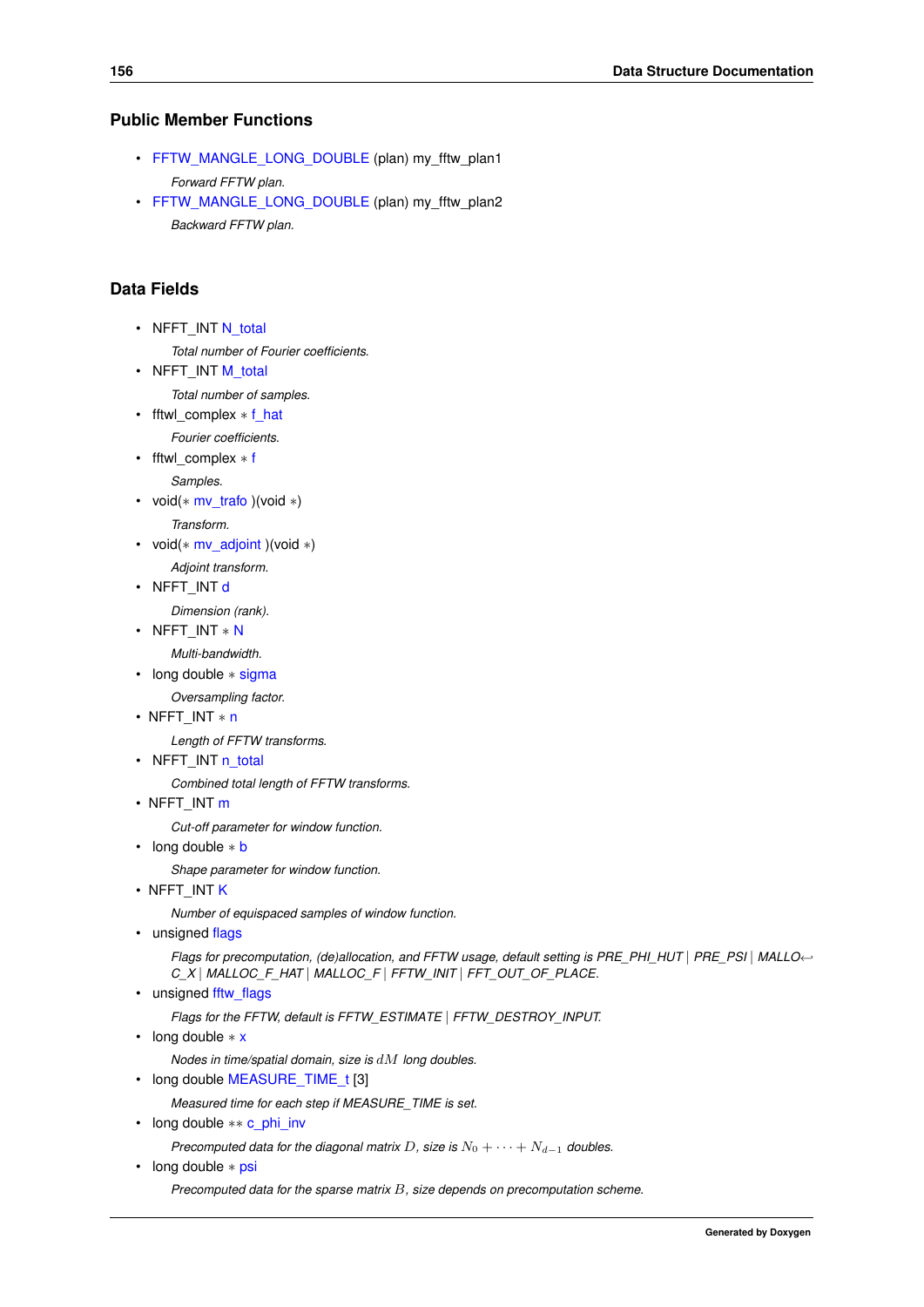<span id="page-170-7"></span><span id="page-170-6"></span><span id="page-170-5"></span><span id="page-170-4"></span><span id="page-170-3"></span>

| • NFFT INT $*$ psi index g                                                                                                                                 |  |
|------------------------------------------------------------------------------------------------------------------------------------------------------------|--|
| Indices in source/target vector for PRE FULL PSI.<br>• NFFT INT * psi index f                                                                              |  |
| Indices in source/target vector for PRE FULL PSI.<br>• fftwl complex $*$ g                                                                                 |  |
| Oversampled vector of samples, size is n_total double complex.<br>• fftwl complex $*$ q hat                                                                |  |
| Zero-padded vector of Fourier coefficients, size is n total fftw complex.<br>• fftwl_complex $*$ g1<br>Input of fftw.<br>fftwl complex $*$ g2<br>$\bullet$ |  |
| Output of fftw.<br>long double $*$ spline coeffs                                                                                                           |  |
| Input for de Boor algorithm if B SPLINE or SINC POWER is defined.<br>• NFFT INT * index x                                                                  |  |
| Index array for nodes x used when flag NFFT SORT NODES is set.                                                                                             |  |

#### <span id="page-170-10"></span><span id="page-170-9"></span><span id="page-170-8"></span>**6.18.1 Detailed Description**

data structure for an NFFT (nonequispaced fast Fourier transform) plan with long double precision

Definition at line 180 of file nfft3.h.

### <span id="page-170-0"></span>**6.18.2 Field Documentation**

#### **6.18.2.1 n**

NFFT\_INT∗ nfftl\_plan::n

Length of FFTW transforms.

This is equal to sigma\*N. The default is to use a power of two that satifies  $2 \leq \sigma < 4$ .

<span id="page-170-1"></span>Definition at line 180 of file nfft3.h.

#### **6.18.2.2 m**

NFFT\_INT nfftl\_plan::m

Cut-off parameter for window function.

Default values for the different window functions are - 6 (KAISER\_BESSEL), - 9 (SINC\_POWER), - 11 (B\_SPLINE), - 12 (GAUSSIAN)

<span id="page-170-2"></span>Definition at line 180 of file nfft3.h.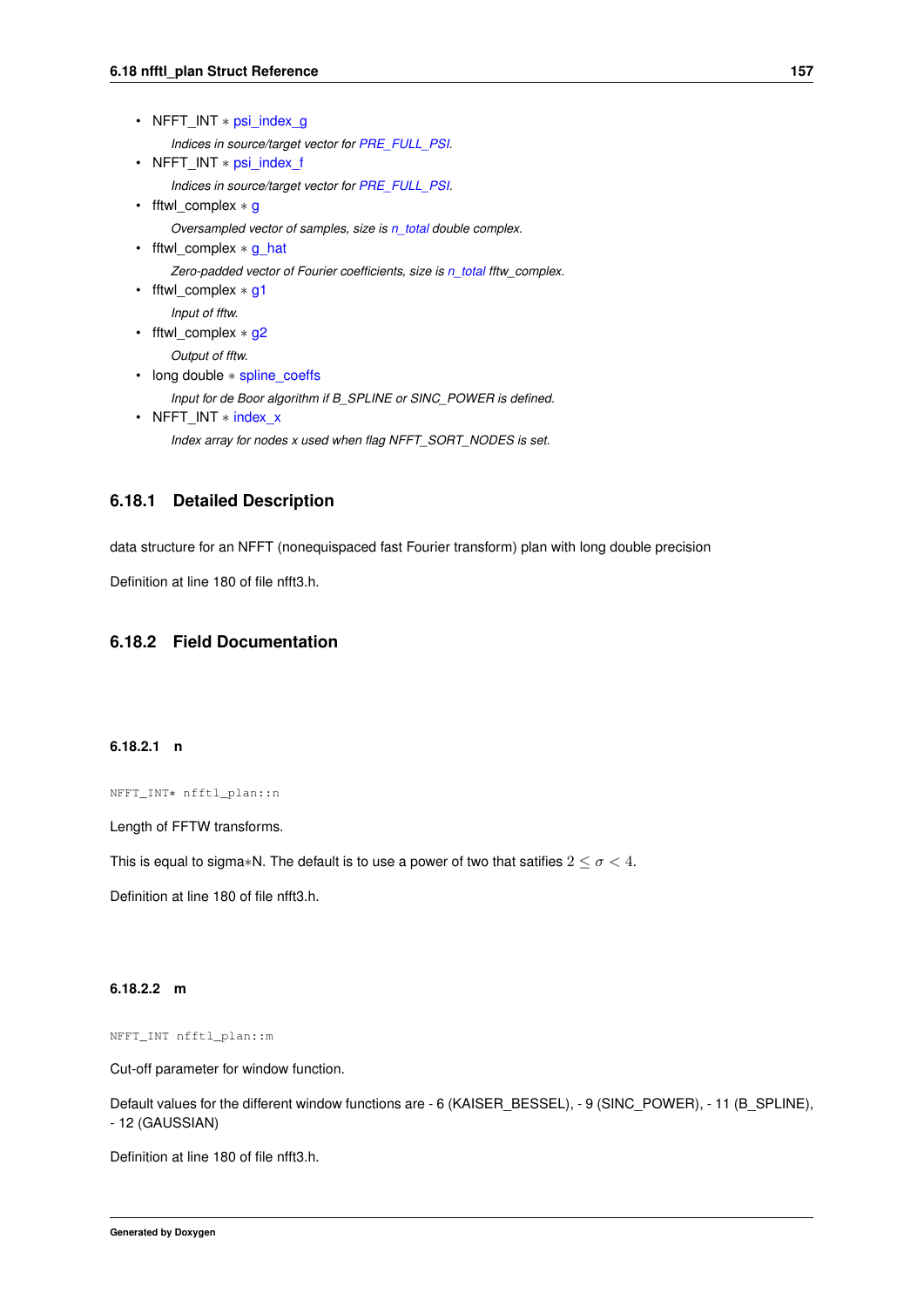#### **6.18.2.3 K**

NFFT\_INT nfftl\_plan::K

Number of equispaced samples of window function.

Used for flag PRE\_LIN\_PSI.

Definition at line 180 of file nfft3.h.

The documentation for this struct was generated from the following file:

```
• nfft3.h
```
# **6.19 nfsft\_plan Struct Reference**

#### **6.19.1 Detailed Description**

NFSFT transform plan

The documentation for this struct was generated from the following file:

• nfsft.dox

# **6.20 nfsft\_wisdom Struct Reference**

Wisdom structure.

```
#include <api.h>
```
# **Data Fields**

```
• bool initialized
```
*Indicates wether the structure has been initialized.*

- unsigned int **flags**
- int [N\\_MAX](#page-59-0)

*Stores precomputation flags.*

• int [T\\_MAX](#page-40-1)

*The logarithm /f\$t = \log\_2 N\_{\text{max}}/f\$ of the maximum bandwidth.*

• double ∗ [alpha](#page-40-2)

*Precomputed recursion coefficients /f\$\alpha\_k*<sup>∧</sup> *n/f\$ for /f\$k = 0,/ldots, N\_{\text{max}}; n=-k,/ldots,k/f\$ of associated Legendre-functions /f\$P\_k*<sup>∧</sup> *n/f\$.*

```
• double ∗ beta
```
*Precomputed recursion coefficients /f\$\beta\_k*<sup>∧</sup> *n/f\$ for /f\$k = 0,/ldots, N\_{\text{max}}; n=-k,/ldots,k/f\$ of associated Legendre-functions /f\$P\_k*<sup>∧</sup> *n/f\$.*

• double ∗ [gamma](#page-40-4)

*Precomputed recursion coefficients* /f\$\gamma\_k<sup>\</sup> n/f\$ for /f\$k = 0,/ldots, N\_{\text{max}}; n=-k,/ldots,k/f\$ of associated *Legendre-functions /f\$P\_k*<sup>∧</sup> *n/f\$.*

• double [threshold](#page-41-0)

*The threshold /f\$\kappa/f\$.*

• fpt\_[set](#page-41-1) set

*Structure for discrete polynomial transform (DPT)*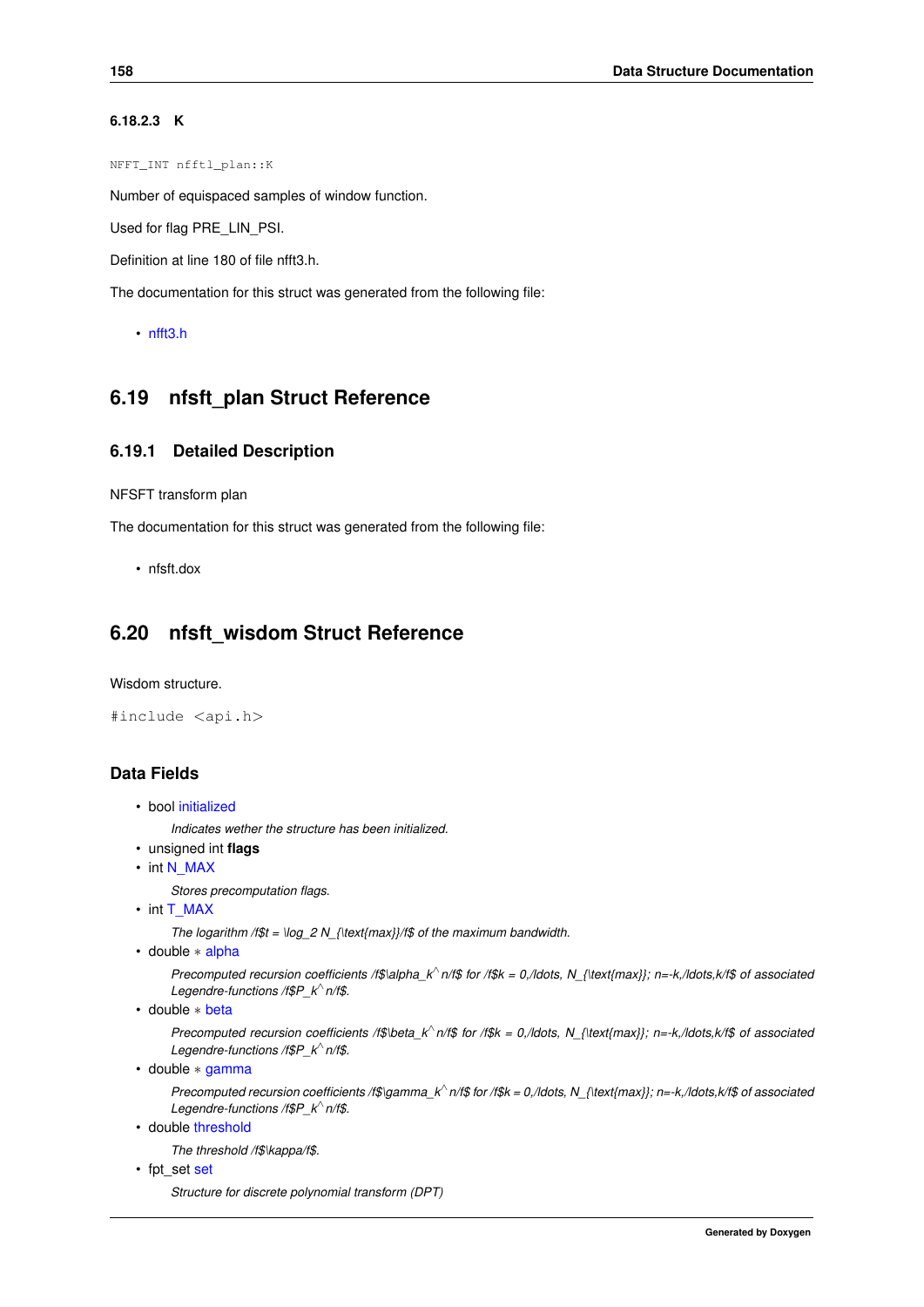#### **6.20.1 Detailed Description**

Wisdom structure.

Definition at line 56 of file kernel/nfsft/api.h.

The documentation for this struct was generated from the following file:

• [kernel/nfsft/api.h](#page-188-0)

# **6.21 nfsftf\_plan Struct Reference**

data structure for an NFSFT (nonequispaced fast spherical Fourier transform) plan with float precision

#include <nfft3.h>

#### **Data Fields**

- <span id="page-172-0"></span>• NFFT\_INT [N\\_total](#page-172-0) *Total number of Fourier coefficients.*
- <span id="page-172-1"></span>• NFFT\_INT [M\\_total](#page-172-1)

*Total number of samples.*

<span id="page-172-2"></span>• fftwf\_complex ∗ [f\\_hat](#page-172-2) *Fourier coefficients.*

<span id="page-172-3"></span>• fftwf\_complex ∗ [f](#page-172-3)

*Samples.*

<span id="page-172-4"></span>• void(∗ [mv\\_trafo](#page-172-4) )(void ∗)

*Transform.*

<span id="page-172-5"></span>• void( $*$  [mv\\_adjoint](#page-172-5) )(void  $*$ )

*Adjoint transform.*

<span id="page-172-6"></span>• int [N](#page-172-6)

*the bandwidth* N

<span id="page-172-7"></span>• float ∗ [x](#page-172-7)

```
the nodes \mathbf{x}(m) = (x_1, x_2) \in [-\frac{1}{2}, \frac{1}{2}) \times [0, \frac{1}{2}] for m = 0, \ldots, M - 1, M \in \mathbb{N},
```
<span id="page-172-8"></span>• int [t](#page-172-8)

*the logarithm of NPT with respect to the basis 2*

<span id="page-172-9"></span>• unsigned int [flags](#page-172-9)

<span id="page-172-10"></span>*the planner flags*

• [nfftf\\_plan](#page-165-0) [plan\\_nfft](#page-172-10)

*the internal NFFT plan*

<span id="page-172-11"></span>• fftwf\_complex ∗ [f\\_hat\\_intern](#page-172-11)

*Internally used pointer to spherical Fourier coefficients.*

<span id="page-172-12"></span>• double [MEASURE\\_TIME\\_t](#page-172-12) [3] *Measured time for each step if MEASURE\_TIME is set.*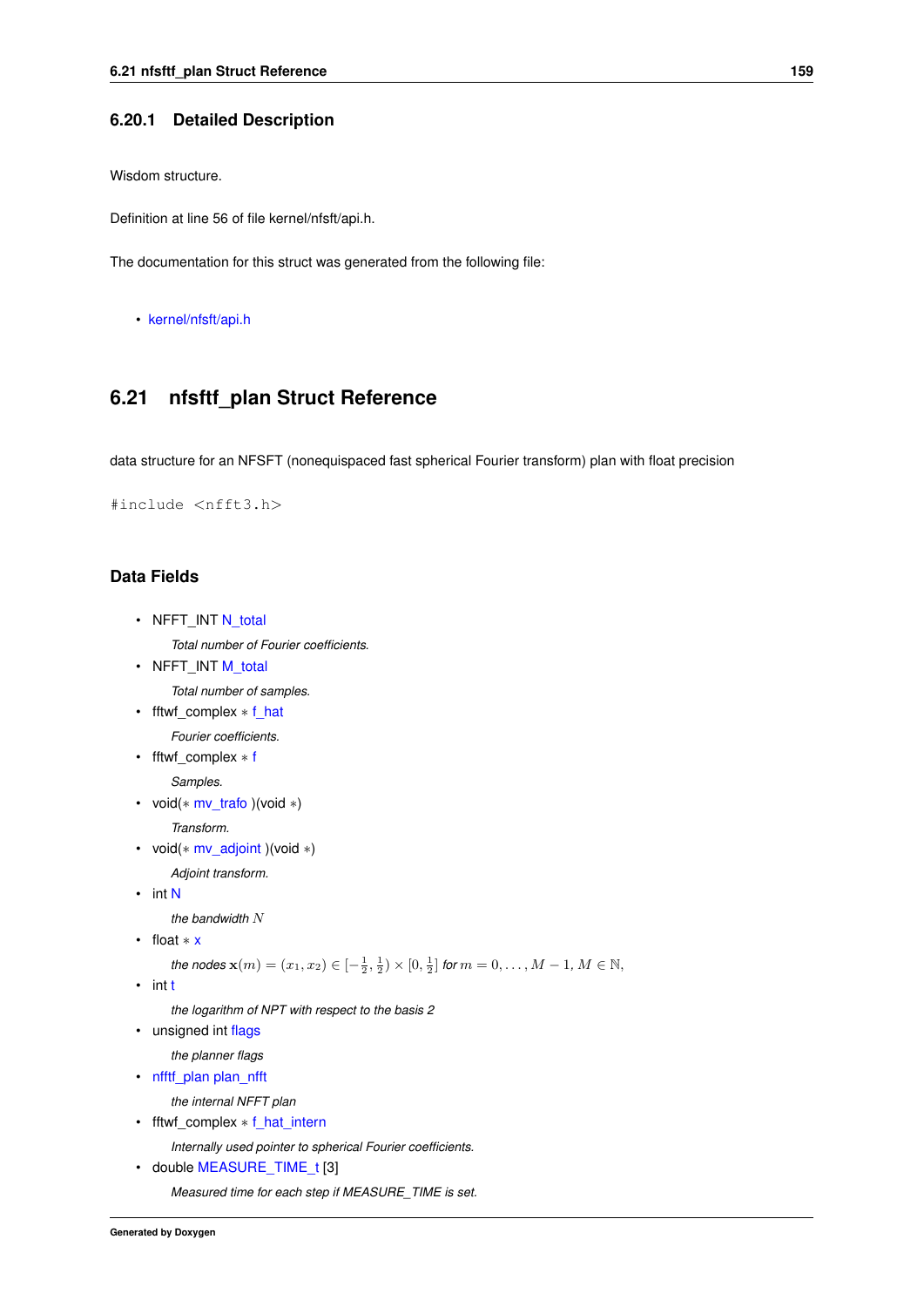#### **6.21.1 Detailed Description**

data structure for an NFSFT (nonequispaced fast spherical Fourier transform) plan with float precision

Definition at line 559 of file nfft3.h.

The documentation for this struct was generated from the following file:

• [nfft3.h](#page-204-0)

# **6.22 nfsoftf\_plan\_ Struct Reference**

#### **Data Fields**

- <span id="page-173-0"></span>• NFFT\_INT [N\\_total](#page-173-0) *Total number of Fourier coefficients.*
- <span id="page-173-1"></span>• NFFT\_INT [M\\_total](#page-173-1)

*Total number of samples.*

<span id="page-173-2"></span>• fftwf complex  $*$  [f\\_hat](#page-173-2) *Fourier coefficients.*

<span id="page-173-3"></span>• fftwf\_complex ∗ [f](#page-173-3)

- *Samples.*
- <span id="page-173-4"></span>• void(∗ [mv\\_trafo](#page-173-4) )(void ∗)

*Transform.*

<span id="page-173-5"></span>• void( $*$  [mv\\_adjoint](#page-173-5) )(void  $*$ )

*Adjoint transform.*

<span id="page-173-6"></span>• float ∗ [x](#page-173-6)

*input nodes*

<span id="page-173-7"></span>• fftwf\_complex ∗ [wig\\_coeffs](#page-173-7)

*deprecated variable*

<span id="page-173-8"></span>• fftwf\_complex ∗ [cheby](#page-173-8)

*deprecated variable*

- <span id="page-173-9"></span>• fftwf\_complex ∗ [aux](#page-173-9)
	- *deprecated variable*
- <span id="page-173-10"></span> $\cdot$  $\cdot$  int t

*the logarithm of NPT with respect to the basis 2*

<span id="page-173-11"></span>• unsigned int [flags](#page-173-11)

*the planner flags*

<span id="page-173-12"></span>• [nfftf\\_plan](#page-165-0) [p\\_nfft](#page-173-12)

*the internal NFFT plan*

<span id="page-173-13"></span>• [fptf\\_set](#page-207-0) ∗ [internal\\_fpt\\_set](#page-173-13)

*the internal FPT plan*

<span id="page-173-14"></span>• int [nthreads](#page-173-14)

*the number of threads*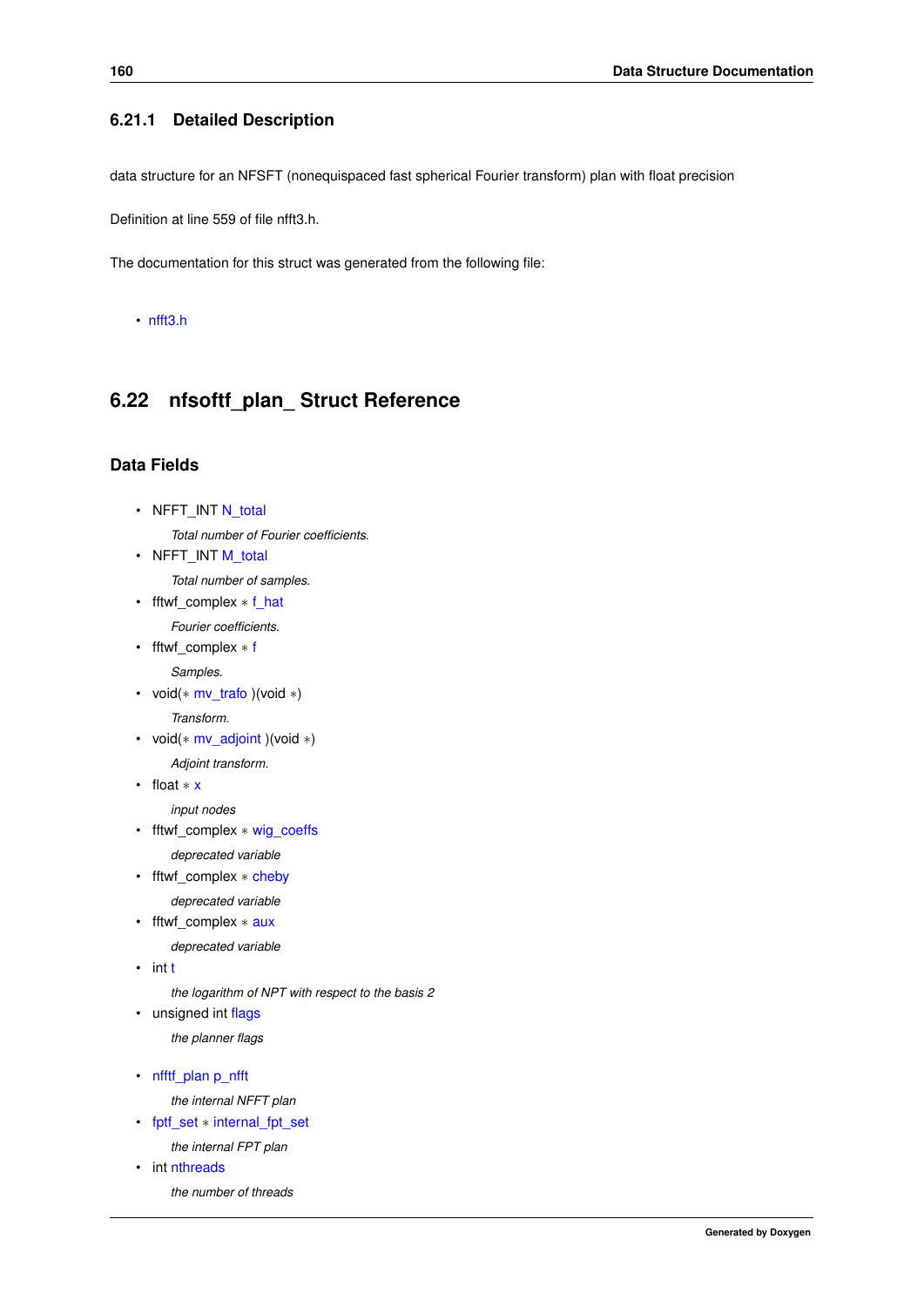#### **6.22.1 Detailed Description**

Definition at line 671 of file nfft3.h.

The documentation for this struct was generated from the following file:

• [nfft3.h](#page-204-0)

# **6.23 nfst\_plan Struct Reference**

#### **6.23.1 Detailed Description**

Structure for a transform plan

The documentation for this struct was generated from the following file:

• nfst.dox

# **6.24 nfstf\_plan Struct Reference**

data structure for an NFST (nonequispaced fast sine transform) plan with float precision

#include <nfft3.h>

### **Public Member Functions**

- <span id="page-174-0"></span>• [FFTW\\_MANGLE\\_FLOAT](#page-174-0) (plan) my\_fftw\_r2r\_plan *fftw\_plan forward*
- <span id="page-174-1"></span>• [FFTW\\_MANGLE\\_FLOAT](#page-174-1) (r2r\_kind) ∗r2r\_kind *r2r transform type (dct-i)*

#### **Data Fields**

<span id="page-174-2"></span>• NFFT\_INT [N\\_total](#page-174-2)

*Total number of Fourier coefficients.*

- <span id="page-174-3"></span>• NFFT\_INT [M\\_total](#page-174-3)
	- *Total number of samples.*
- <span id="page-174-4"></span>• float \* [f\\_hat](#page-174-4) *Fourier coefficients.*
- <span id="page-174-5"></span>• float ∗ [f](#page-174-5)
- 
- <span id="page-174-6"></span>*Samples.* • void(∗ [mv\\_trafo](#page-174-6) )(void ∗)
	- *Transform.*
- <span id="page-174-7"></span>• void(∗ [mv\\_adjoint](#page-174-7) )(void ∗)
- *Adjoint transform.*
- <span id="page-174-8"></span>• NFFT\_INT [d](#page-174-8)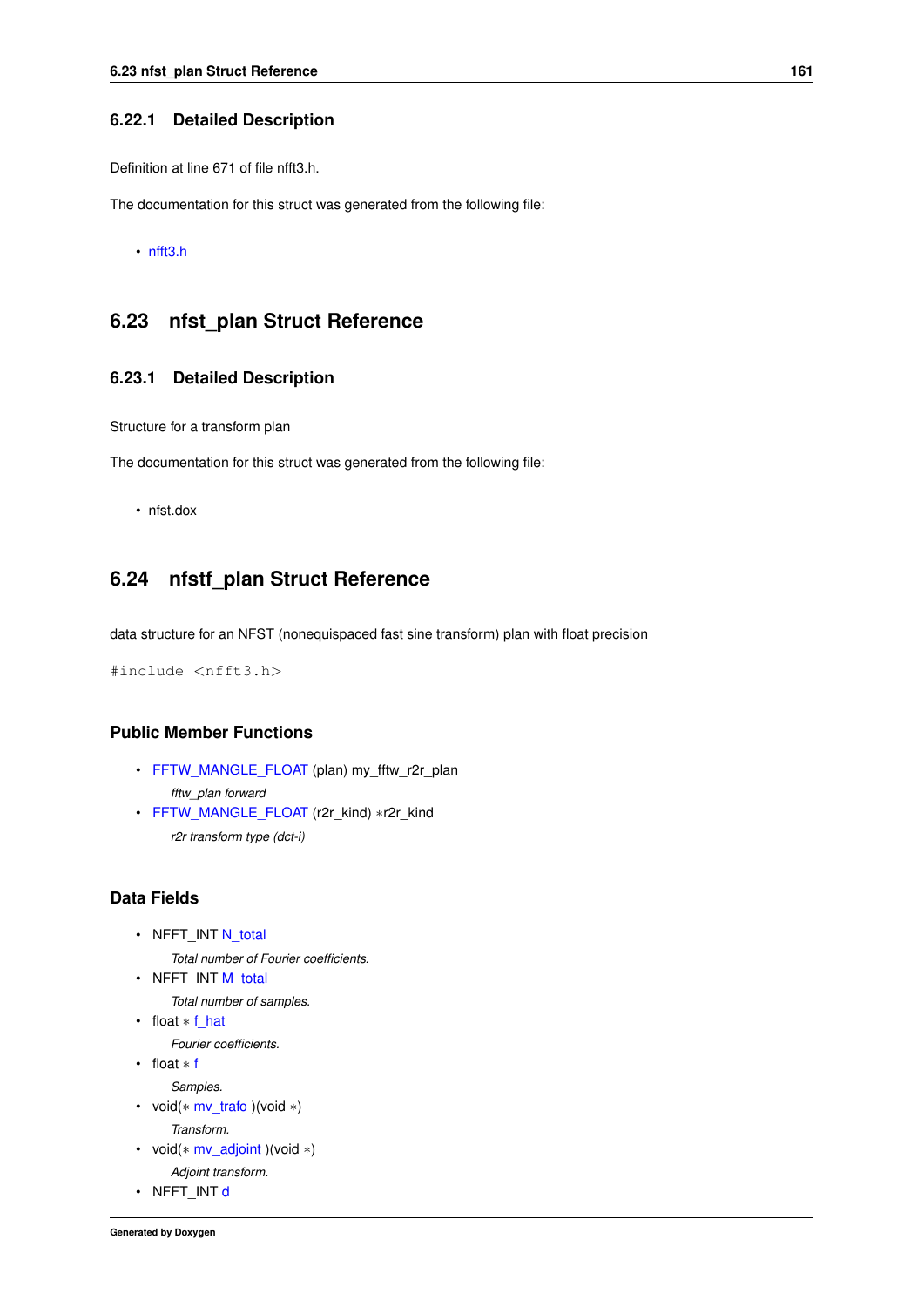*dimension, rank*

<span id="page-175-0"></span>• NFFT\_INT ∗ [N](#page-175-0)

*bandwidth*

<span id="page-175-1"></span>• NFFT\_INT ∗ [n](#page-175-1)

- <span id="page-175-2"></span>*length of DST-I*
- NFFT\_INT [n\\_total](#page-175-2)

*Combined total length of FFTW transforms.*

<span id="page-175-3"></span>• float ∗ [sigma](#page-175-3)

*oversampling-factor*

<span id="page-175-4"></span>• NFFT\_INT [m](#page-175-4)

*cut-off parameter in time-domain*

<span id="page-175-5"></span>• float ∗ [b](#page-175-5)

*shape parameters*

• NFFT\_INT [K](#page-176-0)

*Number of equispaced samples of window function.*

<span id="page-175-6"></span>• unsigned [flags](#page-175-6)

*flags for precomputation, malloc*

<span id="page-175-7"></span>• unsigned [fftw\\_flags](#page-175-7)

*flags for the fftw*

<span id="page-175-8"></span>• float ∗ [x](#page-175-8)

<span id="page-175-9"></span>*nodes (in time/spatial domain)*

• double [MEASURE\\_TIME\\_t](#page-175-9) [3]

*measured time for each step*

<span id="page-175-10"></span>• float ∗∗ [c\\_phi\\_inv](#page-175-10)

*precomputed data, matrix D*

<span id="page-175-11"></span>• float ∗ [psi](#page-175-11)

*precomputed data, matrix B*

<span id="page-175-12"></span>• NFFT\_INT [size\\_psi](#page-175-12)

*only for thin B*

<span id="page-175-13"></span>• NFFT\_INT ∗ [psi\\_index\\_g](#page-175-13)

*only for thin B*

<span id="page-175-14"></span>• NFFT\_INT ∗ [psi\\_index\\_f](#page-175-14)

*only for thin B*

- float ∗ **g**
- float ∗ **g\_hat**
- <span id="page-175-15"></span>• float ∗ [g1](#page-175-15)

```
input of fftw
```
• float ∗ [g2](#page-175-16)

*output of fftw*

<span id="page-175-17"></span>• float ∗ [spline\\_coeffs](#page-175-17)

*input for de Boor algorithm, if B\_SPLINE or SINC\_2m is defined*

• float **nfstf\_full\_psi\_eps**

### **6.24.1 Detailed Description**

data structure for an NFST (nonequispaced fast sine transform) plan with float precision

Definition at line 349 of file nfft3.h.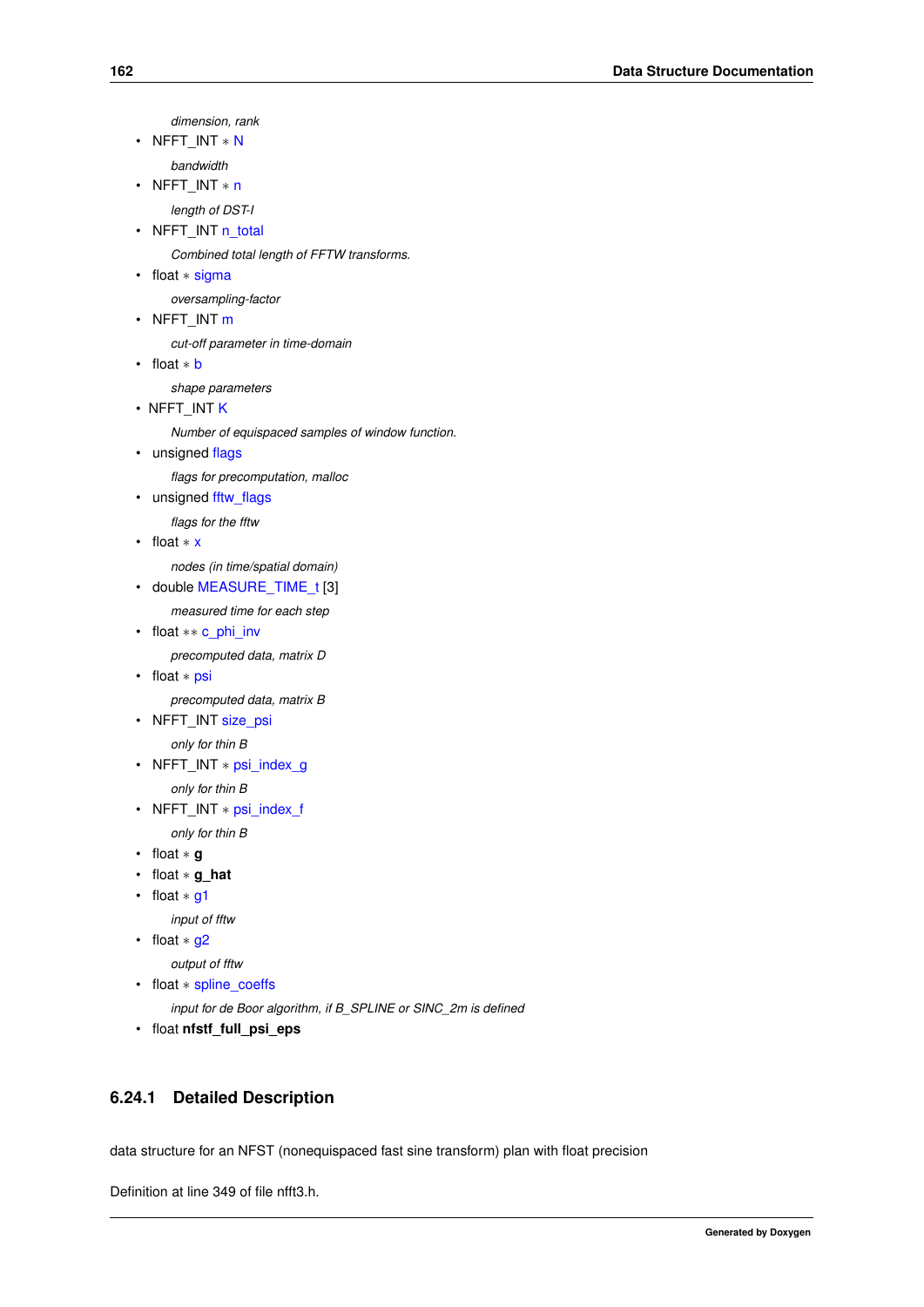#### <span id="page-176-0"></span>**6.24.2 Field Documentation**

#### **6.24.2.1 K**

NFFT\_INT nfstf\_plan::K

Number of equispaced samples of window function.

Used for flag PRE\_LIN\_PSI.

Definition at line 349 of file nfft3.h.

The documentation for this struct was generated from the following file:

• [nfft3.h](#page-204-0)

# **6.25 nnfft\_plan Struct Reference**

#### **6.25.1 Detailed Description**

NNFFT transform plan

The documentation for this struct was generated from the following file:

• nnfft.dox

# **6.26 nnfftf\_plan Struct Reference**

data structure for an NNFFT (nonequispaced in time and frequency fast Fourier transform) plan with float precision

```
#include <nfft3.h>
```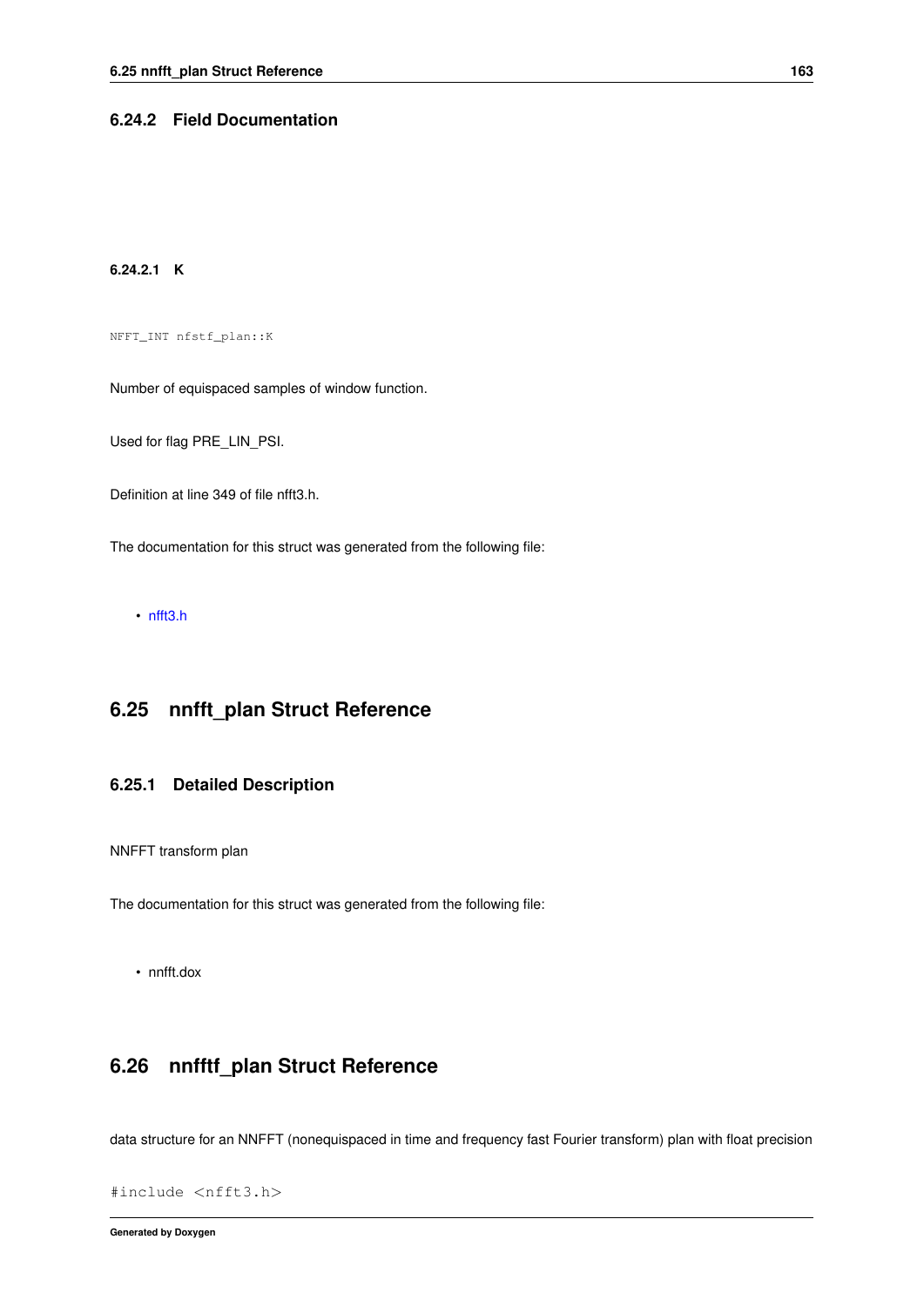### **Data Fields**

```
N_total
```
- *Total number of Fourier coefficients.*
- <span id="page-177-1"></span>• NFFT\_INT [M\\_total](#page-177-1)

*Total number of samples.*

- <span id="page-177-2"></span>• fftwf\_complex ∗ [f\\_hat](#page-177-2)
- *Fourier coefficients.*

<span id="page-177-3"></span>• fftwf\_complex ∗ [f](#page-177-3)

*Samples.*

<span id="page-177-4"></span>• void(∗ [mv\\_trafo](#page-177-4) )(void ∗) *Transform.*

<span id="page-177-5"></span>

• void( $*$  [mv\\_adjoint](#page-177-5) )(void  $*$ )

*Adjoint transform.*

<span id="page-177-6"></span>• int [d](#page-177-6)

*dimension, rank*

<span id="page-177-7"></span>• float ∗ [sigma](#page-177-7)

*oversampling-factor*

<span id="page-177-8"></span>• float ∗ [a](#page-177-8)

*1 + 2*∗*m/N1*

- <span id="page-177-9"></span>• int ∗ [N](#page-177-9)
	- *cut-off-frequencies*
- <span id="page-177-10"></span>• int ∗ [N1](#page-177-10)

*sigma*∗*N*

<span id="page-177-11"></span>• int ∗ [aN1](#page-177-11)

*sigma*∗*a*∗*N*

<span id="page-177-12"></span>• int [m](#page-177-12)

*cut-off parameter in time-domain*

<span id="page-177-13"></span>• float ∗ [b](#page-177-13)

*shape parameters*

• int [K](#page-178-0)

*number of precomp.*

• int [aN1\\_total](#page-178-1)

*aN1\_total=aN1[0]*∗ *...*

<span id="page-177-14"></span>• [nfftf\\_plan](#page-165-0) ∗ [direct\\_plan](#page-177-14)

*plan for the nfft*

<span id="page-177-15"></span>• unsigned [nnfft\\_flags](#page-177-15)

*flags for precomputation, malloc*

<span id="page-177-16"></span>• int ∗ [n](#page-177-16)

*n=N1, for the window function*

<span id="page-177-17"></span>• float ∗ [x](#page-177-17)

*nodes (in time/spatial domain)*

<span id="page-177-18"></span>• float ∗ [v](#page-177-18)

*nodes (in fourier domain)*

<span id="page-177-19"></span>• float ∗ [c\\_phi\\_inv](#page-177-19)

*precomputed data, matrix D*

<span id="page-177-20"></span>• float ∗ [psi](#page-177-20)

*precomputed data, matrix B*

<span id="page-177-21"></span>• int size psi

<span id="page-177-22"></span>*only for thin B*

• int ∗ [psi\\_index\\_g](#page-177-22)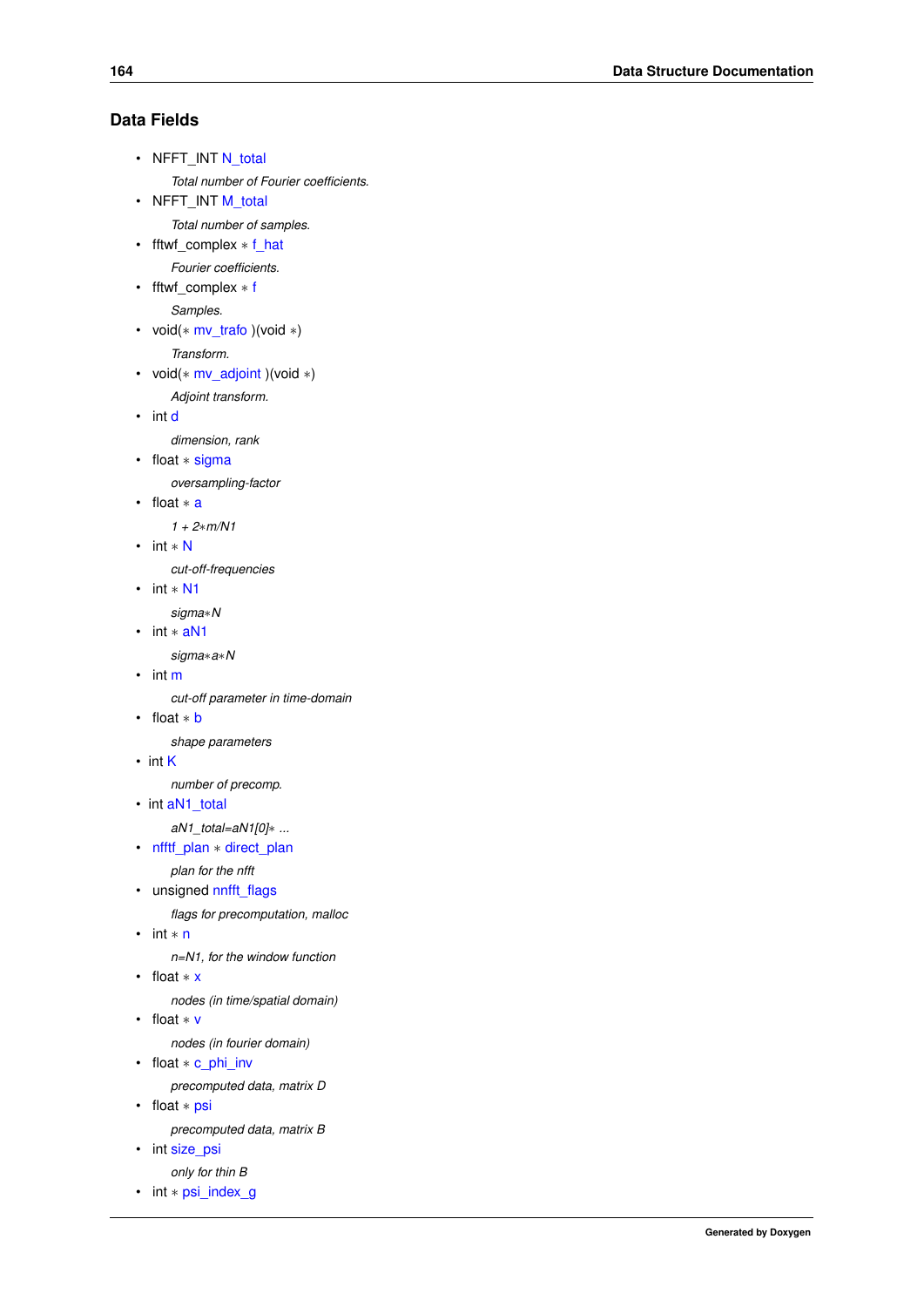*only for thin B*

<span id="page-178-2"></span>• int ∗ [psi\\_index\\_f](#page-178-2)

*only for thin B*

- fftwf\_complex ∗ **F**
- <span id="page-178-3"></span>• float ∗ [spline\\_coeffs](#page-178-3) *input for de Boor algorithm, if B\_SPLINE or SINC\_2m is defined*

### **6.26.1 Detailed Description**

data structure for an NNFFT (nonequispaced in time and frequency fast Fourier transform) plan with float precision

Definition at line 412 of file nfft3.h.

### <span id="page-178-0"></span>**6.26.2 Field Documentation**

#### **6.26.2.1 K**

int nnfftf\_plan::K

number of precomp.

uniform psi

<span id="page-178-1"></span>Definition at line 412 of file nfft3.h.

**6.26.2.2 aN1\_total**

int nnfftf\_plan::aN1\_total

aN1\_total=aN1[0]∗ ...

∗aN1[d-1]

Definition at line 412 of file nfft3.h.

The documentation for this struct was generated from the following file:

• [nfft3.h](#page-204-0)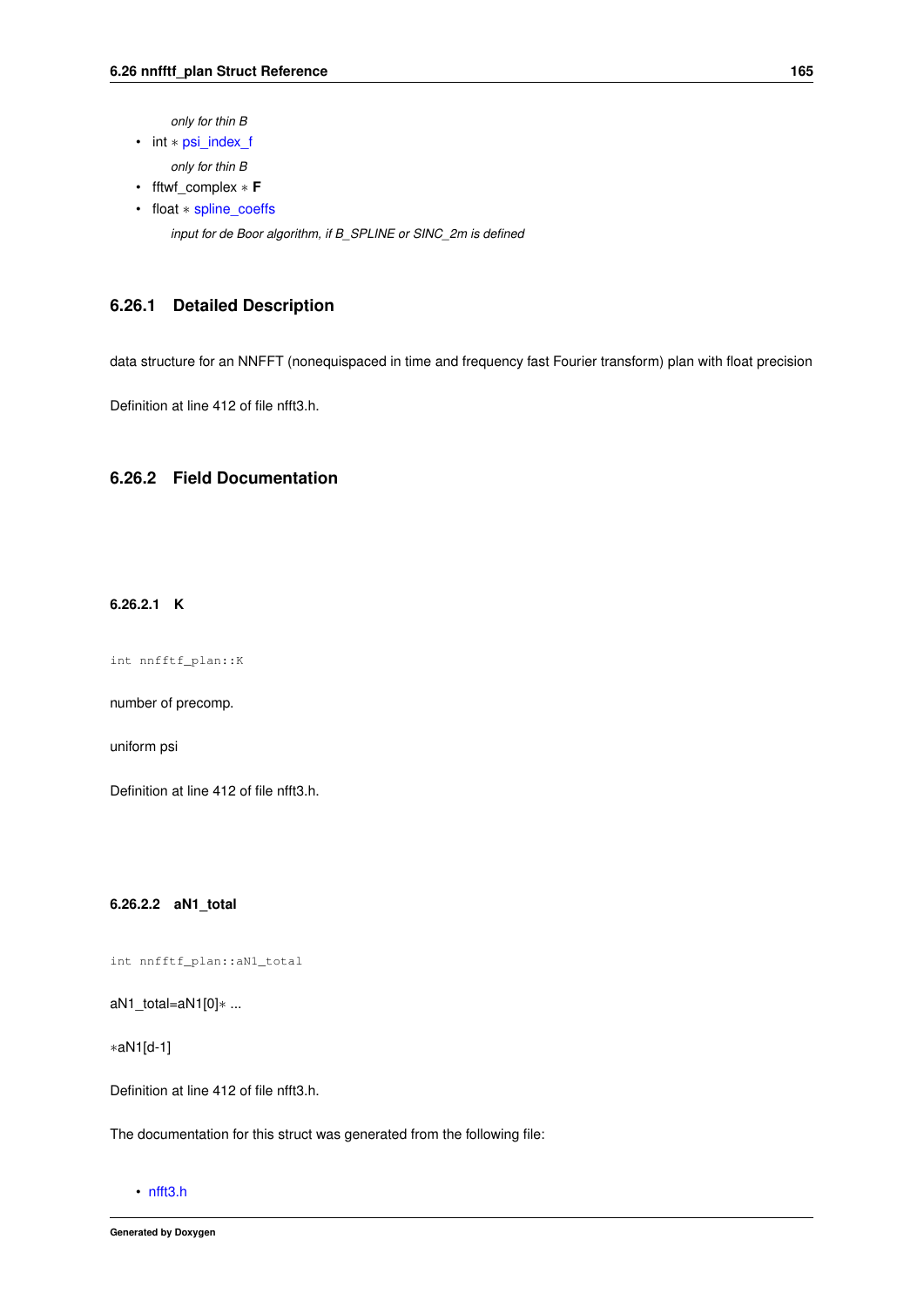### **6.27 nsfft\_plan Struct Reference**

#### **6.27.1 Detailed Description**

Structure for a NFFT plan

The documentation for this struct was generated from the following file:

• nsfft.dox

# **6.28 nsfftf\_plan Struct Reference**

data structure for an NSFFT (nonequispaced sparse fast Fourier transform) plan with float precision

#include <nfft3.h>

#### **Public Member Functions**

- <span id="page-179-0"></span>• [FFTW\\_MANGLE\\_FLOAT](#page-179-0) (plan) ∗set\_fftw\_plan1 *fftw plan for the nfft blocks*
- <span id="page-179-1"></span>• [FFTW\\_MANGLE\\_FLOAT](#page-179-1) (plan) ∗set\_fftw\_plan2 *fftw plan for the nfft blocks*

#### **Data Fields**

```
N_total
    Total number of Fourier coefficients.
```
<span id="page-179-3"></span>• NFFT\_INT [M\\_total](#page-179-3)

*Total number of samples.*

<span id="page-179-4"></span>• fftwf complex  $*$  [f\\_hat](#page-179-4)

*Fourier coefficients.*

<span id="page-179-5"></span>• fftwf\_complex ∗ [f](#page-179-5)

*Samples.*

<span id="page-179-6"></span>• void(∗ [mv\\_trafo](#page-179-6) )(void ∗)

*Transform.*

- <span id="page-179-7"></span>• void( $*$  [mv\\_adjoint](#page-179-7) )(void  $*$ )
	- *Adjoint transform.*
- <span id="page-179-8"></span>• int [d](#page-179-8)

*dimension, rank; d = 2, 3*

- <span id="page-179-9"></span>• int [J](#page-179-9)
	- *problem size, i.e., d=2: N\_total=(J+4) 2*<sup>∧</sup> *(J+1) d=3: N\_total=2*<sup>∧</sup> *J 6(2*<sup>∧</sup> *((J+1)/2+1)-1)+2*<sup>∧</sup> *(3(J/2+1))*
- <span id="page-179-10"></span>• int [sigma](#page-179-10)

*oversampling-factor*

<span id="page-179-11"></span>• unsigned [flags](#page-179-11)

*flags for precomputation, malloc*

<span id="page-179-12"></span>• int \* index sparse to full

*index conversation, overflow for d=3, J=9!*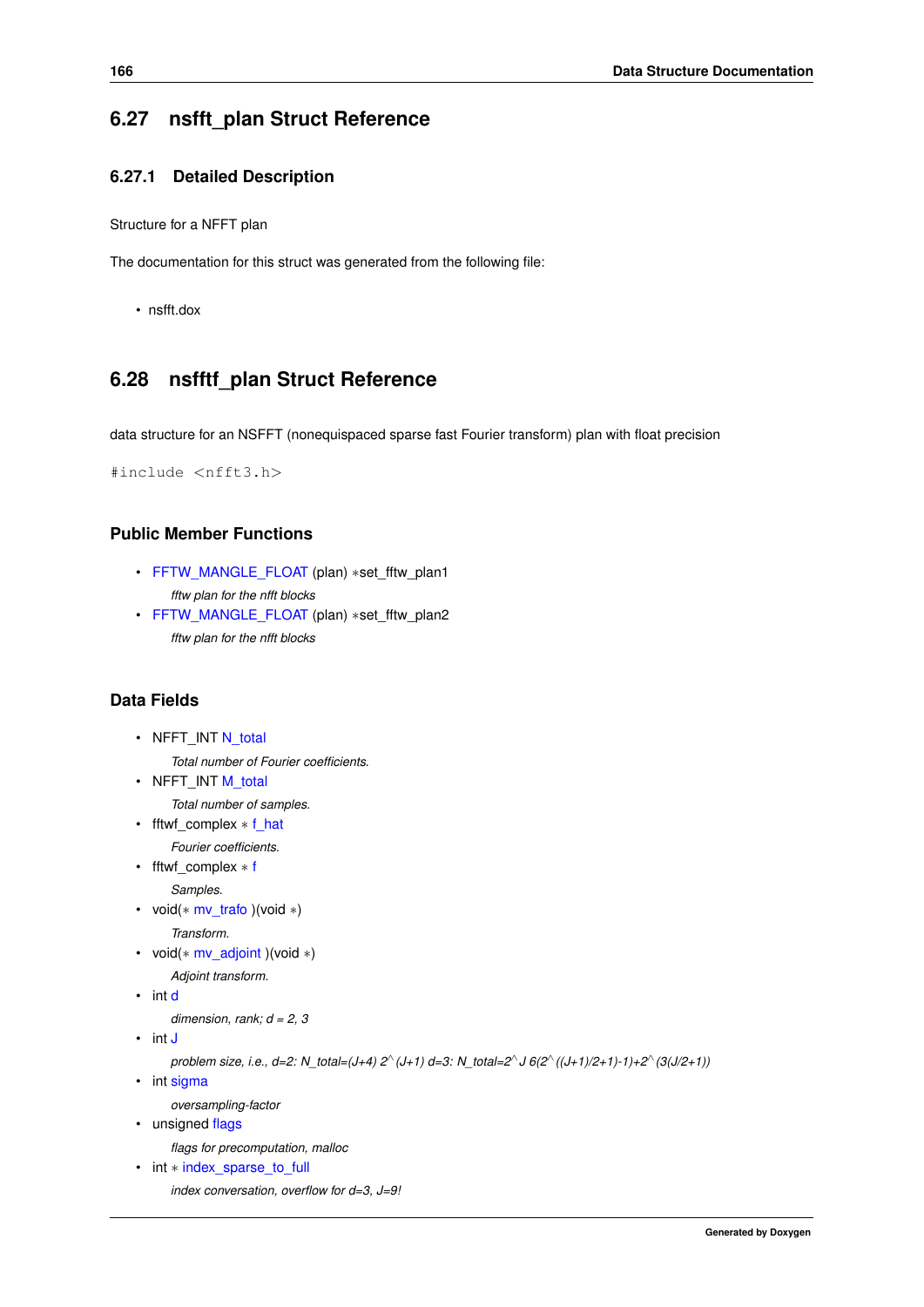<span id="page-180-0"></span>• int [r\\_act\\_nfft\\_plan](#page-180-0)

*index of current nfft block*

- <span id="page-180-1"></span>• [nfftf\\_plan](#page-165-0) \* [act\\_nfft\\_plan](#page-180-1)
	- *current nfft block*
- <span id="page-180-2"></span>• [nfftf\\_plan](#page-165-0) ∗ [center\\_nfft\\_plan](#page-180-2) *central nfft block*
- <span id="page-180-3"></span>• [nfftf\\_plan](#page-165-0) ∗ [set\\_nfft\\_plan\\_1d](#page-180-3)
	- *nfft plans for short nffts*
- <span id="page-180-4"></span>• [nfftf\\_plan](#page-165-0) ∗ [set\\_nfft\\_plan\\_2d](#page-180-4)
	- *nfft plans for short nffts*
- <span id="page-180-5"></span>• float \* [x\\_transposed](#page-180-5)

*coordinate exchanged nodes, d = 2*

- float ∗ **x\_102**
- float ∗ **x\_201**
- float ∗ **x\_120**
- <span id="page-180-6"></span>• float \* x 021

*coordinate exchanged nodes, d=3*

### **6.28.1 Detailed Description**

data structure for an NSFFT (nonequispaced sparse fast Fourier transform) plan with float precision

Definition at line 462 of file nfft3.h.

The documentation for this struct was generated from the following file:

#### <span id="page-180-7"></span>• [nfft3.h](#page-204-0)

# **6.29 s\_param Struct Reference**

### **Data Fields**

- int **d**
- int **trafo\_adjoint**
- int **N**
- int **M**
- double **sigma**
- int **m**
- int **flags**
- int **nfsft\_flags**
- int **psi\_flags**
- int **L**
- int **n**
- int **p**
- char ∗ **kernel\_name**
- R **c**
- R **eps\_I**
- R **eps\_B**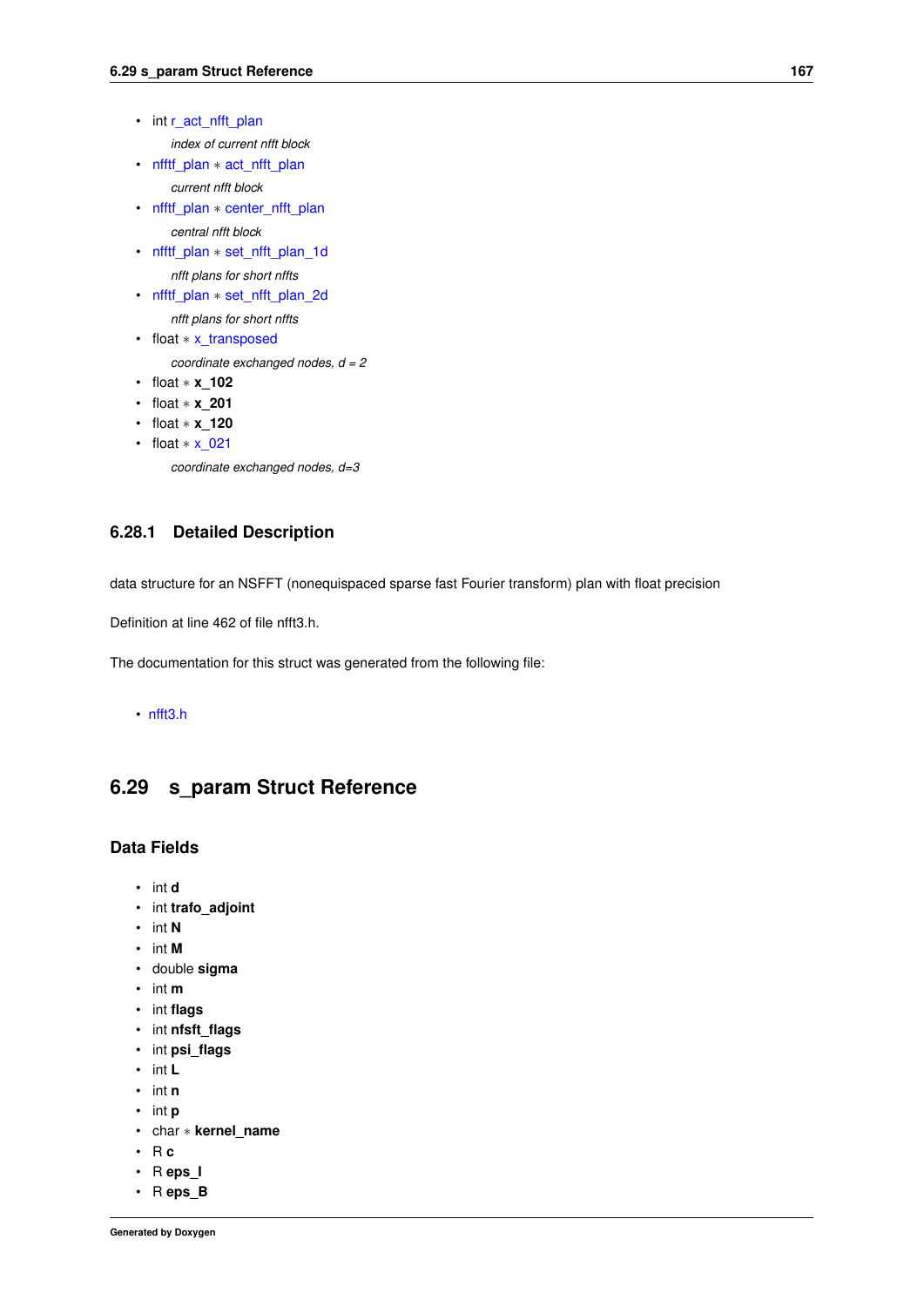### **6.29.1 Detailed Description**

Definition at line 120 of file nfft\_benchomp.c.

The documentation for this struct was generated from the following files:

- nfft\_benchomp.c
- nfsft\_benchomp.c
- <span id="page-181-1"></span>• fastsum\_benchomp.c

# **6.30 s\_result Struct Reference**

### **Data Fields**

- int **nthreads**
- [s\\_resval](#page-181-0) **resval** [6]

#### **6.30.1 Detailed Description**

Definition at line 138 of file nfft\_benchomp.c.

The documentation for this struct was generated from the following files:

- nfft\_benchomp.c
- nfsft\_benchomp.c
- <span id="page-181-0"></span>• fastsum\_benchomp.c

# **6.31 s\_resval Struct Reference**

### **Data Fields**

- double **avg**
- double **min**
- double **max**
- R **avg**
- R **min**
- R **max**

### **6.31.1 Detailed Description**

Definition at line 131 of file nfft\_benchomp.c.

The documentation for this struct was generated from the following files:

- nfft\_benchomp.c
- nfsft\_benchomp.c
- fastsum\_benchomp.c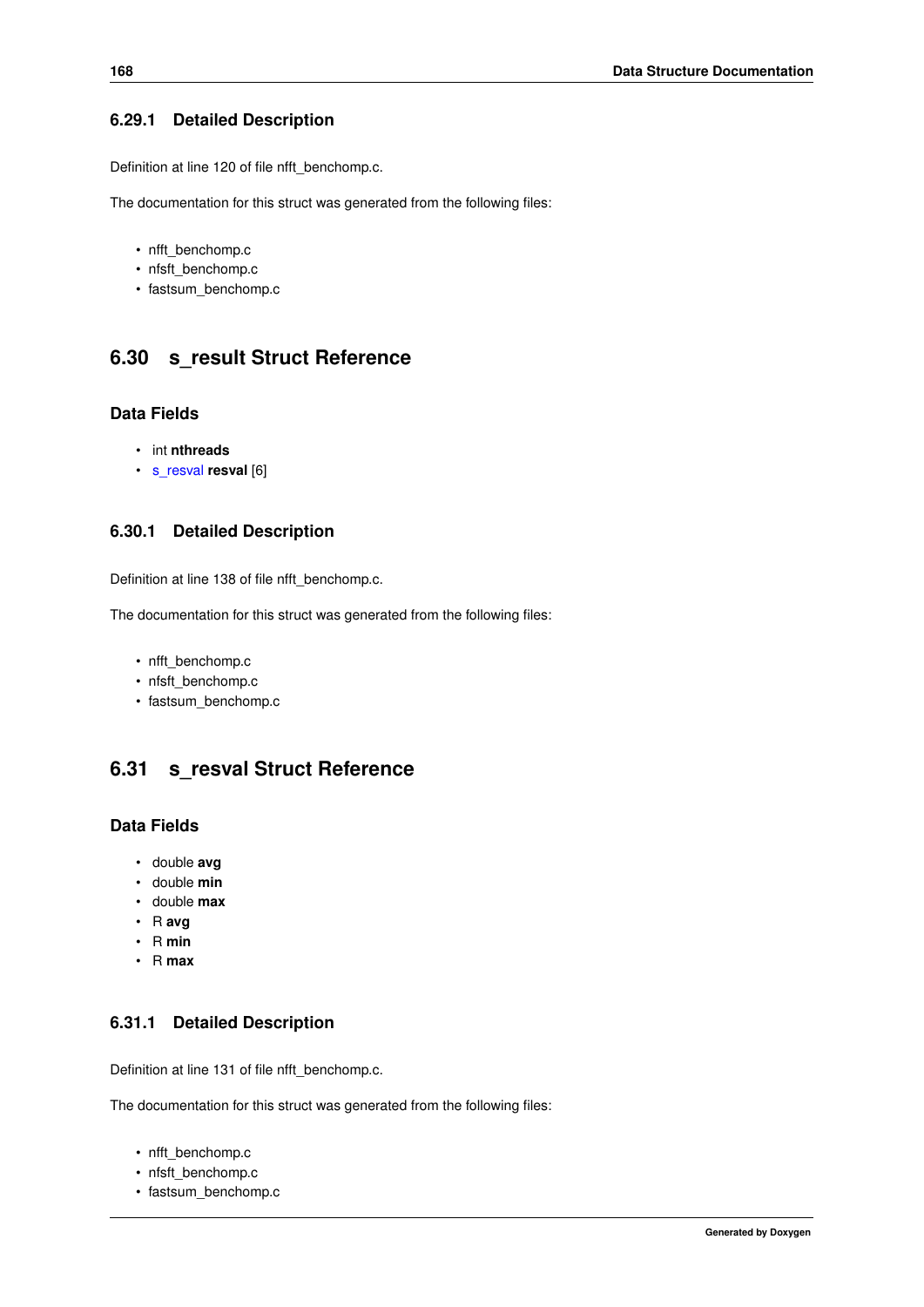# **6.32 s\_testset Struct Reference**

### **Data Fields**

- [s\\_param](#page-180-7) **param**
- [s\\_result](#page-181-1) ∗ **results**
- int **nresults**

### **6.32.1 Detailed Description**

Definition at line 144 of file nfft\_benchomp.c.

The documentation for this struct was generated from the following files:

- nfft\_benchomp.c
- nfsft\_benchomp.c
- <span id="page-182-11"></span>• fastsum\_benchomp.c

# **6.33 solverf\_plan\_complex Struct Reference**

data structure for an inverse NFFT plan with float precision

#include <nfft3.h>

### **Data Fields**

- <span id="page-182-0"></span>• [nfftf\\_mv\\_plan\\_complex](#page-164-0) ∗ [mv](#page-182-0) *matrix vector multiplication*
- <span id="page-182-1"></span>• unsigned [flags](#page-182-1) *iteration type*

<span id="page-182-2"></span>• float ∗ [w](#page-182-2)

- *weighting factors*
- <span id="page-182-3"></span>• float ∗ [w\\_hat](#page-182-3)
	- *damping factors*
- <span id="page-182-4"></span>• fftwf complex ∗ [y](#page-182-4) *right hand side, samples*
- <span id="page-182-5"></span>• fftwf\_complex ∗ [f\\_hat\\_iter](#page-182-5)
- *iterative solution*
- <span id="page-182-6"></span>• fftwf complex \* [r\\_iter](#page-182-6)
- <span id="page-182-7"></span>*iterated residual vector*
- fftwf complex \* [z\\_hat\\_iter](#page-182-7)
	- *residual of normal equation of first kind*
- <span id="page-182-8"></span>• fftwf\_complex ∗ [p\\_hat\\_iter](#page-182-8)

*search direction*

- <span id="page-182-9"></span>• fftwf\_complex ∗ [v\\_iter](#page-182-9) *residual vector update*
- <span id="page-182-10"></span>• float [alpha\\_iter](#page-182-10)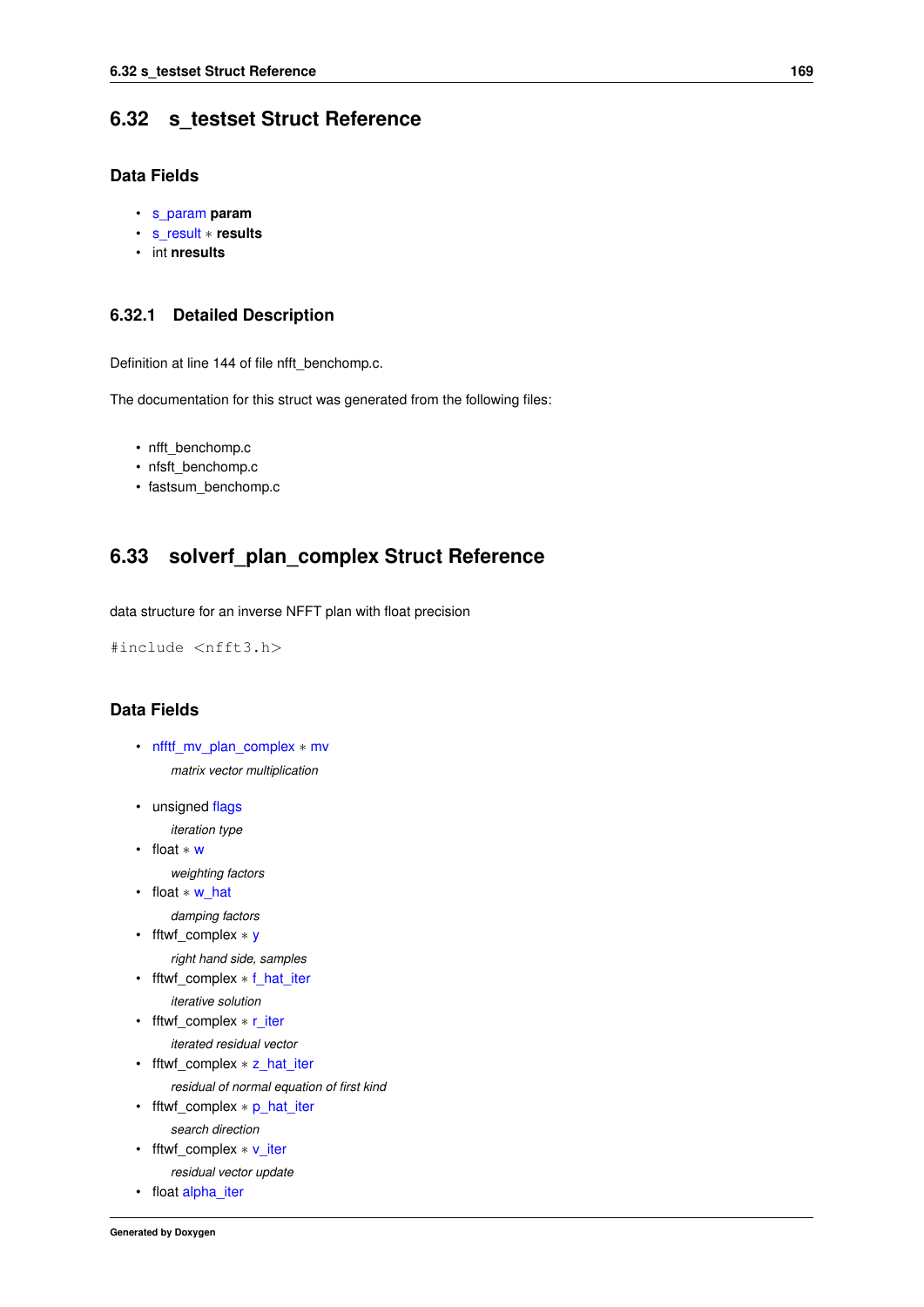<span id="page-183-0"></span>*step size for search direction*

```
beta_iter
     step size for search correction
• float dot r iter
     weighted dotproduct of r_iter
dot_r_iter_old
     previous dot_r_iter
dot_z_hat_iter
     weighted dotproduct of z_hat_iter
dot_z_hat_iter_old
     previous dot_z_hat_iter
dot_p_hat_iter
     weighted dotproduct of p_hat_iter
dot_v_iter
     weighted dotproduct of v_iter
```
### <span id="page-183-6"></span><span id="page-183-5"></span>**6.33.1 Detailed Description**

data structure for an inverse NFFT plan with float precision

Definition at line 771 of file nfft3.h.

The documentation for this struct was generated from the following file:

<span id="page-183-14"></span>• [nfft3.h](#page-204-0)

# **6.34 solverf\_plan\_double Struct Reference**

data structure for an inverse NFFT plan with float precision

```
#include <nfft3.h>
```
# **Data Fields**

- <span id="page-183-7"></span>• [nfftf\\_mv\\_plan\\_double](#page-165-1) ∗ [mv](#page-183-7) *matrix vector multiplication*
- <span id="page-183-8"></span>• unsigned [flags](#page-183-8)

```
iteration type
```
<span id="page-183-9"></span>• float ∗ [w](#page-183-9)

<span id="page-183-10"></span>*weighting factors*

• float ∗ [w\\_hat](#page-183-10)

*damping factors*

```
• float ∗ y
```
*right hand side, samples*

```
f_hat_iter
```

```
iterative solution
```

```
• float ∗ r_iter
```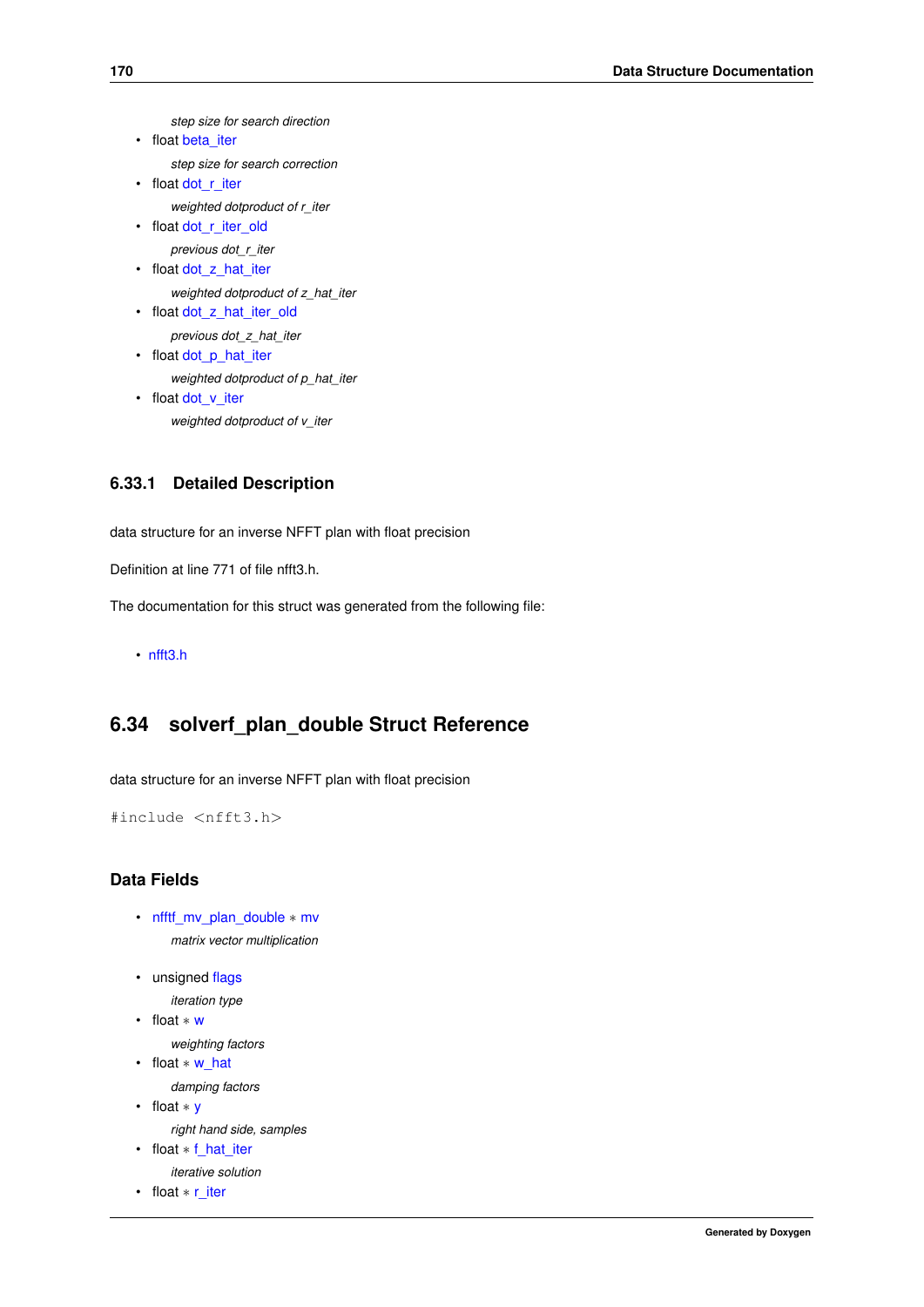*iterated residual vector*

<span id="page-184-0"></span>• float ∗ [z\\_hat\\_iter](#page-184-0)

*residual of normal equation of first kind*

<span id="page-184-1"></span>• float ∗ [p\\_hat\\_iter](#page-184-1)

*search direction*

<span id="page-184-2"></span>• float ∗ [v\\_iter](#page-184-2)

*residual vector update*

<span id="page-184-3"></span>• float [alpha\\_iter](#page-184-3)

*step size for search direction*

<span id="page-184-4"></span>• float [beta\\_iter](#page-184-4)

*step size for search correction*

- <span id="page-184-5"></span>• float [dot\\_r\\_iter](#page-184-5) *weighted dotproduct of r\_iter*
- <span id="page-184-6"></span>• float dot r iter old

*previous dot\_r\_iter*

<span id="page-184-7"></span>• float dot z hat iter

*weighted dotproduct of z\_hat\_iter*

<span id="page-184-8"></span>• float [dot\\_z\\_hat\\_iter\\_old](#page-184-8) *previous dot\_z\_hat\_iter*

<span id="page-184-9"></span>• float dot p hat iter

*weighted dotproduct of p\_hat\_iter*

<span id="page-184-10"></span>• float [dot\\_v\\_iter](#page-184-10)

*weighted dotproduct of v\_iter*

### **6.34.1 Detailed Description**

data structure for an inverse NFFT plan with float precision

Definition at line 771 of file nfft3.h.

The documentation for this struct was generated from the following file:

```
• nfft3.h
```
# **6.35 solverl\_plan\_double Struct Reference**

data structure for an inverse NFFT plan with long double precision

```
#include <nfft3.h>
```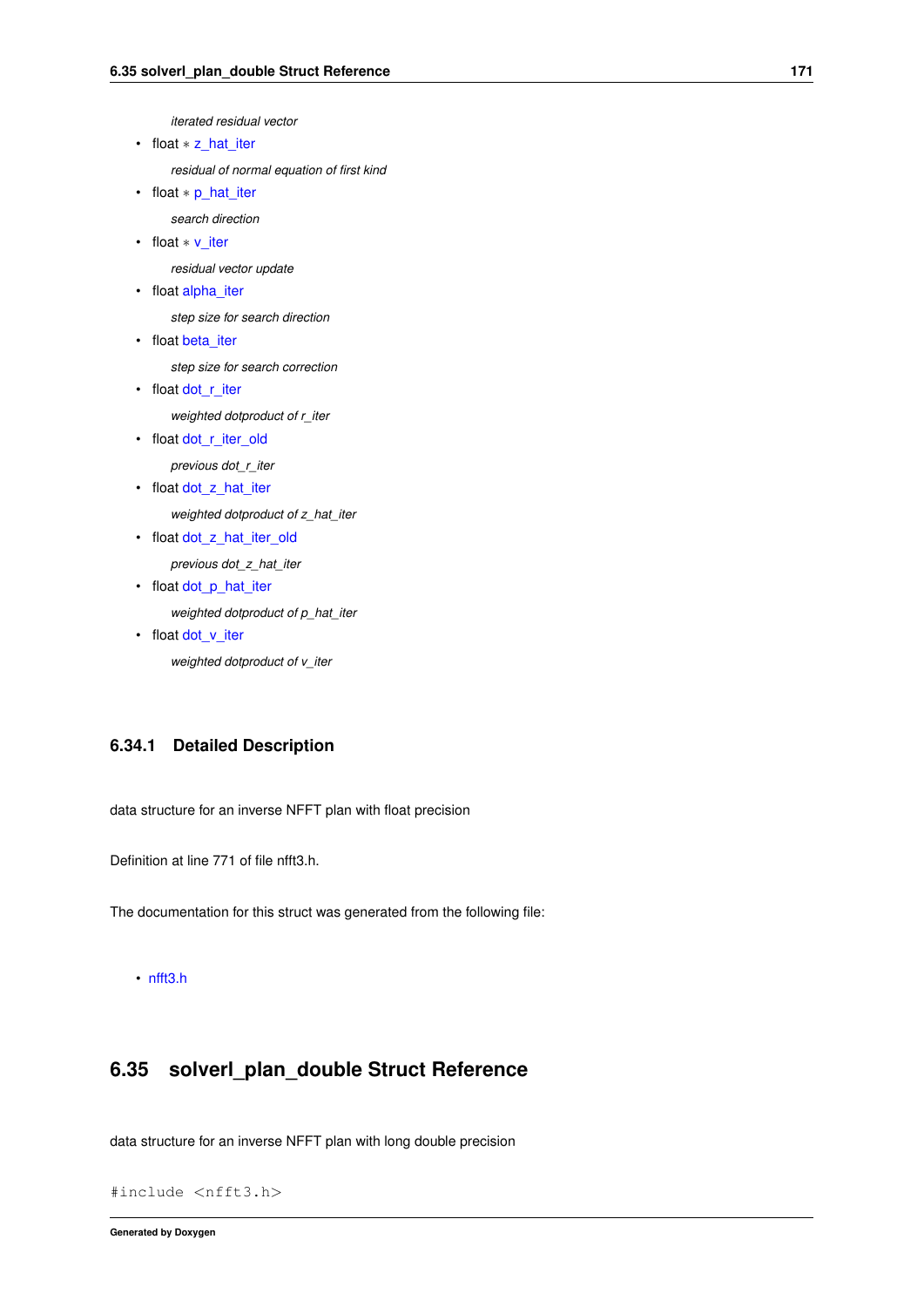### **Data Fields**

- <span id="page-185-0"></span>• [nfftl\\_mv\\_plan\\_double](#page-168-0) ∗ [mv](#page-185-0) *matrix vector multiplication*
- <span id="page-185-1"></span>• unsigned [flags](#page-185-1)
	- *iteration type*
- <span id="page-185-2"></span>• long double ∗ [w](#page-185-2)
	- *weighting factors*
- <span id="page-185-3"></span>• long double ∗ [w\\_hat](#page-185-3) *damping factors*
- <span id="page-185-4"></span>• long double ∗ [y](#page-185-4)
- <span id="page-185-5"></span>*right hand side, samples*
- long double ∗ [f\\_hat\\_iter](#page-185-5)
	- *iterative solution*
- <span id="page-185-6"></span>• long double ∗ [r\\_iter](#page-185-6) *iterated residual vector*
- <span id="page-185-7"></span>• long double ∗ [z\\_hat\\_iter](#page-185-7)
- *residual of normal equation of first kind*
- <span id="page-185-8"></span>• long double ∗ [p\\_hat\\_iter](#page-185-8) *search direction*
- <span id="page-185-9"></span>• long double ∗ [v\\_iter](#page-185-9)
	- *residual vector update*
- <span id="page-185-10"></span>• long double [alpha\\_iter](#page-185-10)

*step size for search direction*

- <span id="page-185-11"></span>• long double [beta\\_iter](#page-185-11) *step size for search correction*
- <span id="page-185-12"></span>• long double [dot\\_r\\_iter](#page-185-12) *weighted dotproduct of r\_iter*
- <span id="page-185-13"></span>• long double [dot\\_r\\_iter\\_old](#page-185-13) *previous dot\_r\_iter*
- <span id="page-185-14"></span>• long double [dot\\_z\\_hat\\_iter](#page-185-14)
- *weighted dotproduct of z\_hat\_iter*
- <span id="page-185-15"></span>• long double [dot\\_z\\_hat\\_iter\\_old](#page-185-15)
	- *previous dot\_z\_hat\_iter*
- <span id="page-185-16"></span>• long double [dot\\_p\\_hat\\_iter](#page-185-16) *weighted dotproduct of p\_hat\_iter*
- <span id="page-185-17"></span>• long double [dot\\_v\\_iter](#page-185-17) *weighted dotproduct of v\_iter*

### **6.35.1 Detailed Description**

data structure for an inverse NFFT plan with long double precision

Definition at line 772 of file nfft3.h.

The documentation for this struct was generated from the following file:

• [nfft3.h](#page-204-0)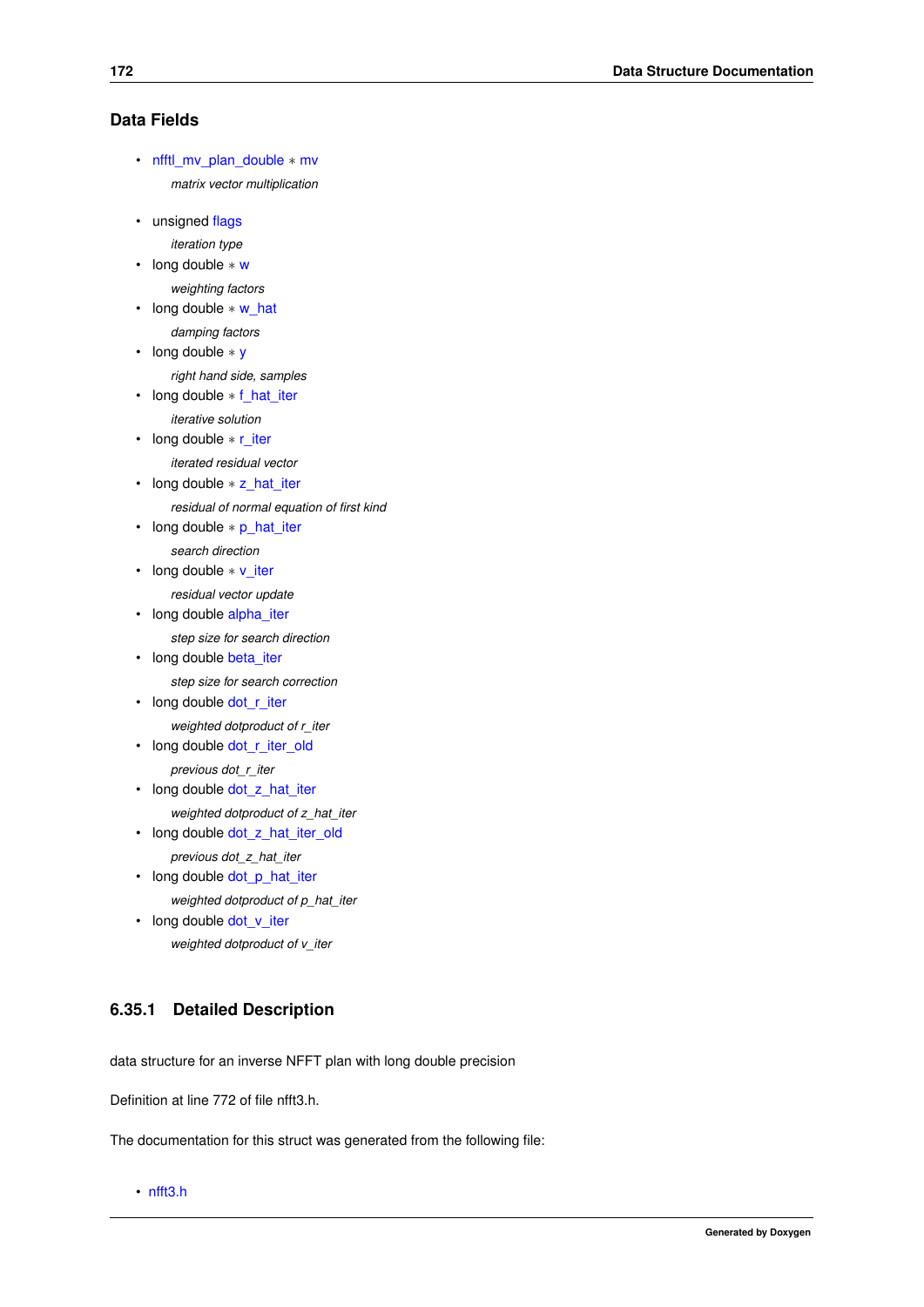# **6.36 taylor\_plan Struct Reference**

### **6.36.1 Detailed Description**

Definition at line 41 of file taylor\_nfft.c.

The documentation for this struct was generated from the following file:

• [taylor\\_nfft.c](#page-222-0)

# **6.37 window\_funct\_plan\_ Struct Reference**

window\_funct\_plan is a plan to use the window functions independent of the nfft

### **Data Fields**

- int **d**
- int **m**
- int **n** [1]
- double **sigma** [1]
- double ∗ **b**

### **6.37.1 Detailed Description**

window\_funct\_plan is a plan to use the window functions independent of the nfft

Definition at line 34 of file mri.c.

The documentation for this struct was generated from the following file:

• mri.c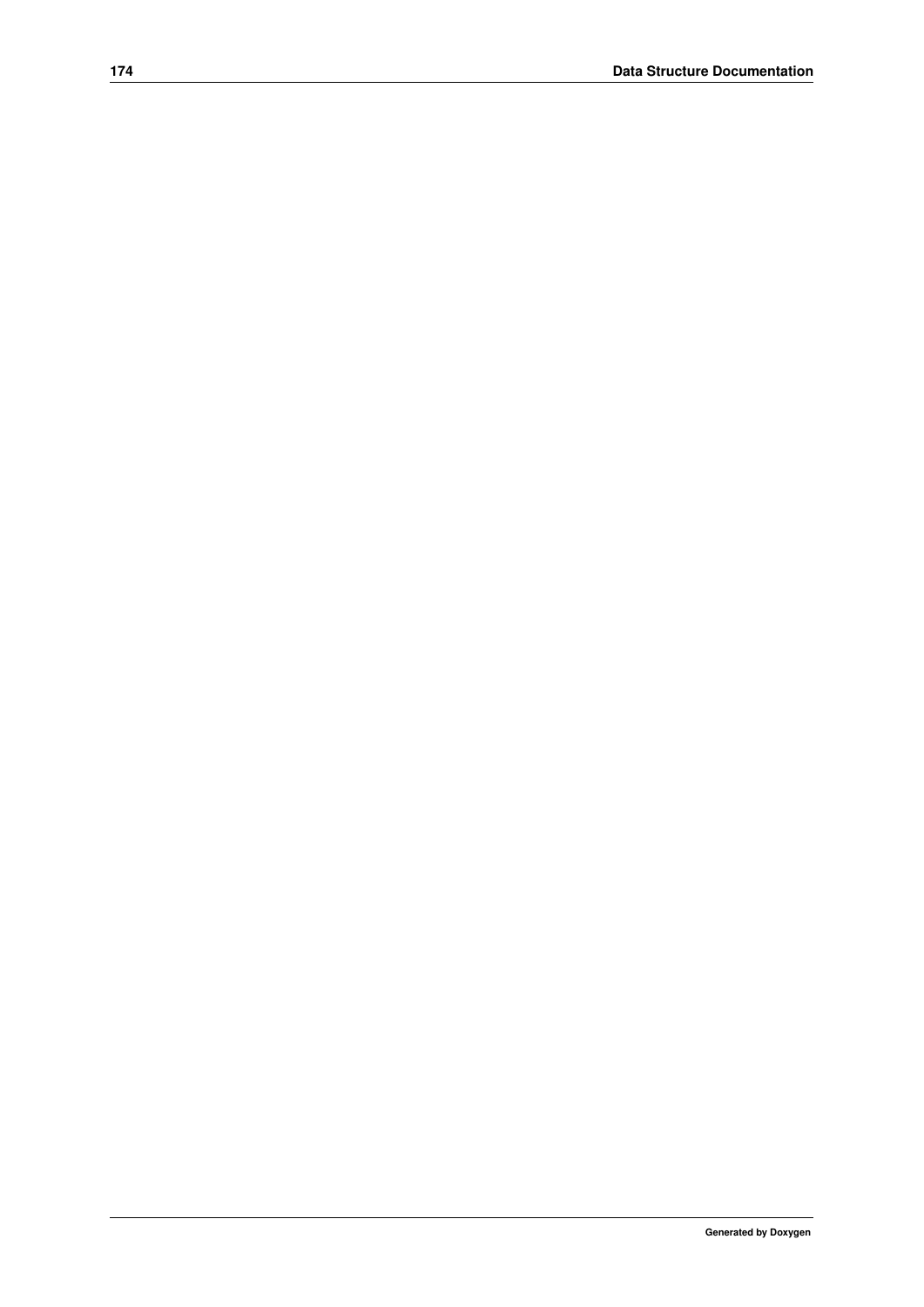# **Chapter 7**

# **File Documentation**

# **7.1 api.h File Reference**

Header file with internal API of the NFSFT module.

#include "config.h" #include "nfft3.h"

### **Data Structures**

```
• struct nfsft_wisdom
     Wisdom structure.
```
### **Macros**

- #define **BWEXP\_MAX** 10
- #define **BW\_MAX** 1024
- #define **ROW**(k) (k∗(wisdom.N\_MAX+2))
- #define **ROWK**(k) (k∗(wisdom.N\_MAX+2)+k)

### **Enumerations**

• enum **bool**  $\{$  **false** = 0, **true** = 1  $\}$ 

# **7.1.1 Detailed Description**

Header file with internal API of the NFSFT module.

**Author**

Jens Keiner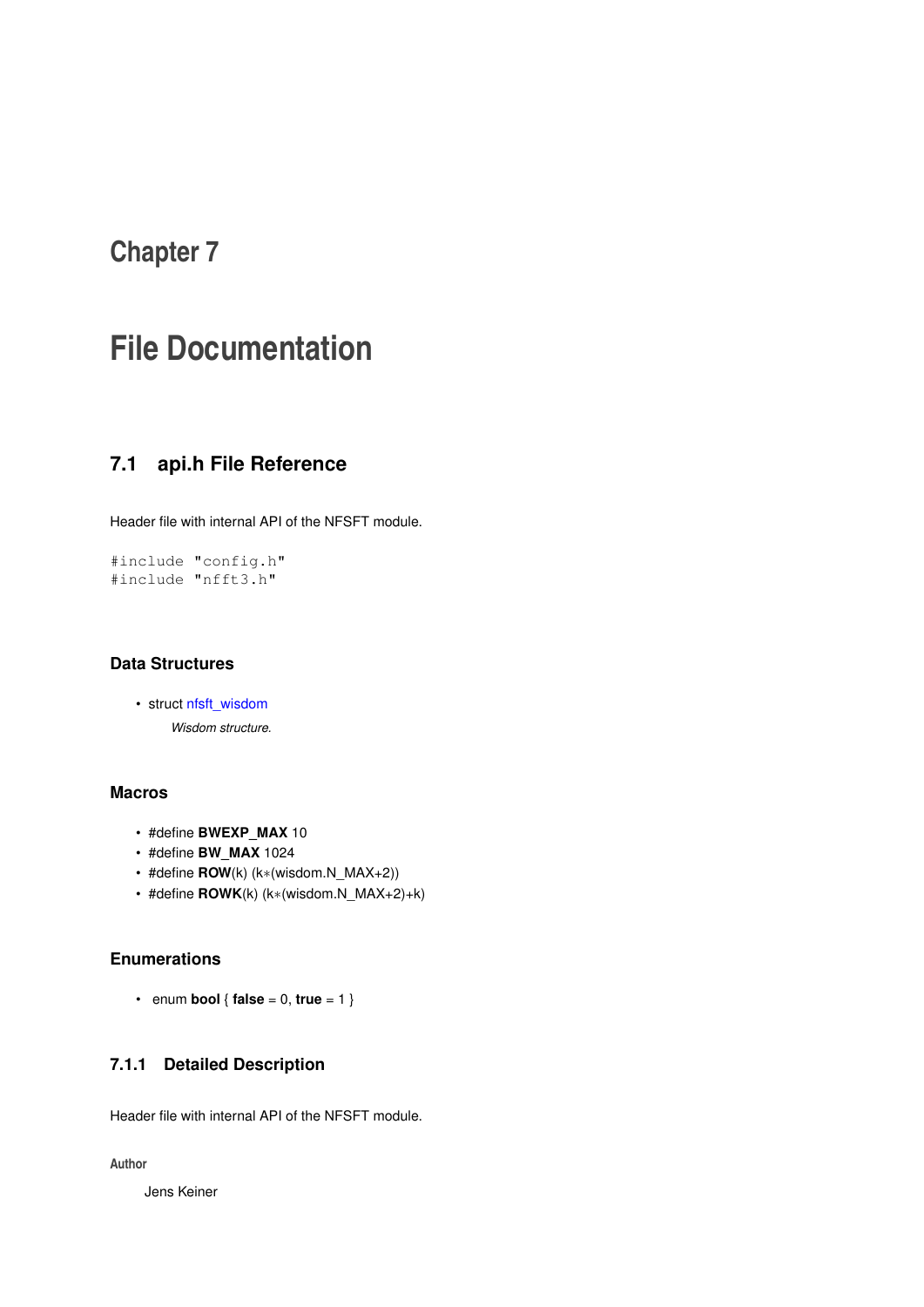# **7.2 fastsum.c File Reference**

Fast NFFT-based summation algorithm.

```
#include "config.h"
#include <stdlib.h>
#include <math.h>
#include "nfft3.h"
#include "fastsum.h"
#include "infft.h"
#include "kernels.h"
```
### **Functions**

• static int [max\\_i](#page-106-0) (int a, int b)

```
max
```
- static R [fak](#page-106-1) (int n)
	- *factorial*
- static R [binom](#page-106-2) (int n, int m) *binomial coefficient*
- static R [BasisPoly](#page-106-3) (int m, int r, R xx)

*basis polynomial for regularized kernel*

- C [regkern](#page-106-4) (kernel k, R xx, int p, const R ∗param, R a, R b)
	- *regularized kernel with K\_I arbitrary and K\_B smooth to zero*
- static C [regkern1](#page-106-5) (kernel k, R xx, int p, const R ∗param, R a, R b)
	- *regularized kernel with K\_I arbitrary and K\_B periodized (used in 1D)*
- static C [regkern3](#page-110-0) (kernel k, R xx, int p, const R ∗param, R a, R b) *regularized kernel for even kernels with K\_I even and K\_B mirrored*
- C [kubintkern](#page-110-1) (const R x, const C ∗Add, const int Ad, const R a)
	- *linear spline interpolation in near field with even kernels*
- static C [kubintkern1](#page-107-0) (const R x, const C ∗Add, const int Ad, const R a)
	- *cubic spline interpolation in near field with arbitrary kernels*
- static void [quicksort](#page-107-1) (int d, int t, R ∗x, C ∗alpha, int ∗permutation\_x\_alpha, int N)

*quicksort algorithm for source knots and associated coefficients*

- static void [BuildBox](#page-107-2) [\(fastsum\\_plan](#page-106-6) ∗ths)
	- *initialize box-based search data structures*
- static C [calc\\_SearchBox](#page-107-3) (int d, R ∗y, R ∗x, C ∗alpha, int start, int end\_lt, const C ∗Add, const int Ad, int p, R a, const kernel k, const R ∗param, const unsigned flags)
	- *inner computation function for box-based near field correction*
- static C [SearchBox](#page-107-4) (R ∗y, [fastsum\\_plan](#page-106-6) ∗ths)

*box-based near field correction*

• static void [BuildTree](#page-107-5) (int d, int t, R ∗x, C ∗alpha, int ∗permutation x alpha, int N)

*recursive sort of source knots dimension by dimension to get tree structure*

• static C [SearchTree](#page-107-6) (const int d, const int t, const R ∗x, const C ∗alpha, const R ∗xmin, const R ∗xmax, const int N, const kernel k, const R ∗param, const int Ad, const C ∗Add, const int p, const unsigned flags)

*fast search in tree of source knots for near field computation*

- static void **fastsum\_precompute\_kernel** [\(fastsum\\_plan](#page-106-6) ∗ths)
- void [fastsum\\_init\\_guru\\_kernel](#page-110-2) [\(fastsum\\_plan](#page-106-6) ∗ths, int d, kernel k, R ∗param, unsigned flags, int nn, int p, R eps\_I, R eps\_B)

*initialize node independent part of fast summation plan*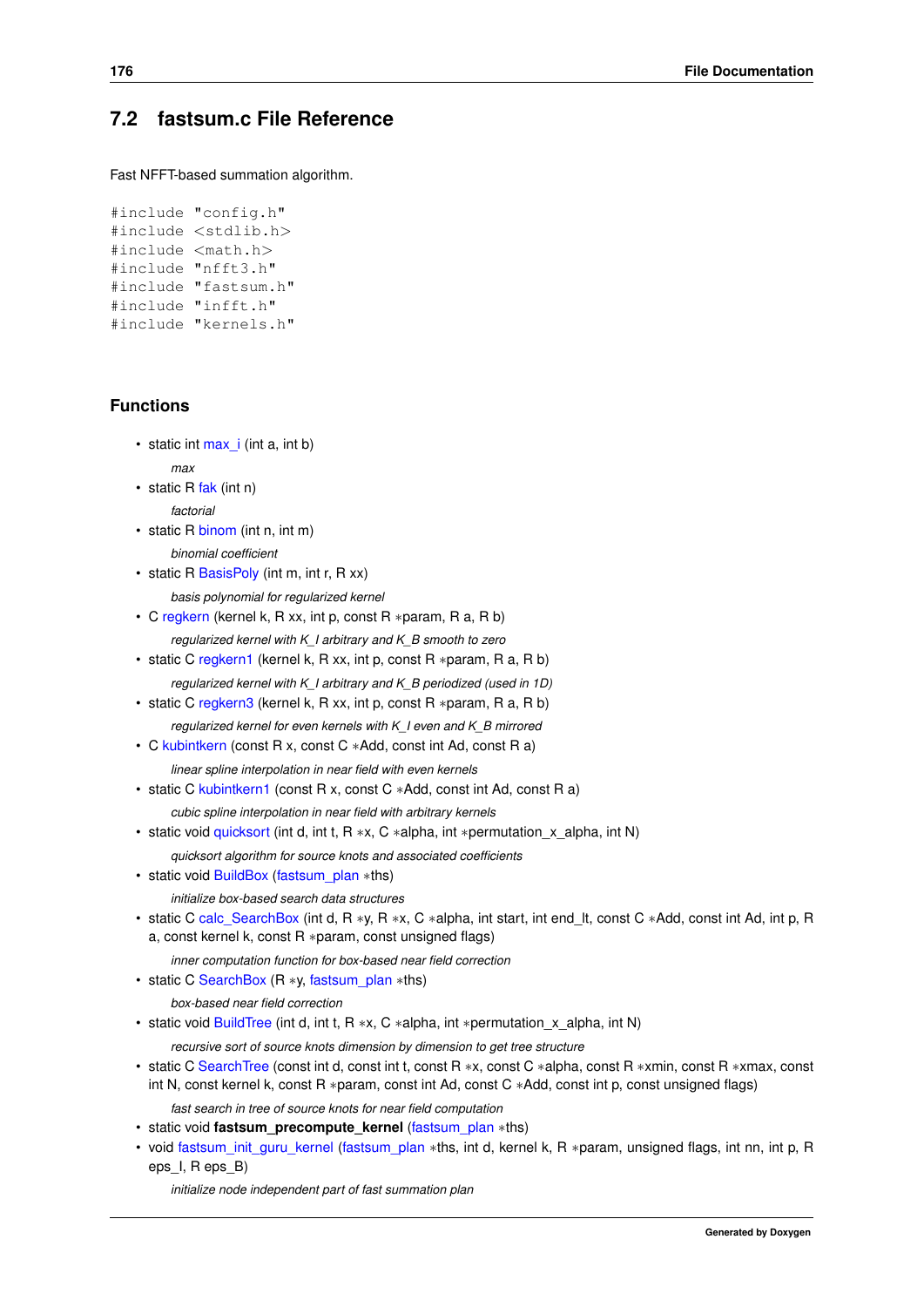- void [fastsum\\_init\\_guru\\_source\\_nodes](#page-111-0) [\(fastsum\\_plan](#page-106-6) ∗ths, int N\_total, int nn\_oversampled, int m) *initialize source nodes dependent part of fast summation plan*
- void [fastsum\\_init\\_guru\\_target\\_nodes](#page-111-1) [\(fastsum\\_plan](#page-106-6) ∗ths, int M\_total, int nn\_oversampled, int m) *initialize target nodes dependent part of fast summation plan*
- void [fastsum\\_init\\_guru](#page-112-0) [\(fastsum\\_plan](#page-106-6) ∗ths, int d, int N\_total, int M\_total, kernel k, R ∗param, unsigned flags, int nn, int m, int p, R eps\_I, R eps\_B)
	- *initialization of fastsum plan*
- void [fastsum\\_finalize\\_source\\_nodes](#page-112-1) [\(fastsum\\_plan](#page-106-6) ∗ths)
	- *finalization of fastsum plan*
- void [fastsum\\_finalize\\_target\\_nodes](#page-113-0) [\(fastsum\\_plan](#page-106-6) ∗ths)
	- *finalization of fastsum plan*
- void [fastsum\\_finalize\\_kernel](#page-113-1) [\(fastsum\\_plan](#page-106-6) ∗ths)
	- *finalization of fastsum plan*
- void [fastsum\\_finalize](#page-114-0) [\(fastsum\\_plan](#page-106-6) ∗ths)
	- *finalization of fastsum plan*
- void [fastsum\\_exact](#page-114-1) [\(fastsum\\_plan](#page-106-6) ∗ths)
	- *direct computation of sums*
- void [fastsum\\_precompute\\_source\\_nodes](#page-114-2) [\(fastsum\\_plan](#page-106-6) ∗ths) *precomputation for fastsum*
- void [fastsum\\_precompute\\_target\\_nodes](#page-116-0) [\(fastsum\\_plan](#page-106-6) ∗ths)
	- *precomputation for fastsum*
- void [fastsum\\_precompute](#page-116-1) [\(fastsum\\_plan](#page-106-6) ∗ths)

*precomputation for fastsum*

• void [fastsum\\_trafo](#page-116-2) [\(fastsum\\_plan](#page-106-6) ∗ths)

*fast NFFT-based summation*

### **7.2.1 Detailed Description**

Fast NFFT-based summation algorithm.

**Author**

Markus Fenn

**Date**

2003-2006

# **7.3 fastsum.h File Reference**

Header file for the fast NFFT-based summation algorithm.

```
#include "config.h"
#include "nfft3.h"
#include "infft.h"
```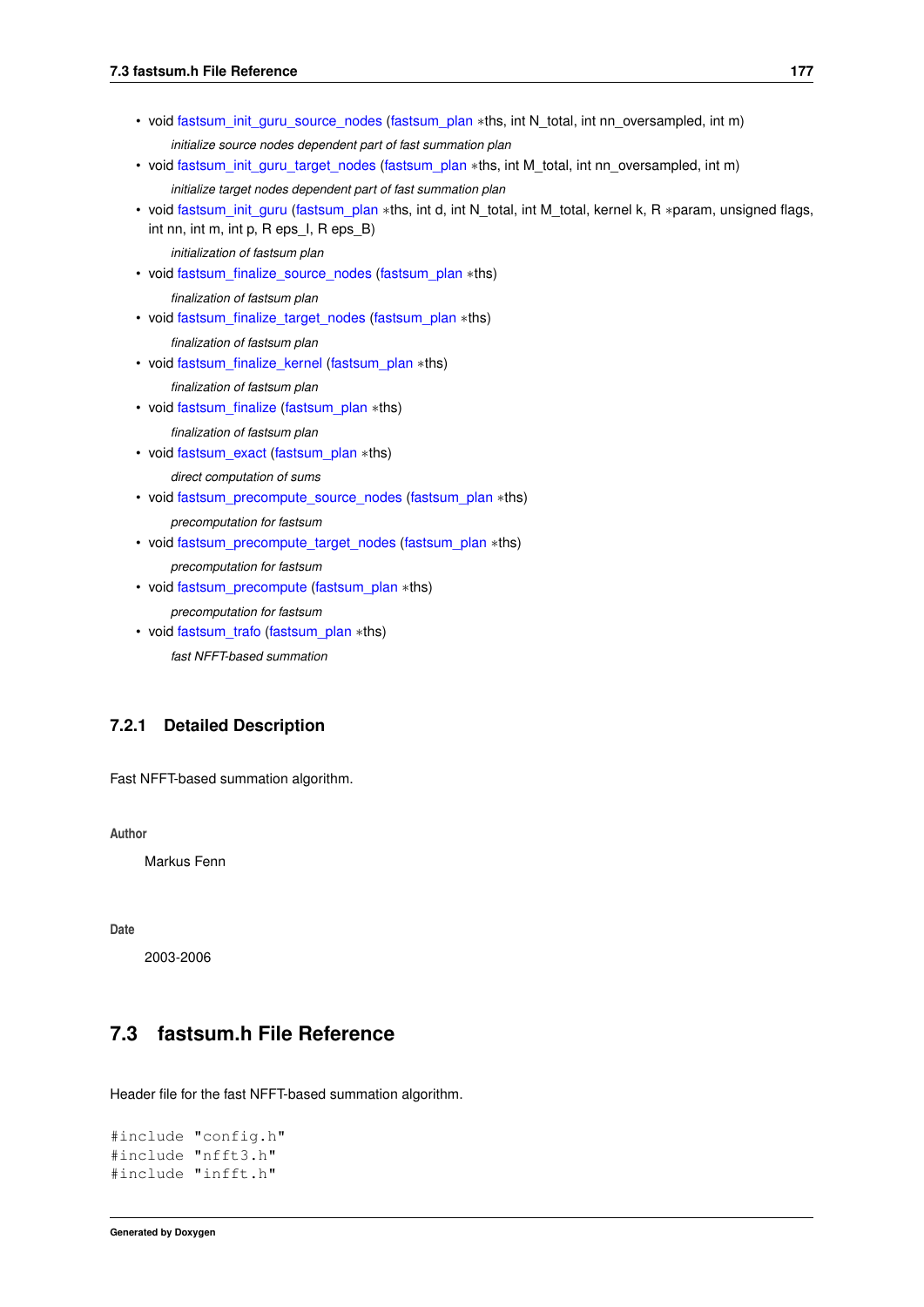### **Data Structures**

• struct fastsum\_plan

*plan for fast summation algorithm*

#### **Macros**

• #define [X\(](#page-109-0)name) NFFT(name)

*Include header for C99 complex datatype.*

- #define **NF\_KUB**
- #define [EXACT\\_NEARFIELD](#page-106-7) (1U<< 0) *Constant symbols.*
- #define **NEARFIELD\_BOXES** (1U<< 1)
- #define [STORE\\_PERMUTATION\\_X\\_ALPHA](#page-106-8) (1U<< 2)

*If this flag is set, and eps\_I* > *0.0 and NEARFIELD\_BOXES is not set, then the vector permutation\_x\_alpha is stored.*

### **Typedefs**

- typedef C(∗ **kernel**) (R, int, const R ∗)
- typedef struct [fastsum\\_plan\\_](#page-150-0) [fastsum\\_plan](#page-106-6) *plan for fast summation algorithm*

### **Functions**

- void [fastsum\\_init\\_guru](#page-112-0) [\(fastsum\\_plan](#page-106-6) ∗ths, int d, int N\_total, int M\_total, kernel k, R ∗param, unsigned flags, int nn, int m, int p, R eps I, R eps B)
	- *initialization of fastsum plan*
- void [fastsum\\_init\\_guru\\_kernel](#page-110-2) [\(fastsum\\_plan](#page-106-6) ∗ths, int d, kernel k, R ∗param, unsigned flags, int nn, int p, R eps\_I, R eps\_B)

*initialize node independent part of fast summation plan*

- void [fastsum\\_init\\_guru\\_source\\_nodes](#page-111-0) [\(fastsum\\_plan](#page-106-6) ∗ths, int N\_total, int nn\_oversampled, int m) *initialize source nodes dependent part of fast summation plan*
- void [fastsum\\_init\\_guru\\_target\\_nodes](#page-111-1) [\(fastsum\\_plan](#page-106-6) ∗ths, int M\_total, int nn\_oversampled, int m) *initialize target nodes dependent part of fast summation plan*
- void [fastsum\\_finalize](#page-114-0) [\(fastsum\\_plan](#page-106-6) ∗ths)
	- *finalization of fastsum plan*
- void [fastsum\\_finalize\\_source\\_nodes](#page-112-1) [\(fastsum\\_plan](#page-106-6) ∗ths)
	- *finalization of fastsum plan*
- void [fastsum\\_finalize\\_target\\_nodes](#page-113-0) [\(fastsum\\_plan](#page-106-6) ∗ths)

*finalization of fastsum plan*

• void [fastsum\\_finalize\\_kernel](#page-113-1) [\(fastsum\\_plan](#page-106-6) ∗ths)

*finalization of fastsum plan*

• void [fastsum\\_exact](#page-114-1) [\(fastsum\\_plan](#page-106-6) ∗ths)

```
direct computation of sums
```
• void [fastsum\\_precompute\\_source\\_nodes](#page-114-2) [\(fastsum\\_plan](#page-106-6) ∗ths)

*precomputation for fastsum*

- void [fastsum\\_precompute\\_target\\_nodes](#page-116-0) [\(fastsum\\_plan](#page-106-6) ∗ths)
	- *precomputation for fastsum*
- void [fastsum\\_precompute](#page-116-1) [\(fastsum\\_plan](#page-106-6) ∗ths)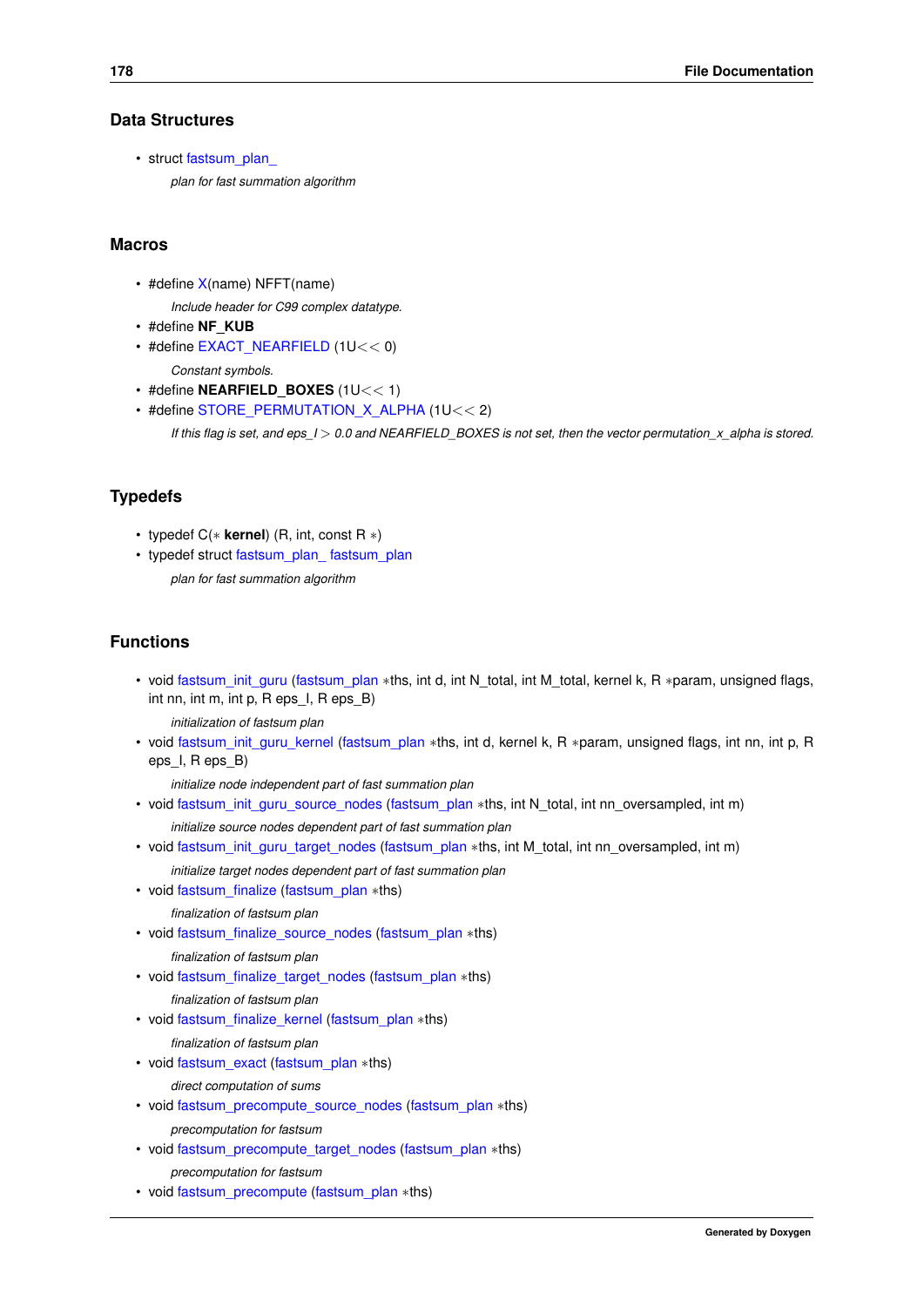*precomputation for fastsum*

• void [fastsum\\_trafo](#page-116-2) [\(fastsum\\_plan](#page-106-6) ∗ths)

*fast NFFT-based summation*

- C [regkern](#page-106-4) (kernel k, R xx, int p, const R ∗param, R a, R b) *regularized kernel with K\_I arbitrary and K\_B smooth to zero*
- C [kubintkern](#page-110-1) (const R x, const C ∗Add, const int Ad, const R a) *linear spline interpolation in near field with even kernels*

#### **7.3.1 Detailed Description**

Header file for the fast NFFT-based summation algorithm.

reference: M. Fenn, G. Steidl, Fast NFFT based summation of radial functions. Sampl. Theory Signal Image Process., 3, 1-28, 2004.

**Author**

Markus Fenn

#### **Date**

2003-2006

### **7.4 fastsum\_matlab.c File Reference**

Simple test program for the fast NFFT-based summation algorithm, called by fastsum.m.

```
#include "config.h"
#include <stdlib.h>
#include <stdio.h>
#include <string.h>
#include <math.h>
#include "fastsum.h"
#include "kernels.h"
#include "infft.h"
```
### **Functions**

• int **main** (int argc, char ∗∗argv)

### **7.4.1 Detailed Description**

Simple test program for the fast NFFT-based summation algorithm, called by fastsum.m.

**Author**

Markus Fenn

**Date**

2006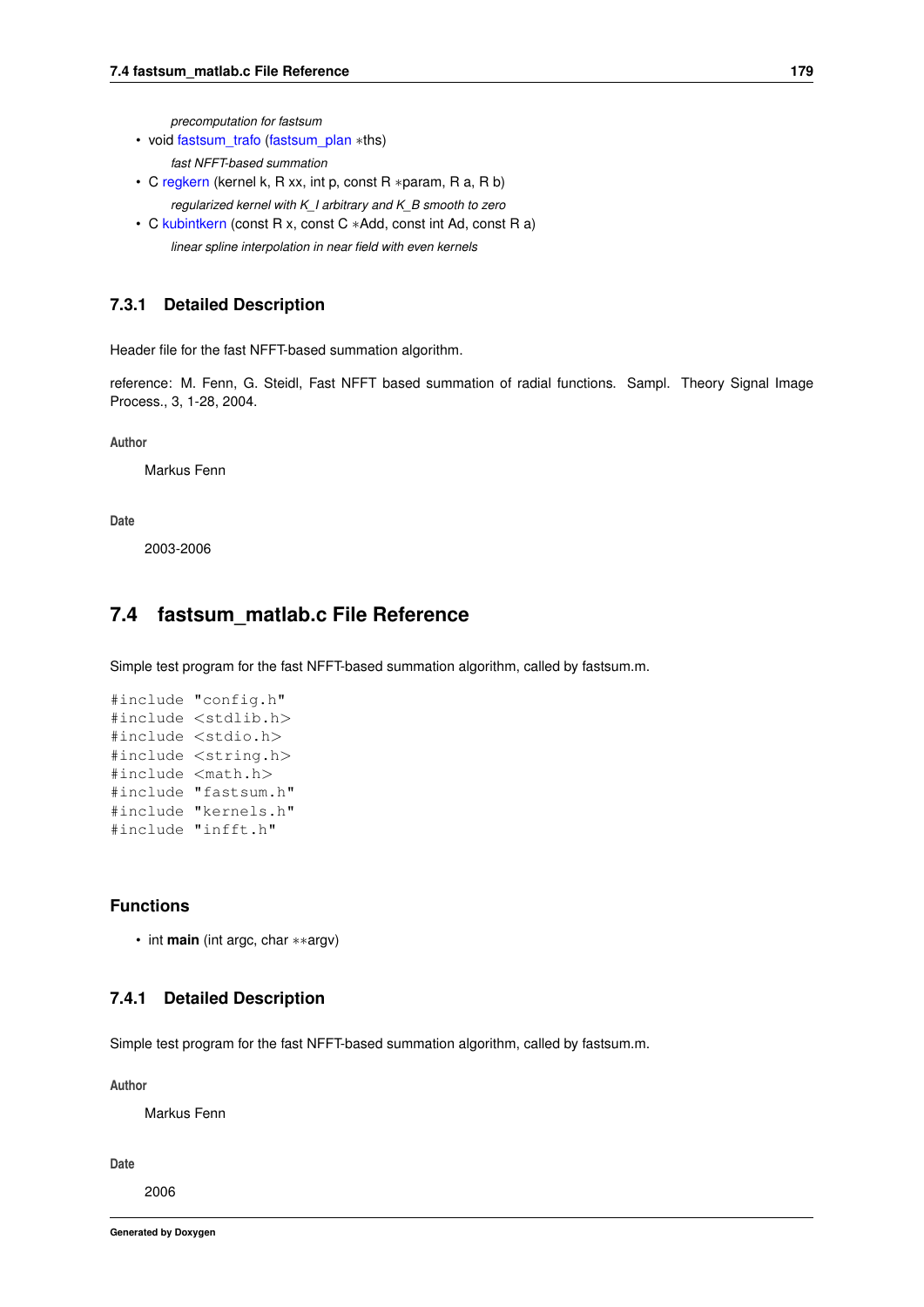# **7.5 fastsum\_test.c File Reference**

Simple test program for the fast NFFT-based summation algorithm.

```
#include "config.h"
#include <stdlib.h>
#include <stdio.h>
#include <string.h>
#include <math.h>
#include "fastsum.h"
#include "kernels.h"
#include "infft.h"
```
### **Functions**

• int **main** (int argc, char ∗∗argv)

### **7.5.1 Detailed Description**

Simple test program for the fast NFFT-based summation algorithm.

**Author**

Markus Fenn

**Date**

2006

# **7.6 flags.c File Reference**

Testing the nfft.

```
#include "config.h"
#include <stdio.h>
#include <math.h>
#include <string.h>
#include <stdlib.h>
#include "nfft3.h"
#include "infft.h"
```
### **Functions**

- static void **flags\_cp** (NFFT(plan) ∗dst, NFFT(plan) ∗src)
- static void **time\_accuracy** (int d, int N, int M, int m, int m, unsigned test ndft, unsigned test\_pre\_full\_psi)
- static void **accuracy** pre lin psi (int d, int N, int M, int n, int m, int K)
- int **main** (int argc, char ∗∗argv)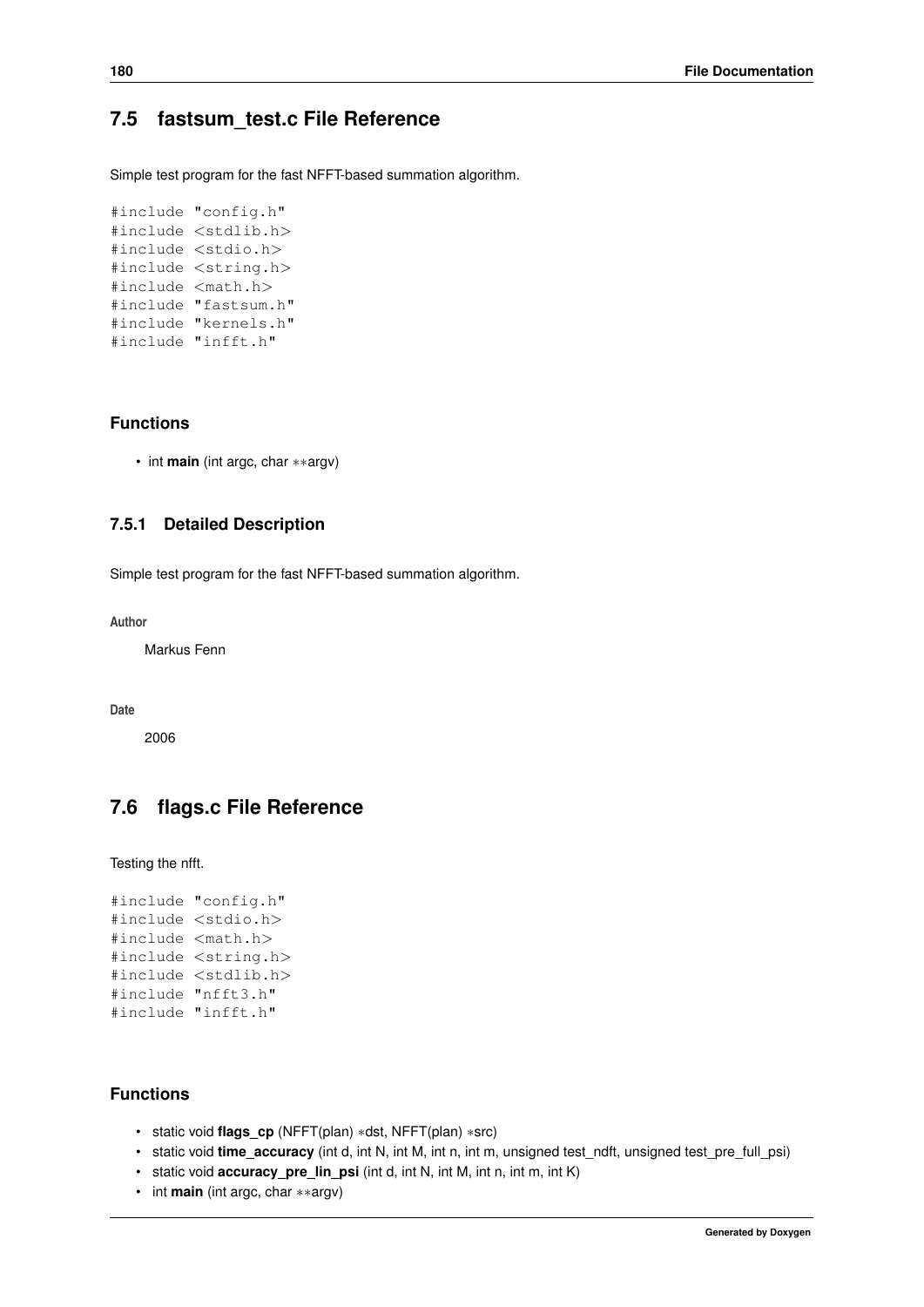### **Variables**

- unsigned **test\_fg** =0
- unsigned **test fftw** =0
- unsigned **test** =0

### **7.6.1 Detailed Description**

Testing the nfft.

**Author**

Stefan Kunis

References: Time and Memory Requirements of the Nonequispaced FFT

# **7.7 fpt.c File Reference**

Implementation file for the FPT module.

```
#include "config.h"
#include <stdlib.h>
#include <string.h>
#include <stdbool.h>
#include <math.h>
#include "nfft3.h"
#include "infft.h"
#include "fpt.h"
```
#### **Macros**

• #define  $K_START_TILDE(x, y)$  $K_START_TILDE(x, y)$  (MAX(MIN(x,y-2),0))

*If defined, perform critical computations in three-term recurrence always in long double instead of using adaptive version that starts in double and switches to long double if required.*

<span id="page-194-0"></span>• #define  $K$  END TILDE(x, y) MIN(x,y-1)

<span id="page-194-1"></span>*Maximum degree at top of a cascade.*

- #define  $FIRST L(x, y)$  (LRINT(floor( $(x)/(double)y)$ )) *Index of first block of four functions at level.*
- <span id="page-194-2"></span>• #define  $\text{LAST}_L(x, y)$  (LRINT(ceil(((x)+1)/(double)y))-1)
	- *Index of last block of four functions at level.*
- $\cdot$  #define **N\_TILDE**(y) (y-1)
- #define **IS\_SYMMETRIC**(x, y, z)  $(x > = ((y-1.0)/z))$
- #define **FPT\_BREAK\_EVEN** 4
- #define **ABUVXPWY\_SYMMETRIC**(NAME, S1, S2)
- #define **ABUVXPWY\_SYMMETRIC\_1**(NAME, S1)
- #define **ABUVXPWY\_SYMMETRIC\_2**(NAME, S1)
- #define **FPT\_DO\_STEP**(NAME, M1\_FUNCTION, M2\_FUNCTION)
- #define **FPT\_DO\_STEP\_TRANSPOSED**(NAME, M1\_FUNCTION, M2\_FUNCTION)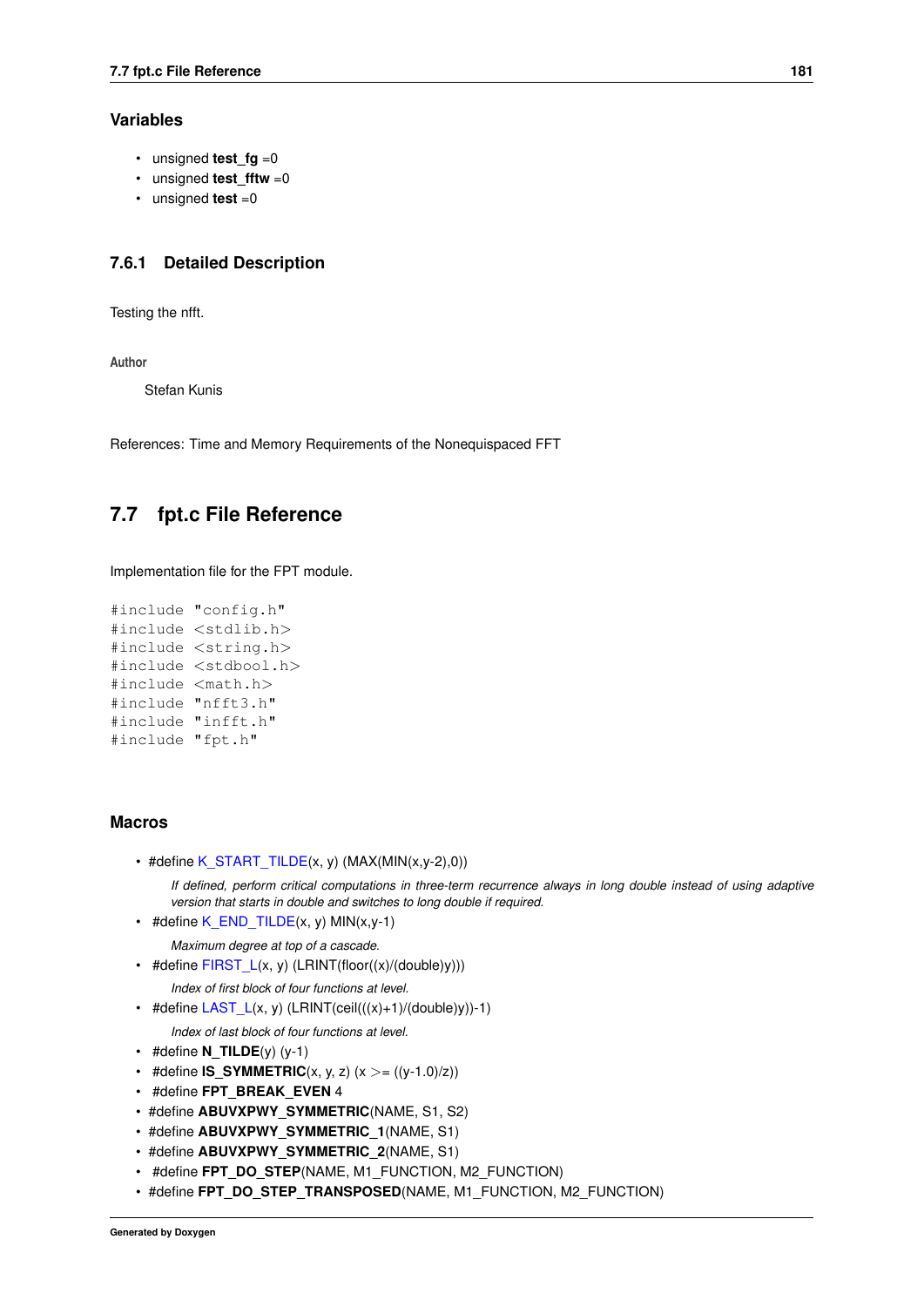- static void **abuvxpwy** (double a, double b, double \_Complex ∗u, double \_Complex ∗x, double ∗v, double Complex  $*y$ , double  $*w$ , int n)
- static void **abuvxpwy\_symmetric1** (double a, double b, double \_Complex ∗u, double \_Complex ∗x, double ∗v, double \_Complex ∗y, double ∗w, int n)
- static void **abuvxpwy\_symmetric2** (double a, double b, double \_Complex ∗u, double \_Complex ∗x, double ∗v, double \_Complex ∗y, double ∗w, int n)
- static void **abuvxpwy\_symmetric1\_1** (double a, double b, double \_Complex ∗u, double \_Complex ∗x, double ∗v, double \_Complex ∗y, int n, double ∗xx)
- static void **abuvxpwy\_symmetric1\_2** (double a, double b, double \_Complex ∗u, double \_Complex ∗x, double ∗v, double \_Complex ∗y, int n, double ∗xx)
- static void **abuvxpwy\_symmetric2\_1** (double a, double b, double \_Complex ∗u, double \_Complex ∗x, double Complex  $*$ y, double  $*$ w, int n, double  $*xx$ )
- static void **abuvxpwy\_symmetric2\_2** (double a, double b, double \_Complex ∗u, double \_Complex ∗x, double \_Complex ∗y, double ∗w, int n, double ∗xx)
- static void **auvxpwy** (double a, double \_Complex ∗u, double \_Complex ∗x, double ∗v, double \_Complex ∗y, double ∗w, int n)
- static void **auvxpwy\_symmetric** (double a, double \_Complex ∗u, double \_Complex ∗x, double ∗v, double \_Complex ∗y, double ∗w, int n)
- static void **auvxpwy\_symmetric\_1** (double a, double \_Complex ∗u, double \_Complex ∗x, double ∗v, double Complex  $*y$ , double  $*w$ , int n, double  $*xx$ )
- static void **auvxpwy\_symmetric\_2** (double a, double \_Complex ∗u, double \_Complex ∗x, double ∗v, double \_Complex ∗y, double ∗w, int n, double ∗xx)
- static void **fpt\_do\_step** (double \_Complex ∗a, double \_Complex ∗b, double ∗a11, double ∗a12, double ∗a21, double ∗a22, double g, int tau, fpt\_set set)
- static void **fpt\_do\_step\_symmetric** (double \_Complex ∗a, double \_Complex ∗b, double ∗a11, double ∗a12, double ∗a21, double ∗a22, double g, int tau, fpt\_set set)
- static void **fpt do step symmetric u** (double Complex ∗a, double Complex ∗b, double ∗a11, double ∗a12, double ∗a21, double ∗a22, double ∗x, double gam, int tau, fpt\_set set)
- static void **fpt do step symmetric I** (double Complex ∗a, double Complex ∗b, double ∗a11, double ∗a12, double ∗a21, double ∗a22, double ∗x, double gam, int tau, fpt\_set set)
- static void **fpt\_do\_step\_t** (double \_Complex ∗a, double \_Complex ∗b, double ∗a11, double ∗a12, double ∗a21, double ∗a22, double g, int tau, fpt\_set set)
- static void **fpt do step t symmetric** (double Complex ∗a, double Complex ∗b, double ∗a11, double ∗a12, double ∗a21, double ∗a22, double g, int tau, fpt\_set set)
- static void **fpt\_do\_step\_t\_symmetric\_u** (double \_Complex ∗a, double \_Complex ∗b, double ∗a11, double ∗a12, double ∗x, double gam, int tau, fpt\_set set)
- static void **fpt\_do\_step\_t\_symmetric\_l** (double \_Complex ∗a, double \_Complex ∗b, double ∗a21, double ∗a22, double ∗x, double gam, int tau, fpt\_set set)
- static void **eval clenshaw** (const double ∗x, double ∗y, int size, int k, const double ∗alpha, const double ∗beta, const double ∗gam)
- static void **eval\_clenshaw2** (const double ∗x, double ∗z, double ∗y, int size1, int size, int k, const double ∗alpha, const double ∗beta, const double ∗gam)
- static int **eval\_clenshaw\_thresh2** (const double ∗x, double ∗z, double ∗y, int size, int k, const double ∗alpha, const double ∗beta, const double ∗gam, const double threshold)
- static void **eval\_sum\_clenshaw\_fast** (const int N, const int M, const double Complex ∗a, const double ∗x, double \_Complex ∗y, const double ∗alpha, const double ∗beta, const double ∗gam, const double lambda)
- static void [eval\\_sum\\_clenshaw\\_transposed](#page-198-0) (int N, int M, double \_Complex ∗a, double ∗x, double \_Complex ∗y, double \_Complex ∗temp, double ∗alpha, double ∗beta, double ∗gam, double lambda)

#### *Clenshaw algorithm.*

- static void **eval sum clenshaw transposed Id** (int N, int M, double Complex ∗a, double ∗x, double ← Complex ∗y, double \_Complex ∗temp, double ∗alpha, double ∗beta, double ∗gam, double lambda)
- fpt\_set [fpt\\_init](#page-25-0) (const int M, const int t, const unsigned int flags)
- void fpt precompute 1 (fpt set set, const int m, int k start)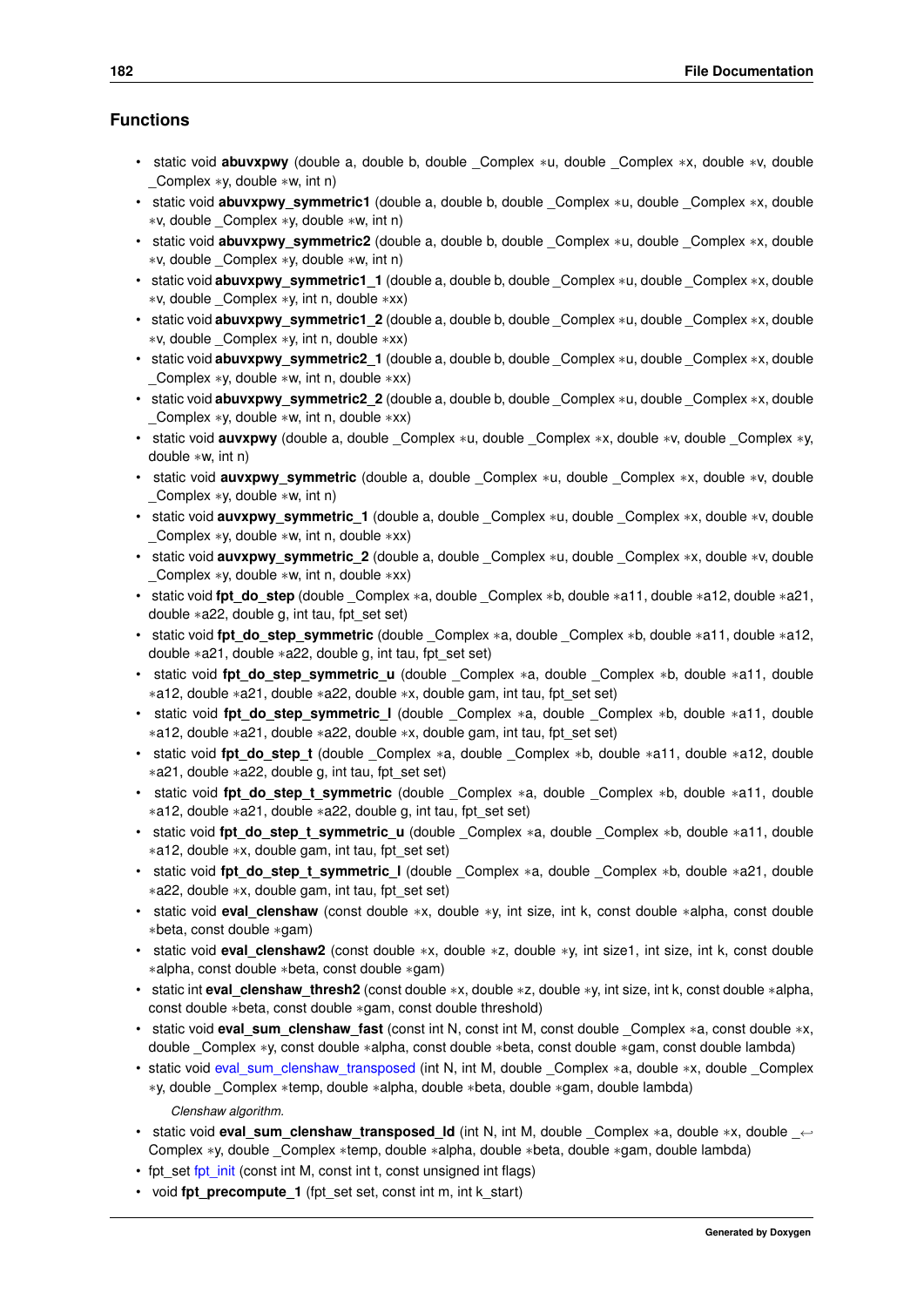- void **fpt\_precompute\_2** (fpt\_set set, const int m, double ∗alpha, double ∗beta, double ∗gam, int k\_start, const double threshold)
- void [fpt\\_precompute](#page-25-1) (fpt\_set set, const int m, double ∗alpha, double ∗beta, double ∗gam, int k\_start, const double threshold)
- void **fpt\_trafo\_direct** (fpt\_set set, const int m, const double \_Complex ∗x, double \_Complex ∗y, const int k\_end, const unsigned int flags)
- void **fpt\_trafo** (fpt\_set set, const int m, const double Complex ∗x, double Complex ∗y, const int k\_end, const unsigned int flags)
- void **fpt\_transposed\_direct** (fpt\_set set, const int m, double \_Complex ∗x, double \_Complex ∗y, const int k\_end, const unsigned int flags)
- void [fpt\\_transposed](#page-26-0) (fpt\_set set, const int m, double \_Complex ∗x, double \_Complex ∗y, const int k\_end, const unsigned int flags)
- void **fpt\_finalize** (fpt\_set set)

#### **7.7.1 Detailed Description**

Implementation file for the FPT module.

#### **Author**

Jens Keiner

### <span id="page-196-0"></span>**7.7.2 Macro Definition Documentation**

#### **7.7.2.1 K\_START\_TILDE**

#define K\_START\_TILDE( x,  $y$  ) (MAX(MIN(x, y-2),0))

If defined, perform critical computations in three-term recurrence always in long double instead of using adaptive version that starts in double and switches to long double if required.

Minimum degree at top of a cascade

Definition at line 48 of file fpt.c.

### **7.7.2.2 ABUVXPWY\_SYMMETRIC**

#define ABUVXPWY\_SYMMETRIC( NAME, S1, S2 ) **Value:** static inline void NAME(double a, double b, double \_Complex\* u, double \_Complex\* x, \<br>double\* v, double \_Complex\* y, double\* w, int n) \  $\left\{ \begin{array}{c} \end{array} \right\}$ const int  $n2 = n \times 1$ ; \ int 1; double \_Complex \*u\_ptr = u, \*x\_ptr = x, \*y\_ptr = y; \ double \*v\_ptr = v, \*w\_ptr = w; \ for  $(1 = 0; 1 < n2; 1++)$  $*u\_ptr++ = a * (b * (*v\_ptr++) * (*x\_ptr++) + (*w\_ptr++) * (*y\_ptr++));$  $v_{\perp}$ ptr--;  $w_{\perp}$ ptr--; \<br>for (1 = 0; 1 < n2; 1++) \  $*u_{\text{at}} + u_{\text{at}} = a * (b * s1 * (*v_{\text{at}} -) * (*x_{\text{at}} +) + s2 * (*w_{\text{at}} -) * (*y_{\text{at}} +))$ ; }

Definition at line 77 of file fpt.c.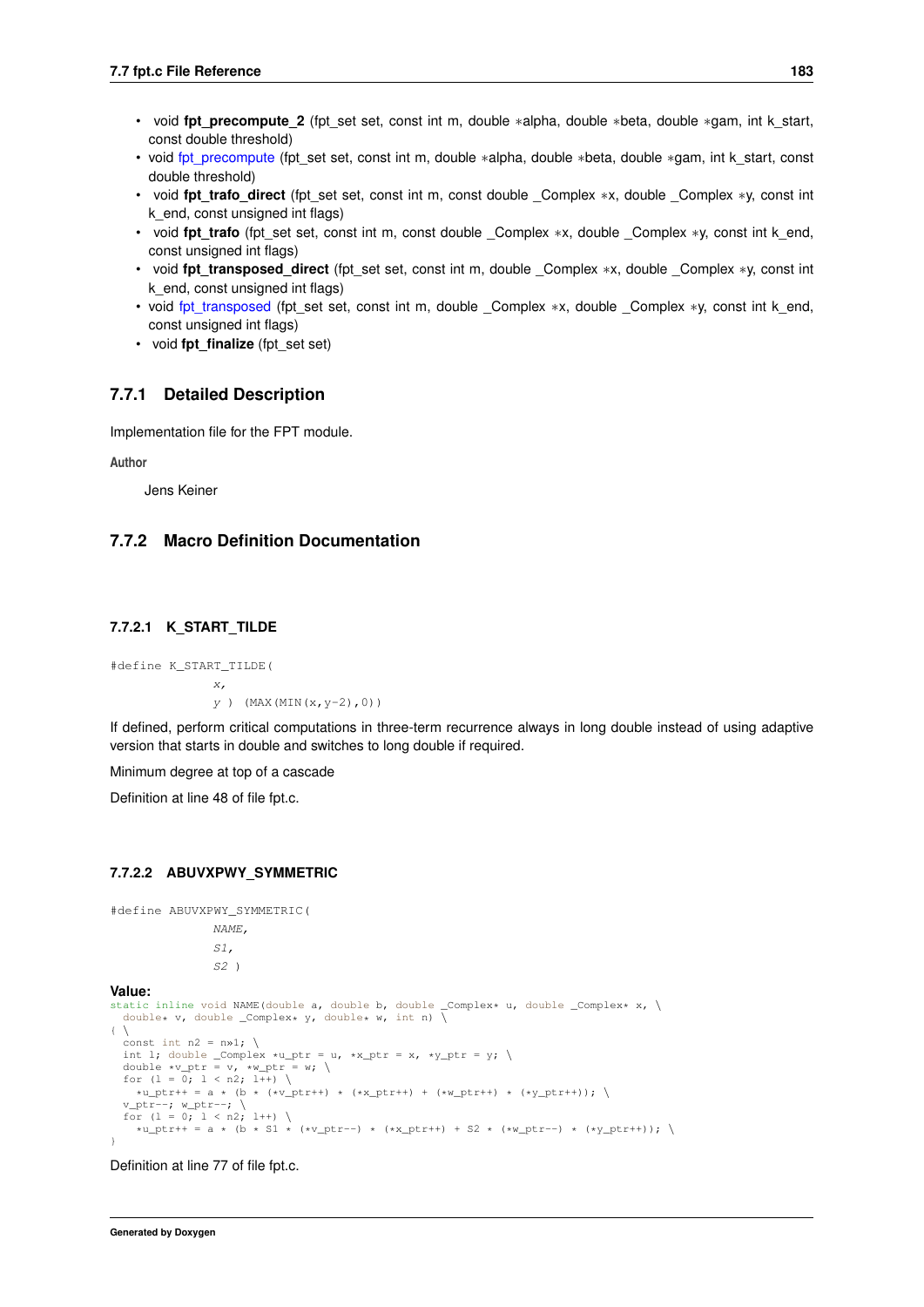#### **7.7.2.3 ABUVXPWY\_SYMMETRIC\_1**

#define ABUVXPWY\_SYMMETRIC\_1(

NAME,  $S1$ )

#### **Value:**

```
static inline void NAME(double a, double b, double _Complex* u, double _Complex* x, \<br>double* v, double _Complex* y, int n, double *xx) \
\left\{ \begin{array}{c} \lambda \end{array} \right\}const int n2 = n»1; \<br>int 1; double _Complex *u_ptr = u, *x_ptr = x, *y_ptr = y; \
   double *v_ptr = v, *xx_ptr = xx; \<br>for (1 = 0; 1 < n2; 1++, v\_ptr++) \
    *u_ptr++ = a * (b * (*v_ptr) * (*x_ptr++) + ((*v_ptr)*(1.0+*xx_ptr++)) * (*y_ptr++)); \
   v_ptr--; \<br>for (1 = 0; 1 < n2; 1++, v_ptr--) \
     *u_ptr++ = a * (b * S1 * (*v_ptr) * (*x_ptr++) + (S1 * (*v_ptr) * (1.0+*xx_ptr++)) * (*y_ptr++)); \
}
```
Definition at line 94 of file fpt.c.

#### **7.7.2.4 ABUVXPWY\_SYMMETRIC\_2**

```
#define ABUVXPWY_SYMMETRIC_2(
                     NAME,
                     S1Value:
static inline void NAME(double a, double b, double \text{\textsterling Complex* u}, double \text{\textsterling Complex* x}, \\ double Complex* v, double* w, int n, double *xx) \
   double \text{\_Complex* } y, double* w, int n, double *xx)
\left\{ \begin{array}{c} \end{array} \right\}const int n2 = n \times 1; \
  int 1; double _Complex *u_ptr = u, *x_ptr = x, *y_ptr = y; \
   double *w_ptr = w, *xx_ptr = xx; \<br>for (1 = 0; 1 < n2; 1++, w\_ptr++) \
    *u_{p}tr++ = a * (b * (*w_{p}tr)/(1.0+xxx_{p}tr++)) * (*x_{p}tr++) + (*w_{p}tr) * (*y_{p}tr++);
  w_{\text{ptr-}}; \
  for (1 = 0; 1 < n2; 1++, wptr--)*u_ptr++ = a * (b * (S1 * (*w_ptr)/(1.0+*xx_ptr++)) * (*x_ptr++) + S1 * (*w_ptr) * (*y_ptr++)); \
\lambda
```
Definition at line 111 of file fpt.c.

#### **7.7.2.5 FPT\_DO\_STEP\_TRANSPOSED**

```
#define FPT_DO_STEP_TRANSPOSED(
              NAME,
              M1_FUNCTION,
              M2_FUNCTION )
Value:
static inline void NAME(double _Complex *a, double _Complex *b, double *a11, \
```

```
double *a12, double *a21, double *a22, double g, int tau, fpt_set set) \
\{\ \ \setminus\ \ \}int length = 1 \times ( \tan^{-1} ); \
  double norm = 1.0/(length(1);\
/* Compute function values from Chebyshev-coefficients using a DCT-III. */ \
  fftw_execute_r2r(set->plans_dct3[tau-1],(double*)a,(double*)a);
  fftw_execute_r2r(set->plans_dct3[tau-1],(double*)b,(double*)b); \
  \
/* Perform matrix multiplication. */ \
 M1 FUNCTION(norm, q, set->z, a, a11, b, a21, length); \
 M2_FUNCTION(norm, g, b, a, a12, b, a22, length);
  memcpy(a,set->z,length*sizeof(double _Complex)); \
  \
/* Compute Chebyshev-coefficients using a DCT-II. */ \
fftw_execute_r2r(set->plans_dct2[tau-1],(double*)a,(double*)a); \
  fftw_execute_r2r(set->plans_dct2[tau-1],(double*)b,(double*)b);
}
```
Definition at line 335 of file fpt.c.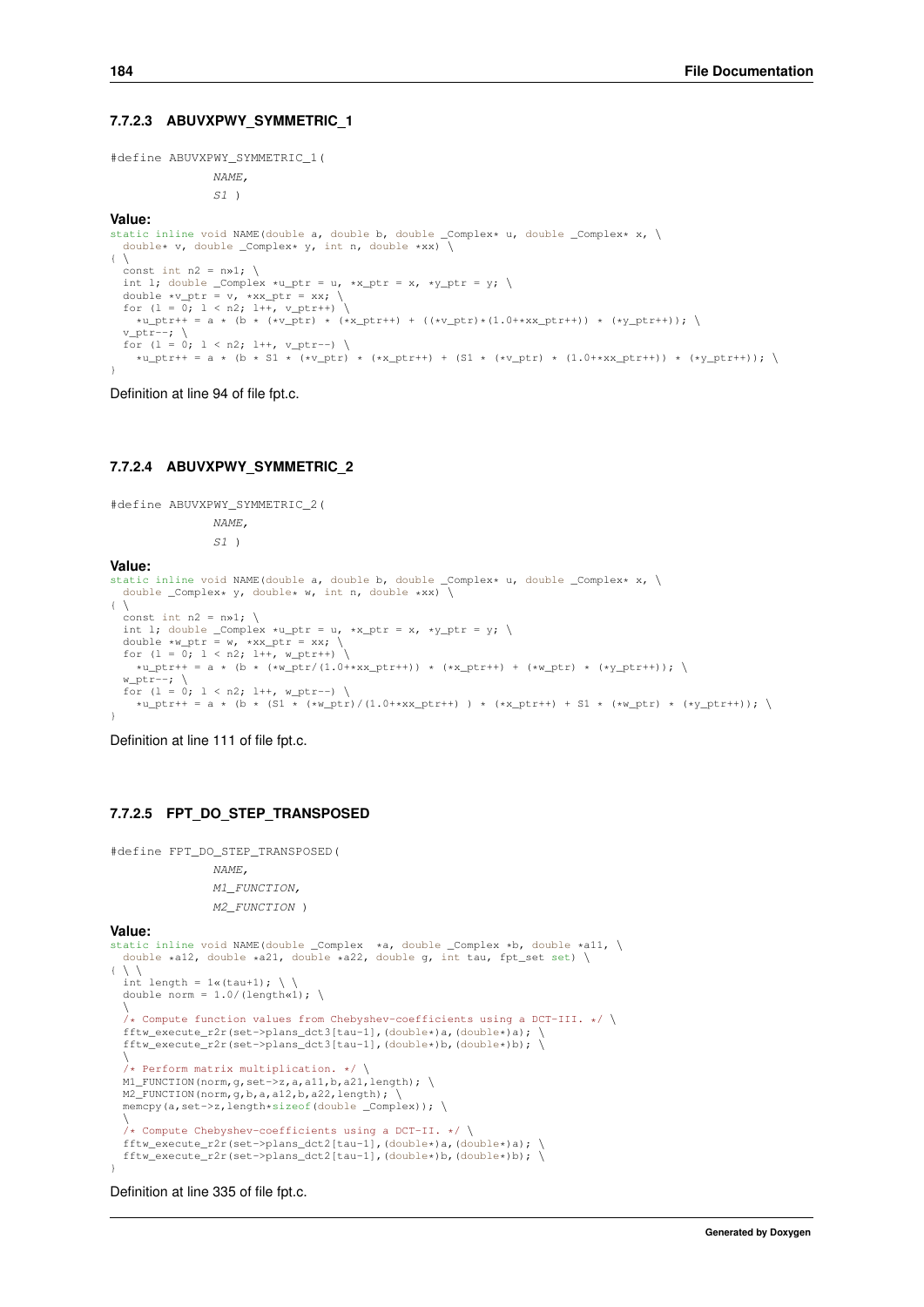#### <span id="page-198-0"></span>**7.7.3 Function Documentation**

#### **7.7.3.1 eval\_sum\_clenshaw\_transposed()**

```
static void eval_sum_clenshaw_transposed (
            int N,
             int M,
             double _Complex ∗ a,
             double ∗ x,
             double _Complex ∗ y,
             double _Complex ∗ temp,
             double ∗ alpha,
             double ∗ beta,
             double ∗ gam,
             double lambda ) [static]
```
Clenshaw algorithm.

Evaluates a sum of real-valued functions  $P_k : \mathbb{R} \to \mathbb{R}$ 

$$
f(x) = \sum_{k=0}^{N} a_k P_k(x) \quad (N \in \mathbb{N}_0)
$$

obeying a three-term recurrence relation

 $P_{k+1}(x) = (alpha_k * x + beta_k) * P_k(x) + gamma_k P_{k-1}(x)$  (alpha<sub>k</sub>, beta<sub>k</sub>, gamma<sub>k</sub> ∈ ℝ, k > 0)

with initial conditions  $P_{-1}(x):=0,$   $P_0(x):=\lambda$  for given double \_Complex coefficients  $(a_k)_{k=0}^N\in\mathbb{C}^{N+1}$  at given nodes  $(x_j)_{j=0}^M\in\mathbb{R}^{M+1},$   $M\in\mathbb{N}_0.$ 

Definition at line 717 of file fpt.c.

### **7.8 inverse\_radon.c File Reference**

NFFT-based discrete inverse Radon transform.

```
#include <stdio.h>
#include <math.h>
#include <stdlib.h>
#include <string.h>
#include <complex.h>
#include "nfft3mp.h"
```
### **Macros**

- #define **NFFT\_PRECISION\_DOUBLE**
- <span id="page-198-1"></span>• #define [KERNEL\(](#page-198-1)r) (NFFT\_K(1.0)-NFFT\_M(fabs)((NFFT\_R)(r))/((NFFT\_R)S/2)) *define weights of kernel function for discrete Radon transform*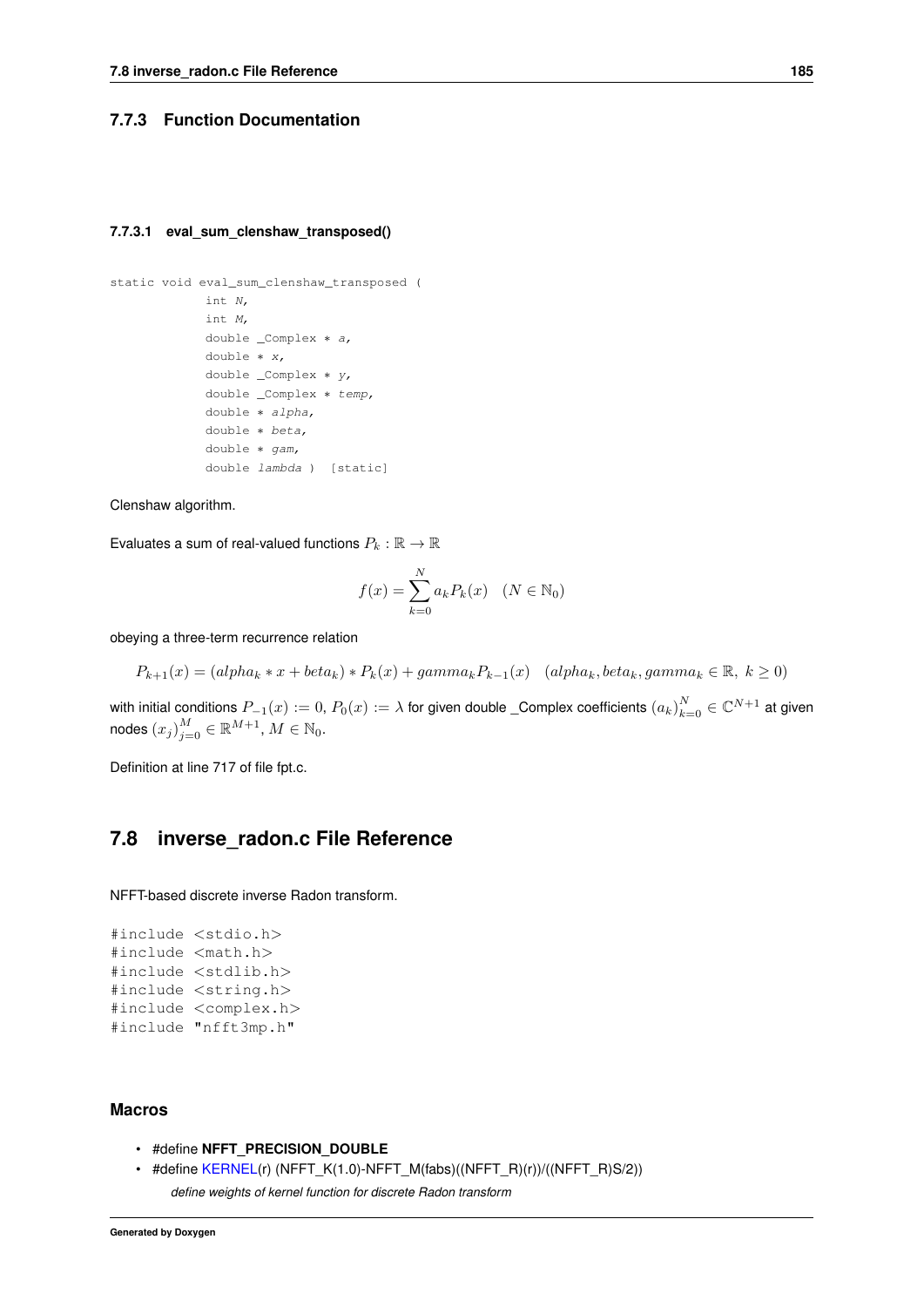<span id="page-199-0"></span>• static int [polar\\_grid](#page-199-0) (int T, int S, NFFT\_R ∗x, NFFT\_R ∗w)

*generates the points x with weights w for the polar grid with T angles and R offsets*

<span id="page-199-1"></span>• static int [linogram\\_grid](#page-199-1) (int T, int S, NFFT\_R ∗x, NFFT\_R ∗w)

*generates the points x with weights w for the linogram grid with T slopes and R offsets*

<span id="page-199-2"></span>• static int [inverse\\_radon\\_trafo](#page-199-2) (int(∗gridfcn)(), int T, int S, NFFT\_R ∗Rf, int NN, NFFT\_R ∗f, int [max\\_i\)](#page-106-0)

*computes the inverse discrete Radon transform of Rf on the grid given by gridfcn() with T angles and R offsets by a NFFT-based CG-type algorithm*

<span id="page-199-3"></span>• int [main](#page-199-3) (int argc, char ∗∗argv)

*simple test program for the inverse discrete Radon transform*

### **7.8.1 Detailed Description**

NFFT-based discrete inverse Radon transform.

Computes the inverse of the discrete Radon transform

$$
R_{\theta_t} f\left(\frac{s}{R}\right) = \sum_{r \in I_R} w_r \sum_{k \in I_N^2} f_k e^{-2\pi I k \left(\frac{r}{R}\theta_t\right)} e^{2\pi i rs/R} \qquad (t \in I_T, s \in I_R).
$$

given at the points  $\frac{r}{R}\theta_t$  of the polar or linogram grid and where  $w_r$  are the weights of the Dirichlet- or Fejer-kernel by 1D-FFTs and the 2D-iNFFT.

**Author**

Markus Fenn

**Date**

2005

# **7.9 kernels.c File Reference**

File with predefined kernels for the fast summation algorithm.

```
#include "config.h"
#include <stdio.h>
#include <math.h>
#include <float.h>
#include "kernels.h"
```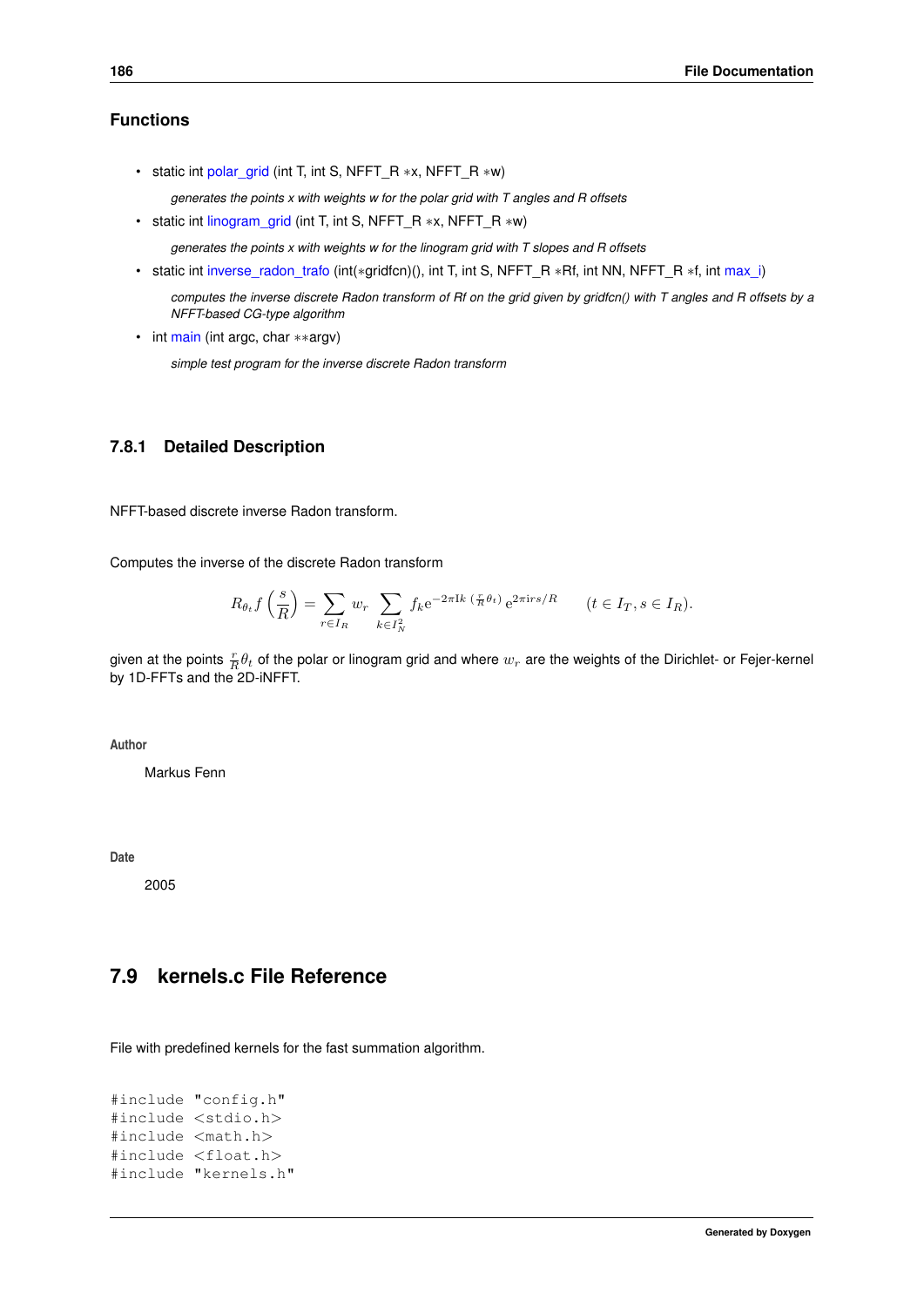```
• C gaussian (R x, int der, const R ∗param)
      K(x)=exp(-x∧
2/c∧
2)
```

```
• C multiquadric (R x, int der, const R ∗param)
      K(x)=sqrt(x∧
2+c∧
2)
```

```
• C inverse_multiquadric (R x, int der, const R ∗param)
      K(x)=1/sqrt(x∧
2+c∧
2)
```
• C [logarithm](#page-108-3) (R x, int der, const R ∗param)  $K(x)=log |x|$ .

```
• C thinplate_spline (R x, int der, const R ∗param)
      K(x) = x^2 \log |x|.
```

```
one_over_square (R x, int der, const R ∗param)
     K(x) = 1/x^{2}.
```
- C [one\\_over\\_modulus](#page-108-6) (R x, int der, const R ∗param)  $K(x) = 1/x$ .
- C [one\\_over\\_x](#page-108-7) (R x, int der, const R ∗param) *K(x) = 1/x.*
- C [inverse\\_multiquadric3](#page-108-8) (R x, int der, const R ∗param)  $K(x) = 1/\sqrt{\frac{2}{c^2-1}}$
- C [sinc\\_kernel](#page-108-9) (R x, int der, const R ∗param)

```
K(x) = \frac{\sin(cx)}{x}.
```
• C [cosc](#page-108-10) (R x, int der, const R ∗param)

 $K(x) = \cos(cx)/x$ .

• C [kcot](#page-108-11) (R x, int der, const R ∗param)

*K(x) = cot(cx)*

• C [one\\_over\\_cube](#page-108-12) (R x, int der, const R ∗param)

```
K(x) = 1/x^3.
```
- C [log\\_sin](#page-108-13) (R x, int der, const R ∗param) *K(x) = log(*|*sin(cx)*|*)*
- C [laplacian\\_rbf](#page-108-14) (R x, int der, const R ∗param) *K(x) = exp(-*|*x*|*/c)*

### **7.9.1 Detailed Description**

File with predefined kernels for the fast summation algorithm.

# **7.10 kernels.h File Reference**

Header file with predefined kernels for the fast summation algorithm.

```
#include "config.h"
#include "nfft3.h"
#include "infft.h"
```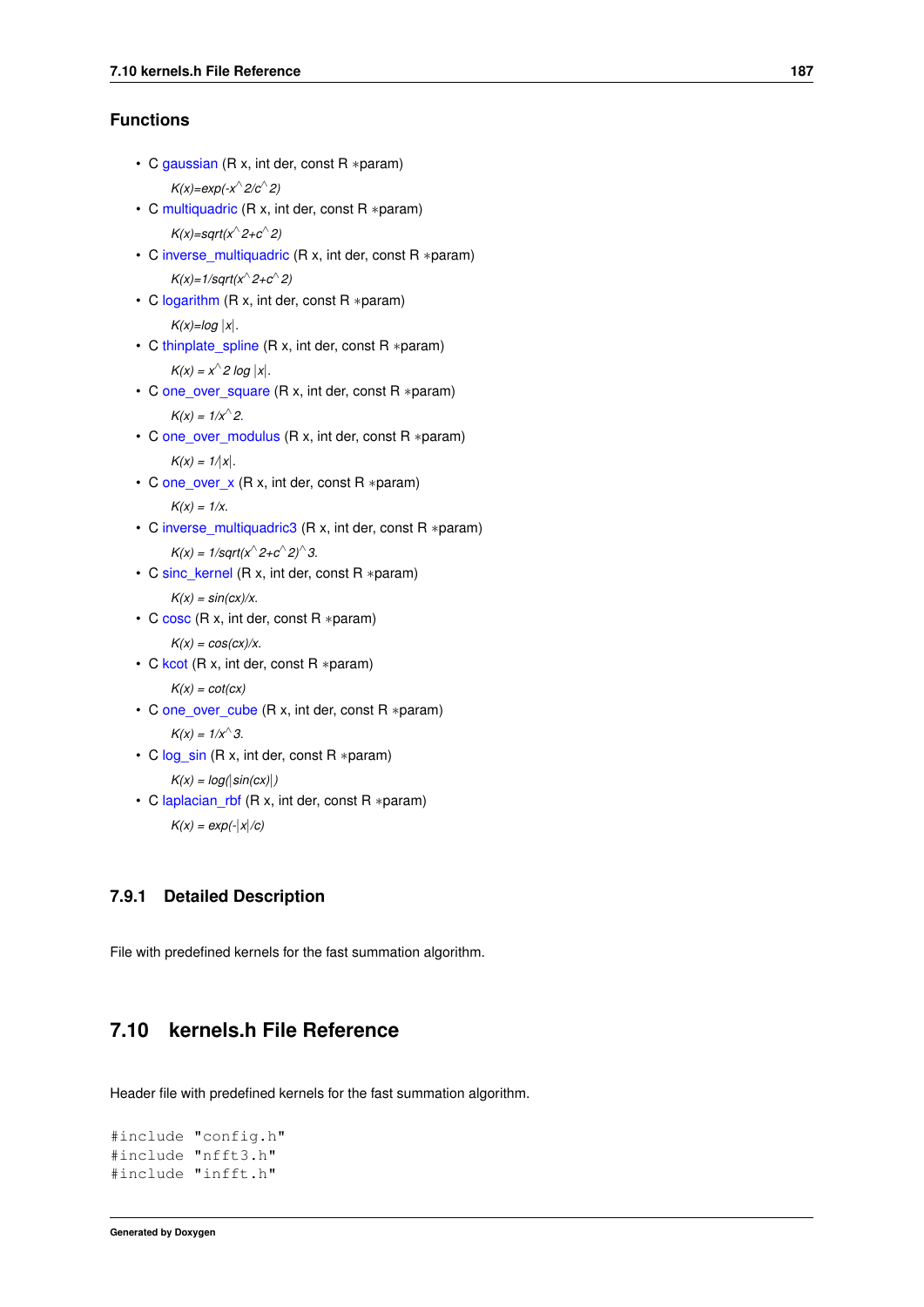```
• C gaussian (R x, int der, const R ∗param)
      K(x)=exp(-x∧
2/c∧
2)
• C multiquadric (R x, int der, const R ∗param)
      K(x)=sqrt(x∧
2+c∧
2)
```

```
• C inverse_multiquadric (R x, int der, const R ∗param)
      K(x)=1/sqrt(x∧
2+c∧
2)
```
• C [logarithm](#page-108-3) (R x, int der, const R ∗param)  $K(x)=log |x|$ .

```
• C thinplate_spline (R x, int der, const R ∗param)
      K(x) = x^2 \log |x|.
```
- C [one\\_over\\_square](#page-108-5) (R x, int der, const R ∗param)  $K(x) = 1/x^{2}$ .
- C [one\\_over\\_modulus](#page-108-6) (R x, int der, const R ∗param)  $K(x) = 1/x$ .
- C [one\\_over\\_x](#page-108-7) (R x, int der, const R ∗param) *K(x) = 1/x.*
- C [inverse\\_multiquadric3](#page-108-8) (R x, int der, const R ∗param)  $K(x) = 1/\sqrt{\frac{2}{c^2-1}}$
- C [sinc\\_kernel](#page-108-9) (R x, int der, const R ∗param)  $K(x) = \frac{\sin(cx)}{x}$ .
- C [cosc](#page-108-10) (R x, int der, const R ∗param)  $K(x) = \cos(cx)/x$ .
- C [kcot](#page-108-11) (R x, int der, const R ∗param)

```
K(x) = cot(cx)
```
- C [one\\_over\\_cube](#page-108-12) (R x, int der, const R ∗param)  $K(x) = 1/x^{^2}3$ .
- C [log\\_sin](#page-108-13) (R x, int der, const R ∗param) *K(x) = log(*|*sin(cx)*|*)*
- C [laplacian\\_rbf](#page-108-14) (R x, int der, const R ∗param) *K(x) = exp(-*|*x*|*/c)*

### **7.10.1 Detailed Description**

Header file with predefined kernels for the fast summation algorithm.

# **7.11 linogram\_fft\_test.c File Reference**

NFFT-based pseudo-polar FFT and inverse.

```
#include <math.h>
#include <stdlib.h>
#include <complex.h>
#include "nfft3mp.h"
```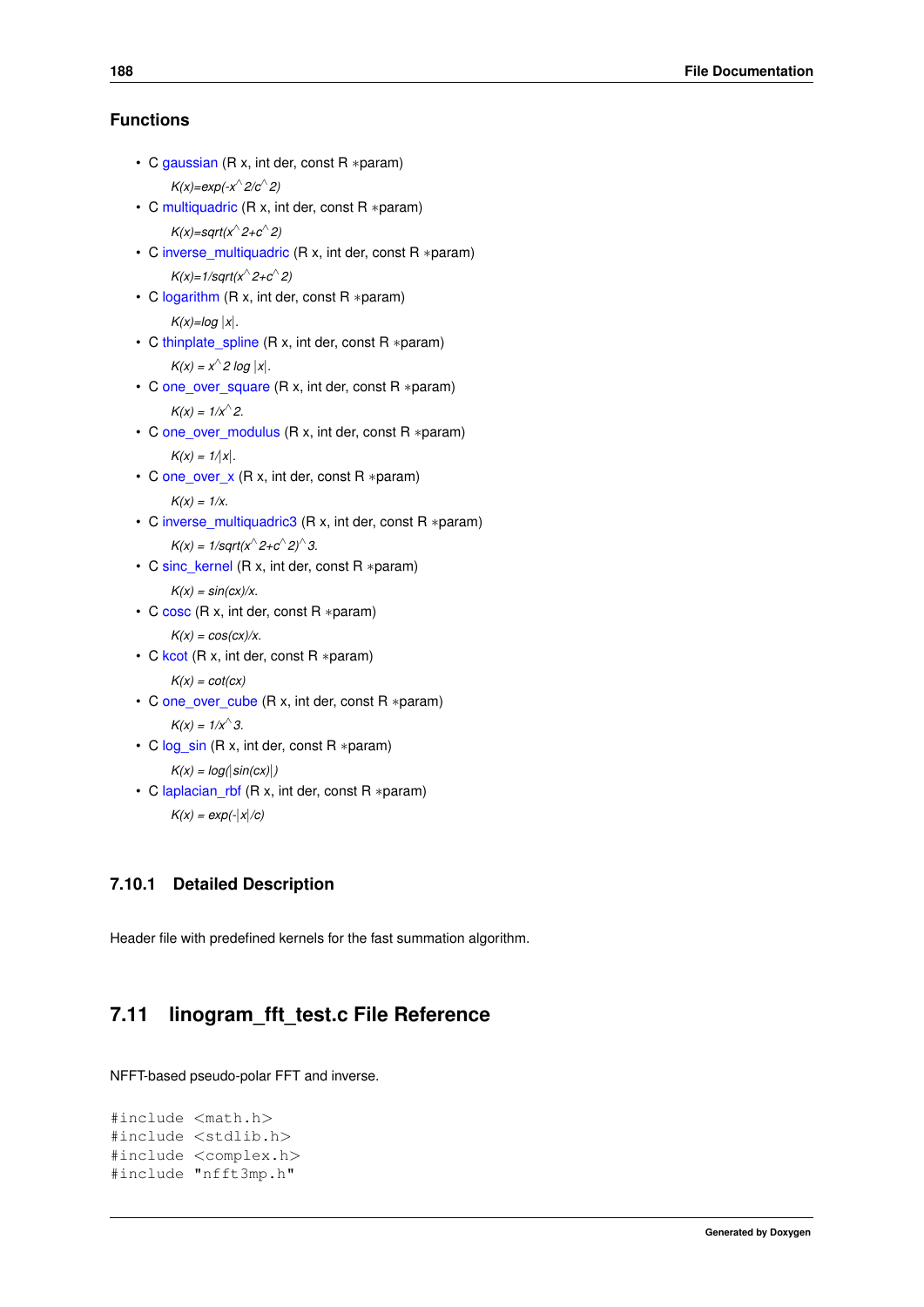- static int [linogram\\_grid](#page-144-0) (int T, int rr, NFFT\_R ∗x, NFFT\_R ∗w)
	- *Generates the points x with weights w for the linogram grid with T slopes and R offsets.*
- static int [linogram\\_dft](#page-144-1) (NFFT\_C \*f\_hat, int NN, NFFT\_C \*f, int T, int rr, int m) *discrete pseudo-polar FFT*
- static int [linogram\\_fft](#page-144-2) (NFFT\_C \*f\_hat, int NN, NFFT\_C \*f, int T, int rr, int m) *NFFT-based pseudo-polar FFT.*
- static int [inverse\\_linogram\\_fft](#page-144-3) (NFFT\_C \*f, int T, int rr, NFFT\_C \*f\_hat, int NN, int [max\\_i,](#page-106-0) int m) *NFFT-based inverse pseudo-polar FFT.*
- static int [comparison\\_fft](#page-144-4) (FILE ∗fp, int N, int T, int rr)
	- *Comparison of the FFTW, linogram FFT, and inverse linogram FFT.*
- int [main](#page-144-5) (int argc, char ∗∗argv) *test program for various parameters*

### **Variables**

• NFFT\_R **GLOBAL\_elapsed\_time**

### **7.11.1 Detailed Description**

NFFT-based pseudo-polar FFT and inverse.

Computes the NFFT-based pseudo-polar FFT and its inverse.

**Author**

Markus Fenn

**Date**

2006

# **7.12 mpolar\_fft\_test.c File Reference**

NFFT-based polar FFT and inverse on modified polar grid.

```
#include <math.h>
#include <stdlib.h>
#include <complex.h>
#include "nfft3mp.h"
```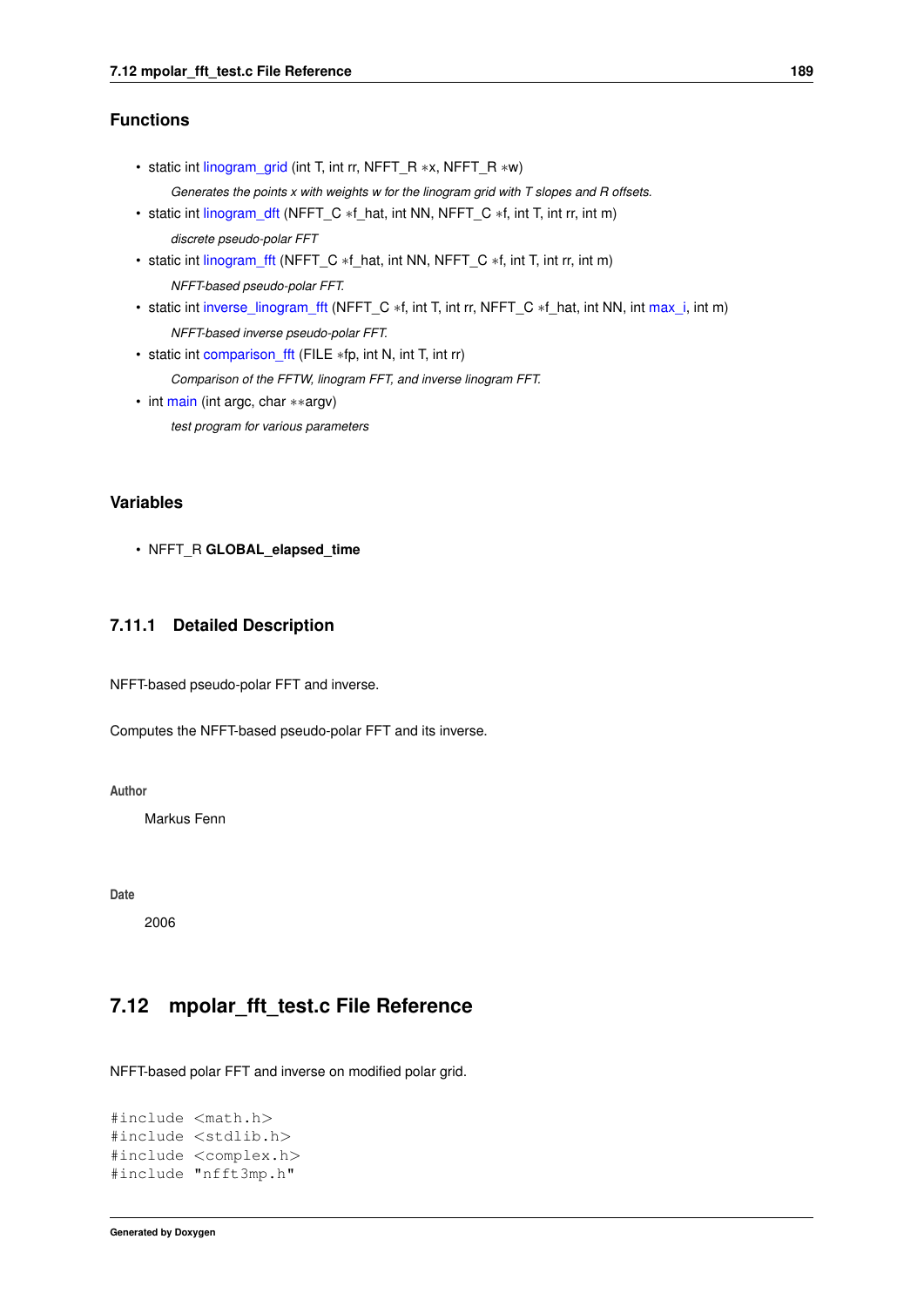- static int [mpolar\\_grid](#page-145-0) (int T, int S, NFFT\_R ∗x, NFFT\_R ∗w)
- *Generates the points*  $x_{t,j}$  *with weights*  $w_{t,j}$  *for the modified polar grid with*  $T$  *angles and*  $R$  *offsets.*
- static int [mpolar\\_dft](#page-145-1) (NFFT\_C \*f\_hat, int NN, NFFT\_C \*f, int T, int S, int m) *discrete mpolar FFT*
- static int [mpolar\\_fft](#page-145-2) (NFFT\_C ∗f\_hat, int NN, NFFT\_C ∗f, int T, int S, int m) *NFFT-based mpolar FFT.*
- static int [inverse\\_mpolar\\_fft](#page-145-3) (NFFT\_C \*f, int T, int S, NFFT\_C \*f\_hat, int NN, int [max\\_i,](#page-106-0) int m) *inverse NFFT-based mpolar FFT*
- static int comparison fft (FILE ∗fp, int N, int T, int S) *Comparison of the FFTW, mpolar FFT, and inverse mpolar FFT.*
- int [main](#page-145-5) (int argc, char ∗∗argv) *test program for various parameters*

### **Variables**

• NFFT\_R **GLOBAL\_elapsed\_time**

### **7.12.1 Detailed Description**

NFFT-based polar FFT and inverse on modified polar grid.

Computes the NFFT-based polar FFT and its inverse on a modified polar grid for various parameters.

**Author**

Markus Fenn

**Date**

2006

# **7.13 ndft\_fast.c File Reference**

Testing ndft, Horner-like ndft, and fully precomputed ndft.

```
#include "config.h"
#include <stdio.h>
#include <math.h>
#include <string.h>
#include <stdlib.h>
#include "nfft3.h"
#include "infft.h"
```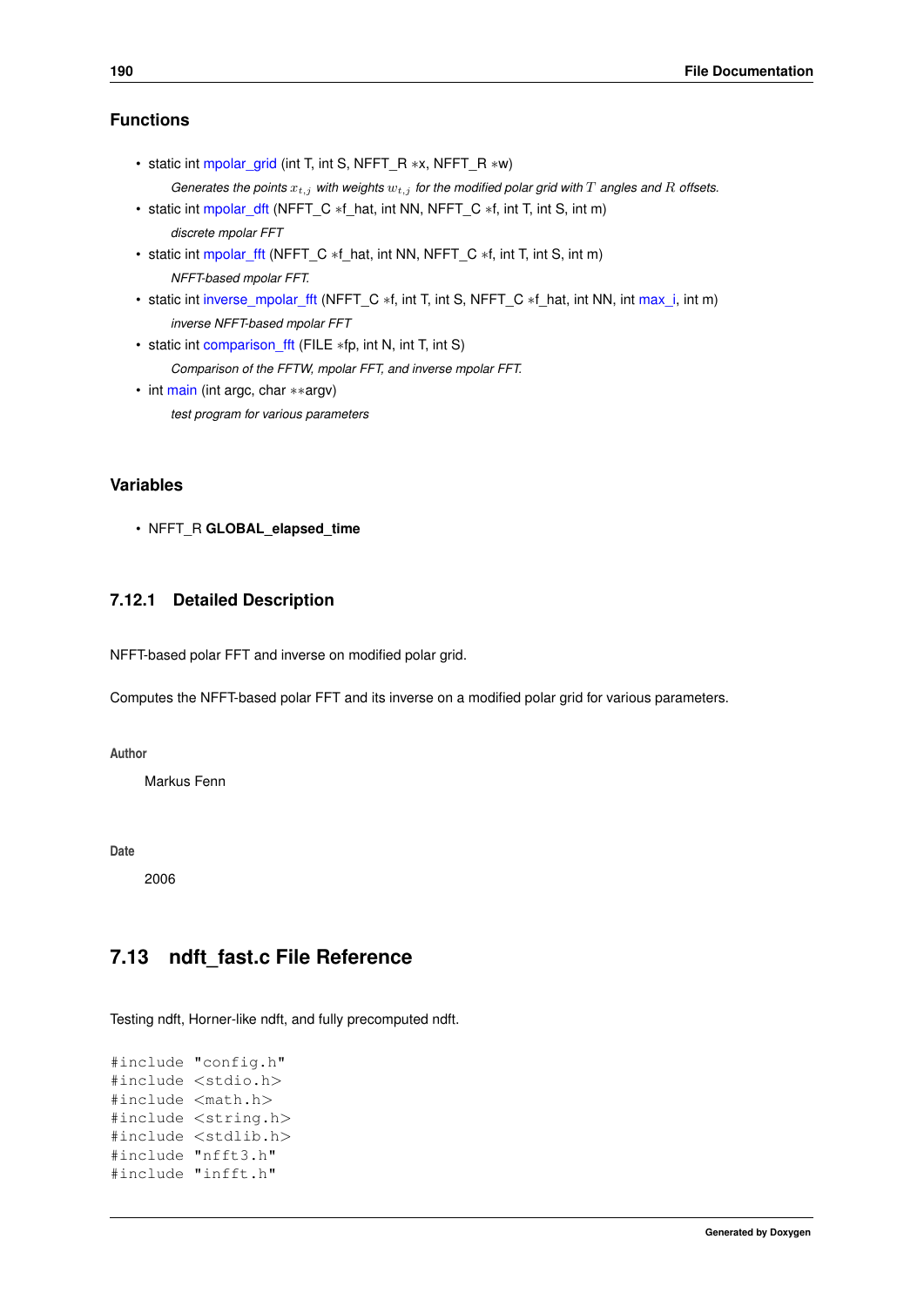- static void **ndft\_horner\_trafo** (NFFT(plan) ∗ths)
- static void **ndft\_pre\_full\_trafo** (NFFT(plan) ∗ths, C ∗A)
- static void **ndft\_pre\_full\_init** (NFFT(plan) ∗ths, C ∗A)
- static void **ndft\_time** (int N, int M, unsigned test\_ndft, unsigned test\_pre\_full)
- int **main** (int argc, char ∗∗argv)

### **7.13.1 Detailed Description**

Testing ndft, Horner-like ndft, and fully precomputed ndft.

**Author**

Stefan Kunis

# <span id="page-204-0"></span>**7.14 nfft3.h File Reference**

Header file for the nfft3 library.

#include <fftw3.h>

### **Data Structures**

- struct [nfftf\\_mv\\_plan\\_complex](#page-164-0)
- struct [nfftf\\_mv\\_plan\\_double](#page-165-1)
- struct [nfftf\\_plan](#page-165-0)

*data structure for an NFFT (nonequispaced fast Fourier transform) plan with float precision*

- struct [nfftl\\_mv\\_plan\\_double](#page-168-0)
- struct [nfftl\\_plan](#page-168-1)

*data structure for an NFFT (nonequispaced fast Fourier transform) plan with long double precision*

• struct nfctf plan

*data structure for an NFCT (nonequispaced fast cosine transform) plan with float precision*

• struct [nfstf\\_plan](#page-174-0)

*data structure for an NFST (nonequispaced fast sine transform) plan with float precision*

• struct [nnfftf\\_plan](#page-176-0)

*data structure for an NNFFT (nonequispaced in time and frequency fast Fourier transform) plan with float precision*

• struct [nsfftf\\_plan](#page-179-0)

*data structure for an NSFFT (nonequispaced sparse fast Fourier transform) plan with float precision*

- struct [mrif\\_inh\\_2d1d\\_plan](#page-160-0)
- struct [mrif\\_inh\\_3d\\_plan](#page-160-1)
- struct [mril\\_inh\\_3d\\_plan](#page-161-0)
- struct [nfsftf\\_plan](#page-172-0)

*data structure for an NFSFT (nonequispaced fast spherical Fourier transform) plan with float precision*

- struct nfsoftf\_plan
- struct [solverf\\_plan\\_complex](#page-182-11)
	- *data structure for an inverse NFFT plan with float precision*
- struct solverf plan\_double

*data structure for an inverse NFFT plan with float precision*

• struct [solverl\\_plan\\_double](#page-184-11)

*data structure for an inverse NFFT plan with long double precision*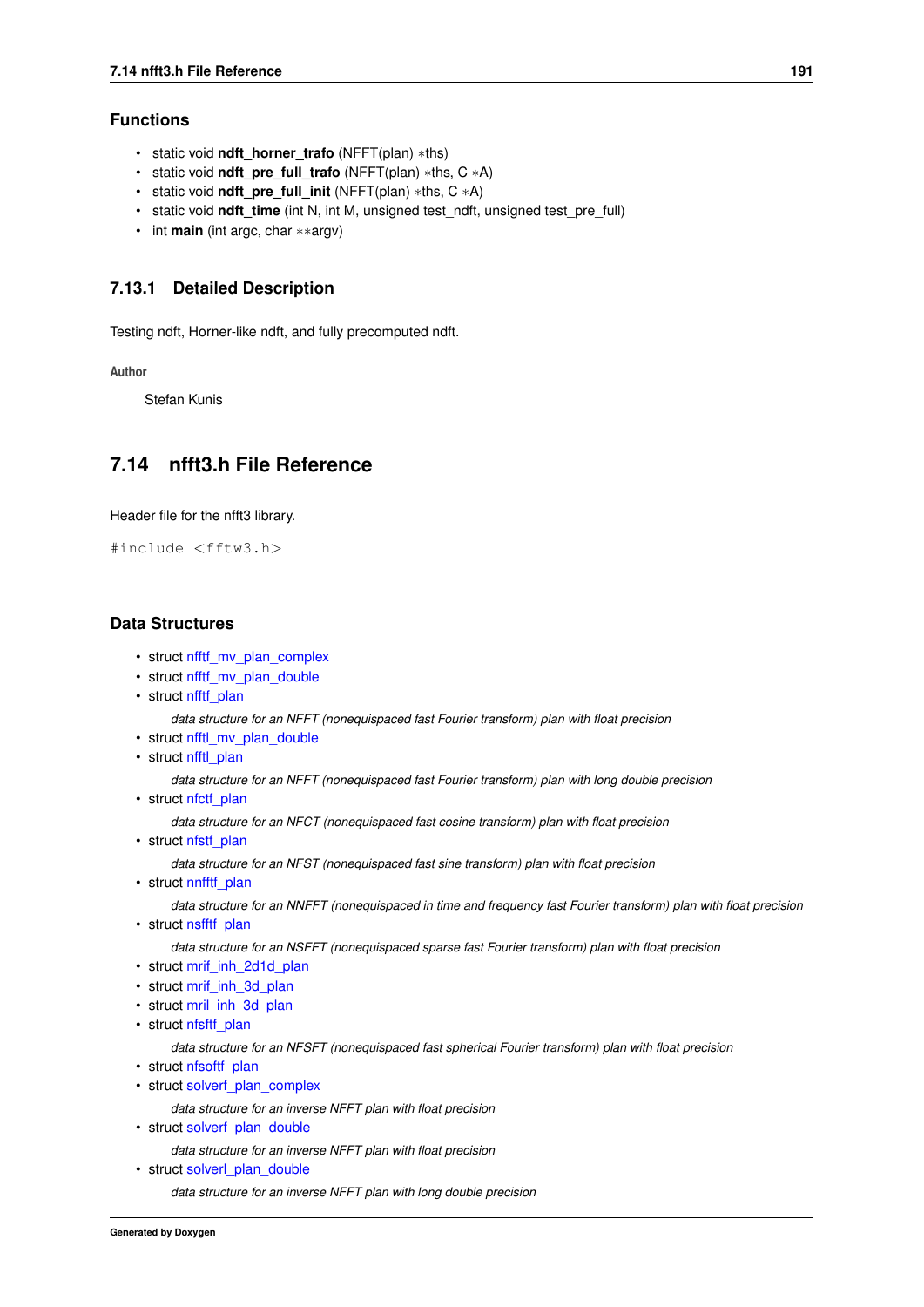#### **Macros**

- #define **NFFT\_CONCAT**(prefix, name) prefix ## name
- #define **NFFT\_EXTERN** extern
- #define [MACRO\\_MV\\_PLAN\(](#page-214-0)RC)
	- *Adjoint transform.*
- #define **NFFT\_MANGLE\_DOUBLE**(name) NFFT\_CONCAT(nfft\_, name)
- #define **NFFT\_MANGLE\_FLOAT**(name) NFFT\_CONCAT(nfftf\_, name)
- #define **NFFT\_MANGLE\_LONG\_DOUBLE**(name) NFFT\_CONCAT(nfftl\_, name)
- #define **NFFT\_DEFINE\_MALLOC\_API[\(X\)](#page-27-0)**
- #define **NFFT\_DEFINE\_API[\(X,](#page-27-0) Y, R, C)**
- $\cdot$  #define [PRE\\_PHI\\_HUT](#page-33-0) (1U  $<<$ 0)
- $\cdot$  #define [FG\\_PSI](#page-33-1) (1U $<<$ 1)
- $\cdot$  #define [PRE\\_LIN\\_PSI](#page-33-2) (1U $<<$ 2)
- $\cdot$  #define [PRE\\_FG\\_PSI](#page-34-0) (1U<<3)
- $\cdot$  #define [PRE\\_PSI](#page-34-1) (1U $<<$ 4)
- $\cdot$  #define [PRE\\_FULL\\_PSI](#page-35-0) (1U $<<$ 5)
- $\cdot$  #define [MALLOC\\_X](#page-35-1) (1U $<<$ 6)
- $\cdot$  #define MALLOC F HAT (1U<<7)
- #define [MALLOC\\_F](#page-36-1) (1U<<8)
- #define [FFT\\_OUT\\_OF\\_PLACE](#page-37-0) (1U<<9)
- $\cdot$  #define [FFTW\\_INIT](#page-37-1) (1U  $<<$  10)
- #define **NFFT\_SORT\_NODES** (1U<<11)
- #define **NFFT\_OMP\_BLOCKWISE\_ADJOINT** (1U<<12)
- #define [PRE\\_ONE\\_PSI](#page-38-0) [\(PRE\\_LIN\\_PSI](#page-33-2)| [PRE\\_FG\\_PSI](#page-34-0)| [PRE\\_PSI](#page-34-1)| [PRE\\_FULL\\_PSI\)](#page-35-0)
- #define **NFCT\_MANGLE\_DOUBLE**(name) NFFT\_CONCAT(nfct\_, name)
- #define **NFCT\_MANGLE\_FLOAT**(name) NFFT\_CONCAT(nfctf\_, name)
- #define **NFCT\_MANGLE\_LONG\_DOUBLE**(name) NFFT\_CONCAT(nfctl\_, name)
- #define **NFCT\_DEFINE\_API**[\(X,](#page-27-0) Y, R, C)
- #define **NFST\_MANGLE\_DOUBLE**(name) NFFT\_CONCAT(nfst\_, name)
- #define **NFST\_MANGLE\_FLOAT**(name) NFFT\_CONCAT(nfstf\_, name)
- #define **NFST\_MANGLE\_LONG\_DOUBLE**(name) NFFT\_CONCAT(nfstl\_, name)
- #define **NFST\_DEFINE\_API**[\(X,](#page-27-0) Y, R, C)
- #define **NNFFT\_MANGLE\_DOUBLE**(name) NFFT\_CONCAT(nnfft\_, name)
- #define **NNFFT\_MANGLE\_FLOAT**(name) NFFT\_CONCAT(nnfftf\_, name)
- #define **NNFFT\_MANGLE\_LONG\_DOUBLE**(name) NFFT\_CONCAT(nnfftl\_, name)
- #define **NNFFT** DEFINE API[\(X,](#page-27-0) Y, Z, R, C)
- $\cdot$  #define [MALLOC\\_V](#page-74-0) (1U<< 11)
- #define **NSFFT\_MANGLE\_DOUBLE**(name) NFFT\_CONCAT(nsfft\_, name)
- #define **NSFFT\_MANGLE\_FLOAT**(name) NFFT\_CONCAT(nsfftf\_, name)
- #define **NSFFT\_MANGLE\_LONG\_DOUBLE**(name) NFFT\_CONCAT(nsfftl\_, name)
- #define **NSFFT\_DEFINE\_API**[\(X,](#page-27-0) Y, Z, R, C)
- $\cdot$  #define [NSDFT](#page-79-0) (1U $<<$  12)
- #define **MRI\_MANGLE\_DOUBLE**(name) NFFT\_CONCAT(mri\_, name)
- #define **MRI\_MANGLE\_FLOAT**(name) NFFT\_CONCAT(mrif\_, name)
- #define MRI\_MANGLE\_LONG\_DOUBLE(name) NFFT\_CONCAT(mril\_, name)
- #define **MRI\_DEFINE\_API**[\(X,](#page-27-0) Z, R, C)
- #define **NFSFT\_MANGLE\_DOUBLE**(name) NFFT\_CONCAT(nfsft\_, name)
- #define **NFSFT\_MANGLE\_FLOAT**(name) NFFT\_CONCAT(nfsftf\_, name)
- #define **NFSFT\_MANGLE\_LONG\_DOUBLE**(name) NFFT\_CONCAT(nfsftl\_, name)
- #define **NFSFT\_DEFINE\_API**[\(X,](#page-27-0) Z, R, C)
- #define [NFSFT\\_NORMALIZED](#page-44-0) (1U << 0)
- $\cdot$  #define [NFSFT\\_USE\\_NDFT](#page-45-0) (1U << 1)
- $\cdot$  #define [NFSFT\\_USE\\_DPT](#page-45-1) (1U << 2)
- $\cdot$  #define [NFSFT\\_MALLOC\\_X](#page-45-2) (1U << 3)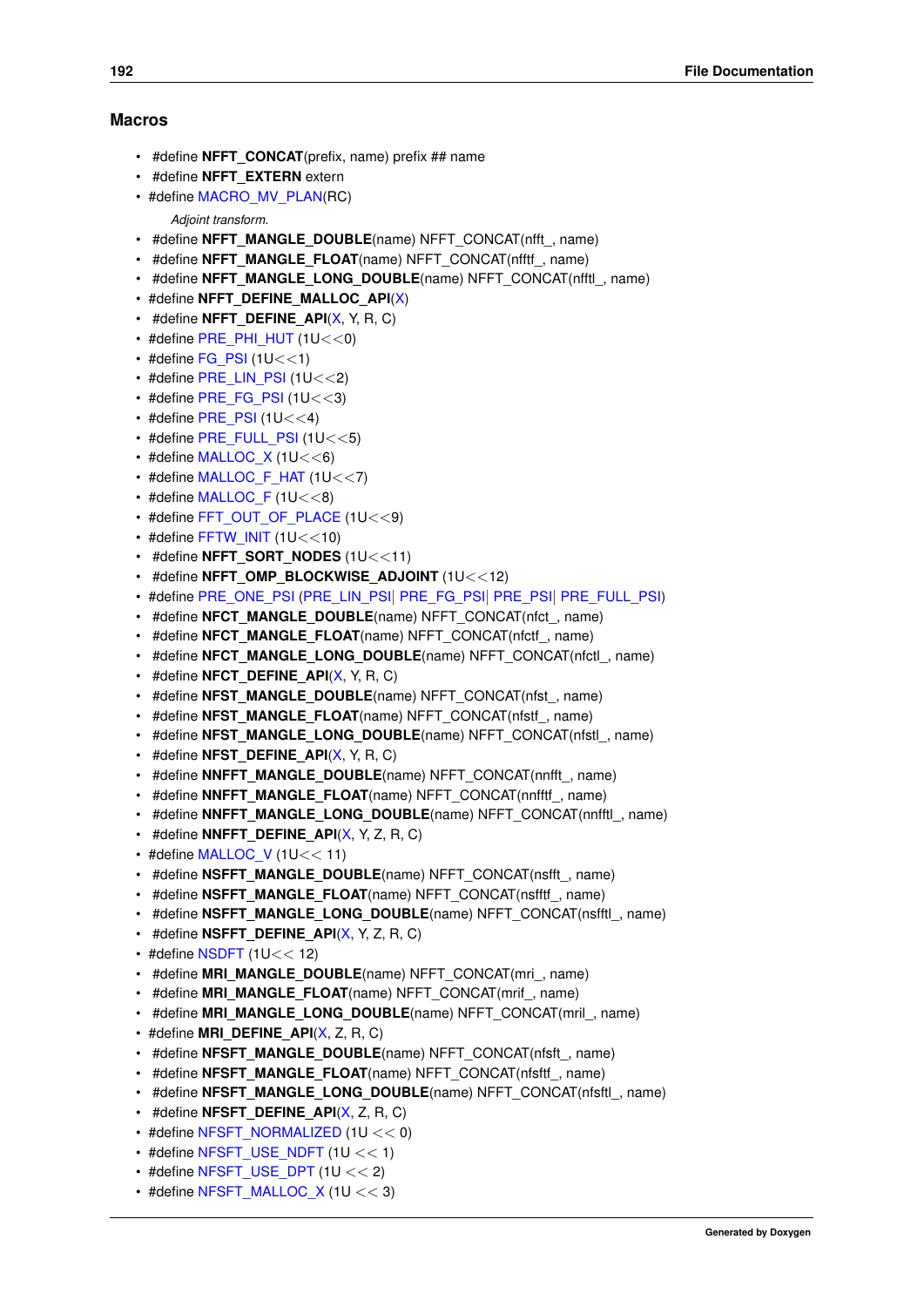- #define [NFSFT\\_MALLOC\\_F\\_HAT](#page-46-0)  $(1U << 5)$
- $\cdot$  #define [NFSFT\\_MALLOC\\_F](#page-46-1) (1U << 6)
- #define [NFSFT\\_PRESERVE\\_F\\_HAT](#page-47-0) (1U << 7)
- $\cdot$  #define [NFSFT\\_PRESERVE\\_X](#page-47-1) (1U << 8)
- $\cdot$  #define [NFSFT\\_PRESERVE\\_F](#page-48-0) (1U << 9)
- #define [NFSFT\\_DESTROY\\_F\\_HAT](#page-48-1) (1U << 10)
- $\cdot$  #define [NFSFT\\_DESTROY\\_X](#page-49-0) (1U << 11)
- #define [NFSFT\\_DESTROY\\_F](#page-49-1) (1U  $<< 12$ )
- $\cdot$  #define [NFSFT\\_EQUISPACED](#page-51-0) (1U << 17)
- #define [NFSFT\\_NO\\_DIRECT\\_ALGORITHM](#page-50-0) (1U << 13)
- #define [NFSFT\\_NO\\_FAST\\_ALGORITHM](#page-50-1) (1U << 14)
- #define [NFSFT\\_ZERO\\_F\\_HAT](#page-51-1) (1U  $<< 16$ )
- #define [NFSFT\\_INDEX\(](#page-51-2)k, n, plan) ((2∗(plan)->N+2)∗((plan)->N-n+1)+(plan)->N+k+1)
- #define [NFSFT\\_F\\_HAT\\_SIZE\(](#page-52-0)N) ((2∗N+2)∗(2∗N+2))
- #define **FPT\_MANGLE\_DOUBLE**(name) NFFT\_CONCAT(fpt\_, name)
- #define **FPT\_MANGLE\_FLOAT**(name) NFFT\_CONCAT(fptf\_, name)
- #define **FPT\_MANGLE\_LONG\_DOUBLE**(name) NFFT\_CONCAT(fptl\_, name)
- #define **FPT\_DEFINE\_API**[\(X,](#page-27-0) Y, R, C)
- #define [FPT\\_NO\\_STABILIZATION](#page-24-0) (1U << 0)

*If set, no stabilization will be used.*

• #define [FPT\\_NO\\_FAST\\_ALGORITHM](#page-24-1)  $(1U << 2)$ 

*If set, TODO complete comment.*

• #define [FPT\\_NO\\_DIRECT\\_ALGORITHM](#page-24-2) (1U << 3)

*If set, TODO complete comment.*

• #define [FPT\\_PERSISTENT\\_DATA](#page-24-3)  $(1U << 4)$ 

*If set, TODO complete comment.*

- $\cdot$  #define **FPT\_NO\_INIT\_FPT\_DATA** (1U  $<< 7$ )
- $\cdot$  #define [FPT\\_FUNCTION\\_VALUES](#page-24-4) (1U << 5)

*If set, the output are function values at Chebyshev nodes rather than Chebyshev coefficients.*

 $\cdot$  #define [FPT\\_AL\\_SYMMETRY](#page-24-5) (1U << 6)

*If set, TODO complete comment.*

- #define **NFSOFT\_MANGLE\_DOUBLE**(name) NFFT\_CONCAT(nfsoft\_, name)
- #define **NFSOFT\_MANGLE\_FLOAT**(name) NFFT\_CONCAT(nfsoftf\_, name)
- #define **NFSOFT\_MANGLE\_LONG\_DOUBLE**(name) NFFT\_CONCAT(nfsoftl\_, name)
- #define **NFSOFT\_DEFINE\_API**[\(X,](#page-27-0) Y, Z, R, C)
- #define [NFSOFT\\_NORMALIZED](#page-60-0) (1U << 0)
- $\cdot$  #define NFSOFT USE\_NDFT (1U  $<< 1$ )
- $\cdot$  #define [NFSOFT\\_USE\\_DPT](#page-61-1) (1U << 2)
- $\cdot$  #define [NFSOFT\\_MALLOC\\_X](#page-62-0) (1U << 3)
- $\cdot$  #define [NFSOFT\\_REPRESENT](#page-62-1) (1U << 4)
- #define [NFSOFT\\_MALLOC\\_F\\_HAT](#page-63-0) (1U << 5)
- #define [NFSOFT\\_MALLOC\\_F](#page-63-1)  $(1U << 6)$
- #define [NFSOFT\\_PRESERVE\\_F\\_HAT](#page-64-0) (1U << 7)
- #define [NFSOFT\\_PRESERVE\\_X](#page-64-1) (1U << 8)
- #define [NFSOFT\\_PRESERVE\\_F](#page-65-0)  $(1U << 9)$
- #define [NFSOFT\\_DESTROY\\_F\\_HAT](#page-65-1)  $(1U << 10)$
- #define [NFSOFT\\_DESTROY\\_X](#page-66-0) (1U  $<< 11$ )
- #define [NFSOFT\\_DESTROY\\_F](#page-66-1) (1U  $<<$  12)
- #define [NFSOFT\\_NO\\_STABILIZATION](#page-67-0) (1U << 13)
- #define [NFSOFT\\_CHOOSE\\_DPT](#page-67-1) (1U << 14)
- $\cdot$  #define NFSOFT SOFT (1U << 15)
- $\cdot$  #define [NFSOFT\\_ZERO\\_F\\_HAT](#page-68-0) (1U << 16)
- #define [NFSOFT\\_INDEX\(](#page-68-1)m, n, l, B) (((l)+((B)+1))+(2∗(B)+2)∗(((n)+((B)+1))+(2∗(B)+2)∗((m)+((B)+1))))
- #define [NFSOFT\\_F\\_HAT\\_SIZE\(](#page-68-2)B) (((B)+1)\*(4\*((B)+1)\*((B)+1)-1)/3)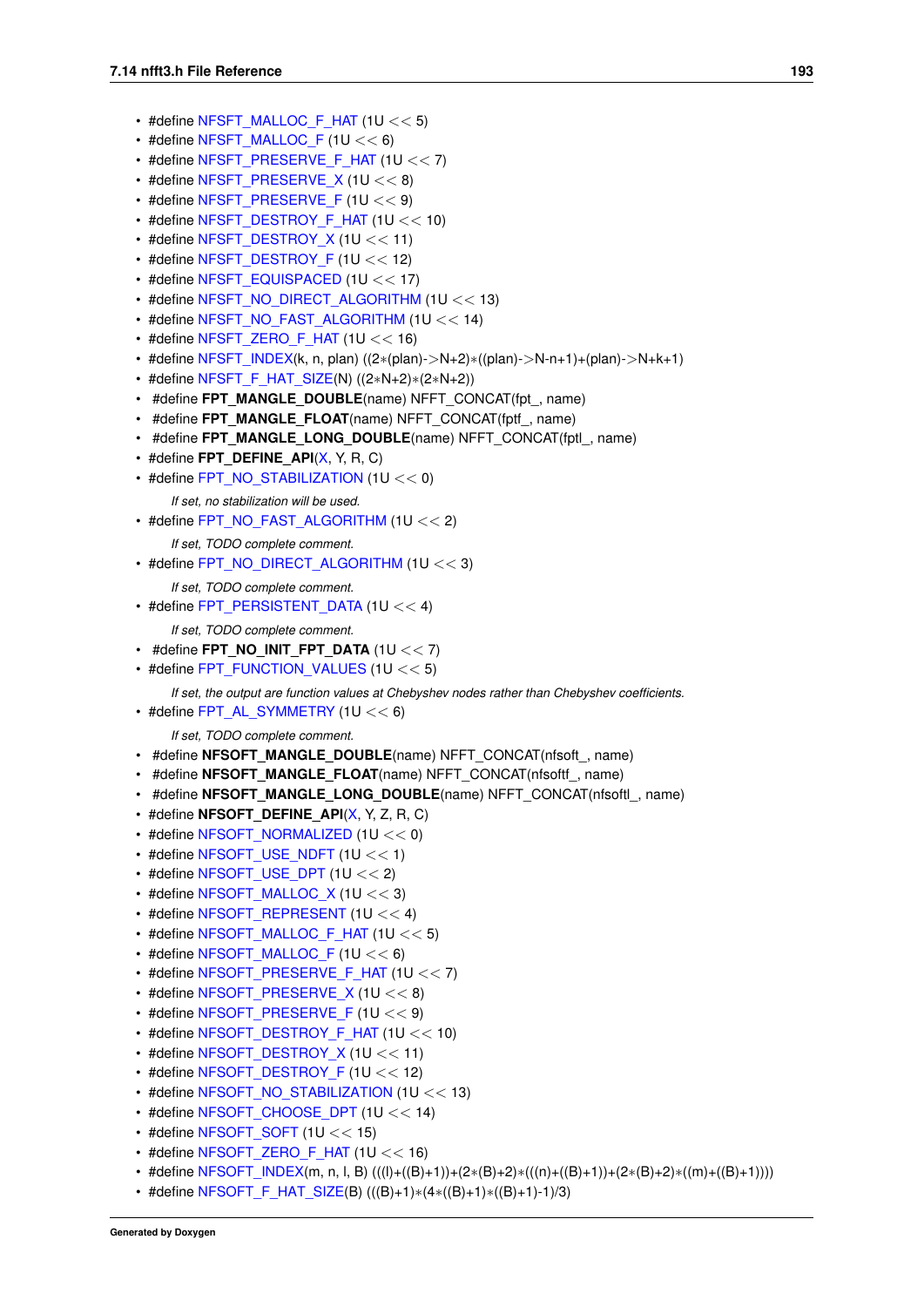- #define **SOLVER\_MANGLE\_DOUBLE**(name) NFFT\_CONCAT(solver\_, name)
- #define **SOLVER\_MANGLE\_FLOAT**(name) NFFT\_CONCAT(solverf\_, name)
- #define **SOLVER\_MANGLE\_LONG\_DOUBLE**(name) NFFT\_CONCAT(solverl\_, name)
- #define **SOLVER\_DEFINE\_API**[\(X,](#page-27-0) Y, R, C)
- #define [LANDWEBER](#page-83-0) (1U<< 0)
- #define [STEEPEST\\_DESCENT](#page-83-1) (1U<< 1)
- $\cdot$  #define [CGNR](#page-83-2) (1U $<<$  2)
- $\cdot$  #define [CGNE](#page-84-0) (1U  $<<$  3)
- #define [NORMS\\_FOR\\_LANDWEBER](#page-84-1) (1U<< 4)
- #define [PRECOMPUTE\\_WEIGHT](#page-84-2) (1U<< 5)
- #define [PRECOMPUTE\\_DAMP](#page-84-3) (1U<< 6)
- #define **NFFT\_DEFINE\_UTIL\_API**(Y, R, C)

### **Typedefs**

- typedef ptrdiff\_t **NFFT\_INT**
- typedef void ∗(∗ **nfftf\_malloc\_type\_function**) (size\_t n)
- typedef void(∗ **nfftf\_free\_type\_function**) (void ∗p)
- typedef void(∗ **nfftf\_die\_type\_function**) (const char ∗errString)
- typedef void ∗(∗ **nfftl\_malloc\_type\_function**) (size\_t n)
- typedef void(∗ **nfftl\_free\_type\_function**) (void ∗p)
- typedef void(∗ **nfftl\_die\_type\_function**) (const char ∗errString)
- <span id="page-207-0"></span>• typedef struct fptf\_set\_s\_ ∗ [fptf\\_set](#page-207-0)

*A set of precomputed data for a set of DPT transforms of equal maximum length.*

• typedef struct [nfsoftf\\_plan\\_](#page-173-0) **nfsoftf\_plan**

### **Functions**

- void ∗ **nfftf\_malloc** (size\_t n)
- void **nfftf\_free** (void ∗p)
- void **nfftf\_die** (const char ∗s)
- **NNNNNNNNNNNNNNFFT\_DEFINE\_MALLOC\_API** (NFFT\_MANGLE\_DOUBLE) extern void \*nfftl ← malloc(size\_t n)
- void **nfftl\_free** (void ∗p)
- void **nfftl\_die** (const char ∗s)
- void **nfftf** trafo direct (const nfftf plan \*ths)
- void **nfftf\_adjoint\_direct** (const [nfftf\\_plan](#page-165-0) ∗ths)
- void **nfftf** trafo (nfftf plan \*ths)
- void **nfftf** trafo\_1d [\(nfftf\\_plan](#page-165-0) ∗ths)
- void **nfftf\_trafo\_2d** [\(nfftf\\_plan](#page-165-0) ∗ths)
- void **nfftf** trafo 3d (nfftf plan \*ths)
- void **nfftf\_adjoint** [\(nfftf\\_plan](#page-165-0) ∗ths)
- void **nfftf\_adjoint\_1d** [\(nfftf\\_plan](#page-165-0) ∗ths)
- void **nfftf** adjoint 2d (nfftf plan ∗ths)
- void **nfftf\_adjoint\_3d** [\(nfftf\\_plan](#page-165-0) ∗ths)
- void **nfftf init 1d** (nfftf plan ∗ths, int N1, int M)
- void **nfftf\_init\_2d** [\(nfftf\\_plan](#page-165-0) ∗ths, int N1, int N2, int M)
- void **nfftf\_init\_3d** [\(nfftf\\_plan](#page-165-0) ∗ths, int N1, int N2, int N3, int M)
- void **nfftf** init (nfftf plan ∗ths, int d, int ∗N, int M)
- void **nfftf\_init\_guru** [\(nfftf\\_plan](#page-165-0) ∗ths, int d, int ∗N, int M, int ∗n, int m, unsigned flags, unsigned fftw\_flags)
- void **nfftf** init lin (nfftf plan ∗ths, int d, int ∗N, int M, int ∗n, int m, int K, unsigned flags, unsigned fftw flags)
- void **nfftf** precompute one psi (nfftf plan ∗ths)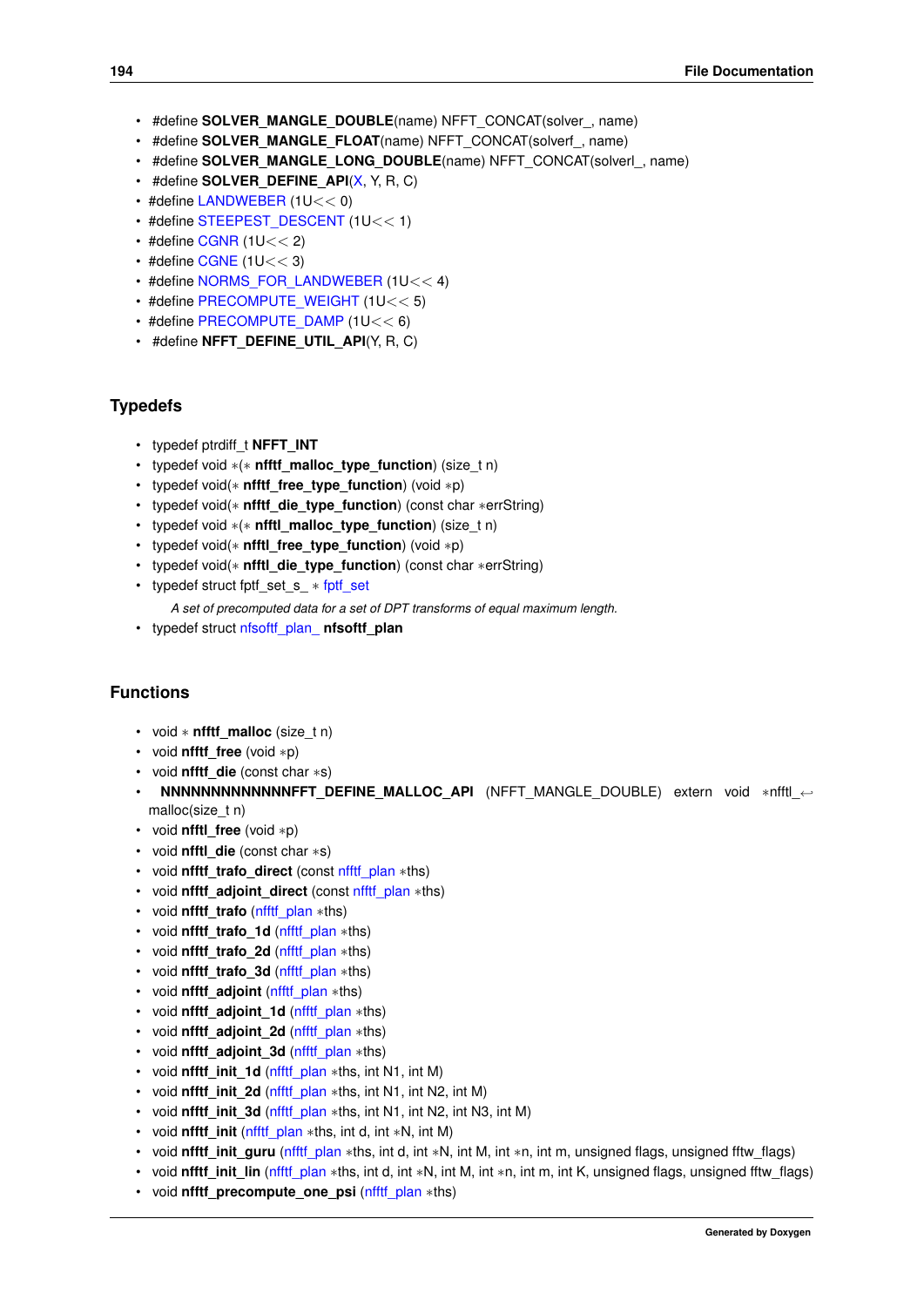- void **nfftf** precompute psi (nfftf plan ∗ths)
- void **nfftf\_precompute\_full\_psi** [\(nfftf\\_plan](#page-165-0) ∗ths)
- void **nfftf\_precompute\_fg\_psi** [\(nfftf\\_plan](#page-165-0) ∗ths)
- void **nfftf** precompute lin psi (nfftf plan ∗ths)
- const char ∗ **nfftf\_check** [\(nfftf\\_plan](#page-165-0) ∗ths)
- void **nfftf\_finalize** [\(nfftf\\_plan](#page-165-0) ∗ths)
- **NNNNNNNNNNNNNNNNNNNNNNNNNNNNNNNNNNNNNNNNNNNNNNNNNNFFT\_DEFINE\_API** (NF←- FT\_MANGLE\_DOUBLE, FFTW\_MANGLE\_DOUBLE, double, fftw\_complex) typedef struct
- void **nfftl\_trafo\_direct** (const [nfftl\\_plan](#page-168-1) ∗ths)
- void **nfftl\_adjoint\_direct** (const [nfftl\\_plan](#page-168-1) ∗ths)
- void **nfftl\_trafo** [\(nfftl\\_plan](#page-168-1) ∗ths)
- void **nfftl\_trafo\_1d** [\(nfftl\\_plan](#page-168-1) ∗ths)
- void **nfftl\_trafo\_2d** [\(nfftl\\_plan](#page-168-1) ∗ths)
- void **nfftl\_trafo\_3d** [\(nfftl\\_plan](#page-168-1) ∗ths)
- void **nfftl\_adjoint** [\(nfftl\\_plan](#page-168-1) ∗ths)
- void **nfftl\_adjoint\_1d** [\(nfftl\\_plan](#page-168-1) ∗ths)
- void **nfftl\_adjoint\_2d** [\(nfftl\\_plan](#page-168-1) ∗ths)
- void **nfftl\_adjoint\_3d** [\(nfftl\\_plan](#page-168-1) ∗ths)
- void **nfftl\_init\_1d** [\(nfftl\\_plan](#page-168-1) ∗ths, int N1, int M)
- void **nfftl init 2d** (nfftl plan ∗ths, int N1, int N2, int M)
- void **nfftl\_init\_3d** [\(nfftl\\_plan](#page-168-1) ∗ths, int N1, int N2, int N3, int M)
- void **nfftl\_init** [\(nfftl\\_plan](#page-168-1) ∗ths, int d, int ∗N, int M)
- void **nfftl\_init\_guru** [\(nfftl\\_plan](#page-168-1) ∗ths, int d, int ∗N, int M, int ∗n, int m, unsigned flags, unsigned fftw\_flags)
- void **nfftl init lin** (nfftl plan ∗ths, int d, int ∗N, int M, int ∗n, int m, int K, unsigned flags, unsigned fftw flags)
- void **nfftl\_precompute\_one\_psi** [\(nfftl\\_plan](#page-168-1) ∗ths)
- void **nfftl\_precompute\_psi** [\(nfftl\\_plan](#page-168-1) ∗ths)
- void **nfftl\_precompute\_full\_psi** [\(nfftl\\_plan](#page-168-1) ∗ths)
- void **nfftl\_precompute\_fg\_psi** [\(nfftl\\_plan](#page-168-1) ∗ths)
- void **nfftl\_precompute\_lin\_psi** [\(nfftl\\_plan](#page-168-1) ∗ths)
- const char ∗ **nfftl\_check** [\(nfftl\\_plan](#page-168-1) ∗ths)
- void **nfftl\_finalize** [\(nfftl\\_plan](#page-168-1) ∗ths)
- void **nfctf\_init\_1d** [\(nfctf\\_plan](#page-162-0) ∗ths\_plan, int N0, int M\_total)
- void **nfctf\_init\_2d** [\(nfctf\\_plan](#page-162-0) ∗ths\_plan, int N0, int N1, int M\_total)
- void **nfctf** init 3d (nfctf plan ∗ths plan, int N0, int N1, int N2, int M\_total)
- void **nfctf\_init** [\(nfctf\\_plan](#page-162-0) ∗ths\_plan, int d, int ∗N, int M\_total)
- void **nfctf\_init\_guru** [\(nfctf\\_plan](#page-162-0) ∗ths\_plan, int d, int ∗N, int M\_total, int ∗n, int m, unsigned flags, unsigned fftw\_flags)
- void **nfctf\_precompute\_one\_psi** [\(nfctf\\_plan](#page-162-0) ∗ths)
- void **nfctf\_precompute\_psi** [\(nfctf\\_plan](#page-162-0) ∗ths)
- void **nfctf** precompute full psi (nfctf plan \*ths)
- void **nfctf** precompute fg psi (nfctf plan ∗ths)
- void **nfctf** precompute lin psi (nfctf plan ∗ths)
- void **nfctf\_trafo** [\(nfctf\\_plan](#page-162-0) \*ths\_plan)
- void **nfctf\_trafo\_direct** (const [nfctf\\_plan](#page-162-0) ∗ths\_plan)
- void **nfctf\_adjoint** [\(nfctf\\_plan](#page-162-0) ∗ths\_plan)
- void **nfctf\_adjoint\_direct** (const [nfctf\\_plan](#page-162-0) ∗ths\_plan)
- const char ∗ **nfctf\_check** [\(nfctf\\_plan](#page-162-0) ∗ths)
- void **nfctf\_finalize** [\(nfctf\\_plan](#page-162-0) ∗ths\_plan)
- <span id="page-208-0"></span>• [NNNNNNNNNNNNNNNNNNNNNNNNNNNNNNNNNNFCT\\_DEFINE\\_API](#page-208-0) (NFCT\_MANGLE\_DOUBLE, FFTW\_MANGLE\_DOUBLE, double, fftw\_complex) typedef struct
	- *data structure for an NFCT (nonequispaced fast cosine transform) plan with long double precision*
- void **nfctl init 1d** (nfctl plan ∗ths plan, int N0, int M\_total)
- void **nfctl\_init\_2d** (nfctl\_plan ∗ths\_plan, int N0, int N1, int M\_total)
- void **nfctl\_init\_3d** (nfctl\_plan ∗ths\_plan, int N0, int N1, int N2, int M\_total)
- void **nfctl\_init** (nfctl\_plan ∗ths\_plan, int d, int ∗N, int M\_total)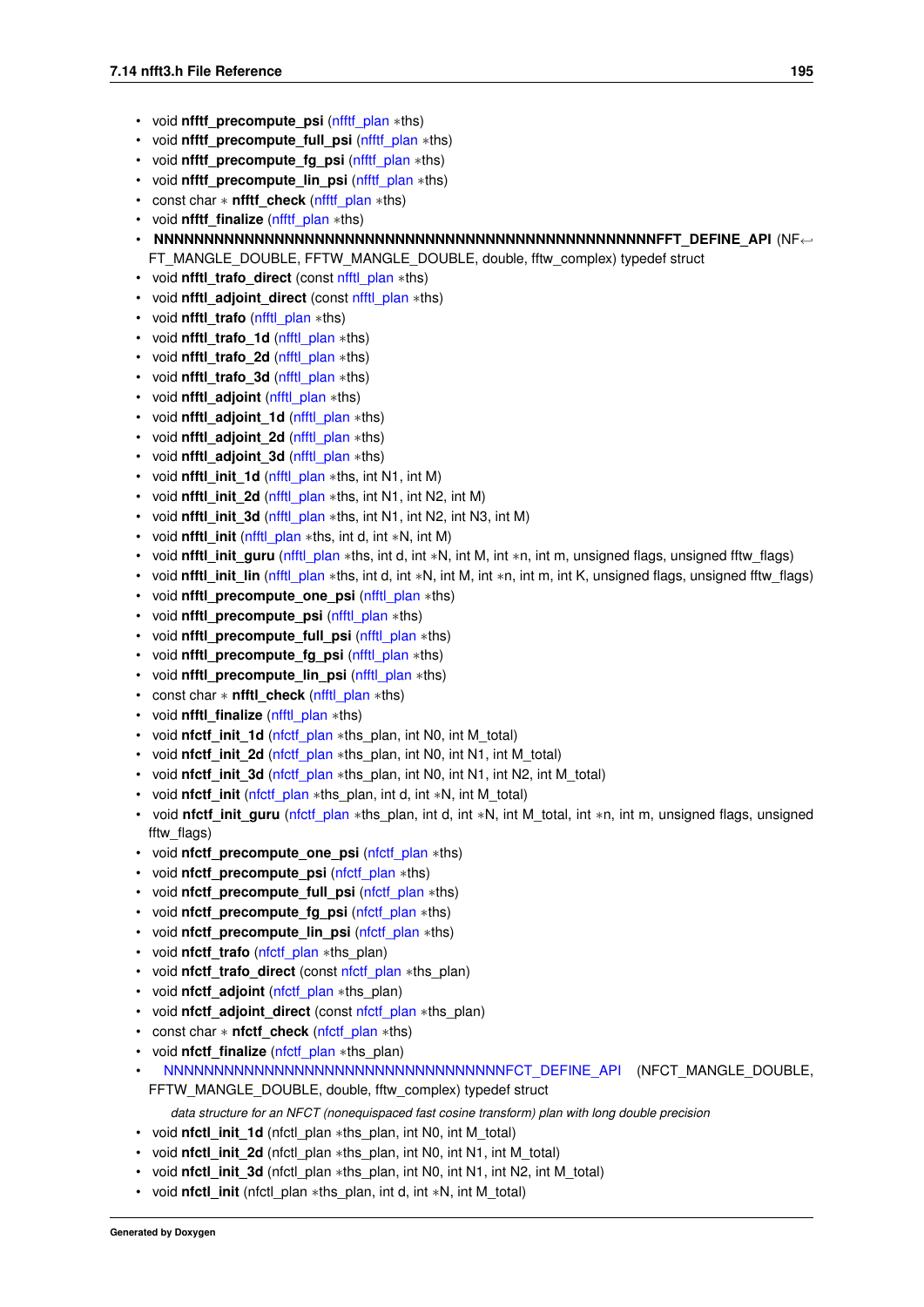- void **nfctl\_init\_guru** (nfctl\_plan ∗ths\_plan, int d, int ∗N, int M\_total, int ∗n, int m, unsigned flags, unsigned fftw\_flags)
- void **nfctl\_precompute\_one\_psi** (nfctl\_plan ∗ths)
- void **nfctl\_precompute\_psi** (nfctl\_plan ∗ths)
- void **nfctl\_precompute\_full\_psi** (nfctl\_plan \*ths)
- void **nfctl\_precompute\_fg\_psi** (nfctl\_plan ∗ths)
- void **nfctl\_precompute\_lin\_psi** (nfctl\_plan ∗ths)
- void **nfctl\_trafo** (nfctl\_plan ∗ths\_plan)
- void **nfctl\_trafo\_direct** (const nfctl\_plan ∗ths\_plan)
- void **nfctl\_adjoint** (nfctl\_plan ∗ths\_plan)
- void **nfctl\_adjoint\_direct** (const nfctl\_plan ∗ths\_plan)
- const char ∗ **nfctl\_check** (nfctl\_plan ∗ths)
- void **nfctl\_finalize** (nfctl\_plan ∗ths\_plan)
- void **nfstf\_init\_1d** [\(nfstf\\_plan](#page-174-0) ∗ths\_plan, int N0, int M\_total)
- void **nfstf\_init\_2d** [\(nfstf\\_plan](#page-174-0) ∗ths\_plan, int N0, int N1, int M\_total)
- void **nfstf\_init\_3d** [\(nfstf\\_plan](#page-174-0) ∗ths\_plan, int N0, int N1, int N2, int M\_total)
- void **nfstf\_init** [\(nfstf\\_plan](#page-174-0) ∗ths\_plan, int d, int ∗N, int M\_total)
- void **nfstf\_init\_guru** [\(nfstf\\_plan](#page-174-0) ∗ths\_plan, int d, int ∗N, int M\_total, int ∗n, int m, unsigned flags, unsigned fftw\_flags)
- void **nfstf** precompute one psi (nfstf plan ∗ths)
- void **nfstf\_precompute\_psi** [\(nfstf\\_plan](#page-174-0) ∗ths)
- void **nfstf** precompute full psi (nfstf plan ∗ths)
- void **nfstf** precompute fg psi (nfstf plan ∗ths)
- void **nfstf** precompute lin psi (nfstf plan ∗ths)
- void **nfstf\_trafo** [\(nfstf\\_plan](#page-174-0) ∗ths\_plan)
- void **nfstf\_trafo\_direct** (const [nfstf\\_plan](#page-174-0) ∗ths\_plan)
- void **nfstf\_adjoint** [\(nfstf\\_plan](#page-174-0) ∗ths\_plan)
- void **nfstf\_adjoint\_direct** (const [nfstf\\_plan](#page-174-0) ∗ths\_plan)
- const char ∗ **nfstf\_check** [\(nfstf\\_plan](#page-174-0) ∗ths)
- void **nfstf\_finalize** [\(nfstf\\_plan](#page-174-0) ∗ths\_plan)
- <span id="page-209-0"></span>• [NNNNNNNNNNNNNNNNNNNNNNNNNNNNNNNNNNNFST\\_DEFINE\\_API](#page-209-0) (NFST\_MANGLE\_DOUBLE,

FFTW\_MANGLE\_DOUBLE, double, fftw\_complex) typedef struct

- *data structure for an NFST (nonequispaced fast sine transform) plan with long double precision*
- void **nfstl\_init\_1d** (nfstl\_plan ∗ths\_plan, int N0, int M\_total)
- void **nfstl init 2d** (nfstl plan ∗ths plan, int N0, int N1, int M\_total)
- void **nfstl\_init\_3d** (nfstl\_plan ∗ths\_plan, int N0, int N1, int N2, int M\_total)
- void **nfstl init** (nfstl\_plan ∗ths\_plan, int d, int ∗N, int M\_total)
- void **nfstl\_init\_guru** (nfstl\_plan ∗ths\_plan, int d, int ∗N, int M\_total, int ∗n, int m, unsigned flags, unsigned fftw\_flags)
- void **nfstl\_precompute\_one\_psi** (nfstl\_plan ∗ths)
- void **nfstl\_precompute\_psi** (nfstl\_plan ∗ths)
- void **nfstl\_precompute\_full\_psi** (nfstl\_plan ∗ths)
- void **nfstl\_precompute\_fg\_psi** (nfstl\_plan ∗ths)
- void **nfstl\_precompute\_lin\_psi** (nfstl\_plan \*ths)
- void **nfstl\_trafo** (nfstl\_plan ∗ths\_plan)
- void **nfstl\_trafo\_direct** (const nfstl\_plan ∗ths\_plan)
- void **nfstl\_adjoint** (nfstl\_plan ∗ths\_plan)
- void **nfstl\_adjoint\_direct** (const nfstl\_plan ∗ths\_plan)
- const char ∗ **nfstl\_check** (nfstl\_plan ∗ths)
- void **nfstl\_finalize** (nfstl\_plan ∗ths\_plan)
- void **nnfftf** init (nnfftf plan ∗ths plan, int d, int N\_total, int M\_total, int ∗N)
- void **nnfftf init 1d** (nnfftf plan ∗ths plan, int N, int M\_total)
- void **nnfftf\_init\_guru** [\(nnfftf\\_plan](#page-176-0) ∗ths\_plan, int d, int N\_total, int M\_total, int ∗N, int ∗N1, int m, unsigned nnfft\_flags)
- void **nnfftf** trafo direct (nnfftf plan ∗ths plan)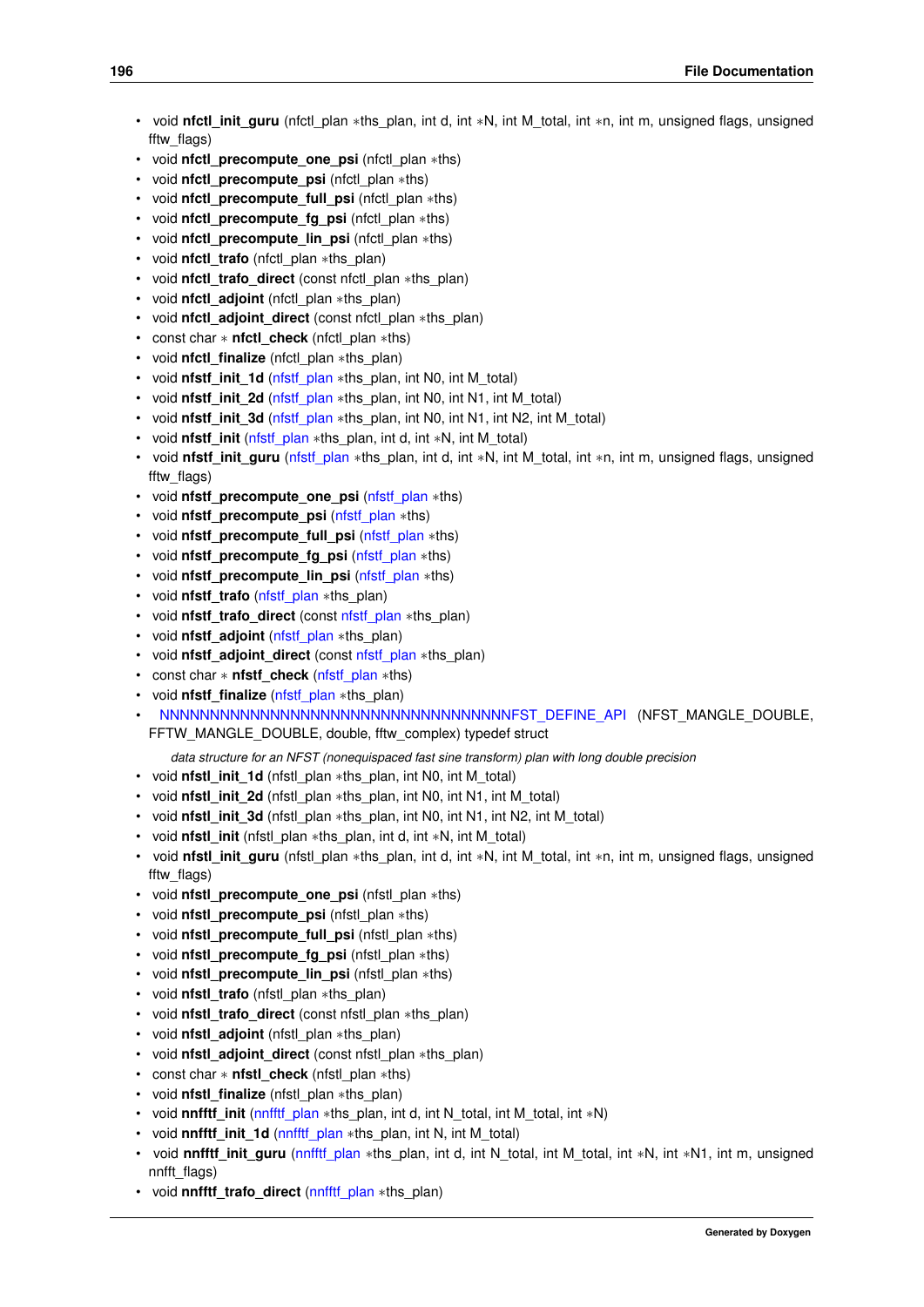- void **nnfftf** adjoint direct (nnfftf plan ∗ths plan)
- void **nnfftf\_trafo** [\(nnfftf\\_plan](#page-176-0) \*ths\_plan)
- void **nnfftf\_adjoint** [\(nnfftf\\_plan](#page-176-0) ∗ths\_plan)
- void **nnfftf** precompute lin psi (nnfftf plan ∗ths plan)
- void **nnfftf** precompute psi (nnfftf plan ∗ths plan)
- void **nnfftf\_precompute\_full\_psi** [\(nnfftf\\_plan](#page-176-0) \*ths\_plan)
- void **nnfftf** precompute phi hut (nnfftf plan ∗ths plan)
- void **nnfftf\_precompute\_one\_psi** [\(nnfftf\\_plan](#page-176-0) ∗ths)
- void **nnfftf\_finalize** [\(nnfftf\\_plan](#page-176-0) ∗ths\_plan)
- <span id="page-210-0"></span>• NNNNNNNNNNNNNNNNNNNNNNNNNNNNNNNNNFFT DEFINE API (NNFFT\_MANGLE\_DOUBLE, FFTW← \_MANGLE\_DOUBLE, NFFT\_MANGLE\_DOUBLE, double, fftw\_complex) typedef struct
	- *data structure for an NNFFT (nonequispaced in time and frequency fast Fourier transform) plan with long double precision*
- void **nnfftl\_init** (nnfftl\_plan ∗ths\_plan, int d, int N\_total, int M\_total, int ∗N)
- void **nnfftl\_init\_1d** (nnfftl\_plan ∗ths\_plan, int N, int M\_total)
- void **nnfftl init guru** (nnfftl plan ∗ths plan, int d, int N\_total, int M\_total, int ∗N, int ∗N1, int m, unsigned nnfft\_flags)
- void **nnfftl\_trafo\_direct** (nnfftl\_plan ∗ths\_plan)
- void **nnfftl\_adjoint\_direct** (nnfftl\_plan ∗ths\_plan)
- void **nnfftl\_trafo** (nnfftl\_plan ∗ths\_plan)
- void **nnfftl\_adjoint** (nnfftl\_plan ∗ths\_plan)
- void **nnfftl\_precompute\_lin\_psi** (nnfftl\_plan ∗ths\_plan)
- void **nnfftl\_precompute\_psi** (nnfftl\_plan ∗ths\_plan)
- void **nnfftl\_precompute\_full\_psi** (nnfftl\_plan ∗ths\_plan)
- void **nnfftl\_precompute\_phi\_hut** (nnfftl\_plan ∗ths\_plan)
- void **nnfftl precompute one psi** (nnfftl plan \*ths)
- void **nnfftl\_finalize** (nnfftl\_plan ∗ths\_plan)
- void **nsfftf\_trafo\_direct** [\(nsfftf\\_plan](#page-179-0) ∗ths)
- void **nsfftf** adioint direct (nsfftf plan ∗ths)
- void **nsfftf\_trafo** [\(nsfftf\\_plan](#page-179-0) ∗ths)
- void **nsfftf\_adjoint** [\(nsfftf\\_plan](#page-179-0) ∗ths)
- void **nsfftf\_cp** [\(nsfftf\\_plan](#page-179-0) \*ths, [nfftf\\_plan](#page-165-0) \*ths\_nfft)
- void **nsfftf\_init\_random\_nodes\_coeffs** [\(nsfftf\\_plan](#page-179-0) ∗ths)
- void **nsfftf** init (nsfftf plan ∗ths, int d, int J, int M, int m, unsigned flags)
- void **nsfftf\_finalize** [\(nsfftf\\_plan](#page-179-0) ∗ths)
- <span id="page-210-1"></span>• NN[NNNNNNNNNNNNNNNNNNNNNNNSFFT\\_DEFINE\\_API](#page-210-1) (NSFFT\_MANGLE\_DOUBLE, FFTW\_MANGL← E\_DOUBLE, NFFT\_MANGLE\_DOUBLE, double, fftw\_complex) typedef struct

*data structure for an NSFFT (nonequispaced sparse fast Fourier transform) plan with long double precision*

- void **nsfftl\_trafo\_direct** (nsfftl\_plan ∗ths)
- void **nsfftl adjoint direct** (nsfftl plan \*ths)
- void **nsfftl\_trafo** (nsfftl\_plan ∗ths)
- void **nsfftl\_adjoint** (nsfftl\_plan ∗ths)
- void **nsfftl\_cp** (nsfftl\_plan ∗ths, [nfftl\\_plan](#page-168-1) ∗ths\_nfft)
- void **nsfftl init random nodes coeffs** (nsfftl plan \*ths)
- void **nsfftl init** (nsfftl plan \*ths, int d, int J, int M, int m, unsigned flags)
- void **nsfftl\_finalize** (nsfftl\_plan ∗ths)
- void **mrif\_inh\_2d1d\_trafo** [\(mrif\\_inh\\_2d1d\\_plan](#page-160-0) ∗ths)
- void **mrif\_inh\_2d1d\_adjoint** [\(mrif\\_inh\\_2d1d\\_plan](#page-160-0) ∗ths)
- void **mrif\_inh\_2d1d\_init\_guru** [\(mrif\\_inh\\_2d1d\\_plan](#page-160-0) ∗ths, int ∗N, int M, int ∗n, int m, float sigma, unsigned nfft\_flags, unsigned fftw\_flags)
- void **mrif\_inh\_2d1d\_finalize** [\(mrif\\_inh\\_2d1d\\_plan](#page-160-0) ∗ths)
- void **mrif\_inh\_3d\_trafo** [\(mrif\\_inh\\_3d\\_plan](#page-160-1) ∗ths)
- void **mrif\_inh\_3d\_adjoint** [\(mrif\\_inh\\_3d\\_plan](#page-160-1) ∗ths)
- void mrif\_inh\_3d\_init\_guru [\(mrif\\_inh\\_3d\\_plan](#page-160-1) ∗ths, int ∗N, int M, int ∗n, int m, float sigma, unsigned nfft← flags, unsigned fftw flags)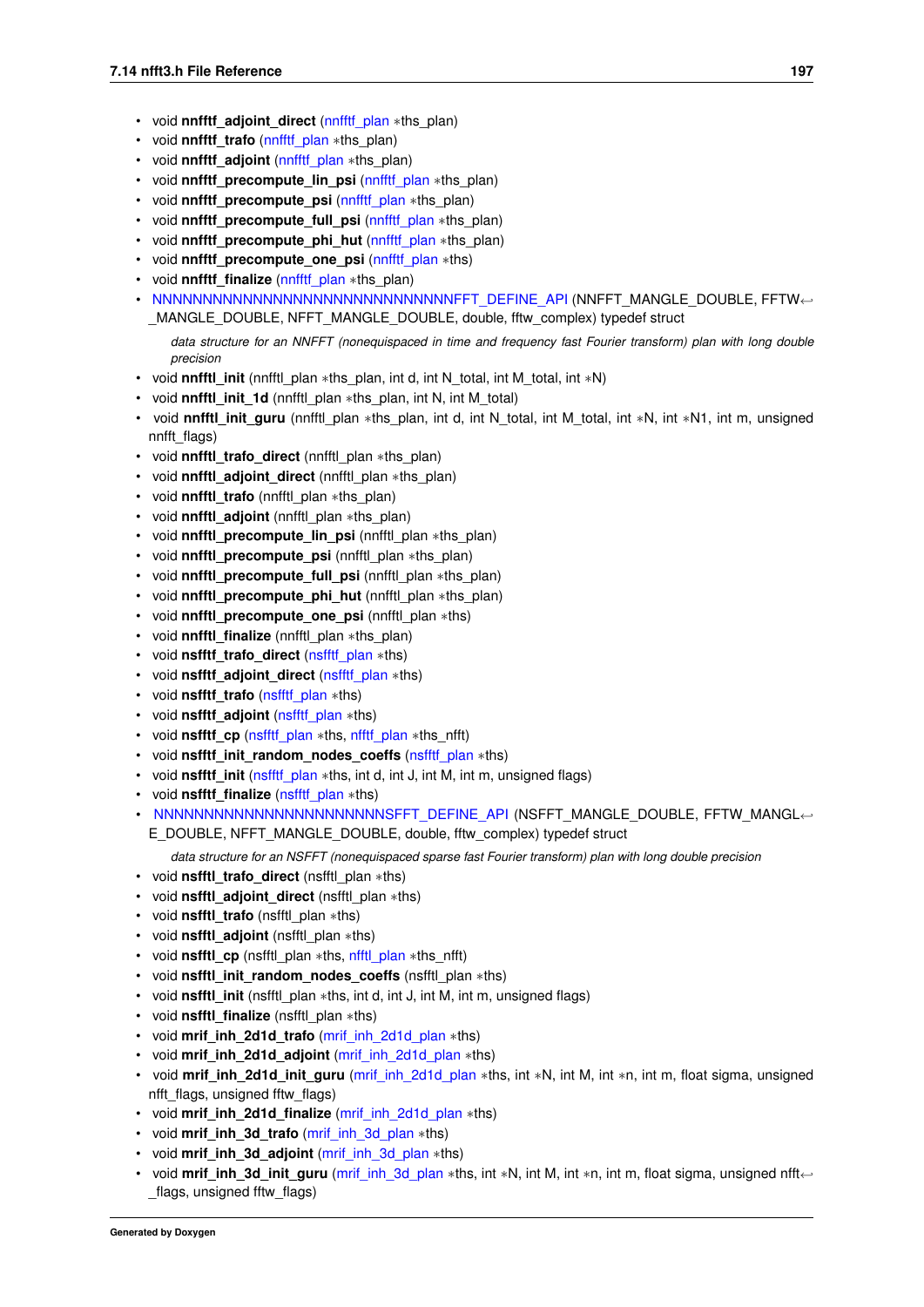- void **mrif\_inh\_3d\_finalize** [\(mrif\\_inh\\_3d\\_plan](#page-160-1) ∗ths)
- **MMMMMMMMMMMMMMMMMMMMMRI\_DEFINE\_API** (MRI\_MANGLE\_DOUBLE, NFFT\_MANGLE\_D←- OUBLE, double, fftw\_complex) typedef struct
- void **mril\_inh\_2d1d\_trafo** (mril\_inh\_2d1d\_plan ∗ths)
- void **mril\_inh\_2d1d\_adjoint** (mril\_inh\_2d1d\_plan ∗ths)
- void **mril\_inh\_2d1d\_init\_guru** (mril\_inh\_2d1d\_plan ∗ths, int ∗N, int M, int ∗n, int m, long double sigma, unsigned nfft\_flags, unsigned fftw\_flags)
- void **mril\_inh\_2d1d\_finalize** (mril\_inh\_2d1d\_plan ∗ths)
- void **mril\_inh\_3d\_trafo** [\(mril\\_inh\\_3d\\_plan](#page-161-0) ∗ths)
- void **mril\_inh\_3d\_adjoint** [\(mril\\_inh\\_3d\\_plan](#page-161-0) ∗ths)
- void **mril inh 3d init quru** (mril inh 3d plan ∗ths, int ∗N, int M, int ∗n, int m, long double sigma, unsigned nfft\_flags, unsigned fftw\_flags)
- void **mril\_inh\_3d\_finalize** [\(mril\\_inh\\_3d\\_plan](#page-161-0) ∗ths)
- void **nfsftf\_init** [\(nfsftf\\_plan](#page-172-0) ∗plan, int N, int M)
- void **nfsftf\_init\_advanced** [\(nfsftf\\_plan](#page-172-0) ∗plan, int N, int M, unsigned int nfsft\_flags)
- void **nfsftf\_init\_guru** [\(nfsftf\\_plan](#page-172-0) ∗plan, int N, int M, unsigned int nfsft\_flags, unsigned int nfft\_flags, int nfft\_cutoff)
- void **nfsftf\_precompute** (int N, float kappa, unsigned int nfsft\_flags, unsigned int fpt\_flags)
- void **nfsftf\_forget** (void)
- void **nfsftf\_trafo\_direct** [\(nfsftf\\_plan](#page-172-0) ∗plan)
- void **nfsftf** adjoint direct (nfsftf plan ∗plan)
- void **nfsftf\_trafo** [\(nfsftf\\_plan](#page-172-0) ∗plan)
- void **nfsftf\_adjoint** [\(nfsftf\\_plan](#page-172-0) ∗plan)
- void **nfsftf\_finalize** [\(nfsftf\\_plan](#page-172-0) ∗plan)
- void **nfsftf\_precompute\_x** [\(nfsftf\\_plan](#page-172-0) ∗plan)
- <span id="page-211-0"></span>• NN[NNNNNNNNNNNNNNNNNNNNNNNFSFT\\_DEFINE\\_API](#page-211-0) (NFSFT\_MANGLE\_DOUBLE, NFFT\_MANGLE←-\_DOUBLE, double, fftw\_complex) typedef struct

*data structure for an NFSFT (nonequispaced fast spherical Fourier transform) plan with long double precision*

- void **nfsftl\_init** (nfsftl\_plan ∗plan, int N, int M)
- void **nfsftl\_init\_advanced** (nfsftl\_plan \*plan, int N, int M, unsigned int nfsft\_flags)
- void **nfsftl\_init\_guru** (nfsftl\_plan ∗plan, int N, int M, unsigned int nfsft\_flags, unsigned int nfft\_flags, int nfft\_cutoff)
- void **nfsftl\_precompute** (int N, long double kappa, unsigned int nfsft\_flags, unsigned int fpt\_flags)
- void **nfsftl\_forget** (void)
- void **nfsftl\_trafo\_direct** (nfsftl\_plan ∗plan)
- void **nfsftl\_adjoint\_direct** (nfsftl\_plan ∗plan)
- void **nfsftl\_trafo** (nfsftl\_plan ∗plan)
- void **nfsftl\_adjoint** (nfsftl\_plan ∗plan)
- void **nfsftl\_finalize** (nfsftl\_plan ∗plan)
- void **nfsftl\_precompute\_x** (nfsftl\_plan ∗plan)
- fott set fott init (const int M, const int t, const unsigned int flags)
- void fptf\_precompute [\(fptf\\_set](#page-207-0) set, const int m, float ∗alpha, float ∗beta, float ∗gam, int k\_start, const float threshold)
- void **fptf\_trafo\_direct** [\(fptf\\_set](#page-207-0) set, const int m, const fftwf\_complex ∗x, fftwf\_complex ∗y, const int k\_end, const unsigned int flags)
- void **fptf** trafo (fptf set set, const int m, const fftwf complex ∗x, fftwf complex ∗y, const int k end, const unsigned int flags)
- void fptf\_transposed\_direct [\(fptf\\_set](#page-207-0) set, const int m, fftwf\_complex ∗x, fftwf\_complex ∗y, const int k\_end, const unsigned int flags)
- void **fptf** transposed (fptf set set, const int m, fftwf complex ∗x, fftwf complex ∗y, const int k\_end, const unsigned int flags)
- void **fptf\_finalize** [\(fptf\\_set](#page-207-0) set)
- <span id="page-211-1"></span>• FF[FFFFFFFFFFFFFFFFFPT\\_DEFINE\\_API](#page-211-1) (FPT\_MANGLE\_DOUBLE, FFTW\_MANGLE\_DOUBLE, double, fftw\_complex) typedef struct fptl\_set\_s\_ ∗fptl\_set

*A set of precomputed data for a set of DPT transforms of equal maximum length.*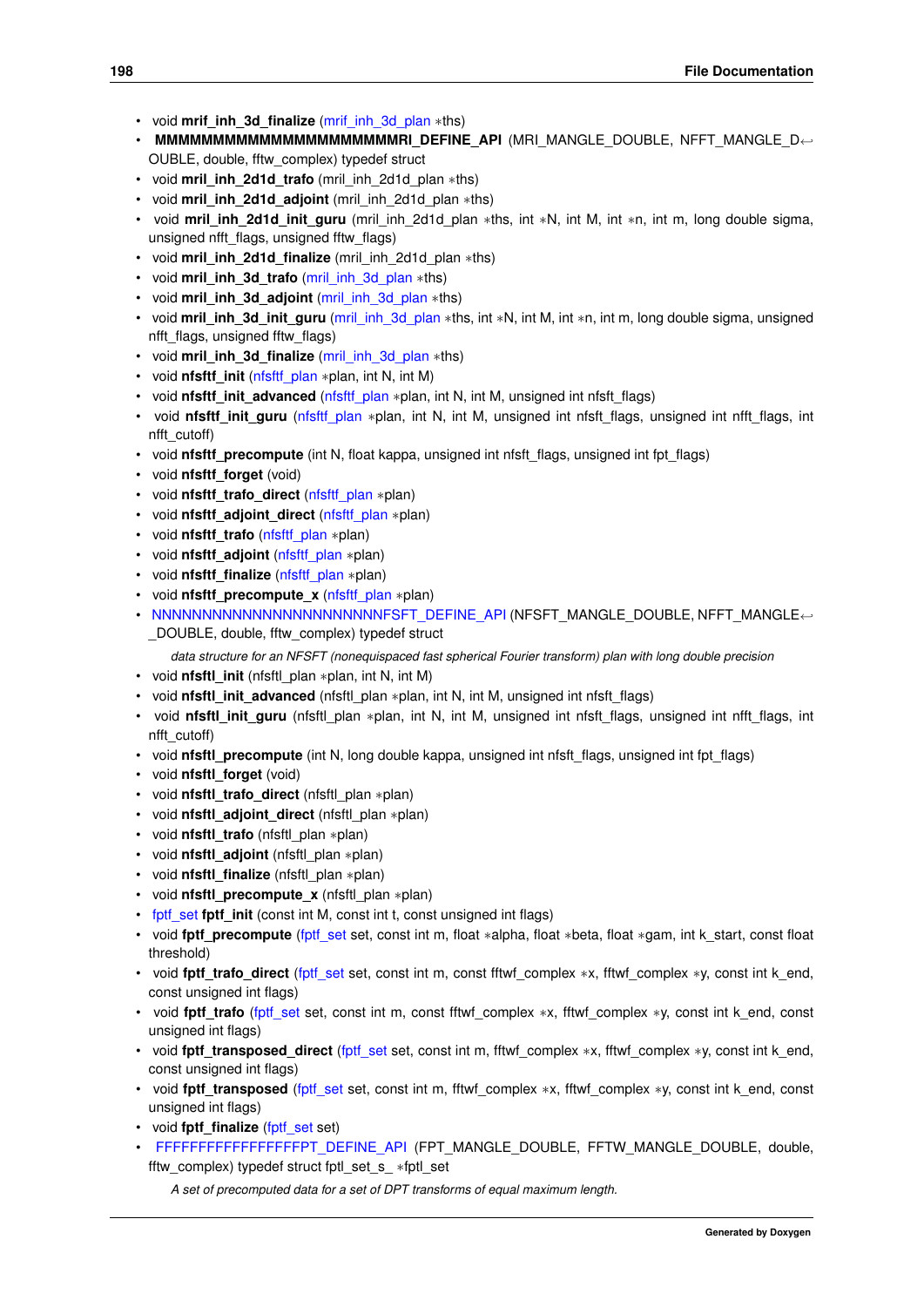- fptl\_set **fptl\_init** (const int M, const int t, const unsigned int flags)
- void **fptl\_precompute** (fptl\_set set, const int m, long double ∗alpha, long double ∗beta, long double ∗gam, int k\_start, const long double threshold)
- void **fptl\_trafo\_direct** (fptl\_set set, const int m, const fftwl\_complex ∗x, fftwl\_complex ∗y, const int k\_end, const unsigned int flags)
- void **fptl trafo** (fptl set set, const int m, const fftwl complex ∗x, fftwl complex ∗y, const int k end, const unsigned int flags)
- void **fptl\_transposed\_direct** (fptl\_set set, const int m, fftwl\_complex ∗x, fftwl\_complex ∗y, const int k\_end, const unsigned int flags)
- void **fptl\_transposed** (fptl\_set set, const int m, fftwl\_complex ∗x, fftwl\_complex ∗y, const int k\_end, const unsigned int flags)
- void **fptl\_finalize** (fptl\_set set)
- void **nfsoftf\_precompute** [\(nfsoftf\\_plan](#page-173-0) ∗plan)
- [fptf\\_set](#page-207-0) **nfsoftf\_SO3\_single\_fpt\_init** (int l, int k, int m, unsigned int flags, int kappa)
- void **nfsoftf\_SO3\_fpt** (fftwf\_complex ∗coeffs, [fptf\\_set](#page-207-0) set, int l, int k, int m, unsigned int nfsoft\_flags)
- void **nfsoftf\_SO3\_fpt\_transposed** (fftwf\_complex ∗coeffs, [fptf\\_set](#page-207-0) set, int l, int k, int m, unsigned int nfsoft←-\_flags)
- void **nfsoftf\_init** [\(nfsoftf\\_plan](#page-173-0) ∗plan, int N, int M)
- void **nfsoftf** init advanced (nfsoftf plan ∗plan, int N, int M, unsigned int nfsoft flags)
- void **nfsoftf\_init\_guru** [\(nfsoftf\\_plan](#page-173-0) ∗plan, int N, int M, unsigned int nfsoft\_flags, unsigned int nfft\_flags, int nfft\_cutoff, int fpt\_kappa)
- void **nfsoftf\_init\_guru\_advanced** [\(nfsoftf\\_plan](#page-173-0) ∗plan, int N, int M, unsigned int nfsoft\_flags, unsigned int nfft\_flags, int nfft\_cutoff, int fpt\_kappa, int nn\_oversampled)
- void **nfsoftf\_trafo** [\(nfsoftf\\_plan](#page-173-0) ∗plan\_nfsoft)
- void **nfsoftf\_adjoint** [\(nfsoftf\\_plan](#page-173-0) ∗plan\_nfsoft)
- void **nfsoftf\_finalize** [\(nfsoftf\\_plan](#page-173-0) ∗plan)
- int **nfsoftf\_posN** (int n, int m, int B)
- **NNNNNNNNNNNNNNNNNNNNNNNNNNNNNNFSOFT DEFINE API (NFSOFT MANGLE DOUBLE, NFF←** T\_MANGLE\_DOUBLE, FPT\_MANGLE\_DOUBLE, double, fftw\_complex) typedef struct nfsoftl\_plan
- void **nfsoftl\_precompute** (nfsoftl\_plan ∗plan)
- fptl\_set **nfsoftl\_SO3\_single\_fpt\_init** (int l, int k, int m, unsigned int flags, int kappa)
- void **nfsoftl\_SO3\_fpt** (fftwl\_complex ∗coeffs, fptl\_set set, int l, int k, int m, unsigned int nfsoft\_flags)
- void **nfsoftl SO3 fpt transposed** (fftwl complex ∗coeffs, fptl set set, int l, int k, int m, unsigned int nfsoft← \_flags)
- void **nfsoftl\_init** (nfsoftl\_plan ∗plan, int N, int M)
- void **nfsoftl\_init\_advanced** (nfsoftl\_plan ∗plan, int N, int M, unsigned int nfsoft\_flags)
- void **nfsoftl\_init\_guru** (nfsoftl\_plan ∗plan, int N, int M, unsigned int nfsoft\_flags, unsigned int nfft\_flags, int nfft\_cutoff, int fpt\_kappa)
- void **nfsoftl\_init\_guru\_advanced** (nfsoftl\_plan ∗plan, int N, int M, unsigned int nfsoft\_flags, unsigned int nfft\_flags, int nfft\_cutoff, int fpt\_kappa, int nn\_oversampled)
- void **nfsoftl\_trafo** (nfsoftl\_plan ∗plan\_nfsoft)
- void **nfsoftl\_adjoint** (nfsoftl\_plan ∗plan\_nfsoft)
- void **nfsoftl\_finalize** (nfsoftl\_plan ∗plan)
- int **nfsoftl\_posN** (int n, int m, int B)
- void **solverf\_init\_advanced\_complex** [\(solverf\\_plan\\_complex](#page-182-11) ∗ths, [nfftf\\_mv\\_plan\\_complex](#page-164-0) ∗mv, unsigned flags)
- void **solverf init complex** (solverf plan complex \*ths, nfftf mv\_plan\_complex \*mv)
- void **solverf** before loop complex (solverf plan complex ∗ths)
- void **solverf\_loop\_one\_step\_complex** [\(solverf\\_plan\\_complex](#page-182-11) ∗ths)
- void **solverf finalize complex** (solverf plan\_complex ∗ths)
- void **solverf init advanced\_double** (solverf plan\_double ∗ths, [nfftf\\_mv\\_plan\\_double](#page-165-1) ∗mv, unsigned flags)
- void **solverf\_init\_double** [\(solverf\\_plan\\_double](#page-183-14) ∗ths, nfftf\_my\_plan\_double ∗mv)
- void **solverf before loop double** (solverf plan double ∗ths)
- void **solverf** loop one step double (solverf plan double ∗ths)
- void **solverf finalize double** (solverf plan double ∗ths)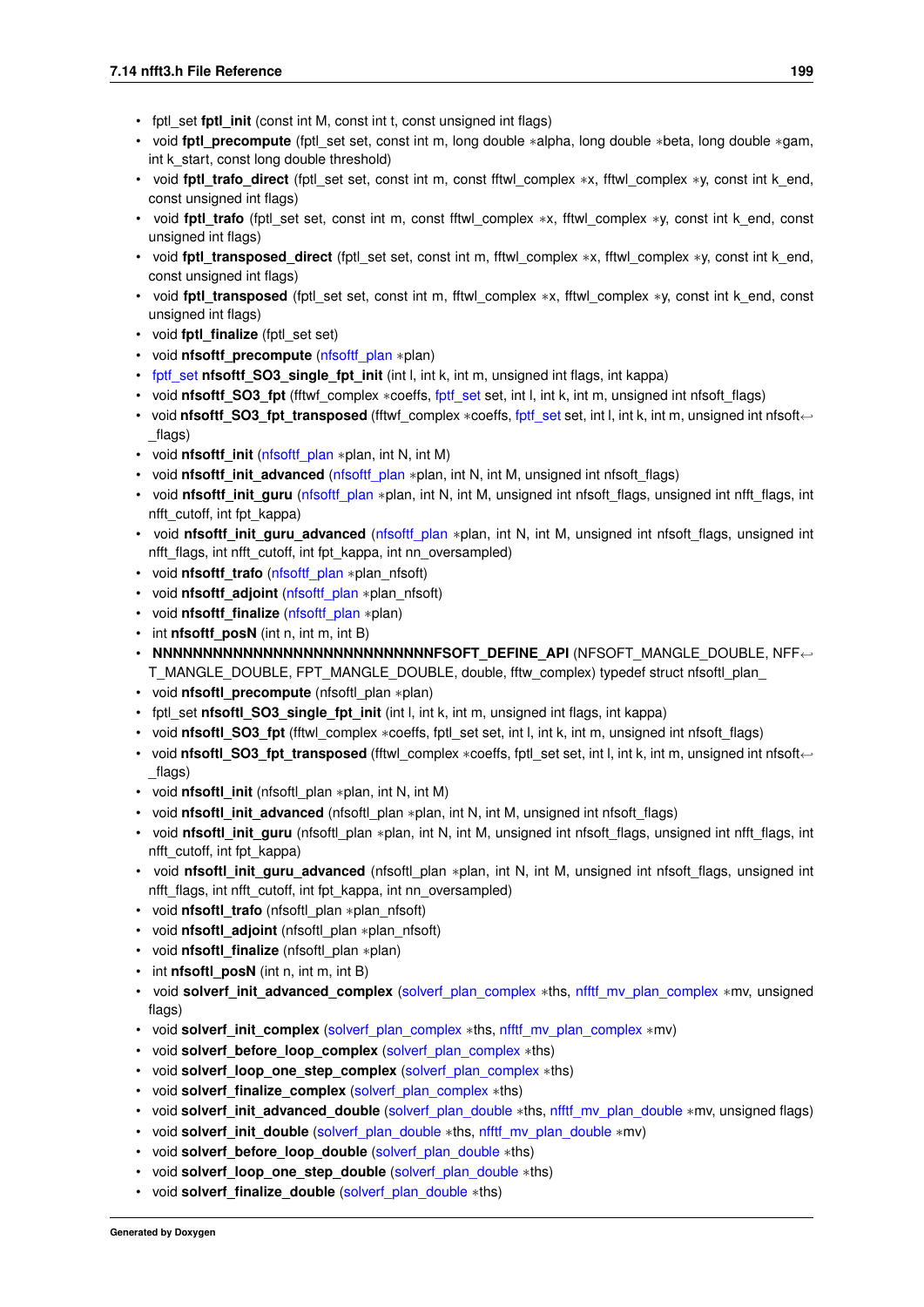- <span id="page-213-0"></span>• SSS[SSSSSSSSSSSSSSSSSSSSSSSSSSSSSOLVER\\_DEFINE\\_API](#page-213-0) (SOLVER\_MANGLE\_DOUBLE, NFFT← MANGLE\_DOUBLE, double, fftw\_complex) typedef struct
	- *data structure for an inverse NFFT plan with long double precision*
- void **solverl init advanced complex** (solverl plan complex ∗ths, nfftl mv plan complex ∗mv, unsigned flags)
- void **solverl init complex** (solverl plan complex ∗ths, nfftl\_mv\_plan\_complex ∗mv)
- void **solverl before loop complex** (solverl plan complex \*ths)
- void **solverl\_loop\_one\_step\_complex** (solverl\_plan\_complex ∗ths)
- void **solverl\_finalize\_complex** (solverl\_plan\_complex ∗ths)
- void **solverl\_init\_advanced\_double** [\(solverl\\_plan\\_double](#page-184-11) ∗ths, [nfftl\\_mv\\_plan\\_double](#page-168-0) ∗mv, unsigned flags)
- void **solverl init double** (solverl plan double ∗ths, [nfftl\\_mv\\_plan\\_double](#page-168-0) ∗mv)
- void **solverl before loop double** (solverl plan double ∗ths)
- void **solverl\_loop\_one\_step\_double** [\(solverl\\_plan\\_double](#page-184-11) ∗ths)
- void **solverl\_finalize\_double** [\(solverl\\_plan\\_double](#page-184-11) ∗ths)
- float **nfftf\_drand48** (void)
- void **nfftf** srand48 (long int seed)
- void [nfftf\\_vrand\\_unit\\_complex](#page-217-0) (fftwf\_complex ∗x, const NFFT\_INT n)
	- *Inits a vector of random complex numbers in*  $[0, 1] \times [0, 1]$ *i.*
- void [nfftf\\_vrand\\_shifted\\_unit\\_double](#page-217-1) (float ∗x, const NFFT\_INT n)
	- *Inits a vector of random double numbers in*  $[-1/2, 1/2]$ *.*
- void **nfftf vrand real** (float ∗x, const NFFT INT n, const float a, const float b)
- <span id="page-213-1"></span>• void [nfftf\\_vpr\\_double](#page-213-1) (float ∗x, const NFFT\_INT n, const char ∗text)
	- *Print real vector to standard output.*
- <span id="page-213-2"></span>• void [nfftf\\_vpr\\_complex](#page-213-2) (fftwf\_complex ∗x, const NFFT\_INT n, const char ∗text) *Print complex vector to standard output.*
- NFFT\_INT nfftf\_get\_num\_threads (void)
- float **nfftf\_clock\_gettime\_seconds** (void)
- float **nfftf\_error\_l\_infty\_complex** (const fftwf\_complex ∗x, const fftwf\_complex ∗y, const NFFT\_INT n)
- float **nfftf** error I infty 1 complex (const fftwf complex ∗x, const fftwf complex ∗y, const NFFT\_INT n, const fftwf\_complex ∗z, const NFFT\_INT m)
- NFFT\_INT **nfftf\_exp2i** (const NFFT\_INT a)
- NFFT\_INT **nfftf\_next\_power\_of\_2** (const NFFT\_INT N)
- <span id="page-213-3"></span>• float [nfftf\\_dot\\_complex](#page-213-3) (fftwf\_complex ∗x, NFFT\_INT n)

Computes the inner/dot product  $x^H x$ .

```
• void nfftf_upd_axpy_complex (fftwf_complex ∗x, float a, fftwf_complex ∗y, NFFT_INT n)
```
*Updates*  $x \leftarrow ax + y$ .

- <span id="page-213-5"></span>• void [nfftf\\_fftshift\\_complex](#page-213-5) (fftwf\_complex ∗x, NFFT\_INT d, NFFT\_INT ∗N) *Swaps each half over N[d]/2.*
- void **nfftf\_fftshift\_complex\_int** (fftwf\_complex ∗x, int d, int ∗N)
- <span id="page-213-6"></span>• void nfftf get version (unsigned ∗major, unsigned ∗minor, unsigned ∗patch)

```
Return library version.
```
- const char  $*$  [nfftf\\_get\\_window\\_name](#page-217-2) ()
- NFFT\_INT nfftf\_get\_default\_window\_cut\_off ()
- **NNNNNNNNNNNNNNNNNNNNNNFFT\_DEFINE\_UTIL\_API** (NFFT\_MANGLE\_DOUBLE, double, fftw ← complex) long double nfftl\_drand48(void)
- void **nfftl\_srand48** (long int seed)
- void [nfftl\\_vrand\\_unit\\_complex](#page-217-3) (fftwl\_complex ∗x, const NFFT\_INT n)
	- *Inits a vector of random complex numbers in*  $[0, 1] \times [0, 1]$ *i.*
- void [nfftl\\_vrand\\_shifted\\_unit\\_double](#page-218-0) (long double ∗x, const NFFT\_INT n)

*Inits a vector of random double numbers in* [−1/2, 1/2]*.*

- void **nfftl\_vrand\_real** (long double ∗x, const NFFT\_INT n, const long double a, const long double b)
- <span id="page-213-7"></span>• void [nfftl\\_vpr\\_double](#page-213-7) (long double ∗x, const NFFT\_INT n, const char ∗text)

*Print real vector to standard output.*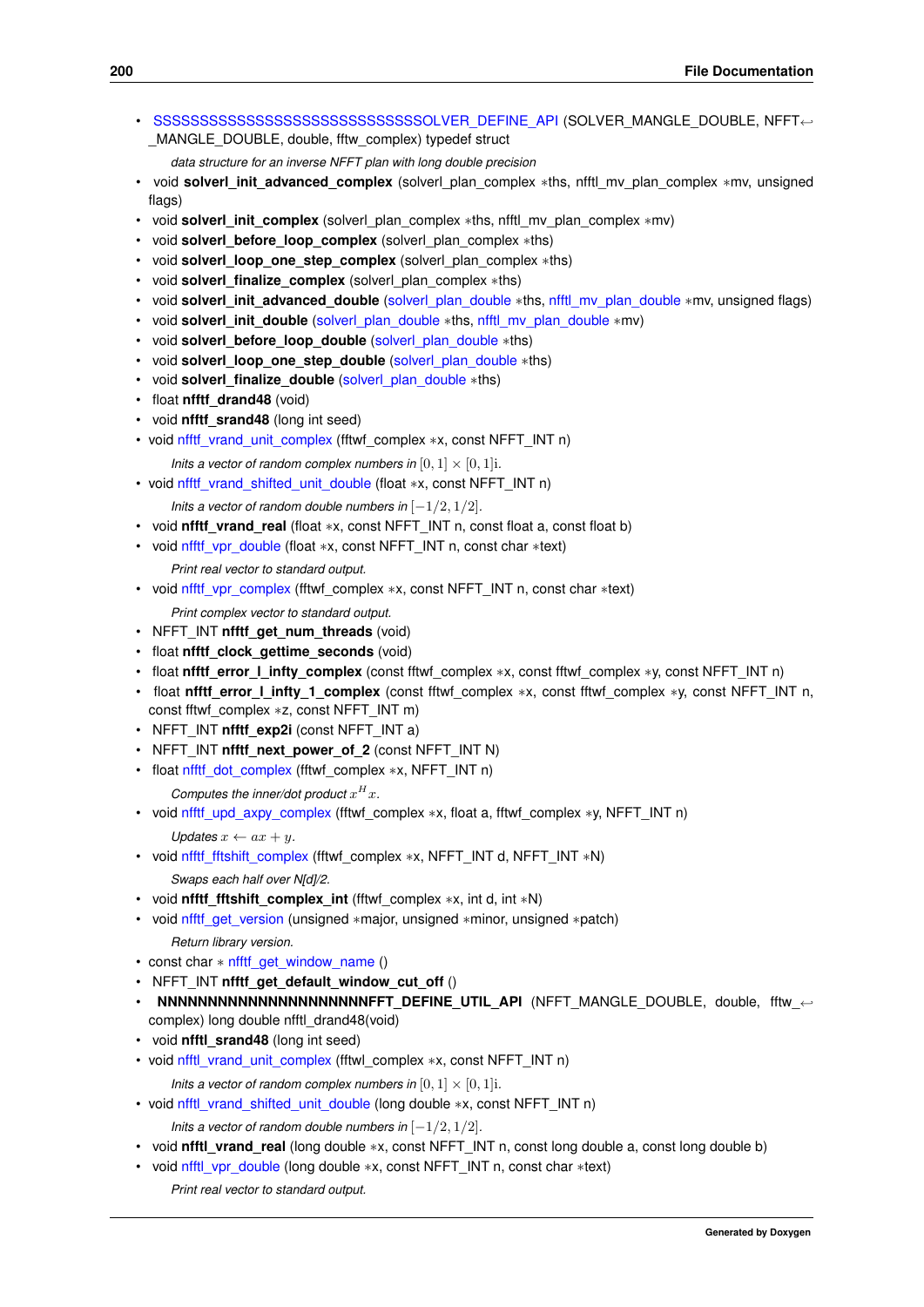<span id="page-214-1"></span>• void [nfftl\\_vpr\\_complex](#page-214-1) (fftwl\_complex ∗x, const NFFT\_INT n, const char ∗text)

*Print complex vector to standard output.*

- NFFT\_INT nfftl\_get\_num\_threads (void)
- long double **nfftl\_clock\_gettime\_seconds** (void)
- long double **nfftl\_error\_l\_infty\_complex** (const fftwl\_complex ∗x, const fftwl\_complex ∗y, const NFFT\_INT n)
- long double **nfftl\_error\_l\_infty\_1\_complex** (const fftwl\_complex ∗x, const fftwl\_complex ∗y, const NFFT← \_INT n, const fftwl\_complex ∗z, const NFFT\_INT m)
- NFFT\_INT **nfftl\_exp2i** (const NFFT\_INT a)
- NFFT\_INT nfftl\_next\_power\_of\_2 (const NFFT\_INT N)
- <span id="page-214-2"></span>• long double [nfftl\\_dot\\_complex](#page-214-2) (fftwl\_complex ∗x, NFFT\_INT n) Computes the inner/dot product  $x^H x$ .
- <span id="page-214-3"></span>• void [nfftl\\_upd\\_axpy\\_complex](#page-214-3) (fftwl\_complex ∗x, long double a, fftwl\_complex ∗y, NFFT\_INT n) *Updates*  $x \leftarrow ax + y$ .
- <span id="page-214-4"></span>• void [nfftl\\_fftshift\\_complex](#page-214-4) (fftwl\_complex \*x, NFFT\_INT d, NFFT\_INT \*N) *Swaps each half over N[d]/2.*
- void **nfftl\_fftshift\_complex\_int** (fftwl\_complex ∗x, int d, int ∗N)
- <span id="page-214-5"></span>• void [nfftl\\_get\\_version](#page-214-5) (unsigned ∗major, unsigned ∗minor, unsigned ∗patch) *Return library version.*
- const char ∗ [nfftl\\_get\\_window\\_name](#page-218-1) ()
- NFFT\_INT **nfftl\_get\_default\_window\_cut\_off** ()

### **Variables**

- nfftf\_malloc\_type\_function **nfftf\_malloc\_hook**
- nfftf\_free\_type\_function **nfftf\_free\_hook**
- nfftf\_die\_type\_function **nfftf\_die\_hook**
- nfftl\_malloc\_type\_function **nfftl\_malloc\_hook**
- nfftl\_free\_type\_function **nfftl\_free\_hook**
- nfftl\_die\_type\_function **nfftl\_die\_hook**
- ∗We expand this macro for each supported precision ∗ [X](#page-27-0)
- ∗We expand this macro for each supported precision **Y**
- ∗We expand this macro for each supported precision **R**
- **nfftl\_mv\_plan\_complex**
- **nfctl\_plan**
- **nfstl\_plan**
- **nnfftl\_plan**
- **nsfftl\_plan**
- **mril\_inh\_2d1d\_plan**
- **nfsftl\_plan**
- **nfsoftl\_plan**
- **solverl\_plan\_complex**

### **7.14.1 Detailed Description**

Header file for the nfft3 library.

### <span id="page-214-0"></span>**7.14.2 Macro Definition Documentation**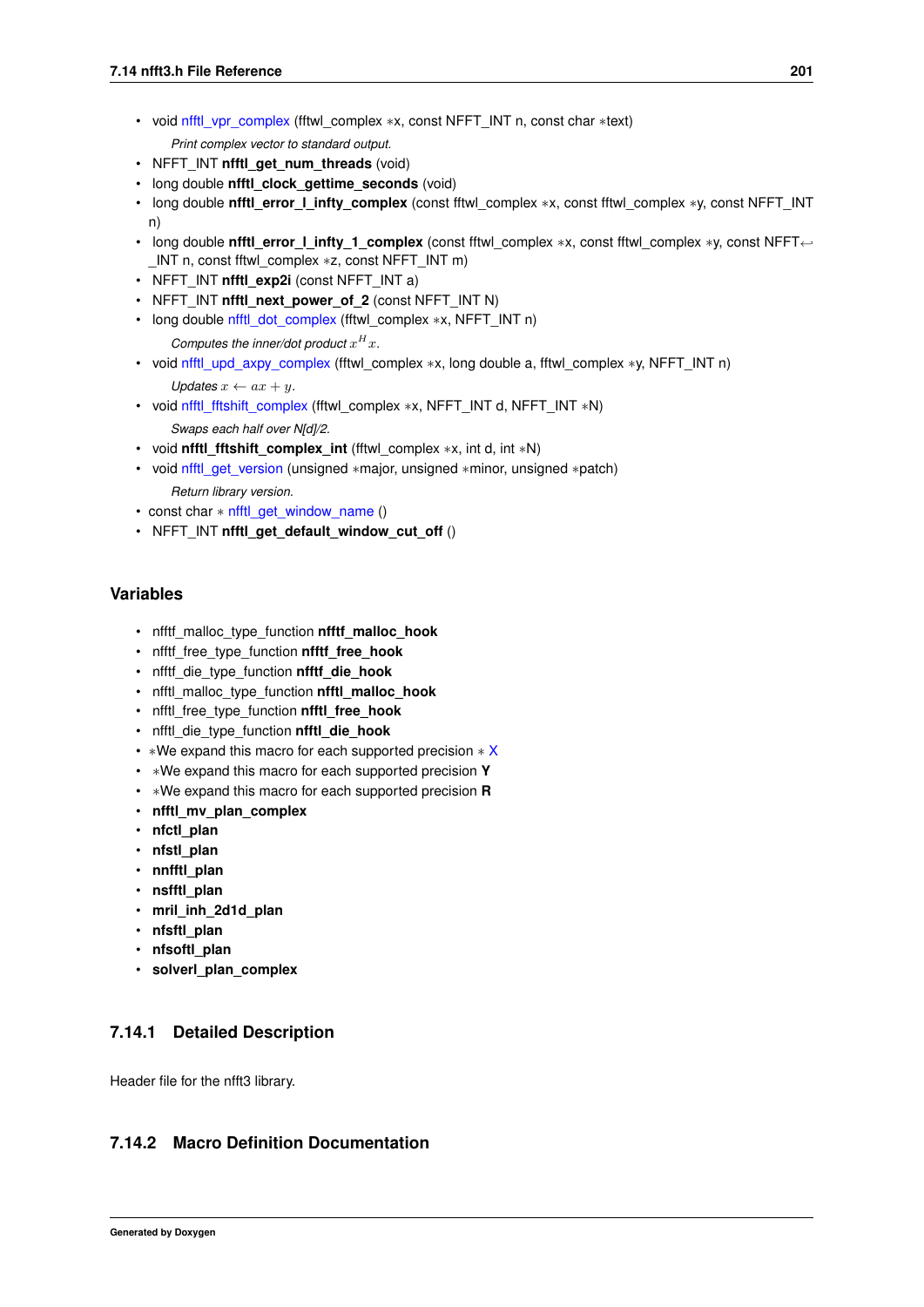#define MACRO\_MV\_PLAN(  $RC$ )

**Value:**

```
NFFT_INT N_total; \
NFFT_INT M_total; \
RC *f_hat; \ \n\RC \star f; \
void (*mv_trafo)(void*); \
void (*mv_adjoint)(void*);
```
Adjoint transform.

Macros for public members inherited by all plan structures.

Definition at line 66 of file nfft3.h.

#### **7.14.2.2 NFFT\_DEFINE\_MALLOC\_API**

```
#define NFFT_DEFINE_MALLOC_API(
             X)
```
### **Value:** /\* our own memory allocation and exit functions  $*/ \n\big\}$ NFFT\_EXTERN void  $\star$ X(malloc)(size\_t n); \ NFFT\_EXTERN void [X\(](#page-27-0)free)(void \*p); \<br>NFFT\_EXTERN void X(die)(const char \*s); \ \ /\* You can replace the hooks with your own functions, if necessary. We \*/ \ /\* need this for the Matlab interface. \*/ \ typedef void \*([\\*X\(](#page-27-0)malloc\_type\_function)) (size\_t n); \ typedef void ([\\*X\(](#page-27-0)free\_type\_function)) (void \*p); \<br>typedef void (\*X(die\_type\_function)) (const char \*errString); \ NFFT\_EXTERN [X\(](#page-27-0)malloc\_type\_function) [X\(](#page-27-0)malloc\_hook); \ NFFT\_EXTERN [X\(](#page-27-0)free\_type\_function) [X\(](#page-27-0)free\_hook); \ NFFT\_EXTERN [X\(](#page-27-0)die\_type\_function) [X\(](#page-27-0)die\_hook);

Definition at line 75 of file nfft3.h.

#### **7.14.2.3 MRI\_DEFINE\_API**

```
#define MRI_DEFINE_API(
```
 $\overline{X}$ Z, R,  $C$ )

#### **Value:**

```
typedef struct\
{\scriptstyle {\{\bigwedge \limits_{\text{MACRO\_MV\_PLAN(C)} \backslash \right\}}}}Z(plan) plan;
   int N3;R sigma3;\
  R *t; \n\big\}R \times wX(inh_2d1d_plan); \
\setminustypedef struct\
```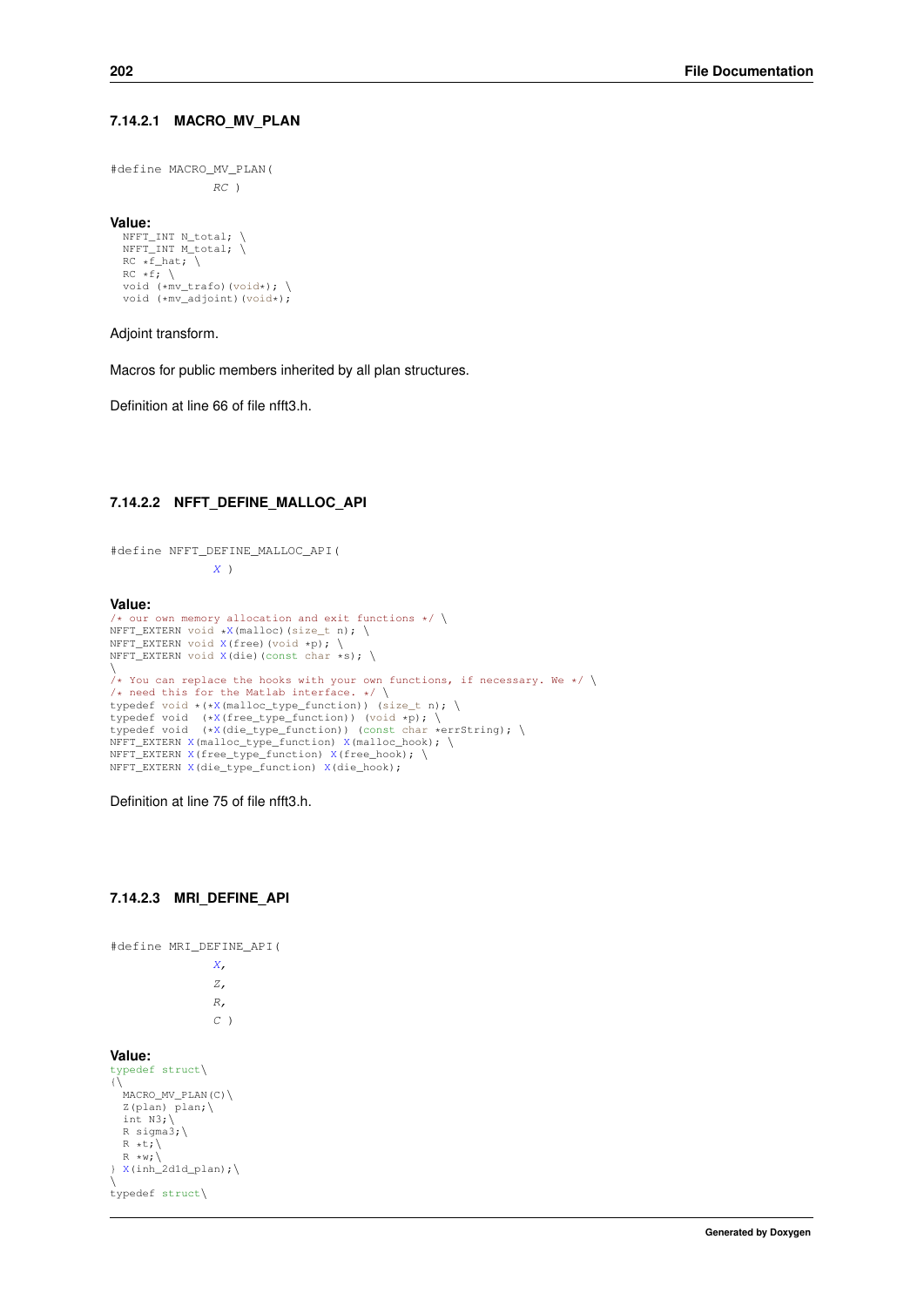```
{\scriptstyle {\{\bigwedge \limits_{\text{MACRO\_MV\_PLAN(C)} \backslash \right\}}}}Z(plan) plan;
  int N3;R sigma3:\
  R *t; \R \times w;
} X(inh_3d_plan);\
\
void X(inh_2d1d_trafo)(X(inh_2d1d_plan) *ths); \
X((X(inh_2d1d_plan) *ths); \<br>void X(inh_2d1d_init_guru)(X(inh_2d1d_plan) *ths, int *N, int M, int *n, \<br>int m, R sigma, unsigned nfft_flags, unsigned fftw_flags); \
X((X(inh_2d1d_plan) *ths);
X((X(inh_3d_plan) *ths); \
void X(inh_3d_adjoint)(X(inh_3d_plan) *ths); \
X((X(inh_3d_plan) *ths, int *N, int M, int *n, \
int m, R sigma, unsigned nfft_flags, unsigned fftw_flags); \
void X(inh_3d_finalize)(X(inh_3d_plan) *ths);
```
Definition at line 480 of file nfft3.h.

#### **7.14.2.4 FPT\_DEFINE\_API**

```
#define FPT_DEFINE_API(
                  X,
                  Y,
                  R,
                  C)
Value:
typedef struct X(\text{set_s}) \star X(\text{set}); \
\setminusX(set) X(init)(const int M, const int t, const unsigned int flags); \
X((X(set) set, const int m, R *alpha, R *beta, \sqrt{ }X((X(set) set, const int m, const C *x, C *y, \
  const int k_end, const unsigned int flags); \setminusX((X(set) set, const int m, const C *x, C *y, \const int k_end, const unsigned int flags); \<br>NFFT_EXTERN void X(transposed_direct)(X(set) set, const int m, C *x, \cx, \cx, const int k_end, const unsi
X((X(set) set, const int m, C *x, \
    \overline{y}, const int k_end, const unsigned int flags); \
NFFT_EXTERN void X(\text{finalize})(X(set) set);
```
Definition at line 597 of file nfft3.h.

#### **7.14.2.5 NFSOFT\_DEFINE\_API**

```
#define NFSOFT_DEFINE_API(
                    \overline{X}Y,
                    Z,
                    R,
                    \overline{C})
Value:
typedef struct X(plan_)\
\{\setminusMACRO_MV_PLAN(C)R \star x; \
```
/\* internal use only \*/\ C \*wig\_coeffs; \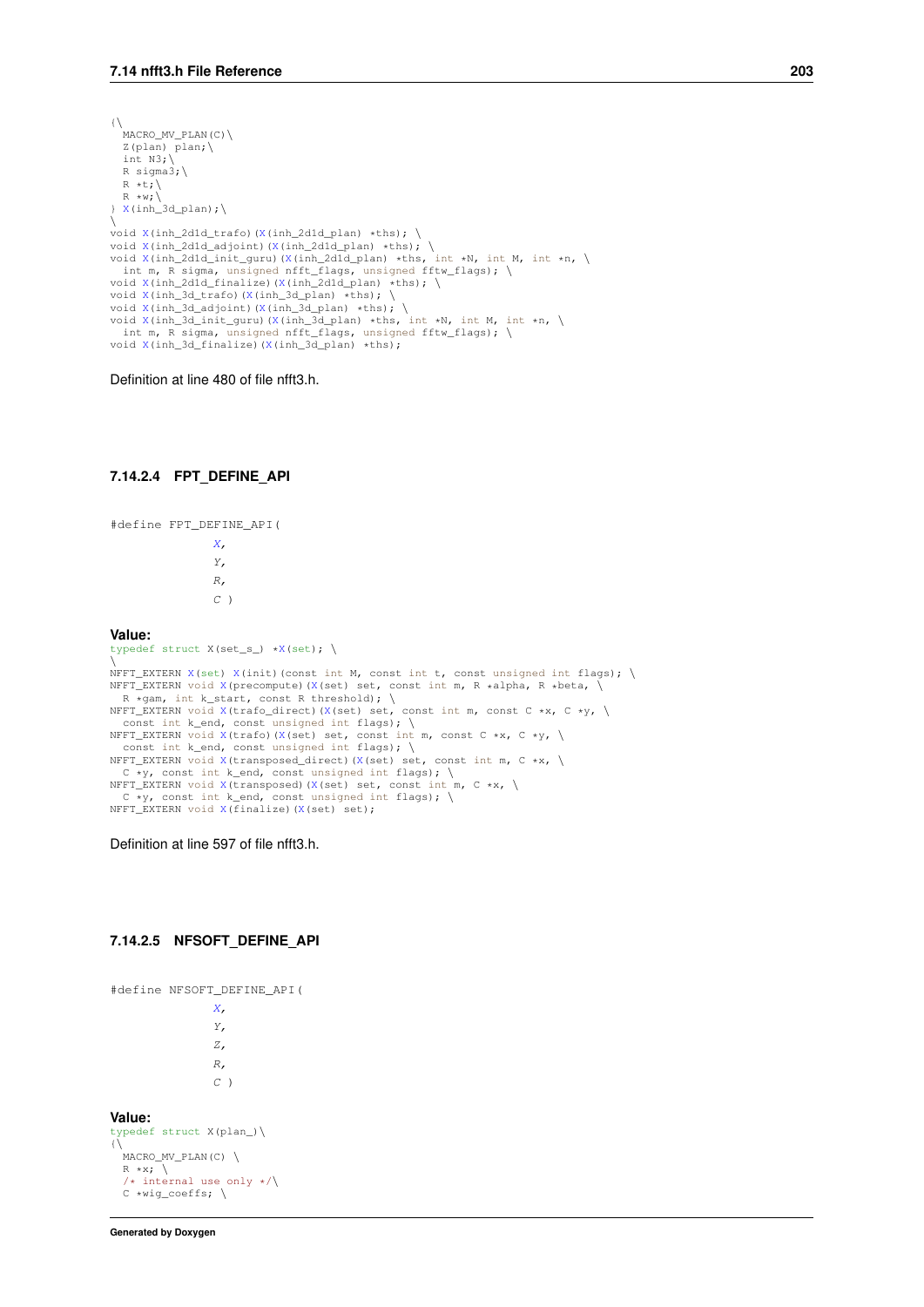```
C *cheby; \
   C \times aux;int t; \langleunsigned int flags; \
   Y(plan) p nfft; \langleZ(\text{set}) *internal fpt set: \
   int nthreads; \setminus\}X(plan);
X((X(plan) *plan); \<br>NFFT_EXTERN Z(set) X(SO3_single_fpt_init)(int l, int k, int m, unsigned int flags, int kappa); \<br>NFFT_EXTERN void X(SO3_fpt)(C *coeffs, Z(set) set, int l, int k, int m, u
X((X(plan) *plan, int N, int M); \<br>NFFT_EXTERN void X(init_advanced)(X(plan) *plan, int N, int M,unsigned int nfsoft_flags); \<br>NFFT_EXTERN void X(init_guru)(X(plan) *plan, int N, int M,unsigned int
nfft_flags,int nfft_cutoff,int fpt_kappa); \
NFFT_EXTERN void X(init_guru_advanced)(X(plan) *plan, int N, int M,unsigned int nfsoft_flags,unsigned int
nfft_flags,int nfft_cutoff,int fpt_kappa, int nn_oversampled); \
NFFT_EXTERN void X(trafo)(X(plan) *plan_nfsoft); \
NFFTX((X(plan) *plan_nfsoft); \
NFFT_EXTERN void X(finalize)(X(plan) *plan); \
NFFT_EXTERN int X(posN)(int n,int m, int B);
```
Definition at line 641 of file nfft3.h.

# **7.14.3 Function Documentation**

#### **7.14.3.1 nfftf\_vrand\_unit\_complex()**

```
void nfftf_vrand_unit_complex (
             fftwf_complex ∗ x,
             const NFFT_INT n )
```
Inits a vector of random complex numbers in  $[0, 1] \times [0, 1]$ i.

#### **7.14.3.2 nfftf\_vrand\_shifted\_unit\_double()**

```
void nfftf vrand shifted unit double (
             float ∗ x,
             const NFFT_INT n )
```
Inits a vector of random double numbers in  $[-1/2, 1/2]$ .

#### **7.14.3.3 nfftf\_get\_window\_name()**

```
const char∗ nfftf_get_window_name ( )
```
• Return name of window function. ∗ ∗ The window function to be used is configured at compile time.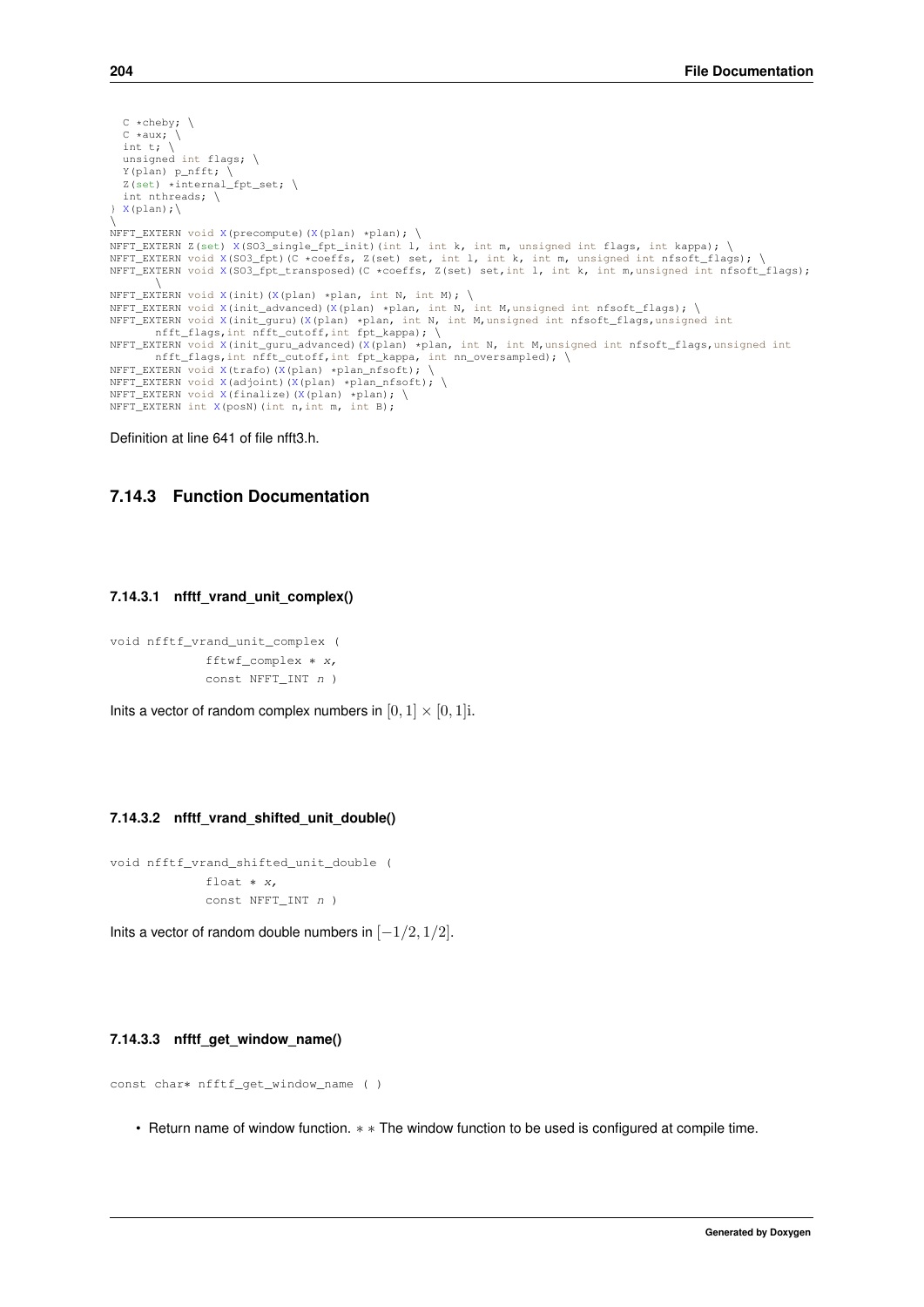#### <span id="page-218-0"></span>**7.14.3.4 nfftl\_vrand\_unit\_complex()**

```
void nfftl_vrand_unit_complex (
            fftwl_complex ∗ x,
             const NFFT_INT n )
```
Inits a vector of random complex numbers in  $[0, 1] \times [0, 1]$ i.

#### **7.14.3.5 nfftl\_vrand\_shifted\_unit\_double()**

```
void nfftl_vrand_shifted_unit_double (
            long double ∗ x,
             const NFFT_INT n )
```
Inits a vector of random double numbers in  $[-1/2, 1/2]$ .

#### **7.14.3.6 nfftl\_get\_window\_name()**

```
const char∗ nfftl_get_window_name ( )
```
• Return name of window function. ∗ ∗ The window function to be used is configured at compile time.

# **7.15 nfsft.c File Reference**

Implementation file for the NFSFT module.

```
#include "config.h"
#include <math.h>
#include <stdlib.h>
#include <string.h>
#include "nfft3.h"
#include "infft.h"
#include "legendre.h"
#include "api.h"
```
#### **Macros**

- #define [NFSFT\\_DEFAULT\\_NFFT\\_CUTOFF](#page-52-0) 6
	- *The default NFFT cutoff parameter.*
- #define [NFSFT\\_DEFAULT\\_THRESHOLD](#page-52-1) 1000 *The default threshold for the FPT.*
- #define [NFSFT\\_BREAK\\_EVEN](#page-52-2) 5
	- *The break-even bandwidth*  $N \in \mathbb{N}_0$ .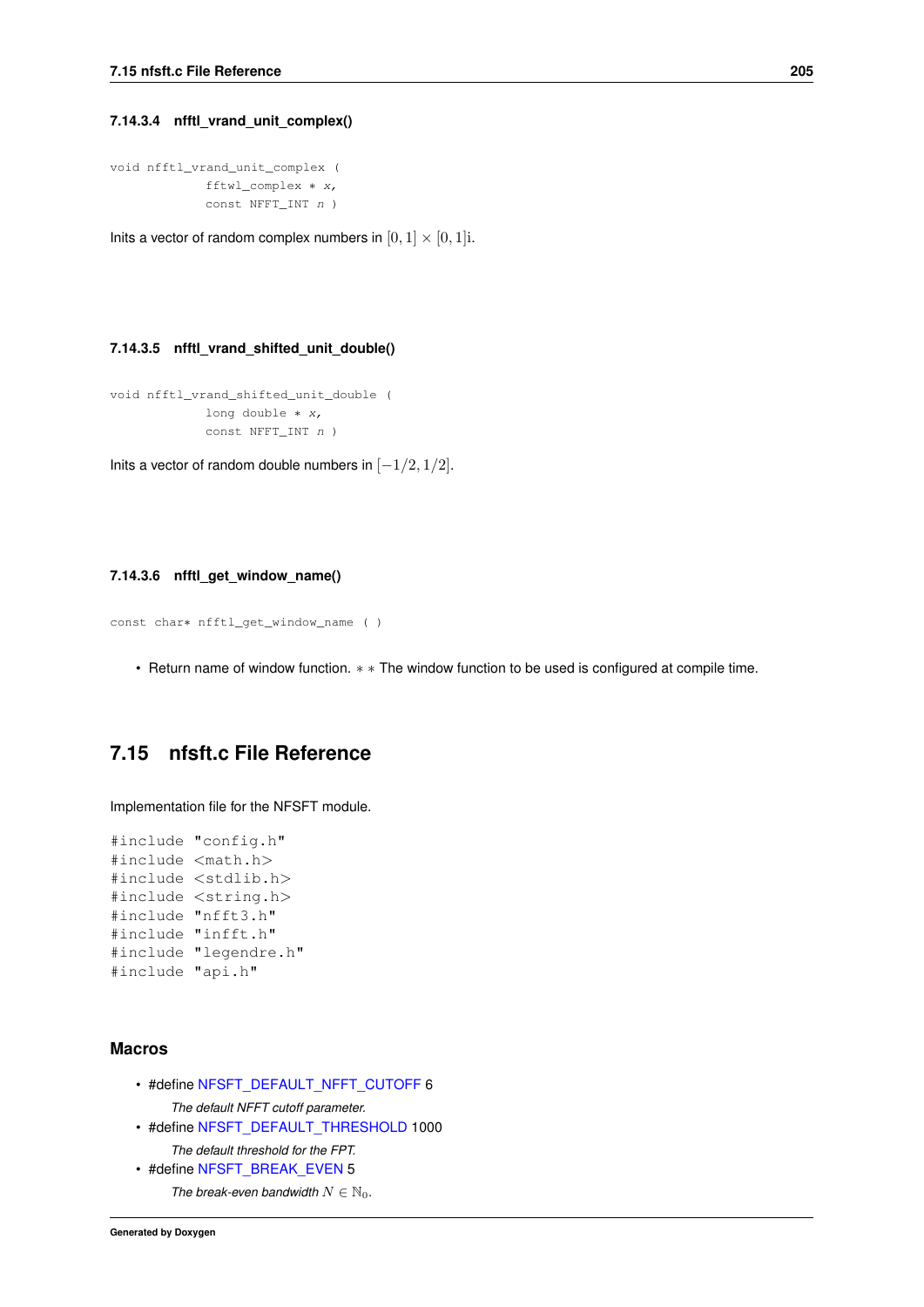<span id="page-219-0"></span>• static void [c2e](#page-55-0) [\(nfsft\\_plan](#page-171-0) ∗plan)

 ${\it Conversely}$  *Converts coefficients*  $(b_k^n)_{k=0}^M$  *with*  $M\in\mathbb N_0$ ,  $-M\le n\le M$  from a linear combination of Chebyshev polynomials. • static void [c2e\\_transposed](#page-56-0) [\(nfsft\\_plan](#page-171-0) ∗plan)

*Transposed version of the function [c2e.](#page-55-0)*

- void [nfsft\\_init](#page-56-1) [\(nfsft\\_plan](#page-171-0) ∗plan, int N, int M)
- void [nfsft\\_init\\_advanced](#page-56-2) [\(nfsft\\_plan](#page-171-0) ∗plan, int N, int M, unsigned int flags)
- void **nfsft\_init\_guru** [\(nfsft\\_plan](#page-171-0) ∗plan, int N, int M, unsigned int flags, unsigned int nfft\_flags, int nfft\_cutoff)
- void [nfsft\\_precompute](#page-57-0) (int N, double kappa, unsigned int nfsft\_flags, unsigned int fpt\_flags)
- void [nfsft\\_forget](#page-57-1) (void)
- void [nfsft\\_finalize](#page-58-0) [\(nfsft\\_plan](#page-171-0) ∗plan)
- static void **nfsft\_set\_f\_nan** [\(nfsft\\_plan](#page-171-0) ∗plan)
- void **nfsft\_trafo\_direct** [\(nfsft\\_plan](#page-171-0) ∗plan)
- static void **nfsft\_set\_f\_hat\_nan** [\(nfsft\\_plan](#page-171-0) ∗plan)
- void **nfsft\_adjoint\_direct** [\(nfsft\\_plan](#page-171-0) ∗plan)
- void [nfsft\\_trafo](#page-58-1) [\(nfsft\\_plan](#page-171-0) ∗plan)
- void [nfsft\\_adjoint](#page-58-2) [\(nfsft\\_plan](#page-171-0) ∗plan)
- void **nfsft\_precompute\_x** [\(nfsft\\_plan](#page-171-0) ∗plan)

# **Variables**

• static struct [nfsft\\_wisdom](#page-171-1) [wisdom](#page-59-0) =  ${false, 0U, -1, -1,0,0,0,0,0}$ *The global wisdom structure for precomputed data.*

# **7.15.1 Detailed Description**

Implementation file for the NFSFT module.

**Author**

Jens Keiner

# **7.16 polar\_fft\_test.c File Reference**

NFFT-based polar FFT and inverse.

```
#include <math.h>
#include <stdlib.h>
#include <complex.h>
#include "nfft3mp.h"
```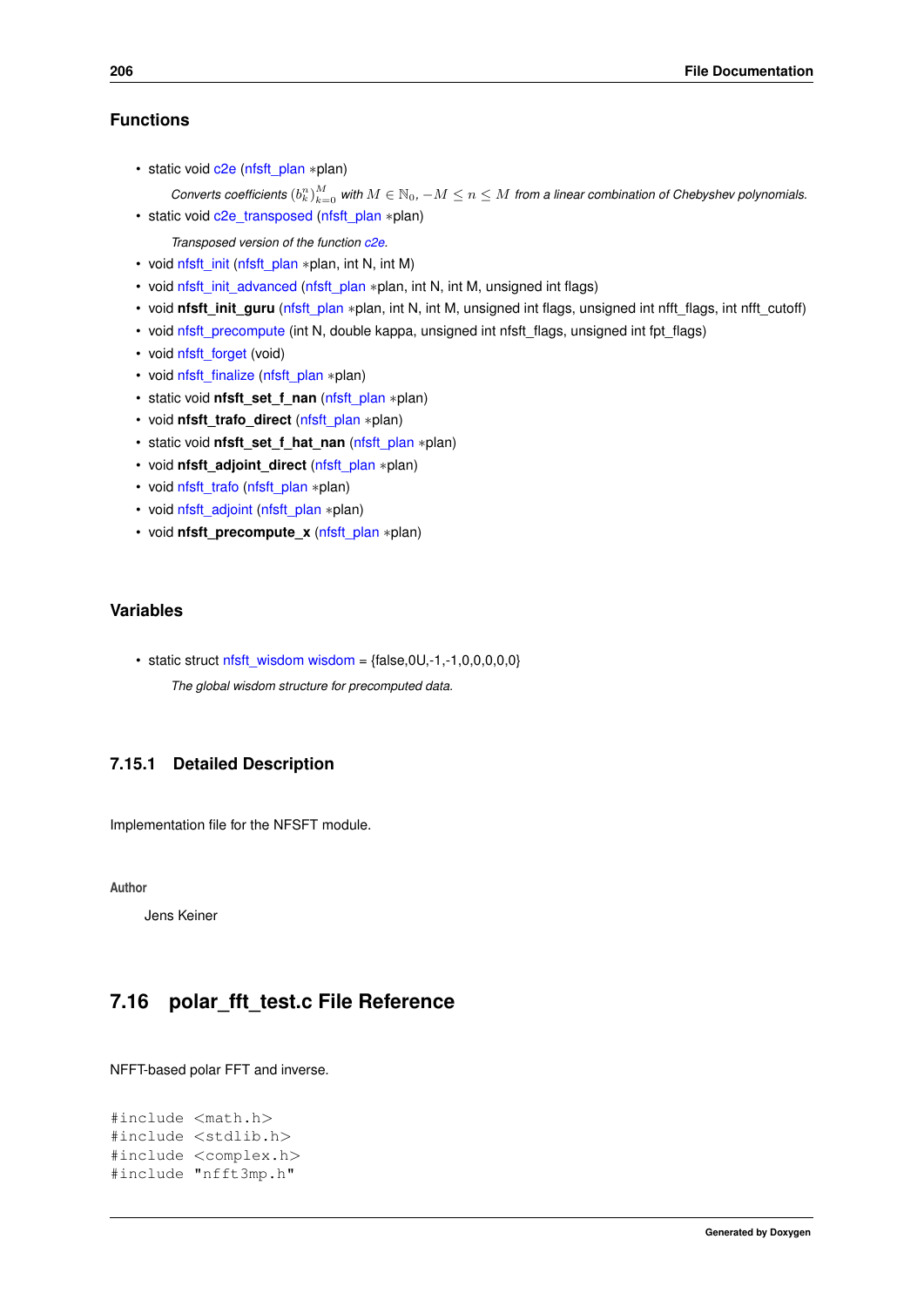- <span id="page-220-1"></span>• static int [polar\\_grid](#page-146-0) (int T, int S, NFFT\_R ∗x, NFFT\_R ∗w)
- *Generates the points*  $x_{t,j}$  *with weights*  $w_{t,j}$  *for the polar grid with*  $T$  *angles and*  $R$  *offsets.*
- static int [polar\\_dft](#page-146-1) (NFFT\_C \*f\_hat, int NN, NFFT\_C \*f, int T, int S, int m) *discrete polar FFT*
- static int [polar\\_fft](#page-146-2) (NFFT\_C \*f\_hat, int NN, NFFT\_C \*f, int T, int S, int m) *NFFT-based polar FFT.*
- static int [inverse\\_polar\\_fft](#page-146-3) (NFFT\_C ∗f, int T, int S, NFFT\_C ∗f\_hat, int NN, int [max\\_i,](#page-106-0) int m) *inverse NFFT-based polar FFT*
- int [main](#page-146-4) (int argc, char ∗∗argv) *test program for various parameters*

# **7.16.1 Detailed Description**

NFFT-based polar FFT and inverse.

Computes the NFFT-based polar FFT and its inverse for various parameters.

**Author**

Markus Fenn

**Date**

2006

# **7.17 radon.c File Reference**

NFFT-based discrete Radon transform.

```
#include <stdio.h>
#include <math.h>
#include <stdlib.h>
#include <string.h>
#include <complex.h>
#include "nfft3mp.h"
```
#### **Macros**

- #define **NFFT\_PRECISION\_DOUBLE**
- <span id="page-220-0"></span>• #define [KERNEL\(](#page-220-0)r) (NFFT\_K(1.0)-NFFT\_M(fabs)((NFFT\_R)(r))/((NFFT\_R)S/2)) *define weights of kernel function for discrete Radon transform*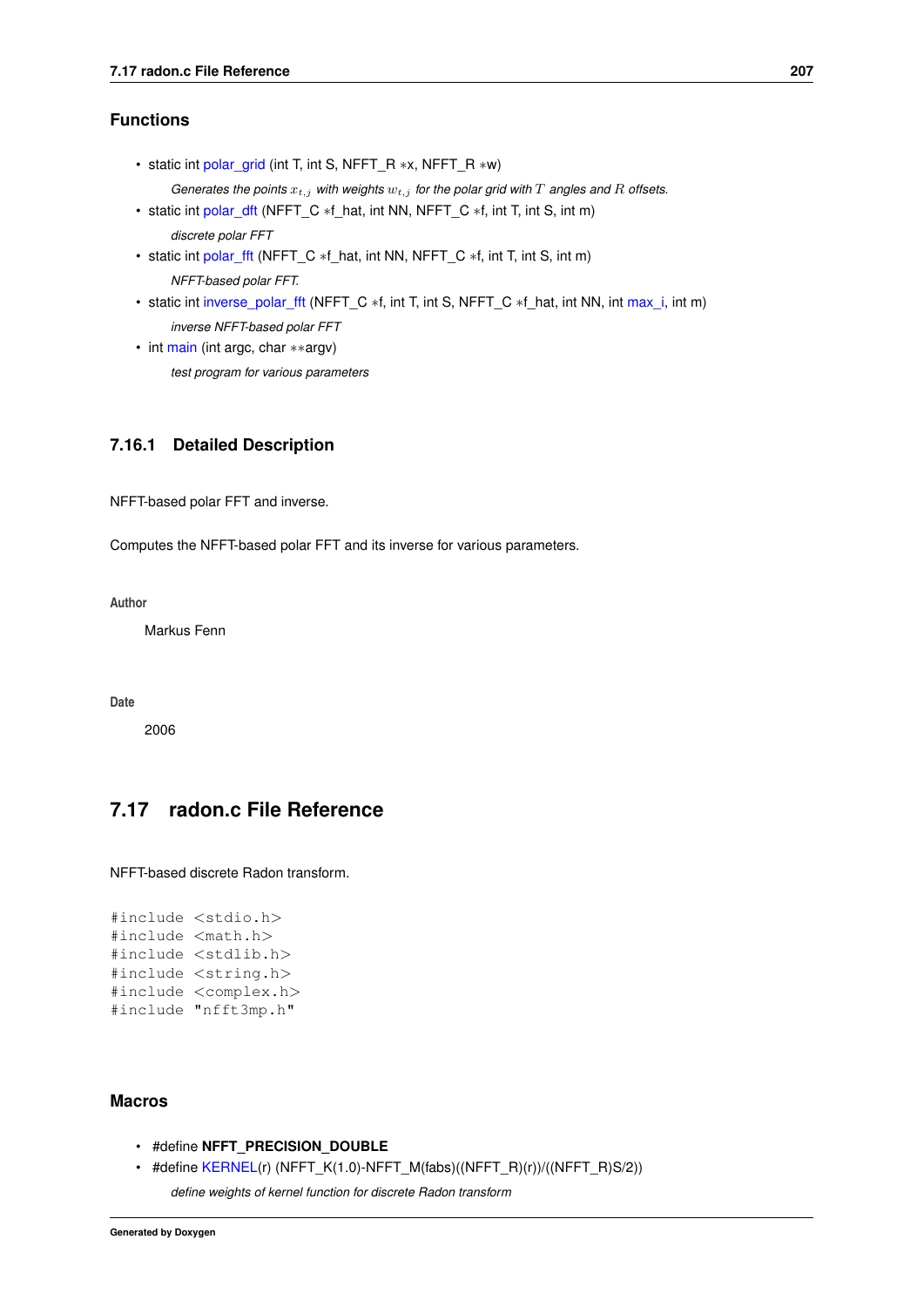- <span id="page-221-4"></span><span id="page-221-0"></span>• static int [polar\\_grid](#page-221-0) (int T, int S, NFFT\_R ∗x, NFFT\_R ∗w)
	- *generates the points x with weights w for the polar grid with T angles and R offsets*
- <span id="page-221-1"></span>• static int [linogram\\_grid](#page-221-1) (int T, int S, NFFT\_R ∗x, NFFT\_R ∗w)
	- *generates the points x with weights w for the linogram grid with T slopes and R offsets*
- <span id="page-221-2"></span>• static int [Radon\\_trafo](#page-221-2) (int(\*gridfcn)(), int T, int S, NFFT\_R \*f, int NN, NFFT\_R \*Rf)

*computes the NFFT-based discrete Radon transform of f on the grid given by gridfcn() with T angles and R offsets*

<span id="page-221-3"></span>• int [main](#page-221-3) (int argc, char ∗∗argv)

*simple test program for the discrete Radon transform*

## **7.17.1 Detailed Description**

NFFT-based discrete Radon transform.

Computes the discrete Radon transform

$$
R_{\theta_t} f\left(\frac{s}{R}\right) = \sum_{r \in I_R} w_r \sum_{k \in I_N^2} f_k e^{-2\pi \mathrm{I} k \left(\frac{r}{R}\theta_t\right)} e^{2\pi \mathrm{I} r s/R} \qquad (t \in I_T, s \in I_R).
$$

by taking the 2D-NFFT of  $f_k$  (  $k\in I_N^2)$  at the points  $\frac{r}{R}\theta_t$  of the polar or linogram grid followed by 1D-iFFTs for every direction  $t \in T$ , where  $w_r$  are the weights of the Dirichlet- or Fejer-kernel.

**Author**

Markus Fenn

**Date**

2005

# **7.18 solver.c File Reference**

Implementation file for the solver module.

```
#include "config.h"
#include "nfft3.h"
#include "infft.h"
```
#### **Macros**

• #define **X**(name) [CONCAT\(](#page-222-0)solver\_,name)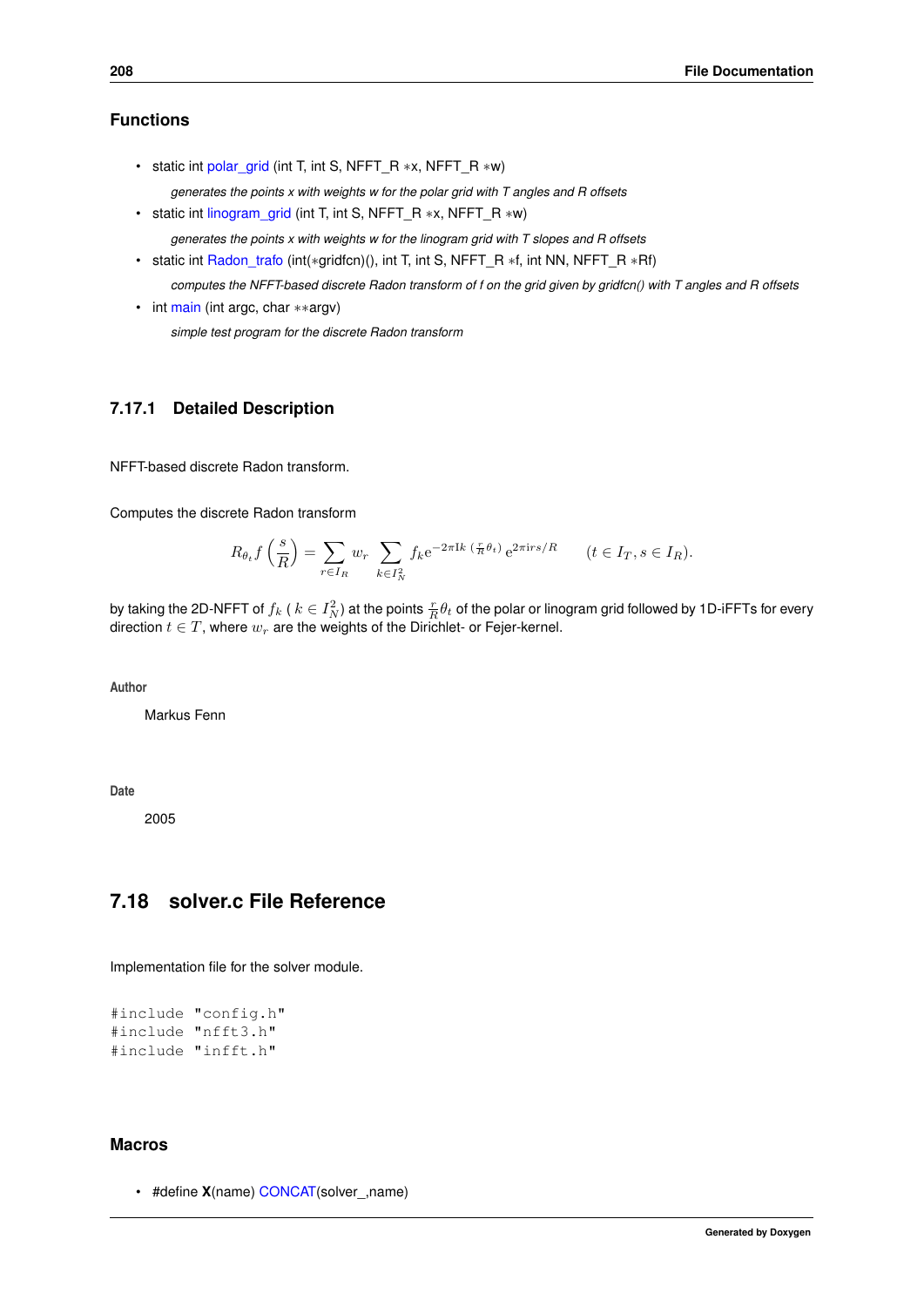- <span id="page-222-13"></span>• void **CONCAT** (CONCAT(solver, init advanced complex)
- void **CONCAT** (CONCAT(solver, init\_complex)
- void **CONCAT** (CONCAT(solver\_, before\_loop\_complex)
- <span id="page-222-1"></span>• static void [solver\\_loop\\_one\\_step\\_landweber\\_complex](#page-222-1) [\(CONCAT\(](#page-222-0)solver\_, plan\_complex) ∗ths) *void solver\_loop\_one\_step\_landweber*
- <span id="page-222-2"></span>• static void [solver\\_loop\\_one\\_step\\_steepest\\_descent\\_complex](#page-222-2) [\(CONCAT\(](#page-222-0)solver\_, plan\_complex) ∗ths) *void solver\_loop\_one\_step\_steepest\_descent*
- <span id="page-222-3"></span>• static void [solver\\_loop\\_one\\_step\\_cgnr\\_complex](#page-222-3) [\(CONCAT\(](#page-222-0)solver, plan\_complex) ∗ths) *void solver\_loop\_one\_step\_cgnr*
- <span id="page-222-4"></span>• static void [solver\\_loop\\_one\\_step\\_cgne\\_complex](#page-222-4) [\(CONCAT\(](#page-222-0)solver\_, plan\_complex) ∗ths) *void solver\_loop\_one\_step\_cgne*
- <span id="page-222-5"></span>• void [CONCAT](#page-222-5) (CONCAT (solver, loop one step complex) *void solver\_loop\_one\_step*
- <span id="page-222-6"></span>• void [CONCAT](#page-222-6) (CONCAT(solver\_, finalize\_complex)
	- *void solver\_finalize*
- <span id="page-222-7"></span>• void [CONCAT](#page-222-7) (CONCAT (solver, init\_advanced\_double) *void solver\_finalize*
- void **CONCAT** (CONCAT(solver, init\_double)
- void **CONCAT** (CONCAT(solver\_, before\_loop\_double)
- <span id="page-222-8"></span>• static void [solver\\_loop\\_one\\_step\\_landweber\\_double](#page-222-8) [\(CONCAT\(](#page-222-0)solver\_, plan\_double) ∗ths) *void solver\_loop\_one\_step\_landweber*
- <span id="page-222-9"></span>• static void [solver\\_loop\\_one\\_step\\_steepest\\_descent\\_double](#page-222-9) [\(CONCAT\(](#page-222-0)solver\_, plan\_double) ∗ths) *void solver\_loop\_one\_step\_steepest\_descent*
- <span id="page-222-10"></span>• static void [solver\\_loop\\_one\\_step\\_cgnr\\_double](#page-222-10) [\(CONCAT\(](#page-222-0)solver\_, plan\_double) ∗ths) *void solver\_loop\_one\_step\_cgnr*
- <span id="page-222-11"></span>• static void [solver\\_loop\\_one\\_step\\_cgne\\_double](#page-222-11) [\(CONCAT\(](#page-222-0)solver\_, plan\_double) \*ths) *void solver\_loop\_one\_step\_cgne*
- <span id="page-222-12"></span>• void [CONCAT](#page-222-12) (CONCAT (solver, loop one step double) *void solver\_loop\_one\_step*
- <span id="page-222-0"></span>• void [CONCAT](#page-222-0) (CONCAT (solver, finalize\_double) *void solver\_finalize*

# **7.18.1 Detailed Description**

Implementation file for the solver module.

**Author**

Stefan Kunis

# **7.19 taylor\_nfft.c File Reference**

Testing the nfft againt a Taylor expansion based version.

```
#include "config.h"
#include <stdio.h>
#include <math.h>
#include <string.h>
#include <stdlib.h>
#include "nfft3.h"
#include "infft.h"
```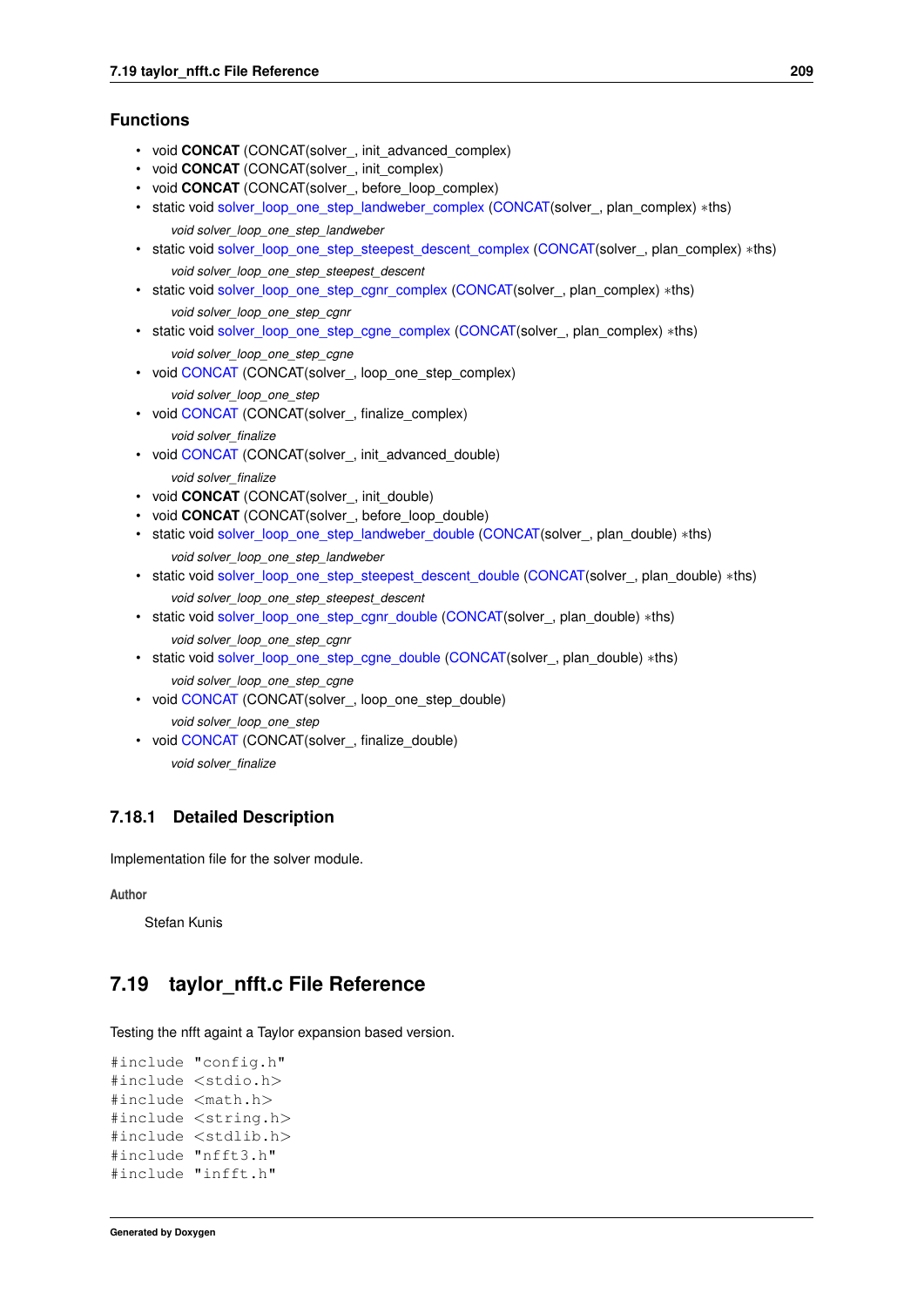# <span id="page-223-2"></span>**Data Structures**

• struct taylor plan

# **Functions**

- static void [taylor\\_init](#page-223-0) [\(taylor\\_plan](#page-185-0) ∗ths, int N, int M, int n, int m) *Initialisation of a transform plan.*
- static void taylor precompute (taylor plan ∗ths) *Precomputation of weights and indices in Taylor expansion.*
- static void [taylor\\_finalize](#page-224-0) [\(taylor\\_plan](#page-185-0) ∗ths) *Destroys a transform plan.*
- static void [taylor\\_trafo](#page-224-1) [\(taylor\\_plan](#page-185-0) ∗ths) *Executes a Taylor-NFFT, see equation (1.1) in [Guide], computes fast and approximate by means of a Taylor expansion for j=0,...,M-1 f[j] = sum\_{k in I\_N*<sup>∧</sup> *d} f\_hat[k]* ∗ *exp(-2 (pi) k x[j])*
- static void [taylor\\_time\\_accuracy](#page-224-2) (int N, int M, int n, int m, int n\_taylor, int m\_taylor, unsigned test\_accuracy) *Compares NDFT, NFFT, and Taylor-NFFT.*
- int **main** (int argc, char ∗∗argv)

# **7.19.1 Detailed Description**

Testing the nfft againt a Taylor expansion based version.

**Author**

Stefan Kunis

References: Time and memory requirements of the Nonequispaced FFT

# <span id="page-223-0"></span>**7.19.2 Function Documentation**

## **7.19.2.1 taylor\_init()**

```
static void taylor_init (
            taylor_plan ∗ ths,
             int N,
             int M,
             int n,
             int m ) [static]
```
Initialisation of a transform plan.

- ths The pointer to a taylor plan
- N The multi bandwidth
- M The number of nodes
- n The fft length
- m The order of the Taylor expansion

**Author**

Stefan Kunis

<span id="page-223-1"></span>Definition at line 59 of file taylor nfft.c.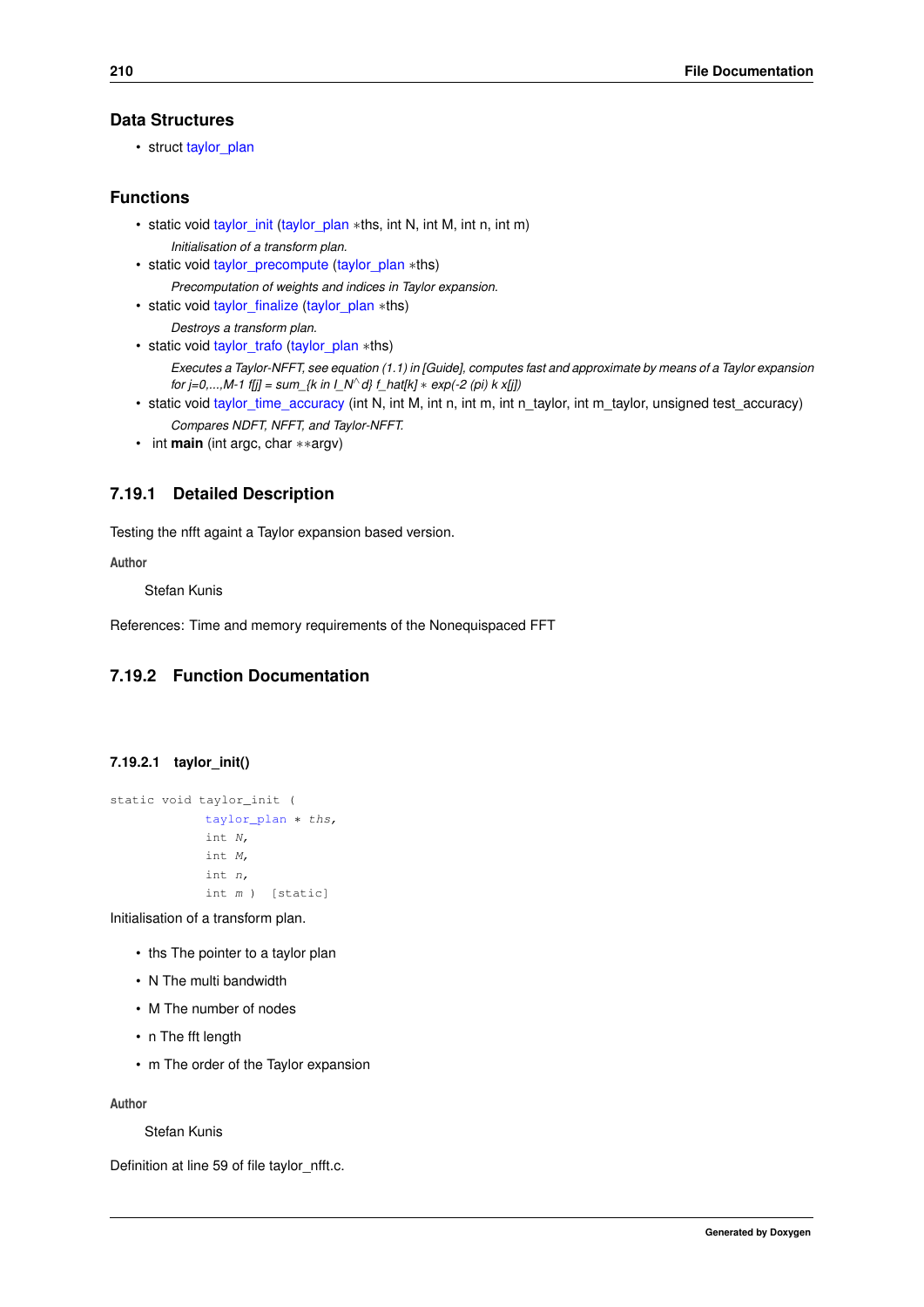#### <span id="page-224-3"></span>**7.19.2.2 taylor\_precompute()**

```
static void taylor_precompute (
            taylor_plan ∗ ths ) [static]
```
Precomputation of weights and indices in Taylor expansion.

• ths The pointer to a taylor plan

#### **Author**

Stefan Kunis

<span id="page-224-0"></span>Definition at line 77 of file taylor\_nfft.c.

#### **7.19.2.3 taylor\_finalize()**

```
static void taylor_finalize (
            taylor_plan ∗ ths ) [static]
```
Destroys a transform plan.

• ths The pointer to a taylor plan

**Author**

Stefan Kunis, Daniel Potts

<span id="page-224-1"></span>Definition at line 99 of file taylor\_nfft.c.

## **7.19.2.4 taylor\_trafo()**

```
static void taylor_trafo (
            taylor_plan ∗ ths ) [static]
```
Executes a Taylor-NFFT, see equation (1.1) in [Guide], computes fast and approximate by means of a Taylor expansion for j=0,...,M-1 f[j] = sum\_{k in  $\lfloor N^\wedge d \rfloor$  f\_hat[k]  $*$  exp(-2 (pi) k x[j])

• ths The pointer to a taylor plan

**Author**

Stefan Kunis

<span id="page-224-2"></span>Definition at line 117 of file taylor nfft.c.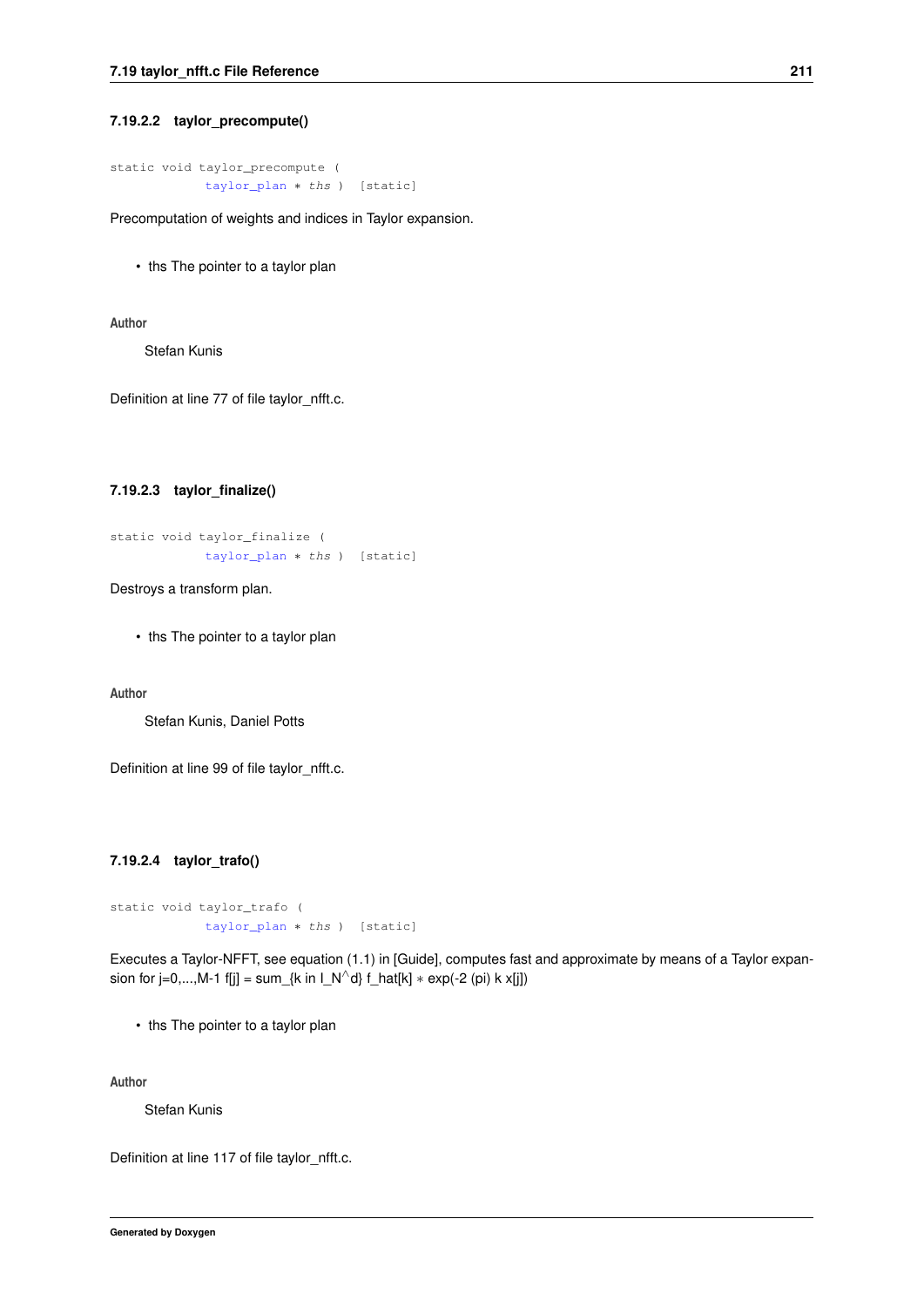#### <span id="page-225-0"></span>**7.19.2.5 taylor\_time\_accuracy()**

```
static void taylor_time_accuracy (
            int N,
            int M,
             int n,
             int m,
             int n_taylor,
             int m_taylor,
             unsigned test_accuracy ) [static]
```
Compares NDFT, NFFT, and Taylor-NFFT.

- N The bandwidth
- N The number of nodes
- n The FFT-size for the NFFT
- m The cut-off for window function
- n\_taylor The FFT-size for the Taylor-NFFT
- m taylor The order of the Taylor approximation
- test\_accuracy Flag for NDFT computation

**Author**

Stefan Kunis

Definition at line 174 of file taylor nfft.c.

# **7.20 wigner.h File Reference**

Header file for functions related to Wigner-d/D functions.

# **Functions**

• double SO3 alpha (int k, int m, int l)

 $\emph{Complexs three-term recurrence coefficients $\alpha_l^{km}$ of Wigner-d functions.}$ 

- double SO3 beta (int k, int m, int l)
	- $\emph{Complexs three-term recurrence coefficients $\beta_l^{km}$ of Wigner-d functions.}$
- double [SO3\\_gamma](#page-227-0) (int k, int m, int l)

Computes three-term recurrence coefficients  $\gamma_l^{km}$  of Wigner-d functions.

- void [SO3\\_alpha\\_row](#page-227-1) (double ∗alpha, int N, int m, int n)
- *Compute three-term-recurrence coefficients*  $\alpha_l^{km}$  of Wigner-d functions for all degrees  $l = 0, \ldots, N$ . • void [SO3\\_beta\\_row](#page-227-2) (double ∗beta, int N, int m, int n)
	- *Compute three-term-recurrence coefficients*  $\beta_l^{km}$  of Wigner-d functions for all degrees  $l = 0, \ldots, N$ .
- void [SO3\\_gamma\\_row](#page-228-0) (double ∗gamma, int N, int m, int n)
	- *Compute three-term-recurrence coefficients*  $\gamma_l^{km}$  *of Wigner-d functions for all degrees*  $l = 0, \ldots, N$ .
- void [SO3\\_alpha\\_matrix](#page-228-1) (double ∗alpha, int N, int n)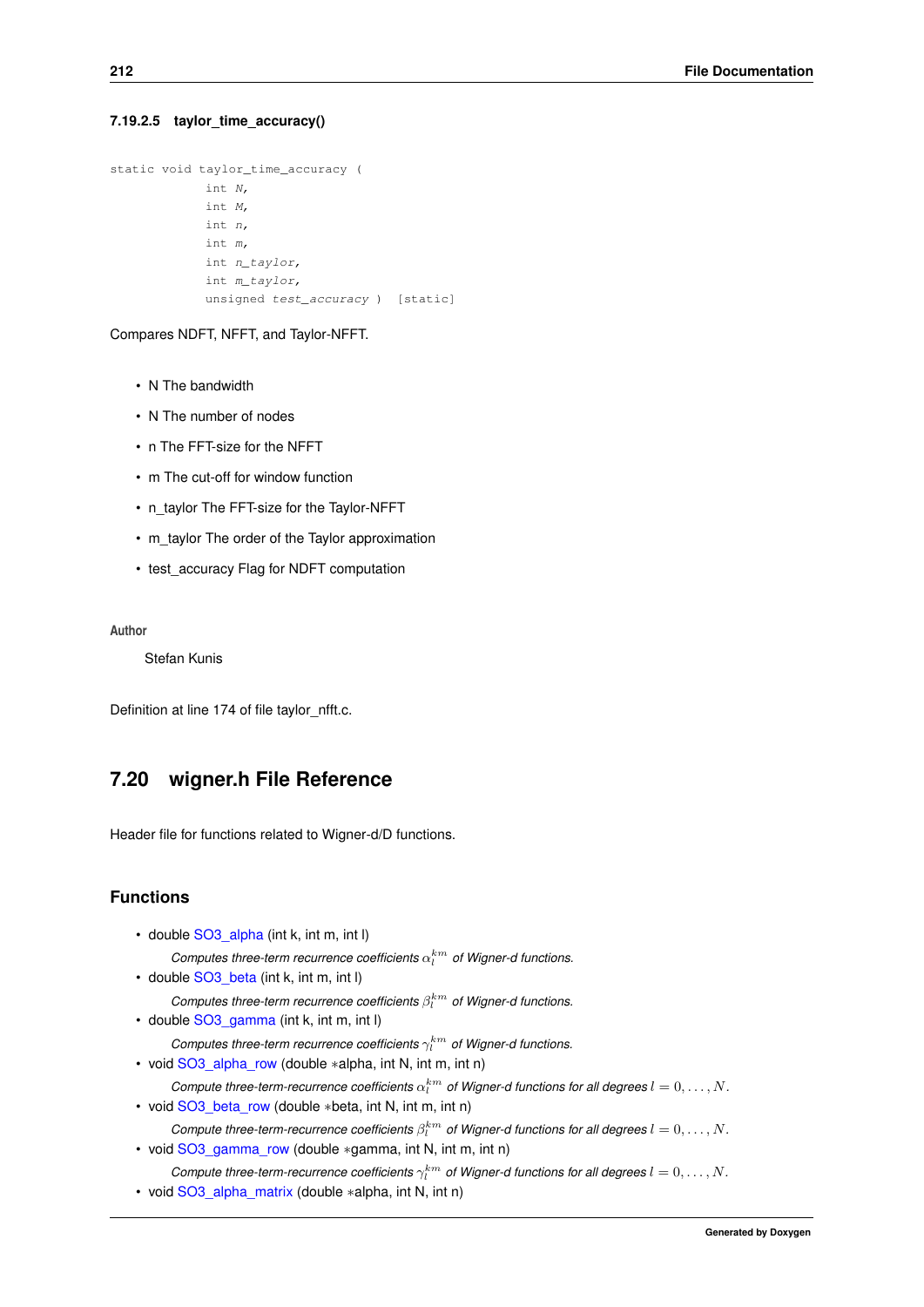<span id="page-226-2"></span>*Compute three-term-recurrence coefficients*  $\alpha_l^{km}$  of Wigner-d functions for all order  $m = -N, \ldots, N$  and degrees  $l = 0, \ldots, N$ .

• void SO3 beta\_matrix (double ∗beta, int N, int n)

*Compute three-term-recurrence coefficients*  $\beta_l^{km}$  of Wigner-d functions for all order  $m = -N, \ldots, N$  and degrees  $l = 0, \ldots, N$ .

• void [SO3\\_gamma\\_matrix](#page-229-1) (double ∗gamma, int N, int n)

*Compute three-term-recurrence coefficients*  $\gamma_l^{km}$  of Wigner-d functions for all order  $m = -N, \ldots, N$  and degrees  $l = 0, \ldots, N$ .

- void [SO3\\_alpha\\_all](#page-229-2) (double ∗alpha, int N)
- *Compute three-term-recurrence coefficients*  $\alpha_l^{km}$  *of Wigner-d functions for all*  $k, m = -N, \ldots, N$  *and*  $l = 0, \ldots, N$ . • void [SO3\\_beta\\_all](#page-230-0) (double ∗beta, int N)

*Compute three-term-recurrence coefficients*  $\beta_l^{km}$  *of Wigner-d functions for all*  $k, m = -N, \ldots, N$  *and*  $l = 0, \ldots, N$ . • void [SO3\\_gamma\\_all](#page-230-1) (double ∗gamma, int N)

- *Compute three-term-recurrence coefficients*  $\gamma_l^{km}$  *of Wigner-d functions for all*  $k, m = -N, \ldots, N$  *and*  $l = 0, \ldots, N$ . • void [eval\\_wigner](#page-230-2) (double ∗x, double ∗y, int size, int l, double ∗alpha, double ∗beta, double ∗gamma)
	- Evaluates Wigner-d functions  $d_l^{km}(x, c)$  using the Clenshaw-algorithm.
- int [eval\\_wigner\\_thresh](#page-231-0) (double ∗x, double ∗y, int size, int l, double ∗alpha, double ∗beta, double ∗gamma, double threshold)

Evaluates Wigner-d functions  $d_l^{km}(x, c)$  using the Clenshaw-algorithm if it not exceeds a given threshold. • double [wigner\\_start](#page-231-1) (int n1, int n2, double theta)

A method used for debugging, gives the values to start the "old" three-term recurrence generates  $d_l^{km}(cos(theta))$ *WHERE THE DEGREE l OF THE FUNCTION IS EQUAL TO THE MAXIMUM OF ITS ORDERS.*

## **7.20.1 Detailed Description**

Header file for functions related to Wigner-d/D functions.

**Author**

Antje Vollrath

# <span id="page-226-0"></span>**7.20.2 Function Documentation**

#### **7.20.2.1 SO3\_alpha()**

```
double SO3_alpha (
             int k,
             int m,
             int l )
```
Computes three-term recurrence coefficients  $\alpha_l^{km}$  of Wigner-d functions.

- k The order  $k$
- m The order  $m$
- $\cdot$  I The degree  $l$

Definition at line 25 of file wigner.c.

<span id="page-226-1"></span>Referenced by SO3\_alpha\_all(), SO3\_alpha\_matrix(), and SO3\_alpha\_row().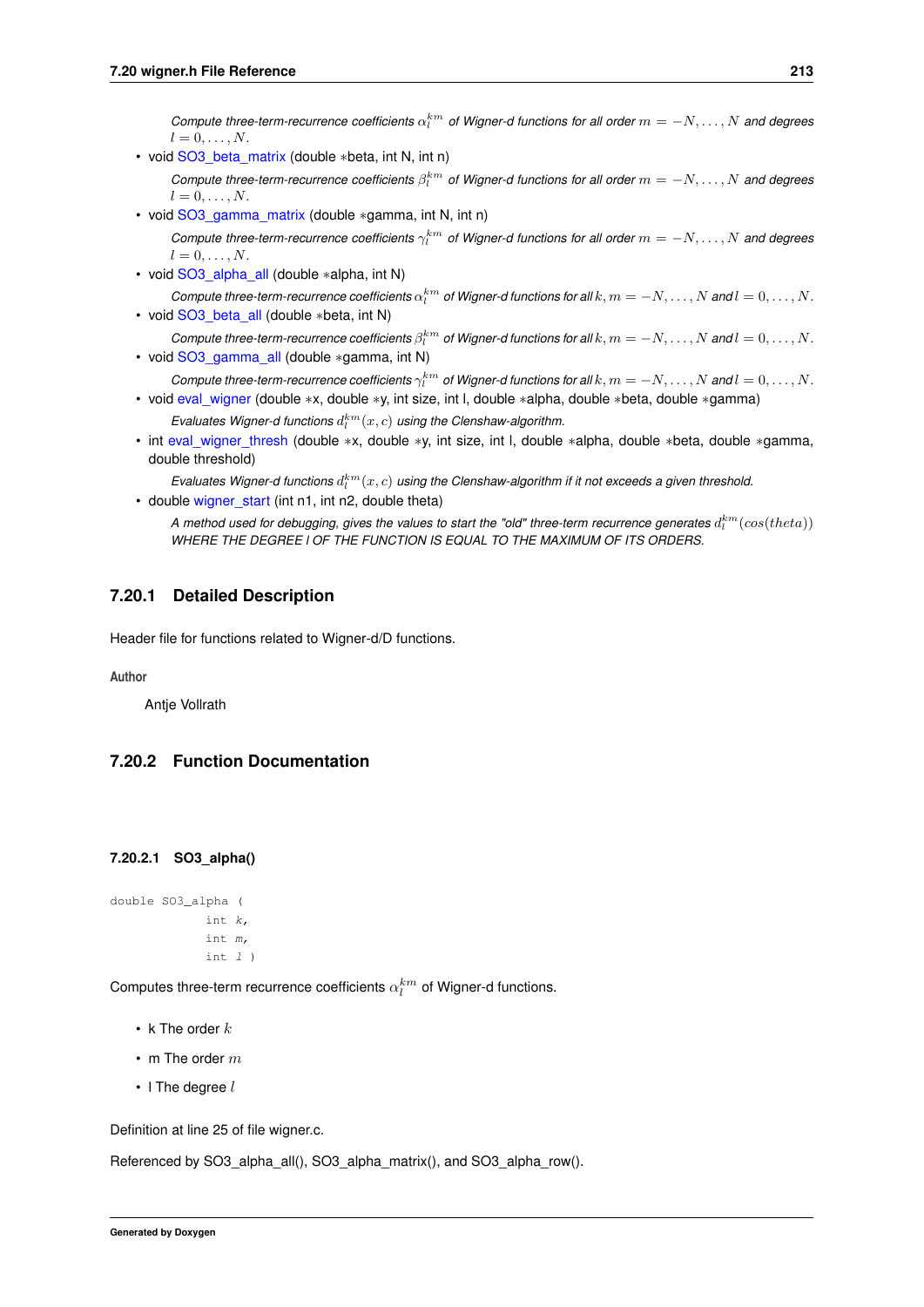## <span id="page-227-3"></span>**7.20.2.2 SO3\_beta()**

```
double SO3_beta (
             int k,
             int m,
             int l )
```
Computes three-term recurrence coefficients  $\beta_l^{km}$  of Wigner-d functions.

- k The order  $k$
- m The order  $m$
- $\cdot$  I The degree  $l$

Definition at line 52 of file wigner.c.

<span id="page-227-0"></span>Referenced by SO3\_beta\_all(), SO3\_beta\_matrix(), and SO3\_beta\_row().

#### **7.20.2.3 SO3\_gamma()**

```
double SO3_gamma (
            int k,
             int m,
             int l )
```
Computes three-term recurrence coefficients  $\gamma_l^{km}$  of Wigner-d functions.

- k The order  $k$
- m The order  $m$
- $\cdot$  I The degree  $l$

Definition at line 73 of file wigner.c.

<span id="page-227-1"></span>Referenced by SO3\_gamma\_all(), SO3\_gamma\_matrix(), and SO3\_gamma\_row().

#### **7.20.2.4 SO3\_alpha\_row()**

```
void SO3_alpha_row (
             double ∗ alpha,
             int N,
             int m,
             int n ) [inline]
```
Compute three-term-recurrence coefficients  $\alpha^{km}_l$  of Wigner-d functions for all degrees  $l=0,\ldots,N.$ 

- alpha A pointer to an array of doubles of size  $(2N + 1)^2(N + 1)$
- m the first order
- n the second order
- N The upper bound  $N$ .

Definition at line 88 of file wigner.c.

<span id="page-227-2"></span>References SO3\_alpha().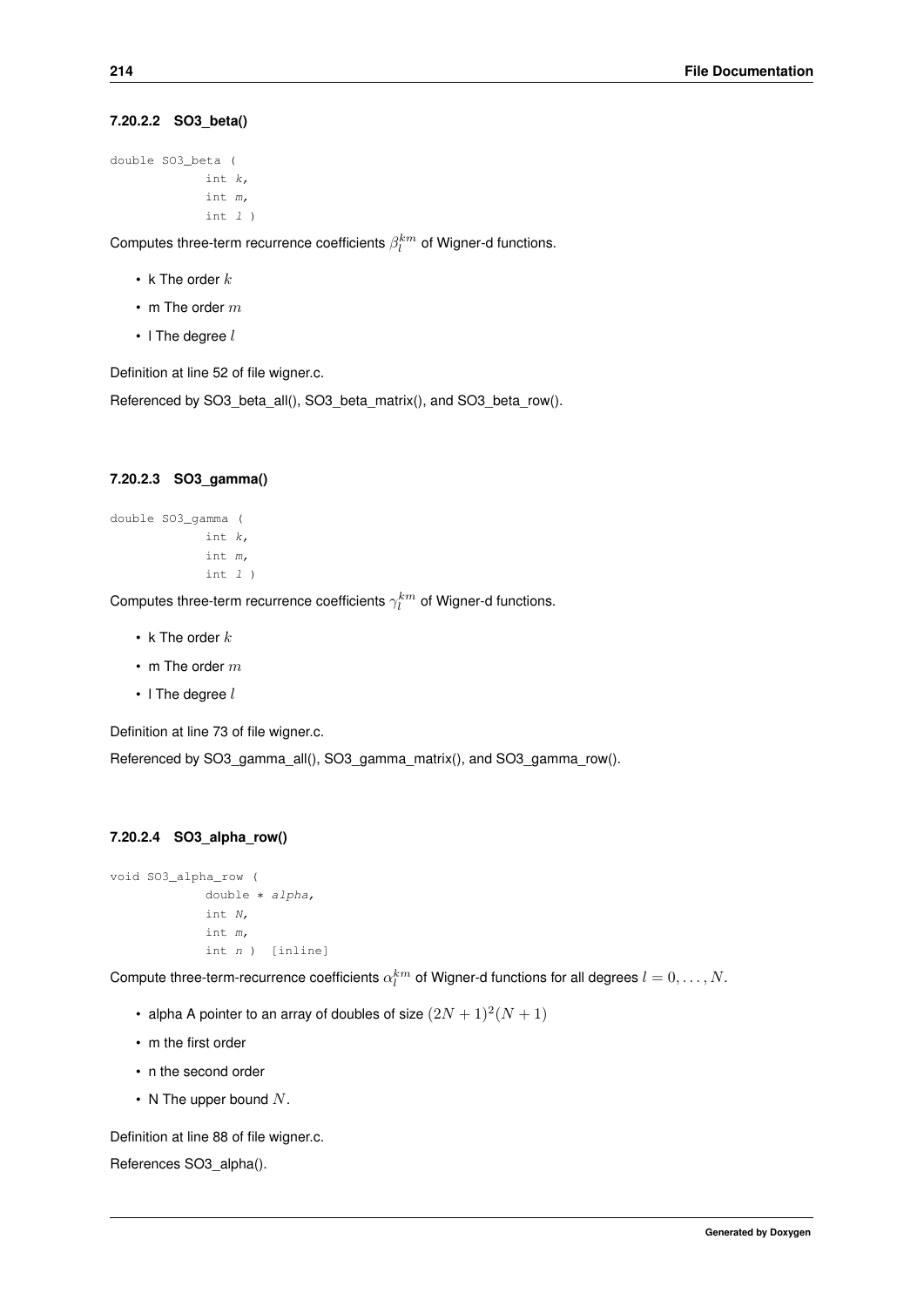## <span id="page-228-2"></span>**7.20.2.5 SO3\_beta\_row()**

```
void SO3_beta_row (
            double ∗ beta,
             int N,
             int m,
             int n ) [inline]
```
Compute three-term-recurrence coefficients  $\beta_l^{km}$  of Wigner-d functions for all degrees  $l=0,\ldots,N.$ 

- alpha A pointer to an array of doubles of size  $(2N + 1)^2(N + 1)$
- m the first order
- n the second order
- N The upper bound  $N$ .

Definition at line 96 of file wigner.c.

<span id="page-228-0"></span>References SO3\_beta().

# **7.20.2.6 SO3\_gamma\_row()**

```
void SO3_gamma_row (
            double ∗ gamma,
            int N,
            int m,
            int n ) [inline]
```
Compute three-term-recurrence coefficients  $\gamma^{km}_l$  of Wigner-d functions for all degrees  $l=0,\ldots,N.$ 

- alpha A pointer to an array of doubles of size  $(2N + 1)^2(N + 1)$
- m the first order
- n the second order
- N The upper bound  $N$ .

Definition at line 104 of file wigner.c.

<span id="page-228-1"></span>References SO3\_gamma().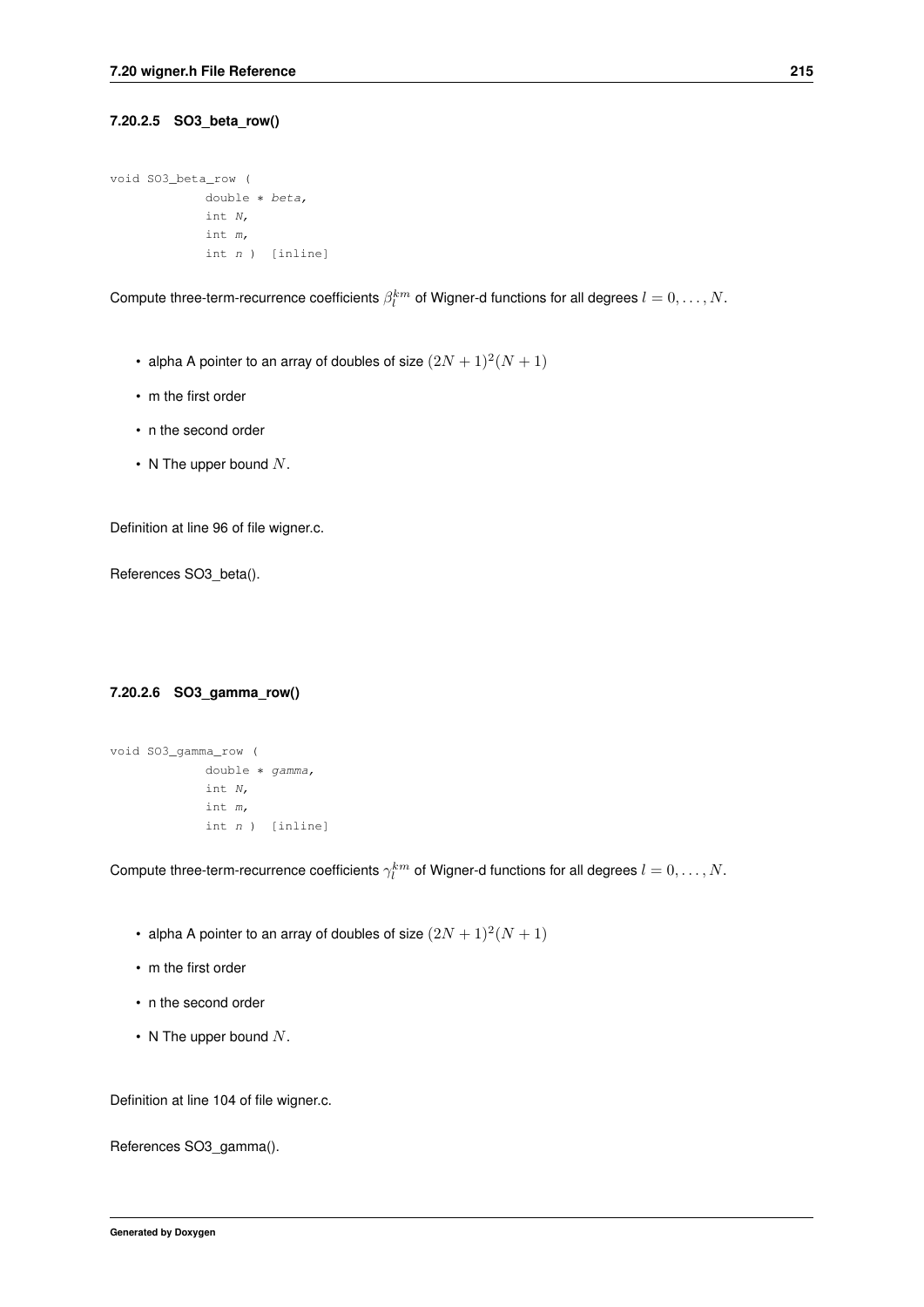#### <span id="page-229-3"></span>**7.20.2.7 SO3\_alpha\_matrix()**

void SO3\_alpha\_matrix ( double ∗ alpha, int N, int n ) [inline]

Compute three-term-recurrence coefficients  $\alpha^{km}_l$  of Wigner-d functions for all order  $m=-N,\ldots,N$  and degrees  $l = 0, \ldots, N$ .

- alpha A pointer to an array of doubles of size  $(2N+1)^2(N+1)$
- n the second order
- N The upper bound  $N$ .

Definition at line 114 of file wigner.c.

<span id="page-229-0"></span>References SO3\_alpha().

## **7.20.2.8 SO3\_beta\_matrix()**

```
void SO3_beta_matrix (
            double ∗ beta,
             int N,
             int n ) [inline]
```
Compute three-term-recurrence coefficients  $\beta^{km}_l$  of Wigner-d functions for all order  $m=-N,\ldots,N$  and degrees  $l = 0, \ldots, N$ .

- alpha A pointer to an array of doubles of size  $(2N + 1)^2(N + 1)$
- n the second order
- N The upper bound  $N$ .

Definition at line 128 of file wigner.c.

<span id="page-229-1"></span>References SO3\_beta().

#### **7.20.2.9 SO3\_gamma\_matrix()**

```
void SO3_gamma_matrix (
            double ∗ gamma,
            int N,
             int n ) [inline]
```
Compute three-term-recurrence coefficients  $\gamma^{km}_l$  of Wigner-d functions for all order  $m=-N,\ldots,N$  and degrees  $l = 0, \ldots, N$ .

- alpha A pointer to an array of doubles of size  $(2N + 1)^2(N + 1)$
- n the second order
- N The upper bound  $N$ .

Definition at line 142 of file wigner.c.

<span id="page-229-2"></span>References SO3\_gamma().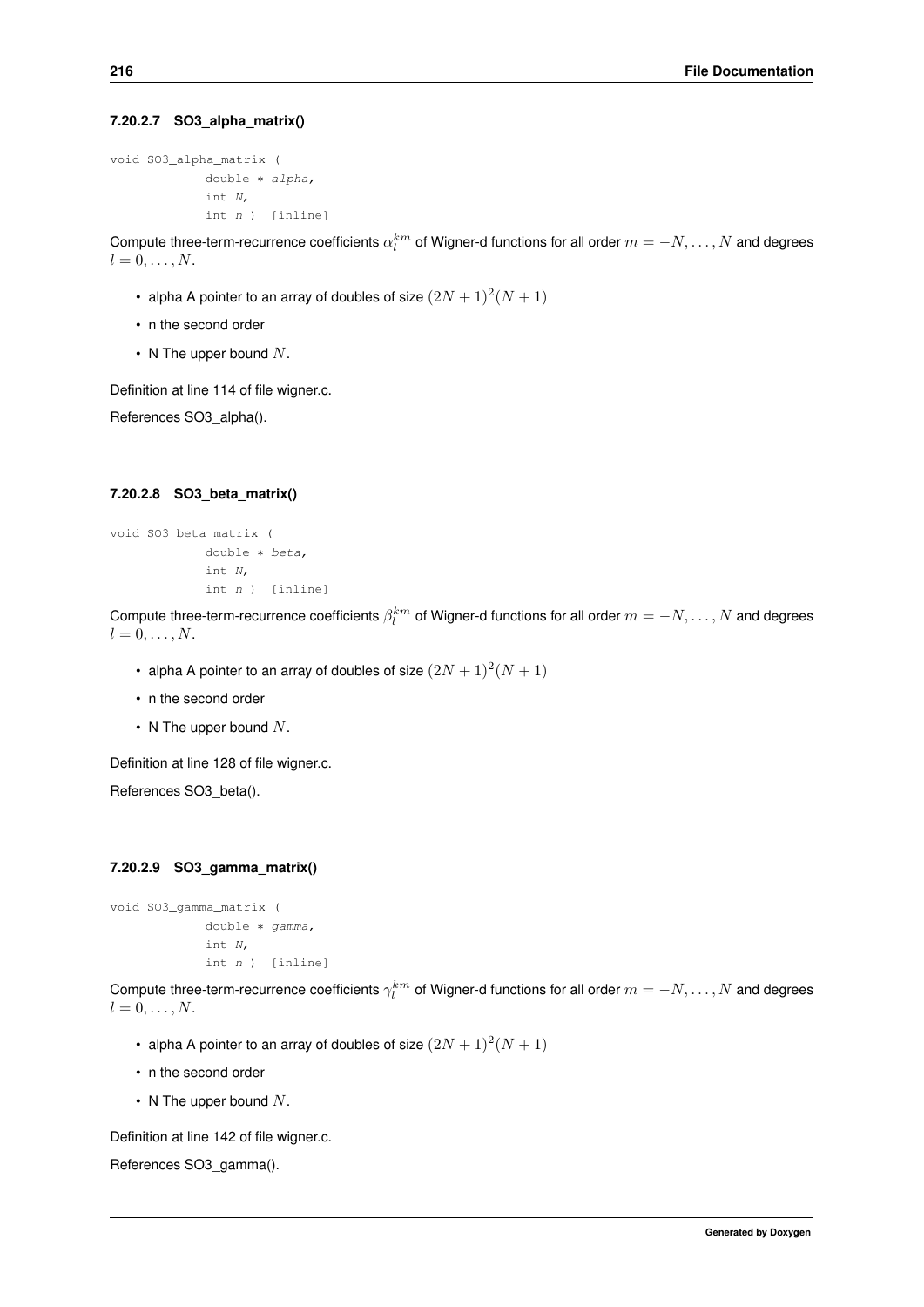#### <span id="page-230-3"></span>**7.20.2.10 SO3\_alpha\_all()**

```
void SO3_alpha_all (
             double ∗ alpha,
             int N ) [inline]
```
Compute three-term-recurrence coefficients  $\alpha_l^{km}$  of Wigner-d functions for all  $k,m = -N, \ldots, N$  and  $l =$  $0, \ldots, N$ .

- alpha A pointer to an array of doubles of size  $(2N + 1)^2(N + 1)$
- N The upper bound  $N$ .

Definition at line 158 of file wigner.c.

<span id="page-230-0"></span>References SO3\_alpha().

#### **7.20.2.11 SO3\_beta\_all()**

```
void SO3_beta_all (
             double ∗ beta,
             int N ) [inline]
```
Compute three-term-recurrence coefficients  $\beta_l^{km}$  of Wigner-d functions for all  $k,m = -N, \ldots, N$  and  $l =$  $0, \ldots, N$ .

- alpha A pointer to an array of doubles of size  $(2N + 1)^2(N + 1)$
- N The upper bound  $N$ .

Definition at line 181 of file wigner.c.

<span id="page-230-1"></span>References SO3\_beta().

#### **7.20.2.12 SO3\_gamma\_all()**

```
void SO3_gamma_all (
            double ∗ gamma,
            int N ) [inline]
```
Compute three-term-recurrence coefficients  $\gamma_l^{km}$  of Wigner-d functions for all  $k,m = -N,\ldots,N$  and  $l =$  $0, \ldots, N$ .

- alpha A pointer to an array of doubles of size  $(2N + 1)^2(N + 1)$
- N The upper bound  $N$ .

Definition at line 198 of file wigner.c.

<span id="page-230-2"></span>References SO3\_gamma().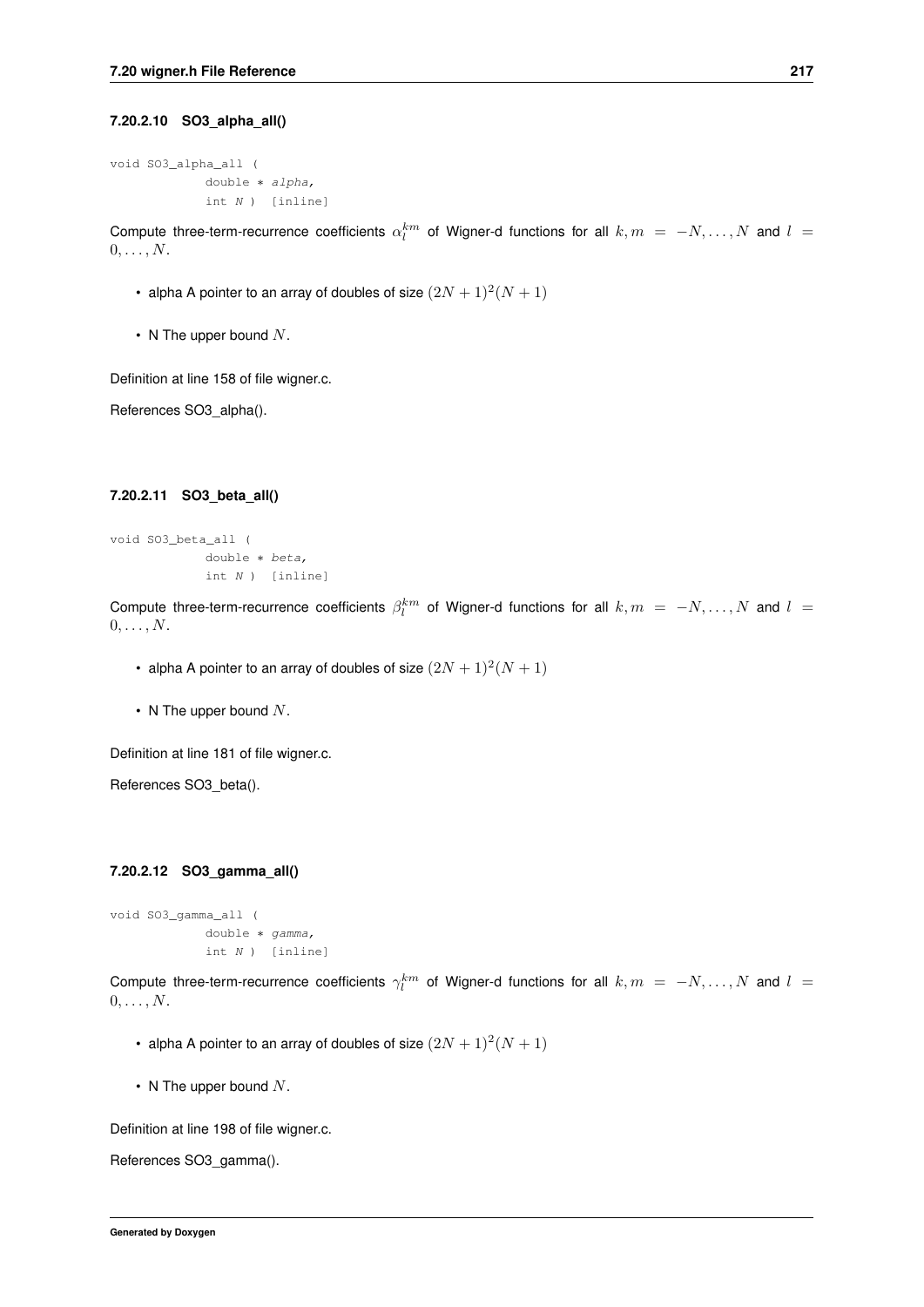#### <span id="page-231-2"></span>**7.20.2.13 eval\_wigner()**

```
void eval_wigner (
             double ∗ x,
             double ∗ y,
             int size,
             int l,
             double ∗ alpha,
             double ∗ beta,
             double ∗ gamma ) [inline]
```
Evaluates Wigner-d functions  $d_l^{km}(x,c)$  using the Clenshaw-algorithm.

- x A pointer to an array of nodes where the function is to be evaluated
- y A pointer to an array where the function values are returned
- size The length of x and y
- $\cdot$  I The degree  $l$
- alpha A pointer to an array containing the recurrence coefficients  $\alpha_c^{km},\ldots,\alpha_{c+l}^{km}$
- beta A pointer to an array containing the recurrence coefficients  $\beta^{km}_c,\ldots,\beta^{km}_{c+l}$
- gamma A pointer to an array containing the recurrence coefficients  $\gamma_c^{km},\ldots,\gamma_{c+l}^{km}$

<span id="page-231-0"></span>Definition at line 215 of file wigner.c.

#### **7.20.2.14 eval\_wigner\_thresh()**

```
int eval_wigner_thresh (
            double ∗ x,
             double ∗ y,
             int size,
             int l,
             double ∗ alpha,
             double ∗ beta,
             double ∗ gamma,
             double threshold ) [inline]
```
Evaluates Wigner-d functions  $d_l^{km}(x, c)$  using the Clenshaw-algorithm if it not exceeds a given threshold.

- x A pointer to an array of nodes where the function is to be evaluated
- y A pointer to an array where the function values are returned
- size The length of x and y
- $\cdot$  I The degree  $l$
- alpha A pointer to an array containing the recurrence coefficients  $\alpha_c^{km},\ldots,\alpha_{c+l}^{km}$
- beta A pointer to an array containing the recurrence coefficients  $\beta^{km}_c,\ldots,\beta^{km}_{c+l}$
- gamma A pointer to an array containing the recurrence coefficients  $\gamma_c^{km},\ldots,\gamma_{c+l}^{km}$
- threshold The threshold

<span id="page-231-1"></span>Definition at line 260 of file wigner.c.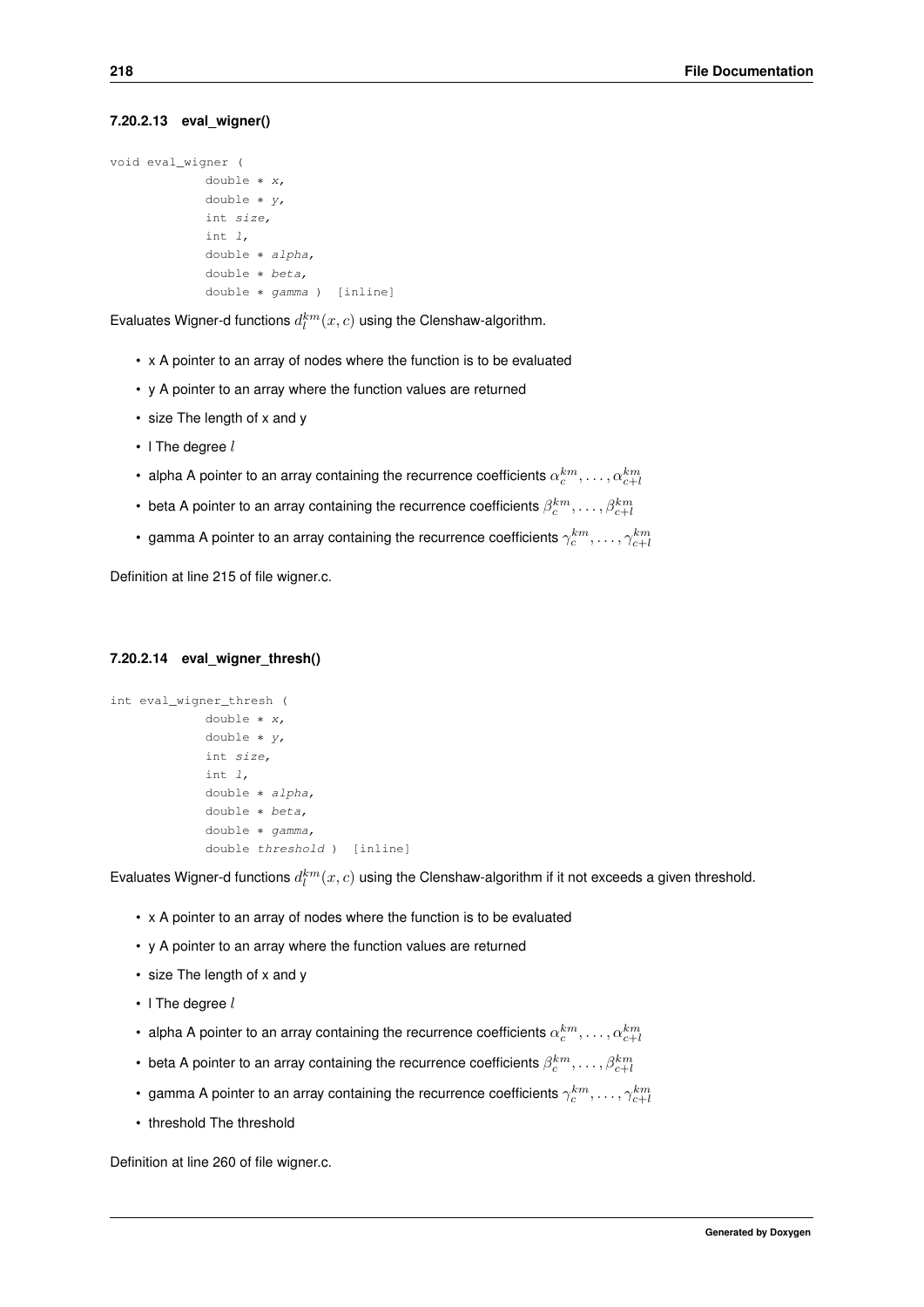#### **7.20.2.15 wigner\_start()**

```
double wigner_start (
            int n1,
            int n2,
             double theta )
```
A method used for debugging, gives the values to start the "old" three-term recurrence generates  $d_l^{km}(cos(theta))$ WHERE THE DEGREE l OF THE FUNCTION IS EQUAL TO THE MAXIMUM OF ITS ORDERS.

- theta the argument of
- n1 the first order
- n2 the second order

**Returns**

```
the function value d_l^{km}(cos(theta))
```
Definition at line 317 of file wigner.c.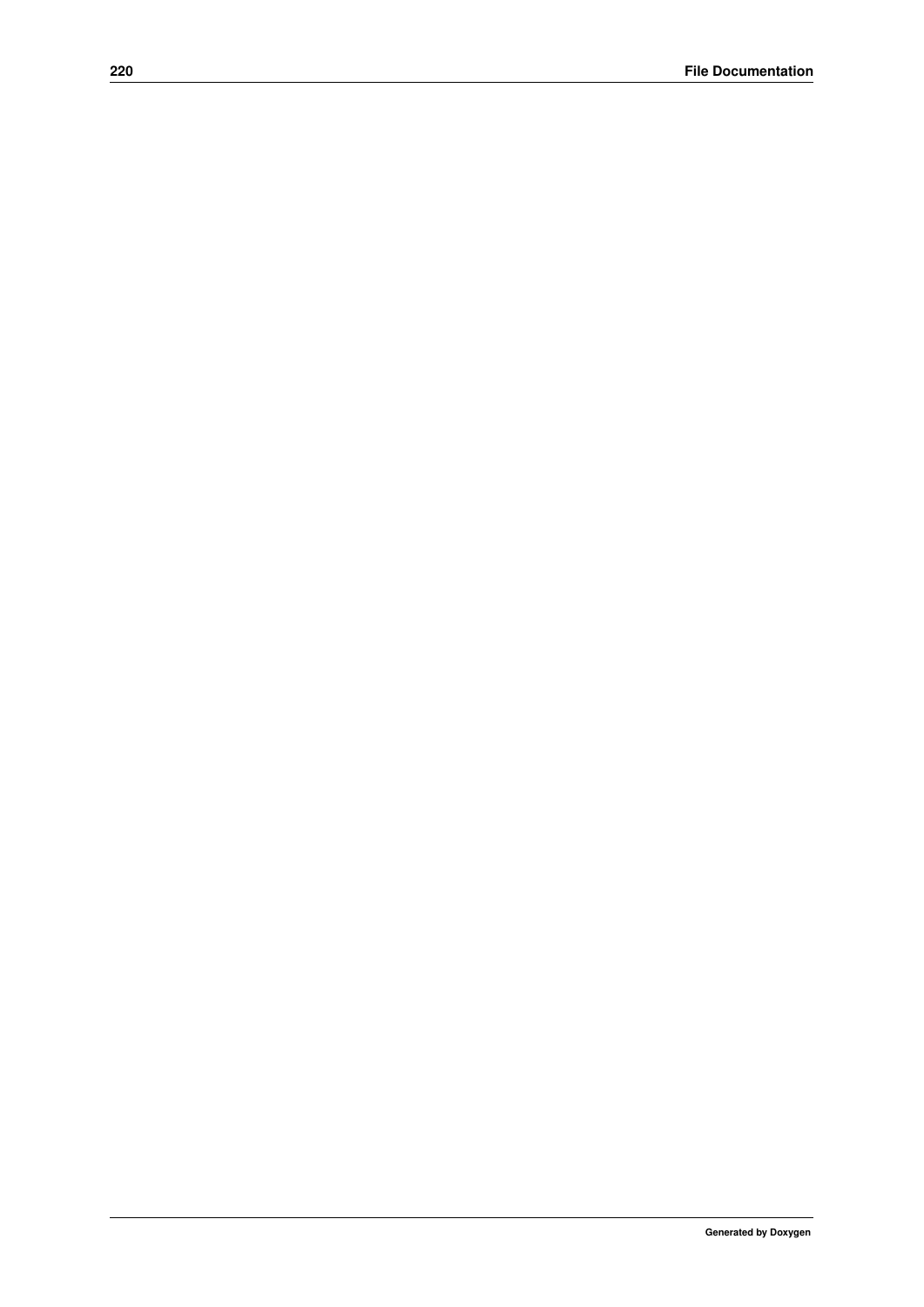# **Index**

\_alpha fpt\_data\_, [142](#page-155-0) \_beta fpt\_data\_, [142](#page-155-0) \_gamma fpt data, [143](#page-156-0) 2D transforms, [118](#page-131-0) 3D transforms, [126](#page-139-0) ABUVXPWY\_SYMMETRIC fpt.c, [183](#page-196-0) ABUVXPWY\_SYMMETRIC\_1 fpt.c, [183](#page-196-0) ABUVXPWY\_SYMMETRIC\_2 fpt.c, [184](#page-197-0) Ad Fast summation, [105](#page-118-0) alpha\_0 fpt\_data\_, [141](#page-154-0) alpha\_al\_all NFSFT - Nonequispaced fast spherical Fourier transform, [40](#page-53-0) alphaN fpt\_data\_, [141](#page-154-0) aN1\_total nnfftf\_plan, [165](#page-178-0) api.h, [175](#page-188-0) Applications, [83](#page-96-0) beta\_0 fpt\_data, [142](#page-155-0) beta al all NFSFT - Nonequispaced fast spherical Fourier transform, [40](#page-53-0) betaN fpt\_data\_, [141](#page-154-0) c2e NFSFT - Nonequispaced fast spherical Fourier transform, [42](#page-55-1) c2e\_transposed NFSFT - Nonequispaced fast spherical Fourier transform, [43](#page-56-3) CGNE Solver - Inverse transforms, [71](#page-84-0) CGNR Solver - Inverse transforms, [70](#page-83-0) construct\_data\_1d2d, [124](#page-137-0) construct\_data\_2d, [115](#page-128-0) construct\_data\_3d, [125](#page-138-0)

construct\_data\_\_inh\_2d1d, [116](#page-129-0) construct\_data\_gridding, [120](#page-133-0) construct\_data\_inh\_3d, [117](#page-130-0) construct data inh\_nnfft, [123](#page-136-0) **CSWAP** Util - Auxiliary functions, [77](#page-90-0) d Fast summation, [104](#page-117-0) DGT\_PRE\_CEXP Fast Gauss transfrom with complex parameter, [85](#page-98-0) dgt\_trafo Fast Gauss transfrom with complex parameter, [87](#page-100-0) eval\_al NFSFT - Nonequispaced fast spherical Fourier transform, [41](#page-54-0) eval\_al\_thresh NFSFT - Nonequispaced fast spherical Fourier transform, [41](#page-54-0) eval\_sum\_clenshaw\_transposed fpt.c, [185](#page-198-0) eval\_wigner wigner.h, [217](#page-230-3) eval wigner thresh wigner.h, [218](#page-231-2) Examples, [80](#page-93-0) Fast evaluation of quadrature formulae on the sphere, [134](#page-147-0) Fast Gauss transfrom with complex parameter, [84](#page-97-0) DGT\_PRE\_CEXP, [85](#page-98-0) dgt\_trafo, [87](#page-100-0) FGT\_APPROX\_B, [86](#page-99-0) fgt\_finalize, [89](#page-102-0) fgt\_init, [88](#page-101-0) fgt\_init\_guru, [87](#page-100-0) fgt\_init\_node\_dependent, [89](#page-102-0) FGT\_NDFT, [86](#page-99-0) fgt\_test\_andersson, [90](#page-103-0) fgt\_test\_error, [91](#page-104-0) fgt\_test\_error\_p, [91](#page-104-0) fgt\_test\_init\_rand, [89](#page-102-0) fgt\_test\_measure\_time, [90](#page-103-0) fgt\_test\_simple, [90](#page-103-0) fgt\_trafo, [87](#page-100-0) main, [91](#page-104-0) Fast summation, [93](#page-106-1) Ad, [105](#page-118-0) d, [104](#page-117-0)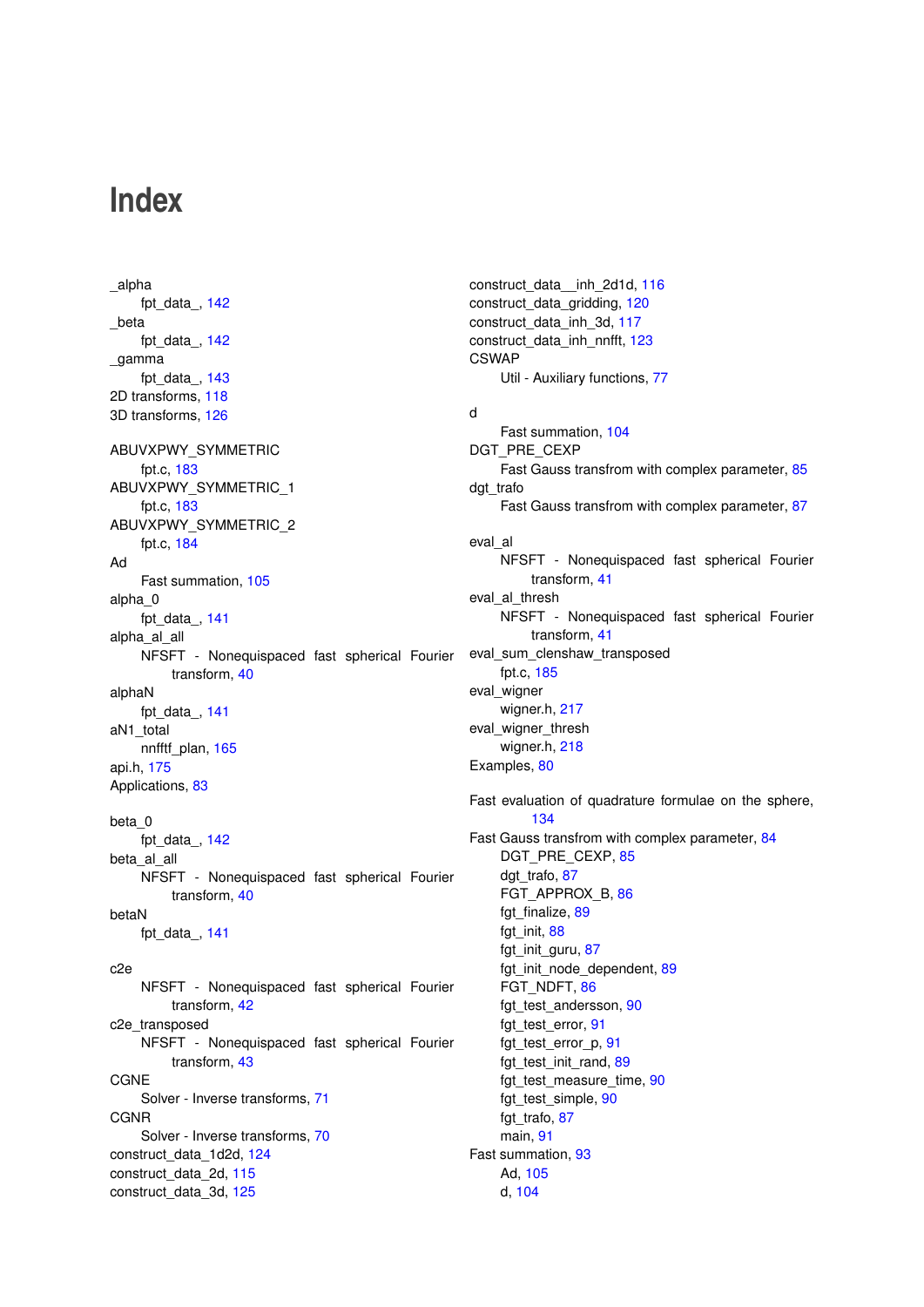fastsum\_exact, [101](#page-114-0) fastsum\_finalize, [101](#page-114-0) fastsum\_finalize\_kernel, [100](#page-113-0) fastsum\_finalize\_source\_nodes, [99](#page-112-0) fastsum\_finalize\_target\_nodes, [100](#page-113-0) fastsum\_init\_guru, [99](#page-112-0) fastsum\_init\_guru\_kernel, [97](#page-110-0) fastsum\_init\_guru\_source\_nodes, [98](#page-111-0) fastsum\_init\_guru\_target\_nodes, [98](#page-111-0) fastsum\_precompute, [103](#page-116-0) fastsum\_precompute\_source\_nodes, [101](#page-114-0) fastsum\_precompute\_target\_nodes, [103](#page-116-0) fastsum\_trafo, [103](#page-116-0) flags, [104](#page-117-0) kubintkern, [97](#page-110-0) n, [105](#page-118-0) pre\_K, [104](#page-117-0) regkern3, [97](#page-110-0) X, [96](#page-109-0) Fast summation of radial functions on the sphere, [108](#page-121-0) fastsum.c, [176](#page-189-0) fastsum.h, [177](#page-190-0) fastsum\_exact Fast summation, [101](#page-114-0) fastsum\_finalize Fast summation, [101](#page-114-0) fastsum finalize kernel Fast summation, [100](#page-113-0) fastsum\_finalize\_source\_nodes Fast summation, [99](#page-112-0) fastsum\_finalize\_target\_nodes Fast summation, [100](#page-113-0) fastsum\_init\_guru Fast summation, [99](#page-112-0) fastsum\_init\_guru\_kernel Fast summation, [97](#page-110-0) fastsum\_init\_guru\_source\_nodes Fast summation, [98](#page-111-0) fastsum\_init\_guru\_target\_nodes Fast summation, [98](#page-111-0) fastsum\_matlab, [106](#page-119-0) fastsum\_matlab.c, [179](#page-192-0) fastsum\_plan\_, [137](#page-150-0) fastsum\_precompute Fast summation, [103](#page-116-0) fastsum\_precompute\_source\_nodes Fast summation, [101](#page-114-0) fastsum precompute target nodes Fast summation, [103](#page-116-0) fastsum\_test, [107](#page-120-0) fastsum\_test.c, [180](#page-193-0) fastsum\_trafo Fast summation, [103](#page-116-0) fastsumS2\_matlab, [109](#page-122-0) gaussianKernel, [112](#page-125-0) innerProduct, [110](#page-123-0) locallySupportedKernel, [112](#page-125-0) main, [113](#page-126-0)

poissonKernel, [111](#page-124-0) singularityKernel, [111](#page-124-0) smbi, [109](#page-122-0) FFT\_OUT\_OF\_PLACE NFFT - Nonequispaced fast Fourier transform, [24](#page-37-0) FFTW\_INIT NFFT - Nonequispaced fast Fourier transform, [24](#page-37-0) FG\_PSI NFFT - Nonequispaced fast Fourier transform, [20](#page-33-0) FGT\_APPROX\_B Fast Gauss transfrom with complex parameter, [86](#page-99-0) fgt\_finalize Fast Gauss transfrom with complex parameter, [89](#page-102-0) fgt\_init Fast Gauss transfrom with complex parameter, [88](#page-101-0) fat init auru Fast Gauss transfrom with complex parameter, [87](#page-100-0) fat init node dependent Fast Gauss transfrom with complex parameter, [89](#page-102-0) FGT\_NDFT Fast Gauss transfrom with complex parameter, [86](#page-99-0) fgt plan, [139](#page-152-0) fgt\_test\_andersson Fast Gauss transfrom with complex parameter, [90](#page-103-0) fat test error Fast Gauss transfrom with complex parameter, [91](#page-104-0) fgt\_test\_error\_p Fast Gauss transfrom with complex parameter, [91](#page-104-0) fgt test init rand Fast Gauss transfrom with complex parameter, [89](#page-102-0) fgt\_test\_measure\_time Fast Gauss transfrom with complex parameter, [90](#page-103-0) fgt\_test\_simple Fast Gauss transfrom with complex parameter, [90](#page-103-0) fgt\_trafo Fast Gauss transfrom with complex parameter, [87](#page-100-0) flags Fast summation, [104](#page-117-0) flags.c, [180](#page-193-0) FPT - Fast polynomial transform, [11](#page-24-0) fpt\_init, [12](#page-25-0) fpt\_precompute, [12](#page-25-0) fpt\_transposed, [13](#page-26-0) X, [14](#page-27-1) fpt.c, [181](#page-194-0) ABUVXPWY\_SYMMETRIC, [183](#page-196-0) ABUVXPWY\_SYMMETRIC\_1, [183](#page-196-0) ABUVXPWY\_SYMMETRIC\_2, [184](#page-197-0) eval sum clenshaw transposed, [185](#page-198-0) FPT\_DO\_STEP\_TRANSPOSED, [184](#page-197-0) K\_START\_TILDE, [183](#page-196-0) fpt\_data, [140](#page-153-0) \_alpha, [142](#page-155-0) \_beta, [142](#page-155-0) \_gamma, [143](#page-156-0) alpha\_0, [141](#page-154-0) alphaN, [141](#page-154-0) beta\_0, [142](#page-155-0)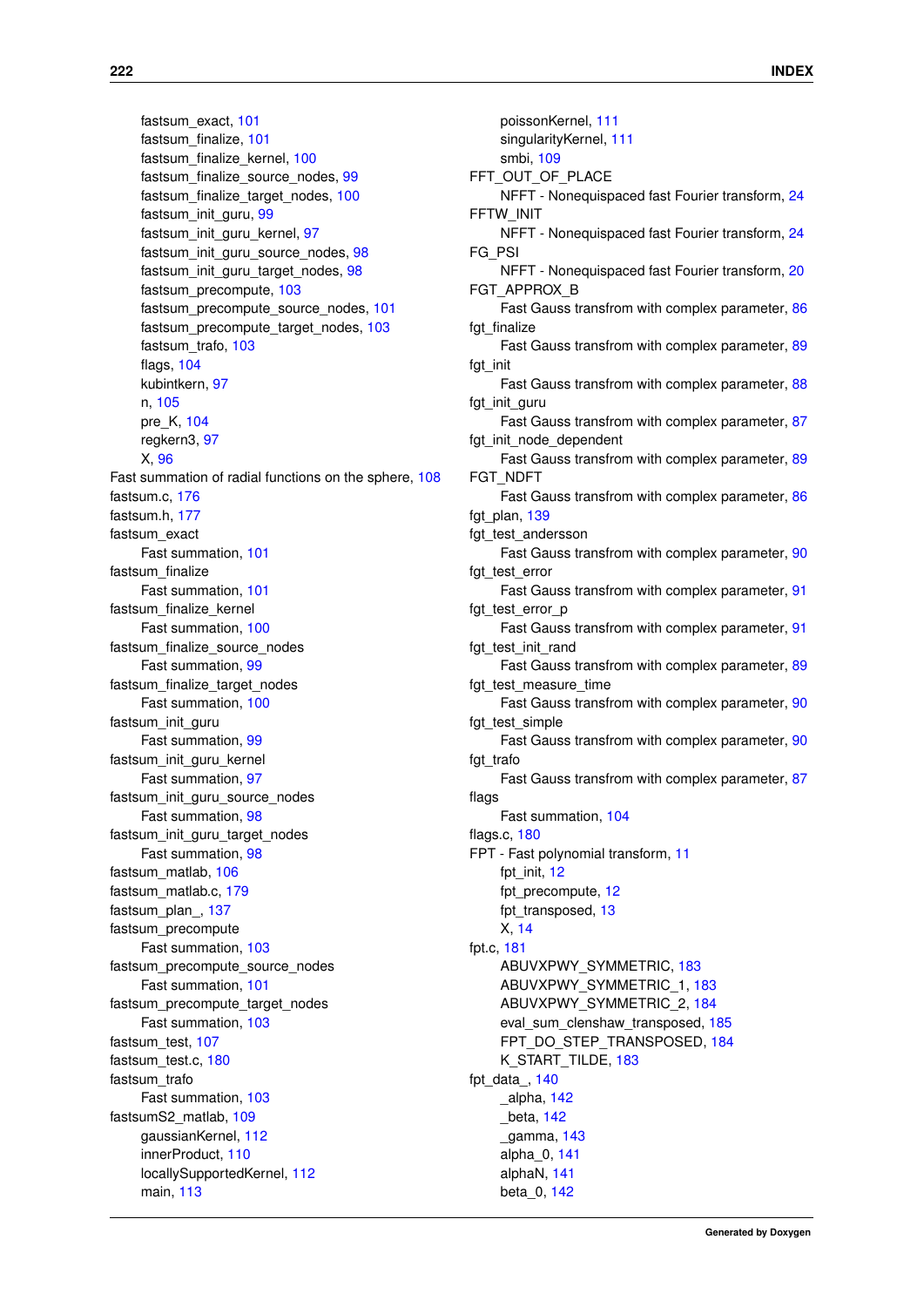betaN, [141](#page-154-0) gamma\_m1, [142](#page-155-0) gammaN, [141](#page-154-0) k\_start, [140](#page-153-0) FPT\_DEFINE\_API nfft3.h, [203](#page-216-0) FPT\_DO\_STEP\_TRANSPOSED fpt.c, [184](#page-197-0) fpt\_init FPT - Fast polynomial transform, [12](#page-25-0) fpt precompute FPT - Fast polynomial transform, [12](#page-25-0) fpt\_set\_s\_, [143](#page-156-0) N, [144](#page-157-0) xc, [144](#page-157-0) fpt\_step\_, [145](#page-158-0) Ns, [146](#page-159-0) stable, [145](#page-158-0) ts, [146](#page-159-0) fpt\_transposed FPT - Fast polynomial transform, [13](#page-26-0) gamma\_al\_all NFSFT - Nonequispaced fast spherical Fourier transform, [40](#page-53-0) gamma\_m1 fpt\_data\_, [142](#page-155-0) gammaN fpt\_data\_, [141](#page-154-0) gaussianKernel fastsumS2\_matlab, [112](#page-125-0) innerProduct fastsumS2\_matlab, [110](#page-123-0) inverse\_radon.c, [185](#page-198-0) K nfctf\_plan, [151](#page-164-0) nfftf plan, [154](#page-167-0) nfftl\_plan, [157](#page-170-0) nfstf\_plan, [163](#page-176-0) nnfftf plan, [165](#page-178-0) k\_start fpt\_data\_, [140](#page-153-0) K\_START\_TILDE fpt.c, [183](#page-196-0) kernels.c, [186](#page-199-0) kernels.h, [187](#page-200-0) kubintkern Fast summation, [97](#page-110-0) LANDWEBER Solver - Inverse transforms, [70](#page-83-0) linogram\_fft\_test, [131](#page-144-0) linogram\_fft\_test.c, [188](#page-201-0) locallySupportedKernel fastsumS2\_matlab, [112](#page-125-0)

nfftf\_plan, [154](#page-167-0) nfftl\_plan, [157](#page-170-0) MACRO\_MV\_PLAN nfft3.h, [201](#page-214-0) main Fast Gauss transfrom with complex parameter, [91](#page-104-0) fastsumS2\_matlab, [113](#page-126-0) quadratureS2\_test, [135](#page-148-0) MALLOC\_F NFFT - Nonequispaced fast Fourier transform, [23](#page-36-0) MALLOC\_F\_HAT NFFT - Nonequispaced fast Fourier transform, [23](#page-36-0) MALLOC\_V NNFFT - Nonequispaced in time and frequency FFT, [61](#page-74-0) MALLOC\_X NFFT - Nonequispaced fast Fourier transform, [22](#page-35-0) mpolar\_fft\_test, [132](#page-145-0) mpolar\_grid, [132](#page-145-0) mpolar\_fft\_test.c, [189](#page-202-0) mpolar\_grid mpolar\_fft\_test, [132](#page-145-0) MRI - Transforms in magnetic resonance imaging, [15](#page-28-0) mri\_inh\_2d1d\_finalize, [16](#page-29-0) mri\_inh\_2d1d\_init\_guru, [15](#page-28-0) mri\_inh\_2d1d\_trafo, [15](#page-28-0) mri\_inh\_3d\_adjoint, [17](#page-30-0) mri\_inh\_3d\_finalize, [17](#page-30-0) mri inh 3d trafo, [16](#page-29-0) MRI\_DEFINE\_API nfft3.h, [202](#page-215-0) mri\_inh\_2d1d\_finalize MRI - Transforms in magnetic resonance imaging, [16](#page-29-0) mri\_inh\_2d1d\_init\_guru MRI - Transforms in magnetic resonance imaging, [15](#page-28-0) mri inh 2d1d plan, [146](#page-159-0) mri\_inh\_2d1d\_trafo MRI - Transforms in magnetic resonance imaging, [15](#page-28-0) mri\_inh\_3d\_adjoint MRI - Transforms in magnetic resonance imaging, [17](#page-30-0) mri\_inh\_3d\_finalize MRI - Transforms in magnetic resonance imaging, [17](#page-30-0) mri inh 3d plan, [147](#page-160-0) mri\_inh\_3d\_trafo MRI - Transforms in magnetic resonance imaging, [16](#page-29-0) mrif inh 2d1d plan, [147](#page-160-0) mrif inh 3d plan, [148](#page-161-0) mril\_inh\_3d\_plan, [148](#page-161-0) N fpt\_set\_s\_, [144](#page-157-0) n

**Generated by Doxygen**

Fast summation, [105](#page-118-0)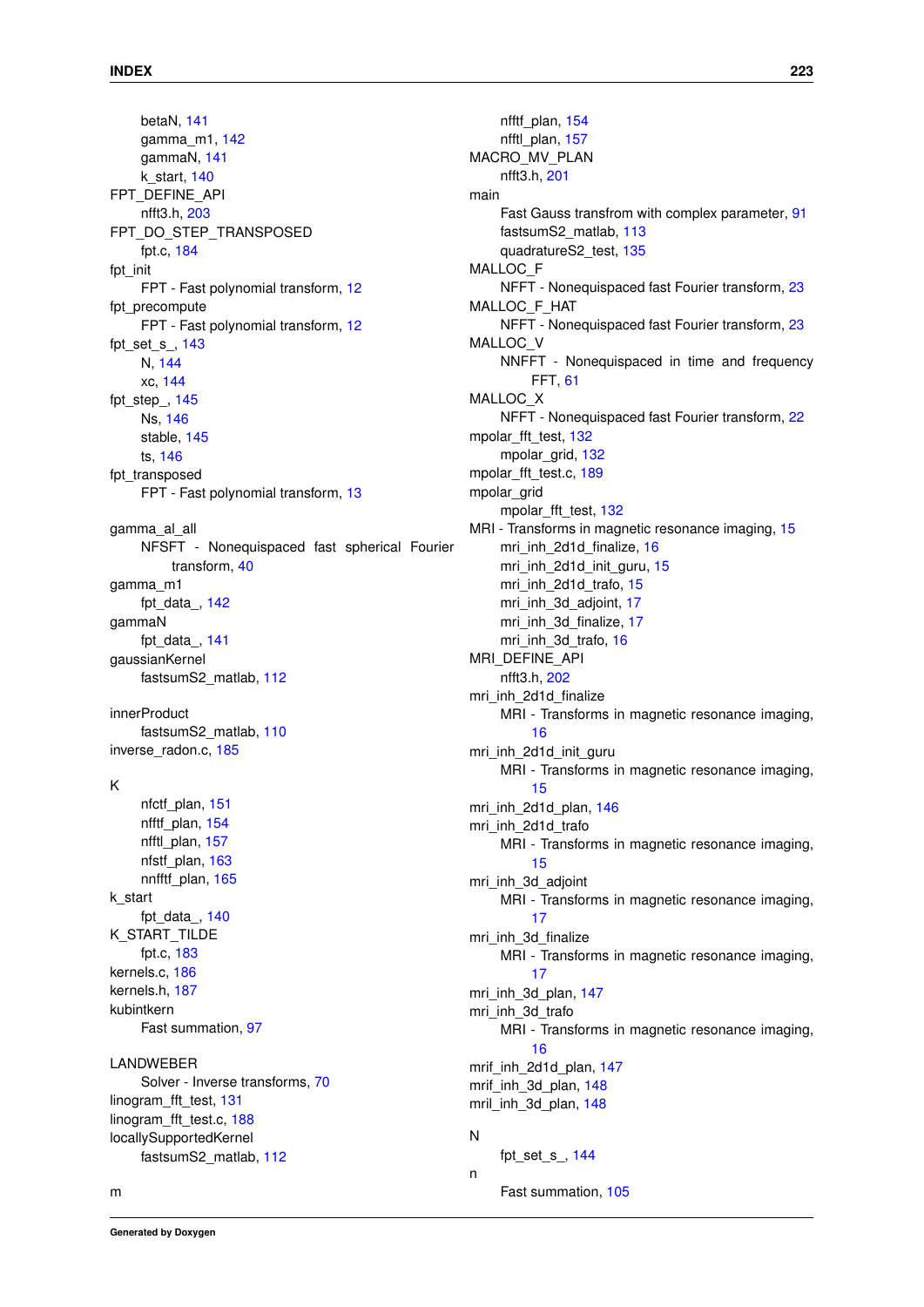nfftf\_plan, [154](#page-167-0) nfftl\_plan, [157](#page-170-0) N\_MAX NFSFT - Nonequispaced fast spherical Fourier transform, [46](#page-59-1) ndft\_fast.c, [190](#page-203-0) NFCT - Nonequispaced fast cosine transform, [18](#page-31-0) nfct\_plan, [149](#page-162-0) nfctf\_plan, [149](#page-162-0) K, [151](#page-164-0) NFFT - Nonequispaced fast Fourier transform, [19](#page-32-0) FFT\_OUT\_OF\_PLACE, [24](#page-37-0) FFTW\_INIT, [24](#page-37-0) FG\_PSI, [20](#page-33-0) MALLOC\_F, [23](#page-36-0) MALLOC\_F\_HAT, [23](#page-36-0) MALLOC<sub>X</sub>, [22](#page-35-0) PRE\_FG\_PSI, [21](#page-34-0) PRE\_FULL\_PSI, [22](#page-35-0) PRE\_LIN\_PSI, [20](#page-33-0) PRE\_ONE\_PSI, [25](#page-38-0) PRE\_PHI\_HUT, [20](#page-33-0) PRE\_PSI, [21](#page-34-0) nfft3.h, [191](#page-204-0) FPT\_DEFINE\_API, [203](#page-216-0) MACRO MV PLAN, [201](#page-214-0) MRI\_DEFINE\_API, [202](#page-215-0) NFFT\_DEFINE\_MALLOC\_API, [202](#page-215-0) nfftf\_get\_window\_name, [204](#page-217-0) nfftf\_vrand\_shifted\_unit\_double, [204](#page-217-0) nfftf\_vrand\_unit\_complex, [204](#page-217-0) nfftl\_get\_window\_name, [205](#page-218-0) nfftl\_vrand\_shifted\_unit\_double, [205](#page-218-0) nfftl\_vrand\_unit\_complex, [204](#page-217-0) NFSOFT\_DEFINE\_API, [203](#page-216-0) NFFT\_DEFINE\_MALLOC\_API nfft3.h, [202](#page-215-0) nfft\_plan, [151](#page-164-0) nfftf\_get\_window\_name nfft3.h, [204](#page-217-0) nfftf\_mv\_plan\_complex, [151](#page-164-0) nfftf\_mv\_plan\_double, [152](#page-165-0) nfftf\_plan, [152](#page-165-0) K, [154](#page-167-0) m, [154](#page-167-0) n, [154](#page-167-0) nfftf\_vrand\_shifted\_unit\_double nfft3.h, [204](#page-217-0) nfftf\_vrand\_unit\_complex nfft3.h, [204](#page-217-0) nfftl\_get\_window\_name nfft3.h, [205](#page-218-0) nfftl\_mv\_plan\_double, [155](#page-168-0) nfftl\_plan, [155](#page-168-0) K, [157](#page-170-0) m, [157](#page-170-0) n, [157](#page-170-0) nfftl\_vrand\_shifted\_unit\_double

nfft3.h, [205](#page-218-0) nfftl\_vrand\_unit\_complex nfft3.h, [204](#page-217-0) NFSFT - Nonequispaced fast spherical Fourier transform, [26](#page-39-0) alpha\_al\_all, [40](#page-53-0) beta al all, [40](#page-53-0) c2e, [42](#page-55-1) c2e\_transposed, [43](#page-56-3) eval\_al, [41](#page-54-0) eval al thresh, [41](#page-54-0) gamma\_al\_all, [40](#page-53-0) N\_MAX, [46](#page-59-1) nfsft\_adjoint, [45](#page-58-3) NFSFT\_BREAK\_EVEN, [39](#page-52-3) NFSFT\_DEFAULT\_NFFT\_CUTOFF, [39](#page-52-3) NFSFT\_DEFAULT\_THRESHOLD, [39](#page-52-3) NFSFT\_DESTROY\_F, [36](#page-49-0) NFSFT\_DESTROY\_F\_HAT, [35](#page-48-0) NFSFT\_DESTROY\_X, [36](#page-49-0) NFSFT\_EQUISPACED, [38](#page-51-0) NFSFT\_F\_HAT\_SIZE, [39](#page-52-3) nfsft\_finalize, [45](#page-58-3) nfsft\_forget, [44](#page-57-2) NFSFT\_INDEX, [38](#page-51-0) nfsft\_init, [43](#page-56-3) nfsft\_init\_advanced, [43](#page-56-3) NFSFT\_MALLOC\_F, [33](#page-46-0) NFSFT\_MALLOC\_F\_HAT, [33](#page-46-0) NFSFT\_MALLOC\_X, [32](#page-45-0) NFSFT\_NO\_DIRECT\_ALGORITHM, [37](#page-50-0) NFSFT\_NO\_FAST\_ALGORITHM, [37](#page-50-0) NFSFT\_NORMALIZED, [31](#page-44-0) nfsft\_precompute, [44](#page-57-2) NFSFT\_PRESERVE\_F, [35](#page-48-0) NFSFT\_PRESERVE\_F\_HAT, [34](#page-47-0) NFSFT\_PRESERVE\_X, [34](#page-47-0) nfsft\_trafo, [45](#page-58-3) NFSFT\_USE\_DPT, [32](#page-45-0) NFSFT\_USE\_NDFT, [32](#page-45-0) NFSFT\_ZERO\_F\_HAT, [38](#page-51-0) wisdom, [46](#page-59-1) nfsft.c, [205](#page-218-0) nfsft\_adjoint NFSFT - Nonequispaced fast spherical Fourier transform, [45](#page-58-3) NFSFT\_BREAK\_EVEN NFSFT - Nonequispaced fast spherical Fourier transform, [39](#page-52-3) NFSFT\_DEFAULT\_NFFT\_CUTOFF NFSFT - Nonequispaced fast spherical Fourier transform, [39](#page-52-3) NFSFT\_DEFAULT\_THRESHOLD NFSFT - Nonequispaced fast spherical Fourier transform, [39](#page-52-3) NFSFT\_DESTROY\_F NFSFT - Nonequispaced fast spherical Fourier transform, [36](#page-49-0)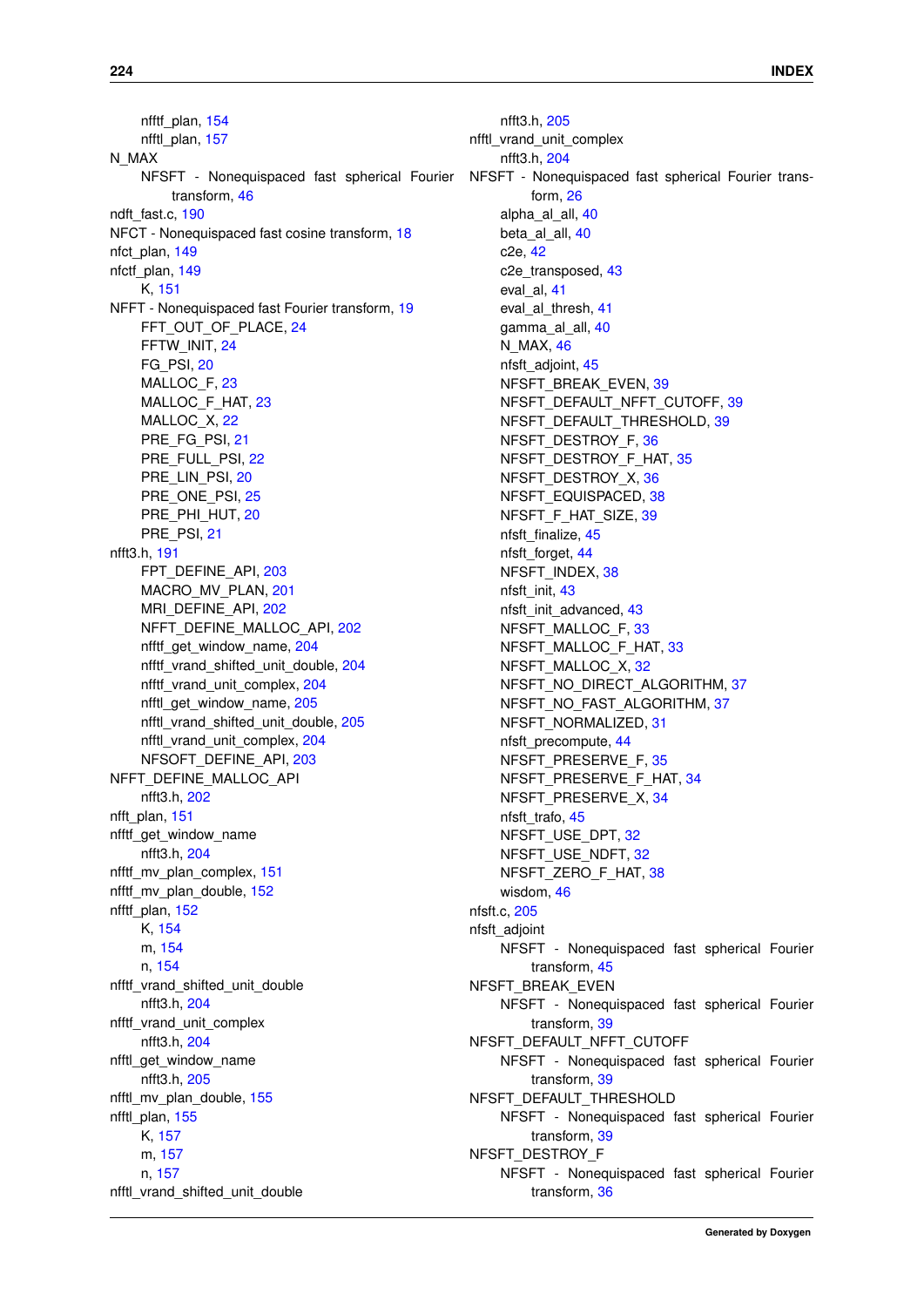NFSFT\_DESTROY\_F\_HAT NFSFT - Nonequispaced fast spherical Fourier transform, [35](#page-48-0) NFSFT\_DESTROY\_X NFSFT - Nonequispaced fast spherical Fourier transform, [36](#page-49-0) NFSFT\_EQUISPACED NFSFT - Nonequispaced fast spherical Fourier transform, [38](#page-51-0) NFSFT\_F\_HAT\_SIZE NFSFT - Nonequispaced fast spherical Fourier transform, [39](#page-52-3) nfsft\_finalize NFSFT - Nonequispaced fast spherical Fourier transform, [45](#page-58-3) nfsft\_forget NFSFT - Nonequispaced fast spherical Fourier transform, [44](#page-57-2) NFSFT\_INDEX NFSFT - Nonequispaced fast spherical Fourier transform, [38](#page-51-0) nfsft\_init NFSFT - Nonequispaced fast spherical Fourier transform, [43](#page-56-3) nfsft\_init\_advanced NFSFT - Nonequispaced fast spherical Fourier transform, [43](#page-56-3) NFSFT\_MALLOC\_F NFSFT - Nonequispaced fast spherical Fourier transform, [33](#page-46-0) NFSFT\_MALLOC\_F\_HAT NFSFT - Nonequispaced fast spherical Fourier transform, [33](#page-46-0) NFSFT\_MALLOC\_X NFSFT - Nonequispaced fast spherical Fourier transform, [32](#page-45-0) NFSFT\_NO\_DIRECT\_ALGORITHM NFSFT - Nonequispaced fast spherical Fourier transform, [37](#page-50-0) NFSFT\_NO\_FAST\_ALGORITHM NFSFT - Nonequispaced fast spherical Fourier transform, [37](#page-50-0) NFSFT\_NORMALIZED NFSFT - Nonequispaced fast spherical Fourier transform, [31](#page-44-0) nfsft\_plan, [158](#page-171-2) nfsft\_precompute NFSFT - Nonequispaced fast spherical Fourier transform, [44](#page-57-2) NFSFT\_PRESERVE\_F NFSFT - Nonequispaced fast spherical Fourier transform, [35](#page-48-0) NFSFT\_PRESERVE\_F\_HAT NFSFT - Nonequispaced fast spherical Fourier transform, [34](#page-47-0) NFSFT\_PRESERVE\_X NFSFT - Nonequispaced fast spherical Fourier transform, [34](#page-47-0)

nfsft\_trafo NFSFT - Nonequispaced fast spherical Fourier transform, [45](#page-58-3) NFSFT\_USE\_DPT NFSFT - Nonequispaced fast spherical Fourier transform, [32](#page-45-0) NFSFT\_USE\_NDFT NFSFT - Nonequispaced fast spherical Fourier transform, [32](#page-45-0) nfsft\_wisdom, [158](#page-171-2) NFSFT\_ZERO\_F\_HAT NFSFT - Nonequispaced fast spherical Fourier transform, [38](#page-51-0) nfsftf\_plan, [159](#page-172-0) NFSOFT - Nonequispaced fast SO(3) Fourier transform, [47](#page-60-0) nfsoft\_adjoint, [58](#page-71-0) NFSOFT\_CHOOSE\_DPT, [54](#page-67-0) NFSOFT\_DESTROY\_F, [53](#page-66-0) NFSOFT\_DESTROY\_F\_HAT, [52](#page-65-0) NFSOFT\_DESTROY\_X, [53](#page-66-0) NFSOFT\_F\_HAT\_SIZE, [55](#page-68-0) nfsoft\_finalize, [59](#page-72-0) NFSOFT\_INDEX, [55](#page-68-0) nfsoft\_init, [56](#page-69-0) nfsoft\_init\_advanced, [56](#page-69-0) nfsoft\_init\_guru, [57](#page-70-0) nfsoft\_init\_guru\_advanced, [57](#page-70-0) NFSOFT\_MALLOC\_F, [50](#page-63-0) NFSOFT\_MALLOC\_F\_HAT, [50](#page-63-0) NFSOFT\_MALLOC\_X, [49](#page-62-0) NFSOFT\_NO\_STABILIZATION, [54](#page-67-0) NFSOFT\_NORMALIZED, [47](#page-60-0) nfsoft\_precompute, [56](#page-69-0) NFSOFT\_PRESERVE\_F, [52](#page-65-0) NFSOFT\_PRESERVE\_F\_HAT, [51](#page-64-0) NFSOFT\_PRESERVE\_X, [51](#page-64-0) NFSOFT\_REPRESENT, [49](#page-62-0) NFSOFT SOFT, [54](#page-67-0) nfsoft\_trafo, [58](#page-71-0) NFSOFT\_USE\_DPT, [48](#page-61-0) NFSOFT\_USE\_NDFT, [48](#page-61-0) NFSOFT ZERO F HAT, [55](#page-68-0) nfsoft\_adjoint NFSOFT - Nonequispaced fast SO(3) Fourier transform, [58](#page-71-0) NFSOFT\_CHOOSE\_DPT NFSOFT - Nonequispaced fast SO(3) Fourier transform, [54](#page-67-0) NFSOFT\_DEFINE\_API nfft3.h, [203](#page-216-0) NFSOFT\_DESTROY\_F NFSOFT - Nonequispaced fast SO(3) Fourier transform, [53](#page-66-0) NFSOFT\_DESTROY\_F\_HAT NFSOFT - Nonequispaced fast SO(3) Fourier transform, [52](#page-65-0) NFSOFT\_DESTROY\_X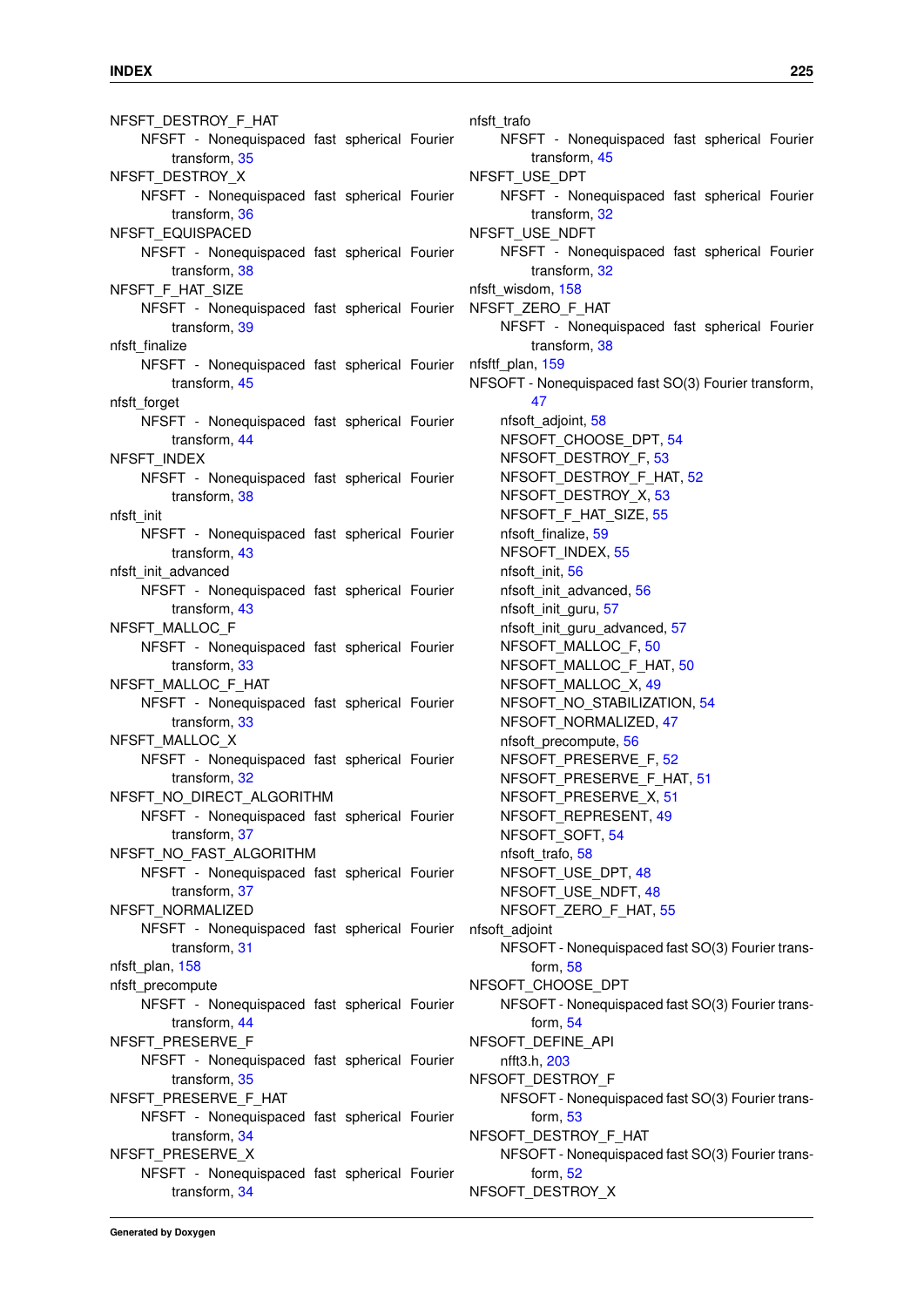NFSOFT - Nonequispaced fast SO(3) Fourier transform, [53](#page-66-0) NFSOFT\_F\_HAT\_SIZE NFSOFT - Nonequispaced fast SO(3) Fourier transform, [55](#page-68-0) nfsoft\_finalize NFSOFT - Nonequispaced fast SO(3) Fourier transform, [59](#page-72-0) NFSOFT\_INDEX NFSOFT - Nonequispaced fast SO(3) Fourier transform, [55](#page-68-0) nfsoft\_init NFSOFT - Nonequispaced fast SO(3) Fourier transform, [56](#page-69-0) nfsoft\_init\_advanced NFSOFT - Nonequispaced fast SO(3) Fourier transform, [56](#page-69-0) nfsoft\_init\_guru NFSOFT - Nonequispaced fast SO(3) Fourier transform, [57](#page-70-0) nfsoft\_init\_guru\_advanced NFSOFT - Nonequispaced fast SO(3) Fourier transform, [57](#page-70-0) NFSOFT\_MALLOC\_F NFSOFT - Nonequispaced fast SO(3) Fourier transform, [50](#page-63-0) NFSOFT\_MALLOC\_F\_HAT NFSOFT - Nonequispaced fast SO(3) Fourier transform, [50](#page-63-0) NFSOFT\_MALLOC\_X NFSOFT - Nonequispaced fast SO(3) Fourier transform, [49](#page-62-0) NFSOFT\_NO\_STABILIZATION NFSOFT - Nonequispaced fast SO(3) Fourier transform, [54](#page-67-0) NFSOFT\_NORMALIZED NFSOFT - Nonequispaced fast SO(3) Fourier transform, [47](#page-60-0) nfsoft\_precompute NFSOFT - Nonequispaced fast SO(3) Fourier transform, [56](#page-69-0) NFSOFT\_PRESERVE\_F NFSOFT - Nonequispaced fast SO(3) Fourier transform, [52](#page-65-0) NFSOFT\_PRESERVE\_F\_HAT NFSOFT - Nonequispaced fast SO(3) Fourier transform, [51](#page-64-0) NFSOFT\_PRESERVE\_X NFSOFT - Nonequispaced fast SO(3) Fourier transform, [51](#page-64-0) NFSOFT\_REPRESENT NFSOFT - Nonequispaced fast SO(3) Fourier transform, [49](#page-62-0) NFSOFT\_SOFT NFSOFT - Nonequispaced fast SO(3) Fourier transform, [54](#page-67-0) nfsoft\_trafo NFSOFT - Nonequispaced fast SO(3) Fourier trans-

form, [58](#page-71-0) NFSOFT\_USE\_DPT NFSOFT - Nonequispaced fast SO(3) Fourier transform, [48](#page-61-0) NFSOFT\_USE\_NDFT NFSOFT - Nonequispaced fast SO(3) Fourier transform, [48](#page-61-0) NFSOFT\_ZERO\_F\_HAT NFSOFT - Nonequispaced fast SO(3) Fourier transform, [55](#page-68-0) nfsoftf\_plan\_, [160](#page-173-0) NFST - Nonequispaced fast sine transform, [60](#page-73-0) nfst\_plan, [161](#page-174-0) nfstf\_plan, [161](#page-174-0) K, [163](#page-176-0) NNFFT - Nonequispaced in time and frequency FFT, [61](#page-74-0) MALLOC\_V, [61](#page-74-0) nnfft\_adjoint, [63](#page-76-0) nnfft\_finalize, [65](#page-78-0) nnfft\_init, [62](#page-75-0) nnfft\_init\_guru, [62](#page-75-0) nnfft\_precompute\_full\_psi, [64](#page-77-0) nnfft\_precompute\_lin\_psi, [63](#page-76-0) nnfft\_precompute\_phi\_hut, [65](#page-78-0) nnfft\_precompute\_psi, [64](#page-77-0) nnfft\_trafo, [63](#page-76-0) nnfft\_adjoint NNFFT - Nonequispaced in time and frequency FFT, [63](#page-76-0) nnfft\_finalize NNFFT - Nonequispaced in time and frequency FFT, [65](#page-78-0) nnfft\_init NNFFT - Nonequispaced in time and frequency FFT, [62](#page-75-0) nnfft\_init\_guru NNFFT - Nonequispaced in time and frequency FFT, [62](#page-75-0) nnfft\_plan, [163](#page-176-0) nnfft\_precompute\_full\_psi NNFFT - Nonequispaced in time and frequency FFT, [64](#page-77-0) nnfft\_precompute\_lin\_psi NNFFT - Nonequispaced in time and frequency FFT, [63](#page-76-0) nnfft\_precompute\_phi\_hut NNFFT - Nonequispaced in time and frequency FFT, [65](#page-78-0) nnfft\_precompute\_psi NNFFT - Nonequispaced in time and frequency FFT, [64](#page-77-0) nnfft\_trafo NNFFT - Nonequispaced in time and frequency FFT, [63](#page-76-0) nnfftf\_plan, [163](#page-176-0) aN1\_total, [165](#page-178-0) K, [165](#page-178-0) NORMS\_FOR\_LANDWEBER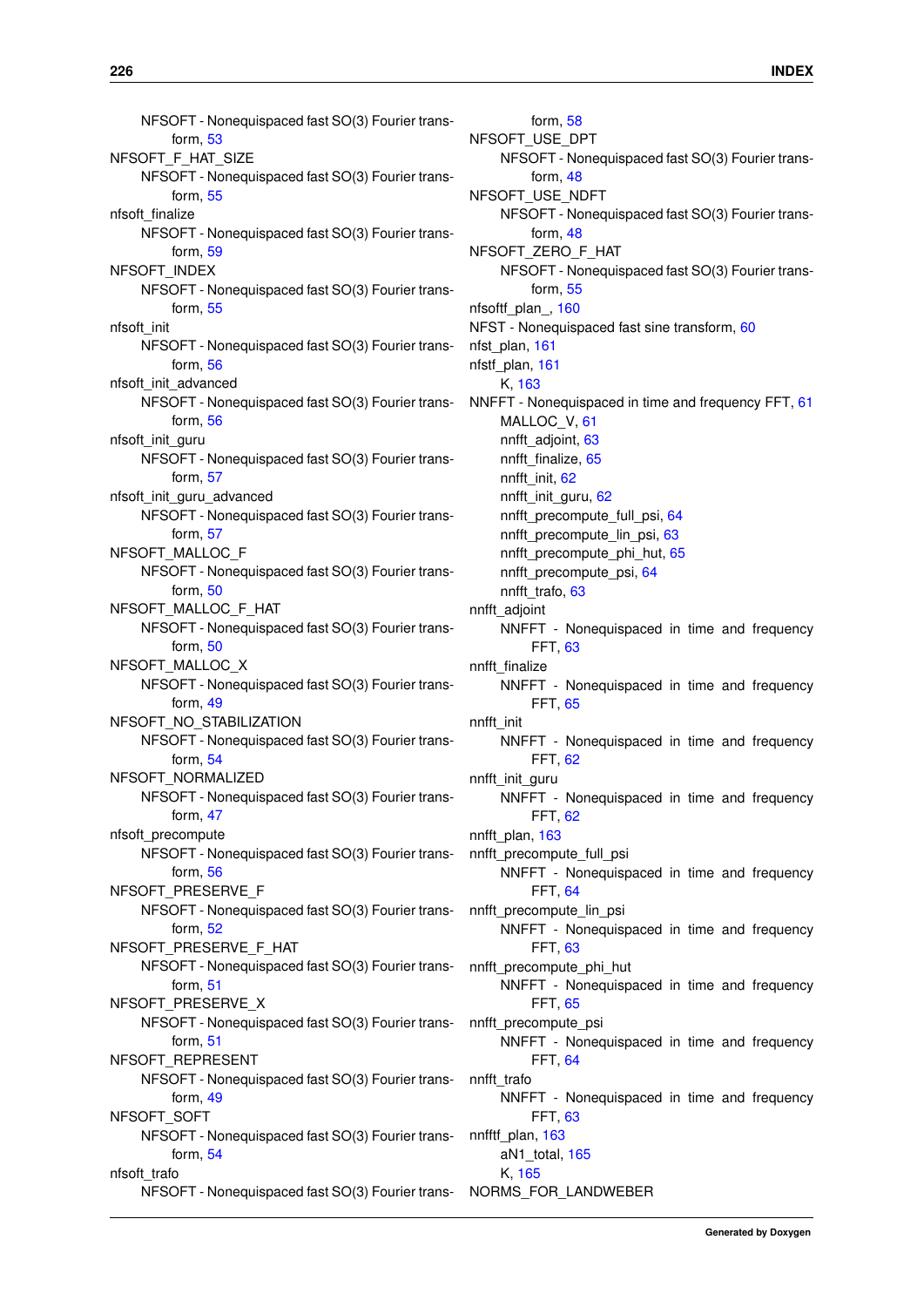Solver - Inverse transforms, [71](#page-84-0) Ns fpt\_step\_, [146](#page-159-0) NSDFT NSFFT - Nonequispaced sparse FFT, [66](#page-79-0) NSFFT - Nonequispaced sparse FFT, [66](#page-79-0) NSDFT, [66](#page-79-0) nsfft\_adjoint, [67](#page-80-0) nsfft\_cp, [67](#page-80-0) nsfft\_finalize, [69](#page-82-0) nsfft\_init, [68](#page-81-0) nsfft\_init\_random\_nodes\_coeffs, [68](#page-81-0) nsfft\_trafo, [67](#page-80-0) nsfft\_adjoint NSFFT - Nonequispaced sparse FFT, [67](#page-80-0) nsfft\_cp NSFFT - Nonequispaced sparse FFT, [67](#page-80-0) nsfft\_finalize NSFFT - Nonequispaced sparse FFT, [69](#page-82-0) nsfft\_init NSFFT - Nonequispaced sparse FFT, [68](#page-81-0) nsfft\_init\_random\_nodes\_coeffs NSFFT - Nonequispaced sparse FFT, [68](#page-81-0) nsfft\_plan, [166](#page-179-0) nsfft\_trafo NSFFT - Nonequispaced sparse FFT, [67](#page-80-0)

nsfftf\_plan, [166](#page-179-0)

#### PHI

Util - Auxiliary functions, [78](#page-91-0) poissonKernel fastsumS2\_matlab, [111](#page-124-0) Polar FFT, [130](#page-143-0) polar\_fft\_test, [133](#page-146-5) polar\_grid, [133](#page-146-5) polar\_fft\_test.c, [206](#page-219-0) polar\_grid polar\_fft\_test, [133](#page-146-5) PRE\_FG\_PSI NFFT - Nonequispaced fast Fourier transform, [21](#page-34-0) PRE\_FULL\_PSI NFFT - Nonequispaced fast Fourier transform, [22](#page-35-0) pre\_K Fast summation, [104](#page-117-0) PRE\_LIN\_PSI NFFT - Nonequispaced fast Fourier transform, [20](#page-33-0) PRE\_ONE\_PSI NFFT - Nonequispaced fast Fourier transform, [25](#page-38-0) PRE\_PHI\_HUT NFFT - Nonequispaced fast Fourier transform, [20](#page-33-0) PRE\_PSI NFFT - Nonequispaced fast Fourier transform, [21](#page-34-0) PRECOMPUTE\_DAMP Solver - Inverse transforms, [71](#page-84-0) PRECOMPUTE\_WEIGHT Solver - Inverse transforms, [71](#page-84-0) quadratureS2\_test, [135](#page-148-0)

main, [135](#page-148-0)

radon.c, [207](#page-220-1) reconstruct\_data\_1d2d, [127](#page-140-0) reconstruct\_data\_2d, [119](#page-132-0) reconstruct\_data\_3d, [128](#page-141-0) reconstruct\_data\_\_inh\_2d1d, [121](#page-134-0) reconstruct data gridding, [129](#page-142-0) reconstruct\_data\_inh\_3d, [122](#page-135-0) Reconstruction of a glacier fromscattered data, [82](#page-95-0) regkern3 Fast summation, [97](#page-110-0) **RSWAP** Util - Auxiliary functions, [78](#page-91-0) s param, [167](#page-180-0) s result, [168](#page-181-0) s\_resval, [168](#page-181-0) s\_testset, [169](#page-182-0) singularityKernel fastsumS2\_matlab, [111](#page-124-0) smbi fastsumS2\_matlab, [109](#page-122-0) SO3\_alpha wigner.h, [213](#page-226-2) SO<sub>3</sub> alpha all wigner.h, [216](#page-229-3) SO3\_alpha\_matrix wigner.h, [215](#page-228-2) SO<sub>3</sub> alpha\_row wigner.h, [214](#page-227-3) SO3\_beta wigner.h, [213](#page-226-2) SO<sub>3</sub> beta all wigner.h, [217](#page-230-3) SO<sub>3</sub> beta matrix wigner.h, [216](#page-229-3) SO3\_beta\_row wigner.h, [214](#page-227-3) SO3\_gamma wigner.h, [214](#page-227-3) SO3\_gamma\_all wigner.h, [217](#page-230-3) SO3\_gamma\_matrix wigner.h, [216](#page-229-3) SO3\_gamma\_row wigner.h, [215](#page-228-2) Solver - Inverse transforms, [70](#page-83-0) CGNE, [71](#page-84-0) CGNR, [70](#page-83-0) LANDWEBER, [70](#page-83-0) NORMS\_FOR\_LANDWEBER, [71](#page-84-0) PRECOMPUTE\_DAMP, [71](#page-84-0) PRECOMPUTE\_WEIGHT, [71](#page-84-0) STEEPEST\_DESCENT, [70](#page-83-0) Solver component, [81](#page-94-0) solver.c, [208](#page-221-4) solverf\_plan\_complex, [169](#page-182-0) solverf\_plan\_double, [170](#page-183-0) solverl\_plan\_double, [171](#page-184-0) stable